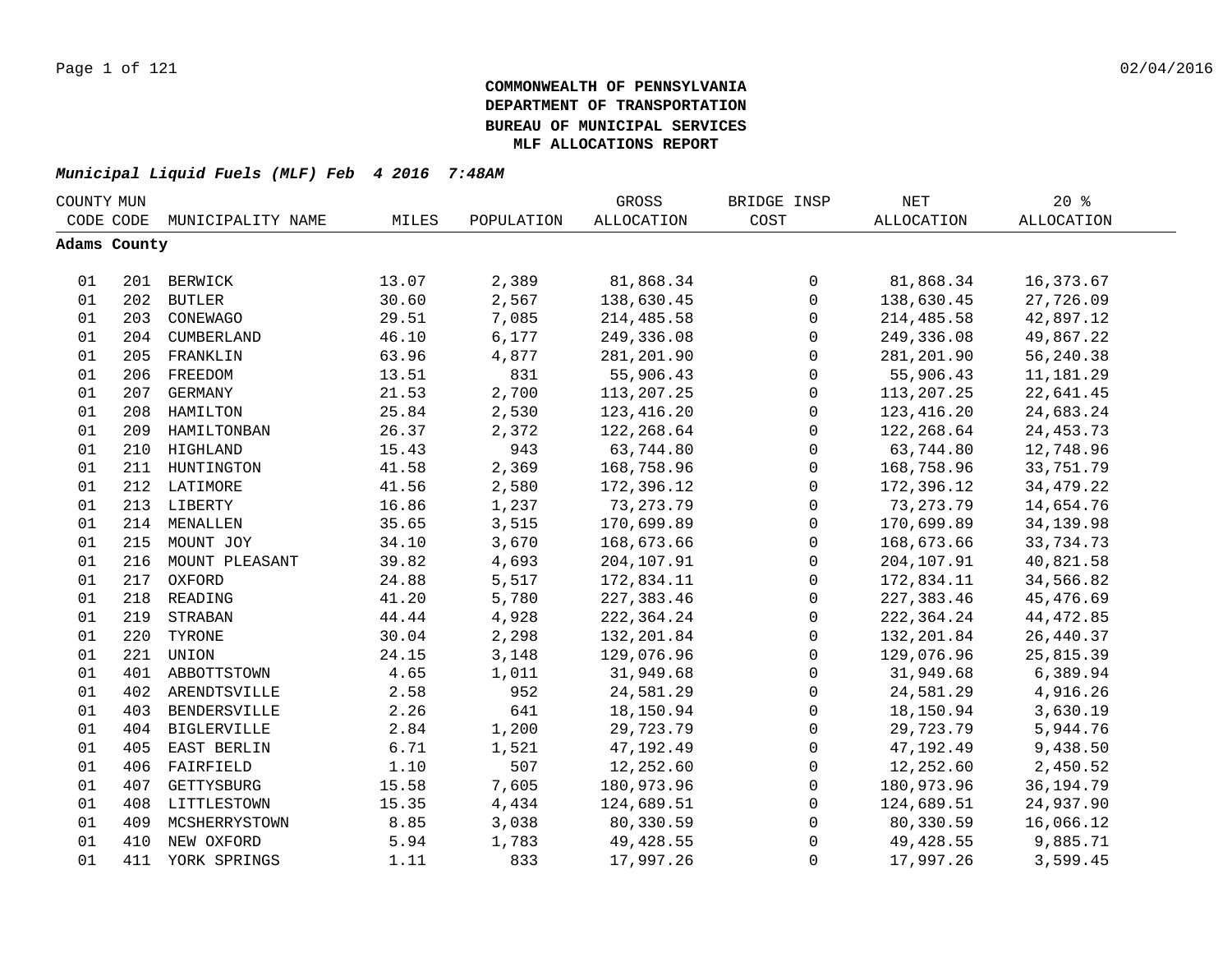| COUNTY MUN |     |                   |        |            | GROSS        | BRIDGE INSP | NET          | $20*$      |  |
|------------|-----|-------------------|--------|------------|--------------|-------------|--------------|------------|--|
| CODE CODE  |     | MUNICIPALITY NAME | MILES  | POPULATION | ALLOCATION   | COST        | ALLOCATION   | ALLOCATION |  |
|            | 412 | BONNEAUVILLE      | 3.71   | 1,800      | 42,902.66    |             | 42,902.66    | 8,580.53   |  |
|            |     | CARROLL VALLEY    | 52.52  | 3,876      | 228,649.95   |             | 228,649.95   | 45,729.99  |  |
|            |     | County Totals:    | 783.40 | 101,407    | 4,174,659.88 |             | 4,174,659.88 | 834,931.98 |  |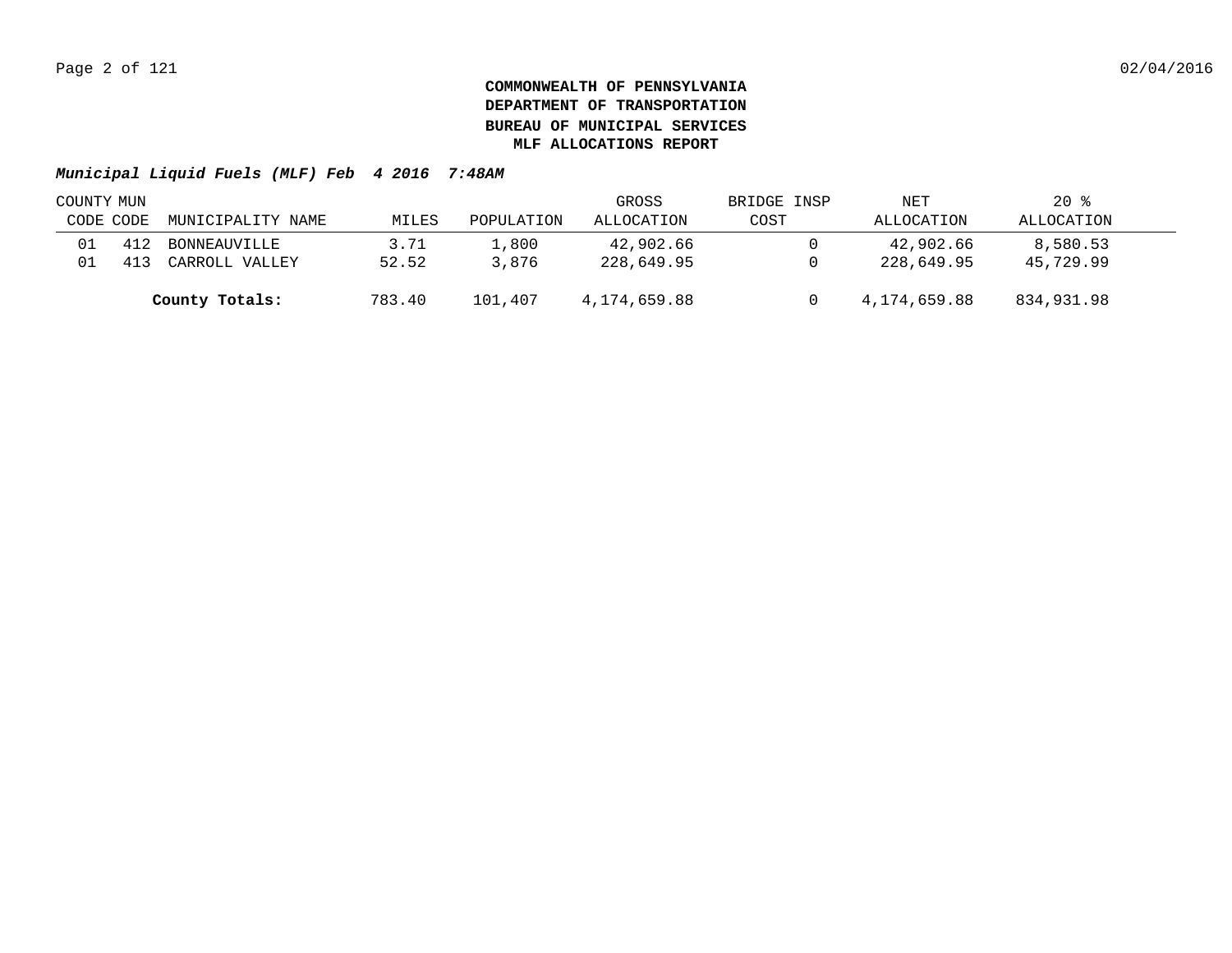| COUNTY MUN       |     |                    |        |            | GROSS          | BRIDGE INSP  | <b>NET</b>     | 20%               |  |
|------------------|-----|--------------------|--------|------------|----------------|--------------|----------------|-------------------|--|
| CODE CODE        |     | MUNICIPALITY NAME  | MILES  | POPULATION | ALLOCATION     | COST         | ALLOCATION     | <b>ALLOCATION</b> |  |
| Allegheny County |     |                    |        |            |                |              |                |                   |  |
|                  |     |                    |        |            |                |              |                |                   |  |
| 02               |     | 101 BALDWIN        | 6.09   | 1,992      | 53,550.86      | $\mathbf 0$  | 53,550.86      | 10,710.17         |  |
| 02               |     | 102 COLLIER        | 30.07  | 7,080      | 216, 111.58    | 2,178.00     | 213,933.58     | 42,786.72         |  |
| 02               | 103 | CRESCENT           | 10.16  | 2,640      | 77,363.17      | 719.00       | 76,644.17      | 15,328.83         |  |
| 02               |     | 104 EAST DEER      | 4.91   | 1,500      | 41,316.36      | $\mathbf 0$  | 41,316.36      | 8,263.27          |  |
| 02               | 105 | ELIZABETH          | 52.68  | 13,271     | 393,813.21     | 266.40       | 393,546.81     | 78,709.36         |  |
| 02               | 106 | HARRISON           | 40.48  | 10,461     | 307, 227.84    | 0            | 307, 227.84    | 61,445.57         |  |
| 02               | 107 | LEET               | 5.13   | 1,634      | 44,338.29      | $\mathbf 0$  | 44,338.29      | 8,867.66          |  |
| 02               | 108 | MCCANDLESS         | 101.69 | 28,457     | 809,961.86     | 969.80       | 808,992.06     | 161,798.41        |  |
| 02               | 109 | MT LEBANON         | 85.47  | 33,137     | 842,358.38     | $\mathbf 0$  | 842,358.38     | 168,471.68        |  |
| 02               | 110 | NEVILLE            | 3.63   | 1,084      | 30,107.97      | $\Omega$     | 30,107.97      | 6,021.59          |  |
| 02               |     | 111 NORTH          | 42.26  | 10,229     | 308,608.25     | 191.80       | 308,416.45     | 61,683.29         |  |
|                  |     | VERSAILLES         |        |            |                |              |                |                   |  |
| 02               |     | 112 OHARA          | 39.87  | 8,407      | 269, 359. 15   | 586.00       | 268,773.15     | 53,754.63         |  |
| 02               |     | 113 PENN HILLS     | 126.30 | 42,329     | 1, 128, 414.48 | $\mathbf{0}$ | 1, 128, 414.48 | 225,682.90        |  |
| 02               |     | 114 RESERVE        | 9.15   | 3,333      | 86,419.30      | $\Omega$     | 86,419.30      | 17,283.86         |  |
| 02               |     | 115 ROBINSON       | 46.83  | 13,354     | 377,366.90     | 1,180.20     | 376,186.70     | 75,237.34         |  |
| 02               |     | 116 ROSS           | 103.00 | 31,105     | 860, 384.08    | 405.00       | 859,979.08     | 171,995.82        |  |
| 02               |     | 117 SCOTT          | 38.97  | 17,024     | 417,642.14     | 3,501.00     | 414,141.14     | 82,828.23         |  |
| 02               |     | 118 SHALER         | 100.70 | 28,757     | 812,190.77     | 1,915.80     | 810,274.97     | 162,054.99        |  |
| 02               |     | 119 SOUTH FAYETTE  | 50.62  | 14,416     | 407,578.86     | 0            | 407,578.86     | 81,515.77         |  |
| 02               |     | 120 SOUTH          | 4.84   | 351        | 20,962.74      | $\mathbf 0$  | 20,962.74      | 4,192.55          |  |
|                  |     | VERSAILLES         |        |            |                |              |                |                   |  |
| 02               |     | 121 SPRINGDALE     | 5.50   | 1,636      | 45,505.54      | $\mathsf 0$  | 45,505.54      | 9,101.11          |  |
| 02               |     | 122 STOWE          | 19.35  | 6,362      | 170,723.19     | $\mathbf 0$  | 170,723.19     | 34, 144.64        |  |
| 02               |     | 123 UPPER ST CLAIR | 79.22  | 19,229     | 579,456.72     | 405.00       | 579,051.72     | 115,810.34        |  |
| 02               |     | 124 WILKINS        | 24.97  | 6,357      | 187,832.87     | $\mathbf 0$  | 187,832.87     | 37,566.57         |  |
| 02               |     | 125 ALEPPO         | 4.07   | 1,916      | 46,037.51      | 0            | 46,037.51      | 9,207.50          |  |
| 02               |     | 126 KENNEDY        | 26.68  | 7,672      | 216, 114.53    | $\mathbf 0$  | 216, 114.53    | 43,222.91         |  |
| 02               |     | 202 FAWN           | 9.97   | 2,376      | 72,154.43      | 1,832.60     | 70,321.83      | 14,064.37         |  |
| 02               |     | 203 FINDLAY        | 36.71  | 5,060      | 201,023.97     | 481.20       | 200,542.77     | 40,108.55         |  |
| 02               |     | 204 FORWARD        | 25.48  | 3,376      | 137, 143. 12   | 0            | 137,143.12     | 27,428.62         |  |
| 02               |     | 206 FRAZER         | 7.06   | 1,157      | 41,883.37      | 0            | 41,883.37      | 8,376.67          |  |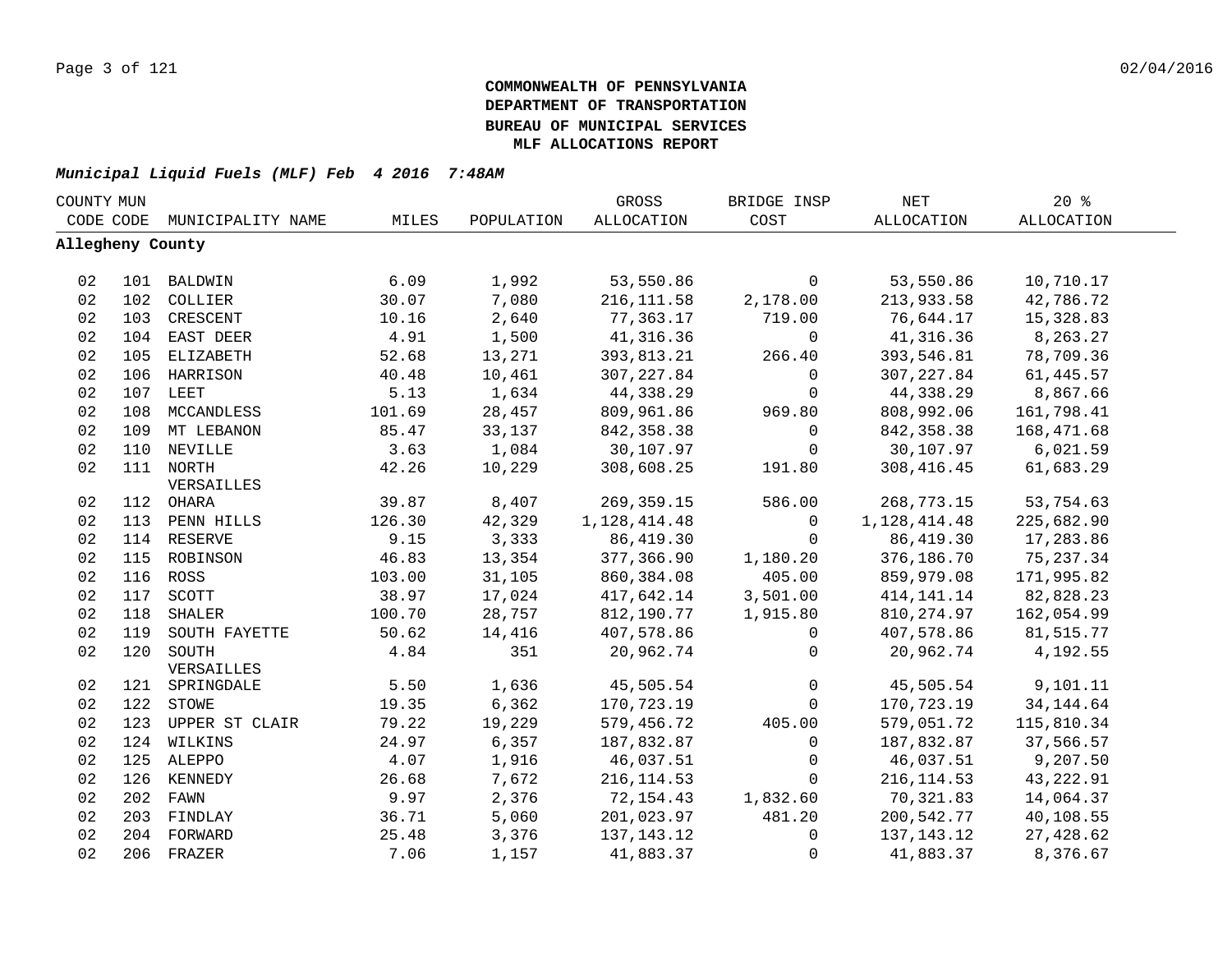| COUNTY MUN |                  |                                                                                                                                                                                                                                                                                                                                                                                                                                                                      |            | GROSS        | BRIDGE INSP  | NET          | 20%          |                                                         |
|------------|------------------|----------------------------------------------------------------------------------------------------------------------------------------------------------------------------------------------------------------------------------------------------------------------------------------------------------------------------------------------------------------------------------------------------------------------------------------------------------------------|------------|--------------|--------------|--------------|--------------|---------------------------------------------------------|
| CODE CODE  |                  | MILES                                                                                                                                                                                                                                                                                                                                                                                                                                                                | POPULATION | ALLOCATION   | COST         | ALLOCATION   | ALLOCATION   |                                                         |
| 207        |                  | 78.50                                                                                                                                                                                                                                                                                                                                                                                                                                                                | 18,363     | 562,074.43   | 266.40       | 561,808.03   | 112,361.61   |                                                         |
|            |                  | 12.79                                                                                                                                                                                                                                                                                                                                                                                                                                                                | 2,921      | 90,336.34    | 1,060.00     | 89,276.34    | 17,855.27    |                                                         |
| 209        |                  | 32.25                                                                                                                                                                                                                                                                                                                                                                                                                                                                | 7,253      | 225,814.72   | $\mathbf 0$  | 225,814.72   | 45,162.94    |                                                         |
|            |                  | 6.32                                                                                                                                                                                                                                                                                                                                                                                                                                                                 | 697        | 31,556.17    | $\mathbf 0$  | 31,556.17    | 6,311.23     |                                                         |
|            |                  | 45.77                                                                                                                                                                                                                                                                                                                                                                                                                                                                | 6,915      | 261, 261.81  | 1,786.80     | 259,475.01   | 51,895.00    |                                                         |
|            |                  | 72.70                                                                                                                                                                                                                                                                                                                                                                                                                                                                | 24,185     | 646, 373. 15 | 585.80       |              | 129, 157. 47 |                                                         |
|            |                  | 42.74                                                                                                                                                                                                                                                                                                                                                                                                                                                                | 13,934     | 375,017.55   | 2,322.80     | 372,694.75   | 74,538.95    |                                                         |
|            |                  | 21.52                                                                                                                                                                                                                                                                                                                                                                                                                                                                | 4,757      | 149, 231.32  | 0            | 149,231.32   | 29,846.26    |                                                         |
|            |                  | 65.60                                                                                                                                                                                                                                                                                                                                                                                                                                                                | 11,497     | 402, 254.35  | 1,201.00     | 401,053.35   | 80,210.67    |                                                         |
| 217        | RICHLAND         | 64.97                                                                                                                                                                                                                                                                                                                                                                                                                                                                | 11,100     | 393,367.99   | $\mathbf{0}$ | 393,367.99   | 78,673.60    |                                                         |
| 219        | SOUTH PARK       | 43.20                                                                                                                                                                                                                                                                                                                                                                                                                                                                | 13,416     | 367, 345.74  | 1,513.00     | 365,832.74   | 73,166.55    |                                                         |
| 220        | WEST DEER        | 63.46                                                                                                                                                                                                                                                                                                                                                                                                                                                                | 11,771     | 400,508.51   | $\Omega$     | 400,508.51   | 80,101.70    |                                                         |
|            |                  | 893.28                                                                                                                                                                                                                                                                                                                                                                                                                                                               | 305,704    | 8,091,771.47 | 86,953.20    |              | 1,600,963.65 |                                                         |
|            | CLAIRTON         | 28.42                                                                                                                                                                                                                                                                                                                                                                                                                                                                | 6,796      | 206,084.63   | $\mathbf 0$  | 206,084.63   | 41,216.93    |                                                         |
|            | DUQUESNE         | 20.58                                                                                                                                                                                                                                                                                                                                                                                                                                                                | 5,565      | 160,517.36   | $\Omega$     | 160,517.36   | 32,103.47    |                                                         |
|            |                  | 81.21                                                                                                                                                                                                                                                                                                                                                                                                                                                                | 19,731     | 594, 345.10  | $\mathbf 0$  | 594,345.10   | 118,869.02   |                                                         |
|            |                  | 7.09                                                                                                                                                                                                                                                                                                                                                                                                                                                                 | 2,801      | 70,790.86    | $\mathbf 0$  | 70,790.86    | 14,158.17    |                                                         |
|            |                  | 11.45                                                                                                                                                                                                                                                                                                                                                                                                                                                                | 4,705      | 117,505.47   | $\mathbf 0$  | 117,505.47   | 23,501.09    |                                                         |
|            |                  | 57.15                                                                                                                                                                                                                                                                                                                                                                                                                                                                | 19,767     | 521,352.01   | $\mathbf{0}$ | 521,352.01   | 104,270.40   |                                                         |
|            |                  | 18.74                                                                                                                                                                                                                                                                                                                                                                                                                                                                | 8,370      | 204,052.38   | $\mathbf 0$  | 204,052.38   | 40,810.48    |                                                         |
|            |                  | 7.09                                                                                                                                                                                                                                                                                                                                                                                                                                                                 | 1,781      | 52,912.51    | 0            | 52,912.51    | 10,582.50    |                                                         |
|            |                  | 2.25                                                                                                                                                                                                                                                                                                                                                                                                                                                                 | 371        | 13,387.83    | $\Omega$     | 13,387.83    | 2,677.57     |                                                         |
|            |                  | 108.15                                                                                                                                                                                                                                                                                                                                                                                                                                                               | 32,313     | 897,316.75   | 2,180.20     | 895,136.55   | 179,027.31   |                                                         |
|            |                  | 4.28                                                                                                                                                                                                                                                                                                                                                                                                                                                                 | 1,432      | 38,196.66    | 0            | 38,196.66    | 7,639.33     |                                                         |
|            |                  | 12.55                                                                                                                                                                                                                                                                                                                                                                                                                                                                | 3,260      | 95,543.83    | $\mathbf 0$  | 95,543.83    | 19,108.77    |                                                         |
|            |                  | 11.47                                                                                                                                                                                                                                                                                                                                                                                                                                                                | 2,159      | 72,940.91    | $\Omega$     | 72,940.91    | 14,588.18    |                                                         |
|            |                  | 6.52                                                                                                                                                                                                                                                                                                                                                                                                                                                                 | 1,880      | 52,903.56    | $\Omega$     | 52,903.56    | 10,580.71    |                                                         |
| 412        | BRADFORDWOODS    | 8.69                                                                                                                                                                                                                                                                                                                                                                                                                                                                 | 1,171      | 47,116.59    | $\Omega$     | 47, 116.59   | 9,423.32     |                                                         |
| 413        | <b>BRENTWOOD</b> | 24.47                                                                                                                                                                                                                                                                                                                                                                                                                                                                |            | 243,899.17   | $\Omega$     | 243,899.17   | 48,779.83    |                                                         |
|            |                  | 15.41                                                                                                                                                                                                                                                                                                                                                                                                                                                                | 5,148      | 137,387.97   | $\Omega$     |              | 27, 477.59   |                                                         |
|            | CARNEGIE         | 24.73                                                                                                                                                                                                                                                                                                                                                                                                                                                                | 7,972      | 215,405.86   | 1,171.60     | 214, 234. 26 | 42,846.85    |                                                         |
|            |                  | 25.58                                                                                                                                                                                                                                                                                                                                                                                                                                                                | 8,316      | 224,036.44   | 917.40       |              | 44,623.81    |                                                         |
|            |                  | 3.78                                                                                                                                                                                                                                                                                                                                                                                                                                                                 | 800        | 25,589.09    | $\mathbf 0$  | 25,589.09    | 5,117.82     |                                                         |
|            |                  | MUNICIPALITY NAME<br>HAMPTON<br>208 HARMAR<br>INDIANA<br>211 KILBUCK<br>212 MARSHALL<br>213 MOON<br>214 NORTH FAYETTE<br>215 OHIO<br>216 PINE<br>301 PITTSBURGH<br>302<br>303<br>304 MCKEESPORT<br>401 ASPINWALL<br>402 AVALON<br>403 BALDWIN<br>404 BELLEVUE<br>405 BEN AVON<br>406 BEN AVON<br>HEIGHTS<br>407 BETHEL PARK<br>408 BLAWNOX<br>409 BRACKENRIDGE<br>410 BRADDOCK<br>411 BRADDOCK HILLS<br>414 BRIDGEVILLE<br>415<br>416 CASTLE SHANNON<br>417 CHALFANT |            |              | 9,643        |              |              | 645,787.35<br>8,004,818.27<br>137,387.97<br>223, 119.04 |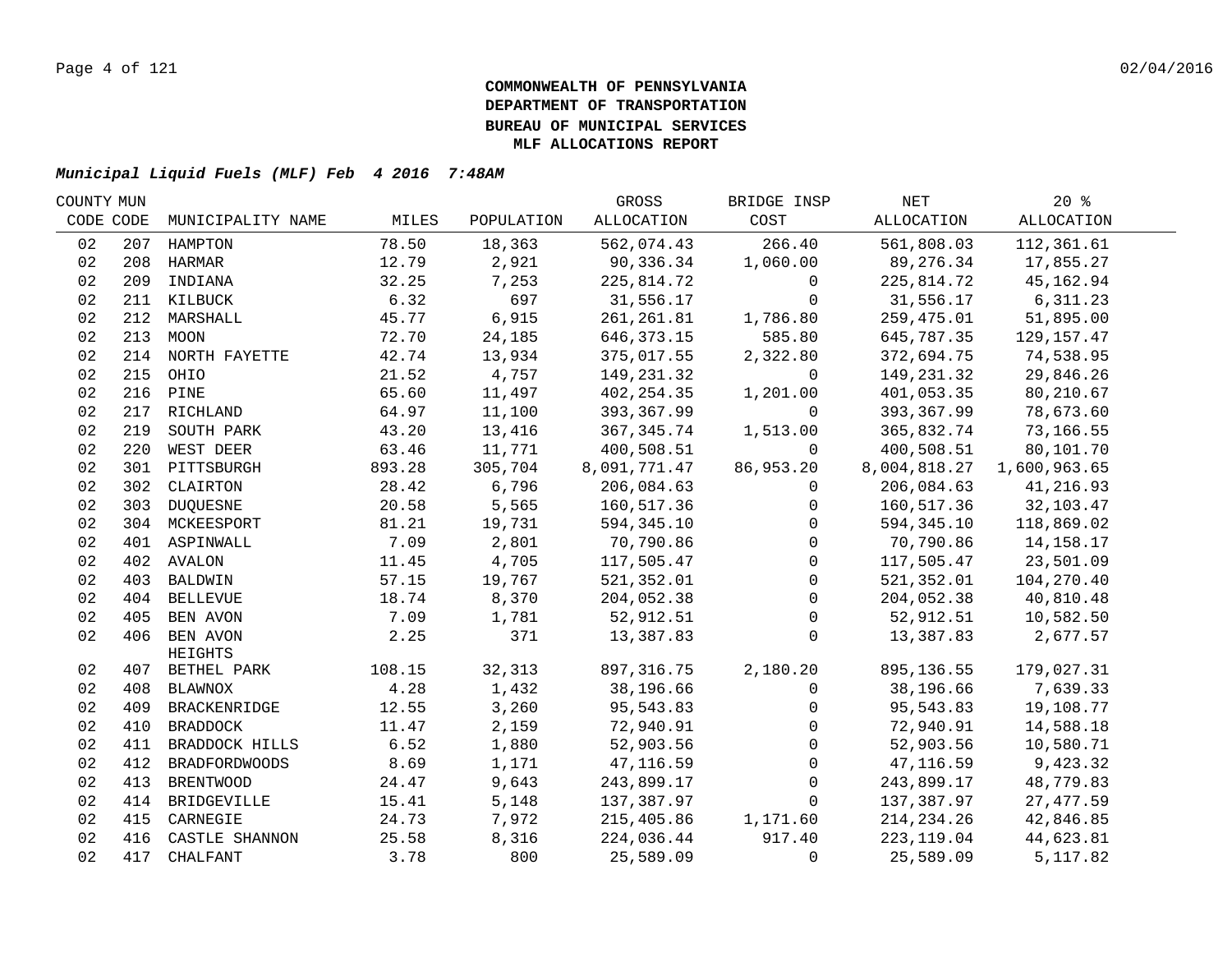| COUNTY MUN |     |                   |       |            | GROSS       | BRIDGE INSP  | NET         | $20*$      |  |
|------------|-----|-------------------|-------|------------|-------------|--------------|-------------|------------|--|
| CODE CODE  |     | MUNICIPALITY NAME | MILES | POPULATION | ALLOCATION  | COST         | ALLOCATION  | ALLOCATION |  |
| 02         | 418 | CHESWICK          | 6.43  | 1,746      | 50,279.43   | $\mathbf 0$  | 50,279.43   | 10,055.89  |  |
| 02         | 419 | CHURCHILL         | 13.63 | 3,011      | 94,484.23   | $\mathbf 0$  | 94,484.23   | 18,896.85  |  |
| 02         | 420 | CORAOPOLIS        | 16.70 | 5,677      | 150,607.60  | $\mathbf{0}$ | 150,607.60  | 30,121.52  |  |
| 02         |     | 421 CRAFTON       | 18.64 | 5,951      | 161,346.65  | $\mathbf 0$  | 161,346.65  | 32,269.33  |  |
| 02         |     | 422 DORMONT       | 17.83 | 8,593      | 205,176.46  | $\Omega$     | 205,176.46  | 41,035.29  |  |
| 02         |     | 423 DRAVOSBURG    | 6.24  | 1,792      | 50,504.30   | $\mathbf 0$  | 50,504.30   | 10,100.86  |  |
| 02         |     | 424 EAST          | 7.24  | 2,126      | 59,418.61   | $\mathbf 0$  | 59,418.61   | 11,883.72  |  |
|            |     | MCKEESPORT        |       |            |             |              |             |            |  |
| 02         |     | 425 EAST          | 4.96  | 1,822      | 47, 113. 31 | $\mathbf 0$  | 47, 113. 31 | 9,422.66   |  |
|            |     | PITTSBURGH        |       |            |             |              |             |            |  |
| 02         |     | 426 EDGEWOOD      | 10.08 | 3,118      | 85,496.65   | $\mathbf 0$  | 85,496.65   | 17,099.33  |  |
| 02         |     | 427 EDGEWORTH     | 9.74  | 1,680      | 59,251.29   | 405.00       | 58,846.29   | 11,769.26  |  |
| 02         |     | 428 ELIZABETH     | 6.89  | 1,493      | 47,252.52   | $\mathsf{O}$ | 47, 252.52  | 9,450.50   |  |
| 02         |     | 429 EMSWORTH      | 8.44  | 2,449      | 68,752.11   | 0            | 68,752.11   | 13,750.42  |  |
| 02         | 430 | ETNA BOROUGH      | 11.33 | 3,451      | 95,158.44   | 266.20       | 94,892.24   | 18,978.45  |  |
| 02         |     | 431 FOREST HILLS  | 22.70 | 6,518      | 183,708.59  | $\Omega$     | 183,708.59  | 36,741.72  |  |
| 02         | 432 | FOX CHAPEL        | 40.81 | 5,388      | 219,319.17  | 512.40       | 218,806.77  | 43,761.35  |  |
| 02         | 433 | GLASSPORT         | 15.82 | 4,483      | 126,986.59  | $\Omega$     | 126,986.59  | 25,397.32  |  |
| 02         |     | 434 GLENFIELD     | 1.80  | 205        | 9,101.20    | $\mathbf{0}$ | 9,101.20    | 1,820.24   |  |
| 02         | 435 | GREENTREE         | 17.72 | 4,432      | 131,906.72  | $\Omega$     | 131,906.72  | 26, 381.34 |  |
| 02         |     | 436 HAYSVILLE     | 0.60  | 70         | 3,062.94    | $\Omega$     | 3,062.94    | 612.59     |  |
| 02         |     | 437 HEIDELBERG    | 6.70  | 1,244      | 42,306.69   | $\mathbf 0$  | 42,306.69   | 8,461.34   |  |
| 02         |     | 438 HOMESTEAD     | 8.86  | 3,165      | 82,587.23   | $\Omega$     | 82,587.23   | 16,517.45  |  |
| 02         |     | 439 INGRAM        | 10.05 | 3,330      | 89,120.74   | 485.00       | 88,635.74   | 17,727.15  |  |
| 02         |     | 440 JEFFERSON     | 44.35 | 10,619     | 321,839.52  | 585.80       | 321, 253.72 | 64,250.74  |  |
|            |     | HILLS             |       |            |             |              |             |            |  |
| 02         |     | 441 LEETSDALE     | 7.69  | 1,218      | 44,880.38   | $\mathsf{O}$ | 44,880.38   | 8,976.08   |  |
| 02         |     | 442 LIBERTY       | 10.83 | 2,551      | 77,853.39   | $\mathsf{O}$ | 77,853.39   | 15,570.68  |  |
| 02         |     | 443 LINCOLN       | 4.74  | 1,072      | 33,294.27   | $\mathbf 0$  | 33, 294. 27 | 6,658.85   |  |
| 02         |     | 444 MCKEES ROCKS  | 19.04 | 6,104      | 165,252.41  | $\Omega$     | 165,252.41  | 33,050.48  |  |
| 02         |     | 445 MILLVALE      | 9.16  | 3,744      | 93,653.81   | $\mathbf 0$  | 93,653.81   | 18,730.76  |  |
| 02         |     | 446 MONROEVILLE   | 98.24 | 28,386     | 798,160.32  | 1,805.60     | 796,354.72  | 159,270.94 |  |
| 02         |     | 447 MT OLIVER     | 8.46  | 3,403      | 85,534.83   | $\mathbf 0$  | 85,534.83   | 17,106.97  |  |
| 02         |     | 448 MUNHALL       | 32.03 | 11,406     | 297,934.44  | 1,879.60     | 296,054.84  | 59,210.97  |  |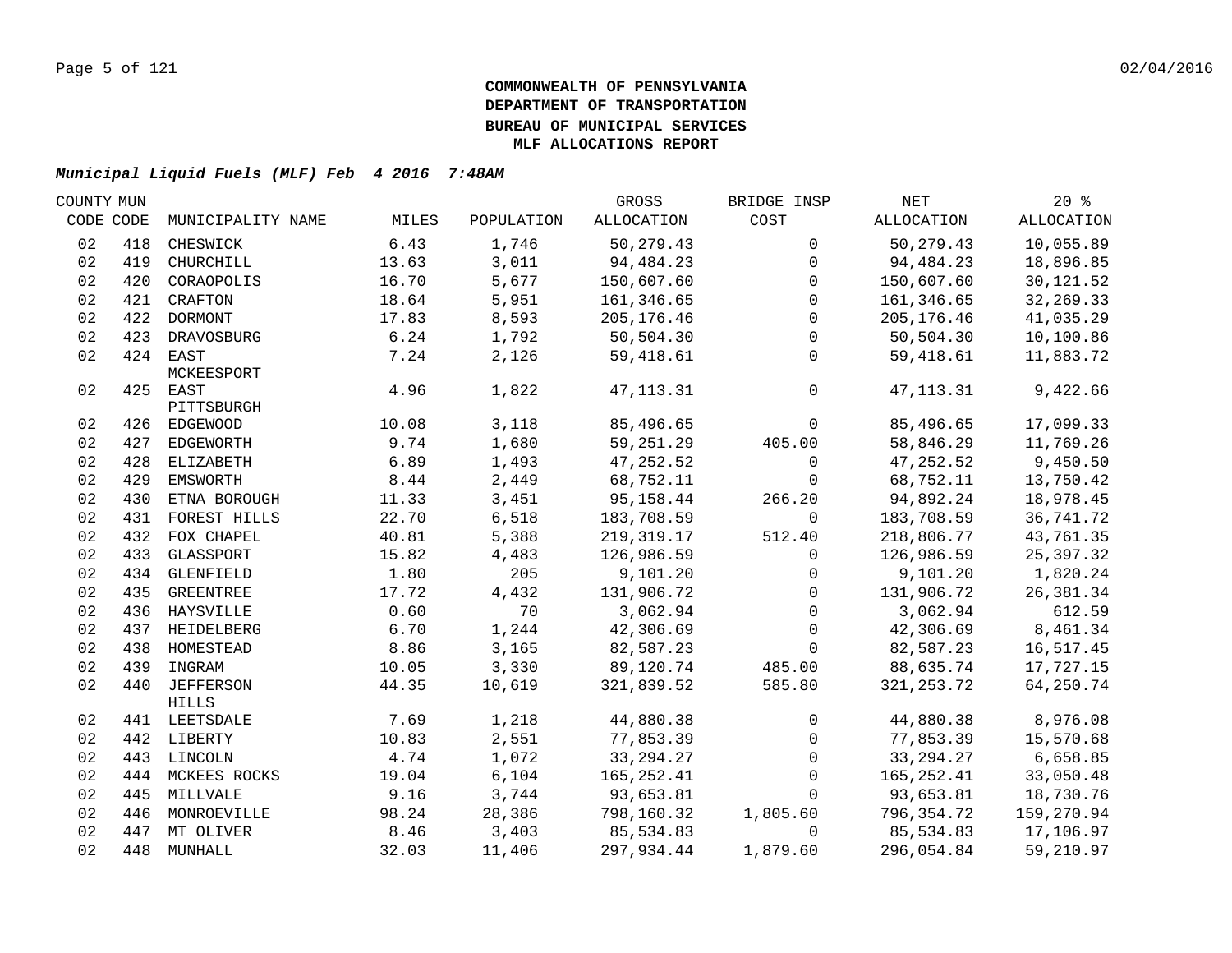| COUNTY MUN |     |                    |       |            | GROSS      | BRIDGE INSP    | NET               | $20*$             |  |
|------------|-----|--------------------|-------|------------|------------|----------------|-------------------|-------------------|--|
| CODE CODE  |     | MUNICIPALITY NAME  | MILES | POPULATION | ALLOCATION | COST           | <b>ALLOCATION</b> | <b>ALLOCATION</b> |  |
| 02         | 449 | NORTH BRADDOCK     | 24.71 | 4,857      | 160,745.58 | 574.40         | 160,171.18        | 32,034.24         |  |
| 02         | 450 | OAKDALE            | 5.56  | 1,459      | 42,586.75  | $\mathbf 0$    | 42,586.75         | 8,517.35          |  |
| 02         | 451 | OAKMONT            | 22.05 | 6,303      | 177,951.10 | $\mathbf 0$    | 177,951.10        | 35,590.22         |  |
| 02         |     | 452 GLEN OSBORNE   | 3.18  | 547        | 19,318.54  | $\mathbf 0$    | 19,318.54         | 3,863.71          |  |
| 02         |     | 453 PITCAIRN       | 9.22  | 3,294      | 85,949.94  | 787.80         | 85,162.14         | 17,032.43         |  |
| 02         |     | 454 PLEASANT HILLS | 24.46 | 8,268      | 219,767.86 | 0              | 219,767.86        | 43,953.57         |  |
| 02         |     | 455 PORT VUE       | 15.50 | 3,798      | 114,000.84 | $\mathsf{O}$   | 114,000.84        | 22,800.17         |  |
| 02         |     | 456 RANKIN         | 5.71  | 2,122      | 54,666.67  | $\overline{0}$ | 54,666.67         | 10,933.33         |  |
| 02         | 457 | ROSSLYN FARMS      | 4.78  | 427        | 22, 111.23 | $\overline{0}$ | 22, 111.23        | 4,422.25          |  |
| 02         | 458 | SEWICKLEY          | 15.15 | 3,827      | 113,438.14 | $\overline{0}$ | 113,438.14        | 22,687.63         |  |
| 02         | 459 | SEWICKLEY          | 6.60  | 810        | 34, 393.61 | $\Omega$       | 34,393.61         | 6,878.72          |  |
|            |     | HEIGHTS            |       |            |            |                |                   |                   |  |
| 02         |     | 460 SEWICKLEY      | 1.97  | 639        | 17,228.48  | $\overline{0}$ | 17,228.48         | 3,445.70          |  |
|            |     | HILLS              |       |            |            |                |                   |                   |  |
| 02         |     | 461 SHARPSBURG     | 7.60  | 3,446      | 83,656.90  | $\mathbf 0$    | 83,656.90         | 16,731.38         |  |
| 02         |     | 462 SPRINGDALE     | 14.32 | 3,405      | 103,501.60 | $\overline{0}$ | 103,501.60        | 20,700.32         |  |
| 02         | 463 | SWISSVALE          | 23.84 | 8,983      | 230,403.01 | $\mathbf{0}$   | 230,403.01        | 46,080.60         |  |
| 02         | 464 | TARENTUM           | 17.61 | 4,530      | 133,287.85 | 1,235.40       | 132,052.45        | 26, 410.49        |  |
| 02         | 465 | THORNBURG          | 3.46  | 455        | 18,562.79  | $\mathbf 0$    | 18,562.79         | 3,712.56          |  |
| 02         |     | 466 PLUM BOROUGH   | 99.48 | 27,126     | 779,869.72 | 2,952.00       | 776,917.72        | 155,383.54        |  |
| 02         | 467 | TURTLE CREEK       | 17.87 | 5,349      | 148,438.72 | 481.20         | 147,957.52        | 29,591.50         |  |
| 02         |     | 468 VERONA         | 8.53  | 2,474      | 69,465.71  | $\mathbf 0$    | 69,465.71         | 13,893.14         |  |
| 02         |     | 469 VERSAILLES     | 5.81  | 1,515      | 44, 333.30 | 0              | 44,333.30         | 8,866.66          |  |
| 02         |     | 470 WALL BOROUGH   | 3.66  | 580        | 21,365.79  | 814.40         | 20,551.39         | 4,110.28          |  |
| 02         |     | 471 WEST ELIZABETH | 3.92  | 518        | 21,074.65  | 0              | 21,074.65         | 4,214.93          |  |
| 02         |     | 472 WEST HOMESTEAD | 7.96  | 1,929      | 58,168.84  | $\mathbf 0$    | 58,168.84         | 11,633.77         |  |
| 02         |     | 473 WEST MIFFLIN   | 67.91 | 20,313     | 563,848.00 | $\mathbf{0}$   | 563,848.00        | 112,769.60        |  |
| 02         |     | 474 WEST VIEW      | 18.73 | 6,771      | 175,994.85 | 1,555.80       | 174,439.05        | 34,887.81         |  |
| 02         |     | 475 WHITAKER       | 4.50  | 1,271      | 36,047.88  | $\mathbf{0}$   | 36,047.88         | 7,209.58          |  |
| 02         |     | 476 WHITEHALL      | 37.71 | 13,944     | 359,800.88 | $\mathsf{O}$   | 359,800.88        | 71,960.18         |  |
| 02         |     | 477 WHITE OAK      | 34.43 | 7,862      | 243,159.97 | $\mathsf{O}$   | 243,159.97        | 48,631.99         |  |
| 02         |     | 478 WILKINSBURG    | 41.14 | 15,930     | 405,106.95 | $\mathbf 0$    | 405,106.95        | 81,021.39         |  |
| 02         |     | 479 WILMERDING     | 8.26  | 2,190      | 63,661.61  | $\Omega$       | 63,661.61         | 12,732.32         |  |
| 02         |     | 480 BELL ACRES     | 11.86 | 1,388      | 60,620.40  | $\mathbf{0}$   | 60,620.40         | 12,124.08         |  |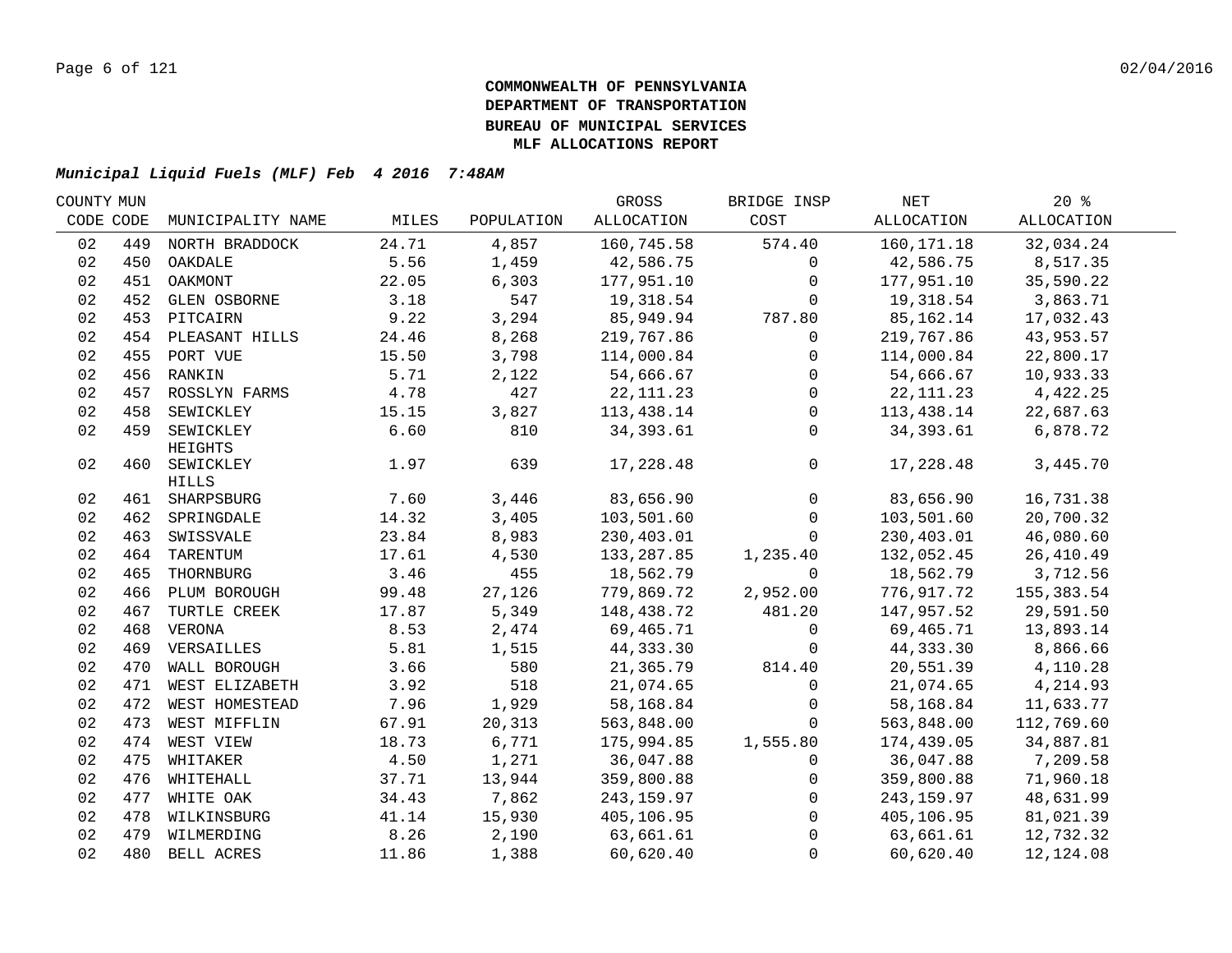|           | COUNTY MUN |                      |         |            | GROSS         | BRIDGE INSP | NET           | $20*$        |  |
|-----------|------------|----------------------|---------|------------|---------------|-------------|---------------|--------------|--|
| CODE CODE |            | MUNICIPALITY NAME    | MILES   | POPULATION | ALLOCATION    | COST        | ALLOCATION    | ALLOCATION   |  |
| 02        | 481        | FRANKLIN PARK        | 53.06   | 13,470     | 398,464.03    | 1,201.00    | 397,263.03    | 79,452.61    |  |
| 02        | 482        | PENNSBURY<br>VILLAGE | 1.62    | 661        | 16,543.08     | O           | 16,543.08     | 3,308.62     |  |
|           |            | County Totals:       | 4194.49 | 1,222,904  | 34,270,030.08 | 130,131.60  | 34,139,898.48 | 6,827,979.70 |  |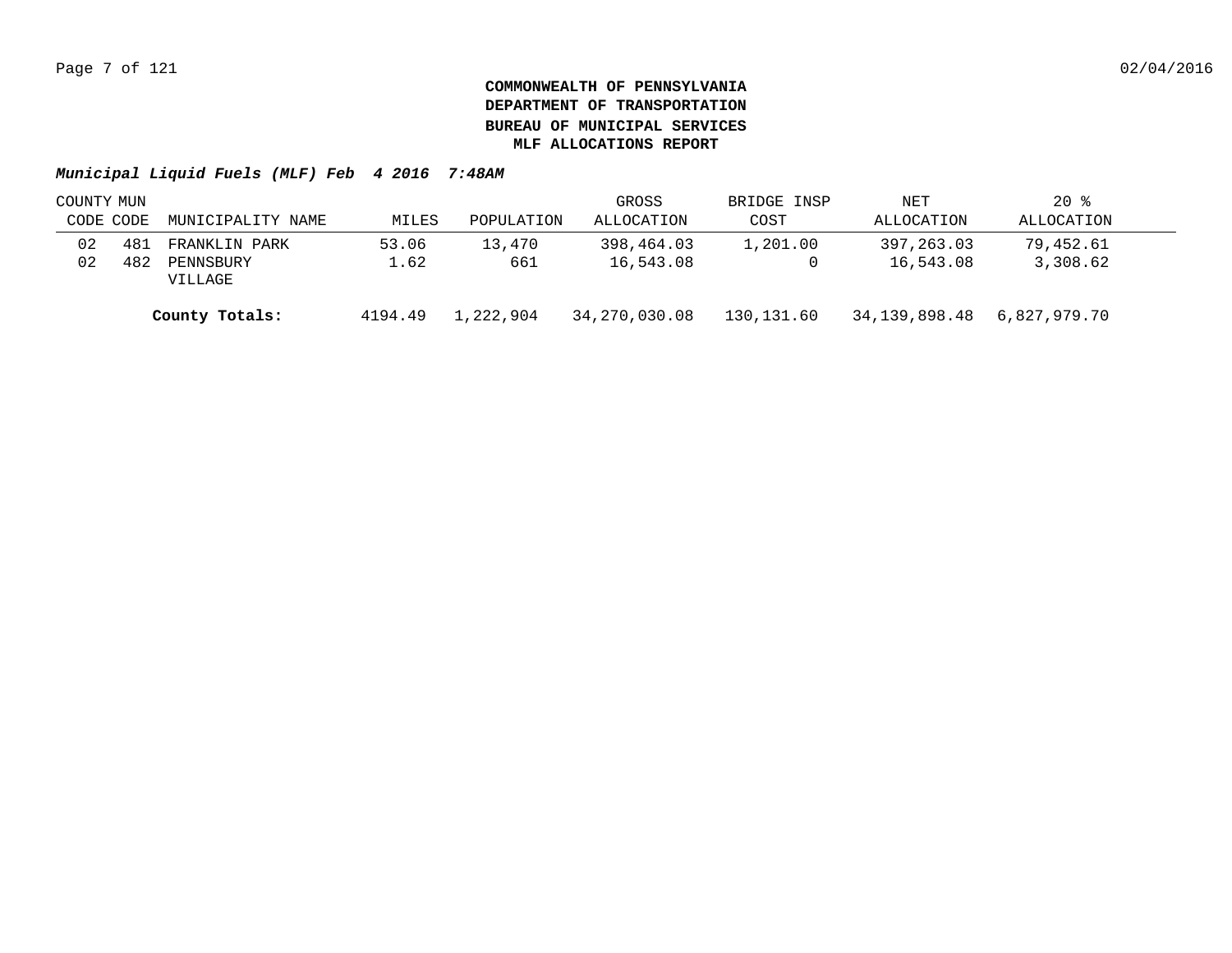| COUNTY MUN       |     |                   |       |            | GROSS             | BRIDGE INSP         | $\operatorname{NET}$ | $20*$             |  |
|------------------|-----|-------------------|-------|------------|-------------------|---------------------|----------------------|-------------------|--|
| CODE CODE        |     | MUNICIPALITY NAME | MILES | POPULATION | <b>ALLOCATION</b> | COST                | <b>ALLOCATION</b>    | <b>ALLOCATION</b> |  |
| Armstrong County |     |                   |       |            |                   |                     |                      |                   |  |
|                  |     |                   |       |            |                   |                     |                      |                   |  |
| 03               |     | 201 BETHEL        | 19.45 | 1,183      | 80, 252. 75       | 0                   | 80, 252. 75          | 16,050.55         |  |
| 03               |     | 202 BOGGS         | 26.52 | 936        | 97,557.72         | $\mathsf{O}\xspace$ | 97,557.72            | 19,511.54         |  |
| 03               |     | 203 BRADYS BEND   | 13.60 | 773        | 55, 165. 23       | $\mathsf 0$         | 55, 165. 23          | 11,033.05         |  |
| 03               |     | 204 BURRELL       | 25.68 | 689        | 90,657.94         | $\mathsf{O}\xspace$ | 90,657.94            | 18, 131.59        |  |
| 03               | 205 | CADOGAN           | 1.91  | 344        | 11,874.18         | $\mathbf 0$         | 11,874.18            | 2,374.84          |  |
| 03               | 206 | COWANSHANNOCK     | 79.49 | 2,899      | 294,054.05        | $\mathbf 0$         | 294,054.05           | 58,810.81         |  |
| 03               | 207 | EAST FRANKLIN     | 44.52 | 4,082      | 207,780.52        | $\mathbf 0$         | 207,780.52           | 41,556.10         |  |
| 03               | 208 | GILPIN            | 28.31 | 2,496      | 130,378.52        | $\mathbf 0$         | 130,378.52           | 26,075.70         |  |
| 03               | 209 | HOVEY             | 2.85  | 97         | 10,421.22         | $\mathbf 0$         | 10,421.22            | 2,084.24          |  |
| 03               | 210 | KISKIMINETAS      | 53.60 | 4,800      | 248,150.45        | $\mathsf{O}$        | 248,150.45           | 49,630.09         |  |
| 03               |     | 211 KITTANNING    | 48.41 | 2,265      | 187,836.01        | $\mathsf{O}$        | 187,836.01           | 37,567.20         |  |
| 03               | 212 | MADISON           | 34.79 | 820        | 120,830.86        | $\mathsf{O}\xspace$ | 120,830.86           | 24, 166. 17       |  |
| 03               | 213 | MAHONING          | 31.08 | 1,425      | 120,082.52        | $\mathsf 0$         | 120,082.52           | 24,016.50         |  |
| 03               | 214 | <b>MANOR</b>      | 36.72 | 4,227      | 186,453.90        | $\mathsf 0$         | 186,453.90           | 37,290.78         |  |
| 03               |     | 215 NORTH BUFFALO | 26.93 | 3,011      | 135, 182. 49      | $\mathbf 0$         | 135, 182.49          | 27,036.50         |  |
| 03               | 216 | PARKS             | 22.38 | 2,744      | 116,579.50        | $\mathsf 0$         | 116,579.50           | 23, 315.90        |  |
| 03               |     | 217 PERRY         | 22.12 | 352        | 73,857.40         | 0                   | 73,857.40            | 14,771.48         |  |
| 03               | 218 | PINE              | 6.59  | 412        | 27,386.95         | $\mathsf{O}\xspace$ | 27,386.95            | 5,477.39          |  |
| 03               |     | 219 PLUMCREEK     | 65.84 | 2,375      | 243,100.20        | $\mathsf{O}\xspace$ | 243,100.20           | 48,620.04         |  |
| 03               |     | 220 RAYBURN       | 16.75 | 1,907      | 84,680.81         | 0                   | 84,680.81            | 16,936.16         |  |
| 03               |     | 221 REDBANK       | 44.67 | 1,064      | 155,340.64        | $\mathsf{O}$        | 155,340.64           | 31,068.13         |  |
| 03               | 222 | SOUTH BEND        | 30.63 | 1,167      | 114, 183. 32      | $\mathbf 0$         | 114,183.32           | 22,836.66         |  |
| 03               | 223 | SOUTH BUFFALO     | 42.73 | 2,636      | 176,957.89        | $\mathbf 0$         | 176,957.89           | 35, 391.58        |  |
| 03               | 224 | SUGARCREEK        | 40.55 | 1,539      | 151,059.07        | $\mathsf{O}$        | 151,059.07           | 30, 211.81        |  |
| 03               |     | 225 VALLEY        | 18.01 | 656        | 66,609.16         | $\mathbf 0$         | 66,609.16            | 13, 321.83        |  |
| 03               | 226 | WASHINGTON        | 37.43 | 923        | 130,714.69        | $\mathbf 0$         | 130,714.69           | 26, 142.94        |  |
| 03               | 227 | WAYNE             | 65.70 | 1,200      | 222,076.65        | $\mathsf{O}$        | 222,076.65           | 44, 415.33        |  |
| 03               | 228 | WEST FRANKLIN     | 32.01 | 1,853      | 130,430.22        | $\mathsf{O}$        | 130,430.22           | 26,086.04         |  |
| 03               | 301 | PARKER CITY       | 4.24  | 840        | 27,697.80         | $\mathsf{O}$        | 27,697.80            | 5,539.56          |  |
| 03               |     | 401 APOLLO        | 6.63  | 1,647      | 49,156.17         | 0                   | 49,156.17            | 9,831.23          |  |
| 03               | 402 | APPLEWOLD         | 1.26  | 310        | 9,289.22          | 0                   | 9,289.22             | 1,857.84          |  |
| 03               |     | 403 ATWOOD        | 4.40  | 107        | 15,339.54         | $\mathsf 0$         | 15,339.54            | 3,067.91          |  |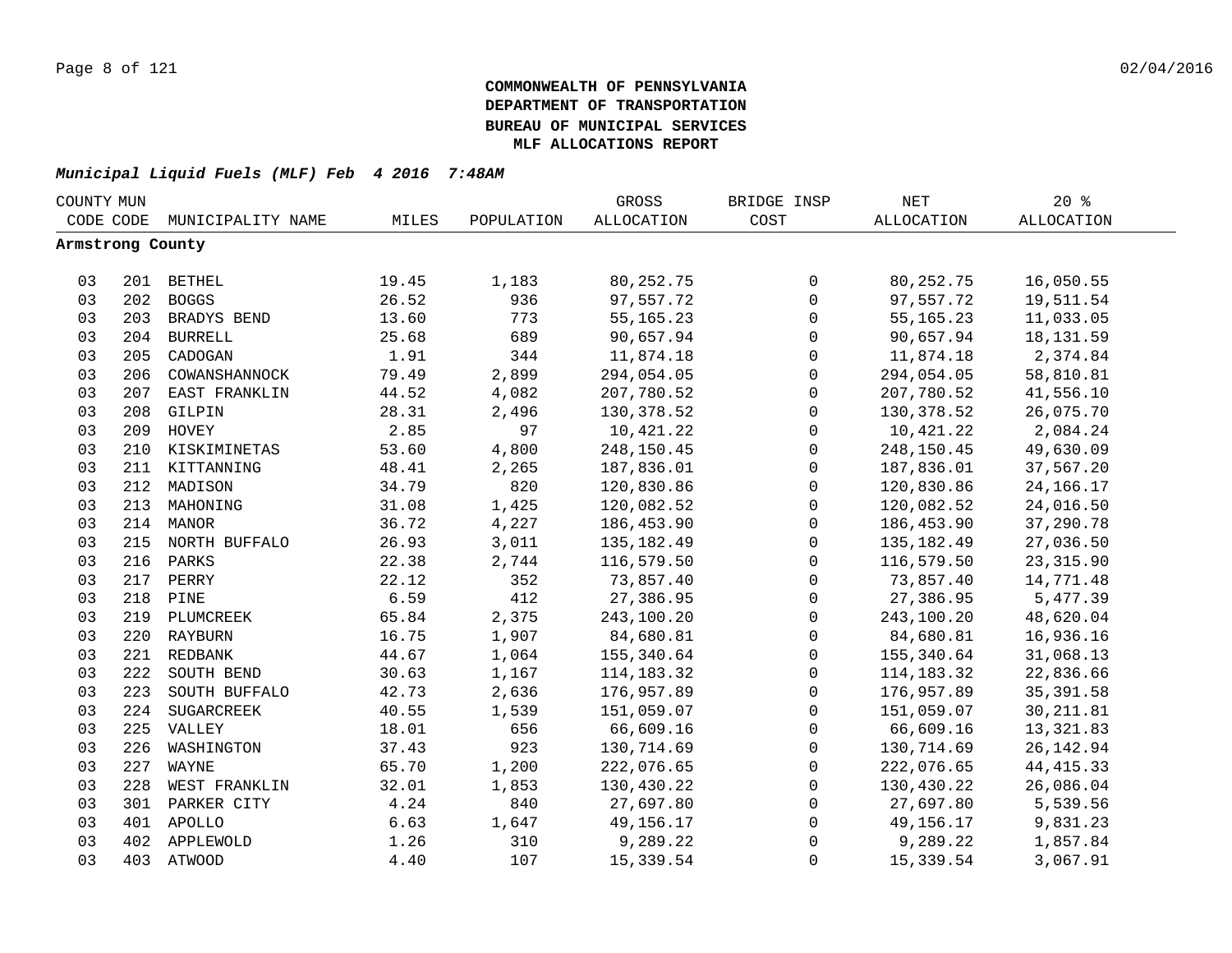| COUNTY MUN |           |                    |         |            | GROSS        | BRIDGE INSP    | NET          | $20*$       |  |
|------------|-----------|--------------------|---------|------------|--------------|----------------|--------------|-------------|--|
|            | CODE CODE | MUNICIPALITY NAME  | MILES   | POPULATION | ALLOCATION   | COST           | ALLOCATION   | ALLOCATION  |  |
| 03         | 404       | DAYTON             | 3.33    | 553        | 19,882.70    | $\Omega$       | 19,882.70    | 3,976.54    |  |
| 03         | 405       | ELDERTON           | 3.23    | 356        | 16,123.72    | 0              | 16,123.72    | 3,224.74    |  |
| 03         | 406       | FORD CITY          | 13.41   | 2,991      | 93,460.48    | 0              | 93,460.48    | 18,692.10   |  |
| 03         | 407       | FORD CLIFF         | 2.14    | 371        | 13,051.22    |                | 13,051.22    | 2,610.24    |  |
| 03         | 408       | FREEPORT           | 5.67    | 1,813      | 49,128.18    | 0              | 49,128.18    | 9,825.64    |  |
| 03         | 409       | KITTANNING         | 12.21   | 4,044      | 108,245.22   | 0              | 108,245.22   | 21,649.04   |  |
| 03         | 410       | LEECHBURG          | 10.04   | 2,156      | 68,512.50    | 0              | 68,512.50    | 13,702.50   |  |
| 03         | 411       | MANORVILLE         | 1.73    | 410        | 12,480.20    |                | 12,480.20    | 2,496.04    |  |
| 03         | 412       | NORTH APOLLO       | 6.81    | 1,297      | 43,572.25    |                | 43,572.25    | 8,714.45    |  |
| 03         | 414       | RURAL VALLEY       | 5.99    | 876        | 33,683.84    |                | 33,683.84    | 6,736.77    |  |
| 03         | 415       | SOUTH              | 2.11    | 481        | 14,887.48    | $\Omega$       | 14,887.48    | 2,977.50    |  |
| 03         |           | <b>BETHLEHEM</b>   |         | 1,175      |              | 0              |              |             |  |
|            | 416       | WEST<br>KITTANNING | 5.13    |            | 36,293.05    |                | 36,293.05    | 7,258.61    |  |
| 03         | 417       | WORTHINGTON        | 3.32    | 639        | 21,359.50    | 0              | 21,359.50    | 4,271.90    |  |
|            |           | County Totals:     | 1010.92 | 68,941     | 4,301,817.93 | $\overline{0}$ | 4,301,817.93 | 860, 363.59 |  |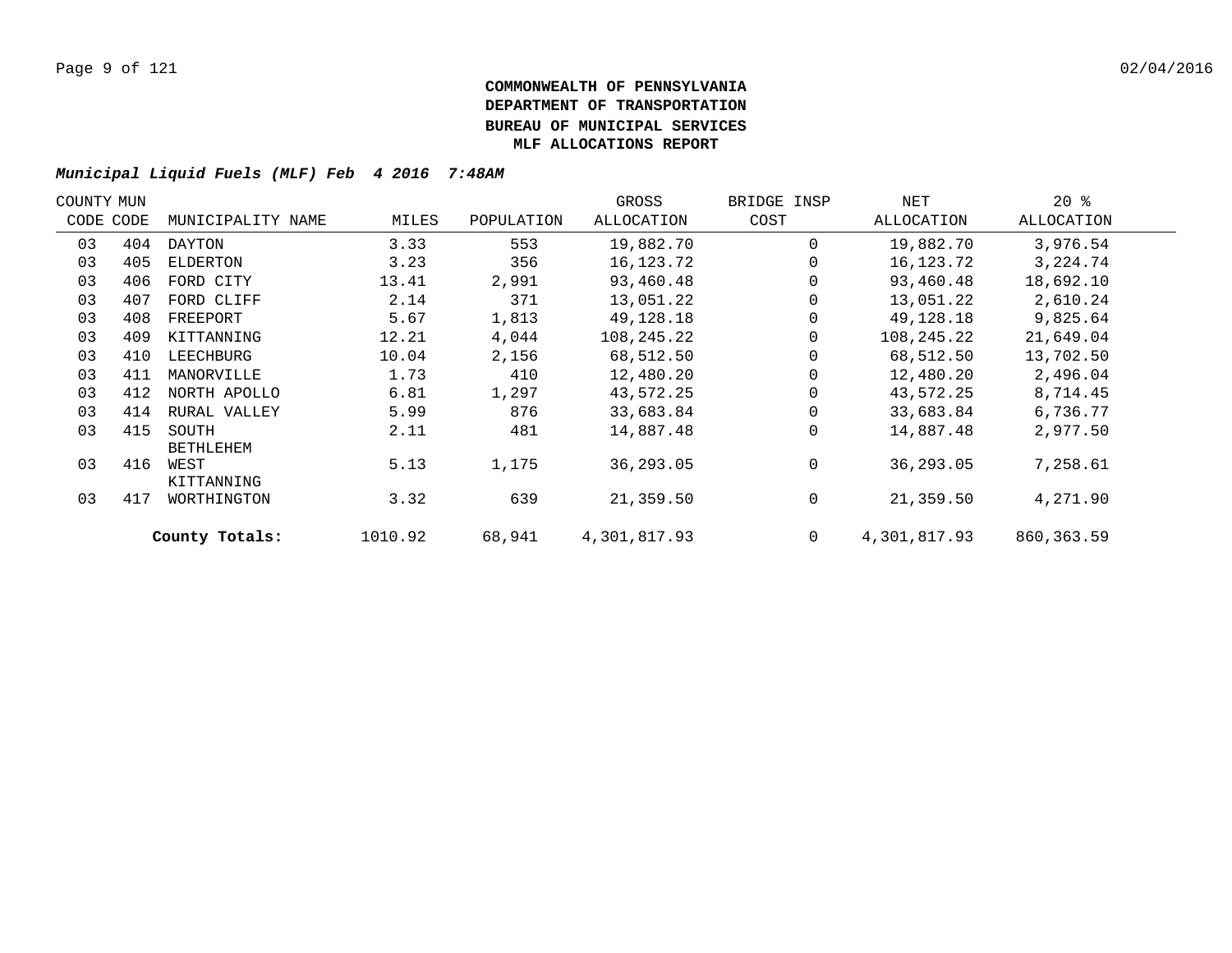| CODE CODE<br><b>ALLOCATION</b><br>COST<br>ALLOCATION<br><b>ALLOCATION</b><br>MUNICIPALITY NAME<br>MILES<br>POPULATION<br>Beaver County<br>5.78<br>1,321<br>40,841.11<br>0<br>40,841.11<br>8,168.22<br>04<br>101 VANPORT<br>16.08<br>3,197<br>105, 241.47<br>$\mathbf 0$<br>105, 241.47<br>04<br>102 HARMONY<br>21,048.29<br>12,593<br>04<br>103 HOPEWELL<br>57.11<br>395,485.22<br>$\mathsf{O}$<br>395, 485.22<br>79,097.04<br>04<br>12.74<br>3,029<br>92,076.32<br>92,076.32<br>18, 415. 26<br>104 PATTERSON<br>$\mathbf 0$<br>04<br>17.35<br>2,802<br>105<br>ROCHESTER<br>102,204.20<br>102,204.20<br>20,440.84<br>$\mathbf 0$<br>04<br>39.16<br>8,227<br>1,117.20<br>201<br><b>BRIGHTON</b><br>264,031.54<br>262,914.34<br>52,582.87<br>04<br><b>CENTER</b><br>48.90<br>11,795<br>356, 375. 27<br>356, 375. 27<br>71,275.05<br>202<br>$\mathbf 0$<br>04<br>203<br>CHIPPEWA<br>37.09<br>7,620<br>247,057.90<br>247,057.90<br>49, 411.58<br>$\mathbf 0$<br>04<br>DARLINGTON<br>32.23<br>1,962<br>$\mathbf 0$<br>26,602.79<br>204<br>133,013.95<br>133,013.95<br>04<br>17.43<br>3,187<br>109,197.21<br>205<br>DAUGHERTY<br>$\mathbf 0$<br>109,197.21<br>21,839.44<br>04<br>36.25<br>4,052<br>206 FRANKLIN<br>181,948.33<br>$\mathbf 0$<br>181,948.33<br>36, 389.67<br>36.72<br>2,356<br>04<br>207 GREENE<br>153,659.40<br>$\mathbf 0$<br>153,659.40<br>30,731.88<br>04<br>51.44<br>3,690<br>222,084.96<br>222,084.96<br>44, 416.99<br>208 HANOVER<br>$\mathbf 0$<br>04<br>2,503<br>144,822.11<br>144,822.11<br>28,964.42<br>209 INDEPENDENCE<br>32.99<br>0<br>6.06<br>913<br>34,546.57<br>34,546.57<br>6,909.31<br>04<br>210 MARION<br>$\mathbf 0$<br>04<br>56,675.00<br>211 NEW SEWICKLEY<br>50.84<br>7,360<br>284,575.98<br>1,201.00<br>283, 374.98<br>04<br>212 NORTH<br>38.52<br>5,488<br>214,064.47<br>214,064.47<br>42,812.89<br>$\Omega$<br>SEWICKLEY<br>04<br>214 POTTER<br>4.45<br>548<br>23, 222.30<br>$\mathbf 0$<br>23, 222.30<br>4,644.46<br>6.82<br>1,500<br>47,161.01<br>46,665.41<br>9,333.08<br>04<br>495.60<br>215 PULASKI<br>143, 210.72<br>28,642.14<br>04<br>216 RACCOON<br>29.25<br>3,064<br>143, 210.72<br>$\mathbf 0$<br>04<br>2,717<br>150,500.89<br>357.40<br>150, 143. 49<br>217<br>SOUTH BEAVER<br>33.62<br>30,028.70<br>04<br>WHITE<br>46,006.86<br>218<br>7.05<br>1,394<br>46,006.86<br>9,201.37<br>$\mathbf{0}$<br>04<br>BEAVER FALLS<br>301<br>28.77<br>8,987<br>245,559.05<br>540.80<br>245,018.25<br>49,003.65<br>04<br>302 ALIQUIPPA CITY<br>42.59<br>9,438<br>295,753.58<br>3,588.60<br>292,164.98<br>58,433.00<br>7,050<br>04<br>20.58<br>186,546.17<br>552.00<br>185,994.17<br>37,198.83<br>402 AMBRIDGE<br>16.68<br>04<br>403<br><b>BADEN</b><br>4,135<br>123,518.53<br>123,518.53<br>24,703.71<br>$\mathbf 0$<br>04<br>17.50<br>4,531<br>132,968.77<br>132,968.77<br>404<br><b>BEAVER</b><br>26,593.75<br>$\mathbf 0$<br>04<br>27.13<br>1,970<br>117,548.07<br>23,509.61<br>405<br>BIG BEAVER<br>$\Omega$<br>117,548.07<br>04<br>3.91<br>704<br>24,304.22<br>406<br><b>BRIDGEWATER</b><br>$\Omega$<br>24,304.22<br>4,860.84 |    | COUNTY MUN |        |      |       | GROSS      | BRIDGE INSP | <b>NET</b> | $20*$     |
|---------------------------------------------------------------------------------------------------------------------------------------------------------------------------------------------------------------------------------------------------------------------------------------------------------------------------------------------------------------------------------------------------------------------------------------------------------------------------------------------------------------------------------------------------------------------------------------------------------------------------------------------------------------------------------------------------------------------------------------------------------------------------------------------------------------------------------------------------------------------------------------------------------------------------------------------------------------------------------------------------------------------------------------------------------------------------------------------------------------------------------------------------------------------------------------------------------------------------------------------------------------------------------------------------------------------------------------------------------------------------------------------------------------------------------------------------------------------------------------------------------------------------------------------------------------------------------------------------------------------------------------------------------------------------------------------------------------------------------------------------------------------------------------------------------------------------------------------------------------------------------------------------------------------------------------------------------------------------------------------------------------------------------------------------------------------------------------------------------------------------------------------------------------------------------------------------------------------------------------------------------------------------------------------------------------------------------------------------------------------------------------------------------------------------------------------------------------------------------------------------------------------------------------------------------------------------------------------------------------------------------------------------------------------------------------------------------------------------------------------------------------------------------------------------------------------------------------------------------------------------------------------------------------------------------------------------------------------------------------------------------------------------------------------------------------------|----|------------|--------|------|-------|------------|-------------|------------|-----------|
|                                                                                                                                                                                                                                                                                                                                                                                                                                                                                                                                                                                                                                                                                                                                                                                                                                                                                                                                                                                                                                                                                                                                                                                                                                                                                                                                                                                                                                                                                                                                                                                                                                                                                                                                                                                                                                                                                                                                                                                                                                                                                                                                                                                                                                                                                                                                                                                                                                                                                                                                                                                                                                                                                                                                                                                                                                                                                                                                                                                                                                                                     |    |            |        |      |       |            |             |            |           |
|                                                                                                                                                                                                                                                                                                                                                                                                                                                                                                                                                                                                                                                                                                                                                                                                                                                                                                                                                                                                                                                                                                                                                                                                                                                                                                                                                                                                                                                                                                                                                                                                                                                                                                                                                                                                                                                                                                                                                                                                                                                                                                                                                                                                                                                                                                                                                                                                                                                                                                                                                                                                                                                                                                                                                                                                                                                                                                                                                                                                                                                                     |    |            |        |      |       |            |             |            |           |
|                                                                                                                                                                                                                                                                                                                                                                                                                                                                                                                                                                                                                                                                                                                                                                                                                                                                                                                                                                                                                                                                                                                                                                                                                                                                                                                                                                                                                                                                                                                                                                                                                                                                                                                                                                                                                                                                                                                                                                                                                                                                                                                                                                                                                                                                                                                                                                                                                                                                                                                                                                                                                                                                                                                                                                                                                                                                                                                                                                                                                                                                     |    |            |        |      |       |            |             |            |           |
|                                                                                                                                                                                                                                                                                                                                                                                                                                                                                                                                                                                                                                                                                                                                                                                                                                                                                                                                                                                                                                                                                                                                                                                                                                                                                                                                                                                                                                                                                                                                                                                                                                                                                                                                                                                                                                                                                                                                                                                                                                                                                                                                                                                                                                                                                                                                                                                                                                                                                                                                                                                                                                                                                                                                                                                                                                                                                                                                                                                                                                                                     |    |            |        |      |       |            |             |            |           |
|                                                                                                                                                                                                                                                                                                                                                                                                                                                                                                                                                                                                                                                                                                                                                                                                                                                                                                                                                                                                                                                                                                                                                                                                                                                                                                                                                                                                                                                                                                                                                                                                                                                                                                                                                                                                                                                                                                                                                                                                                                                                                                                                                                                                                                                                                                                                                                                                                                                                                                                                                                                                                                                                                                                                                                                                                                                                                                                                                                                                                                                                     |    |            |        |      |       |            |             |            |           |
|                                                                                                                                                                                                                                                                                                                                                                                                                                                                                                                                                                                                                                                                                                                                                                                                                                                                                                                                                                                                                                                                                                                                                                                                                                                                                                                                                                                                                                                                                                                                                                                                                                                                                                                                                                                                                                                                                                                                                                                                                                                                                                                                                                                                                                                                                                                                                                                                                                                                                                                                                                                                                                                                                                                                                                                                                                                                                                                                                                                                                                                                     |    |            |        |      |       |            |             |            |           |
|                                                                                                                                                                                                                                                                                                                                                                                                                                                                                                                                                                                                                                                                                                                                                                                                                                                                                                                                                                                                                                                                                                                                                                                                                                                                                                                                                                                                                                                                                                                                                                                                                                                                                                                                                                                                                                                                                                                                                                                                                                                                                                                                                                                                                                                                                                                                                                                                                                                                                                                                                                                                                                                                                                                                                                                                                                                                                                                                                                                                                                                                     |    |            |        |      |       |            |             |            |           |
|                                                                                                                                                                                                                                                                                                                                                                                                                                                                                                                                                                                                                                                                                                                                                                                                                                                                                                                                                                                                                                                                                                                                                                                                                                                                                                                                                                                                                                                                                                                                                                                                                                                                                                                                                                                                                                                                                                                                                                                                                                                                                                                                                                                                                                                                                                                                                                                                                                                                                                                                                                                                                                                                                                                                                                                                                                                                                                                                                                                                                                                                     |    |            |        |      |       |            |             |            |           |
|                                                                                                                                                                                                                                                                                                                                                                                                                                                                                                                                                                                                                                                                                                                                                                                                                                                                                                                                                                                                                                                                                                                                                                                                                                                                                                                                                                                                                                                                                                                                                                                                                                                                                                                                                                                                                                                                                                                                                                                                                                                                                                                                                                                                                                                                                                                                                                                                                                                                                                                                                                                                                                                                                                                                                                                                                                                                                                                                                                                                                                                                     |    |            |        |      |       |            |             |            |           |
|                                                                                                                                                                                                                                                                                                                                                                                                                                                                                                                                                                                                                                                                                                                                                                                                                                                                                                                                                                                                                                                                                                                                                                                                                                                                                                                                                                                                                                                                                                                                                                                                                                                                                                                                                                                                                                                                                                                                                                                                                                                                                                                                                                                                                                                                                                                                                                                                                                                                                                                                                                                                                                                                                                                                                                                                                                                                                                                                                                                                                                                                     |    |            |        |      |       |            |             |            |           |
|                                                                                                                                                                                                                                                                                                                                                                                                                                                                                                                                                                                                                                                                                                                                                                                                                                                                                                                                                                                                                                                                                                                                                                                                                                                                                                                                                                                                                                                                                                                                                                                                                                                                                                                                                                                                                                                                                                                                                                                                                                                                                                                                                                                                                                                                                                                                                                                                                                                                                                                                                                                                                                                                                                                                                                                                                                                                                                                                                                                                                                                                     |    |            |        |      |       |            |             |            |           |
|                                                                                                                                                                                                                                                                                                                                                                                                                                                                                                                                                                                                                                                                                                                                                                                                                                                                                                                                                                                                                                                                                                                                                                                                                                                                                                                                                                                                                                                                                                                                                                                                                                                                                                                                                                                                                                                                                                                                                                                                                                                                                                                                                                                                                                                                                                                                                                                                                                                                                                                                                                                                                                                                                                                                                                                                                                                                                                                                                                                                                                                                     |    |            |        |      |       |            |             |            |           |
|                                                                                                                                                                                                                                                                                                                                                                                                                                                                                                                                                                                                                                                                                                                                                                                                                                                                                                                                                                                                                                                                                                                                                                                                                                                                                                                                                                                                                                                                                                                                                                                                                                                                                                                                                                                                                                                                                                                                                                                                                                                                                                                                                                                                                                                                                                                                                                                                                                                                                                                                                                                                                                                                                                                                                                                                                                                                                                                                                                                                                                                                     |    |            |        |      |       |            |             |            |           |
|                                                                                                                                                                                                                                                                                                                                                                                                                                                                                                                                                                                                                                                                                                                                                                                                                                                                                                                                                                                                                                                                                                                                                                                                                                                                                                                                                                                                                                                                                                                                                                                                                                                                                                                                                                                                                                                                                                                                                                                                                                                                                                                                                                                                                                                                                                                                                                                                                                                                                                                                                                                                                                                                                                                                                                                                                                                                                                                                                                                                                                                                     |    |            |        |      |       |            |             |            |           |
|                                                                                                                                                                                                                                                                                                                                                                                                                                                                                                                                                                                                                                                                                                                                                                                                                                                                                                                                                                                                                                                                                                                                                                                                                                                                                                                                                                                                                                                                                                                                                                                                                                                                                                                                                                                                                                                                                                                                                                                                                                                                                                                                                                                                                                                                                                                                                                                                                                                                                                                                                                                                                                                                                                                                                                                                                                                                                                                                                                                                                                                                     |    |            |        |      |       |            |             |            |           |
|                                                                                                                                                                                                                                                                                                                                                                                                                                                                                                                                                                                                                                                                                                                                                                                                                                                                                                                                                                                                                                                                                                                                                                                                                                                                                                                                                                                                                                                                                                                                                                                                                                                                                                                                                                                                                                                                                                                                                                                                                                                                                                                                                                                                                                                                                                                                                                                                                                                                                                                                                                                                                                                                                                                                                                                                                                                                                                                                                                                                                                                                     |    |            |        |      |       |            |             |            |           |
|                                                                                                                                                                                                                                                                                                                                                                                                                                                                                                                                                                                                                                                                                                                                                                                                                                                                                                                                                                                                                                                                                                                                                                                                                                                                                                                                                                                                                                                                                                                                                                                                                                                                                                                                                                                                                                                                                                                                                                                                                                                                                                                                                                                                                                                                                                                                                                                                                                                                                                                                                                                                                                                                                                                                                                                                                                                                                                                                                                                                                                                                     |    |            |        |      |       |            |             |            |           |
|                                                                                                                                                                                                                                                                                                                                                                                                                                                                                                                                                                                                                                                                                                                                                                                                                                                                                                                                                                                                                                                                                                                                                                                                                                                                                                                                                                                                                                                                                                                                                                                                                                                                                                                                                                                                                                                                                                                                                                                                                                                                                                                                                                                                                                                                                                                                                                                                                                                                                                                                                                                                                                                                                                                                                                                                                                                                                                                                                                                                                                                                     |    |            |        |      |       |            |             |            |           |
|                                                                                                                                                                                                                                                                                                                                                                                                                                                                                                                                                                                                                                                                                                                                                                                                                                                                                                                                                                                                                                                                                                                                                                                                                                                                                                                                                                                                                                                                                                                                                                                                                                                                                                                                                                                                                                                                                                                                                                                                                                                                                                                                                                                                                                                                                                                                                                                                                                                                                                                                                                                                                                                                                                                                                                                                                                                                                                                                                                                                                                                                     |    |            |        |      |       |            |             |            |           |
|                                                                                                                                                                                                                                                                                                                                                                                                                                                                                                                                                                                                                                                                                                                                                                                                                                                                                                                                                                                                                                                                                                                                                                                                                                                                                                                                                                                                                                                                                                                                                                                                                                                                                                                                                                                                                                                                                                                                                                                                                                                                                                                                                                                                                                                                                                                                                                                                                                                                                                                                                                                                                                                                                                                                                                                                                                                                                                                                                                                                                                                                     |    |            |        |      |       |            |             |            |           |
|                                                                                                                                                                                                                                                                                                                                                                                                                                                                                                                                                                                                                                                                                                                                                                                                                                                                                                                                                                                                                                                                                                                                                                                                                                                                                                                                                                                                                                                                                                                                                                                                                                                                                                                                                                                                                                                                                                                                                                                                                                                                                                                                                                                                                                                                                                                                                                                                                                                                                                                                                                                                                                                                                                                                                                                                                                                                                                                                                                                                                                                                     |    |            |        |      |       |            |             |            |           |
|                                                                                                                                                                                                                                                                                                                                                                                                                                                                                                                                                                                                                                                                                                                                                                                                                                                                                                                                                                                                                                                                                                                                                                                                                                                                                                                                                                                                                                                                                                                                                                                                                                                                                                                                                                                                                                                                                                                                                                                                                                                                                                                                                                                                                                                                                                                                                                                                                                                                                                                                                                                                                                                                                                                                                                                                                                                                                                                                                                                                                                                                     |    |            |        |      |       |            |             |            |           |
|                                                                                                                                                                                                                                                                                                                                                                                                                                                                                                                                                                                                                                                                                                                                                                                                                                                                                                                                                                                                                                                                                                                                                                                                                                                                                                                                                                                                                                                                                                                                                                                                                                                                                                                                                                                                                                                                                                                                                                                                                                                                                                                                                                                                                                                                                                                                                                                                                                                                                                                                                                                                                                                                                                                                                                                                                                                                                                                                                                                                                                                                     |    |            |        |      |       |            |             |            |           |
|                                                                                                                                                                                                                                                                                                                                                                                                                                                                                                                                                                                                                                                                                                                                                                                                                                                                                                                                                                                                                                                                                                                                                                                                                                                                                                                                                                                                                                                                                                                                                                                                                                                                                                                                                                                                                                                                                                                                                                                                                                                                                                                                                                                                                                                                                                                                                                                                                                                                                                                                                                                                                                                                                                                                                                                                                                                                                                                                                                                                                                                                     |    |            |        |      |       |            |             |            |           |
|                                                                                                                                                                                                                                                                                                                                                                                                                                                                                                                                                                                                                                                                                                                                                                                                                                                                                                                                                                                                                                                                                                                                                                                                                                                                                                                                                                                                                                                                                                                                                                                                                                                                                                                                                                                                                                                                                                                                                                                                                                                                                                                                                                                                                                                                                                                                                                                                                                                                                                                                                                                                                                                                                                                                                                                                                                                                                                                                                                                                                                                                     |    |            |        |      |       |            |             |            |           |
|                                                                                                                                                                                                                                                                                                                                                                                                                                                                                                                                                                                                                                                                                                                                                                                                                                                                                                                                                                                                                                                                                                                                                                                                                                                                                                                                                                                                                                                                                                                                                                                                                                                                                                                                                                                                                                                                                                                                                                                                                                                                                                                                                                                                                                                                                                                                                                                                                                                                                                                                                                                                                                                                                                                                                                                                                                                                                                                                                                                                                                                                     |    |            |        |      |       |            |             |            |           |
|                                                                                                                                                                                                                                                                                                                                                                                                                                                                                                                                                                                                                                                                                                                                                                                                                                                                                                                                                                                                                                                                                                                                                                                                                                                                                                                                                                                                                                                                                                                                                                                                                                                                                                                                                                                                                                                                                                                                                                                                                                                                                                                                                                                                                                                                                                                                                                                                                                                                                                                                                                                                                                                                                                                                                                                                                                                                                                                                                                                                                                                                     |    |            |        |      |       |            |             |            |           |
|                                                                                                                                                                                                                                                                                                                                                                                                                                                                                                                                                                                                                                                                                                                                                                                                                                                                                                                                                                                                                                                                                                                                                                                                                                                                                                                                                                                                                                                                                                                                                                                                                                                                                                                                                                                                                                                                                                                                                                                                                                                                                                                                                                                                                                                                                                                                                                                                                                                                                                                                                                                                                                                                                                                                                                                                                                                                                                                                                                                                                                                                     |    |            |        |      |       |            |             |            |           |
|                                                                                                                                                                                                                                                                                                                                                                                                                                                                                                                                                                                                                                                                                                                                                                                                                                                                                                                                                                                                                                                                                                                                                                                                                                                                                                                                                                                                                                                                                                                                                                                                                                                                                                                                                                                                                                                                                                                                                                                                                                                                                                                                                                                                                                                                                                                                                                                                                                                                                                                                                                                                                                                                                                                                                                                                                                                                                                                                                                                                                                                                     |    |            |        |      |       |            |             |            |           |
|                                                                                                                                                                                                                                                                                                                                                                                                                                                                                                                                                                                                                                                                                                                                                                                                                                                                                                                                                                                                                                                                                                                                                                                                                                                                                                                                                                                                                                                                                                                                                                                                                                                                                                                                                                                                                                                                                                                                                                                                                                                                                                                                                                                                                                                                                                                                                                                                                                                                                                                                                                                                                                                                                                                                                                                                                                                                                                                                                                                                                                                                     |    |            |        |      |       |            |             |            |           |
|                                                                                                                                                                                                                                                                                                                                                                                                                                                                                                                                                                                                                                                                                                                                                                                                                                                                                                                                                                                                                                                                                                                                                                                                                                                                                                                                                                                                                                                                                                                                                                                                                                                                                                                                                                                                                                                                                                                                                                                                                                                                                                                                                                                                                                                                                                                                                                                                                                                                                                                                                                                                                                                                                                                                                                                                                                                                                                                                                                                                                                                                     |    |            |        |      |       |            |             |            |           |
|                                                                                                                                                                                                                                                                                                                                                                                                                                                                                                                                                                                                                                                                                                                                                                                                                                                                                                                                                                                                                                                                                                                                                                                                                                                                                                                                                                                                                                                                                                                                                                                                                                                                                                                                                                                                                                                                                                                                                                                                                                                                                                                                                                                                                                                                                                                                                                                                                                                                                                                                                                                                                                                                                                                                                                                                                                                                                                                                                                                                                                                                     |    |            |        |      |       |            |             |            |           |
|                                                                                                                                                                                                                                                                                                                                                                                                                                                                                                                                                                                                                                                                                                                                                                                                                                                                                                                                                                                                                                                                                                                                                                                                                                                                                                                                                                                                                                                                                                                                                                                                                                                                                                                                                                                                                                                                                                                                                                                                                                                                                                                                                                                                                                                                                                                                                                                                                                                                                                                                                                                                                                                                                                                                                                                                                                                                                                                                                                                                                                                                     |    |            |        |      |       |            |             |            |           |
|                                                                                                                                                                                                                                                                                                                                                                                                                                                                                                                                                                                                                                                                                                                                                                                                                                                                                                                                                                                                                                                                                                                                                                                                                                                                                                                                                                                                                                                                                                                                                                                                                                                                                                                                                                                                                                                                                                                                                                                                                                                                                                                                                                                                                                                                                                                                                                                                                                                                                                                                                                                                                                                                                                                                                                                                                                                                                                                                                                                                                                                                     | 04 | 407        | CONWAY | 9.24 | 2,176 | 66, 415.05 | 0           | 66,415.05  | 13,283.01 |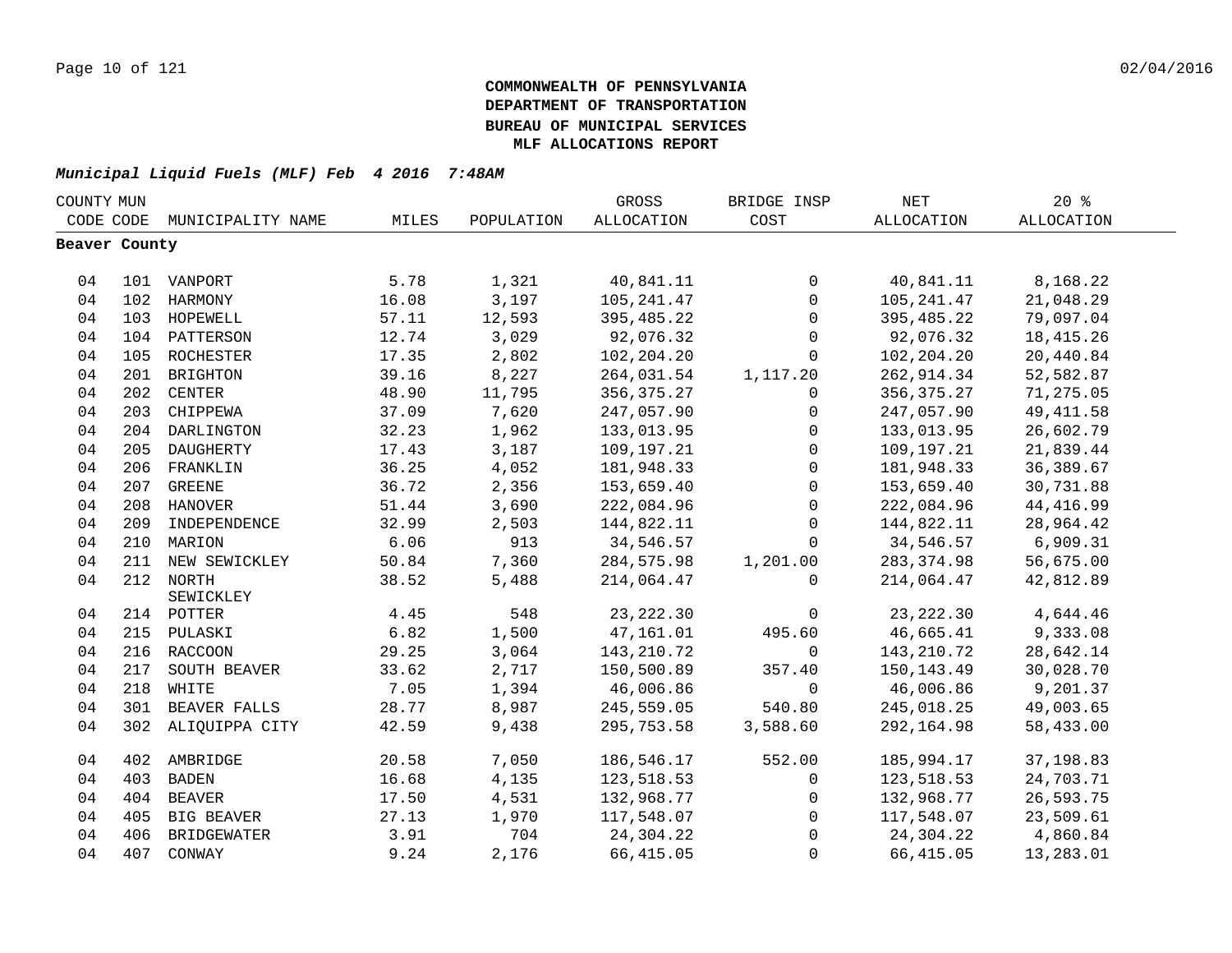| COUNTY MUN |           |                   |        |            | GROSS        | BRIDGE INSP  | NET         | $20*$                     |  |
|------------|-----------|-------------------|--------|------------|--------------|--------------|-------------|---------------------------|--|
|            | CODE CODE | MUNICIPALITY NAME | MILES  | POPULATION | ALLOCATION   | COST         | ALLOCATION  | ALLOCATION                |  |
| 04         | 408       | DARLINGTON        | 1.60   | 254        | 9,348.06     | $\Omega$     | 9,348.06    | 1,869.61                  |  |
| 04         | 409       | EAST ROCHESTER    | 3.31   | 567        | 20,066.89    | $\Omega$     | 20,066.89   | 4,013.38                  |  |
| 04         | 410       | EASTVALE          | 1.70   | 225        | 9,145.76     | $\Omega$     | 9,145.76    | 1,829.15                  |  |
| 04         | 411       | ECONOMY           | 52.44  | 8,970      | 317,691.76   | 540.80       | 317,150.96  | 63,430.19                 |  |
| 04         | 412       | FALLSTON          | 2.28   | 266        | 11,639.22    | $\Omega$     | 11,639.22   | 2,327.84                  |  |
| 04         | 413       | FRANKFORT         | 0.25   | 130        | 3,043.59     | $\Omega$     | 3,043.59    | 608.72                    |  |
|            |           | SPRINGS           |        |            |              |              |             |                           |  |
| 04         |           | 414 FREEDOM       | 7.18   | 1,569      | 49,472.02    | $\Omega$     | 49,472.02   | 9,894.40                  |  |
| 04         | 415       | GEORGETOWN        | 1.93   | 174        | 8,955.66     | $\Omega$     | 8,955.66    | 1,791.13                  |  |
| 04         | 416       | GLASGOW           | 0.99   | 60         | 4,081.06     | $\mathbf{0}$ | 4,081.06    | 816.21                    |  |
| 04         | 417       | HOMEWOOD          | 1.75   | 109        | 7,265.54     | $\Omega$     | 7,265.54    | 1,453.11                  |  |
| 04         | 418       | HOOKSTOWN         | 1.18   | 147        | 6,187.37     | $\Omega$     | 6,187.37    | 1,237.47                  |  |
| 04         | 419       | INDUSTRY          | 11.79  | 1,835      | 68, 241. 11  | $\Omega$     | 68, 241. 11 | 13,648.22                 |  |
| 04         | 420       | KOPPEL            | 3.69   | 762        | 24,647.63    | $\mathbf 0$  | 24,647.63   | 4,929.53                  |  |
| 04         | 421       | MIDLAND           | 9.82   | 2,635      | 76,235.10    | $\Omega$     | 76,235.10   | 15, 247.02                |  |
| 04         | 422       | MONACA            | 22.88  | 5,737      | 170,570.19   | $\Omega$     | 170,570.19  | 34, 114.04                |  |
| 04         | 423       | NEW BRIGHTON      | 20.94  | 6,025      | 169,681.77   | 1,076.80     | 168,604.97  | 33,720.99                 |  |
| 04         | 424       | NEW GALILEE       | 2.52   | 379        | 14,354.26    | $\Omega$     | 14,354.26   | 2,870.85                  |  |
| 04         | 425       | PATTERSON         | 2.97   | 636        | 20,235.92    | $\Omega$     | 20,235.92   | 4,047.18                  |  |
|            |           | HEIGHTS           |        |            |              |              |             |                           |  |
| 04         |           | 426 ROCHESTER     | 12.46  | 3,657      | 102,226.97   | $\Omega$     | 102,226.97  | 20,445.39                 |  |
| 04         | 427       | SHIPPINGPORT      | 4.64   | 214        | 17,949.41    | $\Omega$     | 17,949.41   | 3,589.88                  |  |
| 04         | 428       | SOUTH HEIGHTS     | 3.44   | 475        | 18,852.14    | $\mathbf 0$  | 18,852.14   | 3,770.43                  |  |
| 04         | 429       | WEST MAYFIELD     | 9.08   | 1,239      | 49,501.89    | $\mathbf{0}$ | 49,501.89   | 9,900.38                  |  |
| 04         | 430       | OHIOVILLE         | 25.82  | 3,533      | 140,935.39   | $\mathbf 0$  | 140,935.39  | 28,187.08                 |  |
|            |           | County Totals:    | 988.94 | 169,907    | 6,004,269.94 | 9,470.20     |             | 5,994,799.74 1,198,959.95 |  |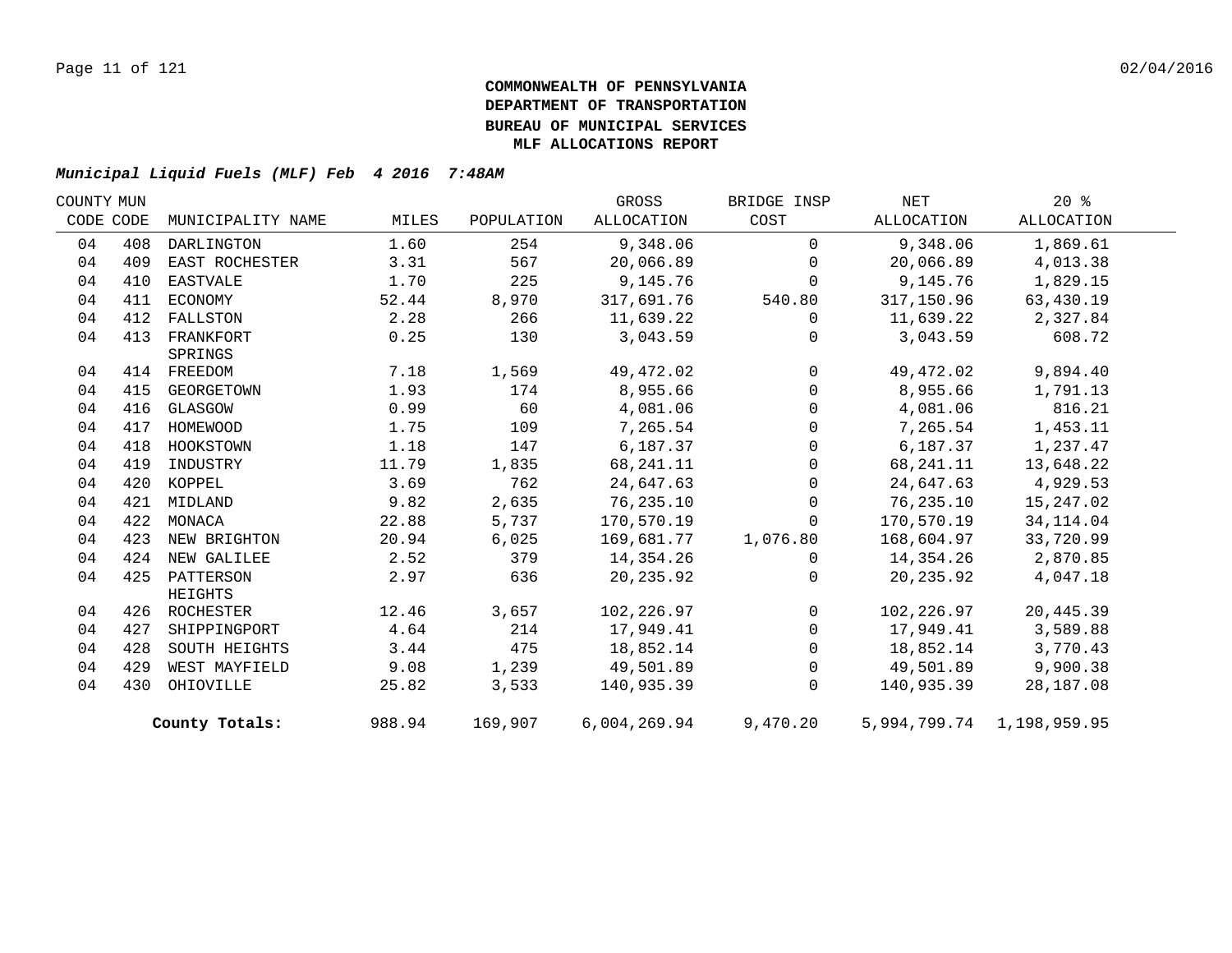|                | COUNTY MUN |                             |       |            | GROSS      | BRIDGE INSP  | <b>NET</b> | $20*$       |  |
|----------------|------------|-----------------------------|-------|------------|------------|--------------|------------|-------------|--|
|                |            | CODE CODE MUNICIPALITY NAME | MILES | POPULATION | ALLOCATION | COST         | ALLOCATION | ALLOCATION  |  |
| Bedford County |            |                             |       |            |            |              |            |             |  |
|                |            |                             |       |            |            |              |            |             |  |
| 05             |            | 201 BEDFORD                 | 56.73 | 5,395      | 268,157.37 | 460.40       | 267,696.97 | 53,539.39   |  |
| 05             |            | 202 BLOOMFIELD              | 10.40 | 1,016      | 49,632.42  | $\Omega$     | 49,632.42  | 9,926.48    |  |
| 05             |            | 203 BROADTOP                | 32.82 | 1,687      | 129,999.25 | 2,015.80     | 127,983.45 | 25,596.69   |  |
| 05             |            | 204 COLERAIN                | 21.16 | 1,195      | 85,695.73  | 987.20       | 84,708.53  | 16,941.71   |  |
| 05             |            | 205 CUMBERLAND              | 19.76 | 1,597      | 88,457.88  | 429.40       | 88,028.48  | 17,605.70   |  |
|                |            | VALLEY                      |       |            |            |              |            |             |  |
| 05             |            | 206 EAST                    | 55.99 | 1,854      | 203,827.06 | 505.00       | 203,322.06 | 40,664.41   |  |
|                |            | PROVIDENCE                  |       |            |            |              |            |             |  |
| 05             |            | 207 EAST ST CLAIR           | 47.82 | 3,048      | 199,754.88 | 2,117.80     | 197,637.08 | 39,527.42   |  |
| 05             |            | 208 HARRISON                | 20.87 | 972        | 80,899.61  | $\mathbf 0$  | 80,899.61  | 16,179.92   |  |
| 05             |            | 209 HOPEWELL                | 23.43 | 2,010      | 106,927.11 | $\mathbf 0$  | 106,927.11 | 21,385.42   |  |
| 05             |            | 210 JUNIATA                 | 61.12 | 954        | 203,749.93 | 655.20       | 203,094.73 | 40,618.95   |  |
| 05             |            | 211 KIMMEL                  | 12.95 | 1,616      | 67,952.15  | $\Omega$     | 67,952.15  | 13,590.43   |  |
| 05             |            | 212 KING                    | 11.77 | 1,238      | 57,715.84  | 460.40       | 57, 255.44 | 11,451.09   |  |
| 05             |            | 213 LIBERTY                 | 22.96 | 1,368      | 94,236.07  | 526.80       | 93,709.27  | 18,741.85   |  |
| 05             |            | 214 LINCOLN                 | 17.45 | 425        | 60,846.64  | $\mathbf 0$  | 60,846.64  | 12,169.33   |  |
| 05             |            | 215 LONDONDERRY             | 19.85 | 1,856      | 93, 272.97 | $\Omega$     | 93, 272.97 | 18,654.59   |  |
| 05             |            | 216 MANN                    | 44.11 | 500        | 143,741.39 | 1,514.00     | 142,227.39 | 28, 445. 48 |  |
| 05             |            | 217 MONROE                  | 77.03 | 1,336      | 259,130.48 | 1,381.20     | 257,749.28 | 51,549.86   |  |
| 05             |            | 218 NAPIER                  | 75.83 | 2,198      | 270,567.41 | 1,138.20     | 269,429.21 | 53,885.84   |  |
| 05             | 219        | SNAKE SPRING                | 17.12 | 1,639      | 81,115.57  | $\Omega$     | 81, 115.57 | 16, 223. 11 |  |
| 05             | 220        | SOUTHAMPTON                 | 37.40 | 976        | 131,551.87 | 1,815.80     | 129,736.07 | 25,947.21   |  |
| 05             | 221        | SOUTH WOODBURY              | 20.65 | 2,155      | 100,961.80 | 1,517.60     | 99,444.20  | 19,888.84   |  |
| 05             | 222        | PAVIA                       | 8.45  | 295        | 31,027.85  | $\mathbf{0}$ | 31,027.85  | 6, 205.57   |  |
| 05             | 226        | WEST                        | 42.97 | 3,210      | 187,753.25 | $\Omega$     | 187,753.25 | 37,550.65   |  |
|                |            | PROVIDENCE                  |       |            |            |              |            |             |  |
| 05             |            | 227 WEST ST CLAIR           | 33.28 | 1,730      | 132,160.55 | 2,199.60     | 129,960.95 | 25,992.19   |  |
| 05             | 228        | WOODBURY                    | 20.61 | 1,263      | 85,204.59  | $\Omega$     | 85,204.59  | 17,040.92   |  |
| 05             |            | 401 BEDFORD                 | 15.32 | 2,841      | 96,675.97  | 460.40       | 96, 215.57 | 19,243.11   |  |
| 05             | 402        | COALDALE                    | 0.49  | 161        | 4,321.36   | $\mathbf{0}$ | 4,321.36   | 864.27      |  |
| 05             | 403        | <b>EVERETT</b>              | 10.55 | 1,834      | 64,429.17  | 460.40       | 63,968.77  | 12,793.75   |  |
| 05             |            | 404 HOPEWELL                | 2.06  | 230        | 10,335.01  | $\Omega$     | 10,335.01  | 2,067.00    |  |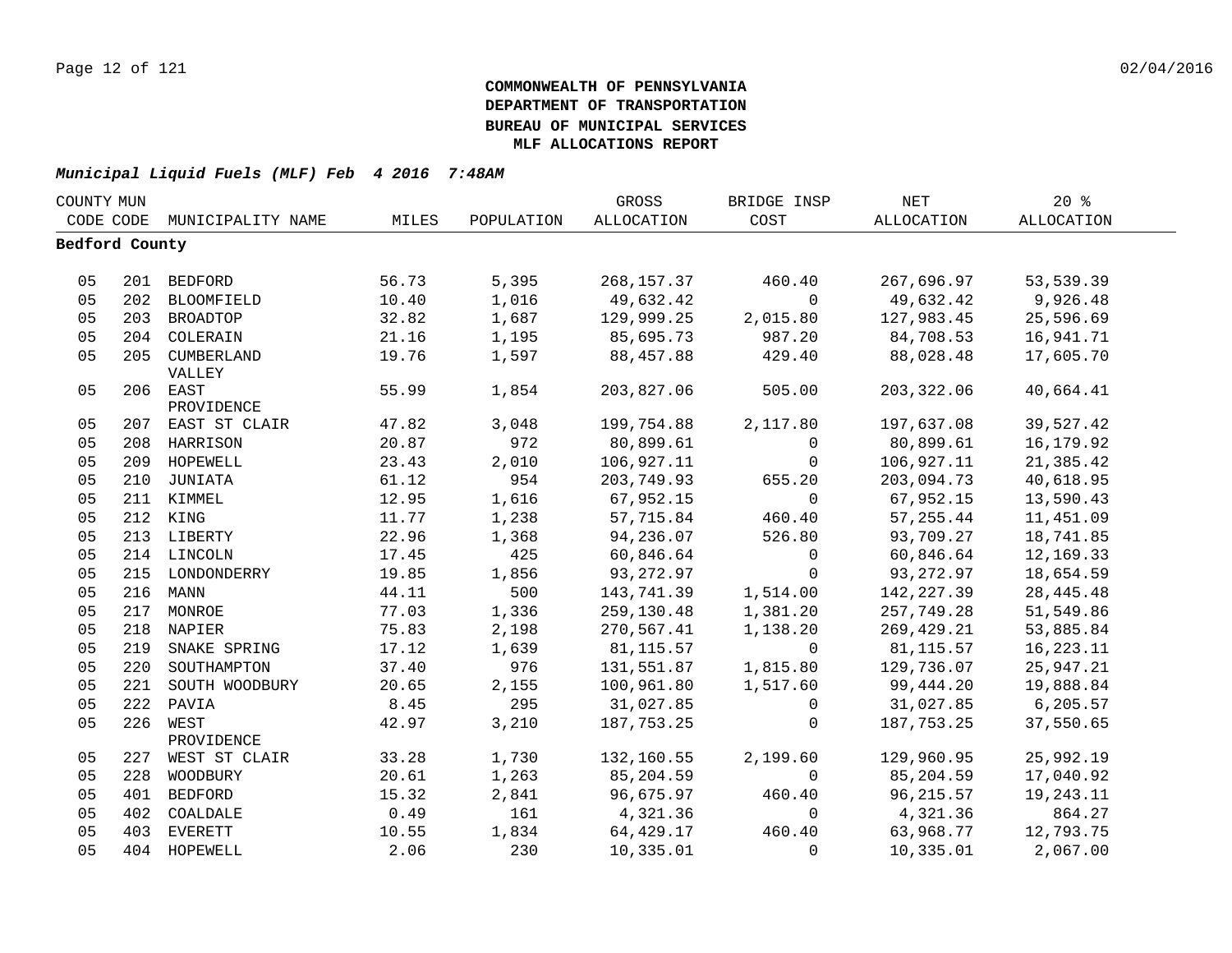| COUNTY MUN |     |                      |        |            | GROSS        | BRIDGE INSP | NET             | $20*$      |  |
|------------|-----|----------------------|--------|------------|--------------|-------------|-----------------|------------|--|
| CODE CODE  |     | MUNICIPALITY NAME    | MILES  | POPULATION | ALLOCATION   | COST        | ALLOCATION      | ALLOCATION |  |
| 05         | 405 | HYNDMAN              | 6.46   | 910        | 35,717.99    | 0           | 35,717.99       | 7,143.60   |  |
| 05         | 406 | MANNS CHOICE         | 1.59   | 300        | 10,123.74    | 0           | 10,123.74       | 2,024.75   |  |
| 05         | 407 | NEW PARIS            | 0.21   | 186        | 3,902.76     | 0           | 3,902.76        | 780.55     |  |
| 05         | 408 | PLEASANTVILLE        | 0.69   | 198        | 5,581.89     | 0           | 5,581.89        | 1,116.38   |  |
| 05         | 409 | RAINSBURG            | 0.66   | 133        | 4,350.79     | 0           | 4,350.79        | 870.16     |  |
| 05         | 410 | SAINT<br>CLAIRSVILLE | 0.43   | 78         | 2,682.95     | 0           | 2,682.95        | 536.59     |  |
| 05         | 411 | SAXTON BOROUGH       | 4.76   | 736        | 27,466.12    | 0           | 27,466.12       | 5,493.22   |  |
| 05         | 412 | SCHELLSBURG          | 1.62   | 338        | 10,881.59    | 0           | 10,881.59       | 2,176.32   |  |
| 05         | 413 | WOODBURY             | 0.84   | 284        | 7,548.28     | 0           | 7,548.28        | 1,509.66   |  |
|            |     | County Totals:       | 858.21 | 49,762     | 3,498,357.29 | 18,645.20   | 3, 479, 712, 09 | 695,942.42 |  |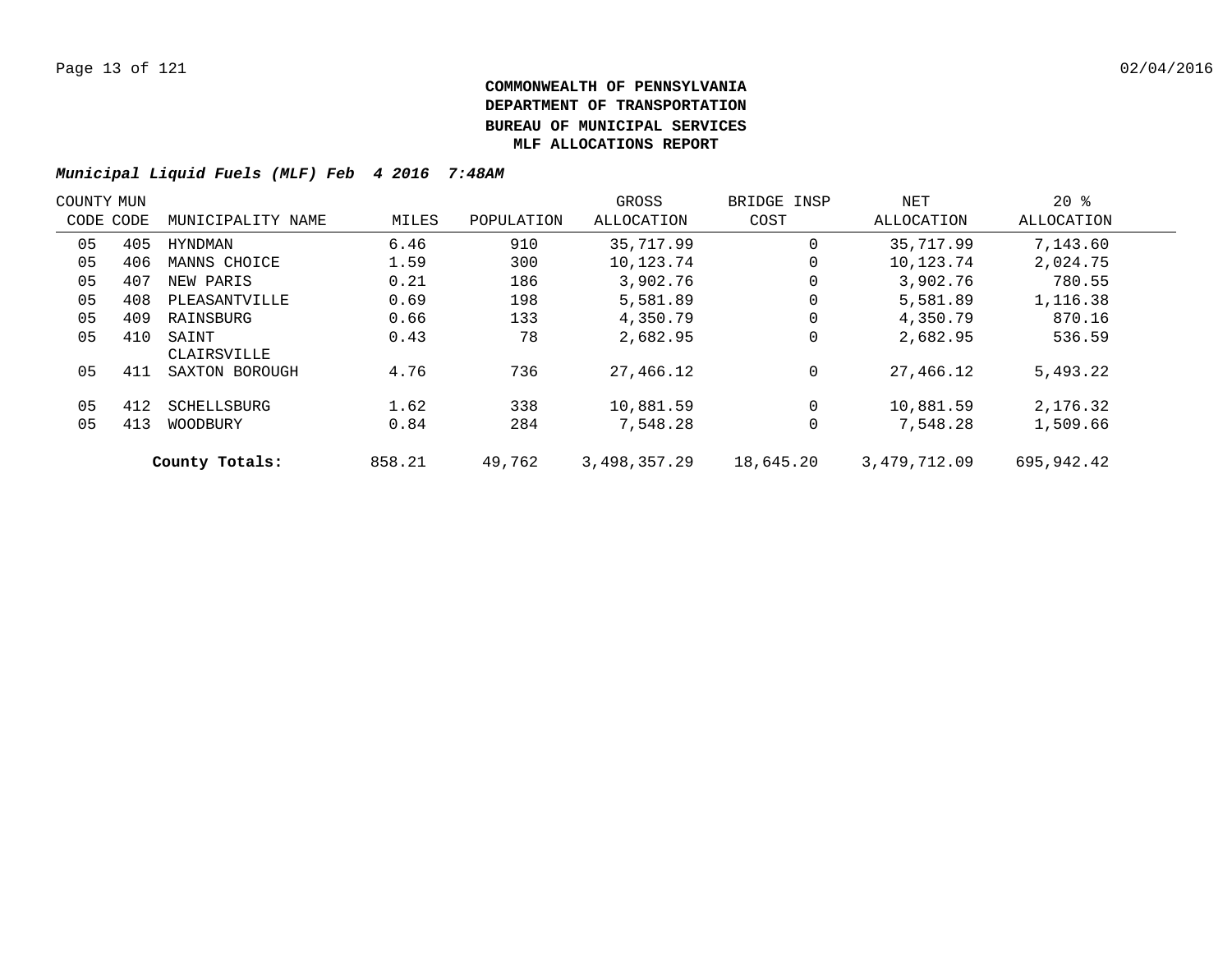| COUNTY MUN |              |                             |        |            | GROSS        | BRIDGE INSP    | <b>NET</b>   | 20%        |  |
|------------|--------------|-----------------------------|--------|------------|--------------|----------------|--------------|------------|--|
|            |              | CODE CODE MUNICIPALITY NAME | MILES  | POPULATION | ALLOCATION   | COST           | ALLOCATION   | ALLOCATION |  |
|            | Berks County |                             |        |            |              |                |              |            |  |
|            |              |                             |        |            |              |                |              |            |  |
| 06         |              | 101 COLEBROOKDALE           | 33.51  | 5,078      | 191,547.39   | 958.40         | 190,588.99   | 38,117.80  |  |
| 06         |              | 102 MUHLENBERG              | 74.91  | 19,628     | 573,261.64   | 2,352.80       | 570,908.84   | 114,181.77 |  |
| 06         |              | 103 CUMRU                   | 67.24  | 15,147     | 471,249.25   | 3,774.80       | 467,474.45   | 93,494.89  |  |
| 06         |              | 201 ALBANY                  | 39.92  | 1,724      | 152,373.93   | 368.60         | 152,005.33   | 30,401.07  |  |
|            |              | TOWNSHIP                    |        |            |              |                |              |            |  |
| 06         |              | 202 ALSACE                  | 27.37  | 3,751      | 149,499.47   | $\mathbf{0}$   | 149,499.47   | 29,899.89  |  |
|            |              | TOWNSHIP                    |        |            |              |                |              |            |  |
| 06         |              | 203 AMITY TOWNSHIP          | 61.41  | 12,583     | 408,468.05   | 737.20         | 407,730.85   | 81,546.17  |  |
| 06         |              | 204 BERN TOWNSHIP           | 42.91  | 6,797      | 250, 441.85  | $\mathsf{O}$   | 250, 441.85  | 50,088.37  |  |
|            |              |                             |        |            |              |                |              |            |  |
| 06         |              | 205 BETHEL                  | 52.34  | 4,112      | 232, 235.74  | 1,570.40       | 230,665.34   | 46,133.07  |  |
| 06         |              | TOWNSHIP                    | 38.63  | 4,585      |              | 958.40         |              |            |  |
|            |              | 206 BRECKNOCK<br>TOWNSHIP   |        |            | 198,573.50   |                | 197,615.10   | 39,523.02  |  |
| 06         |              | 207 CAERNARVON              | 25.59  | 4,006      | 148,522.24   | $\overline{0}$ | 148,522.24   | 29,704.45  |  |
| 06         |              | 208 CENTRE                  | 42.43  | 4,036      | 200,578.83   | 1,105.80       | 199,473.03   | 39,894.61  |  |
| 06         |              | 211 DISTRICT                | 12.58  | 1,337      | 61,929.69    | $\mathbf 0$    | 61,929.69    | 12,385.94  |  |
| 06         | 212          | DOUGLASS TWP                | 25.00  | 3,306      | 134,447.36   | $\overline{0}$ | 134,447.36   | 26,889.47  |  |
| 06         | 213          | EARL                        | 34.36  | 3,195      | 161,143.56   | $\Omega$       | 161,143.56   | 32, 228.71 |  |
| 06         | 214          | EXETER                      | 104.11 | 25,550     | 766,413.82   | 368.60         | 766,045.22   | 153,209.04 |  |
| 06         | 215          | GREENWICH                   | 79.75  | 3,725      | 309,327.63   | 1,903.00       | 307,424.63   | 61,484.93  |  |
| 06         |              | 216 HEIDELBERG              | 23.55  | 1,724      | 102,281.37   | $\Omega$       | 102,281.37   | 20,456.27  |  |
| 06         |              | 217 HEREFORD                | 30.08  | 2,997      | 144,576.19   | 1,105.80       | 143,470.39   | 28,694.08  |  |
| 06         |              | 218 JEFFERSON               | 27.42  | 1,977      | 118,558.20   | 368.60         | 118,189.60   | 23,637.92  |  |
| 06         |              | 219 LONGSWAMP               | 43.35  | 5,679      | 232, 192. 19 | $\mathbf 0$    | 232, 192. 19 | 46, 438.44 |  |
| 06         |              | 220 LOWER ALSACE            | 23.68  | 4,475      | 150,898.12   | $\mathbf 0$    | 150,898.12   | 30,179.62  |  |
| 06         |              | 221 LOWER                   | 32.44  | 5,513      | 195,897.78   | 1,801.20       | 194,096.58   | 38,819.32  |  |
|            |              | <b>HEIDELBERG</b>           |        |            |              |                |              |            |  |
| 06         |              | 222 MAIDEN CREEK            | 40.66  | 9,126      | 284,379.06   | 368.60         | 284,010.46   | 56,802.09  |  |
| 06         |              | 223 MARION                  | 20.50  | 1,688      | 92,317.29    | $\overline{0}$ | 92,317.29    | 18,463.46  |  |
| 06         |              | 224 MAXATAWNY               | 49.63  | 7,906      | 290,443.52   | 737.20         | 289,706.32   | 57,941.26  |  |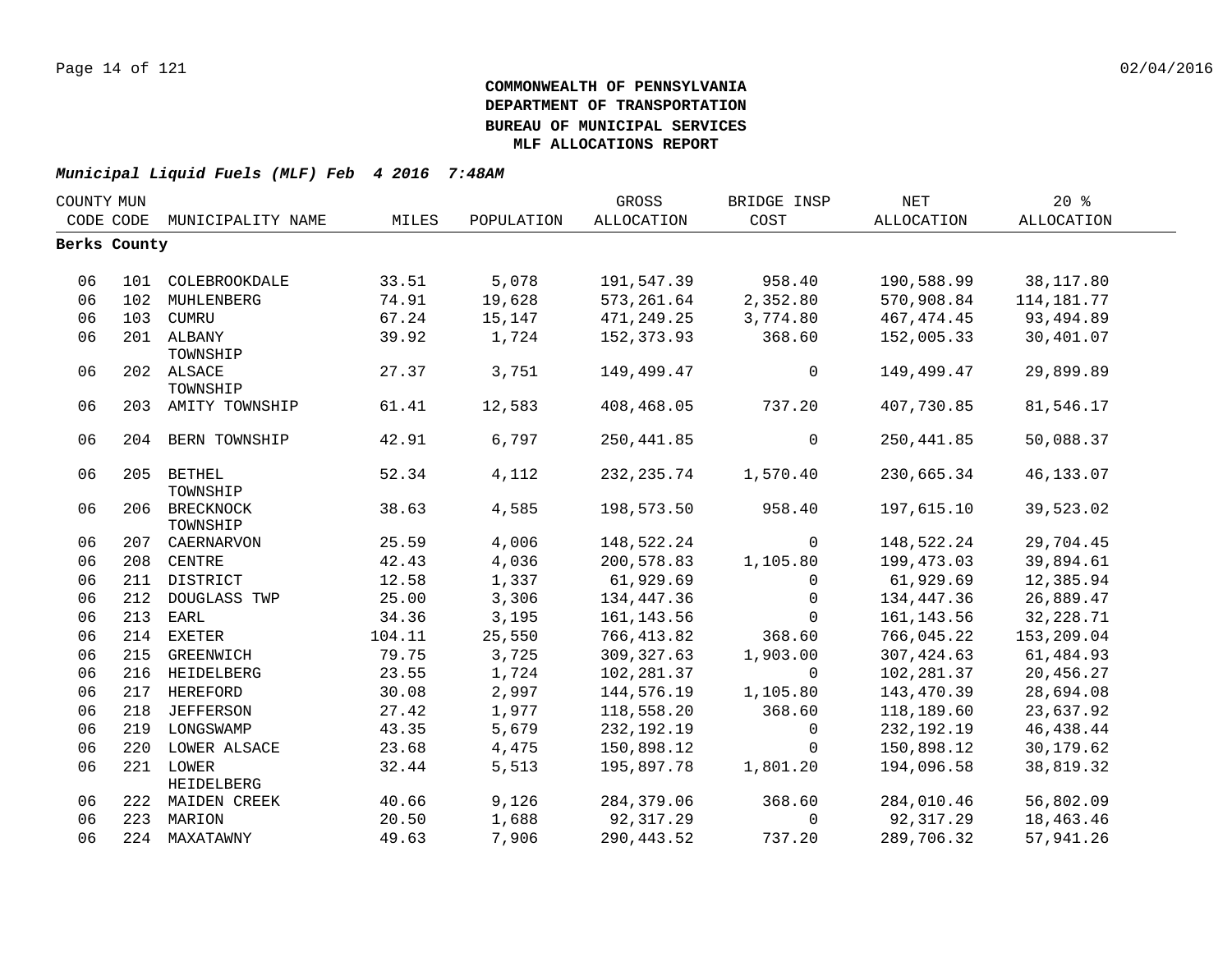| COUNTY MUN |           |                                     |        |            | GROSS        | BRIDGE INSP    | NET          | 20%                |  |
|------------|-----------|-------------------------------------|--------|------------|--------------|----------------|--------------|--------------------|--|
|            | CODE CODE | MUNICIPALITY NAME                   | MILES  | POPULATION | ALLOCATION   | COST           | ALLOCATION   | ALLOCATION         |  |
| 06         |           | 226 NORTH                           | 27.57  | 1,214      | 105,643.47   | $\mathbf 0$    | 105,643.47   | 21,128.69          |  |
| 06         |           | HEIDELBERG<br>227 OLEY              | 46.23  | 3,620      | 204,915.33   | 1,349.00       | 203,566.33   | 40,713.27          |  |
| 06         | 228       | ONTELAUNEE                          | 18.65  | 1,646      | 85,920.12    | 557.00         | 85,363.12    | 17,072.62          |  |
| 06         |           | 229 PENN                            | 29.13  | 1,949      | 123,300.04   | $\overline{0}$ | 123,300.04   | 24,660.01          |  |
| 06         |           | 230 PERRY                           | 40.78  | 2,417      | 167,152.29   | 442.40         | 166,709.89   | 33, 341.98         |  |
| 06         |           | 231 PIKE                            | 28.23  | 1,723      | 116,584.74   | 282.60         | 116,302.14   | 23, 260.43         |  |
| 06         |           | 232 RICHMOND                        | 43.64  | 3,397      | 193,081.17   | $\Omega$       | 193,081.17   | 38,616.23          |  |
| 06         |           | 233 ROBESON                         | 62.88  | 7,216      | 318,894.61   | 1,032.20       | 317,862.41   | 63,572.48          |  |
| 06         |           | 234 ROCKLAND                        | 34.04  | 3,778      | 170,383.06   | $\overline{0}$ | 170,383.06   | 34,076.61          |  |
| 06         |           | 235 RUSCOMBMANOR                    | 36.55  | 4,112      | 183,918.01   | $\overline{0}$ | 183,918.01   | 36,783.60          |  |
| 06         |           | 236 SOUTH                           | 48.95  | 7,271      | 277, 232.57  | 737.20         | 276,495.37   | 55,299.07          |  |
|            |           | HEIDELBERG                          |        |            |              |                |              |                    |  |
| 06         |           | 237 SPRING                          | 99.58  | 27,119     | 780,053.03   | 737.20         | 779,315.83   | 155,863.17         |  |
| 06         |           | 238 TILDEN                          | 36.26  | 3,597      | 174,003.80   | 737.20         | 173,266.60   | 34,653.32          |  |
| 06         |           | 239 TULPEHOCKEN                     | 36.04  | 3,274      | 167,669.11   | 464.60         | 167,204.51   | 33,440.90          |  |
| 06         | 240       | UNION                               | 20.74  | 3,503      | 124,864.65   | $\overline{0}$ | 124,864.65   | 24,972.93          |  |
| 06         | 241       | UPPER BERN                          | 28.07  | 1,734      | 116,287.96   | 368.60         | 115,919.36   | 23, 183.87         |  |
| 06         |           | 242 UPPER                           | 32.23  | 1,575      | 126,230.71   | 589.80         | 125,640.91   | 25, 128. 18        |  |
|            |           | TULPEHOCKEN                         |        |            |              |                |              |                    |  |
| 06         |           | 243 WASHINGTON                      | 33.04  | 3,810      | 167,883.94   | $\overline{0}$ | 167,883.94   | 33,576.79          |  |
| 06         |           | 244 WINDSOR                         | 29.71  | 2,279      | 130,859.05   | 368.60         | 130,490.45   | 26,098.09          |  |
| 06         |           | 301 READING CITY                    | 132.15 | 88,082     | 1,948,264.77 | 1,187.80       | 1,947,076.97 | 389, 415.39        |  |
| 06         |           | 401 BALLY BOROUGH                   | 4.56   | 1,090      | 33,058.96    | $\Omega$       | 33,058.96    | 6,611.79           |  |
| 06         |           | 402 BECHTELSVILLE<br><b>BOROUGH</b> | 2.25   | 942        | 23,396.19    | $\overline{0}$ | 23,396.19    | 4,679.24           |  |
| 06         | 403       | BERNVILLE<br><b>BOROUGH</b>         | 4.77   | 955        | 31, 335.31   | $\mathsf 0$    | 31, 335.31   | 6,267.06           |  |
| 06         |           | 404 BIRDSBORO<br><b>BOROUGH</b>     | 16.03  | 5,163      | 139,548.10   | $\overline{0}$ | 139,548.10   | 27,909.62          |  |
| 06         |           | 405 BOYERTOWN<br><b>BOROUGH</b>     | 10.91  | 4,055      | 104,460.03   | 464.60         | 103,995.43   | 20,799.09          |  |
| 06         |           | 406 CENTERPORT                      | 1.14   | 387        | 10,271.66    | $\overline{0}$ |              | 10,271.66 2,054.33 |  |
| 06         |           | 407 FLEETWOOD                       | 16.85  | 4,085      | 123,162.34   | $\overline{0}$ | 123, 162.34  | 24,632.47          |  |
|            |           |                                     |        |            |              |                |              |                    |  |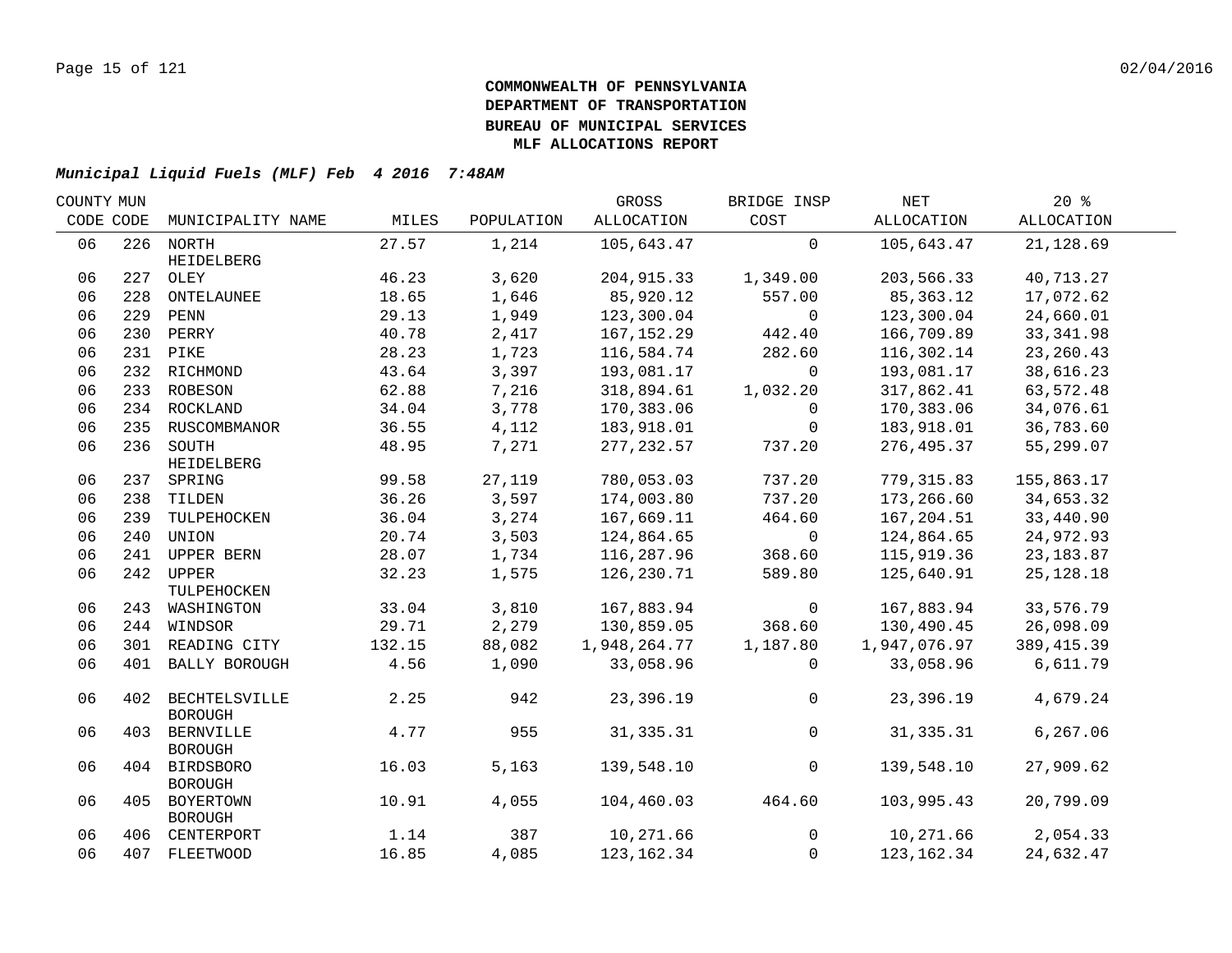| COUNTY MUN |     |                   |         |            | GROSS         | BRIDGE INSP  | NET                                    | $20*$       |  |
|------------|-----|-------------------|---------|------------|---------------|--------------|----------------------------------------|-------------|--|
| CODE CODE  |     | MUNICIPALITY NAME | MILES   | POPULATION | ALLOCATION    | COST         | ALLOCATION                             | ALLOCATION  |  |
| 06         | 408 | HAMBURG           | 18.16   | 4,289      | 130,746.64    | $\Omega$     | 130,746.64                             | 26, 149. 33 |  |
| 06         | 409 | KENHORST          | 9.13    | 2,877      | 78,365.41     | $\Omega$     | 78,365.41                              | 15,673.08   |  |
| 06         | 410 | KUTZTOWN          | 15.36   | 5,012      | 134,851.18    | $\Omega$     | 134,851.18                             | 26,970.24   |  |
| 06         | 411 | LAURELDALE        | 13.17   | 3,911      | 108,851.64    | $\Omega$     | 108,851.64                             | 21,770.33   |  |
| 06         | 412 | LENHARTSVILLE     | 0.48    | 165        | 4,360.86      | $\mathbf 0$  | 4,360.86                               | 872.17      |  |
| 06         | 413 | LYONS             | 2.27    | 478        | 15,324.52     | $\mathbf{0}$ | 15,324.52                              | 3,064.90    |  |
| 06         | 414 | MOHNTON           | 10.88   | 3,043      | 86,630.07     | $\mathbf 0$  | 86,630.07                              | 17,326.01   |  |
| 06         | 415 | MT PENN           | 7.74    | 3,106      | 78,125.85     | $\mathbf 0$  | 78,125.85                              | 15,625.17   |  |
| 06         | 416 | ROBESONIA         | 8.17    | 2,061      | 61,125.14     | 737.20       | 60,387.94                              | 12,077.59   |  |
| 06         | 417 | ST LAWRENCE       | 5.19    | 1,809      | 47,589.29     | 368.60       | 47,220.69                              | 9,444.14    |  |
| 06         | 418 | SHILLINGTON       | 17.52   | 5,273      | 146,035.57    | $\Omega$     | 146,035.57                             | 29,207.11   |  |
| 06         | 419 |                   | 5.10    | 1,378      | 39,759.41     | 368.60       | 39,390.81                              | 7,878.16    |  |
|            |     | SHOEMAKERSVILLE   |         |            |               |              |                                        |             |  |
| 06         | 420 | SINKING SPRING    | 9.91    | 4,008      | 100,576.18    | $\Omega$     | 100,576.18                             | 20, 115. 24 |  |
| 06         | 421 | STRAUSSTOWN       | 1.52    | 342        | 10,645.71     | $\Omega$     | 10,645.71                              | 2,129.14    |  |
| 06         | 423 | TOPTON            | 7.88    | 2,069      | 60,377.94     | $\mathbf 0$  | 60,377.94                              | 12,075.59   |  |
| 06         | 424 | WERNERSVILLE      | 8.70    | 2,494      | 70,336.47     | $\Omega$     | 70,336.47                              | 14,067.29   |  |
| 06         | 426 | LEESPORT          | 7.22    | 1,918      | 55,711.63     | $\Omega$     | 55,711.63                              | 11,142.33   |  |
| 06         | 427 | WEST READING      | 10.60   | 4,212      | 106,263.29    | 414.80       | 105,848.49                             | 21,169.70   |  |
| 06         | 428 | WOMELSDORF        | 7.60    | 2,810      | 72,509.23     | $\Omega$     | 72,509.23                              | 14,501.85   |  |
| 06         | 429 | WYOMISSING        | 50.89   | 10,461     | 339,082.66    | $\Omega$     | 339,082.66                             | 67,816.53   |  |
| 06         | 431 | NEW MORGAN        | 0.00    | 71         | 1,244.45      | $\Omega$     | 1,244.45                               | 248.89      |  |
|            |     | County Totals:    | 2191.84 | 411,425    | 13,918,445.83 |              | 29,687.40  13,888,758.43  2,777,751.69 |             |  |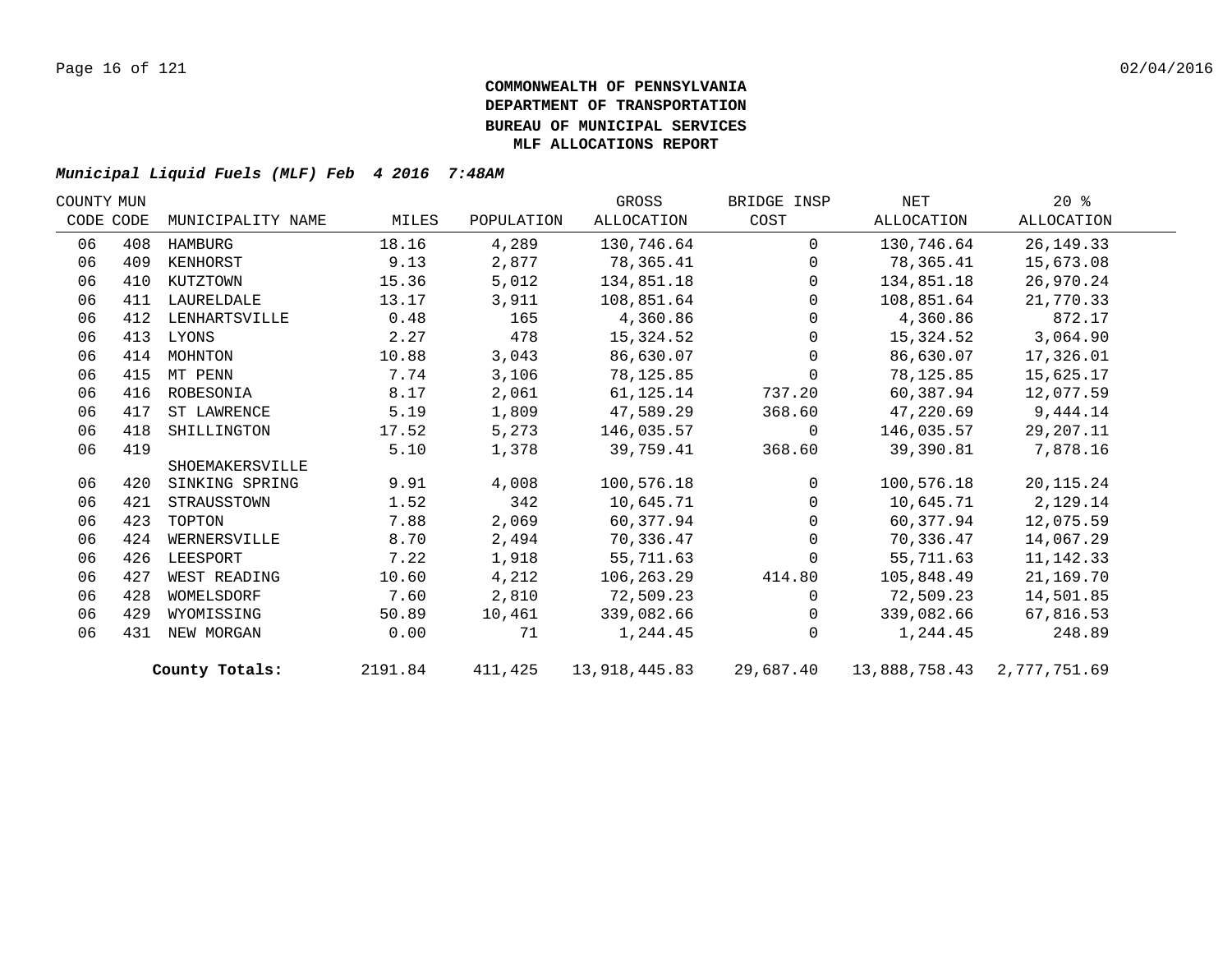| COUNTY MUN |              |                    |        |            | GROSS             | BRIDGE INSP | <b>NET</b>   | $20*$       |  |
|------------|--------------|--------------------|--------|------------|-------------------|-------------|--------------|-------------|--|
|            | CODE CODE    | MUNICIPALITY NAME  | MILES  | POPULATION | <b>ALLOCATION</b> | COST        | ALLOCATION   | ALLOCATION  |  |
|            | Blair County |                    |        |            |                   |             |              |             |  |
|            |              |                    |        |            |                   |             |              |             |  |
| 07         |              | 201 ALLEGHENY      | 40.42  | 6,738      | 241,788.28        | 460.40      | 241,327.88   | 48,265.58   |  |
| 07         |              | 202 ANTIS          | 47.13  | 6,499      | 258,131.87        | $\Omega$    | 258,131.87   | 51,626.37   |  |
| 07         |              | 203 BLAIR          | 22.01  | 4,494      | 146,120.91        | $\Omega$    | 146,120.91   | 29, 224. 18 |  |
| 07         |              | 204 CATHARINE      | 10.12  | 724        | 43,657.51         | $\Omega$    | 43,657.51    | 8,731.50    |  |
| 07         | 205          | FRANKSTOWN         | 58.25  | 7,381      | 307,618.82        | 2,634.00    | 304,984.82   | 60,996.96   |  |
| 07         | 206          | FREEDOM            | 24.41  | 3,458      | 135,306.16        | $\Omega$    | 135,306.16   | 27,061.23   |  |
| 07         |              | 207 GREENFIELD     | 22.59  | 4,173      | 142,269.33        | 1,841.60    | 140,427.73   | 28,085.55   |  |
| 07         |              | 208 HUSTON         | 17.00  | 1,336      | 75,437.48         | 464.20      | 74,973.28    | 14,994.66   |  |
| 07         |              | 209 JUNIATA        | 12.11  | 1,112      | 56,547.72         | $\mathbf 0$ | 56,547.72    | 11,309.54   |  |
| 07         |              | 210 LOGAN          | 78.17  | 12,289     | 454,600.83        | 410.00      | 454,190.83   | 90,838.17   |  |
| 07         |              | 211 NORTH WOODBURY | 20.67  | 2,644      | 109,594.08        | $\Omega$    | 109,594.08   | 21,918.82   |  |
| 07         |              | 212 SNYDER         | 27.94  | 3,364      | 144,460.45        | 1,495.80    | 142,964.65   | 28,592.93   |  |
| 07         |              | 213 TAYLOR         | 21.28  | 2,465      | 108,323.24        | 460.40      | 107,862.84   | 21,572.57   |  |
| 07         |              | 214 TYRONE         | 18.52  | 1,885      | 89,711.46         | 1,168.80    | 88,542.66    | 17,708.53   |  |
| 07         | 215          | WOODBURY           | 30.74  | 1,693      | 123,739.57        | 2,015.60    | 121,723.97   | 24,344.79   |  |
| 07         |              | 301 ALTOONA CITY   | 181.59 | 46,320     | 1,367,556.41      | 0           | 1,367,556.41 | 273, 511.28 |  |
| 07         | 401          | BELLWOOD           | 8.38   | 1,828      | 57,683.76         | $\Omega$    | 57,683.76    | 11,536.75   |  |
| 07         | 402          | DUNCANSVILLE       | 6.46   | 1,233      | 41,379.49         | 1,053.60    | 40,325.89    | 8,065.18    |  |
| 07         | 403          | HOLLIDAYSBURG      | 22.23  | 5,791      | 169,527.67        | $\Omega$    | 169,527.67   | 33,905.53   |  |
| 07         | 404          | MARTINSBURG        | 7.57   | 1,958      | 57,483.75         | $\mathbf 0$ | 57,483.75    | 11,496.75   |  |
| 07         |              | 405 NEWRY          | 1.04   | 270        | 7,914.90          | $\Omega$    | 7,914.90     | 1,582.98    |  |
| 07         | 406          | ROARING SPRING     | 9.42   | 2,585      | 74,134.71         | $\mathbf 0$ | 74,134.71    | 14,826.94   |  |
| 07         | 407          | TYRONE             | 19.42  | 5,477      | 155,425.32        | 1,555.40    | 153,869.92   | 30,773.98   |  |
| 07         | 408          | WILLIAMSBURG       | 4.56   | 1,254      | 35,933.53         | $\Omega$    | 35,933.53    | 7,186.71    |  |
|            |              | County Totals:     | 712.03 | 126,971    | 4,404,347.25      | 13,559.80   | 4,390,787.45 | 878, 157.49 |  |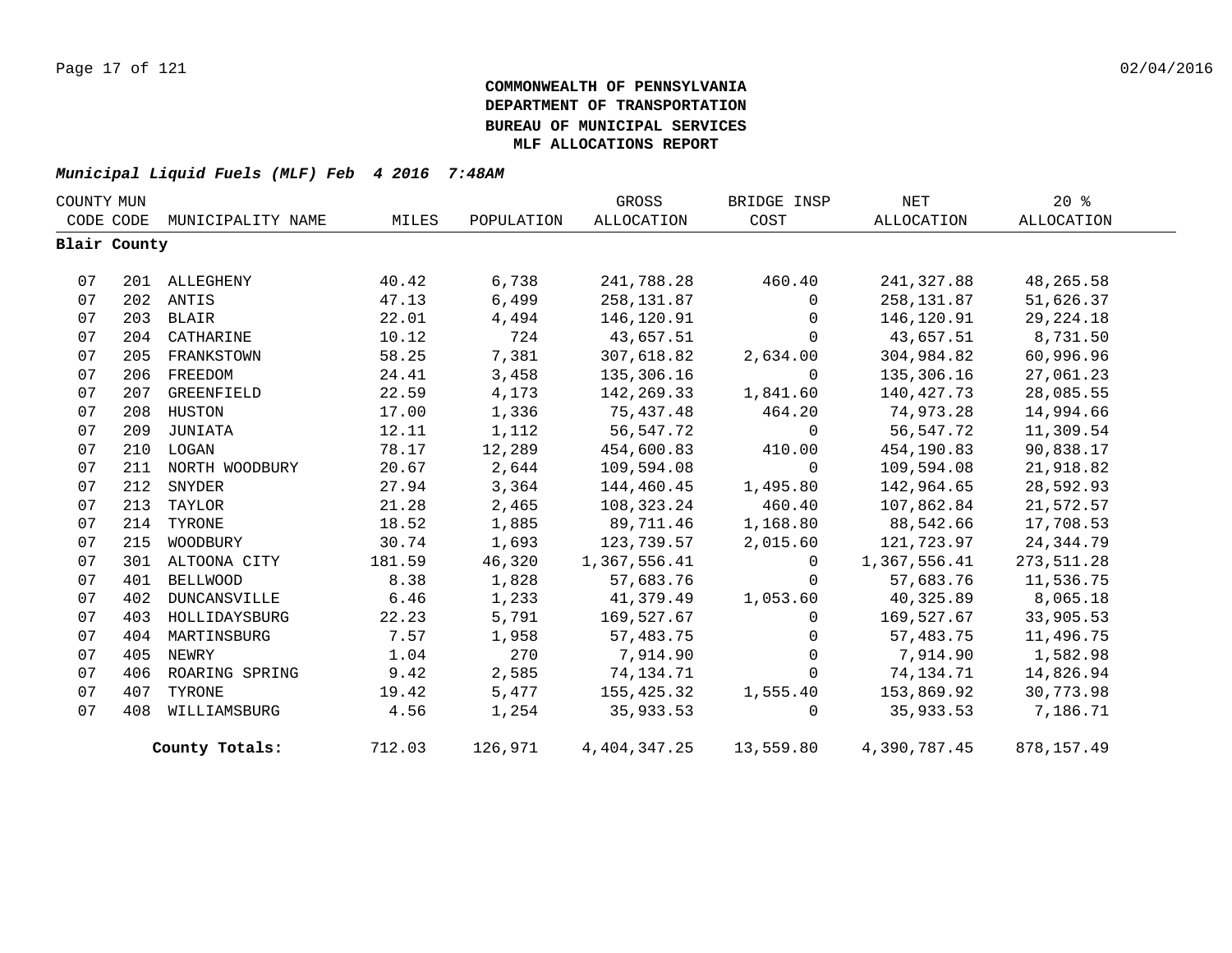| COUNTY MUN      |     |                   |       |            | GROSS             | BRIDGE INSP  | NET         | 20%               |  |
|-----------------|-----|-------------------|-------|------------|-------------------|--------------|-------------|-------------------|--|
| CODE CODE       |     | MUNICIPALITY NAME | MILES | POPULATION | <b>ALLOCATION</b> | COST         | ALLOCATION  | <b>ALLOCATION</b> |  |
| Bradford County |     |                   |       |            |                   |              |             |                   |  |
|                 |     |                   |       |            |                   |              |             |                   |  |
| 08              |     | 201 ALBANY        | 44.14 | 911        | 151,037.08        | 0            | 151,037.08  | 30, 207.42        |  |
| 08              |     | 202 ARMENIA       | 27.26 | 180        | 86,571.13         | $\mathsf 0$  | 86,571.13   | 17, 314.23        |  |
| 08              |     | 203 ASYLUM        | 24.01 | 1,058      | 92,015.47         | $\mathsf 0$  | 92,015.47   | 18,403.09         |  |
| 08              |     | 204 ATHENS        | 71.58 | 5,251      | 311,074.65        | $\mathsf 0$  | 311,074.65  | 62, 214.93        |  |
| 08              |     | 206 BURLINGTON    | 32.56 | 791        | 113,498.71        | $\mathsf{O}$ | 113,498.71  | 22,699.74         |  |
| 08              | 207 | CANTON            | 38.55 | 2,143      | 155,525.81        | $\mathbf 0$  | 155,525.81  | 31,105.16         |  |
| 08              | 208 | COLUMBIA          | 42.73 | 1,196      | 151,717.87        | $\mathbf 0$  | 151,717.87  | 30, 343.57        |  |
| 08              | 209 | FRANKLIN          | 32.02 | 723        | 110,654.41        | $\mathbf 0$  | 110,654.41  | 22,130.88         |  |
| 08              | 210 | GRANVILLE         | 41.09 | 950        | 142,387.61        | $\mathbf 0$  | 142,387.61  | 28, 477.52        |  |
| 08              |     | 211 HERRICK       | 39.48 | 754        | 134,025.51        | $\mathbf 0$  | 134,025.51  | 26,805.10         |  |
| 08              |     | 212 LEROY         | 15.03 | 718        | 58,577.03         | $\mathbf 0$  | 58,577.03   | 11,715.41         |  |
| 08              |     | 213 LITCHFIELD    | 44.37 | 1,320      | 158,909.75        | $\mathbf 0$  | 158,909.75  | 31,781.95         |  |
| 08              |     | 214 MONROE        | 25.17 | 1,250      | 98,930.42         | $\mathbf 0$  | 98,930.42   | 19,786.08         |  |
| 08              |     | 215 NORTH TOWANDA | 13.11 | 1,132      | 59,958.30         | $\mathsf 0$  | 59,958.30   | 11,991.66         |  |
| 08              |     | 216 ORWELL        | 45.03 | 1,159      | 158,107.40        | $\mathbf 0$  | 158,107.40  | 31,621.48         |  |
| 08              |     | 217 OVERTON       | 38.18 | 247        | 121,160.90        | $\mathbf 0$  | 121,160.90  | 24, 232. 18       |  |
| 08              |     | 218 PIKE          | 38.41 | 671        | 129,296.50        | $\mathbf 0$  | 129,296.50  | 25,859.30         |  |
| 08              |     | 219 RIDGEBURY     | 60.04 | 1,978      | 218, 393.56       | $\mathbf 0$  | 218, 393.56 | 43,678.71         |  |
| 08              |     | 220 ROME          | 38.94 | 1,191      | 140,032.75        | $\mathbf 0$  | 140,032.75  | 28,006.55         |  |
| 08              |     | 221 SHESHEQUIN    | 49.38 | 1,348      | 174,731.24        | $\mathbf 0$  | 174,731.24  | 34,946.25         |  |
| 08              | 222 | SMITHFIELD        | 58.45 | 1,498      | 205, 114.78       | $\mathbf 0$  | 205, 114.78 | 41,022.96         |  |
| 08              | 223 | SOUTH CREEK       | 36.00 | 1,128      | 129,932.05        | $\mathbf 0$  | 129,932.05  | 25,986.41         |  |
| 08              | 224 | SPRINGFIELD       | 58.64 | 1,124      | 199,140.79        | $\mathbf{0}$ | 199,140.79  | 39,828.16         |  |
| 08              | 225 | STANDING STONE    | 27.46 | 642        | 95,280.97         | $\mathbf 0$  | 95,280.97   | 19,056.19         |  |
| 08              | 226 | <b>STEVENS</b>    | 11.15 | 437        | 41,778.85         | $\mathbf 0$  | 41,778.85   | 8,355.77          |  |
| 08              | 227 | TERRY             | 41.50 | 992        | 144,378.38        | $\mathbf 0$  | 144,378.38  | 28,875.68         |  |
| 08              | 228 | TOWANDA           | 13.91 | 1,149      | 62,704.29         | $\mathbf 0$  | 62,704.29   | 12,540.86         |  |
| 08              | 229 | TROY              | 35.29 | 1,645      | 136,821.30        | $\mathbf 0$  | 136,821.30  | 27,364.26         |  |
| 08              | 230 | TUSCARORA         | 36.11 | 1,131      | 130,321.24        | $\mathbf 0$  | 130,321.24  | 26,064.25         |  |
| 08              |     | 231 ULSTER        | 20.11 | 1,337      | 84,971.63         | $\mathbf 0$  | 84,971.63   | 16,994.33         |  |
| 08              |     | 232 WARREN        | 42.76 | 959        | 147,655.59        | $\mathsf 0$  | 147,655.59  | 29,531.12         |  |
| 08              | 233 | WELLS             | 43.38 | 814        | 147,011.27        | $\mathbf{0}$ | 147,011.27  | 29,402.25         |  |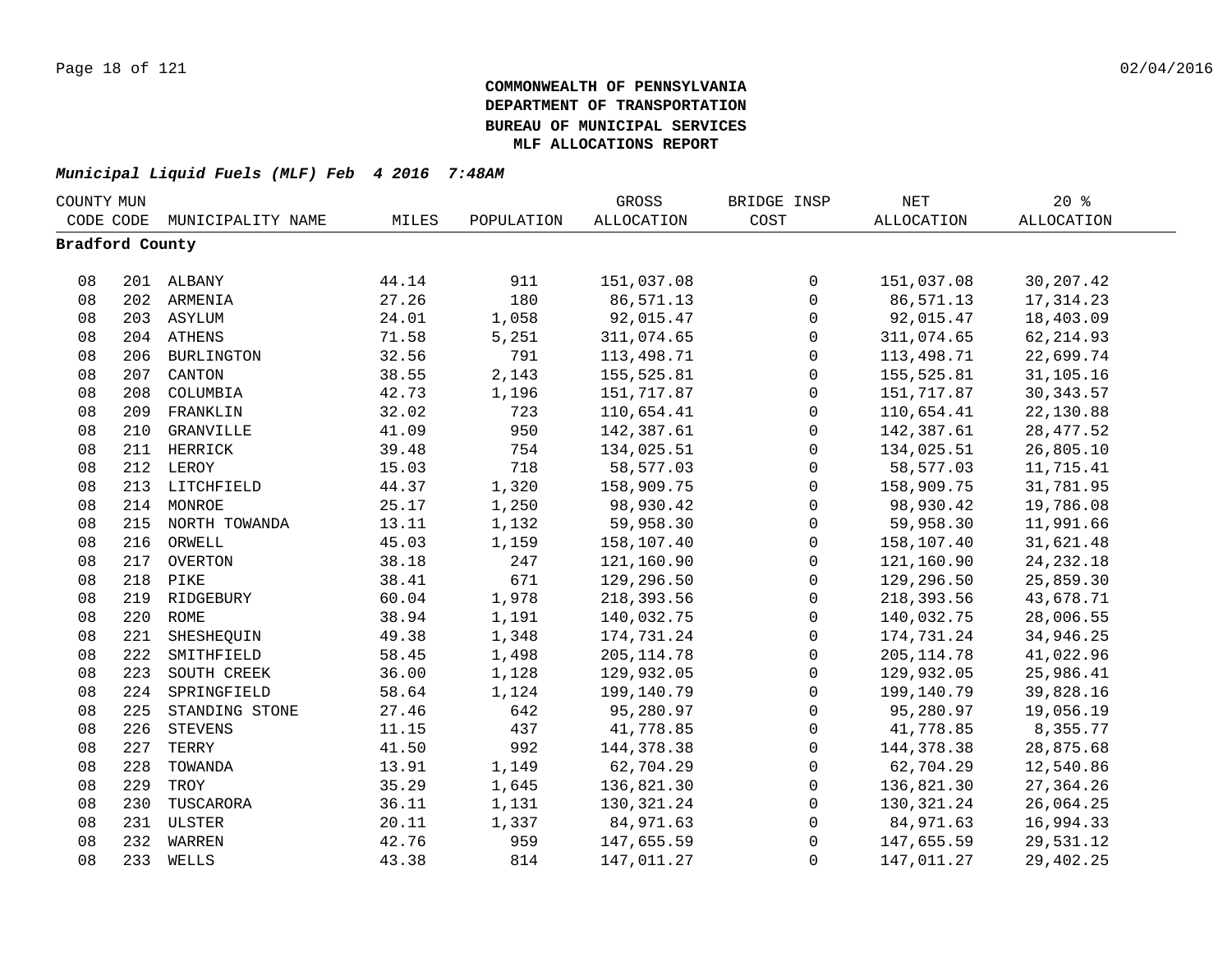| COUNTY MUN |           |                   |         |            | GROSS        | BRIDGE INSP    | NET        | $20*$                     |  |
|------------|-----------|-------------------|---------|------------|--------------|----------------|------------|---------------------------|--|
|            | CODE CODE | MUNICIPALITY NAME | MILES   | POPULATION | ALLOCATION   | COST           | ALLOCATION | ALLOCATION                |  |
| 08         |           | 234 WEST          | 19.24   | 696        | 71,074.11    | $\Omega$       | 71,074.11  | 14, 214.82                |  |
|            |           | <b>BURLINGTON</b> |         |            |              |                |            |                           |  |
| 08         | 235       | WILMOT            | 56.90   | 1,204      | 195,218.58   | $\Omega$       | 195,218.58 | 39,043.72                 |  |
| 08         | 236       | WINDHAM           | 33.17   | 933        | 117,854.28   | $\Omega$       | 117,854.28 | 23,570.86                 |  |
| 08         | 237       | WYALUSING         | 36.84   | 1,242      | 134,500.64   | $\Omega$       | 134,500.64 | 26,900.13                 |  |
| 08         | 238       | WYSOX             | 23.11   | 1,721      | 100,882.38   | $\Omega$       | 100,882.38 | 20,176.48                 |  |
| 08         | 401       | ALBA BOROUGH      | 0.77    | 157        | 5,108.06     | $\Omega$       | 5,108.06   | 1,021.61                  |  |
| 08         |           | 402 ATHENS        | 13.18   | 3,367      | 99, 347. 12  | $\Omega$       | 99,347.12  | 19,869.42                 |  |
| 08         | 403       | BURLINGTON        | 0.16    | 156        | 3,223.92     | $\Omega$       | 3,223.92   | 644.78                    |  |
| 08         | 404       | CANTON            | 5.83    | 1,976      | 52, 474.82   | $\Omega$       | 52,474.82  | 10,494.96                 |  |
| 08         | 405       | LERAYSVILLE       | 2.13    | 290        | 11,600.89    |                | 11,600.89  | 2,320.18                  |  |
| 08         | 406       | MONROE            | 2.60    | 554        | 17,666.43    | 0              | 17,666.43  | 3,533.29                  |  |
| 08         | 407       | NEW ALBANY        | 1.51    | 356        | 10,860.49    |                | 10,860.49  | 2,172.10                  |  |
| 08         | 408       | ROME BOROUGH      | 0.60    | 441        | 9,565.74     | $\mathbf 0$    | 9,565.74   | 1,913.15                  |  |
| 08         | 409       | SAYRE             | 24.91   | 5,587      | 174,152.85   | $\Omega$       | 174,152.85 | 34,830.57                 |  |
| 08         | 410       | SOUTH WAVERLY     | 6.76    | 1,027      | 38,686.76    | $\Omega$       | 38,686.76  | 7,737.35                  |  |
| 08         | 411       | SYLVANIA          | 0.81    | 219        | 6,317.18     | $\Omega$       | 6,317.18   | 1,263.44                  |  |
| 08         | 412       | TOWANDA           | 12.43   | 2,919      | 89,199.66    | $\Omega$       | 89,199.66  | 17,839.93                 |  |
| 08         | 413       | TROY BOROUGH      | 5.50    | 1,354      | 40,562.72    | $\Omega$       | 40,562.72  | 8,112.54                  |  |
| 08         | 414       | WYALUSING         | 3.80    | 596        | 22,074.61    | $\Omega$       | 22,074.61  | 4,414.92                  |  |
|            |           | County Totals:    | 1436.09 | 62,622     | 5,492,088.48 | $\overline{0}$ |            | 5,492,088.48 1,098,417.70 |  |
|            |           |                   |         |            |              |                |            |                           |  |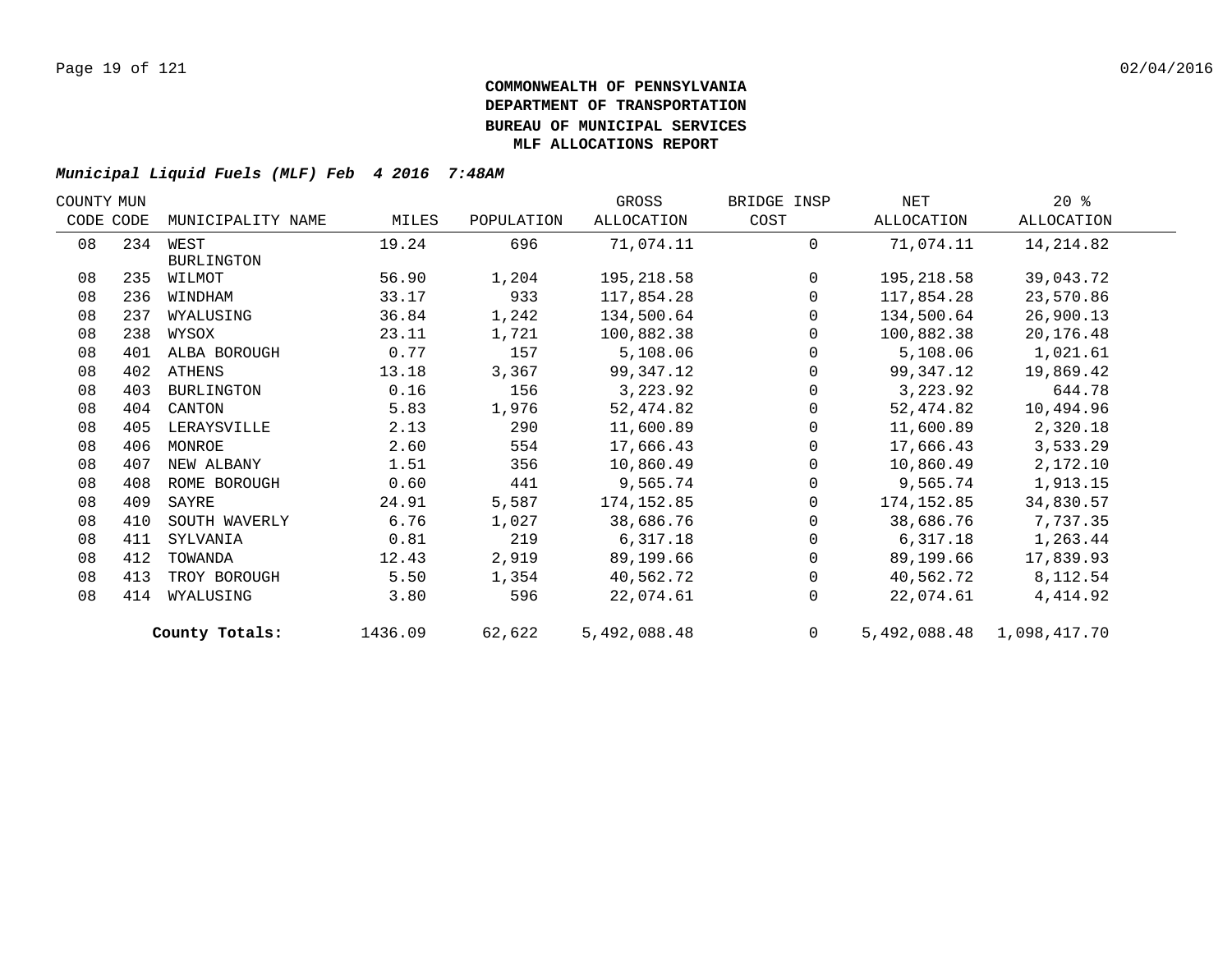| COUNTY MUN |              |                   |        |            | GROSS           | BRIDGE INSP  | <b>NET</b>   | 20%         |  |
|------------|--------------|-------------------|--------|------------|-----------------|--------------|--------------|-------------|--|
|            | CODE CODE    | MUNICIPALITY NAME | MILES  | POPULATION | ALLOCATION      | COST         | ALLOCATION   | ALLOCATION  |  |
|            | Bucks County |                   |        |            |                 |              |              |             |  |
|            |              |                   |        |            |                 |              |              |             |  |
| 09         |              | 101 BRISTOL       | 171.41 | 54,582     | 1,481,220.06    | 1,263.40     | 1,479,956.66 | 295,991.33  |  |
| 09         |              | 201 BEDMINSTER    | 60.60  | 6,574      | 300,664.90      | 0            | 300,664.90   | 60,132.98   |  |
| 09         |              | 202 BENSALEM      | 142.42 | 60,427     | 1,494,960.01    | $\mathbf 0$  | 1,494,960.01 | 298,992.00  |  |
| 09         |              | 203 BRIDGETON     | 8.46   | 1,277      | 48,270.74       | $\Omega$     | 48,270.74    | 9,654.15    |  |
| 09         |              | 204 BUCKINGHAM    | 95.18  | 20,075     | 643, 123. 15    | 931.10       | 642,192.05   | 128,438.41  |  |
| 09         | 205          | DOYLESTOWN        | 76.97  | 17,680     | 545, 421.13     | 702.00       | 544,719.13   | 108,943.83  |  |
| 09         | 206          | <b>DURHAM</b>     | 18.01  | 1,144      | 75,162.73       | $\mathbf 0$  | 75,162.73    | 15,032.55   |  |
| 09         | 207          | EAST ROCKHILL     | 23.66  | 5,706      | 172, 413.66     | 599.40       | 171,814.26   | 34, 362.85  |  |
| 09         |              | 208 FALLS         | 85.89  | 34,300     | 864,028.41      | 0            | 864,028.41   | 172,805.68  |  |
| 09         |              | 209 HAYCOCK       | 20.88  | 2,225      | 102,892.53      | $\mathbf 0$  | 102,892.53   | 20,578.51   |  |
| 09         |              | 210 HILLTOWN      | 78.22  | 15,029     | 502,780.00      | 4,094.84     | 498,685.16   | 99,737.03   |  |
| 09         |              | 211 LOWER         | 132.65 | 32,559     | 976,599.06      | $\Omega$     | 976,599.06   | 195, 319.81 |  |
|            |              | MAKEFIELD         |        |            |                 |              |              |             |  |
| 09         |              | 212 LOWER         | 66.98  | 18,909     | 536, 393. 17    | $\mathsf{O}$ | 536, 393. 17 | 107,278.63  |  |
|            |              | SOUTHAMPTON       |        |            |                 |              |              |             |  |
| 09         |              | 213 MIDDLETOWN    | 137.96 | 45,436     | 1,218,553.20    | 1,549.80     | 1,217,003.40 | 243,400.68  |  |
| 09         |              | 214 MILFORD       | 73.71  | 9,902      | 399, 114.30     | 1,388.80     | 397,725.50   | 79,545.10   |  |
| 09         |              | 215 NEW BRITAIN   | 59.46  | 11,070     | 375,981.47      | 502.00       | 375, 479.47  | 75,095.89   |  |
| 09         |              | 216 NEWTOWN       | 67.40  | 19,299     | 544, 514.23     | 0            | 544,514.23   | 108,902.85  |  |
| 09         |              | 217 NOCKAMIXON    | 38.27  | 3,441      | 177,420.10      | 2,743.69     | 174,676.41   | 34,935.28   |  |
| 09         |              | 218 NORTHAMPTON   | 162.38 | 39,726     | 1, 193, 195. 19 | 1,053.09     | 1,192,142.10 | 238, 428.42 |  |
| 09         | 219          | PLUMSTEAD         | 68.59  | 12,442     | 427,967.55      | $\mathbf 0$  | 427,967.55   | 85,593.51   |  |
| 09         |              | 220 RICHLAND      | 50.74  | 13,052     | 384,038.19      | 1,847.26     | 382,190.93   | 76,438.19   |  |
| 09         | 221          | SOLEBURY          | 67.20  | 8,692      | 357,984.90      | $\mathbf 0$  | 357,984.90   | 71,596.98   |  |
| 09         | 222          | SPRINGFIELD       | 59.22  | 5,035      | 269,466.79      | $\Omega$     | 269,466.79   | 53,893.36   |  |
| 09         |              | 223 TINICUM       | 63.30  | 3,995      | 263,722.82      | 1,625.60     | 262,097.22   | 52, 419.44  |  |
| 09         |              | 224 UPPER         | 53.88  | 8,190      | 308,426.48      | 0            | 308,426.48   | 61,685.30   |  |
|            |              | MAKEFIELD         |        |            |                 |              |              |             |  |
| 09         |              | 225 UPPER         | 54.44  | 15,152     | 432,168.60      | $\mathsf{O}$ | 432,168.60   | 86, 433. 72 |  |
|            |              | SOUTHAMPTON       |        |            |                 |              |              |             |  |
| 09         |              | 226 WARMINSTER    | 100.81 | 32,682     | 881, 323.96     | 0            | 881, 323.96  | 176, 264.79 |  |
| 09         | 227          | WARRINGTON        | 80.29  | 23,418     | 656,154.85      | $\mathbf 0$  | 656, 154.85  | 131,230.97  |  |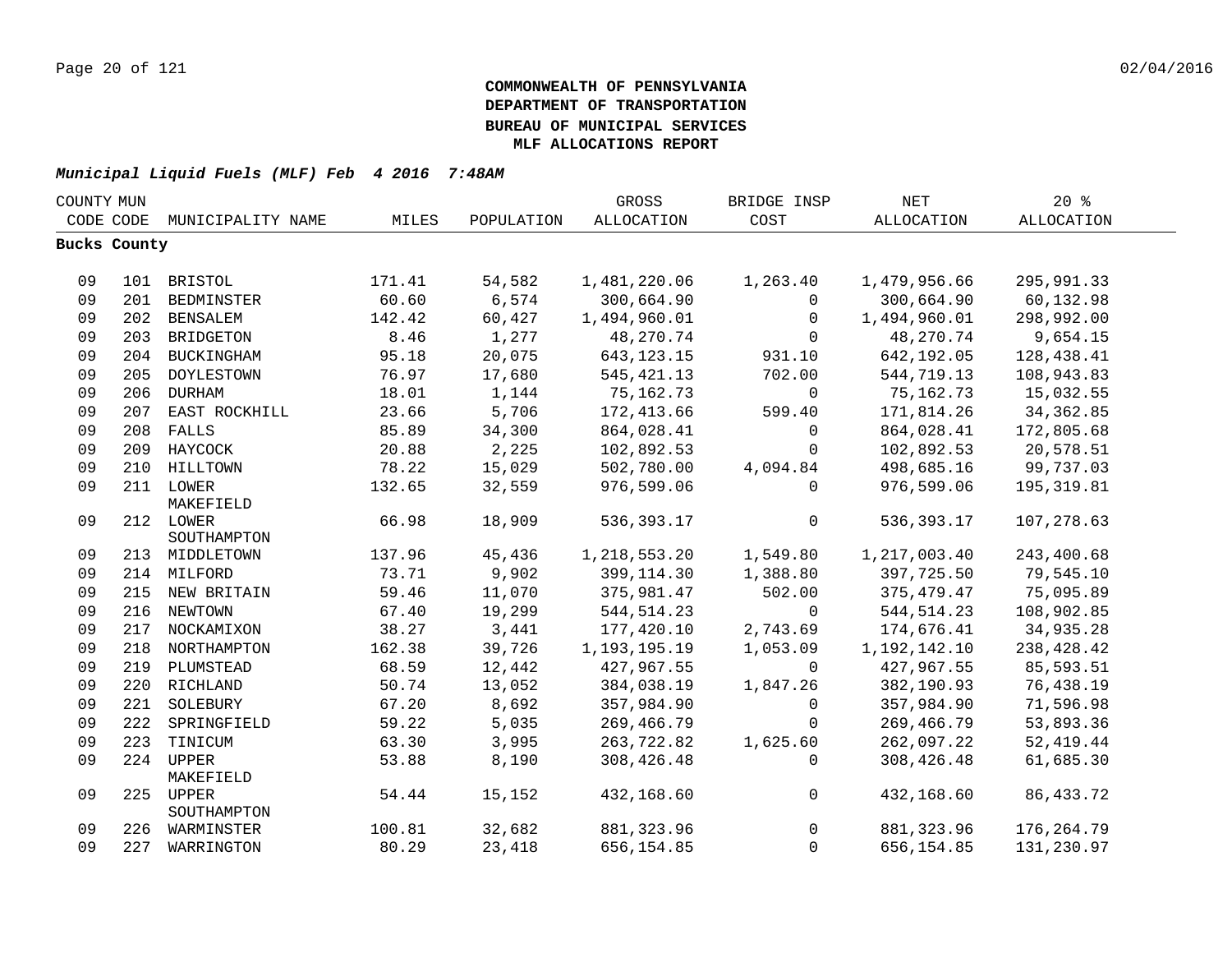| COUNTY MUN |           |                   |         |            | GROSS         | BRIDGE INSP  | NET                            | 20%         |  |
|------------|-----------|-------------------|---------|------------|---------------|--------------|--------------------------------|-------------|--|
|            | CODE CODE | MUNICIPALITY NAME | MILES   | POPULATION | ALLOCATION    | COST         | ALLOCATION                     | ALLOCATION  |  |
| 09         | 228       | WARWICK           | 56.61   | 14,437     | 426, 276. 48  | 736.50       | 425,539.98                     | 85,108.00   |  |
| 09         | 229       | WEST ROCKHILL     | 38.50   | 5,256      | 209,936.82    | 0            | 209,936.82                     | 41,987.36   |  |
| 09         | 230       | WRIGHTSTOWN       | 20.14   | 2,995      | 114, 124.52   | $\Omega$     | 114, 124.52                    | 22,824.90   |  |
| 09         | 401       | BRISTOL           | 20.57   | 9,726      | 233, 419.94   | 536.50       | 232,883.44                     | 46,576.69   |  |
| 09         | 402       | CHALFONT          | 14.88   | 4,009      | 115,802.01    | $\mathbf{0}$ | 115,802.01                     | 23,160.40   |  |
| 09         | 403       | DOYLESTOWN        | 27.95   | 8,380      | 232,410.44    | $\Omega$     | 232,410.44                     | 46,482.09   |  |
| 09         | 404       | DUBLIN            | 3.97    | 2,158      | 49,973.24     | $\Omega$     | 49,973.24                      | 9,994.65    |  |
| 09         | 405       | HULMEVILLE        | 2.16    | 1,003      | 24,189.99     | $\Omega$     | 24,189.99                      | 4,838.00    |  |
| 09         | 406       | IVYLAND           | 3.87    | 1,041      | 30,088.69     | $\Omega$     | 30,088.69                      | 6,017.74    |  |
| 09         | 407       | LANGHORNE         | 2.69    | 1,622      | 36,661.50     | $\mathbf 0$  | 36,661.50                      | 7,332.30    |  |
| 09         |           | 408 LANGHORNE     | 6.26    | 1,442      | 44,430.77     | $\Omega$     | 44,430.77                      | 8,886.15    |  |
|            |           | MANOR             |         |            |               |              |                                |             |  |
| 09         |           | 409 MORRISVILLE   | 25.93   | 8,728      | 232,328.89    | $\mathbf{0}$ | 232,328.89                     | 46, 465. 78 |  |
| 09         |           | 410 NEW BRITAIN   | 9.07    | 3,037      | 80,986.26     | $\Omega$     | 80,986.26                      | 16, 197. 25 |  |
| 09         |           | 411 NEW HOPE      | 5.41    | 2,528      | 60,864.98     | 1,257.00     | 59,607.98                      | 11,921.60   |  |
| 09         |           | 412 NEWTOWN       | 8.54    | 2,248      | 65,535.03     | $\Omega$     | 65,535.03                      | 13,107.01   |  |
| 09         | 413       | PENNDEL           | 5.20    | 2,328      | 56,716.79     | $\Omega$     | 56,716.79                      | 11,343.36   |  |
| 09         |           | 414 PERKASIE      | 25.84   | 8,511      | 228,249.93    | $\Omega$     | 228, 249.93                    | 45,649.99   |  |
| 09         | 415       | QUAKERTOWN        | 19.99   | 8,979      | 218,551.85    | 350.80       | 218,201.05                     | 43,640.21   |  |
| 09         | 416       | RICHLANDTOWN      | 2.16    | 1,327      | 29,869.00     | $\mathbf 0$  | 29,869.00                      | 5,973.80    |  |
| 09         | 417       | RIEGELSVILLE      | 5.22    | 868        | 31,187.40     | $\Omega$     | 31,187.40                      | 6,237.48    |  |
| 09         | 418       | SELLERSVILLE      | 9.45    | 4,249      | 103,392.77    | $\Omega$     | 103,392.77                     | 20,678.55   |  |
| 09         | 419       | SILVERDALE        | 2.31    | 871        | 22,335.33     | $\mathbf 0$  | 22,335.33                      | 4,467.07    |  |
| 09         | 420       |                   | 1.18    | 974        | 20,682.87     | $\mathbf{0}$ | 20,682.87                      | 4,136.57    |  |
|            |           | TRUMBAUERSVILLE   |         |            |               |              |                                |             |  |
| 09         | 421       | TULLYTOWN         | 6.52    | 1,872      | 52,763.33     | $\mathsf{O}$ | 52,763.33                      | 10,552.67   |  |
| 09         |           | 422 YARDLEY       | 6.90    | 2,434      | 63,776.76     | $\mathbf 0$  | 63,776.76                      | 12,755.35   |  |
|            |           | County Totals:    | 2450.30 | 623,042    | 18,418,517.77 | 21,181.78    | 18, 397, 335.99 3, 679, 467.20 |             |  |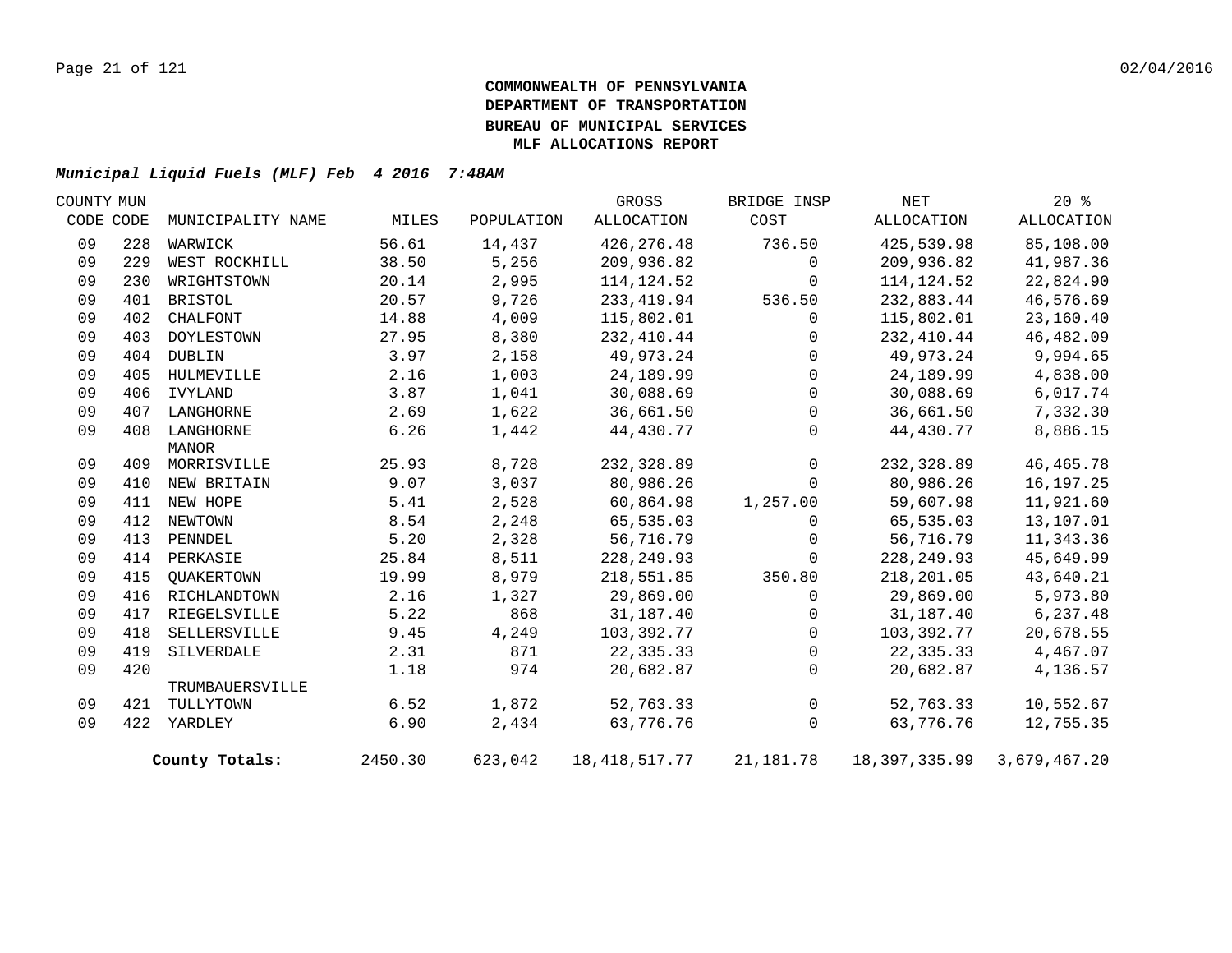| COUNTY MUN    |     |                   |        |            | <b>GROSS</b>      | BRIDGE INSP         | NET          | 20%               |  |
|---------------|-----|-------------------|--------|------------|-------------------|---------------------|--------------|-------------------|--|
| CODE CODE     |     | MUNICIPALITY NAME | MILES  | POPULATION | <b>ALLOCATION</b> | COST                | ALLOCATION   | <b>ALLOCATION</b> |  |
| Butler County |     |                   |        |            |                   |                     |              |                   |  |
|               |     |                   |        |            |                   |                     |              |                   |  |
| 10            |     | 101 BUTLER        | 91.29  | 17,248     | 581,668.59        | $\mathbf 0$         | 581,668.59   | 116,333.72        |  |
| 10            |     | 201 ADAMS         | 66.48  | 11,652     | 407,663.95        | $\mathsf{O}$        | 407,663.95   | 81,532.79         |  |
| 10            |     | 202 ALLEGHENY     | 19.88  | 641        | 72,068.50         | 0                   | 72,068.50    | 14, 413.70        |  |
| 10            | 203 | BRADY             | 17.60  | 1,310      | 76,817.75         | $\mathsf{O}$        | 76,817.75    | 15,363.55         |  |
| 10            | 204 | <b>BUFFALO</b>    | 46.50  | 7,307      | 270,366.50        | $\mathsf{O}$        | 270,366.50   | 54,073.30         |  |
| 10            | 205 | <b>CENTER</b>     | 59.88  | 7,898      | 321,668.49        | $\mathsf{O}$        | 321,668.49   | 64, 333. 70       |  |
| 10            | 206 | CHERRY            | 38.52  | 1,106      | 137, 257.68       | $\mathsf{O}$        | 137, 257.68  | 27, 451.54        |  |
| 10            | 207 | <b>CLAY</b>       | 39.77  | 2,703      | 169,074.61        | $\mathsf{O}$        | 169,074.61   | 33,814.92         |  |
| 10            | 208 | CLEARFIELD        | 38.85  | 2,645      | 165,242.77        | $\mathsf{O}$        | 165,242.77   | 33,048.55         |  |
| 10            | 209 | CLINTON           | 34.56  | 2,864      | 155,953.87        | $\mathsf{O}$        | 155,953.87   | 31,190.77         |  |
| $10$          | 210 | CONCORD           | 43.60  | 1,505      | 159,796.18        | $\mathsf{O}$        | 159,796.18   | 31,959.24         |  |
| 10            | 211 |                   | 35.20  | 4,170      | 180,803.59        | $\Omega$            | 180,803.59   | 36,160.72         |  |
|               |     | CONNOQUENESSING   |        |            |                   |                     |              |                   |  |
| 10            | 212 | CRANBERRY         | 123.04 | 28,098     | 869,000.79        | $\mathsf{O}$        | 869,000.79   | 173,800.16        |  |
| 10            | 213 | DONEGAL           | 28.41  | 1,864      | 119,606.96        | $\mathsf{O}$        | 119,606.96   | 23,921.39         |  |
| 10            | 214 | FAIRVIEW          | 35.82  | 2,080      | 146,067.71        | $\mathsf{O}$        | 146,067.71   | 29, 213.54        |  |
| 10            | 215 | FORWARD           | 33.46  | 2,531      | 146,751.09        | $\mathsf{O}$        | 146,751.09   | 29,350.22         |  |
| 10            | 216 | FRANKLIN          | 24.18  | 2,620      | 119,914.09        | $\mathsf 0$         | 119,914.09   | 23,982.82         |  |
| 10            | 217 | JACKSON           | 35.49  | 3,657      | 172,699.24        | $\mathsf{O}$        | 172,699.24   | 34,539.85         |  |
| 10            |     | 218 JEFFERSON     | 32.49  | 5,504      | 195,893.01        | $\mathsf{O}$        | 195,893.01   | 39,178.60         |  |
| 10            |     | 219 LANCASTER     | 27.24  | 2,532      | 127,735.30        | 0                   | 127,735.30   | 25,547.06         |  |
| 10            |     | 220 MARION        | 38.45  | 1,239      | 139,374.69        | $\mathsf{O}\xspace$ | 139, 374.69  | 27,874.94         |  |
| $10$          |     | 221 MERCER        | 11.55  | 1,100      | 54,623.78         | $\mathsf{O}$        | 54,623.78    | 10,924.76         |  |
| 10            |     | 222 MIDDLESEX     | 49.79  | 5,390      | 246,833.17        | 0                   | 246,833.17   | 49,366.63         |  |
| 10            | 223 | MUDDY CREEK       | 26.42  | 2,254      | 120, 353. 34      | 0                   | 120, 353. 34 | 24,070.67         |  |
| 10            | 224 | OAKLAND           | 32.72  | 2,987      | 152,479.35        | 0                   | 152,479.35   | 30,495.87         |  |
| 10            | 225 | PARKER            | 20.41  | 632        | 73,532.56         | $\mathsf{O}$        | 73,532.56    | 14,706.51         |  |
| 10            | 226 | ${\tt PENN}$      | 47.18  | 5,071      | 233, 255. 17      | 0                   | 233, 255. 17 | 46,651.03         |  |
| 10            | 227 | SLIPPERY ROCK     | 29.26  | 5,614      | 187,937.20        | $\mathsf{O}$        | 187,937.20   | 37,587.44         |  |
| 10            | 228 | SUMMIT            | 37.99  | 4,884      | 201,855.89        | 0                   | 201,855.89   | 40, 371.18        |  |
| 10            | 229 | VENANGO           | 25.43  | 868        | 93,030.41         | $\mathbf 0$         | 93,030.41    | 18,606.08         |  |
| 10            | 230 | WASHINGTON        | 30.50  | 1,300      | 116, 116.72       | $\mathbf 0$         | 116, 116.72  | 23, 223. 34       |  |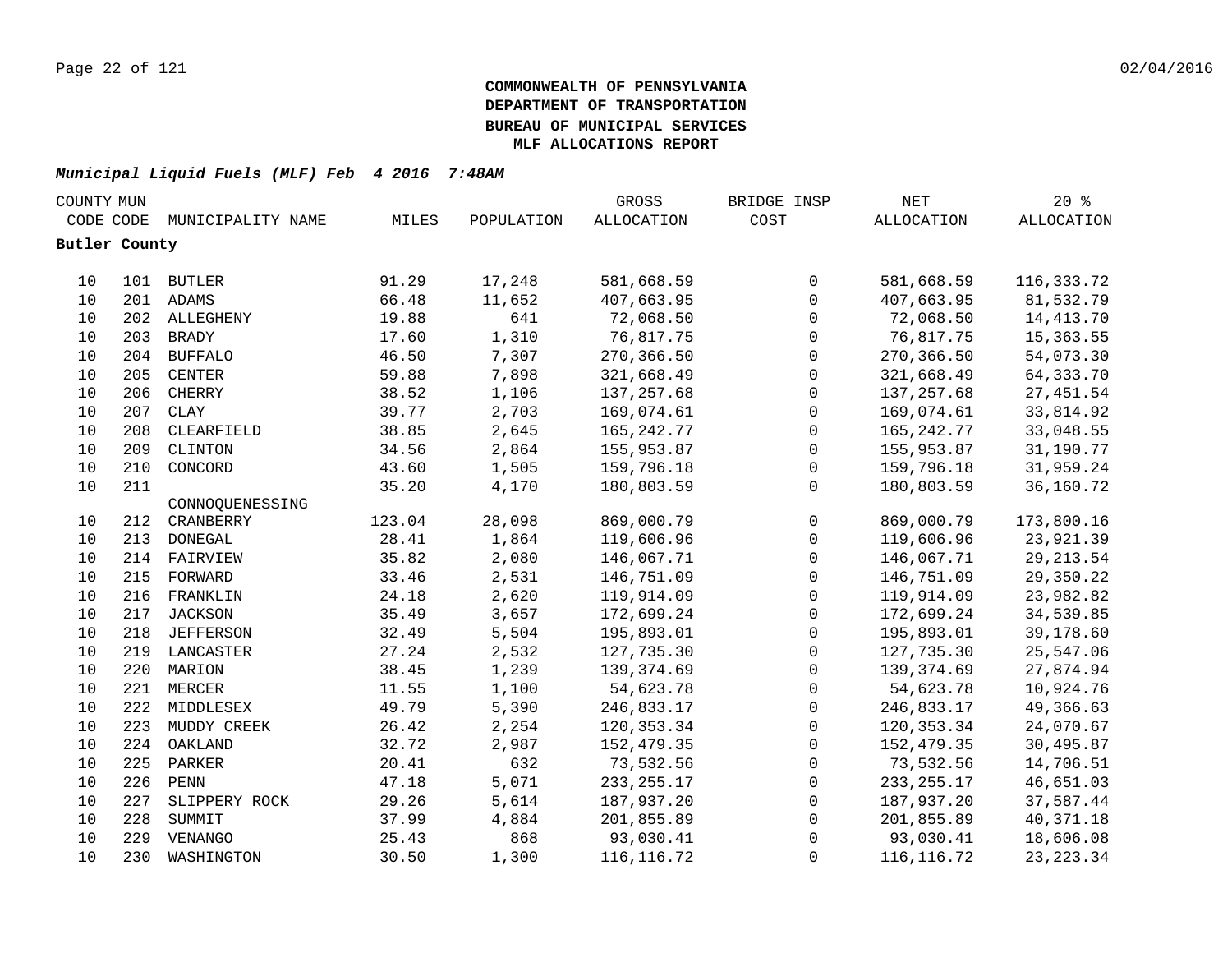| COUNTY MUN |           |                   |         |            | GROSS        | BRIDGE INSP    | NET        | 20%                       |  |
|------------|-----------|-------------------|---------|------------|--------------|----------------|------------|---------------------------|--|
|            | CODE CODE | MUNICIPALITY NAME | MILES   | POPULATION | ALLOCATION   | COST           | ALLOCATION | ALLOCATION                |  |
| 10         |           | 231 WINFIELD      | 27.34   | 3,535      | 145,621.68   | $\mathbf 0$    | 145,621.68 | 29, 124.34                |  |
| 10         | 232       | WORTH             | 28.62   | 1,416      | 112,397.11   | $\Omega$       | 112,397.11 | 22,479.42                 |  |
| 10         | 301       | BUTLER CITY       | 51.25   | 13,757     | 397,955.87   | $\Omega$       | 397,955.87 | 79,591.17                 |  |
| 10         | 401       | <b>BRUIN</b>      | 3.28    | 524        | 19,221.41    | $\Omega$       | 19,221.41  | 3,844.28                  |  |
| 10         | 402       | CALLERY           | 2.46    | 394        | 14,433.57    | $\Omega$       | 14,433.57  | 2,886.71                  |  |
| 10         | 403       | CHERRY VALLEY     | 2.27    | 66         | 8,103.05     | $\Omega$       | 8,103.05   | 1,620.61                  |  |
| 10         | 404       |                   | 1.84    | 528        | 14,885.08    | 0              | 14,885.08  | 2,977.02                  |  |
|            |           | CONNOQUENESSING   |         |            |              |                |            |                           |  |
| 10         |           | 405 EAST BUTLER   | 6.11    | 732        | 31,527.04    | $\mathbf 0$    | 31,527.04  | 6, 305.41                 |  |
| 10         | 406       | EAU CLAIRE        | 2.42    | 316        | 12,944.01    | $\mathbf 0$    | 12,944.01  | 2,588.80                  |  |
| 10         | 407       | EVANS CITY        | 6.22    | 1,833      | 51,161.74    | $\Omega$       | 51,161.74  | 10,232.35                 |  |
| 10         | 408       | FAIRVIEW          | 0.98    | 198        | 6,469.31     | $\Omega$       | 6,469.31   | 1,293.86                  |  |
| 10         | 409       | HARMONY           | 5.89    | 890        | 33,623.23    | $\Omega$       | 33,623.23  | 6,724.65                  |  |
| 10         |           | 410 HARRISVILLE   | 4.30    | 897        | 28,880.48    | 0              | 28,880.48  | 5,776.10                  |  |
| 10         |           | 411 KARNS CITY    | 0.65    | 209        | 5,652.28     | 0              | 5,652.28   | 1,130.46                  |  |
| 10         | 412       | MARS              | 7.23    | 1,699      | 51,903.63    | $\mathbf{0}$   | 51,903.63  | 10,380.73                 |  |
| 10         | 413       | CHICORA           | 4.43    | 1,043      | 31,837.35    | $\Omega$       | 31,837.35  | 6,367.47                  |  |
| 10         |           | 414 PETROLIA      | 1.96    | 212        | 9,713.50     | $\Omega$       | 9,713.50   | 1,942.70                  |  |
| 10         |           | 415 PORTERSVILLE  | 2.07    | 235        | 10,453.25    | 0              | 10,453.25  | 2,090.65                  |  |
| 10         |           | 416 PROSPECT      | 5.64    | 1,169      | 37,748.47    | 0              | 37,748.47  | 7,549.69                  |  |
| 10         | 417       | SAXONBURG         | 4.45    | 1,525      | 40,346.95    | $\mathbf{0}$   | 40,346.95  | 8,069.39                  |  |
| 10         | 418       | SLIPPERY ROCK     | 9.18    | 3,625      | 91,629.21    | $\Omega$       | 91,629.21  | 18,325.84                 |  |
| 10         | 419       | VALENCIA          | 1.76    | 551        | 15,043.42    | $\Omega$       | 15,043.42  | 3,008.68                  |  |
| 10         | 420       | WEST LIBERTY      | 7.61    | 343        | 29,298.76    | 0              | 29, 298.76 | 5,859.75                  |  |
| 10         | 421       | WEST SUNBURY      | 0.61    | 192        | 5,231.92     | $\mathbf 0$    | 5,231.92   | 1,046.38                  |  |
| 10         | 422       | ZELIENOPLE        | 15.83   | 3,812      | 115,256.05   | 0              | 115,256.05 | 23,051.21                 |  |
| 10         |           | 423 SEVEN FIELDS  | 10.12   | 2,887      | 81,570.12    | $\mathbf{0}$   | 81,570.12  | 16,314.02                 |  |
|            |           | County Totals:    | 1436.48 | 183,862    | 7,618,351.44 | $\overline{0}$ |            | 7,618,351.44 1,523,670.29 |  |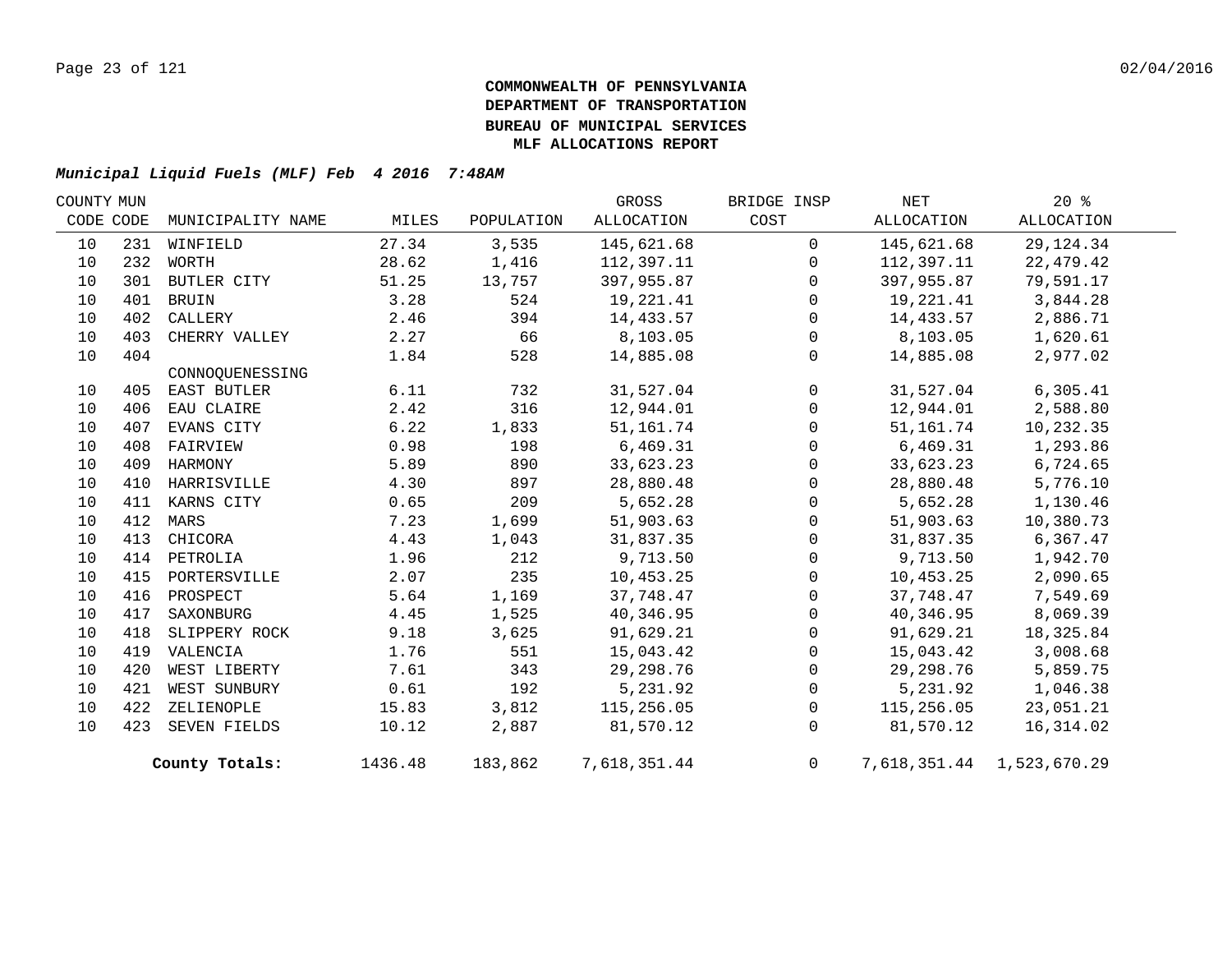| COUNTY MUN     |     |                    |       |            | GROSS             | BRIDGE INSP  | $\operatorname{NET}$ | 20%               |  |
|----------------|-----|--------------------|-------|------------|-------------------|--------------|----------------------|-------------------|--|
| CODE CODE      |     | MUNICIPALITY NAME  | MILES | POPULATION | <b>ALLOCATION</b> | COST         | ALLOCATION           | <b>ALLOCATION</b> |  |
| Cambria County |     |                    |       |            |                   |              |                      |                   |  |
|                |     |                    |       |            |                   |              |                      |                   |  |
| 11             |     | 101 STONYCREEK     | 17.84 | 2,844      | 104,439.78        | $\mathbf 0$  | 104,439.78           | 20,887.96         |  |
| 11             |     | 201 ADAMS TOWNSHIP | 56.81 | 5,972      | 278,515.72        | 1,774.40     | 276,741.32           | 55, 348.26        |  |
| 11             |     | 202 ALLEGHENY      | 34.84 | 2,851      | 156,582.81        | $\mathsf{O}$ | 156,582.81           | 31, 316.56        |  |
| 11             |     | 203 BARR           | 39.50 | 2,056      | 156,907.93        | 2,195.20     | 154,712.73           | 30,942.55         |  |
| 11             |     | 204 BLACKLICK      | 18.17 | 2,013      | 90,884.02         | 1,086.80     | 89,797.22            | 17,959.44         |  |
| 11             | 205 | CAMBRIA            | 57.26 | 6,099      | 282, 118.74       | $\mathbf 0$  | 282, 118.74          | 56, 423. 75       |  |
| 11             | 206 | CHEST              | 9.58  | 349        | 35,432.17         | $\mathbf 0$  | 35,432.17            | 7,086.43          |  |
| 11             | 207 | CLEARFIELD         | 18.42 | 1,604      | 84,480.12         | $\mathbf 0$  | 84,480.12            | 16,896.02         |  |
| 11             | 208 | CONEMAUGH          | 14.82 | 2,012      | 80,615.39         | $\mathbf 0$  | 80,615.39            | 16, 123.08        |  |
| 11             | 209 | CRESSON            | 18.50 | 4,336      | 132,610.86        | $\mathbf 0$  | 132,610.86           | 26,522.17         |  |
| 11             | 210 | CROYLE             | 27.53 | 2,339      | 125,239.86        | 480.20       | 124,759.66           | 24,951.93         |  |
| 11             | 211 | <b>DEAN</b>        | 8.67  | 391        | 33, 383. 72       | $\mathbf 0$  | 33, 383. 72          | 6,676.74          |  |
| 11             | 212 | EAST CARROLL       | 23.58 | 1,654      | 101,146.21        | 0            | 101,146.21           | 20, 229. 24       |  |
| 11             | 213 | EAST TAYLOR        | 22.08 | 2,726      | 115,345.99        | $\mathbf 0$  | 115,345.99           | 23,069.20         |  |
| 11             |     | 214 ELDER          | 11.17 | 1,038      | 52, 374.25        | $\mathbf 0$  | 52, 374.25           | 10,474.85         |  |
| 11             |     | 215 GALLITZIN      | 10.84 | 1,324      | 56, 377.40        | $\mathsf 0$  | 56,377.40            | 11,275.48         |  |
| 11             |     | 216 JACKSON        | 42.79 | 4,392      | 207,920.31        | $\mathbf{0}$ | 207,920.31           | 41,584.06         |  |
| 11             |     | 217 LOWER YODER    | 15.25 | 2,699      | 93,972.81         | 550.20       | 93,422.61            | 18,684.52         |  |
| 11             |     | 218 MIDDLE TAYLOR  | 10.65 | 727        | 45, 331.91        | 1,086.80     | 44, 245. 11          | 8,849.02          |  |
| 11             |     | 219 MUNSTER        | 12.21 | 690        | 49,457.02         | 550.20       | 48,906.82            | 9,781.36          |  |
| 11             |     | 220 PORTAGE        | 26.12 | 3,640      | 143,728.89        | 1,755.20     | 141,973.69           | 28, 394. 74       |  |
| 11             |     | 221 READE          | 12.64 | 1,619      | 67,056.14         | $\mathbf 0$  | 67,056.14            | 13, 411. 23       |  |
| 11             |     | 222 RICHLAND       | 71.03 | 12,814     | 441,954.35        | $\mathbf 0$  | 441,954.35           | 88,390.87         |  |
| 11             | 223 | SUMMERHILL         | 26.01 | 2,467      | 122,832.17        | $\mathbf 0$  | 122,832.17           | 24,566.43         |  |
| 11             | 224 | SUSQUEHANNA        | 34.00 | 2,007      | 139,218.94        | $\mathbf 0$  | 139,218.94           | 27,843.79         |  |
| 11             | 225 | UPPER YODER        | 24.89 | 5,449      | 171,672.81        | $\mathbf 0$  | 171,672.81           | 34, 334.56        |  |
| 11             | 226 | WASHINGTON         | 15.08 | 875        | 61,481.89         | $\Omega$     | 61,481.89            | 12,296.38         |  |
| 11             | 227 | WEST CARROLL       | 14.18 | 1,296      | 66,107.11         | 443.60       | 65,663.51            | 13, 132. 70       |  |
| 11             | 228 | WEST TAYLOR        | 8.16  | 795        | 38,904.34         | 0            | 38,904.34            | 7,780.87          |  |
| 11             | 229 | WHITE              | 4.67  | 836        | 28,943.50         | $\mathbf 0$  | 28,943.50            | 5,788.70          |  |
| 11             | 301 | JOHNSTOWN          | 82.02 | 20,978     | 618,680.90        | 4,313.20     | 614,367.70           | 122,873.54        |  |
| 11             |     | 401 ASHVILLE       | 2.29  | 227        | 10,986.24         | $\Omega$     | 10,986.24            | 2,197.25          |  |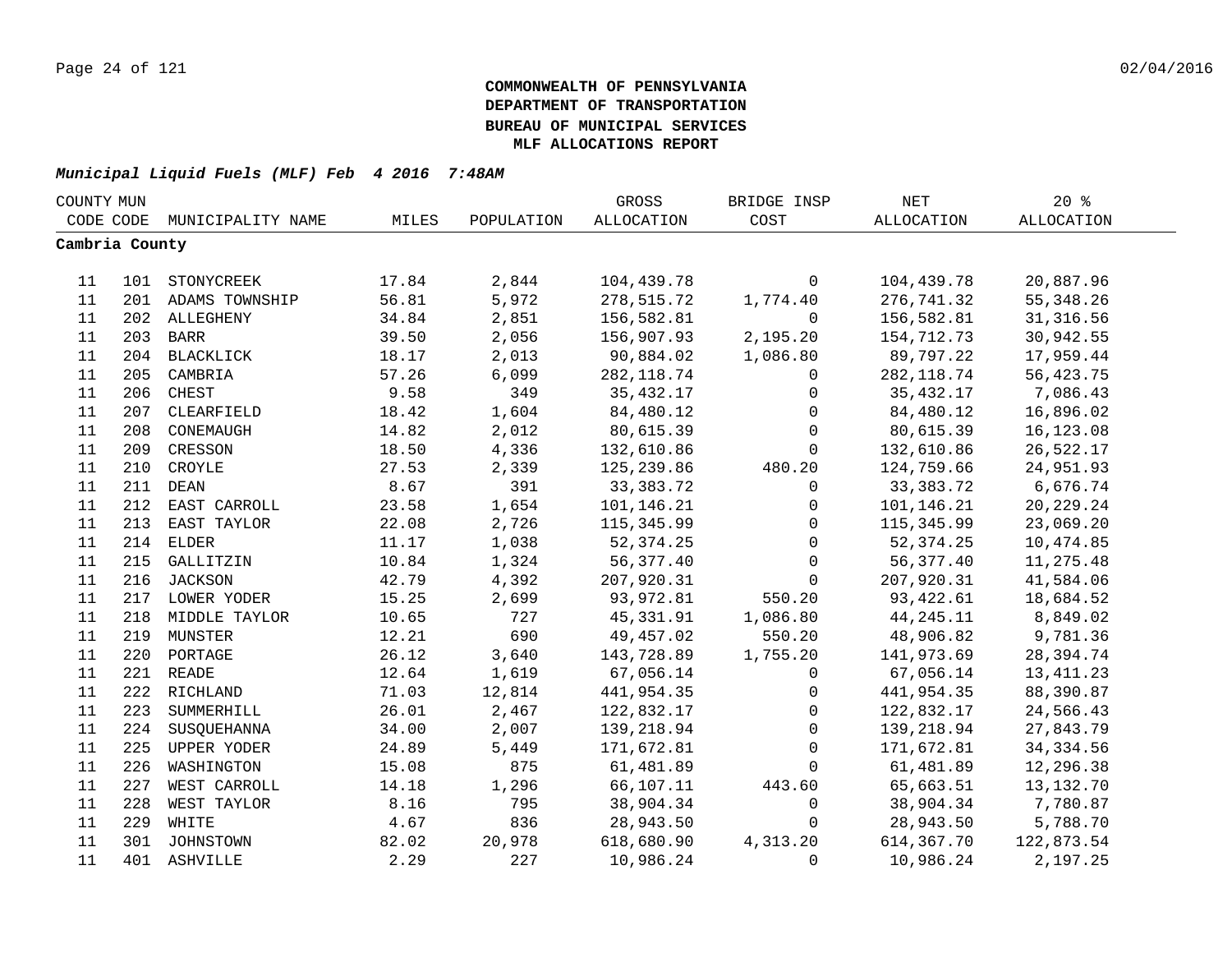|     |                         |                                                                                                                                                                                                                                                                                                                                      |            | GROSS        | BRIDGE INSP    | NET        | $20*$             |                                                                                                       |
|-----|-------------------------|--------------------------------------------------------------------------------------------------------------------------------------------------------------------------------------------------------------------------------------------------------------------------------------------------------------------------------------|------------|--------------|----------------|------------|-------------------|-------------------------------------------------------------------------------------------------------|
|     | MUNICIPALITY NAME       | MILES                                                                                                                                                                                                                                                                                                                                | POPULATION | ALLOCATION   | COST           | ALLOCATION | <b>ALLOCATION</b> |                                                                                                       |
| 403 | BROWNSTOWN              | 3.72                                                                                                                                                                                                                                                                                                                                 | 744        | 24, 423.93   | $\overline{0}$ | 24,423.93  | 4,884.79          |                                                                                                       |
|     |                         | 7.63                                                                                                                                                                                                                                                                                                                                 | 853        | 38,299.13    | $\mathbf 0$    | 38,299.13  | 7,659.83          |                                                                                                       |
| 405 | CASSANDRA               | 0.97                                                                                                                                                                                                                                                                                                                                 | 147        | 5,544.79     | $\mathsf{O}$   | 5,544.79   | 1,108.96          |                                                                                                       |
| 406 | CHEST SPRINGS           | 0.68                                                                                                                                                                                                                                                                                                                                 | 149        | 4,692.43     | $\mathbf 0$    | 4,692.43   | 938.49            |                                                                                                       |
|     | CRESSON                 | 8.32                                                                                                                                                                                                                                                                                                                                 | 1,711      | 55,449.40    | $\mathsf{O}$   | 55,449.40  | 11,089.88         |                                                                                                       |
|     |                         | 3.24                                                                                                                                                                                                                                                                                                                                 | 326        | 15,628.51    | $\mathsf{O}$   | 15,628.51  | 3,125.70          |                                                                                                       |
|     |                         | 3.81                                                                                                                                                                                                                                                                                                                                 | 1,234      | 33,287.95    | $\mathsf{O}$   | 33,287.95  | 6,657.59          |                                                                                                       |
| 410 |                         | 5.02                                                                                                                                                                                                                                                                                                                                 | 1,220      | 36,745.17    | $\mathsf{O}$   | 36,745.17  | 7,349.03          |                                                                                                       |
| 411 | EBENSBURG               | 15.20                                                                                                                                                                                                                                                                                                                                | 3,351      | 105, 247.92  | $\overline{0}$ | 105,247.92 | 21,049.58         |                                                                                                       |
| 412 | EHRENFELD               | 2.52                                                                                                                                                                                                                                                                                                                                 | 228        | 11,707.57    | $\overline{0}$ | 11,707.57  | 2,341.51          |                                                                                                       |
| 413 | FERNDALE                | 5.79                                                                                                                                                                                                                                                                                                                                 | 1,636      | 46,392.96    | $\overline{0}$ | 46,392.96  | 9,278.59          |                                                                                                       |
|     |                         | 1.52                                                                                                                                                                                                                                                                                                                                 | 323        | 10,312.68    | $\mathbf 0$    | 10,312.68  | 2,062.54          |                                                                                                       |
| 415 | GALLITZIN               | 10.90                                                                                                                                                                                                                                                                                                                                | 1,668      | 62,590.54    | 0              | 62,590.54  | 12,518.11         |                                                                                                       |
| 416 | GEISTOWN                | 12.43                                                                                                                                                                                                                                                                                                                                | 2,467      | 81,277.10    | 530.20         | 80,746.90  | 16, 149. 38       |                                                                                                       |
|     |                         | 7.92                                                                                                                                                                                                                                                                                                                                 | 1,278      | 46,635.85    | $\mathbf 0$    | 46,635.85  | 9,327.17          |                                                                                                       |
|     |                         | 6.15                                                                                                                                                                                                                                                                                                                                 | 968        | 35,786.02    | 1,630.20       | 34, 155.82 | 6,831.16          |                                                                                                       |
|     |                         | 3.69                                                                                                                                                                                                                                                                                                                                 | 759        | 24,595.04    | $\mathbf 0$    | 24,595.04  | 4,919.01          |                                                                                                       |
|     |                         | 2.30                                                                                                                                                                                                                                                                                                                                 | 1,302      | 29,859.20    | 0              | 29,859.20  | 5,971.84          |                                                                                                       |
|     |                         | 14.65                                                                                                                                                                                                                                                                                                                                | 2,734      | 92,750.26    | $\mathbf 0$    | 92,750.26  | 18,550.05         |                                                                                                       |
|     |                         | 7.07                                                                                                                                                                                                                                                                                                                                 | 1,769      | 52,641.01    | 1,802.80       | 50,838.21  | 10,167.64         |                                                                                                       |
|     |                         | 11.79                                                                                                                                                                                                                                                                                                                                | 2,638      | 82, 315.96   | 650.00         | 81,665.96  | 16,333.19         |                                                                                                       |
|     |                         | 4.00                                                                                                                                                                                                                                                                                                                                 | 675        | 24,071.31    | $\mathbf 0$    | 24,071.31  | 4,814.26          |                                                                                                       |
|     |                         | 4.26                                                                                                                                                                                                                                                                                                                                 | 778        | 26,672.31    | 1,086.80       | 25,585.51  | 5,117.10          |                                                                                                       |
| 426 | SOUTH FORK              | 4.02                                                                                                                                                                                                                                                                                                                                 | 928        | 28,567.05    | $\mathbf 0$    |            | 5,713.41          |                                                                                                       |
| 427 | SOUTHMONT               | 11.91                                                                                                                                                                                                                                                                                                                                | 2,284      | 76,478.30    | 0              | 76,478.30  | 15,295.66         |                                                                                                       |
|     | SUMMERHILL              | 2.23                                                                                                                                                                                                                                                                                                                                 | 490        | 15, 412.44   | $\mathsf{O}$   | 15,412.44  | 3,082.49          |                                                                                                       |
| 430 | TUNNEL HILL             | 1.15                                                                                                                                                                                                                                                                                                                                 | 363        | 9,881.59     | $\mathbf 0$    |            | 1,976.32          |                                                                                                       |
|     |                         | 2.61                                                                                                                                                                                                                                                                                                                                 | 414        | 15,243.14    | 0              |            | 3,048.63          |                                                                                                       |
|     |                         | 25.18                                                                                                                                                                                                                                                                                                                                | 5,181      | 167,862.78   | $\mathbf 0$    |            | 33,572.56         |                                                                                                       |
|     |                         | 2.45                                                                                                                                                                                                                                                                                                                                 | 225        | 11,440.77    | $\mathbf 0$    |            |                   |                                                                                                       |
|     |                         | 30.85                                                                                                                                                                                                                                                                                                                                | 3,835      | 161,620.72   | 4,158.80       | 157,461.92 | 31,492.38         |                                                                                                       |
|     | CAMBRIA                 |                                                                                                                                                                                                                                                                                                                                      |            |              |                |            |                   |                                                                                                       |
|     |                         | 1015.58                                                                                                                                                                                                                                                                                                                              | 143,797    | 5,628,138.13 | 24,094.60      |            |                   |                                                                                                       |
|     | COUNTY MUN<br>CODE CODE | 404 CARROLLTOWN<br>407<br>408 DAISYTOWN<br>409 DALE BOROUGH<br>EAST CONEMAUGH<br>414 FRANKLIN<br>417 HASTINGS<br>418 LILLY<br>419 LORAIN<br>420 LORETTO<br>421 NANTY GLO<br>422 PATTON<br>423 PORTAGE<br>424 SANKERTOWN<br>425 SCALP LEVEL<br>429<br>431 VINTONDALE<br>432 WESTMONT<br>433 WILMORE<br>434 NORTHERN<br>County Totals: |            |              |                |            |                   | 28,567.05<br>9,881.59<br>15, 243. 14<br>167,862.78<br>11,440.77 2,288.15<br>5,604,043.53 1,120,808.71 |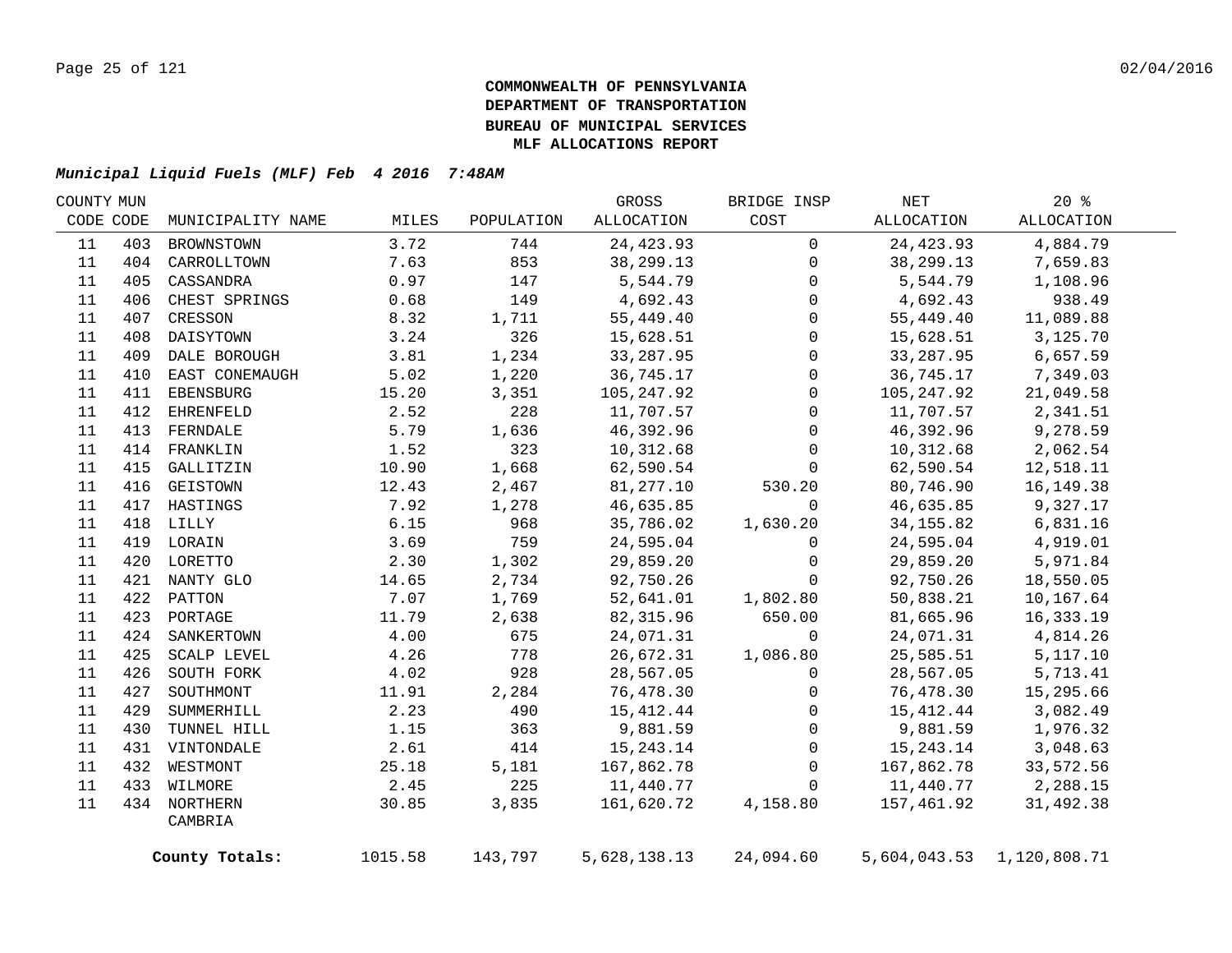|                | COUNTY MUN |                   |        |            | GROSS      | BRIDGE INSP | NET        | $20*$      |
|----------------|------------|-------------------|--------|------------|------------|-------------|------------|------------|
| CODE CODE      |            | MUNICIPALITY NAME | MILES  | POPULATION | ALLOCATION | COST        | ALLOCATION | ALLOCATION |
| Cameron County |            |                   |        |            |            |             |            |            |
| 12             | 201        | GIBSON            | 36.58  | 164        | 114,810.06 |             | 114,810.06 | 22,962.01  |
| 12             | 202        | GROVE             | 9.40   | 183        | 31,971.78  | 1,013.20    | 30,958.58  | 6,191.72   |
| 12             | 203        | LUMBER            | 19.84  | 195        | 64,128.71  | 1,069.60    | 63,059.11  | 12,611.82  |
| 12             | 204        | PORTAGE           | 4.78   | 171        | 17,624.13  | 0           | 17,624.13  | 3,524.83   |
| 12             | 205        | SHIPPEN           | 32.41  | 2,232      | 138,297.27 | 534.20      | 137,763.07 | 27,552.61  |
| 12             | 401        | DRIFTWOOD         | 2.53   | 67         | 8,916.19   | 0           | 8,916.19   | 1,783.24   |
| 12             | 402        | EMPORIUM          | 8.09   | 2,073      | 61,090.66  | 0           | 61,090.66  | 12,218.13  |
|                |            | County Totals:    | 113.63 | 5,085      | 436,838.80 | 2,617.00    | 434,221.80 | 86,844.36  |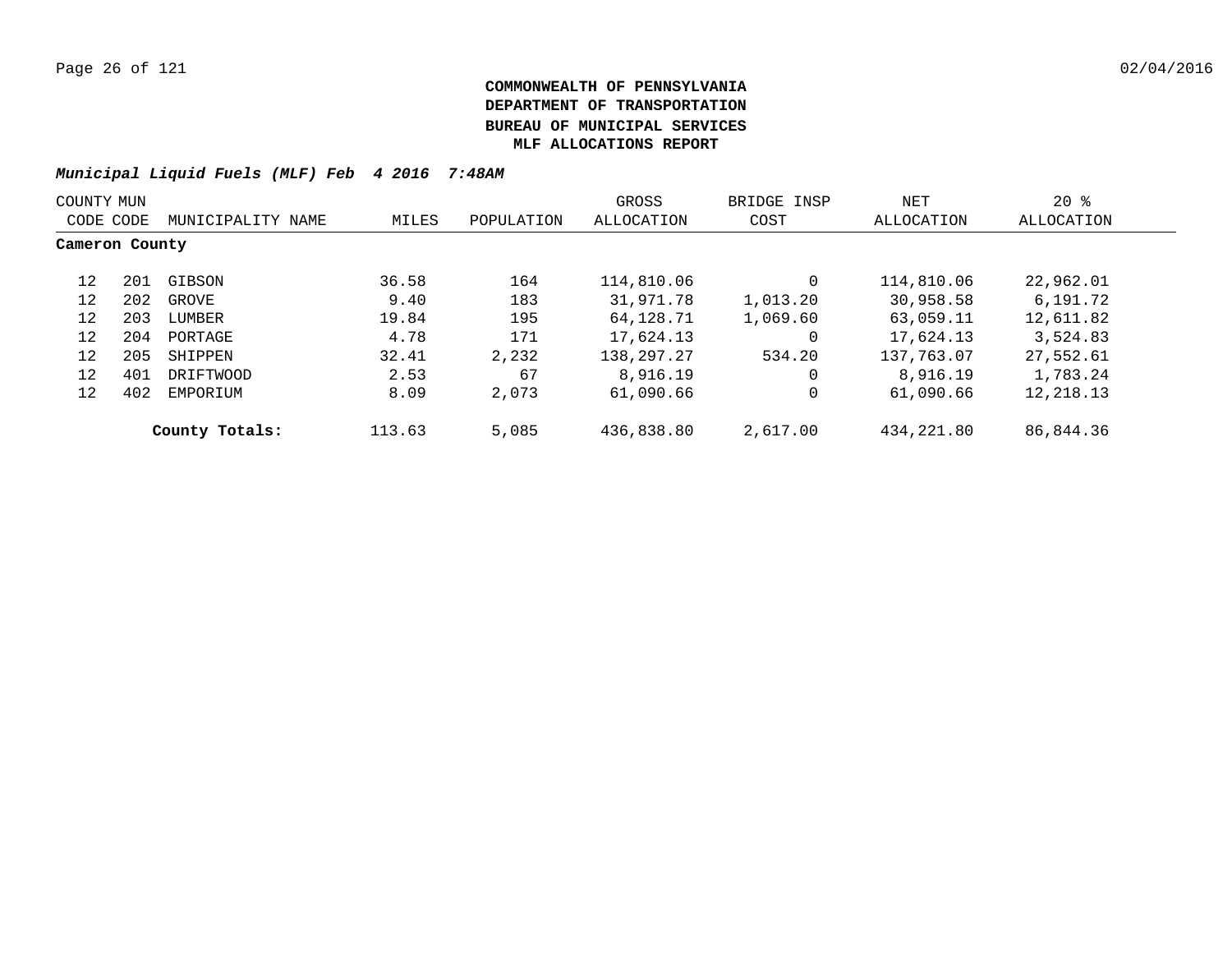| COUNTY MUN    |     |                   |        |            | GROSS             | BRIDGE INSP | NET          | $20*$              |  |
|---------------|-----|-------------------|--------|------------|-------------------|-------------|--------------|--------------------|--|
| CODE CODE     |     | MUNICIPALITY NAME | MILES  | POPULATION | <b>ALLOCATION</b> | COST        | ALLOCATION   | ALLOCATION         |  |
| Carbon County |     |                   |        |            |                   |             |              |                    |  |
|               |     |                   |        |            |                   |             |              |                    |  |
| 13            | 201 | BANKS TOWNSHIP    | 4.45   | 1,262      | 35,737.15         | $\Omega$    | 35,737.15    | 7,147.43           |  |
| 13            | 202 | EAST PENN         | 40.07  | 2,881      | 173, 112.55       | $\mathbf 0$ | 173, 112.55  | 34,622.51          |  |
| 13            | 203 | FRANKLIN          | 46.01  | 4,262      | 215,494.96        | $\mathbf 0$ | 215,494.96   | 43,098.99          |  |
| 13            |     | 204 KIDDER        | 5.19   | 1,935      | 49,797.79         | 377.20      | 49,420.59    | 9,884.12           |  |
| 13            |     | 205 LAUSANNE      | 1.41   | 237        | 8,468.69          | $\Omega$    | 8,468.69     | 1,693.74           |  |
| 13            |     | 206 LEHIGH        | 5.09   | 479        | 23,971.29         | $\mathbf 0$ |              | 23,971.29 4,794.26 |  |
| 13            |     | 207 LOWER         | 28.65  | 3,228      | 144,249.28        | 852.00      | 143,397.28   | 28,679.46          |  |
|               |     | TOWAMENSING       |        |            |                   |             |              |                    |  |
| 13            |     | 208 MAHONING      | 43.74  | 4,305      | 209,302.42        | 426.00      | 208,876.42   | 41,775.28          |  |
| 13            | 210 | PACKER            | 9.38   | 998        | 46,195.70         | $\Omega$    | 46,195.70    | 9,239.14           |  |
| 13            | 211 | PENN FOREST       | 30.35  | 9,581      | 260,805.39        | 426.00      | 260, 379.39  | 52,075.88          |  |
| 13            | 212 | TOWAMENSING       | 67.04  | 4,477      | 283,615.65        | $\Omega$    | 283,615.65   | 56,723.13          |  |
| 13            | 401 | BEAVER MEADOWS    | 2.60   | 869        | 23,187.69         | $\mathbf 0$ | 23,187.69    | 4,637.54           |  |
| 13            | 402 | BOWMANSTOWN       | 5.29   | 937        | 32,611.02         | $\Omega$    | 32,611.02    | 6,522.20           |  |
|               |     | <b>BOROUGH</b>    |        |            |                   |             |              |                    |  |
| 13            | 403 | EAST SIDE         | 0.76   | 317        | 7,881.91          | $\mathbf 0$ | 7,881.91     | 1,576.38           |  |
| 13            |     | 404 JIM THORPE    | 18.91  | 4,781      | 141,665.33        | $\mathbf 0$ | 141,665.33   | 28,333.07          |  |
| 13            | 405 | LANSFORD          | 13.30  | 3,941      | 109,775.27        | $\Omega$    | 109,775.27   | 21,955.05          |  |
| 13            | 406 | LEHIGHTON         | 17.23  | 5,500      | 149,127.01        | 1,027.00    | 148,100.01   | 29,620.00          |  |
| 13            | 407 | PALMERTON         | 17.49  | 5,414      | 148,415.20        | $\Omega$    | 148,415.20   | 29,683.04          |  |
| 13            | 408 | PARRYVILLE        | 4.20   | 525        | 22,054.15         | 0           | 22,054.15    | 4,410.83           |  |
| 13            | 409 | SUMMIT HILL       | 14.27  | 3,034      | 96,845.78         | $\Omega$    | 96,845.78    | 19,369.16          |  |
| 13            | 410 | WEATHERLY         | 10.25  | 2,525      | 75,622.86         | $\mathbf 0$ | 75,622.86    | 15, 124.57         |  |
| 13            | 411 | WEISSPORT         | 1.53   | 412        | 11,903.25         | $\mathbf 0$ | 11,903.25    | 2,380.65           |  |
| 13            | 412 | NESOUEHONING      | 13.81  | 3,349      | 100,959.44        | $\Omega$    | 100,959.44   | 20,191.89          |  |
|               |     | County Totals:    | 401.02 | 65,249     | 2,370,799.78      | 3,108.20    | 2,367,691.58 | 473,538.32         |  |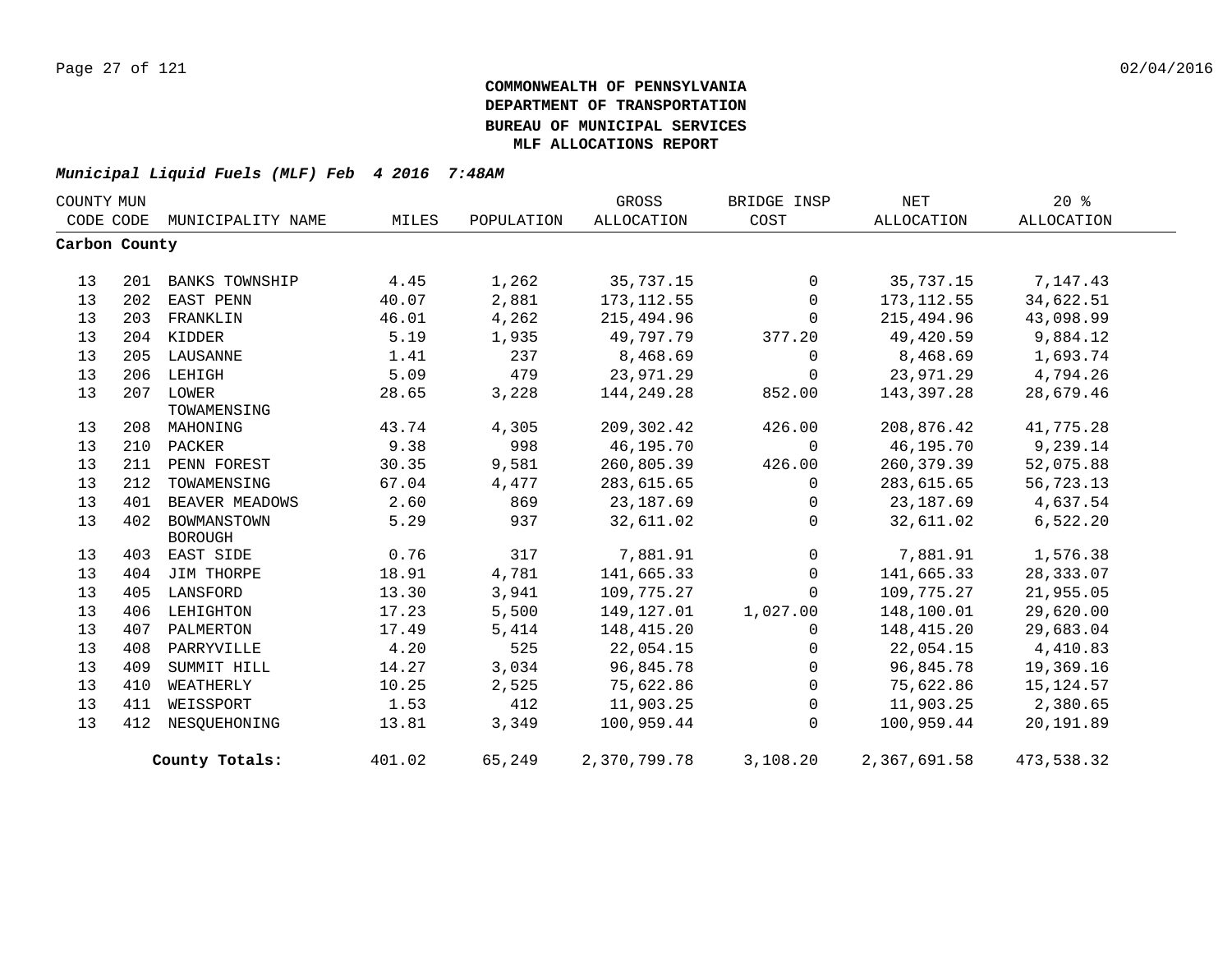| COUNTY MUN    |     |                             |       |            | GROSS      | BRIDGE INSP    | NET        | 20%         |  |
|---------------|-----|-----------------------------|-------|------------|------------|----------------|------------|-------------|--|
|               |     | CODE CODE MUNICIPALITY NAME | MILES | POPULATION | ALLOCATION | COST           | ALLOCATION | ALLOCATION  |  |
| Centre County |     |                             |       |            |            |                |            |             |  |
|               |     |                             |       |            |            |                |            |             |  |
| 14            |     | 201 BENNER                  | 32.05 | 6,188      | 206,535.62 | 412.20         | 206,123.42 | 41,224.68   |  |
| 14            |     | 202 BOGGS                   | 36.07 | 2,985      | 162,695.39 | 1,529.80       | 161,165.59 | 32, 233. 12 |  |
| 14            |     | 203 BURNSIDE                | 7.44  | 439        | 30,461.22  | $\mathbf 0$    | 30,461.22  | 6,092.24    |  |
| 14            |     | 204 COLLEGE                 | 45.76 | 9,521      | 306,908.64 | 1,346.20       | 305,562.44 | 61, 112.49  |  |
| 14            | 205 | CURTIN                      | 21.03 | 618        | 75,184.38  | 627.80         | 74,556.58  | 14,911.32   |  |
| 14            | 206 | FERGUSON                    | 82.07 | 17,690     | 561,202.51 | 736.80         | 560,465.71 | 112,093.14  |  |
| 14            | 207 | GREGG                       | 34.78 | 2,405      | 148,581.85 | 2,480.00       | 146,101.85 | 29,220.37   |  |
| 14            | 208 | HAINES                      | 23.90 | 1,564      | 100,547.92 | 1,610.60       | 98,937.32  | 19,787.46   |  |
| 14            | 209 | HALF MOON                   | 20.53 | 2,667      | 109,568.83 | $\overline{0}$ | 109,568.83 | 21,913.77   |  |
| 14            | 210 | HARRIS                      | 28.56 | 4,873      | 172,807.11 | 831.20         | 171,975.91 | 34, 395. 18 |  |
| 14            | 211 | HOWARD                      | 17.42 | 964        | 70,202.31  | $\mathbf 0$    | 70,202.31  | 14,040.46   |  |
| 14            |     | 212 HUSTON                  | 13.13 | 1,360      | 64,015.84  | $\mathbf 0$    | 64,015.84  | 12,803.17   |  |
| 14            |     | 213 LIBERTY                 | 23.50 | 2,118      | 109,034.34 | 835.40         | 108,198.94 | 21,639.79   |  |
| 14            |     | 214 MARION                  | 7.06  | 1,224      | 43,057.74  | $\mathbf 0$    | 43,057.74  | 8,611.55    |  |
| 14            |     | 215 MILES                   | 9.87  | 1,983      | 64,960.03  | 1,506.40       | 63,453.63  | 12,690.73   |  |
| 14            |     | 216 PATTON                  | 58.49 | 15,311     | 447,348.59 | $\Omega$       | 447,348.59 | 89,469.72   |  |
| 14            |     | 217 PENN                    | 14.01 | 1,181      | 63,571.20  | 1,217.60       | 62,353.60  | 12,470.72   |  |
| 14            | 218 | POTTER                      | 49.97 | 3,517      | 214,554.46 | 2,229.60       | 212,324.86 | 42,464.97   |  |
| 14            | 219 | RUSH                        | 41.21 | 4,008      | 196,354.81 | $\overline{0}$ | 196,354.81 | 39,270.96   |  |
| 14            | 220 | SNOW SHOE                   | 37.24 | 1,746      | 144,558.67 | 1,173.80       | 143,384.87 | 28,676.97   |  |
| 14            | 221 | SPRING                      | 41.56 | 7,470      | 258,107.05 | 1,765.80       | 256,341.25 | 51,268.25   |  |
| 14            | 222 | TAYLOR                      | 21.83 | 853        | 81,751.42  | $\mathsf{O}$   | 81,751.42  | 16,350.28   |  |
| 14            | 223 | UNION                       | 20.28 | 1,383      | 86,298.15  | 463.80         | 85,834.35  | 17,166.87   |  |
| 14            | 224 | WALKER                      | 31.82 | 4,433      | 175,070.54 | 736.80         | 174,333.74 | 34,866.75   |  |
| 14            | 225 | WORTH                       | 16.87 | 824        | 66,065.43  | 769.60         | 65,295.83  | 13,059.17   |  |
| 14            | 401 | <b>BELLEFONTE</b>           | 19.77 | 6,187      | 168,941.05 | 809.40         | 168,131.65 | 33,626.33   |  |
| 14            | 402 | CENTRE HALL                 | 5.45  | 1,265      | 38,849.75  | $\overline{0}$ | 38,849.75  | 7,769.95    |  |
| 14            | 403 | HOWARD                      | 3.36  | 720        | 22,901.67  | 371.60         | 22,530.07  | 4,506.01    |  |
| 14            |     | 404 MILESBURG               | 6.29  | 1,123      | 38,931.24  | 424.60         | 38,506.64  | 7,701.33    |  |
| 14            | 405 | MILLHEIM                    | 5.56  | 904        | 32,858.82  | $\overline{0}$ | 32,858.82  | 6,571.76    |  |
| 14            | 406 | PHILIPSBURG                 | 11.97 | 2,770      | 85,180.39  | 0              | 85,180.39  | 17,036.08   |  |
| 14            | 407 | PORT MATILDA                | 3.39  | 606        | 20,995.29  | $\mathsf{O}$   | 20,995.29  | 4,199.06    |  |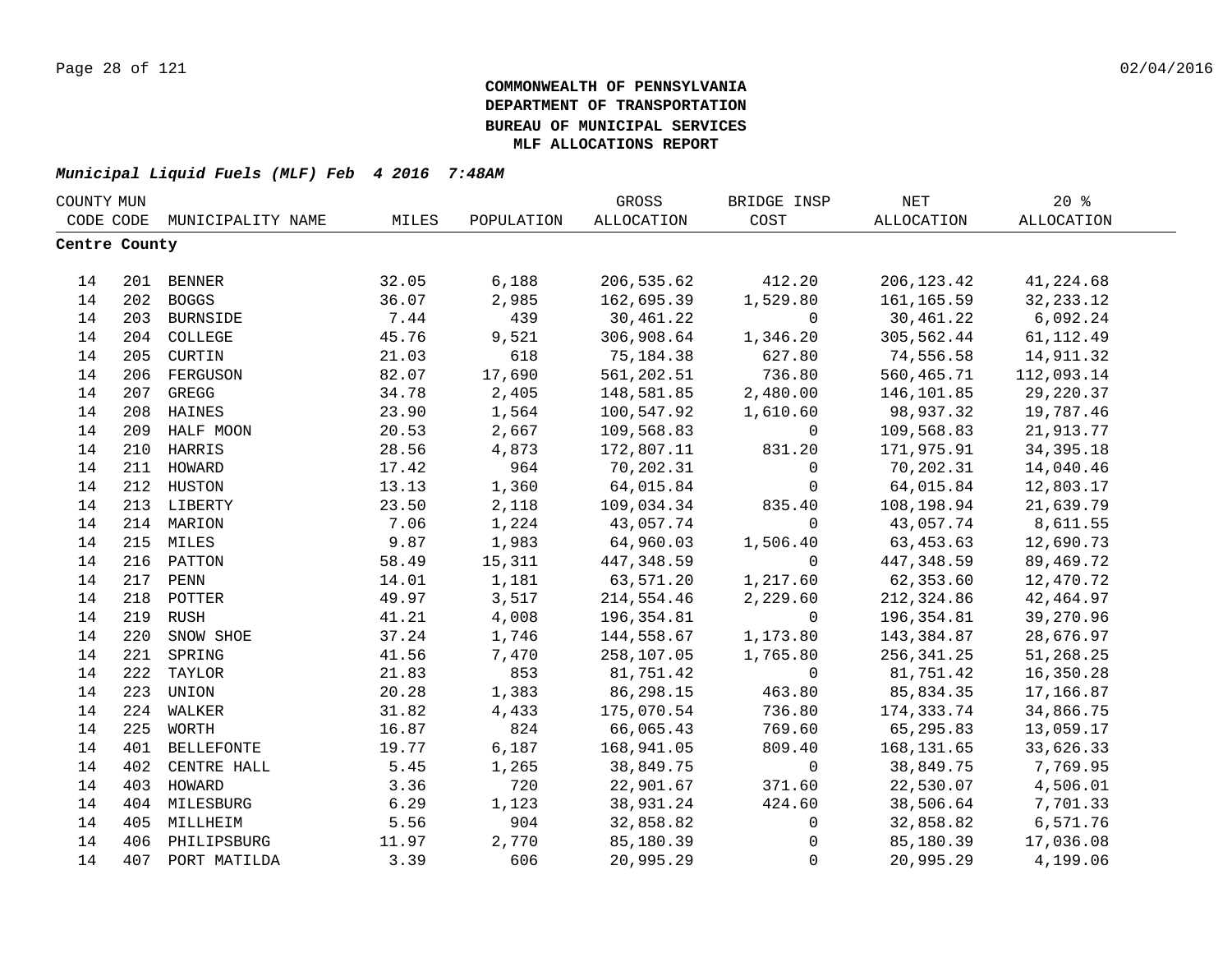| COUNTY MUN |     |                   |        |            | GROSS        | BRIDGE INSP | NET          | $20*$        |  |
|------------|-----|-------------------|--------|------------|--------------|-------------|--------------|--------------|--|
| CODE CODE  |     | MUNICIPALITY NAME | MILES  | POPULATION | ALLOCATION   | COST        | ALLOCATION   | ALLOCATION   |  |
| 14         | 408 | SNOW SHOE         | 6.26   | 765        | 32,564.46    |             | 32,564.46    | 6,512.89     |  |
|            | 410 | STATE COLLEGE     | 48.23  | 42,034     | 884,348.01   |             | 884,348.01   | 176,869.60   |  |
| 14         |     | <b>UNIONVILLE</b> | 2.52   | 291        | 12,811.80    |             | 12,811.80    | 2,562.36     |  |
|            |     | County Totals:    | 849.25 | 153,990    | 5,297,826.53 | 21,879.00   | 5,275,947.53 | 1,055,189.51 |  |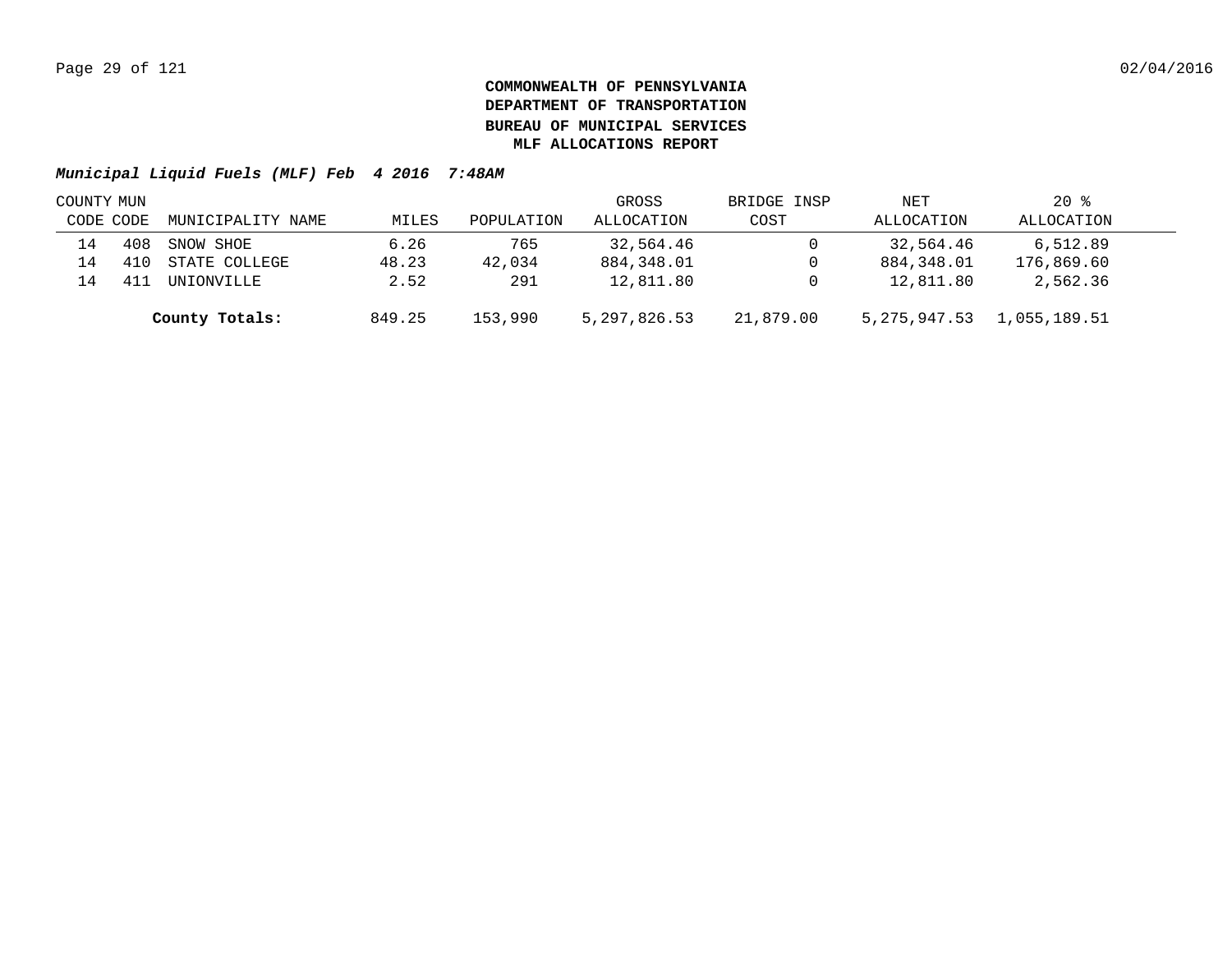| COUNTY MUN     |     |                        |       |            | GROSS        | BRIDGE INSP | <b>NET</b>   | 20%         |  |
|----------------|-----|------------------------|-------|------------|--------------|-------------|--------------|-------------|--|
| CODE CODE      |     | MUNICIPALITY NAME      | MILES | POPULATION | ALLOCATION   | COST        | ALLOCATION   | ALLOCATION  |  |
| Chester County |     |                        |       |            |              |             |              |             |  |
|                |     |                        |       |            |              |             |              |             |  |
| 15             |     | 101 CALN               | 47.90 | 13,817     | 388,756.49   | 701.60      | 388,054.89   | 77,610.98   |  |
| 15             |     | 201 BIRMINGHAM         | 25.40 | 4,208      | 151,481.46   | 502.00      | 150,979.46   | 30,195.89   |  |
| 15             |     | 202 CHARLESTOWN        | 25.73 | 5,671      | 178,134.40   | $\mathbf 0$ | 178,134.40   | 35,626.88   |  |
| 15             | 203 | EAST BRADFORD          | 50.18 | 9,942      | 327,813.15   | 443.40      | 327, 369.75  | 65, 473.95  |  |
| 15             |     | 204 EAST               | 34.52 | 6,742      | 223,804.26   | $\mathbf 0$ | 223,804.26   | 44,760.85   |  |
|                |     | BRANDYWINE             |       |            |              |             |              |             |  |
| 15             |     | 205 EAST CALN          | 13.83 | 4,838      | 127,119.54   | 1,247.56    | 125,871.98   | 25, 174. 40 |  |
| 15             | 206 | EAST COVENTRY          | 43.37 | 6,636      | 249,027.51   | 1,749.60    | 247, 277.91  | 49,455.58   |  |
| 15             |     | 207 EAST               | 46.04 | 7,449      | 271,447.83   | 0           | 271,447.83   | 54,289.57   |  |
|                |     | FALLOWFIELD            |       |            |              |             |              |             |  |
| 15             | 208 | EAST GOSHEN            | 61.13 | 18,026     | 503,015.05   | 1,888.13    | 501,126.92   | 100, 225.38 |  |
| 15             |     | 209 EAST               | 47.21 | 7,026      | 267,613.81   | 1,080.80    | 266,533.01   | 53,306.60   |  |
|                |     | MARLBOROUGH            |       |            |              |             |              |             |  |
| 15             |     | 210 EAST NANTMEAL      | 27.45 | 1,803      | 115,600.16   | 460.80      | 115,139.36   | 23,027.87   |  |
| 15             |     | 211 EAST<br>NOTTINGHAM | 58.51 | 8,650      | 330,657.19   | 973.60      | 329,683.59   | 65,936.72   |  |
| 15             |     | 212 EAST PIKELAND      | 36.03 | 7,079      | 234, 331. 76 | 0           | 234, 331. 76 | 46,866.35   |  |
| 15             | 213 | EAST VINCENT           | 40.95 | 6,821      | 244,864.87   | $\mathbf 0$ | 244,864.87   | 48,972.97   |  |
| 15             | 214 | EAST WHITELAND         | 43.17 | 10,650     | 318,772.06   | 502.00      | 318,270.06   | 63,654.01   |  |
| 15             | 215 | EASTTOWN               | 47.82 | 10,477     | 329,968.82   | $\mathbf 0$ | 329,968.82   | 65,993.76   |  |
| 15             | 216 | ELK TOWNSHIP           | 15.69 | 1,681      | 77,475.92    | $\Omega$    | 77,475.92    | 15,495.18   |  |
| 15             | 217 | FRANKLIN               | 37.31 | 4,352      | 190,450.31   | 2,207.92    | 188,242.39   | 37,648.48   |  |
| 15             | 218 | HIGHLAND               | 27.71 | 1,272      | 107,088.48   | 0           | 107,088.48   | 21, 417.70  |  |
| 15             | 219 | HONEY BROOK            | 47.18 | 7,647      | 278,406.77   | $\Omega$    | 278,406.77   | 55,681.35   |  |
| 15             | 220 | KENNETT                | 48.63 | 7,565      | 281,406.52   | 486.80      | 280,919.72   | 56,183.94   |  |
| 15             |     | 221 LONDON BRITAIN     | 25.90 | 3,139      | 134, 274. 24 | $\mathbf 0$ | 134, 274. 24 | 26,854.85   |  |
| 15             |     | 222 LONDON GROVE       | 52.79 | 7,475      | 292,558.70   | $\mathbf 0$ | 292,558.70   | 58, 511.74  |  |
| 15             |     | 223 LONDONDERRY        | 16.83 | 2,149      | 89,167.34    | $\mathbf 0$ | 89,167.34    | 17,833.47   |  |
| 15             |     | 224 LOWER OXFORD       | 35.48 | 5,200      | 199,714.03   | 351.00      | 199,363.03   | 39,872.61   |  |
| 15             |     | 225 NEW GARDEN         | 60.45 | 11,984     | 395,031.28   | 499.20      | 394,532.08   | 78,906.42   |  |
| 15             |     | 226 NEW LONDON         | 34.75 | 5,631      | 205,034.71   | 988.80      | 204,045.91   | 40,809.18   |  |
| 15             |     | 227 NEWLIN             | 19.44 | 1,285      | 82,009.99    | $\mathbf 0$ | 82,009.99    | 16,402.00   |  |
|                |     |                        |       |            |              |             |              |             |  |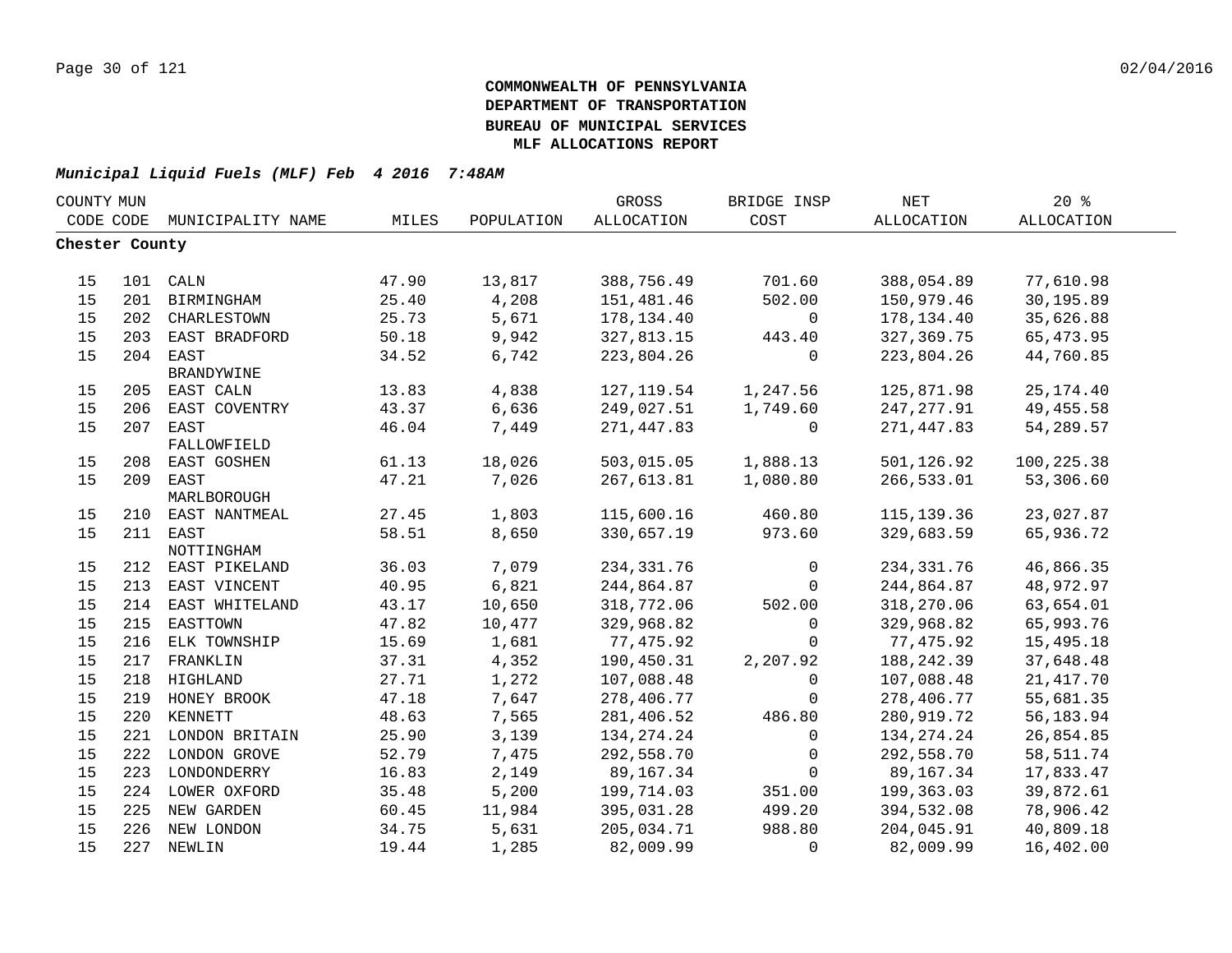| COUNTY MUN |     |                             |                |               | GROSS                   | BRIDGE INSP   | NET                     | $20*$                   |  |
|------------|-----|-----------------------------|----------------|---------------|-------------------------|---------------|-------------------------|-------------------------|--|
| CODE CODE  |     | MUNICIPALITY NAME           | MILES          | POPULATION    | ALLOCATION              | COST          | ALLOCATION              | ALLOCATION              |  |
| 15         |     | 228 NORTH COVENTRY          | 43.65          | 7,866         | 271,443.48              | $\mathbf 0$   | 271,443.48              | 54,288.70               |  |
| 15         | 229 | PENN                        | 21.97          | 5,364         | 161,247.71              | 962.00        | 160,285.71              | 32,057.14               |  |
| 15         | 230 | PENNSBURY                   | 23.52          | 3,604         | 135,141.81              | $\mathbf 0$   | 135,141.81              | 27,028.36               |  |
| 15         |     | 231 POCOPSON                | 23.87          | 4,582         | 153,355.04              | 1,530.60      | 151,824.44              | 30,364.89               |  |
| 15         |     | 232 SADSBURY                | 21.07          | 3,570         | 127,048.83              | 502.00        | 126,546.83              | 25,309.37               |  |
| 15         |     | 233 SCHUYLKILL              | 40.37          | 8,516         | 272,799.68              | $\mathbf 0$   | 272,799.68              | 54,559.94               |  |
| 15         |     | 234 SOUTH COVENTRY          | 17.31          | 2,604         | 98,611.32               | 720.20        | 97,891.12               | 19,578.22               |  |
| 15         | 235 | THORNBURY                   | 17.34          | 3,017         | 105,942.08              | $\mathbf 0$   | 105,942.08              | 21,188.42               |  |
| 15         | 236 | TREDYFFRIN                  | 106.72         | 29,332        | 840,690.60              | 3,548.57      | 837,142.03              | 167,428.41              |  |
| 15         |     | 237 UPPER OXFORD            | 25.60          | 2,484         | 121,875.53              | 0             | 121,875.53              | 24, 375. 11             |  |
| 15         | 238 | UPPER UWCHLAN               | 54.24          | 11,227        | 362,760.03              | 502.00        | 362,258.03              | 72,451.61               |  |
| 15         | 239 | UWCHLAN                     | 74.84          | 18,088        | 546,054.62              | 2,627.30      | 543, 427.32             | 108,685.46              |  |
| 15         |     | 240 VALLEY                  | 27.87          | 6,794         | 204,366.60              | 921.60        | 203, 445.00             | 40,689.00               |  |
| 15         |     | 241 WALLACE                 | 19.21          | 3,458         | 119,394.07              | $\mathsf{O}$  | 119,394.07              | 23,878.81               |  |
| 15         |     | 242 WARWICK                 | 28.45          | 2,507         | 130,999.74              | $\mathbf 0$   | 130,999.74              | 26,199.95               |  |
| 15         |     | 243 WEST BRADFORD           | 68.88          | 12,223        | 425,016.38              | $\mathbf 0$   | 425,016.38              | 85,003.28               |  |
| 15         |     | 244 WEST                    | 37.62          | 7,394         | 244,718.45              | 701.96        | 244,016.49              | 48,803.30               |  |
|            |     | BRANDYWINE                  |                |               |                         |               |                         |                         |  |
| 15         |     | 245 WEST CALN               | 59.12          | 9,014         | 338,903.89              | $\mathbf 0$   | 338,903.89              | 67,780.78               |  |
| 15         |     | 246 WEST                    | 36.10          | 2,566         | 155,443.04              | 2,709.93      | 152,733.11              | 30,546.62               |  |
|            |     | FALLOWFIELD                 |                |               |                         |               |                         |                         |  |
| 15<br>15   |     | 247 WEST GOSHEN<br>248 WEST | 88.28<br>19.18 | 21,866<br>814 | 653,401.28<br>72,958.78 | 0<br>$\Omega$ | 653,401.28<br>72,958.78 | 130,680.26<br>14,591.76 |  |
|            |     | MARLBOROUGH                 |                |               |                         |               |                         |                         |  |
| 15         |     | 249 WEST NANTMEAL           | 15.51          | 2,170         | 85,496.20               | $\mathbf 0$   | 85,496.20               | 17,099.24               |  |
| 15         |     | 250 WEST                    | 21.56          | 2,722         | 113,684.66              | $\mathbf 0$   | 113,684.66              | 22,736.93               |  |
|            |     | NOTTINGHAM                  |                |               |                         |               |                         |                         |  |
| 15         |     | 251 WEST PIKELAND           | 26.44          | 4,024         | 151,438.75              | $\mathbf 0$   | 151,438.75              | 30,287.75               |  |
| 15         |     | 252 WEST SADSBURY           | 18.37          | 2,444         | 99,050.48               | $\mathsf{O}$  | 99,050.48               | 19,810.10               |  |
| 15         |     | 253 WEST VINCENT            | 46.37          | 4,567         | 221,942.54              | $\mathbf 0$   | 221,942.54              | 44,388.51               |  |
| 15         |     | 254 WEST WHITELAND          | 66.21          | 18,274        | 522,906.81              | 351.00        | 522,555.81              | 104,511.16              |  |
| 15         |     | 255 WESTTOWN                | 52.83          | 10,827        | 351,434.27              | $\mathbf 0$   | 351,434.27              | 70,286.85               |  |
| 15         |     | 256 WILLISTOWN              | 51.50          | 10,497        | 341,580.27              | 596.00        | 340,984.27              | 68,196.85               |  |
| 15         |     | 301 COATESVILLE             | 24.65          | 13,100        | 305,043.57              | $\mathbf 0$   | 305,043.57              | 61,008.71               |  |
|            |     |                             |                |               |                         |               |                         |                         |  |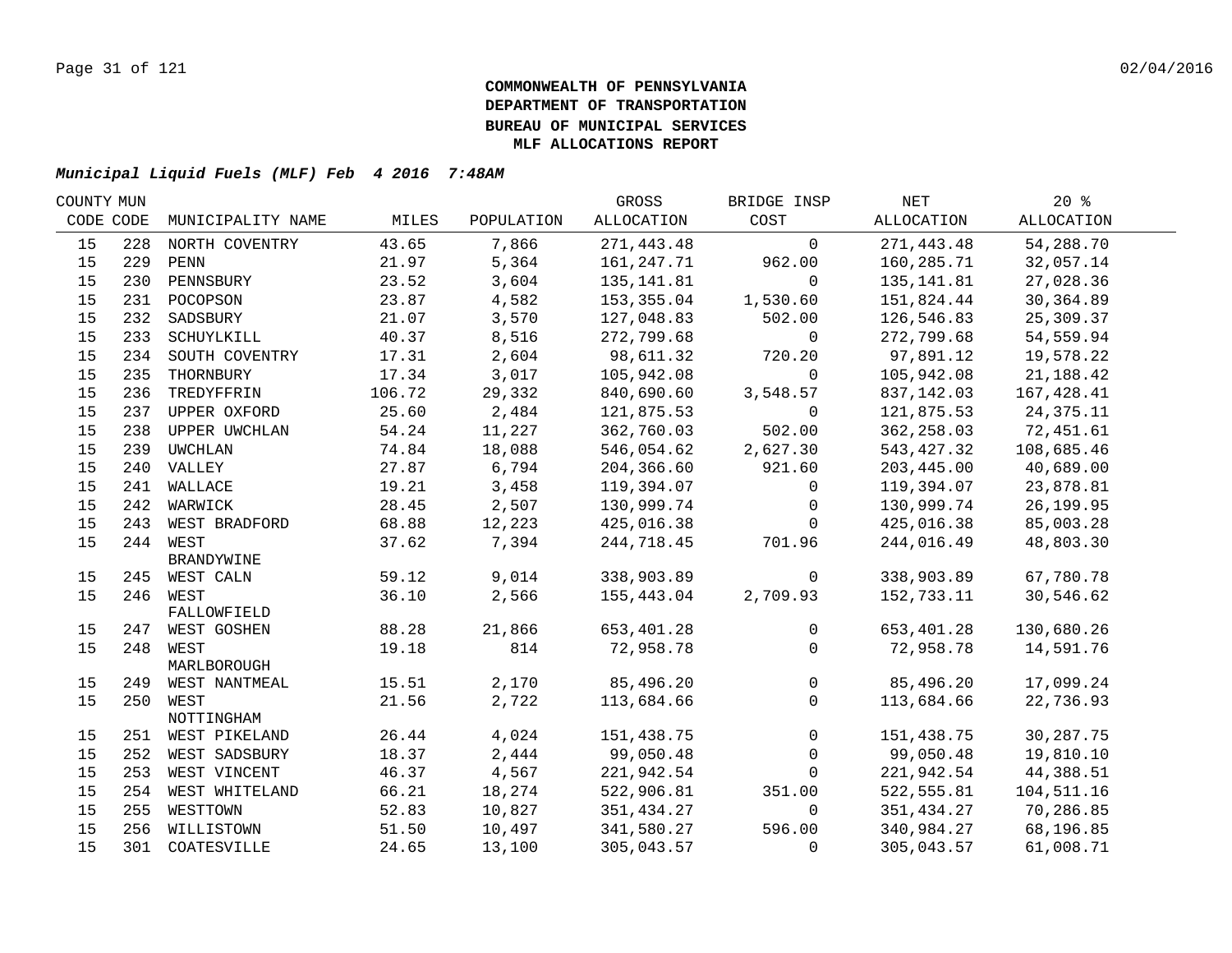| COUNTY MUN |     |                   |         |            | GROSS         | BRIDGE INSP    | NET           | $20*$        |  |
|------------|-----|-------------------|---------|------------|---------------|----------------|---------------|--------------|--|
| CODE CODE  |     | MUNICIPALITY NAME | MILES   | POPULATION | ALLOCATION    | COST           | ALLOCATION    | ALLOCATION   |  |
| 15         |     | 401 ATGLEN        | 5.99    | 1,406      | 42,973.59     | 502.00         | 42,471.59     | 8,494.32     |  |
| 15         | 402 | AVONDALE          | 4.25    | 1,265      | 35,177.71     | $\mathbf{0}$   | 35,177.71     | 7,035.54     |  |
| 15         | 403 | DOWNINGTOWN       | 15.63   | 7,891      | 186,139.93    | 4,124.77       | 182,015.16    | 36,403.03    |  |
| 15         | 404 | ELVERSON          | 2.56    | 1,225      | 29,305.17     | 0              | 29,305.17     | 5,861.03     |  |
| 15         | 405 | HONEY BROOK       | 4.40    | 1,713      | 43,489.17     | $\overline{0}$ | 43,489.17     | 8,697.83     |  |
| 15         | 406 | KENNETT SOUARE    | 14.05   | 6,072      | 149,422.02    | $\Omega$       | 149,422.02    | 29,884.40    |  |
| 15         | 407 | MALVERN           | 10.50   | 2,998      | 84,678.53     | 502.00         | 84,176.53     | 16,835.31    |  |
| 15         | 408 | MODENA            | 1.98    | 535        | 15,436.19     | $\mathbf{0}$   | 15,436.19     | 3,087.24     |  |
| 15         | 409 | OXFORD            | 11.13   | 5,077      | 123,046.61    | 486.80         | 122,559.81    | 24,511.96    |  |
| 15         | 410 | PARKESBURG        | 10.57   | 3,593      | 95,321.78     | 2,407.10       | 92,914.68     | 18,582.94    |  |
| 15         | 411 | PHOENIXVILLE      | 46.46   | 16,440     | 430,325.44    | $\mathbf{0}$   | 430,325.44    | 86,065.09    |  |
| 15         | 412 | SOUTH             | 5.74    | 1,303      | 40,403.21     | $\Omega$       | 40,403.21     | 8,080.64     |  |
|            |     | COATESVILLE       |         |            |               |                |               |              |  |
| 15         | 413 | SPRING CITY       | 9.43    | 3,323      | 87,100.83     | $\mathbf 0$    | 87,100.83     | 17,420.17    |  |
| 15         | 414 | WEST CHESTER      | 28.46   | 18,461     | 410,668.74    | $\Omega$       | 410,668.74    | 82,133.75    |  |
| 15         | 415 | WEST GROVE        | 7.42    | 2,854      | 72,729.64     | $\Omega$       | 72,729.64     | 14,545.93    |  |
|            |     | County Totals:    | 2428.62 | 498,886    | 16,175,995.72 | 37,779.04      | 16,138,216.68 | 3,227,643.34 |  |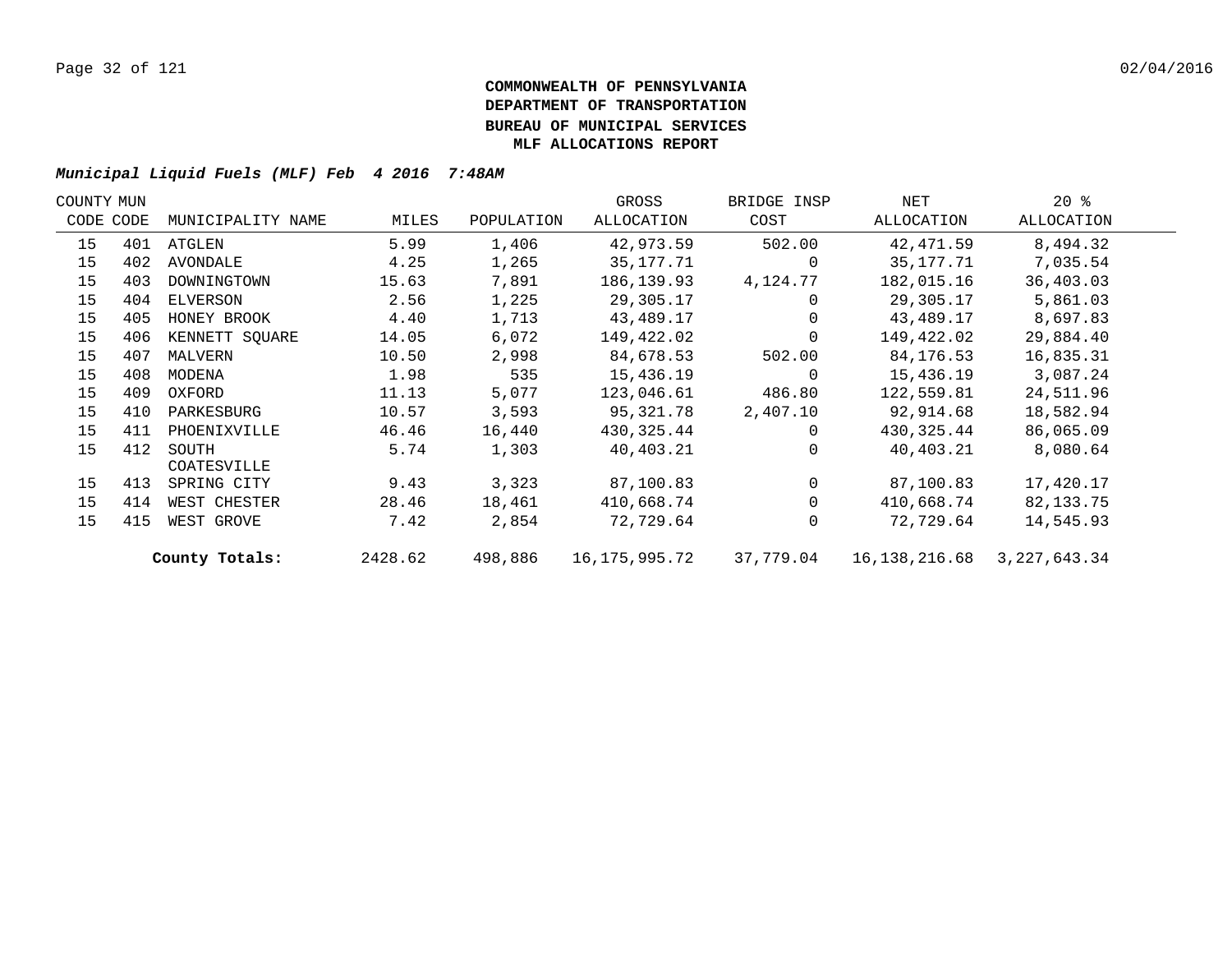|                | COUNTY MUN |                     |       |            | GROSS       | BRIDGE INSP  | <b>NET</b>        | 20%         |  |
|----------------|------------|---------------------|-------|------------|-------------|--------------|-------------------|-------------|--|
| CODE CODE      |            | MUNICIPALITY NAME   | MILES | POPULATION | ALLOCATION  | COST         | <b>ALLOCATION</b> | ALLOCATION  |  |
| Clarion County |            |                     |       |            |             |              |                   |             |  |
| 16             |            | 201 ASHLAND         | 21.54 | 1,114      | 85,438.77   | 0            | 85,438.77         | 17,087.75   |  |
| 16             | 202        | <b>BEAVER</b>       | 51.10 | 1,761      | 187, 233.43 | $\mathsf{O}$ | 187, 233.43       | 37,446.69   |  |
| 16             | 203        | BRADY               | 0.45  | 55         | 2,341.02    | 0            | 2,341.02          | 468.20      |  |
| 16             | 204        | CLARION             | 40.19 | 4,116      | 195, 126.57 | 0            | 195,126.57        | 39,025.31   |  |
| 16             | 205        | ELK                 | 27.93 | 1,490      | 111,582.75  | $\mathsf{O}$ | 111,582.75        | 22, 316.55  |  |
|                | 206        |                     |       |            | 197,089.59  |              |                   |             |  |
| 16             |            | FARMINGTON          | 53.33 | 1,934      |             | $\mathbf 0$  | 197,089.59        | 39, 417.92  |  |
| 16             | 207        | HIGHLAND            | 17.27 | 525        | 62,048.62   | $\Omega$     | 62,048.62         | 12,409.72   |  |
| 16             | 208        | KNOX                | 15.20 | 1,036      | 64,671.07   | $\mathbf 0$  | 64,671.07         | 12,934.21   |  |
| 16             |            | 209 LICKING         | 20.73 | 536        | 72,829.08   | 0            | 72,829.08         | 14,565.82   |  |
| 16             |            | 210 LIMESTONE       | 67.78 | 1,858      | 239,974.79  | $\mathsf{O}$ | 239,974.79        | 47,994.96   |  |
| 16             |            | 211 MADISON         | 35.21 | 1,207      | 128,899.33  | $\mathsf{O}$ | 128,899.33        | 25,779.87   |  |
| 16             |            | 212 MILLCREEK       | 36.26 | 396        | 117,897.32  | $\mathbf 0$  | 117,897.32        | 23,579.46   |  |
| 16             |            | 213 MONROE          | 46.97 | 1,544      | 170,792.03  | $\mathbf 0$  | 170,792.03        | 34, 158. 41 |  |
| 16             |            | 214 PAINT           | 19.20 | 1,699      | 88,532.07   | 0            | 88,532.07         | 17,706.41   |  |
| 16             |            | 215 PERRY           | 41.58 | 947        | 143,834.43  | $\mathsf 0$  | 143,834.43        | 28,766.89   |  |
| 16             |            | 216 PINEY           | 18.46 | 453        | 64,428.04   | $\mathsf 0$  | 64,428.04         | 12,885.61   |  |
| 16             |            | 217 PORTER          | 63.07 | 1,348      | 216,622.91  | $\mathsf{O}$ | 216,622.91        | 43, 324.58  |  |
| 16             |            | 218 REDBANK         | 40.71 | 1,370      | 148,586.46  | $\mathbf 0$  | 148,586.46        | 29,717.29   |  |
| 16             |            | 219 RICHLAND        | 19.79 | 494        | 69,216.50   | $\mathbf 0$  | 69,216.50         | 13,843.30   |  |
| 16             |            | 220 SALEM           | 27.73 | 881        | 100,296.33  | $\mathbf 0$  | 100,296.33        | 20,059.27   |  |
| 16             | 221        | TOBY                | 50.39 | 991        | 171,564.43  | $\mathbf 0$  | 171,564.43        | 34, 312.89  |  |
| 16             | 222        | WASHINGTON          | 29.55 | 1,887      | 123,498.51  | $\mathbf 0$  | 123,498.51        | 24,699.70   |  |
| 16             | 401        | CALLENSBURG         | 1.65  | 207        | 8,677.27    | $\mathbf 0$  | 8,677.27          | 1,735.45    |  |
| 16             | 402        | CLARION             | 17.85 | 5,276      | 147,097.97  | $\mathbf 0$  | 147,097.97        | 29, 419.59  |  |
| 16             | 403        | EAST BRADY          | 7.79  | 942        | 40,348.72   | $\mathbf 0$  | 40,348.72         | 8,069.74    |  |
| 16             | 404        | FOXBURG             | 2.25  | 183        | 10,092.61   | $\mathsf{O}$ | 10,092.61         | 2,018.52    |  |
| 16             | 405        | HAWTHORN            | 4.05  | 494        | 21,051.80   | $\mathsf{O}$ | 21,051.80         | 4,210.36    |  |
| 16             | 406        | KNOX                | 5.84  | 1,146      | 37,957.36   | $\mathsf{O}$ | 37,957.36         | 7,591.47    |  |
| 16             |            | 407 NEW BETHLEHEM   | 6.08  | 989        | 35,939.89   | 0            | 35,939.89         | 7,187.98    |  |
| 16             | 408        | RIMERSBURG          | 3.90  | 951        | 28,602.99   | 0            | 28,602.99         | 5,720.60    |  |
| 16             | 409        | SAINT<br>PETERSBURG | 2.18  | 400        | 13,681.95   | $\mathbf 0$  | 13,681.95         | 2,736.39    |  |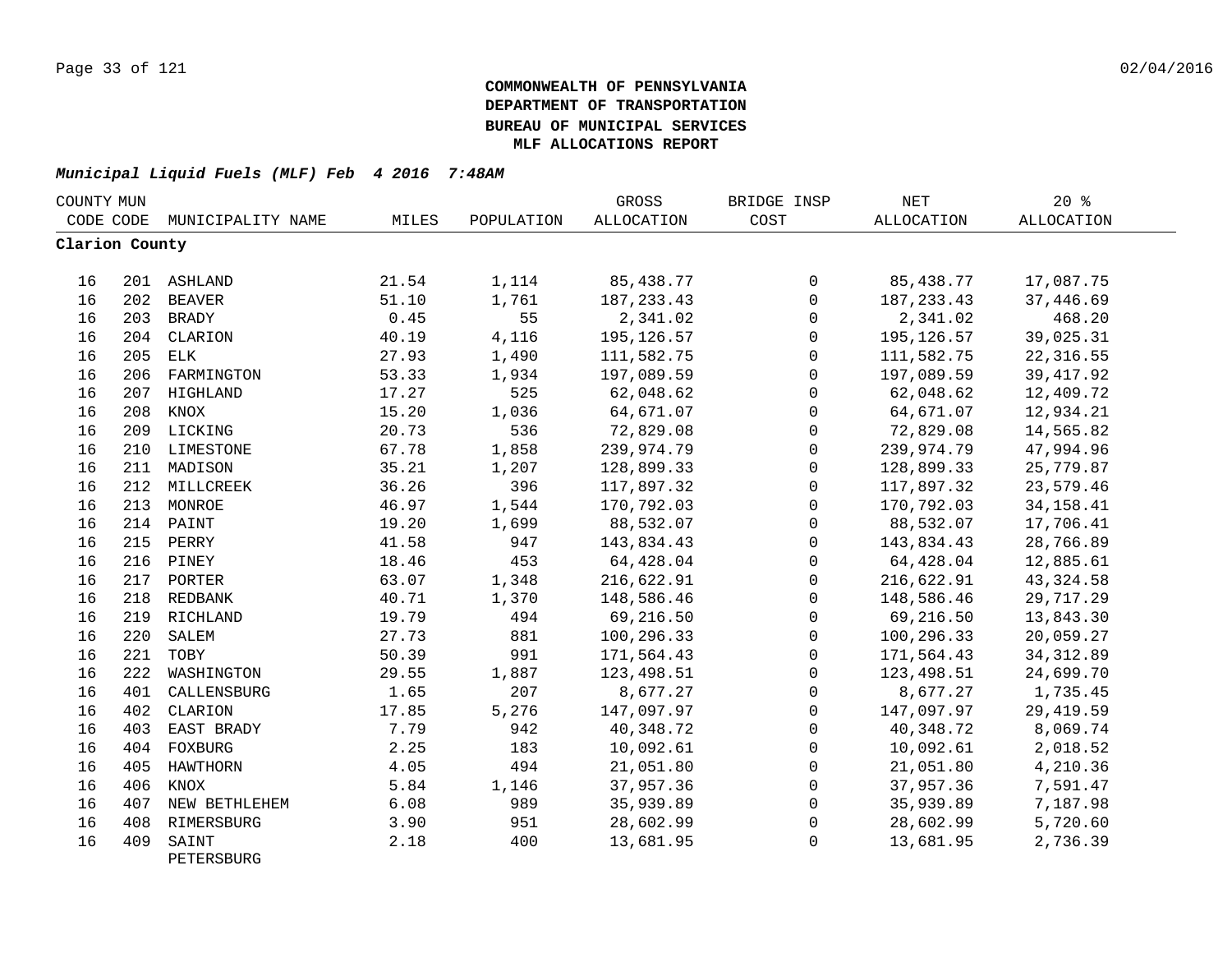| COUNTY MUN |           |                   |        |            | GROSS        | BRIDGE INSP | NET          | $20*$      |  |
|------------|-----------|-------------------|--------|------------|--------------|-------------|--------------|------------|--|
|            | CODE CODE | MUNICIPALITY NAME | MILES  | POPULATION | ALLOCATION   | COST        | ALLOCATION   | ALLOCATION |  |
| 16         |           | SHIPPENVILLE      | 2.49   | 480        | 16,032.78    |             | 16,032.78    | 3,206.56   |  |
| 16         |           | SLIGO             | 4.82   | 720        | 27,369.29    |             | 27,369.29    | 5,473.86   |  |
| 16         |           | STRATTANVILLE     | 3.39   | 550        | 20,013.73    |             | 20,013.73    | 4,002.75   |  |
|            |           | County Totals:    | 806.73 | 39,980     | 3,169,370.41 |             | 3,169,370.41 | 633,874.08 |  |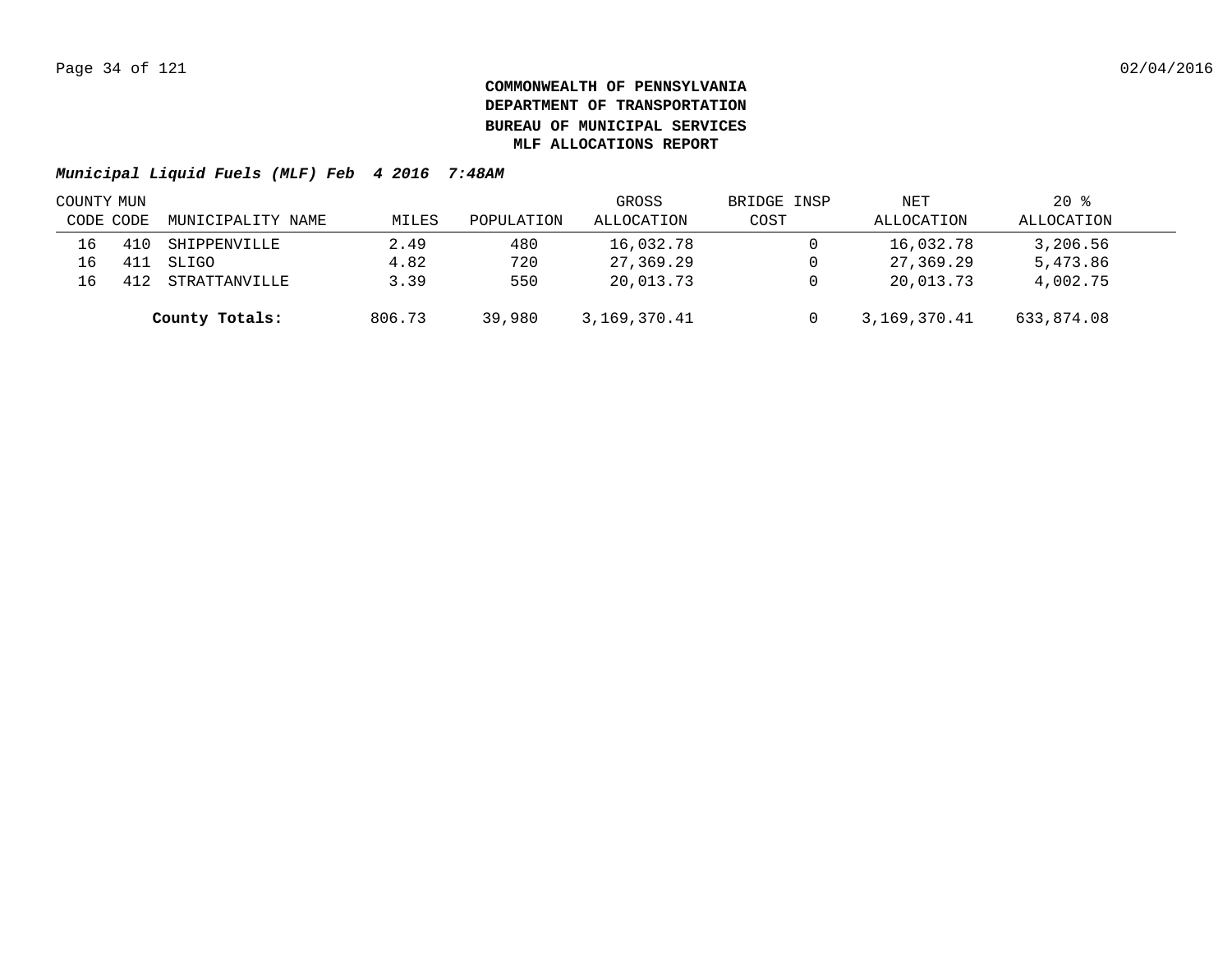| COUNTY MUN |     |                   |       |            | GROSS      | BRIDGE INSP  | $\operatorname{NET}$ | 20%               |  |
|------------|-----|-------------------|-------|------------|------------|--------------|----------------------|-------------------|--|
| CODE CODE  |     | MUNICIPALITY NAME | MILES | POPULATION | ALLOCATION | COST         | ALLOCATION           | <b>ALLOCATION</b> |  |
|            |     | Clearfield County |       |            |            |              |                      |                   |  |
|            |     |                   |       |            |            |              |                      |                   |  |
| 17         |     | 201 BECCARIA      | 25.51 | 1,782      | 109,295.61 | $\mathbf 0$  | 109,295.61           | 21,859.12         |  |
| 17         |     | 202 BELL          | 42.56 | 760        | 143,555.56 | 487.60       | 143,067.96           | 28,613.59         |  |
| 17         |     | 203 BIGLER        | 15.86 | 1,289      | 71,125.25  | 795.20       | 70,330.05            | 14,066.01         |  |
| 17         |     | 204 BLOOM         | 15.49 | 414        | 54,656.20  | 487.60       | 54,168.60            | 10,833.72         |  |
| 17         | 205 | <b>BOGGS</b>      | 26.88 | 1,751      | 112,944.48 | $\mathsf{O}$ | 112,944.48           | 22,588.90         |  |
| 17         | 206 | <b>BRADFORD</b>   | 40.93 | 3,034      | 178,425.94 | 307.60       | 178,118.34           | 35,623.67         |  |
| $17$       | 207 | <b>BRADY</b>      | 52.73 | 2,000      | 196,410.44 | 451.20       | 195,959.24           | 39, 191.85        |  |
| 17         | 208 | <b>BURNSIDE</b>   | 37.78 | 1,076      | 134,467.47 | 1,200.80     | 133,266.67           | 26,653.33         |  |
| 17         | 209 | CHEST             | 17.56 | 515        | 62,760.74  | $\mathbf 0$  | 62,760.74            | 12,552.15         |  |
| 17         | 210 | COOPER            | 38.93 | 2,704      | 166,521.70 | $\mathbf 0$  | 166,521.70           | 33, 304.34        |  |
| 17         | 211 | COVINGTON         | 25.58 | 526        | 87,494.94  | 938.80       | 86,556.14            | 17,311.23         |  |
| 17         | 212 | <b>DECATUR</b>    | 27.89 | 4,548      | 165,060.34 | $\mathbf 0$  | 165,060.34           | 33,012.07         |  |
| 17         | 213 | FERGUSON          | 29.22 | 520        | 98,528.20  | $\mathbf 0$  | 98,528.20            | 19,705.64         |  |
| 17         |     | 214 GIRARD        | 28.65 | 534        | 97,029.38  | $\mathbf 0$  | 97,029.38            | 19,405.88         |  |
| 17         |     | 215 GOSHEN        | 22.39 | 435        | 76,138.42  | 0            | 76,138.42            | 15,227.68         |  |
| 17         |     | 216 GRAHAM        | 16.14 | 1,383      | 73,629.65  | $\mathbf 0$  | 73,629.65            | 14,725.93         |  |
| 17         |     | 217 GREENWOOD     | 27.43 | 372        | 90,456.69  | 3,140.00     | 87,316.69            | 17,463.34         |  |
| 17         |     | 218 GULICH        | 12.88 | 1,235      | 61,059.89  | 1,464.60     | 59,595.29            | 11,919.06         |  |
| 17         |     | 219 HUSTON        | 21.95 | 1,433      | 92,284.76  | 1,028.00     | 91,256.76            | 18, 251.35        |  |
| 17         |     | 220 JORDAN        | 30.00 | 461        | 99,880.91  | 307.60       | 99,573.31            | 19,914.66         |  |
| 17         |     | 221 KARTHAUS      | 19.63 | 811        | 74,283.25  | 533.20       | 73,750.05            | 14,750.01         |  |
| 17         | 222 | KNOX              | 22.05 | 647        | 78,813.92  | 1,622.20     | 77,191.72            | 15,438.34         |  |
| 17         | 223 | LAWRENCE          | 78.81 | 7,681      | 375,791.15 | 225.60       | 375,565.55           | 75, 113. 11       |  |
| 17         | 224 | MORRIS            | 18.47 | 2,938      | 108,015.20 | $\mathbf 0$  | 108,015.20           | 21,603.04         |  |
| 17         | 225 | PENN              | 38.21 | 1,264      | 139,078.48 | 487.60       | 138,590.88           | 27,718.18         |  |
| 17         | 226 | PIKE              | 48.66 | 2,311      | 189,407.30 | 795.20       | 188,612.10           | 37,722.42         |  |
| 17         | 227 | PINE              | 2.39  | 60         | 8,365.08   | $\mathbf 0$  | 8,365.08             | 1,673.02          |  |
| 17         | 228 | SANDY             | 70.64 | 10,625     | 402,392.63 | 1,644.60     | 400,748.03           | 80,149.61         |  |
| 17         | 229 | UNION             | 27.69 | 892        | 100,366.75 | 307.60       | 100,059.15           | 20,011.83         |  |
| 17         | 230 | WOODWARD          | 26.49 | 3,992      | 151,030.86 | $\mathsf{O}$ | 151,030.86           | 30,206.17         |  |
| 17         |     | 301 DUBOIS CITY   | 40.30 | 7,794      | 259,930.43 | 1,593.40     | 258,337.03           | 51,667.41         |  |
| 17         |     | 401 BRISBIN       | 4.92  | 411        | 22, 259.20 | $\Omega$     | 22, 259.20           | 4,451.84          |  |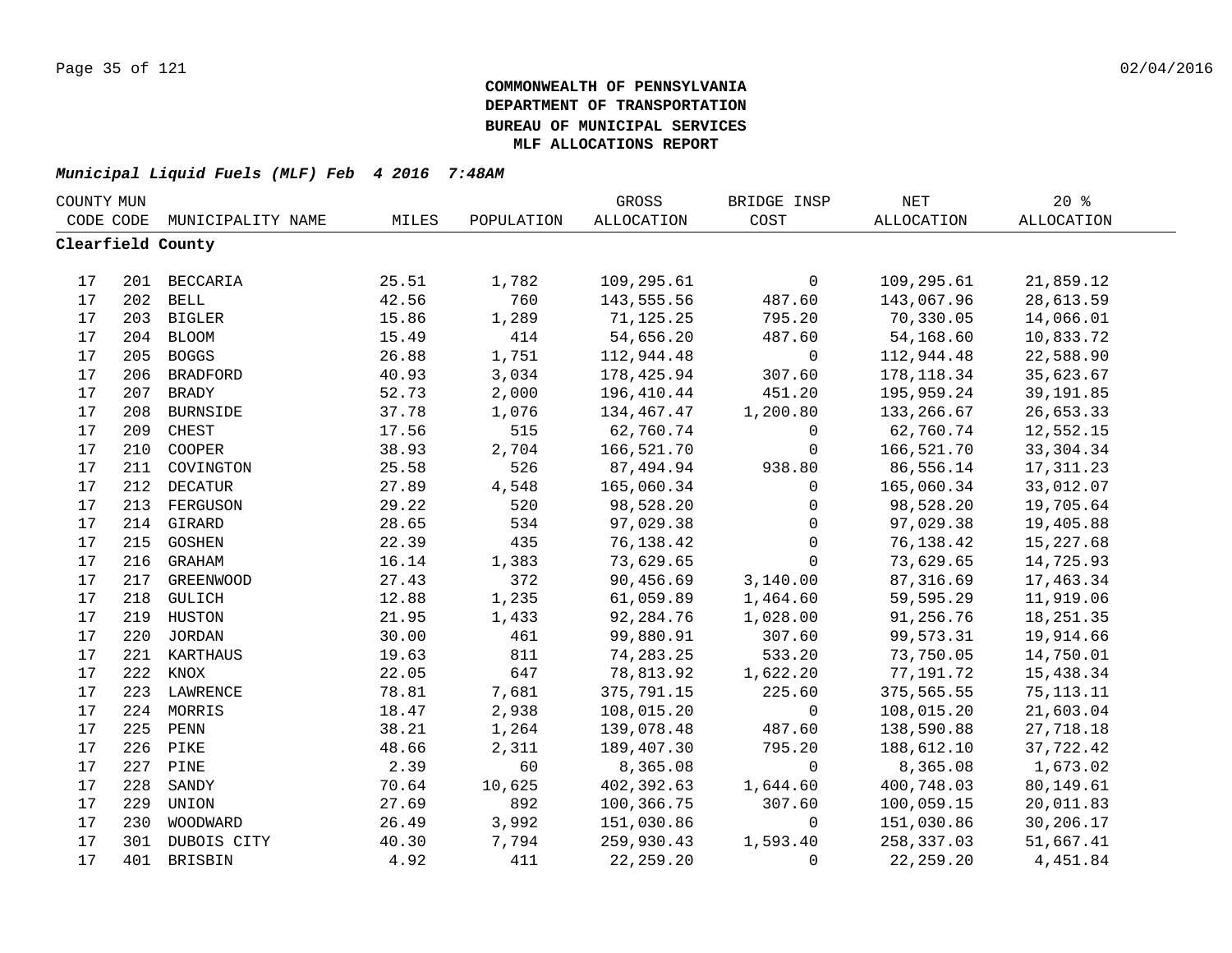| COUNTY MUN |                   |                |            | GROSS        | BRIDGE INSP | NET          | $20*$      |  |
|------------|-------------------|----------------|------------|--------------|-------------|--------------|------------|--|
| CODE CODE  | MUNICIPALITY NAME | MILES          | POPULATION | ALLOCATION   | COST        | ALLOCATION   | ALLOCATION |  |
| 402        | BURNSIDE          | 3.96           | 234        | 16,219.16    | $\Omega$    | 16,219.16    | 3, 243.83  |  |
| 403        | CHESTER HILL      | 4.56           | 883        | 29,430.71    | $\Omega$    | 29,430.71    | 5,886.14   |  |
| 404        | CLEARFIELD        | 37.27          | 6,215      | 222,982.15   |             | 222,982.15   | 44,596.43  |  |
| 405        | COALPORT          | 4.83           | 523        | 23,946.91    |             | 23,946.91    | 4,789.38   |  |
| 406        | CURWENSVILLE      | 16.82          | 2,542      | 96,025.17    |             | 96,025.17    | 19,205.03  |  |
| 407        | <b>GLEN HOPE</b>  | 2.48           | 142        | 10,077.78    |             | 10,077.78    | 2,015.56   |  |
| 408        | GRAMPIAN          | 3.24           | 356        | 16,154.34    |             | 16,154.34    | 3,230.87   |  |
| 409        | HOUTZDALE         | 6.68           | 797        | 34,410.58    | 713.20      | 33,697.38    | 6,739.48   |  |
| 410        | IRVONA            | 4.59           | 647        | 25,385.99    | 828.80      | 24,557.19    | 4,911.44   |  |
| 412        | MAHAFFEY          | 1.81           | 368        | 11,988.84    | $\Omega$    | 11,988.84    | 2,397.77   |  |
| 413        | NEWBURG           | 1.35           | 92         | 5,743.57     |             | 5,743.57     | 1,148.71   |  |
| 414        | NEW WASHINGTON    | 1.97           | 59         | 7,062.36     |             | 7,062.36     | 1,412.47   |  |
| 415        | OSCEOLA MILLS     | 5.20           | 1,141      | 35,911.30    |             | 35,911.30    | 7,182.26   |  |
| 416        | RAMEY             | 5.53           | 451        | 24,826.92    |             | 24,826.92    | 4,965.38   |  |
| 417        | TROUTVILLE        | 1.79           | 243        | 9,736.65     |             | 9,736.65     | 1,947.33   |  |
| 418        | WALLACETON        | 3.07           | 313        | 14,880.43    | $\Omega$    | 14,880.43    | 2,976.09   |  |
| 419        | WESTOVER          | 4.39           | 390        | 20,269.30    | $\mathbf 0$ | 20,269.30    | 4,053.86   |  |
|            |                   | 1064.16        | 81,594     | 4,686,512.98 | 19,360.40   | 4,667,152.58 | 933,430.52 |  |
|            |                   | County Totals: |            |              |             |              |            |  |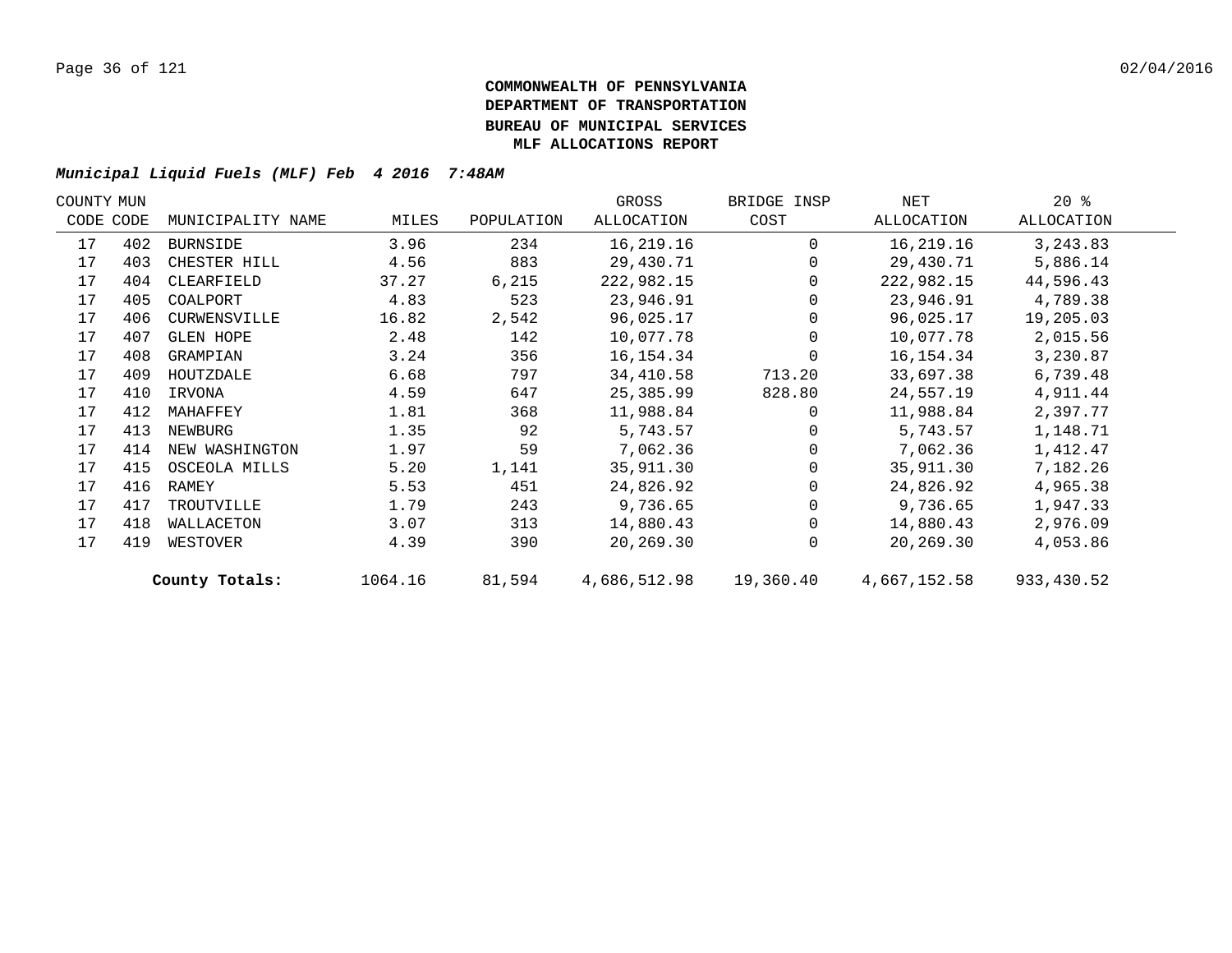| COUNTY MUN     |     |                   |        |            | GROSS        | BRIDGE INSP  | NET               | 20%               |  |
|----------------|-----|-------------------|--------|------------|--------------|--------------|-------------------|-------------------|--|
| CODE CODE      |     | MUNICIPALITY NAME | MILES  | POPULATION | ALLOCATION   | COST         | <b>ALLOCATION</b> | <b>ALLOCATION</b> |  |
| Clinton County |     |                   |        |            |              |              |                   |                   |  |
| 18             |     | 201 ALLISON       | 1.93   | 193        | 9,288.67     | 0            | 9,288.67          | 1,857.73          |  |
| 18             |     | 202 BALD EAGLE    | 19.25  | 2,065      | 95,100.25    | $\mathbf 0$  | 95,100.25         | 19,020.05         |  |
| 18             |     | 203 BEECH CREEK   | 27.17  | 1,015      | 100,931.43   | $\mathbf 0$  | 100,931.43        | 20,186.29         |  |
| 18             |     | 204 CASTANEA      | 9.05   | 1,185      | 48, 463.59   | $\mathbf{0}$ | 48, 463.59        | 9,692.72          |  |
| 18             | 205 | CHAPMAN           | 11.90  | 848        | 51, 277.78   | 0            | 51, 277.78        | 10,255.56         |  |
| 18             | 206 | COLEBROOK         | 0.00   | 199        | 3,488.00     | 0            | 3,488.00          | 697.60            |  |
| 18             |     | 207 CRAWFORD      | 14.00  | 939        | 59,298.85    | $\mathbf{0}$ | 59,298.85         | 11,859.77         |  |
| 18             |     | 208 DUNNSTABLE    | 8.79   | 1,008      | 44,565.57    | 0            | 44,565.57         | 8,913.11          |  |
| 18             |     | 209 EAST KEATING  | 2.94   | 11         | 9,189.24     | $\mathsf 0$  | 9,189.24          | 1,837.85          |  |
| 18             |     | 210 GALLAGHER     | 10.82  | 381        | 39,787.49    | $\mathbf 0$  | 39,787.49         | 7,957.50          |  |
| 18             |     | 211 GREENE        | 18.99  | 1,695      | 87,819.40    | 464.80       | 87,354.60         | 17,470.92         |  |
| 18             |     | 212 GRUGAN        | 8.00   | 51         | 25,374.09    | 232.40       | 25, 141.69        | 5,028.34          |  |
| $18\,$         |     | 213 LAMAR         | 27.09  | 2,517      | 127,013.39   | 464.80       | 126,548.59        | 25,309.72         |  |
| 18             |     | 214 LEIDY         | 10.68  | 180        | 35,835.99    | $\mathbf 0$  | 35,835.99         | 7,167.20          |  |
| $18\,$         |     | 215 LOGAN         | 5.23   | 817        | 30, 324. 11  | 232.40       | 30,091.71         | 6,018.34          |  |
| $18\,$         |     | 216 NOYES         | 5.13   | 357        | 21,955.30    | 0            | 21,955.30         | 4,391.06          |  |
| $18\,$         |     | 217 PINE CREEK    | 27.29  | 3,215      | 139,859.77   | 0            | 139,859.77        | 27,971.95         |  |
| 18             | 218 | PORTER            | 11.85  | 1,460      | 61,851.79    | $\mathbf 0$  | 61,851.79         | 12,370.36         |  |
| 18             | 219 | WAYNE             | 16.88  | 1,666      | 80,854.41    | $\mathbf 0$  | 80,854.41         | 16,170.88         |  |
| 18             | 220 | WEST KEATING      | 9.24   | 29         | 28,782.86    | 0            | 28,782.86         | 5,756.57          |  |
| 18             | 221 | <b>WOODWARD</b>   | 21.14  | 2,372      | 106, 264. 75 | 588.00       | 105,676.75        | 21, 135. 35       |  |
| 18             |     | 301 LOCK HAVEN    | 25.40  | 9,772      | 249,006.08   | $\mathbf{0}$ | 249,006.08        | 49,801.22         |  |
| 18             |     | 401 AVIS BOROUGH  | 9.47   | 1,484      | 54,989.60    | 0            | 54,989.60         | 10,997.92         |  |
| 18             |     | 402 BEECH CREEK   | 3.74   | 701        | 23,731.43    | 0            | 23,731.43         | 4,746.29          |  |
| 18             |     | 403 FLEMINGTON    | 5.90   | 1,330      | 41,366.06    | 0            | 41,366.06         | 8,273.21          |  |
| 18             |     | 404 LOGANTON      | 1.92   | 468        | 14,078.22    | 0            | 14,078.22         | 2,815.64          |  |
| 18             |     | 405 MILL HALL     | 6.92   | 1,613      | 49,447.67    | 232.40       | 49, 215. 27       | 9,843.05          |  |
| 18             |     | 406 RENOVO        | 6.65   | 1,228      | 41,873.25    | 0            | 41,873.25         | 8,374.65          |  |
| 18             |     | 407 SOUTH RENOVO  | 2.72   | 439        | 16,017.94    | 0            | 16,017.94         | 3,203.59          |  |
|                |     | County Totals:    | 330.09 | 39,238     | 1,697,836.98 | 2,214.80     | 1,695,622.18      | 339, 124.44       |  |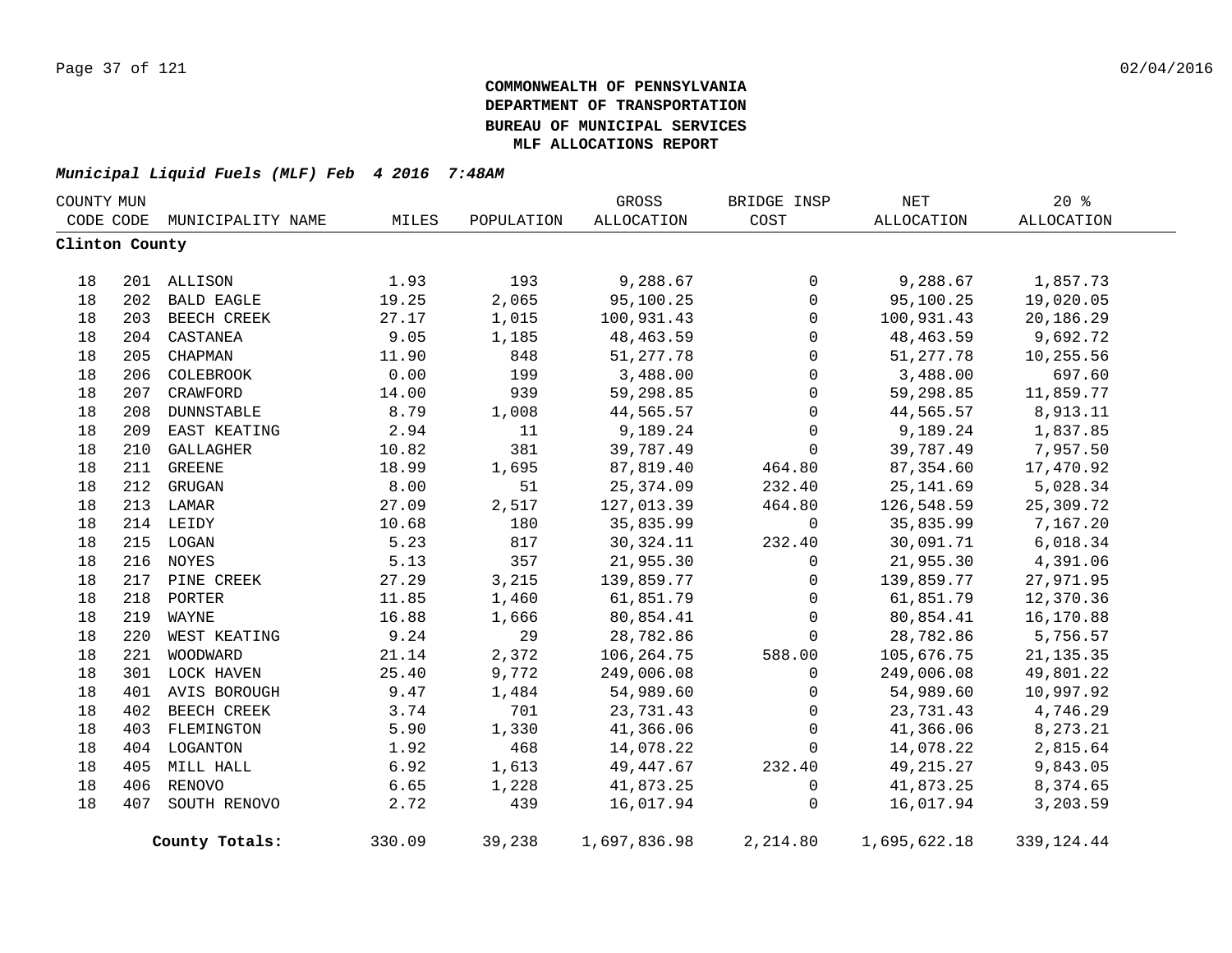| COUNTY MUN      |     |                             |       |            | GROSS        | BRIDGE INSP         | NET          | 20%        |  |
|-----------------|-----|-----------------------------|-------|------------|--------------|---------------------|--------------|------------|--|
|                 |     | CODE CODE MUNICIPALITY NAME | MILES | POPULATION | ALLOCATION   | COST                | ALLOCATION   | ALLOCATION |  |
| Columbia County |     |                             |       |            |              |                     |              |            |  |
|                 |     |                             |       |            |              |                     |              |            |  |
| 19              |     | 201 BEAVER                  | 16.65 | 917        | 67,022.30    | 0                   | 67,022.30    | 13,404.46  |  |
| 19              |     | 202 BENTON                  | 45.52 | 1,245      | 161, 114. 19 | $\mathsf{O}\xspace$ | 161, 114. 19 | 32, 222.84 |  |
| 19              |     | 203 BRIAR CREEK             | 23.82 | 3,016      | 125,753.48   | 0                   | 125,753.48   | 25,150.70  |  |
| 19              |     | 204 CATAWISSA               | 13.33 | 932        | 57, 125.94   | 0                   | 57,125.94    | 11,425.19  |  |
| 19              | 205 | CLEVELAND                   | 44.90 | 1,110      | 156,850.73   | $\mathbf 0$         | 156,850.73   | 31,370.15  |  |
| 19              | 206 | CONYNGHAM                   | 6.38  | 758        | 32,808.97    | $\mathbf 0$         | 32,808.97    | 6,561.79   |  |
| 19              | 207 | FISHING CREEK               | 49.23 | 1,416      | 175,464.11   | $\mathbf 0$         | 175,464.11   | 35,092.82  |  |
| 19              | 208 | FRANKLIN                    | 19.92 | 595        | 71,384.62    | $\mathbf 0$         | 71,384.62    | 14,276.92  |  |
| 19              | 209 | GREENWOOD                   | 62.52 | 1,952      | 225,526.68   | 0                   | 225,526.68   | 45,105.34  |  |
| 19              | 210 | HEMLOCK                     | 35.47 | 2,249      | 147,958.89   | $\mathbf 0$         | 147,958.89   | 29,591.78  |  |
| 19              | 211 | JACKSON                     | 35.52 | 626        | 119,664.28   | $\mathbf 0$         | 119,664.28   | 23,932.86  |  |
| 19              |     | 212 LOCUST                  | 29.69 | 1,404      | 115,461.00   | $\mathbf 0$         | 115,461.00   | 23,092.20  |  |
| 19              | 213 | MADISON                     | 48.02 | 1,605      | 175,074.24   | $\mathbf 0$         | 175,074.24   | 35,014.85  |  |
| 19              |     | 214 MAIN                    | 14.84 | 1,236      | 67,075.03    | 0                   | 67,075.03    | 13, 415.01 |  |
| 19              |     | 215 MIFFLIN                 | 25.82 | 2,322      | 119,709.24   | $\mathbf 0$         | 119,709.24   | 23,941.85  |  |
| 19              |     | 216 MONTOUR                 | 13.05 | 1,344      | 63,490.59    | 0                   | 63,490.59    | 12,698.12  |  |
| 19              |     | 217 MT PLEASANT             | 39.88 | 1,609      | 150,235.80   | 0                   | 150,235.80   | 30,047.16  |  |
| 19              |     | 218 NORTH CENTRE            | 23.42 | 2,105      | 108,561.65   | 0                   | 108,561.65   | 21,712.33  |  |
| 19              | 219 | ORANGE                      | 21.34 | 1,257      | 87, 333. 25  | 0                   | 87, 333. 25  | 17,466.65  |  |
| 19              | 220 | PINE                        | 41.07 | 1,046      | 144,009.07   | $\mathbf 0$         | 144,009.07   | 28,801.81  |  |
| 19              | 221 | ROARING CREEK               | 15.04 | 545        | 55, 575.32   | $\mathbf 0$         | 55, 575.32   | 11, 115.06 |  |
| 19              | 222 | SCOTT                       | 29.49 | 5,113      | 179,859.59   | $\mathbf 0$         | 179,859.59   | 35,971.92  |  |
| 19              | 223 | SOUTH CENTRE                | 14.01 | 1,937      | 76,822.20    | $\mathbf 0$         | 76,822.20    | 15,364.44  |  |
| 19              | 224 | <b>SUGARLOAF</b>            | 34.80 | 913        | 122,491.56   | $\mathbf 0$         | 122,491.56   | 24,498.31  |  |
| 19              | 401 | <b>BENTON</b>               | 5.14  | 824        | 30,171.37    | $\mathbf 0$         | 30,171.37    | 6,034.27   |  |
| 19              | 402 | BERWICK                     | 42.57 | 10,477     | 313,903.72   | $\mathbf 0$         | 313,903.72   | 62,780.74  |  |
| 19              | 404 | BRIAR CREEK                 | 4.34  | 660        | 24,848.80    | $\mathbf 0$         | 24,848.80    | 4,969.76   |  |
| 19              | 405 | CATAWISSA                   | 7.62  | 1,552      | 50,520.47    | 0                   | 50,520.47    | 10,104.09  |  |
| 19              | 406 | CENTRALIA                   | 2.20  | 10         | 6,907.28     | 0                   | 6,907.28     | 1,381.46   |  |
| 19              | 407 | MILLVILLE                   | 4.49  | 948        | 30, 355.82   | 0                   | 30,355.82    | 6,071.16   |  |
| 19              | 408 | ORANGEVILLE                 | 1.39  | 508        | 13, 157.52   | $\mathsf 0$         | 13, 157.52   | 2,631.50   |  |
| 19              | 409 | STILLWATER                  | 7.11  | 209        | 25,420.03    | $\mathbf 0$         | 25,420.03    | 5,084.01   |  |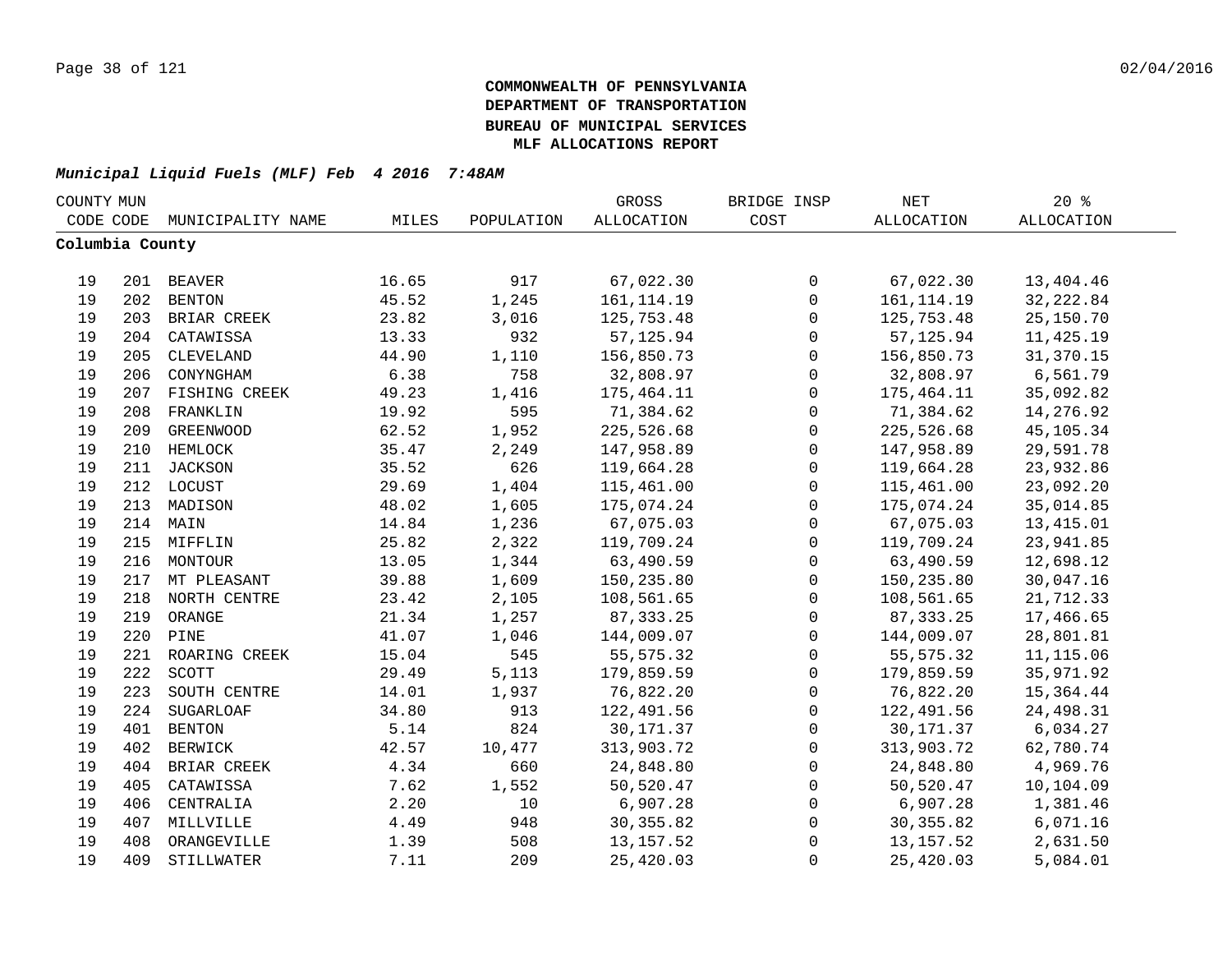| COUNTY MUN |     |                   |        |            | GROSS        | BRIDGE INSP | NET          | $20*$      |  |
|------------|-----|-------------------|--------|------------|--------------|-------------|--------------|------------|--|
| CODE CODE  |     | MUNICIPALITY NAME | MILES  | POPULATION | ALLOCATION   | COST        | ALLOCATION   | ALLOCATION |  |
| 19         | 501 | BLOOMSBURG        | 33.42  | 14,855     | 362,641.22   |             | 362,641.22   | 72,528.24  |  |
|            |     | County Totals:    | 812.01 | 67,295     | 3,664,298.96 |             | 3,664,298.96 | 732,859.79 |  |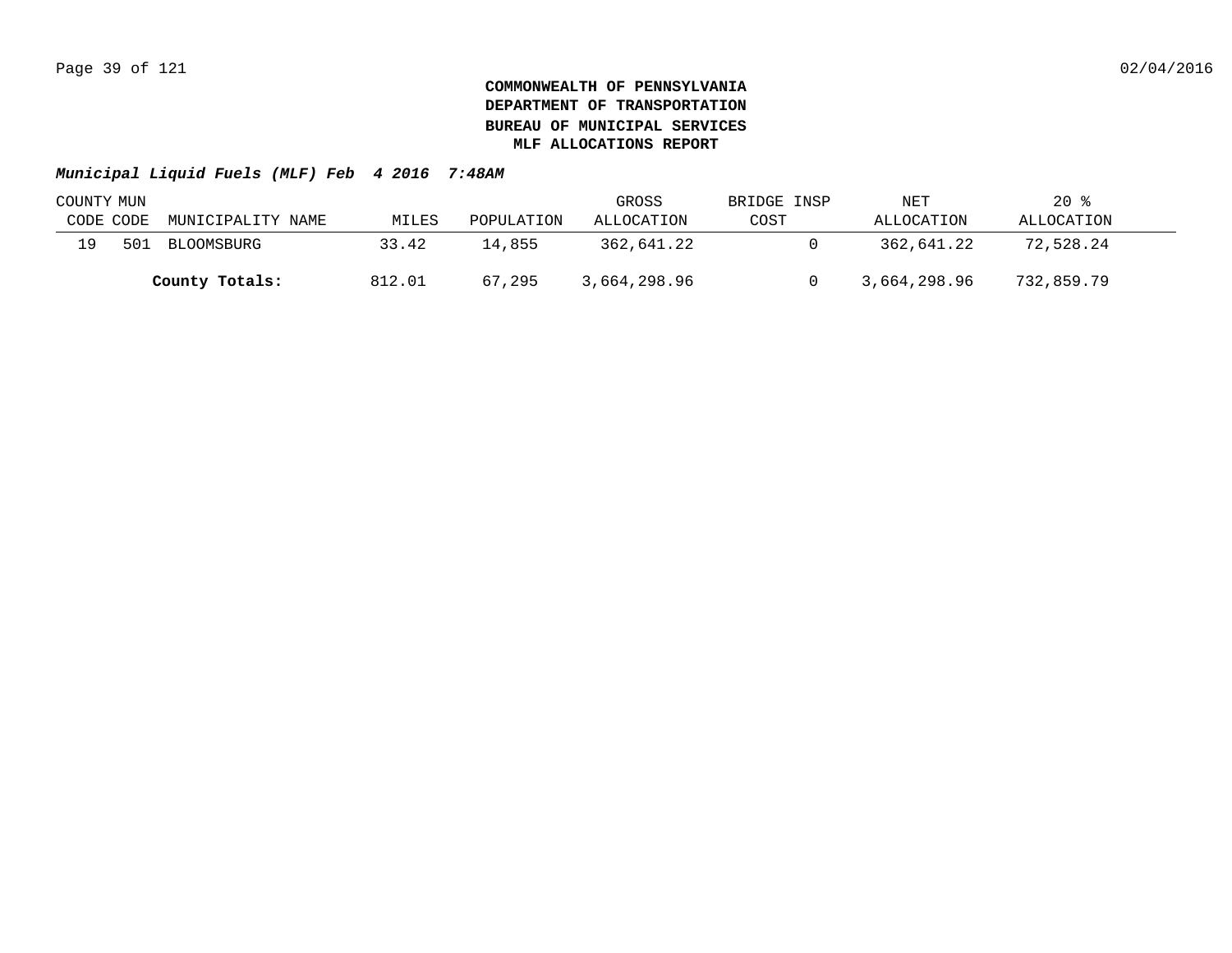| COUNTY MUN      |     |                    |       |            | GROSS             | BRIDGE INSP  | $\operatorname{NET}$ | 20%               |  |
|-----------------|-----|--------------------|-------|------------|-------------------|--------------|----------------------|-------------------|--|
| CODE CODE       |     | MUNICIPALITY NAME  | MILES | POPULATION | <b>ALLOCATION</b> | COST         | <b>ALLOCATION</b>    | <b>ALLOCATION</b> |  |
| Crawford County |     |                    |       |            |                   |              |                      |                   |  |
|                 |     |                    |       |            |                   |              |                      |                   |  |
| 20              |     | 201 ATHENS         | 31.12 | 734        | 108,093.20        | $\mathbf 0$  | 108,093.20           | 21,618.64         |  |
| 20              |     | 202 BEAVER         | 38.13 | 902        | 132,488.61        | $\mathsf 0$  | 132,488.61           | 26,497.72         |  |
| 20              |     | 203 BLOOMFIELD     | 50.21 | 1,919      | 187, 279.42       | $\mathbf 0$  | 187, 279.42          | 37,455.88         |  |
| 20              |     | 204 CAMBRIDGE      | 22.85 | 1,563      | 97, 317.38        | 0            | 97, 317.38           | 19,463.48         |  |
| 20              | 205 | CONNEAUT           | 44.39 | 1,476      | 161,705.29        | $\mathsf{O}$ | 161,705.29           | 32, 341.06        |  |
| 20              | 206 | CUSSEWAGO          | 45.81 | 1,559      | 167,505.32        | $\mathsf 0$  | 167,505.32           | 33,501.06         |  |
| 20              | 207 | EAST FAIRFIELD     | 10.80 | 922        | 49,208.81         | $\mathbf 0$  | 49,208.81            | 9,841.76          |  |
| 20              | 208 | EAST               | 37.17 | 1,620      | 142, 135.95       | $\mathbf 0$  | 142,135.95           | 28, 427. 19       |  |
|                 |     | FALLOWFIELD        |       |            |                   |              |                      |                   |  |
| 20              |     | 209 EAST MEAD      | 28.19 | 1,493      | 112,430.94        | 0            | 112,430.94           | 22,486.19         |  |
| 20              |     | 210 FAIRFIELD      | 21.62 | 1,023      | 84,088.54         | 0            | 84,088.54            | 16,817.71         |  |
| 20              | 211 | <b>GREENWOOD</b>   | 37.73 | 1,454      | 140,939.94        | $\mathsf{O}$ | 140,939.94           | 28, 187.99        |  |
| 20              |     | 212 HAYFIELD       | 62.70 | 2,940      | 243,394.94        | $\mathsf{O}$ | 243,394.94           | 48,678.99         |  |
| 20              |     | 213 NORTH SHENANGO | 48.37 | 1,410      | 172,727.34        | $\mathbf 0$  | 172,727.34           | 34,545.47         |  |
| 20              |     | 214 OIL CREEK      | 43.55 | 1,877      | 166, 163.52       | $\mathbf 0$  | 166, 163.52          | 33, 232. 70       |  |
| 20              | 215 | PINE               | 8.52  | 462        | 34, 169. 19       | 0            | 34, 169. 19          | 6,833.84          |  |
| 20              | 216 | RANDOLPH           | 49.89 | 1,782      | 183,898.90        | $\mathsf 0$  | 183,898.90           | 36,779.78         |  |
| 20              |     | 217 RICHMOND       | 33.54 | 1,475      | 128,486.54        | $\mathbf 0$  | 128,486.54           | 25,697.31         |  |
| 20              |     | 218 ROCKDALE       | 40.19 | 1,506      | 149,379.05        | $\mathsf 0$  | 149,379.05           | 29,875.81         |  |
| 20              |     | 219 ROME           | 51.80 | 1,840      | 190,760.16        | $\mathsf 0$  | 190,760.16           | 38,152.03         |  |
| 20              |     | 220 SADSBURY       | 36.77 | 2,933      | 163,925.94        | 0            | 163,925.94           | 32,785.19         |  |
| 20              |     | 221 SOUTH SHENANGO | 55.99 | 2,037      | 207,034.62        | $\mathsf 0$  | 207,034.62           | 41,406.92         |  |
| 20              |     | 222 SPARTA         | 45.00 | 1,832      | 169,811.79        | $\mathsf 0$  | 169,811.79           | 33,962.36         |  |
| 20              |     | 223 SPRING         | 58.19 | 1,548      | 205, 195.57       | $\mathbf 0$  | 205, 195.57          | 41,039.11         |  |
| 20              |     | 224 STEUBEN        | 20.72 | 804        | 77,495.94         | $\mathbf 0$  | 77,495.94            | 15,499.19         |  |
| 20              | 225 | SUMMERHILL         | 34.24 | 1,236      | 126,439.42        | $\mathbf 0$  | 126,439.42           | 25, 287.88        |  |
| 20              | 226 | SUMMIT             | 37.69 | 2,027      | 150,860.97        | $\mathsf{O}$ | 150,860.97           | 30,172.19         |  |
| 20              | 227 | TROY               | 33.26 | 1,235      | 123,423.07        | 0            | 123,423.07           | 24,684.61         |  |
| 20              |     | 228 UNION          | 22.61 | 1,010      | 86,890.10         | $\mathbf 0$  | 86,890.10            | 17,378.02         |  |
| 20              |     | 229 VENANGO        | 21.93 | 997        | 84,581.42         | 0            | 84,581.42            | 16,916.28         |  |
| 20              |     | 230 VERNON         | 46.16 | 5,630      | 239,931.98        | $\mathbf 0$  | 239,931.98           | 47,986.40         |  |
| 20              |     | 231 WAYNE          | 52.64 | 1,539      | 188,054.70        | $\mathbf 0$  | 188,054.70           | 37,610.94         |  |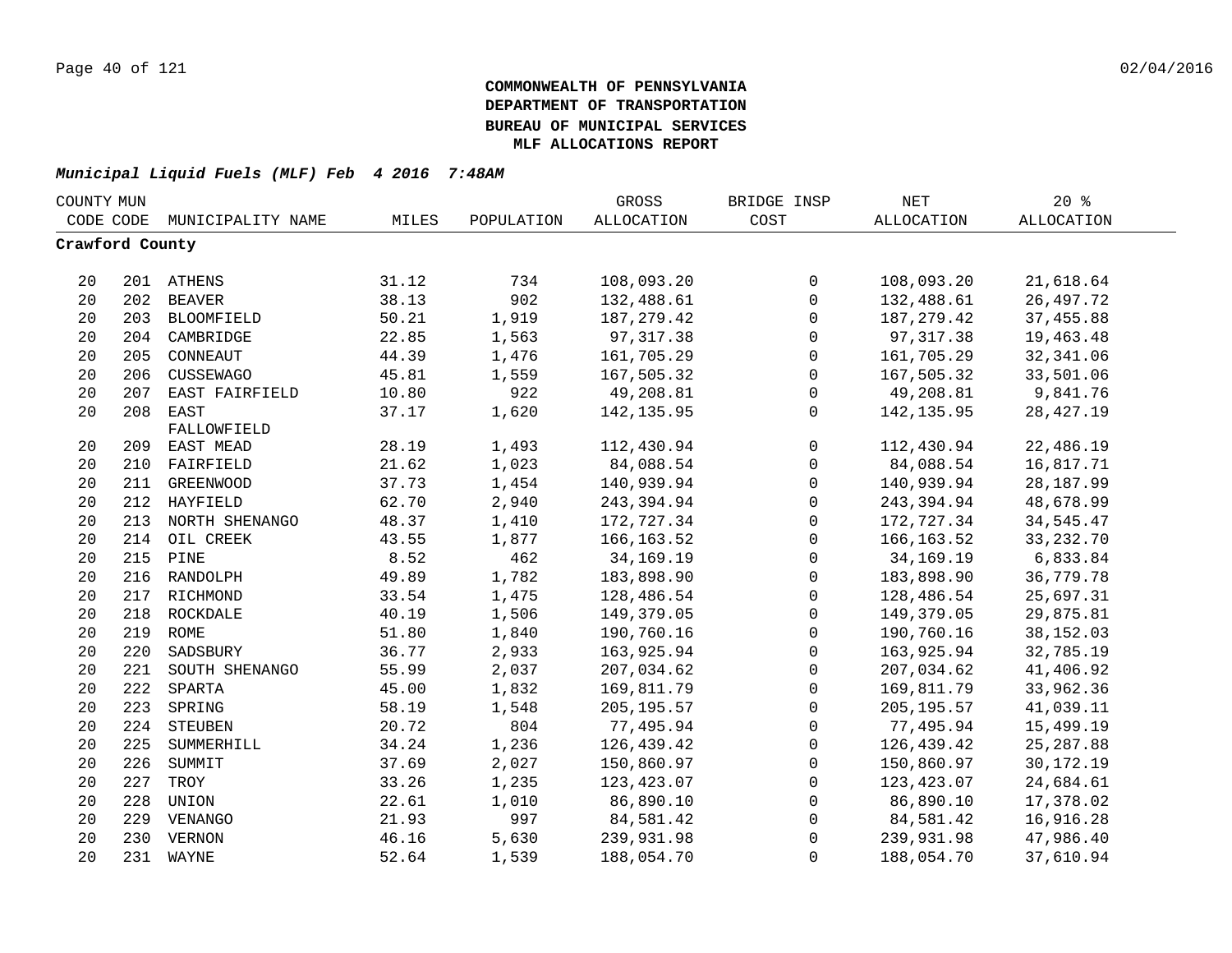| COUNTY MUN |     |                   |         |            | GROSS        | BRIDGE INSP  | NET         | $20*$                     |  |
|------------|-----|-------------------|---------|------------|--------------|--------------|-------------|---------------------------|--|
| CODE CODE  |     | MUNICIPALITY NAME | MILES   | POPULATION | ALLOCATION   | COST         | ALLOCATION  | ALLOCATION                |  |
| 20         |     | 232 WEST          | 6.68    | 605        | 31,045.22    | $\mathbf 0$  | 31,045.22   | 6, 209.04                 |  |
|            |     | FALLOWFIELD       |         |            |              |              |             |                           |  |
| 20         | 233 | WEST MEAD         | 41.47   | 5,249      | 218,902.39   | $\Omega$     | 218,902.39  | 43,780.48                 |  |
| 20         | 234 | WEST SHENANGO     | 10.54   | 504        | 41,086.59    | $\Omega$     | 41,086.59   | 8,217.32                  |  |
| 20         | 235 | WOODCOCK          | 48.31   | 2,856      | 197,888.91   | $\Omega$     | 197,888.91  | 39,577.78                 |  |
| 20         | 301 | MEADVILLE         | 51.47   | 13,388     | 392,161.31   | $\Omega$     | 392,161.31  | 78,432.26                 |  |
| 20         | 302 | TITUSVILLE        | 29.41   | 5,601      | 188,168.34   | $\Omega$     | 188,168.34  | 37,633.67                 |  |
| 20         | 401 | BLOOMING          | 2.50    | 337        | 13,556.90    | 0            | 13,556.90   | 2,711.38                  |  |
|            |     | VALLEY            |         |            |              |              |             |                           |  |
| 20         | 402 | CAMBRIDGE         | 6.01    | 2,595      | 63,875.32    | $\mathbf{0}$ | 63,875.32   | 12,775.06                 |  |
|            |     | SPRINGS           |         |            |              |              |             |                           |  |
| 20         | 403 | CENTERVILLE       | 2.72    | 218        | 12,144.30    | $\mathbf 0$  | 12,144.30   | 2,428.86                  |  |
| 20         | 404 | COCHRANTON        | 5.27    | 1,136      | 36,037.85    | $\Omega$     | 36,037.85   | 7,207.57                  |  |
| 20         | 405 | CONNEAUT LAKE     | 4.64    | 653        | 25,644.11    | $\Omega$     | 25,644.11   | 5,128.82                  |  |
| 20         | 406 | CONNEAUTVILLE     | 7.30    | 774        | 35,904.64    | $\mathbf 0$  | 35,904.64   | 7,180.93                  |  |
| 20         | 407 | HYDETOWN          | 2.53    | 526        | 16,961.45    | $\mathbf{0}$ | 16,961.45   | 3,392.29                  |  |
| 20         | 408 | LINESVILLE        | 3.76    | 1,040      | 29,734.55    | $\mathbf 0$  | 29,734.55   | 5,946.91                  |  |
| 20         | 409 | SAEGERTOWN        | 3.55    | 997        | 28,338.26    | $\mathbf 0$  | 28, 338. 26 | 5,667.65                  |  |
|            |     | <b>BOROUGH</b>    |         |            |              |              |             |                           |  |
| 20         | 410 | SPARTANSBURG      | 2.44    | 305        | 12,812.40    | $\mathbf 0$  | 12,812.40   | 2,562.48                  |  |
| 20         | 411 | SPRINGBORO        | 1.76    | 477        | 13,746.38    | $\Omega$     | 13,746.38   | 2,749.28                  |  |
| 20         | 412 | TOWNVILLE         | 1.04    | 323        | 8,843.88     | $\Omega$     | 8,843.88    | 1,768.78                  |  |
| 20         | 413 | VENANGO           | 1.01    | 239        | 7,279.75     | $\mathbf 0$  | 7,279.75    | 1,455.95                  |  |
| 20         | 414 | WOODCOCK          | 0.26    | 157        | 3,547.44     | $\mathsf 0$  | 3,547.44    | 709.49                    |  |
|            |     | County Totals:    | 1404.45 | 88,765     | 5,853,498.55 | 0            |             | 5,853,498.55 1,170,699.71 |  |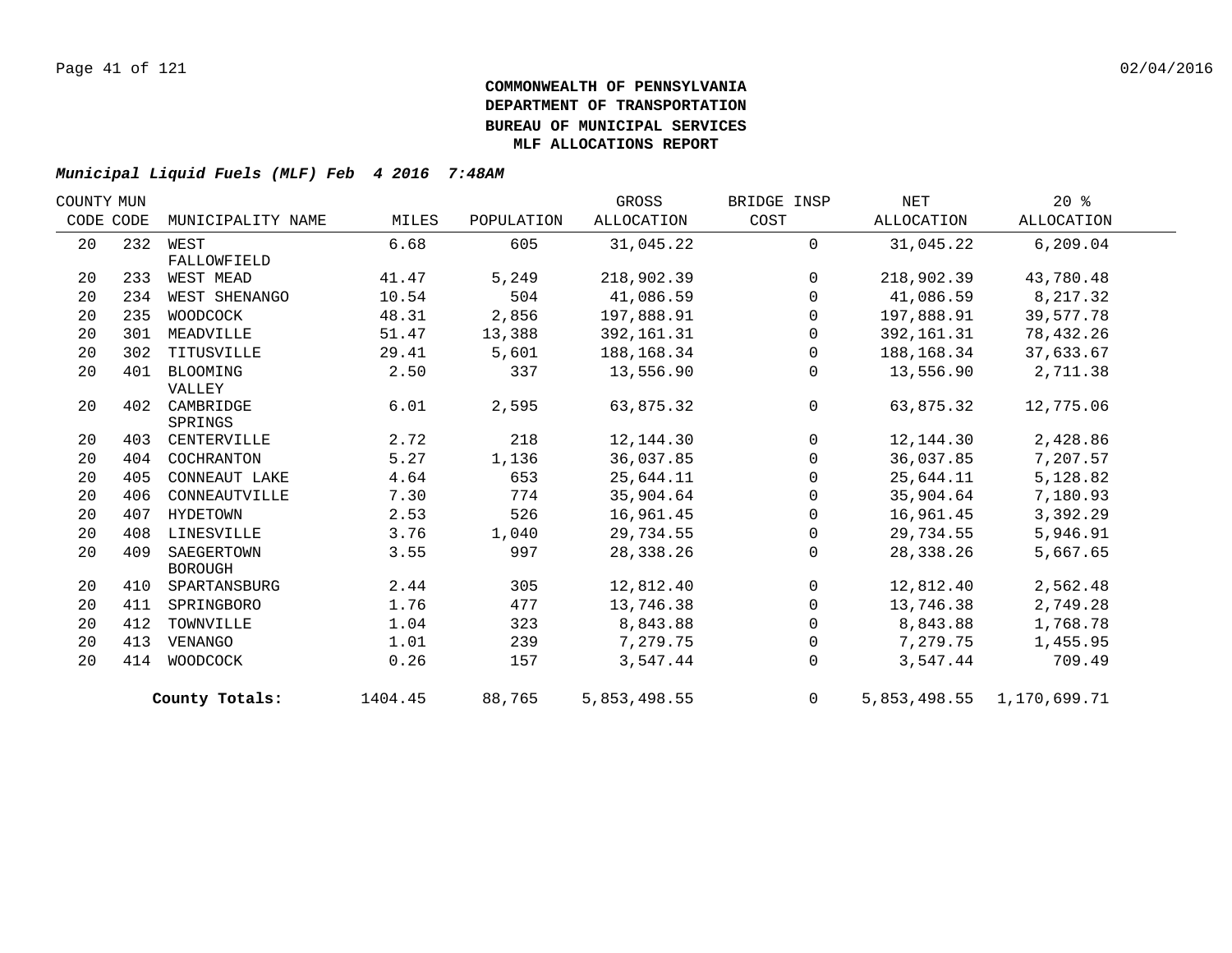| COUNTY MUN |     |                        |        |            | GROSS             | BRIDGE INSP  | NET         | 20%               |  |
|------------|-----|------------------------|--------|------------|-------------------|--------------|-------------|-------------------|--|
| CODE CODE  |     | MUNICIPALITY NAME      | MILES  | POPULATION | <b>ALLOCATION</b> | COST         | ALLOCATION  | <b>ALLOCATION</b> |  |
|            |     | Cumberland County      |        |            |                   |              |             |                   |  |
| 21         |     | 101 EAST PENNSBORO     | 81.83  | 20,228     | 604,953.63        | 0            | 604,953.63  | 120,990.73        |  |
| 21         |     | 102 LOWER ALLEN        | 62.06  | 17,980     | 505,054.54        | $\Omega$     | 505,054.54  | 101,010.91        |  |
| 21         | 103 | HAMPDEN                | 114.38 | 28,044     | 841,554.51        | $\Omega$     | 841,554.51  | 168,310.90        |  |
| 21         | 104 | <b>UPPER ALLEN</b>     | 67.77  | 18,059     | 523, 911.96       | $\Omega$     | 523, 911.96 | 104,782.39        |  |
| 21         | 201 | COOKE                  | 22.58  | 179        | 72,232.71         | $\mathbf 0$  | 72,232.71   | 14,446.54         |  |
| 21         | 202 | DICKINSON              | 45.91  | 5,223      | 232,033.18        | $\mathbf 0$  | 232,033.18  | 46,406.64         |  |
| 21         |     | 203 HOPEWELL           | 36.32  | 2,329      | 151,962.14        | 0            | 151,962.14  | 30,392.43         |  |
|            |     |                        |        | 1,732      |                   |              |             | 21,959.25         |  |
| 21         |     | 204 LOWER<br>FRANKFORD | 25.96  |            | 109,796.24        | 0            | 109,796.24  |                   |  |
| 21         |     | 205 LOWER MIFFLIN      | 24.87  | 1,783      | 107,354.73        | $\mathbf 0$  | 107, 354.73 | 21,470.95         |  |
| 21         |     | 206 MIDDLESEX          | 39.94  | 7,040      | 245,612.85        | $\mathbf 0$  | 245,612.85  | 49,122.57         |  |
| 21         |     | 207 MONROE             | 52.53  | 5,823      | 262,807.18        | $\mathsf{O}$ | 262,807.18  | 52,561.44         |  |
| 21         |     | 208 NORTH              | 52.09  | 11,143     | 354,708.63        | 0            | 354,708.63  | 70,941.73         |  |
|            |     | MIDDLETON              |        |            |                   |              |             |                   |  |
| 21         |     | 209 NORTH NEWTON       | 31.28  | 2,430      | 138,309.94        | $\mathsf{O}$ | 138,309.94  | 27,661.99         |  |
| 21         |     | 210 PENN               | 30.84  | 2,924      | 145,622.27        | $\mathbf 0$  | 145,622.27  | 29, 124. 45       |  |
| 21         |     | 211 SHIPPENSBURG       | 4.45   | 5,429      | 108,775.46        | $\Omega$     | 108,775.46  | 21,755.09         |  |
| 21         |     | 212 SILVER SPRING      | 87.81  | 13,657     | 508,077.41        | $\Omega$     | 508,077.41  | 101,615.48        |  |
| 21         |     | 213 SOUTH              | 101.64 | 14,663     | 568,030.45        | $\Omega$     | 568,030.45  | 113,606.09        |  |
|            |     | MIDDLETON              |        |            |                   |              |             |                   |  |
| 21         |     | 214 SOUTH NEWTON       | 12.59  | 1,383      | 62,766.56         | $\mathbf 0$  | 62,766.56   | 12,553.31         |  |
| 21         |     | 215 SOUTHAMPTON        | 41.88  | 6,359      | 239,612.87        | 0            | 239,612.87  | 47,922.57         |  |
| 21         |     | 217 UPPER              | 25.23  | 2,005      | 112,347.51        | $\mathbf 0$  | 112,347.51  | 22,469.50         |  |
|            |     | FRANKFORD              |        |            |                   |              |             |                   |  |
| 21         |     | 218 UPPER MIFFLIN      | 25.04  | 1,304      | 99, 479. 13       | $\mathbf 0$  | 99, 479. 13 | 19,895.83         |  |
| 21         |     | 219 WEST PENNSBORO     | 51.02  | 5,561      | 253,594.26        | 0            | 253,594.26  | 50,718.85         |  |
| 21         | 401 | CAMP HILL              | 32.35  | 7,888      | 237, 250.85       | $\mathbf 0$  | 237, 250.85 | 47,450.17         |  |
| 21         | 402 | CARLISLE               | 56.19  | 18,682     | 499,396.74        | $\mathbf 0$  | 499,396.74  | 99,879.35         |  |
| 21         |     | 403 LEMOYNE            | 19.88  | 4,553      | 140,637.23        | $\mathbf 0$  | 140,637.23  | 28, 127. 45       |  |
| 21         |     | 404 MECHANICSBURG      | 26.99  | 8,981      | 240,007.02        | 0            | 240,007.02  | 48,001.40         |  |
| 21         | 405 | MOUNT HOLLY<br>SPRINGS | 7.54   | 2,030      | 58,653.95         | $\Omega$     | 58,653.95   | 11,730.79         |  |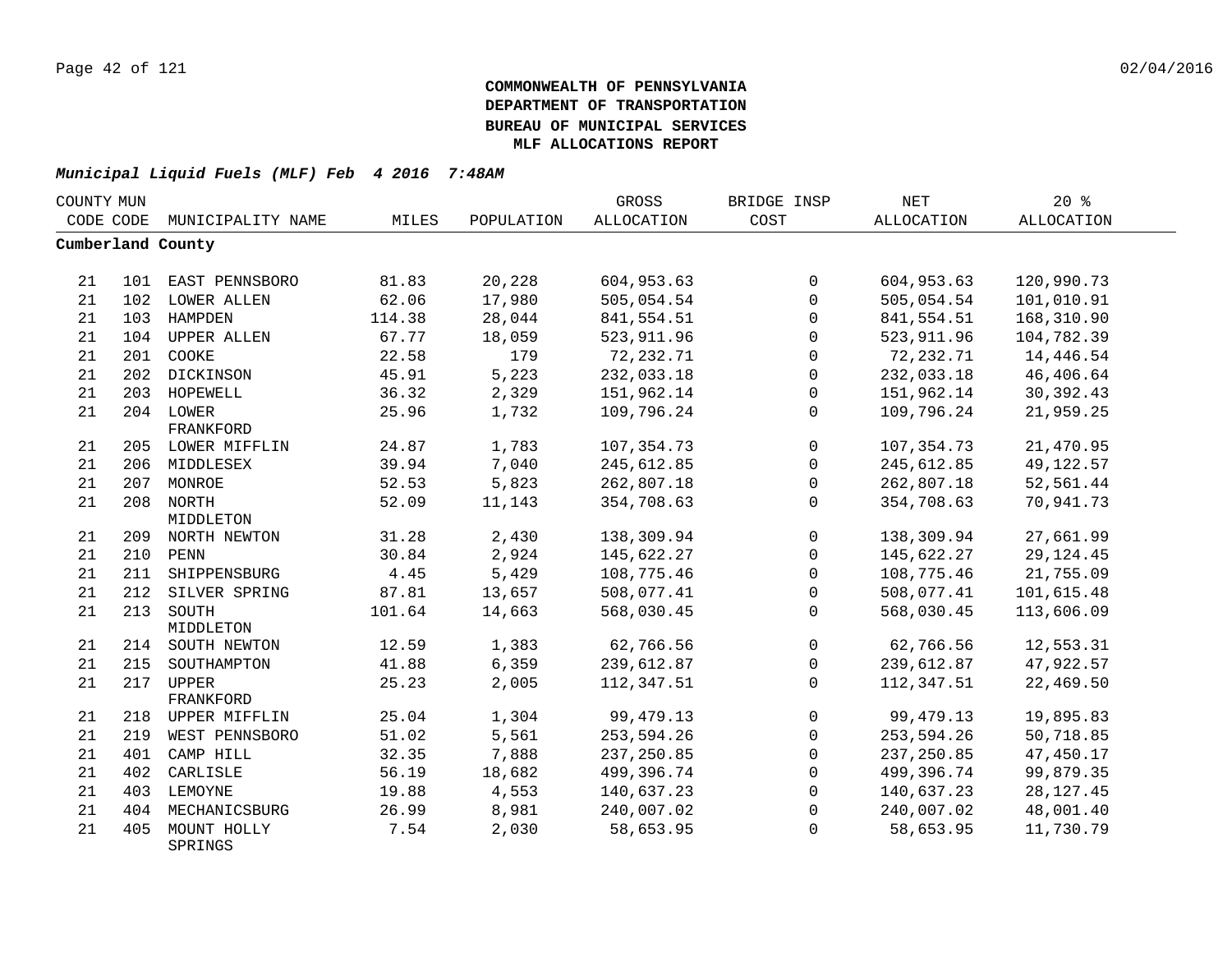| COUNTY MUN |     |                   |         |            | GROSS        | BRIDGE INSP | NET          | $20*$        |  |
|------------|-----|-------------------|---------|------------|--------------|-------------|--------------|--------------|--|
| CODE CODE  |     | MUNICIPALITY NAME | MILES   | POPULATION | ALLOCATION   | COST        | ALLOCATION   | ALLOCATION   |  |
| 21         | 406 | NEWBURG           | 0.91    | 336        | 8,673.93     | 0           | 8,673.93     | 1,734.79     |  |
| 21         | 407 | NEW CUMBERLAND    | 24.83   | 7,277      | 203,530.02   | 0           | 203,530.02   | 40,706.00    |  |
| 21         | 408 | NEWVILLE          | 3.44    | 1,326      | 33,768.30    | 0           | 33,768.30    | 6,753.66     |  |
| 21         | 409 | SHIPPENSBURG      | 17.22   | 5,492      | 148,956.16   | 0           | 148,956.16   | 29,791.23    |  |
| 21         |     | SHIREMANSTOWN     | 4.58    | 1,569      | 41,515.97    | 0           | 41,515.97    | 8,303.19     |  |
| 21         | 412 | WORMLEYSBURG      | 9.47    | 3,070      | 82,788.70    | 0           | 82,788.70    | 16,557.74    |  |
|            |     | County Totals:    | 1241.42 | 236,482    | 7,943,777.03 | 0           | 7,943,777.03 | 1,588,755.41 |  |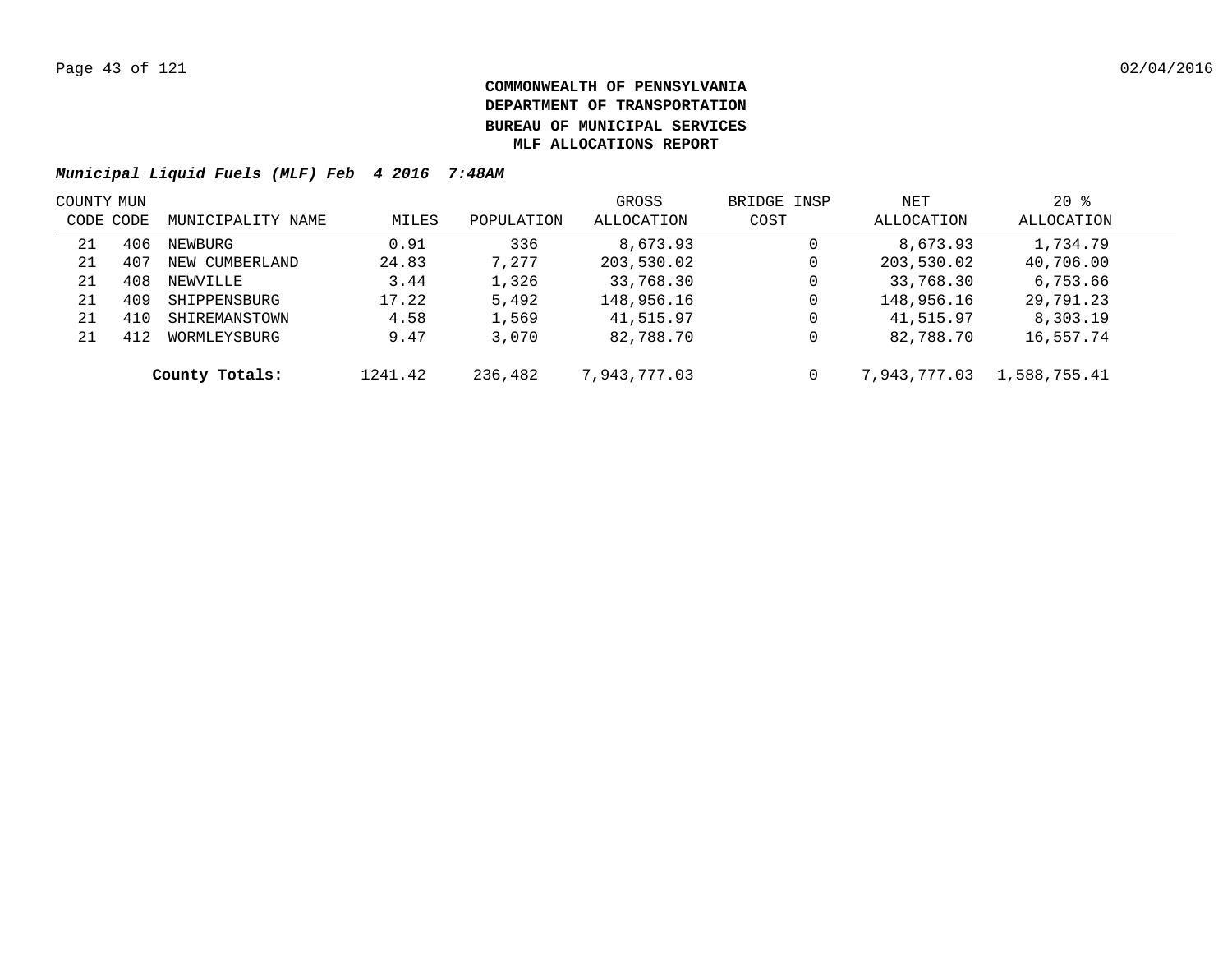| COUNTY MUN     |     |                   |        |            | GROSS             | BRIDGE INSP         | NET          | 20%               |  |
|----------------|-----|-------------------|--------|------------|-------------------|---------------------|--------------|-------------------|--|
| CODE CODE      |     | MUNICIPALITY NAME | MILES  | POPULATION | <b>ALLOCATION</b> | COST                | ALLOCATION   | <b>ALLOCATION</b> |  |
| Dauphin County |     |                   |        |            |                   |                     |              |                   |  |
|                |     |                   |        |            |                   |                     |              |                   |  |
| 22             |     | 101 SUSQUEHANNA   | 106.73 | 24,036     | 747,893.97        | $\mathbf 0$         | 747,893.97   | 149,578.79        |  |
| 22             |     | 102 SWATARA       | 94.65  | 23,362     | 699, 115.19       | $\mathsf{O}\xspace$ | 699, 115. 19 | 139,823.04        |  |
| 22             |     | 103 LOWER SWATARA | 42.18  | 8,236      | 273,430.53        | 0                   | 273,430.53   | 54,686.11         |  |
| 22             |     | 201 CONEWAGO      | 33.18  | 2,997      | 154,062.24        | $\mathbf 0$         | 154,062.24   | 30,812.45         |  |
| 22             |     | 202 DERRY         | 105.84 | 24,679     | 756,440.92        | 0                   | 756,440.92   | 151,288.18        |  |
| 22             |     | 203 EAST HANOVER  | 52.78  | 5,718      | 261,731.76        | $\mathsf{O}$        | 261,731.76   | 52, 346.35        |  |
| 22             |     | 204 HALIFAX       | 38.85  | 3,483      | 179,931.07        | $\mathsf{O}$        | 179,931.07   | 35,986.21         |  |
| 22             | 205 | JACKSON           | 24.75  | 1,941      | 109,756.93        | $\mathbf 0$         | 109,756.93   | 21,951.39         |  |
| 22             |     | 206 JEFFERSON     | 10.08  | 362        | 37,190.04         | $\mathsf{O}$        | 37,190.04    | 7,438.01          |  |
| 22             |     | 207 LONDONDERRY   | 43.10  | 5,235      | 223,644.84        | 0                   | 223,644.84   | 44,728.97         |  |
| 22             |     | 208 LOWER PAXTON  | 200.20 | 47,360     | 1,442,732.30      | $\mathbf 0$         | 1,442,732.30 | 288,546.46        |  |
| 22             |     | 210 LYKENS        | 33.68  | 1,618      | 131,421.42        | $\mathbf 0$         | 131,421.42   | 26, 284. 28       |  |
| 22             |     | 211 MIDDLE PAXTON | 36.01  | 4,976      | 197,409.60        | 0                   | 197,409.60   | 39,481.92         |  |
| 22             |     | 212 MIFFLIN       | 22.94  | 784        | 83,938.61         | 0                   | 83,938.61    | 16,787.72         |  |
| 22             |     | 213 REED          | 4.33   | 239        | 17,439.00         | 0                   | 17,439.00    | 3,487.80          |  |
| 22             |     | 214 RUSH          | 2.88   | 231        | 12,861.76         | $\mathsf 0$         | 12,861.76    | 2,572.35          |  |
| 22             |     | 215 SOUTH HANOVER | 34.44  | 6,248      | 214,900.72        | $\mathsf{O}\xspace$ | 214,900.72   | 42,980.14         |  |
| 22             |     | 216 UPPER PAXTON  | 49.45  | 4,161      | 224, 251.12       | $\mathbf 0$         | 224, 251.12  | 44,850.22         |  |
| 22             |     | 217 WASHINGTON    | 27.91  | 2,268      | 125,158.16        | $\mathbf 0$         | 125, 158. 16 | 25,031.63         |  |
| 22             |     | 218 WAYNE         | 18.74  | 1,341      | 80,849.52         | $\mathsf{O}$        | 80,849.52    | 16,169.90         |  |
| 22             |     | 219 WEST HANOVER  | 60.60  | 9,343      | 349,199.36        | $\mathsf{O}$        | 349,199.36   | 69,839.87         |  |
| 22             |     | 220 WICONISCO     | 5.71   | 1,210      | 38,681.31         | $\mathbf 0$         | 38,681.31    | 7,736.26          |  |
| 22             |     | 221 WILLIAMS      | 7.47   | 1,112      | 42,349.24         | $\mathsf{O}$        | 42,349.24    | 8,469.85          |  |
| 22             |     | 301 HARRISBURG    | 129.92 | 49,528     | 1,265,674.33      | $\mathbf 0$         | 1,265,674.33 | 253, 134.87       |  |
| 22             |     | 401 BERRYSBURG    | 4.00   | 368        | 18,690.28         | $\mathsf{O}$        | 18,690.28    | 3,738.06          |  |
| 22             |     | 402 DAUPHIN       | 5.89   | 791        | 31,887.97         | $\mathsf{O}$        | 31,887.97    | 6,377.59          |  |
| 22             | 403 | ELIZABETHVILLE    | 6.69   | 1,510      | 46,938.48         | 0                   | 46,938.48    | 9,387.70          |  |
| 22             |     | 404 GRATZ         | 6.37   | 765        | 32,901.06         | 0                   | 32,901.06    | 6,580.21          |  |
| 22             |     | 405 HALIFAX       | 2.82   | 841        | 23,370.11         | 0                   | 23,370.11    | 4,674.02          |  |
| 22             |     | 406 HIGHSPIRE     | 9.44   | 2,399      | 70,935.73         | 0                   | 70,935.73    | 14,187.15         |  |
| 22             |     | 407 HUMMELSTOWN   | 15.02  | 4,538      | 125,502.61        | $\mathsf 0$         | 125,502.61   | 25,100.52         |  |
| 22             |     | 408 LYKENS        | 9.59   | 1,779      | 60,527.51         | $\mathbf 0$         | 60,527.51    | 12,105.50         |  |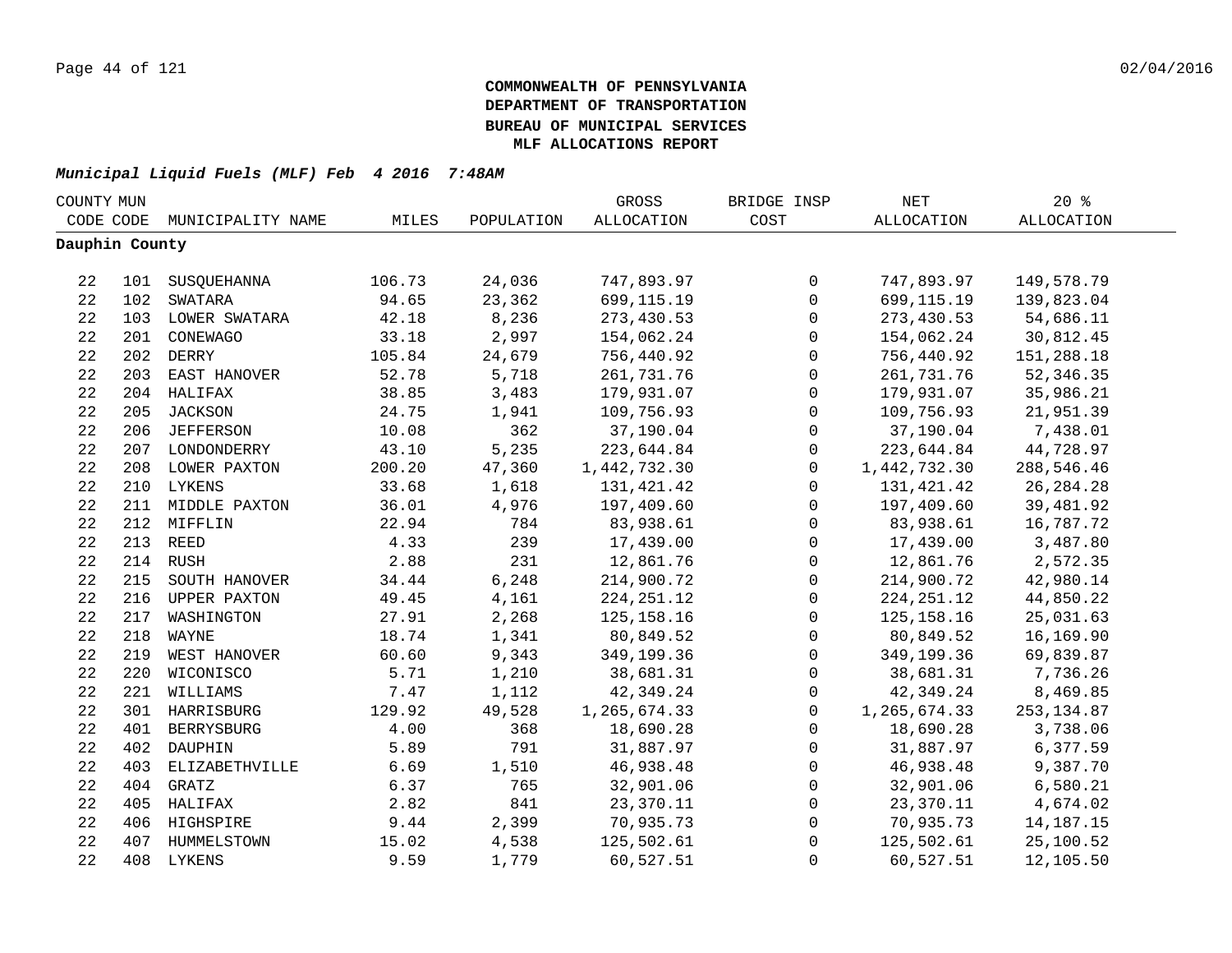| COUNTY MUN |           |                   |         |            | GROSS        | BRIDGE INSP | NET          | $20*$        |  |
|------------|-----------|-------------------|---------|------------|--------------|-------------|--------------|--------------|--|
|            | CODE CODE | MUNICIPALITY NAME | MILES   | POPULATION | ALLOCATION   | COST        | ALLOCATION   | ALLOCATION   |  |
| 22         | 409       | MIDDLETOWN        | 21.87   | 8,933      | 223,498.38   | 0           | 223,498.38   | 44,699.68    |  |
| 22         | 410       | MILLERSBURG       | 13.51   | 2,557      | 86,159.41    | 0           | 86,159.41    | 17,231.88    |  |
| 22         | 411       | PAXTANG           | 7.65    | 1,561      | 50,770.01    | 0           | 50,770.01    | 10,154.00    |  |
| 22         | 412       | PENBROOK          | 8.59    | 3,008      | 79,009.15    | 0           | 79,009.15    | 15,801.83    |  |
| 22         | 413       | ROYALTON          | 5.46    | 907        | 32,605.39    | 0           | 32,605.39    | 6,521.08     |  |
| 22         | 414       | STEELTON          | 13.01   | 5,990      | 144,802.32   | 0           | 144,802.32   | 28,960.46    |  |
| 22         | 415       | PILLOW            | 2.50    | 298        | 12,873.32    | 0           | 12,873.32    | 2,574.66     |  |
| 22         | 416       | WILLIAMSTOWN      | 4.39    | 1,387      | 37,744.51    | 0           | 37,744.51    | 7,548.90     |  |
|            |           | County Totals:    | 1323.22 | 268,100    | 8,748,280.18 |             | 8,748,280.18 | 1,749,656.04 |  |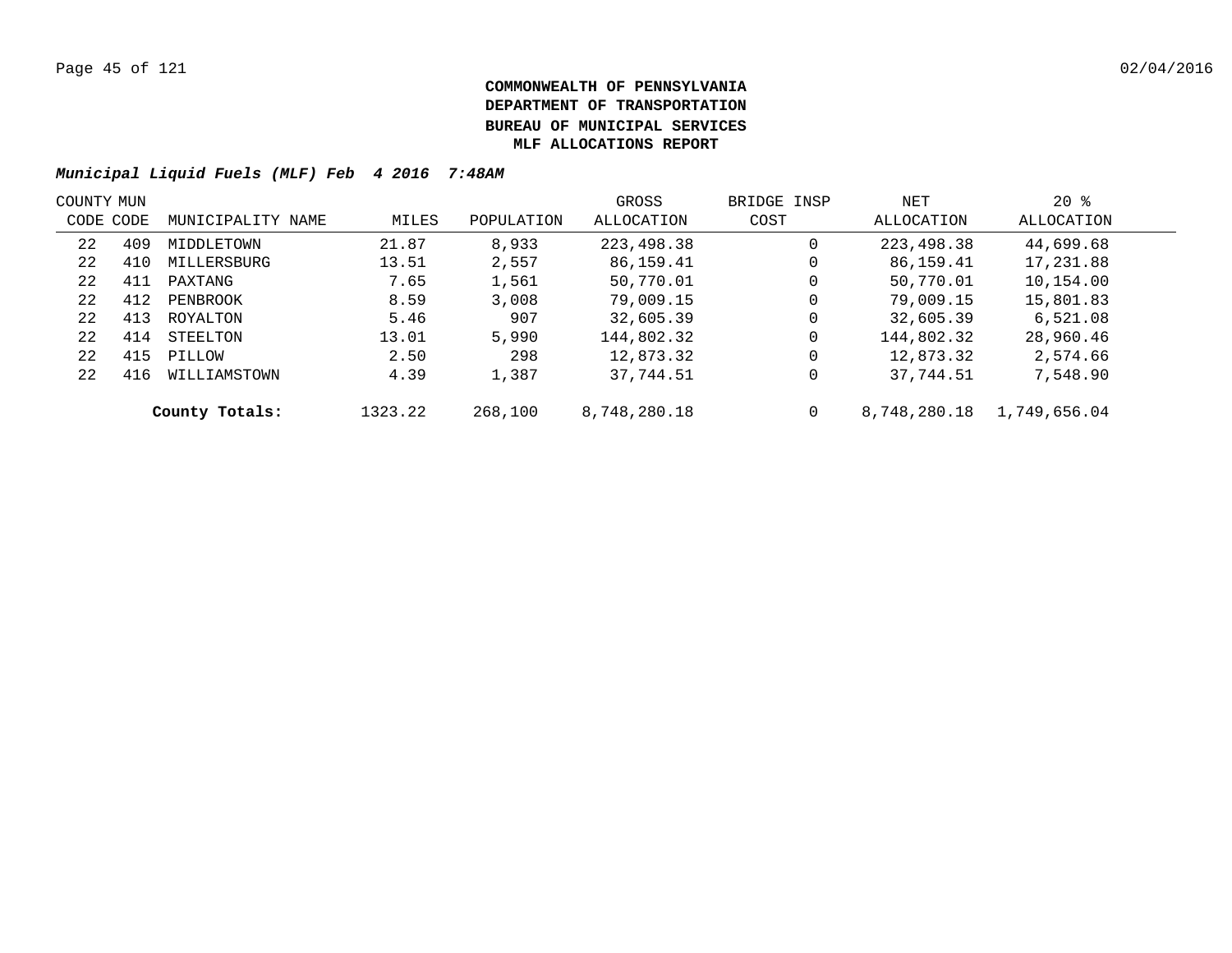| COUNTY MUN      |     |                        |        |            | GROSS             | BRIDGE INSP    | $\operatorname{NET}$ | 20%               |  |
|-----------------|-----|------------------------|--------|------------|-------------------|----------------|----------------------|-------------------|--|
| CODE CODE       |     | MUNICIPALITY NAME      | MILES  | POPULATION | <b>ALLOCATION</b> | COST           | ALLOCATION           | <b>ALLOCATION</b> |  |
| Delaware County |     |                        |        |            |                   |                |                      |                   |  |
|                 |     |                        |        |            |                   |                |                      |                   |  |
| 23              |     | 101 ASTON              | 53.39  | 16,592     | 454,195.60        | $\Omega$       | 454,195.60           | 90,839.12         |  |
| 23              |     | 102 DARBY              | 14.32  | 9,264      | 206,196.94        | $\mathbf 0$    | 206,196.94           | 41,239.39         |  |
| 23              |     | 103 HAVERFORD          | 122.65 | 48,491     | 1, 225, 251.71    | 1,597.23       | 1,223,654.48         | 244,730.90        |  |
| 23              |     | 104 LOWER              | 5.18   | 3,469      | 76,654.80         | $\mathbf{0}$   | 76,654.80            | 15,330.96         |  |
|                 |     | CHICHESTER             |        |            |                   |                |                      |                   |  |
| 23              |     | 105 NETHER             | 45.44  | 13,706     | 379, 283. 23      | $\mathbf 0$    | 379, 283. 23         | 75,856.65         |  |
|                 |     | PROVIDENCE             |        |            |                   |                |                      |                   |  |
| 23              |     | 106 RADNOR             | 83.93  | 31,531     | 809,496.35        | 2,357.68       | 807,138.67           | 161, 427. 73      |  |
| 23              |     | 107 RIDLEY             | 70.03  | 30,768     | 753,588.36        | 2,127.83       | 751,460.53           | 150,292.11        |  |
| 23              |     | 108 SPRINGFIELD        | 67.47  | 24,211     | 630,824.96        | 875.50         | 629,949.46           | 125,989.89        |  |
| 23              |     | 109 TINICUM            | 18.90  | 4,091      | 129,540.55        | $\mathsf{O}$   | 129,540.55           | 25,908.11         |  |
| 23              |     | 110 UPPER              | 46.04  | 16,738     | 434, 263.53       | 887.30         | 433, 376. 23         | 86,675.25         |  |
|                 |     | CHICHESTER             |        |            |                   |                |                      |                   |  |
| 23              |     | 111 UPPER DARBY        | 126.62 | 82,795     | 1,838,673.37      | $\overline{0}$ | 1,838,673.37         | 367,734.67        |  |
| 23              |     | 112 MARPLE<br>TOWNSHIP | 79.89  | 23,428     | 655,106.15        | 502.00         | 654,604.15           | 130,920.83        |  |
| 23              |     | 201 BETHEL             | 26.07  | 8,791      | 233,861.53        | $\mathbf 0$    | 233,861.53           | 46,772.31         |  |
| 23              |     | 202 CHADDS FORD        | 13.46  | 3,640      | 104,989.02        | $\mathbf 0$    | 104,989.02           | 20,997.80         |  |
| 23              |     | 203 CHESTER            | 9.85   | 3,940      | 99,200.69         | $\mathbf 0$    | 99,200.69            | 19,840.14         |  |
| 23              |     |                        |        | 17,231     |                   | $\mathbf 0$    |                      |                   |  |
|                 |     | 204 CONCORD            | 53.98  |            | 467, 201.27       |                | 467, 201.27          | 93,440.25         |  |
| 23              |     | 205 EDGMONT            | 17.28  | 3,987      | 122,760.44        | $\mathsf{O}$   | 122,760.44           | 24,552.09         |  |
| 23              |     | 207 MIDDLETOWN         | 56.82  | 15,807     | 450,932.15        | $\mathsf{O}$   | 450,932.15           | 90,186.43         |  |
| 23              |     | 208 NEWTOWN            | 49.47  | 12,216     | 365,498.70        | $\mathbf 0$    | 365,498.70           | 73,099.74         |  |
| 23              | 209 | THORNBURY              | 27.73  | 8,028      | 225,567.46        | $\mathbf 0$    | 225,567.46           | 45, 113. 49       |  |
| 23              | 210 | UPPER                  | 37.11  | 10,142     | 291,324.20        | $\mathbf 0$    | 291,324.20           | 58, 264.84        |  |
|                 |     | PROVIDENCE             |        |            |                   |                |                      |                   |  |
| 23              |     | 301 CHESTER CITY       | 79.60  | 33,972     | 839,031.79        | 8,136.17       | 830,895.62           | 166, 179. 12      |  |
| 23              |     | 401 ALDAN              | 10.05  | 4,152      | 103,528.58        | $\mathbf 0$    | 103,528.58           | 20,705.72         |  |
| 23              | 402 | <b>BROOKHAVEN</b>      | 20.67  | 8,006      | 203,578.10        | $\mathbf 0$    | 203,578.10           | 40,715.62         |  |
| 23              | 403 | CHESTER                | 2.52   | 2,531      | 52,074.08         | $\Omega$       | 52,074.08            | 10,414.82         |  |
|                 |     | HEIGHTS                |        |            |                   |                |                      |                   |  |
| 23              | 404 | CLIFTON<br>HEIGHTS     | 10.14  | 6,652      | 147,623.46        | $\mathsf{O}$   | 147,623.46           | 29,524.69         |  |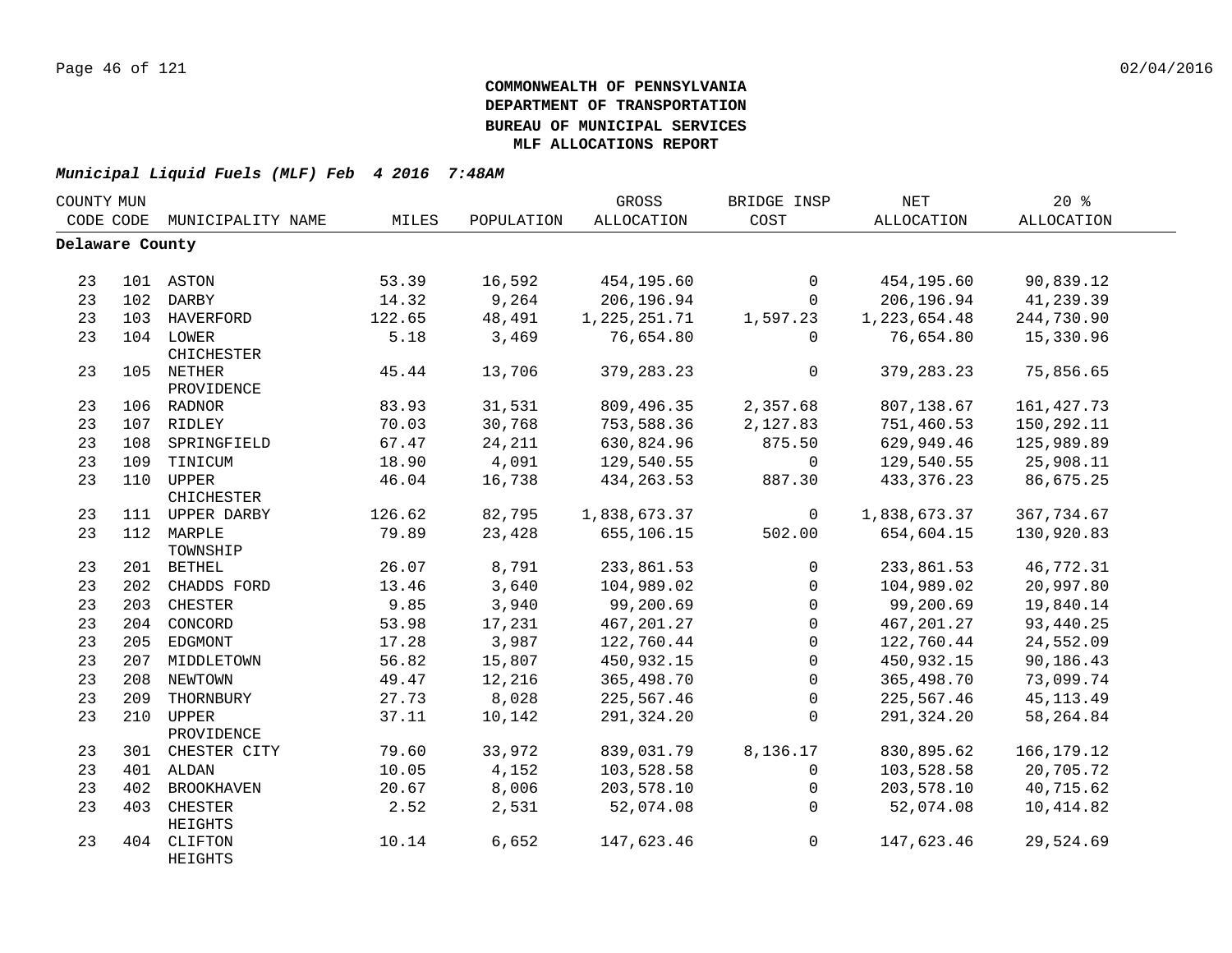| COUNTY MUN |     |                               |         |            | GROSS         | BRIDGE INSP  | NET                              | $20*$      |  |
|------------|-----|-------------------------------|---------|------------|---------------|--------------|----------------------------------|------------|--|
| CODE CODE  |     | MUNICIPALITY NAME             | MILES   | POPULATION | ALLOCATION    | COST         | ALLOCATION                       | ALLOCATION |  |
| 23         | 405 | COLLINGDALE                   | 13.06   | 8,786      | 193,963.04    | $\Omega$     | 193,963.04                       | 38,792.61  |  |
| 23         | 406 | COLWYN                        | 3.96    | 2,546      | 56,743.43     | 580.10       | 56, 163. 33                      | 11,232.67  |  |
| 23         | 407 | DARBY                         | 11.81   | 10,687     | 223, 458.34   | 197.30       | 223, 261.04                      | 44,652.21  |  |
| 23         | 408 | EAST LANSDOWNE                | 4.37    | 2,668      | 60,136.41     | $\Omega$     | 60,136.41                        | 12,027.28  |  |
| 23         | 409 | EDDYSTONE                     | 4.86    | 2,410      | 57, 113.65    | $\Omega$     | 57, 113.65                       | 11,422.73  |  |
| 23         | 410 | FOLCROFT                      | 9.57    | 6,606      | 145,073.00    | 1,413.20     | 143,659.80                       | 28,731.96  |  |
| 23         | 411 | GLENOLDEN                     | 13.78   | 7,153      | 167,543.38    | 739.70       | 166,803.68                       | 33,360.74  |  |
| 23         | 412 | LANSDOWNE                     | 21.67   | 10,620     | 252,455.78    | $\mathbf 0$  | 252,455.78                       | 50,491.16  |  |
| 23         | 413 | MARCUS HOOK                   | 5.35    | 2,397      | 58,385.20     | $\Omega$     | 58,385.20                        | 11,677.04  |  |
| 23         | 414 | MEDIA                         | 14.12   | 5,327      | 136,578.01    | $\Omega$     | 136,578.01                       | 27,315.60  |  |
| 23         | 415 | MILLBOURNE                    | 1.00    | 1,159      | 23, 374. 71   | $\Omega$     | 23, 374. 71                      | 4,674.94   |  |
| 23         |     | 416 MORTON                    | 6.95    | 2,669      | 68,048.79     | $\Omega$     | 68,048.79                        | 13,609.76  |  |
| 23         | 417 | NORWOOD                       | 12.82   | 5,890      | 142,468.14    | $\mathbf{0}$ | 142,468.14                       | 28,493.63  |  |
| 23         | 418 | PARKSIDE                      | 4.06    | 2,328      | 53, 228.36    | $\Omega$     | 53,228.36                        | 10,645.67  |  |
| 23         | 419 | PROSPECT PARK                 | 12.47   | 6,454      | 151,282.81    | $\mathbf 0$  | 151,282.81                       | 30,256.56  |  |
| 23         | 420 | RIDLEY PARK                   | 16.45   | 7,002      | 173,066.93    | 385.50       | 172,681.43                       | 34,536.29  |  |
| 23         | 421 | ROSE VALLEY                   | 3.72    | 913        | 27,386.12     | $\Omega$     | 27,386.12                        | 5,477.22   |  |
| 23         | 422 | RUTLEDGE                      | 2.90    | 784        | 22,615.83     | 0            | 22,615.83                        | 4,523.17   |  |
| 23         | 423 | SHARON HILL<br><b>BOROUGH</b> | 9.03    | 5,697      | 127,487.79    | $\Omega$     | 127,487.79                       | 25,497.56  |  |
| 23         |     | 424 SWARTHMORE                | 15.96   | 6,194      | 157,405.07    | 350.80       | 157,054.27                       | 31,410.85  |  |
| 23         | 425 | TRAINER                       | 4.61    | 1,828      | 46,147.47     | $\Omega$     | 46,147.47                        | 9,229.49   |  |
| 23         | 426 | UPLAND BOROUGH                | 7.50    | 3,239      | 79,722.65     | $\mathbf{0}$ | 79,722.65                        | 15,944.53  |  |
| 23         | 427 | YEADON                        | 19.39   | 11,443     | 259,904.31    | $\mathsf{O}$ | 259,904.31                       | 51,980.86  |  |
|            |     | County Totals:                | 1368.02 | 558,979    | 13,983,836.24 | 20,150.31    | 13, 963, 685. 93 2, 792, 737. 19 |            |  |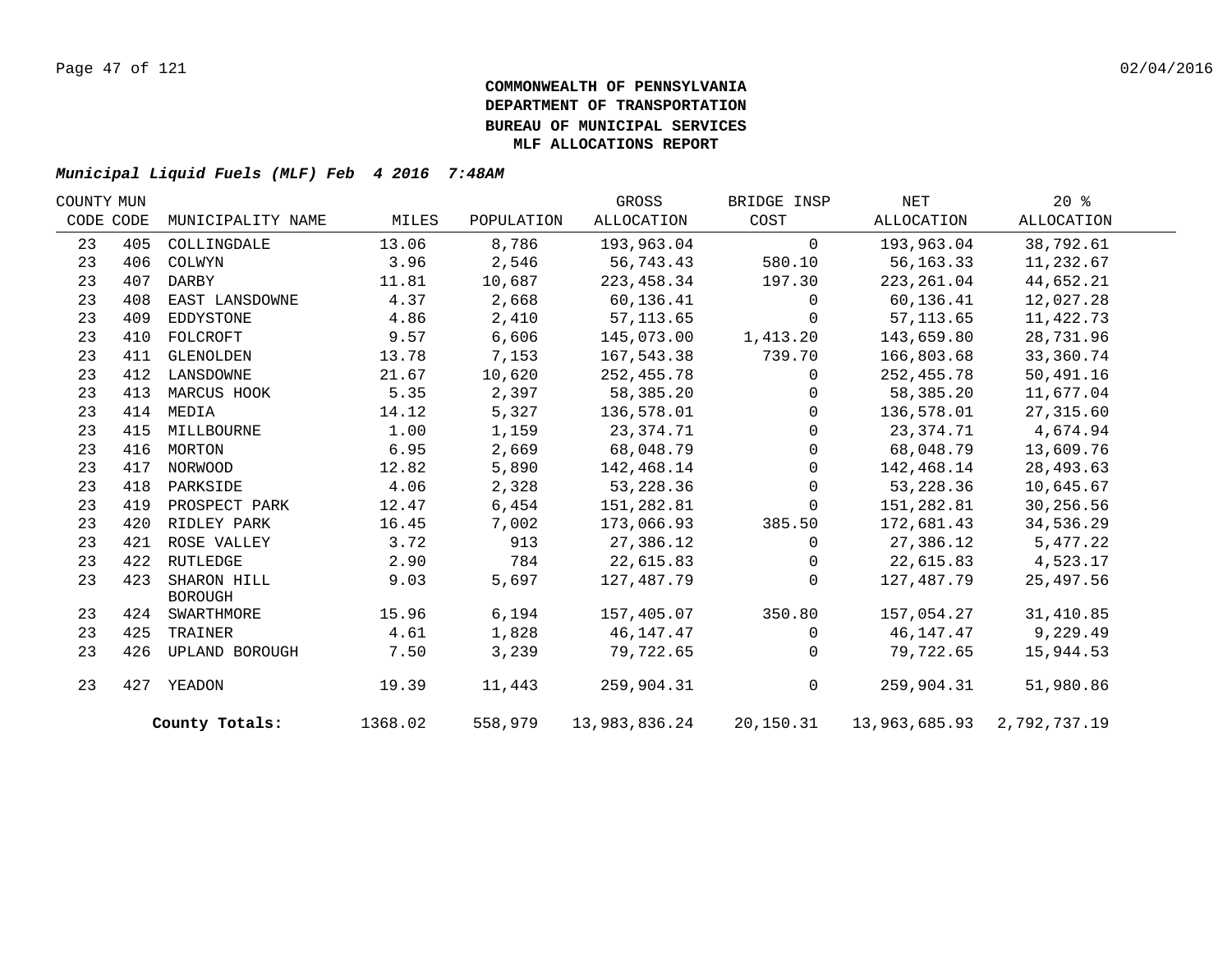| COUNTY MUN |     |                          |        |            | GROSS        | BRIDGE INSP | NET          | $20*$       |  |
|------------|-----|--------------------------|--------|------------|--------------|-------------|--------------|-------------|--|
| CODE CODE  |     | MUNICIPALITY NAME        | MILES  | POPULATION | ALLOCATION   | COST        | ALLOCATION   | ALLOCATION  |  |
| Elk County |     |                          |        |            |              |             |              |             |  |
| 24         | 201 | BENEZETTE                | 11.92  | 207        | 40,103.67    | 0           | 40,103.67    | 8,020.73    |  |
| 24         | 203 | FOX TOWNSHIP             | 47.21  | 3,630      | 208,089.42   | $\mathbf 0$ | 208,089.42   | 41,617.88   |  |
| 24         | 204 | HIGHLAND                 | 26.45  | 492        | 89,561.21    | 235.20      | 89,326.01    | 17,865.20   |  |
| 24         | 205 | HORTON                   | 29.31  | 1,452      | 115, 139.52  | 0           | 115, 139.52  | 23,027.90   |  |
| 24         | 206 | JAY TOWNSHIP             | 41.41  | 2,072      | 163,033.02   | 705.40      | 162,327.62   | 32,465.52   |  |
| 24         | 207 | JONES                    | 41.94  | 1,624      | 156,802.37   | 235.20      | 156,567.17   | 31, 313. 43 |  |
| 24         | 208 | MILLSTONE                | 19.09  | 82         | 59,853.05    | 235.20      | 59,617.85    | 11,923.57   |  |
| 24         | 209 | RIDGWAY                  | 18.74  | 2,523      | 101,567.38   | 0           | 101,567.38   | 20,313.48   |  |
| 24         | 210 | SPRING CREEK<br>TOWNSHIP | 20.90  | 233        | 68,038.39    | 224.80      | 67,813.59    | 13,562.72   |  |
| 24         | 301 | SAINT MARYS              | 74.42  | 13,070     | 456,814.93   | $\mathbf 0$ | 456,814.93   | 91,362.99   |  |
| 24         | 401 | JOHNSONBURG              | 11.62  | 2,483      | 79,078.93    | 0           | 79,078.93    | 15,815.79   |  |
| 24         | 402 | RIDGWAY                  | 17.57  | 4,078      | 125,242.87   | 0           | 125,242.87   | 25,048.57   |  |
|            |     | County Totals:           | 360.58 | 31,946     | 1,663,324.76 | 1,635.80    | 1,661,688.96 | 332,337.79  |  |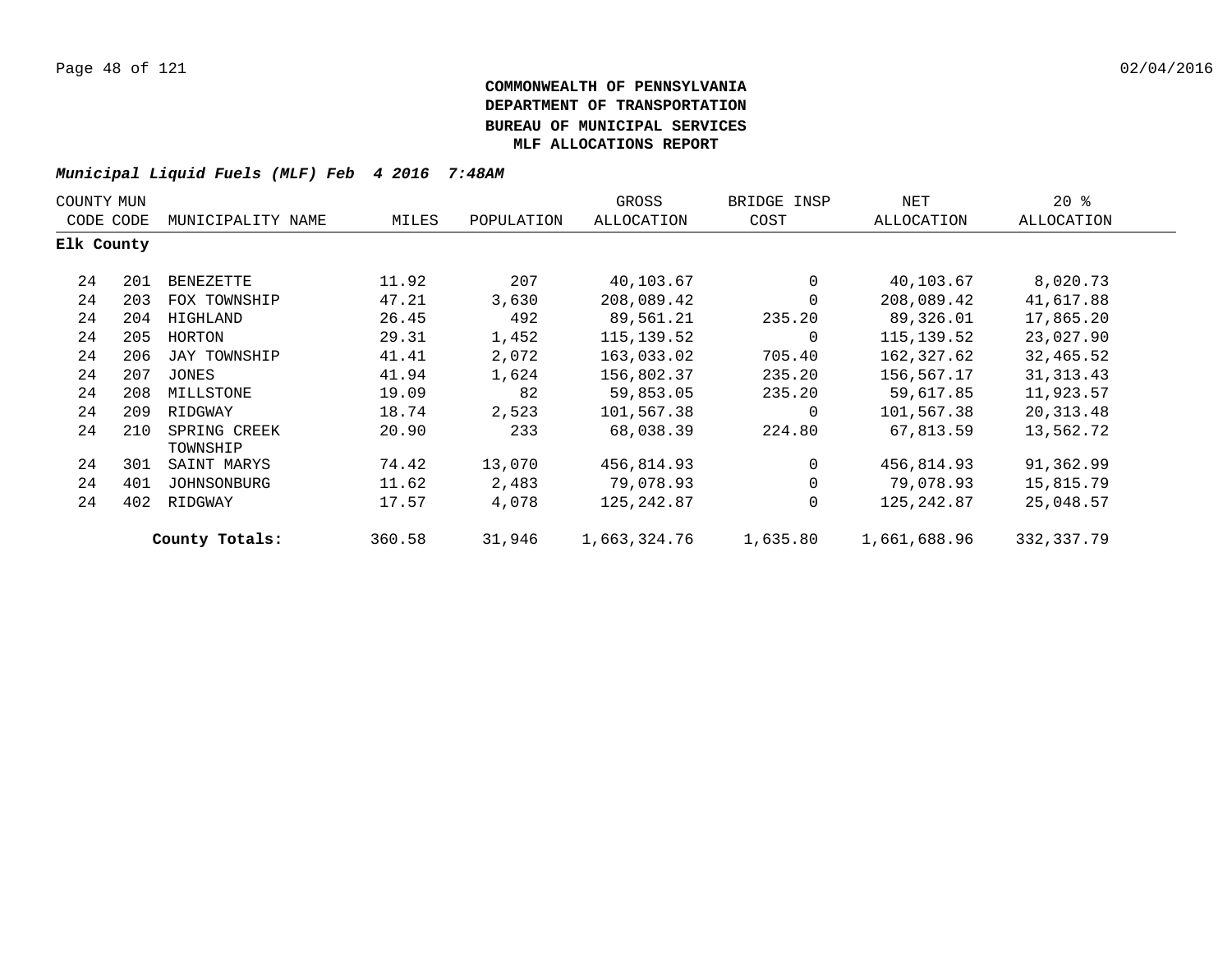| COUNTY MUN |             |                   |        |            | GROSS             | BRIDGE INSP  | NET          | 20%               |  |
|------------|-------------|-------------------|--------|------------|-------------------|--------------|--------------|-------------------|--|
| CODE CODE  |             | MUNICIPALITY NAME | MILES  | POPULATION | <b>ALLOCATION</b> | COST         | ALLOCATION   | <b>ALLOCATION</b> |  |
|            | Erie County |                   |        |            |                   |              |              |                   |  |
|            |             |                   |        |            |                   |              |              |                   |  |
| 25         |             | 101 LAWRENCE PARK | 10.97  | 3,982      | 103,364.06        | $\mathbf 0$  | 103,364.06   | 20,672.81         |  |
| 25         |             | 201 AMITY         | 27.81  | 1,073      | 103,906.47        | 413.00       | 103,493.47   | 20,698.69         |  |
| 25         |             | 202 CONCORD       | 19.91  | 1,344      | 84,482.33         | $\mathsf{O}$ | 84,482.33    | 16,896.47         |  |
| 25         |             | 203 CONNEAUT      | 38.70  | 4,290      | 193,616.98        | 0            | 193,616.98   | 38,723.40         |  |
| 25         |             | 204 ELK CREEK     | 42.98  | 1,798      | 163,034.60        | $\mathbf 0$  | 163,034.60   | 32,606.92         |  |
| 25         | 205         | FAIRVIEW          | 76.00  | 10,102     | 409,627.29        | 204.00       | 409,423.29   | 81,884.66         |  |
| 25         | 206         | FRANKLIN          | 31.88  | 1,633      | 126, 176. 33      | 204.00       | 125,972.33   | 25, 194. 47       |  |
| 25         | 207         | GIRARD            | 55.77  | 5,102      | 260,084.09        | $\mathbf 0$  | 260,084.09   | 52,016.82         |  |
| 25         | 208         | <b>GREENE</b>     | 58.05  | 4,706      | 260,119.95        | 408.00       | 259,711.95   | 51,942.39         |  |
| 25         | 209         | GREENFIELD        | 40.72  | 1,933      | 158,485.23        | 408.00       | 158,077.23   | 31,615.45         |  |
| 25         |             | 210 HARBORCREEK   | 89.50  | 17,234     | 575,945.76        | $\mathbf 0$  | 575,945.76   | 115,189.15        |  |
| 25         |             | 211 LE BOEUF      | 37.24  | 1,698      | 143,717.34        | 204.00       | 143,513.34   | 28,702.67         |  |
| 25         | 212         | MCKEAN            | 63.64  | 4,409      | 272,019.71        | 209.00       | 271,810.71   | 54, 362. 14       |  |
| 25         |             | 213 MILLCREEK     | 209.92 | 53,515     | 1,580,359.27      | 1,020.00     | 1,579,339.27 | 315,867.85        |  |
| 25         |             | 214 NORTH EAST    | 64.44  | 6,315      | 307,875.68        | $\mathbf 0$  | 307,875.68   | 61,575.14         |  |
| 25         |             | 215 SPRINGFIELD   | 62.02  | 3,425      | 249,815.13        | 204.00       | 249,611.13   | 49,922.23         |  |
| 25         |             | 216 SUMMIT        | 50.82  | 6,603      | 271, 246.22       | $\mathbf 0$  | 271, 246.22  | 54, 249. 24       |  |
| 25         |             | 217 UNION         | 33.47  | 1,655      | 131,427.36        | 408.00       | 131,019.36   | 26, 203.87        |  |
| 25         |             | 218 VENANGO       | 66.62  | 2,297      | 244, 119.87       | 413.00       | 243,706.87   | 48,741.37         |  |
| 25         |             | 219 WASHINGTON    | 69.41  | 4,432      | 290,079.16        | 408.00       | 289,671.16   | 57,934.23         |  |
| 25         | 220         | WATERFORD         | 65.49  | 3,920      | 269,109.66        | 204.00       | 268,905.66   | 53,781.13         |  |
| 25         |             | 221 WAYNE         | 29.80  | 1,659      | 120,267.20        | 204.00       | 120,063.20   | 24,012.64         |  |
| 25         |             | 301 CORRY CITY    | 34.31  | 6,605      | 220,760.37        | 204.00       | 220,556.37   | 44, 111. 27       |  |
| 25         | 302         | ERIE CITY         | 297.19 | 101,786    | 2,693,491.33      | $\mathbf 0$  | 2,693,491.33 | 538,698.27        |  |
| 25         |             | 401 ALBION        | 6.85   | 1,516      | 47,533.24         | $\mathbf 0$  | 47,533.24    | 9,506.65          |  |
| 25         | 402         | CRANESVILLE       | 2.04   | 638        | 17,425.14         | $\Omega$     | 17,425.14    | 3,485.03          |  |
| 25         | 404         | EDINBORO          | 17.86  | 6,438      | 167,495.90        | 609.60       | 166,886.30   | 33, 377. 26       |  |
| 25         | 405         | ELGIN             | 0.66   | 218        | 5,840.65          | $\mathbf{0}$ | 5,840.65     | 1,168.13          |  |
| 25         |             | 407 GIRARD        | 15.69  | 3,104      | 102,417.95        | $\mathbf 0$  | 102,417.95   | 20,483.59         |  |
| 25         |             | 408 LAKE CITY     | 12.35  | 3,031      | 90,917.96         | $\mathbf 0$  | 90,917.96    | 18, 183.59        |  |
| 25         | 409         | MCKEAN            | 1.80   | 388        | 12,308.79         | $\mathbf 0$  | 12,308.79    | 2,461.76          |  |
| 25         | 410         | MILL VILLAGE      | 2.29   | 412        | 14,228.87         | $\mathbf 0$  | 14,228.87    | 2,845.77          |  |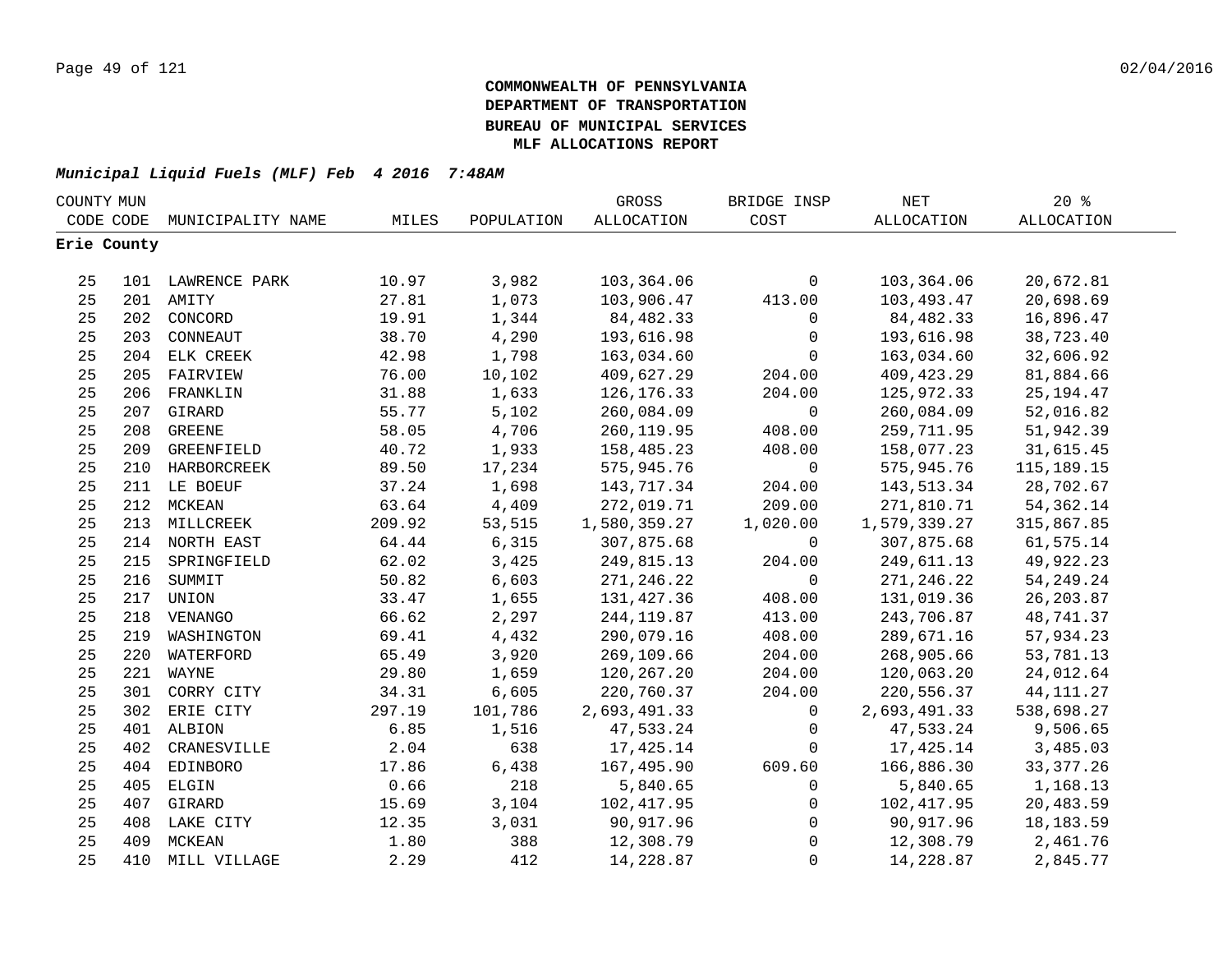| COUNTY MUN |     |                   |         |            | GROSS         | BRIDGE INSP | NET           | $20*$        |  |
|------------|-----|-------------------|---------|------------|---------------|-------------|---------------|--------------|--|
| CODE CODE  |     | MUNICIPALITY NAME | MILES   | POPULATION | ALLOCATION    | COST        | ALLOCATION    | ALLOCATION   |  |
| 25         | 411 | NORTH EAST        | 13.24   | 4,294      | 115,778.99    | 0           | 115,778.99    | 23,155.80    |  |
| 25         | 412 | PLATEA            | 4.93    | 430        | 22,622.83     | 0           | 22,622.83     | 4,524.57     |  |
| 25         | 413 | UNION CITY        | 12.02   | 3,320      | 94,973.69     | 0           | 94,973.69     | 18,994.74    |  |
| 25         | 414 | WATERFORD         | 11.15   | 1,517      | 60,708.87     | 413.00      | 60,295.87     | 12,059.17    |  |
| 25         | 415 | WATTSBURG         | 1.93    | 403        | 12,969.53     | 0           | 12,969.53     | 2,593.91     |  |
| 25         | 416 | WESLEYVILLE       | 10.02   | 3,341      | 89,221.74     | 0           | 89,221.74     | 17,844.35    |  |
|            |     | County Totals:    | 1689.49 | 280,566    | 10,087,575.54 | 6,137.60    | 10,081,437.94 | 2,016,287.59 |  |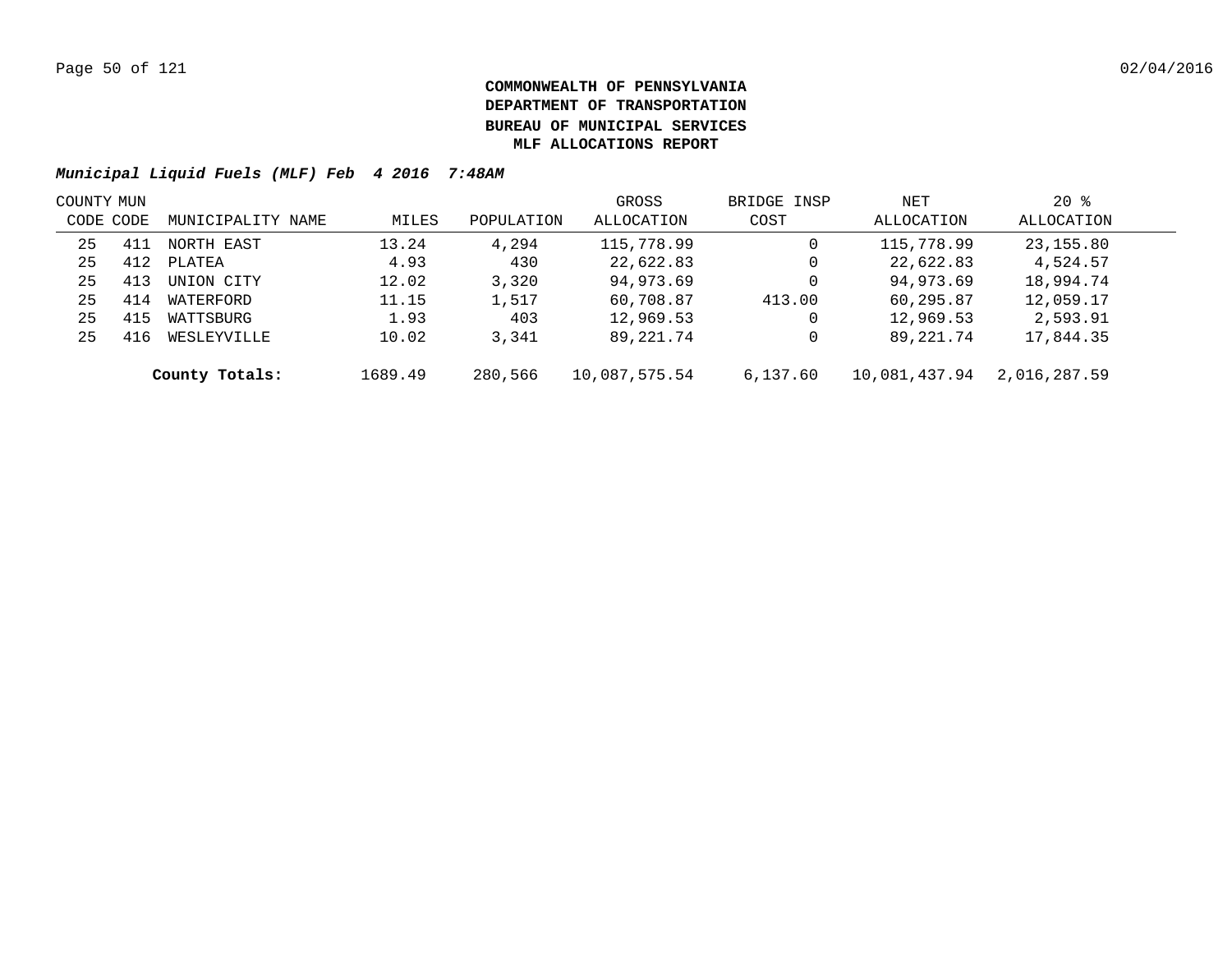| COUNTY MUN     |     |                   |       |            | GROSS             | BRIDGE INSP    | NET          | 20%               |  |
|----------------|-----|-------------------|-------|------------|-------------------|----------------|--------------|-------------------|--|
| CODE CODE      |     | MUNICIPALITY NAME | MILES | POPULATION | <b>ALLOCATION</b> | COST           | ALLOCATION   | <b>ALLOCATION</b> |  |
| Fayette County |     |                   |       |            |                   |                |              |                   |  |
|                |     |                   |       |            |                   |                |              |                   |  |
| 26             |     | 201 BROWNSVILLE   | 6.02  | 683        | 30,392.81         | 202.20         | 30,190.61    | 6,038.12          |  |
| 26             |     | 202 BULLSKIN      | 75.54 | 6,966      | 353, 252.54       | 681.00         | 352,571.54   | 70,514.31         |  |
| 26             |     | 203 CONNELLSVILLE | 19.23 | 2,391      | 100,753.11        | 0              | 100,753.11   | 20,150.62         |  |
| 26             |     | 204 DUNBAR        | 66.80 | 7,126      | 329, 312.37       | 0              | 329, 312.37  | 65,862.47         |  |
| 26             | 205 | FRANKLIN          | 27.17 | 2,528      | 127,450.98        | $\mathbf 0$    | 127,450.98   | 25,490.20         |  |
| 26             | 206 | <b>GEORGES</b>    | 63.35 | 6,612      | 309,746.04        | 998.40         | 308,747.64   | 61,749.53         |  |
| 26             | 207 | <b>GERMAN</b>     | 67.97 | 5,097      | 297,328.71        | $\mathbf 0$    | 297,328.71   | 59,465.74         |  |
| 26             | 208 | HENRY CLAY        | 52.55 | 2,066      | 197,016.45        | $\mathbf 0$    | 197,016.45   | 39,403.29         |  |
| 26             | 209 | <b>JEFFERSON</b>  | 29.85 | 2,015      | 126,660.09        | $\mathbf 0$    | 126,660.09   | 25,332.02         |  |
| 26             |     | 210 LOWER TYRONE  | 24.22 | 1,123      | 93,797.38         | $\mathbf 0$    | 93,797.38    | 18,759.48         |  |
| 26             |     | 211 LUZERNE       | 50.73 | 5,965      | 259,788.08        | $\mathsf{O}$   | 259,788.08   | 51,957.62         |  |
| 26             |     | 212 MENALLEN      | 29.38 | 4,205      | 163,607.73        | $\mathbf 0$    | 163,607.73   | 32,721.55         |  |
| 26             |     | 213 NICHOLSON     | 33.49 | 1,805      | 134, 117. 73      | $\overline{0}$ | 134, 117. 73 | 26,823.55         |  |
| 26             |     | 214 NORTH UNION   | 75.64 | 12,728     | 454,553.64        | $\mathsf 0$    | 454,553.64   | 90,910.73         |  |
| 26             |     | 215 PERRY         | 28.32 | 2,552      | 131,390.68        | $\mathbf 0$    | 131,390.68   | 26, 278.14        |  |
| 26             |     | 216 REDSTONE      | 50.53 | 5,566      | 252,182.50        | $\Omega$       | 252,182.50   | 50,436.50         |  |
| 26             | 217 | SALTLICK          | 45.42 | 3,461      | 199,649.80        | 1,325.00       | 198,324.80   | 39,664.96         |  |
| 26             | 218 | SOUTH UNION       | 57.86 | 10,681     | 364, 267. 13      | 404.40         | 363,862.73   | 72,772.55         |  |
| 26             | 219 | SPRINGFIELD       | 75.34 | 3,043      | 283,879.00        | 808.80         | 283,070.20   | 56,614.04         |  |
| 26             | 220 | SPRINGHILL        | 36.43 | 2,907      | 162,429.79        | $\mathbf 0$    | 162,429.79   | 32,485.96         |  |
| 26             | 221 | STEWART           | 38.22 | 731        | 129,766.76        | $\mathbf 0$    | 129,766.76   | 25,953.35         |  |
| 26             |     | 222 UPPER TYRONE  | 12.54 | 2,059      | 74,462.37         | $\mathbf 0$    | 74,462.37    | 14,892.47         |  |
| 26             | 223 | WASHINGTON        | 20.54 | 3,902      | 131,246.26        | 404.40         | 130,841.86   | 26, 168. 37       |  |
| 26             |     | 224 WHARTON       | 74.23 | 3,575      | 289,807.15        | 1,001.00       | 288,806.15   | 57,761.23         |  |
| 26             | 301 | CONNELLSVILLE     | 32.83 | 7,637      | 234,320.20        | $\mathbf 0$    | 234,320.20   | 46,864.04         |  |
| 26             | 302 | UNIONTOWN         | 36.66 | 10,372     | 293,978.60        | 1,052.60       | 292,926.00   | 58,585.20         |  |
| 26             | 401 | BELLE VERNON      | 3.73  | 1,093      | 30,571.72         | 0              | 30,571.72    | 6,114.34          |  |
| 26             | 402 | BROWNSVILLE       | 16.90 | 2,331      | 92,571.62         | 672.60         | 91,899.02    | 18,379.80         |  |
| 26             | 403 | DAWSON            | 3.03  | 367        | 15,704.54         | 0              | 15,704.54    | 3,140.91          |  |
| 26             | 404 | DUNBAR            | 7.96  | 1,042      | 42,621.69         | 0              | 42,621.69    | 8,524.34          |  |
| 26             | 405 | EVERSON           | 3.13  | 793        | 23, 477.38        | 0              | 23, 477.38   | 4,695.48          |  |
| 26             | 406 | FAIRCHANCE        | 9.99  | 1,975      | 65,186.97         | $\mathbf 0$    | 65,186.97    | 13,037.39         |  |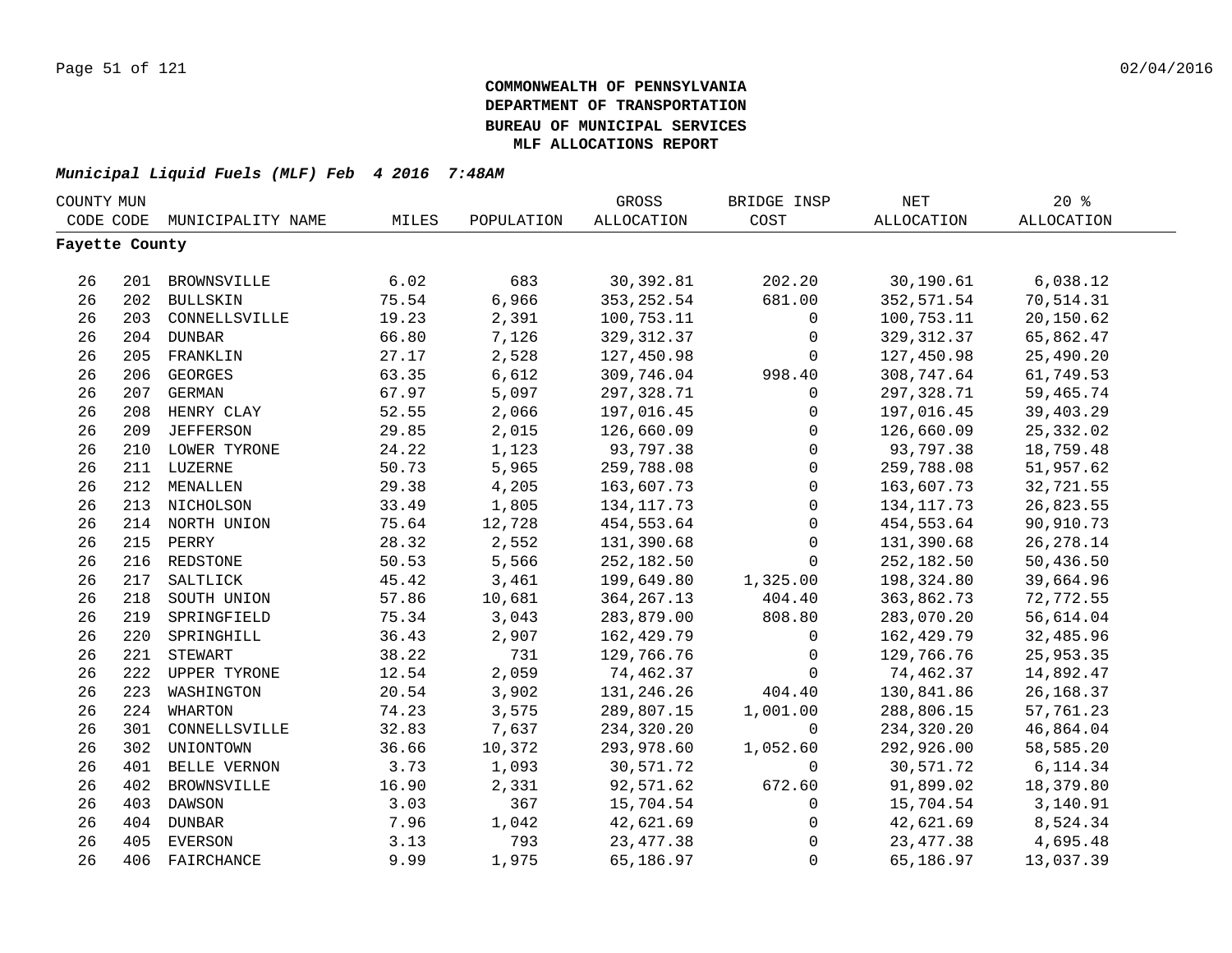|    | COUNTY MUN |                        |         |            | GROSS             | BRIDGE INSP | NET          | $20*$        |  |
|----|------------|------------------------|---------|------------|-------------------|-------------|--------------|--------------|--|
|    | CODE CODE  | MUNICIPALITY NAME      | MILES   | POPULATION | <b>ALLOCATION</b> | COST        | ALLOCATION   | ALLOCATION   |  |
| 26 | 407        | FAYETTE CITY           | 3.17    | 596        | 20,146.81         | $\Omega$    | 20,146.81    | 4,029.36     |  |
| 26 | 408        | MARKLEYSBURG           | 1.06    | 284        | 8,221.49          | 0           | 8,221.49     | 1,644.30     |  |
| 26 | 409        | MASONTOWN              | 18.82   | 3,450      | 118,060.45        | $\mathbf 0$ | 118,060.45   | 23,612.09    |  |
| 26 | 410        | NEWELL                 | 4.23    | 541        | 22,426.40         | 0           | 22,426.40    | 4,485.28     |  |
| 26 | 411        | OHIOPYLE               | 1.35    | 59         | 5, 165. 13        | $\mathbf 0$ | 5,165.13     | 1,033.03     |  |
| 26 | 412        | PERRYOPOLIS            | 11.24   | 1,784      | 65,664.19         | $\mathbf 0$ | 65,664.19    | 13, 132.84   |  |
| 26 | 413        | POINT MARION           | 6.65    | 1,159      | 40,663.82         | $\mathbf 0$ | 40,663.82    | 8,132.76     |  |
| 26 | 414        | SMITHFIELD             | 3.53    | 875        | 26,138.67         | $\Omega$    | 26,138.67    | 5,227.73     |  |
| 26 | 415        | SOUTH<br>CONNELLSVILLE | 11.55   | 1,970      | 69,872.95         | $\mathbf 0$ | 69,872.95    | 13,974.59    |  |
| 26 | 416        | VANDERBILT             | 3.00    | 476        | 17,523.26         | $\mathbf 0$ | 17,523.26    | 3,504.65     |  |
|    |            | County Totals:         | 1240.20 | 136,591    | 6,189,174.99      | 7,550.40    | 6,181,624.59 | 1,236,324.92 |  |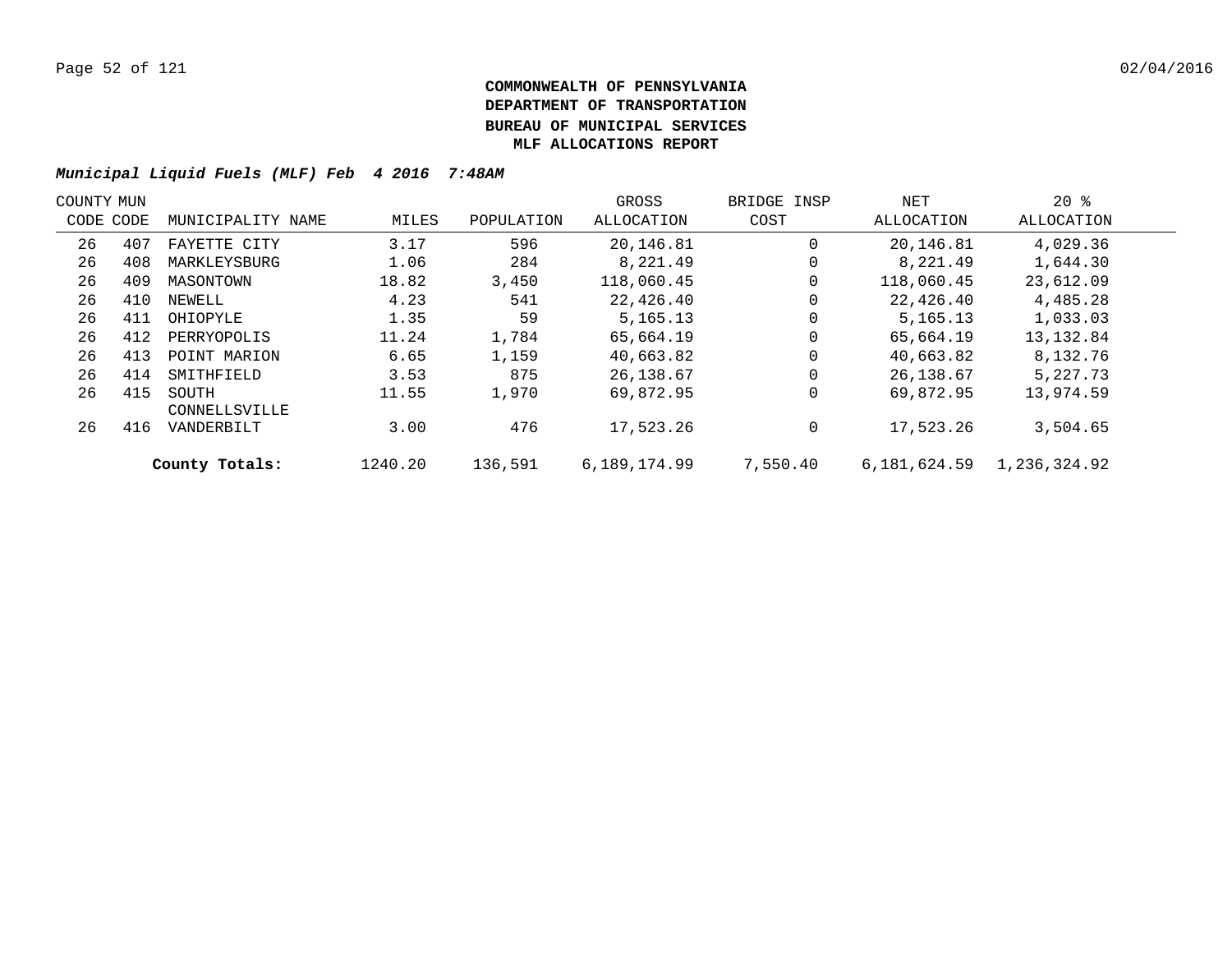| COUNTY MUN    |     |                   |        |            | GROSS      | BRIDGE INSP | NET        | $20*$      |
|---------------|-----|-------------------|--------|------------|------------|-------------|------------|------------|
| CODE CODE     |     | MUNICIPALITY NAME | MILES  | POPULATION | ALLOCATION | COST        | ALLOCATION | ALLOCATION |
| Forest County |     |                   |        |            |            |             |            |            |
| 27            | 201 | BARNETT           | 21.45  | 361        | 71,964.93  | $\mathbf 0$ | 71,964.93  | 14,392.99  |
| 27            | 202 | GREEN             | 8.51   | 522        | 35,190.25  | $\Omega$    | 35,190.25  | 7,038.05   |
| 27            | 203 | HARMONY           | 24.74  | 666        | 87, 378.39 | $\mathbf 0$ | 87,378.39  | 17,475.68  |
| 27            | 204 | HICKORY           | 12.14  | 558        | 46,929.13  | $\mathbf 0$ | 46,929.13  | 9,385.83   |
| 27            | 205 | HOWE              | 19.70  | 405        | 67,381.12  | $\mathbf 0$ | 67,381.12  | 13,476.22  |
| 27            | 206 | JENKS             | 27.54  | 3,629      | 147,881.29 | $\mathbf 0$ | 147,881.29 | 29,576.26  |
| 27            | 207 | KINGSLEY          | 18.04  | 363        | 61,565.33  | $\Omega$    | 61,565.33  | 12,313.07  |
| 27            | 208 | TIONESTA          | 19.08  | 729        | 71,162.92  | $\mathbf 0$ | 71,162.92  | 14,232.58  |
| 27            | 401 | TIONESTA          | 4.10   | 483        | 21,011.98  | 0           | 21,011.98  | 4,202.40   |
|               |     | County Totals:    | 155.30 | 7,716      | 610,465.34 | 0           | 610,465.34 | 122,093.07 |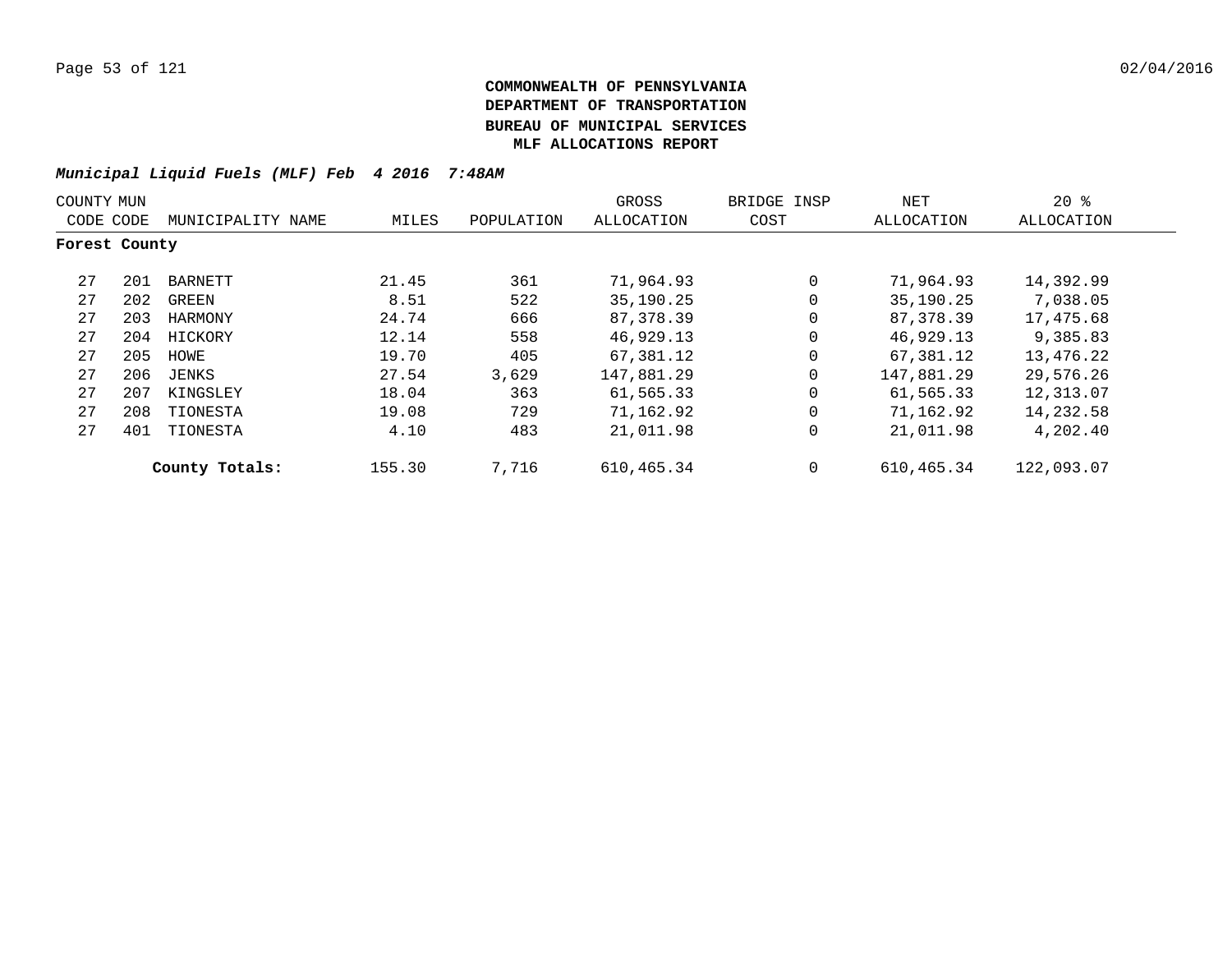| COUNTY MUN      |     |                   |         |            | GROSS        | BRIDGE INSP    | NET        | $20*$                     |  |
|-----------------|-----|-------------------|---------|------------|--------------|----------------|------------|---------------------------|--|
| CODE CODE       |     | MUNICIPALITY NAME | MILES   | POPULATION | ALLOCATION   | COST           | ALLOCATION | ALLOCATION                |  |
| Franklin County |     |                   |         |            |              |                |            |                           |  |
| 28              |     | 201 ANTRIM        | 108.76  | 14,893     | 593,849.19   | $\overline{0}$ | 593,849.19 | 118,769.84                |  |
| 28              | 202 | <b>FANNETT</b>    | 29.74   | 2,548      | 135,665.78   | $\mathbf{0}$   | 135,665.78 | 27, 133. 16               |  |
| 28              | 203 | GREENE            | 104.32  | 16,700     | 611,935.43   | $\mathbf{0}$   | 611,935.43 | 122,387.09                |  |
| 28              | 204 | GUILFORD          | 122.95  | 14,531     | 630,925.81   | $\Omega$       | 630,925.81 | 126,185.16                |  |
| 28              | 205 | HAMILTON          | 69.54   | 10,788     | 401,883.62   | $\overline{0}$ | 401,883.62 | 80,376.72                 |  |
| 28              | 206 | LETTERKENNY       | 40.02   | 2,318      | 163,091.40   | $\mathbf 0$    | 163,091.40 | 32,618.28                 |  |
| 28              | 207 | LURGAN            | 34.99   | 2,151      | 144,772.36   | 0              | 144,772.36 | 28,954.47                 |  |
| 28              | 208 | METAL             | 25.04   | 1,866      | 109,329.74   | $\Omega$       | 109,329.74 | 21,865.95                 |  |
| 28              | 209 | MONTGOMERY        | 76.99   | 6,116      | 342,790.92   | $\mathbf{0}$   | 342,790.92 | 68,558.18                 |  |
| 28              | 210 | PETERS            | 38.23   | 4,430      | 194,632.67   | $\mathsf{O}$   | 194,632.67 | 38,926.53                 |  |
| 28              | 211 | OUINCY            | 39.48   | 5,541      | 217,931.07   | $\mathbf{0}$   | 217,931.07 | 43,586.21                 |  |
| 28              | 212 | SAINT THOMAS      | 55.16   | 5,935      | 272,818.14   | $\mathbf{0}$   | 272,818.14 | 54,563.63                 |  |
| 28              | 213 | SOUTHAMPTON       | 56.07   | 7,987      | 311,569.78   | $\mathbf{0}$   | 311,569.78 | 62, 313.96                |  |
| 28              | 214 | WARREN            | 12.23   | 369        | 43,891.77    | $\mathbf{0}$   | 43,891.77  | 8,778.35                  |  |
| 28              | 215 | WASHINGTON        | 82.82   | 14,009     | 498,977.70   | $\mathsf{O}$   | 498,977.70 | 99,795.54                 |  |
| 28              | 401 | CHAMBERSBURG      | 68.28   | 20,268     | 564,191.47   | $\mathbf{0}$   | 564,191.47 | 112,838.29                |  |
| 28              | 402 | GREENCASTLE       | 15.52   | 3,996      | 117,532.55   | $\Omega$       | 117,532.55 | 23,506.51                 |  |
| 28              | 403 | MERCERSBURG       | 5.60    | 1,561      | 44,496.97    | $\mathbf 0$    | 44,496.97  | 8,899.39                  |  |
| 28              | 404 | MONT ALTO         | 5.59    | 1,705      | 46,990.37    | 0              | 46,990.37  | 9,398.07                  |  |
| 28              | 405 | ORRSTOWN          | 0.04    | 262        | 4,714.65     | $\mathbf 0$    | 4,714.65   | 942.93                    |  |
| 28              | 406 | WAYNESBORO        | 30.82   | 10,568     | 279,543.52   | $\Omega$       | 279,543.52 | 55,908.70                 |  |
|                 |     | County Totals:    | 1022.19 | 148,542    | 5,731,534.91 | $\overline{0}$ |            | 5,731,534.91 1,146,306.98 |  |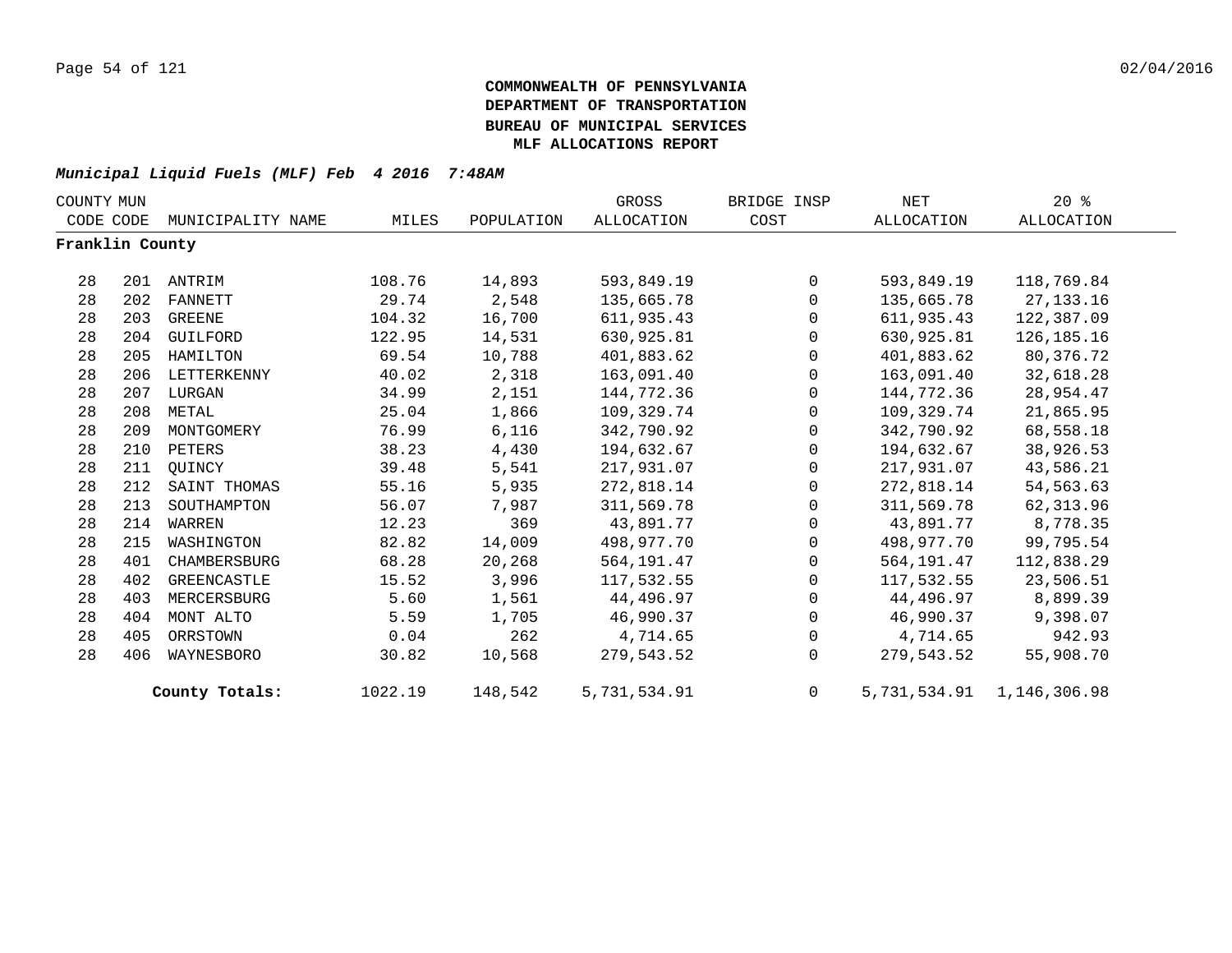| COUNTY MUN    |     |                   |        |            | GROSS        | BRIDGE INSP | NET          | $20*$      |  |
|---------------|-----|-------------------|--------|------------|--------------|-------------|--------------|------------|--|
| CODE CODE     |     | MUNICIPALITY NAME | MILES  | POPULATION | ALLOCATION   | COST        | ALLOCATION   | ALLOCATION |  |
| Fulton County |     |                   |        |            |              |             |              |            |  |
| 29            | 201 | AYR               | 24.13  | 1,942      | 107,877.26   | 1,138.40    | 106,738.86   | 21,347.77  |  |
| 29            | 202 | BELFAST           | 34.55  | 1,448      | 131,103.94   | 758.80      | 130,345.14   | 26,069.03  |  |
| 29            | 203 | BETHEL            | 28.93  | 1,508      | 114,958.29   | 233.60      | 114,724.69   | 22,944.94  |  |
| 29            | 204 | BRUSH CREEK       | 30.18  | 819        | 106,706.68   | 116.80      | 106,589.88   | 21,317.98  |  |
| 29            | 205 | DUBLIN            | 17.54  | 1,264      | 75,827.89    | 1,350.80    | 74,477.09    | 14,895.42  |  |
| 29            | 206 | LICKING CREEK     | 40.11  | 1,703      | 152,587.23   | 758.80      | 151,828.43   | 30,365.69  |  |
| 29            | 207 | TAYLOR            | 28.84  | 1,118      | 107,847.05   | 758.80      | 107,088.25   | 21, 417.65 |  |
| 29            | 208 | THOMPSON          | 30.28  | 1,098      | 111,902.93   | 1,527.40    | 110,375.53   | 22,075.11  |  |
| 29            | 209 | TODD              | 13.48  | 1,527      | 68,013.99    | 0           | 68,013.99    | 13,602.80  |  |
| 29            | 210 | UNION             | 37.32  | 706        | 126,574.58   | 1,758.20    | 124,816.38   | 24,963.28  |  |
| 29            | 211 | WELLS             | 8.74   | 477        | 35,105.31    | $\Omega$    | 35,105.31    | 7,021.06   |  |
| 29            | 401 | MCCONNELLSBURG    | 4.10   | 1,220      | 33,929.95    | $\Omega$    | 33,929.95    | 6,785.99   |  |
| 29            | 402 | VALLEY HI         | 0.00   | 15         | 262.89       | 0           | 262.89       | 52.58      |  |
|               |     | County Totals:    | 298.20 | 14,845     | 1,172,697.99 | 8,401.60    | 1,164,296.39 | 232,859.28 |  |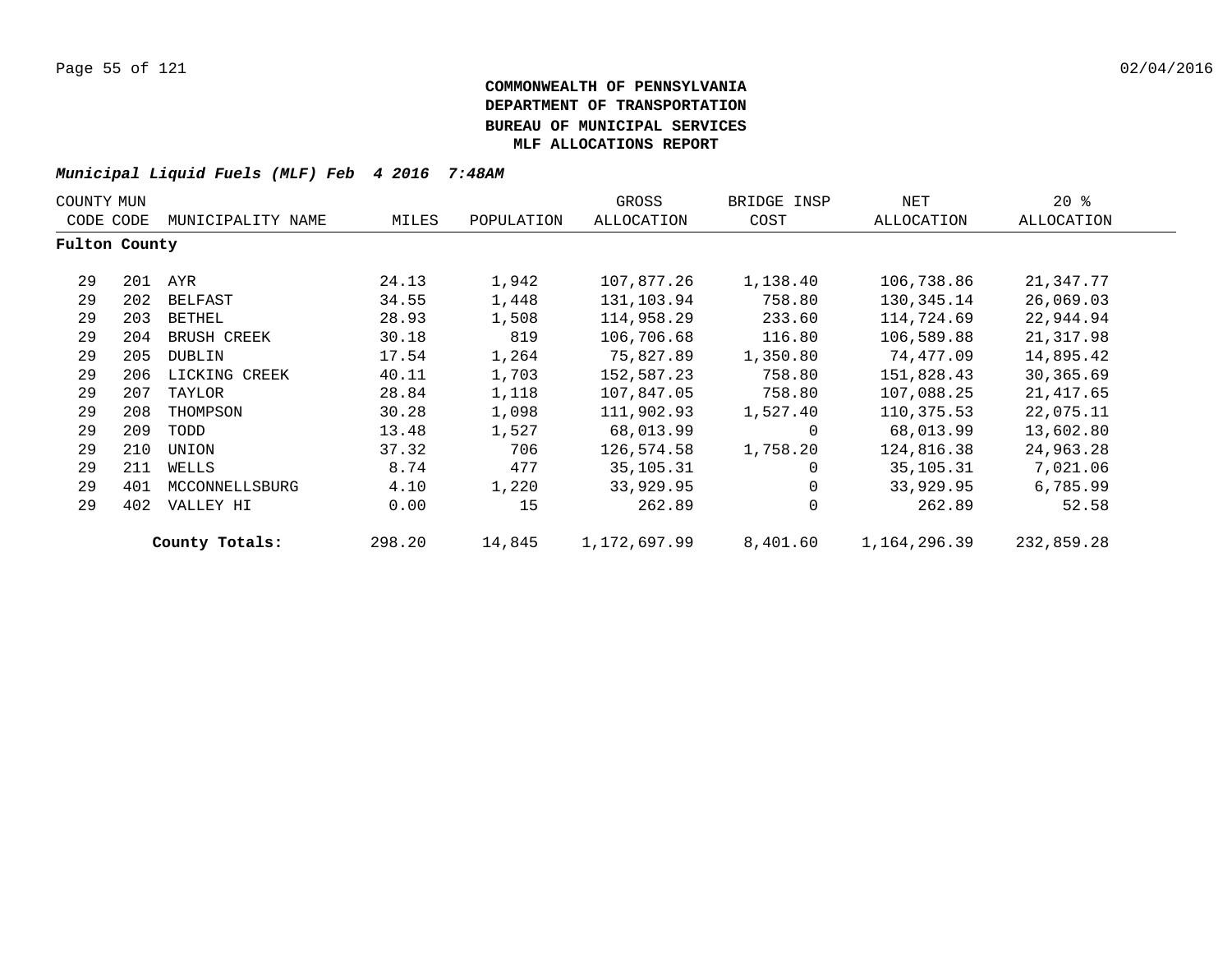| COUNTY MUN    |     |                             |        |            | GROSS           | BRIDGE INSP    | NET             | $20*$       |
|---------------|-----|-----------------------------|--------|------------|-----------------|----------------|-----------------|-------------|
|               |     | CODE CODE MUNICIPALITY NAME | MILES  | POPULATION | ALLOCATION      | COST           | ALLOCATION      | ALLOCATION  |
| Greene County |     |                             |        |            |                 |                |                 |             |
| 30            |     | 201 ALEPPO                  | 44.83  | 502        | 145,979.63      | 0              | 145,979.63      | 29, 195.93  |
| 30            |     | 202 CENTER                  | 78.55  | 1,267      | 262,572.28      | $\mathbf 0$    | 262,572.28      | 52, 514.46  |
| 30            | 203 | CUMBERLAND                  | 66.07  | 6,623      | 318,262.08      | $\mathbf 0$    | 318,262.08      | 63,652.42   |
| 30            | 204 | <b>DUNKARD</b>              | 38.83  | 2,372      | 160,396.50      | 1,208.80       | 159,187.70      | 31,837.54   |
| 30            | 205 | FRANKLIN                    | 70.09  | 7,280      | 342,079.14      | 404.40         | 341,674.74      | 68, 334.95  |
| 30            | 206 | FREEPORT<br>TOWNSHIP        | 8.77   | 310        | 32,269.96       | 0              | 32,269.96       | 6,453.99    |
| 30            | 207 | GILMORE                     | 28.87  | 260        | 92,899.99       | $\overline{0}$ | 92,899.99       | 18,580.00   |
| 30            | 208 | GRAY                        | 2.10   | 219        | 10,264.60       | 0              | 10,264.60       | 2,052.92    |
| 30            | 209 | GREENE                      | 21.50  | 445        | 73,590.29       | 0              | 73,590.29       | 14,718.06   |
| 30            | 210 | JACKSON                     | 41.90  | 487        | 136,750.84      | 0              | 136,750.84      | 27,350.17   |
| 30            | 211 | JEFFERSON                   | 40.49  | 2,352      | 165, 125.56     | 0              | 165,125.56      | 33,025.11   |
| 30            | 212 | MONONGAHELA                 | 20.25  | 1,572      | 89,519.07       | $\mathbf 0$    | 89,519.07       | 17,903.81   |
| 30            | 213 | MORGAN                      | 44.11  | 2,587      | 180,321.87      | $\mathbf 0$    | 180,321.87      | 36,064.37   |
| 30            |     | 214 MORRIS                  | 55.40  | 818        | 183,862.83      | $\mathbf 0$    | 183,862.83      | 36,772.57   |
| 30            |     | 215 PERRY                   | 48.40  | 1,521      | 174,764.75      | 1,920.00       | 172,844.75      | 34,568.95   |
| 30            | 216 | RICHHILL                    | 54.42  | 896        | 182, 231. 17    | $\Omega$       | 182, 231. 17    | 36, 446.23  |
| 30            | 217 | SPRINGHILL                  | 36.80  | 349        | 118,725.92      | $\mathbf 0$    | 118,725.92      | 23,745.18   |
| 30            | 218 | WASHINGTON                  | 37.00  | 1,098      | 132,466.23      | $\mathbf 0$    | 132,466.23      | 26, 493. 25 |
| 30            | 219 | WAYNE                       | 69.08  | 1,197      | 232,366.93      | 584.80         | 231,782.13      | 46, 356. 43 |
| 30            | 220 | WHITELEY                    | 34.62  | 649        | 117, 313.42     | $\mathbf 0$    | 117,313.42      | 23,462.68   |
| 30            | 401 | CARMICHAELS                 | 1.85   | 483        | 14,126.94       | 0              | 14,126.94       | 2,825.39    |
| 30            | 402 | CLARKSVILLE                 | 1.78   | 230        | 9,478.20        | $\mathsf{O}$   | 9,478.20        | 1,895.64    |
| 30            | 403 | GREENSBORO                  | 2.23   | 260        | 11,381.05       | $\mathsf{O}$   | 11,381.05       | 2,276.21    |
| 30            | 404 | <b>JEFFERSON</b>            | 1.51   | 270        | 9,353.11        | 0              | 9,353.11        | 1,870.62    |
| 30            | 405 | RICES LANDING               | 3.31   | 463        | 18,244.01       | 0              | 18,244.01       | 3,648.80    |
| 30            | 406 | WAYNESBURG                  | 15.75  | 4,176      | 121,391.36      | $\mathbf 0$    | 121,391.36      | 24, 278. 27 |
|               |     | County Totals:              | 868.51 | 38,686     | 3, 335, 737. 73 | 4,118.00       | 3, 331, 619. 73 | 666, 323.95 |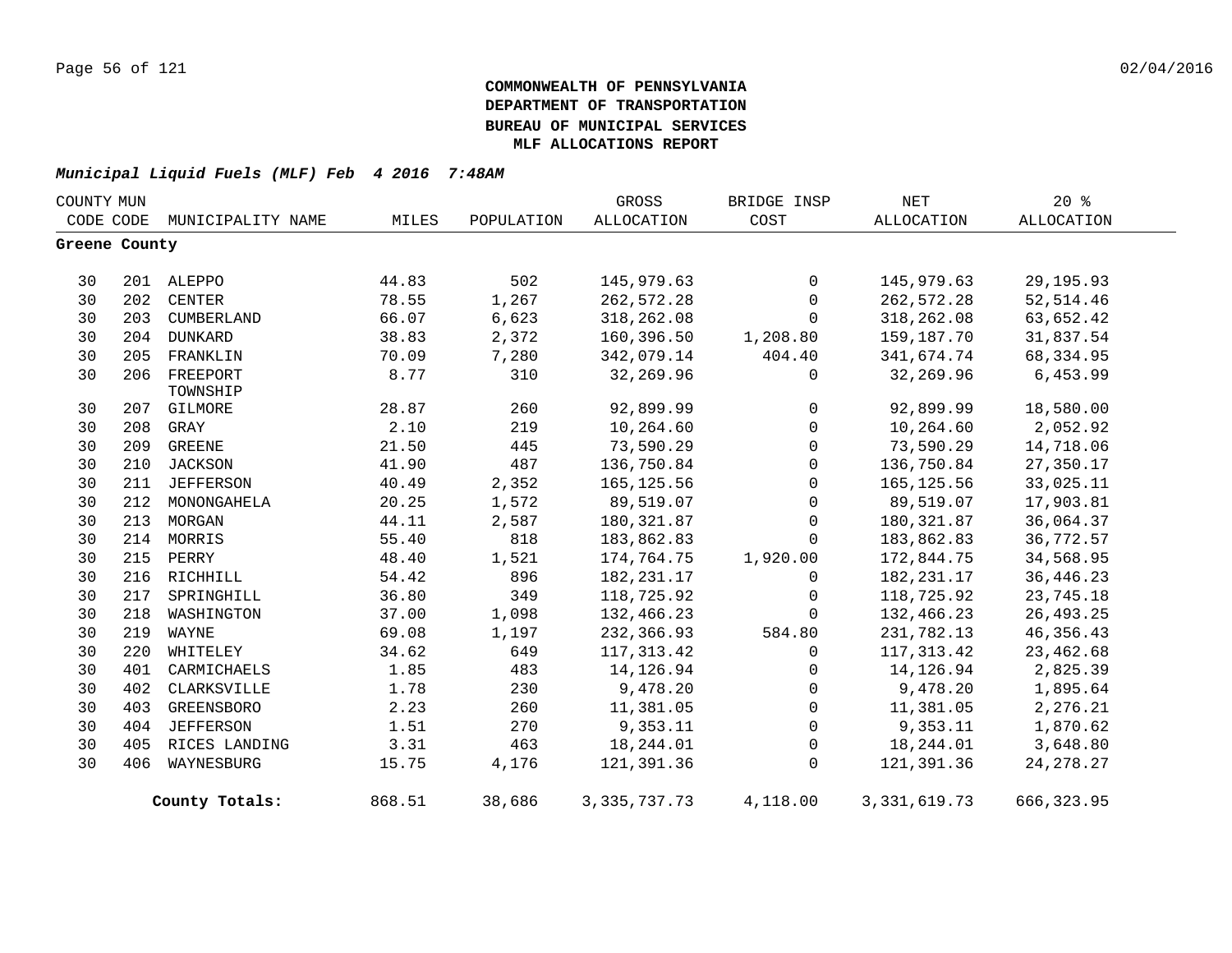| COUNTY MUN |     |                   |       |            | GROSS      | BRIDGE INSP  | $\operatorname{NET}$ | $20*$       |  |
|------------|-----|-------------------|-------|------------|------------|--------------|----------------------|-------------|--|
| CODE CODE  |     | MUNICIPALITY NAME | MILES | POPULATION | ALLOCATION | COST         | ALLOCATION           | ALLOCATION  |  |
|            |     | Huntingdon County |       |            |            |              |                      |             |  |
|            |     |                   |       |            |            |              |                      |             |  |
| 31         |     | 201 BARREE        | 10.63 | 469        | 40,748.52  | $\mathbf 0$  | 40,748.52            | 8,149.70    |  |
| 31         |     | 202 BRADY         | 5.69  | 1,172      | 37,954.06  | $\mathbf 0$  | 37,954.06            | 7,590.81    |  |
| 31         |     | 203 CARBON        | 3.46  | 375        | 17,160.59  | 526.80       | 16,633.79            | 3,326.76    |  |
| 31         |     | 204 CASS          | 18.88 | 1,119      | 77,386.75  | $\mathbf 0$  | 77,386.75            | 15, 477.35  |  |
| 31         | 205 | CLAY              | 23.18 | 926        | 87,162.00  | 573.40       | 86,588.60            | 17, 317. 72 |  |
| 31         | 206 | CROMWELL          | 39.24 | 1,510      | 146,542.15 | 1,288.40     | 145,253.75           | 29,050.75   |  |
| 31         |     | 207 DUBLIN        | 28.33 | 1,290      | 109,301.21 | 526.80       | 108,774.41           | 21,754.88   |  |
| 31         | 208 | FRANKLIN          | 2.48  | 466        | 15,756.81  | 936.80       | 14,820.01            | 2,964.00    |  |
| 31         | 209 | HENDERSON         | 27.92 | 933        | 101,789.20 | 114.60       | 101,674.60           | 20,334.92   |  |
| 31         | 210 | HOPEWELL          | 10.50 | 586        | 42,401.48  | $\mathbf 0$  | 42,401.48            | 8,480.30    |  |
| 31         |     | 211 JACKSON       | 26.26 | 872        | 95,640.36  | 2,838.00     | 92,802.36            | 18,560.47   |  |
| 31         |     | 212 JUNIATA       | 15.35 | 554        | 56,681.68  | $\mathbf 0$  | 56,681.68            | 11,336.34   |  |
| 31         |     | 213 LINCOLN       | 5.91  | 338        | 24,009.12  | 410.00       | 23,599.12            | 4,719.82    |  |
| 31         |     | 214 LOGAN         | 7.11  | 678        | 33,640.56  | $\mathbf 0$  | 33,640.56            | 6,728.11    |  |
| 31         |     | 215 MILLER        | 9.96  | 462        | 38,575.61  | 0            | 38,575.61            | 7,715.12    |  |
| 31         |     | 216 MORRIS        | 4.21  | 410        | 20,069.05  | $\mathbf 0$  | 20,069.05            | 4,013.81    |  |
| 31         |     | 217 ONEIDA        | 10.10 | 1,077      | 49,783.64  | 410.00       | 49,373.64            | 9,874.73    |  |
| 31         |     | 218 PENN          | 21.43 | 1,077      | 84,453.64  | $\mathsf{O}$ | 84,453.64            | 16,890.73   |  |
| 31         |     | 219 PORTER        | 21.00 | 1,968      | 98,755.11  | 758.80       | 97,996.31            | 19,599.26   |  |
| 31         | 220 | SHIRLEY           | 37.01 | 2,524      | 157,491.47 | $\mathbf 0$  | 157,491.47           | 31,498.29   |  |
| 31         | 221 | SMITHFIELD        | 7.78  | 4,390      | 100,753.95 | $\mathbf 0$  | 100,753.95           | 20,150.79   |  |
| 31         | 222 | SPRINGFIELD       | 28.54 | 654        | 98,796.12  | $\Omega$     | 98,796.12            | 19,759.22   |  |
| 31         | 223 | SPRUCE CREEK      | 4.56  | 240        | 18,160.36  | 1,572.60     | 16,587.76            | 3,317.55    |  |
| 31         | 224 | TELL              | 34.33 | 662        | 116,653.87 | $\mathbf 0$  | 116,653.87           | 23,330.77   |  |
| 31         | 225 | TODD              | 25.51 | 952        | 94,747.54  | $\mathbf 0$  | 94,747.54            | 18,949.51   |  |
| 31         | 226 | UNION             | 23.06 | 1,029      | 88,600.16  | 1,393.40     | 87,206.76            | 17,441.35   |  |
| 31         | 227 | WALKER            | 17.74 | 1,947      | 88,411.36  | $\mathbf 0$  | 88, 411.36           | 17,682.27   |  |
| 31         | 228 | WARRIORS MARK     | 12.40 | 1,796      | 69,424.16  | 410.00       | 69,014.16            | 13,802.83   |  |
| 31         | 229 | WEST              | 17.82 | 571        | 64,537.93  | 820.00       | 63,717.93            | 12,743.59   |  |
| 31         | 230 | <b>WOOD</b>       | 4.47  | 708        | 26,087.94  | 0            | 26,087.94            | 5,217.59    |  |
| 31         |     | 401 ALEXANDRIA    | 1.70  | 346        | 11,266.62  | $\mathsf{O}$ | 11,266.62            | 2,253.32    |  |
| 31         | 402 | BIRMINGHAM        | 0.27  | 90         | 2,403.69   | $\mathbf 0$  | 2,403.69             | 480.74      |  |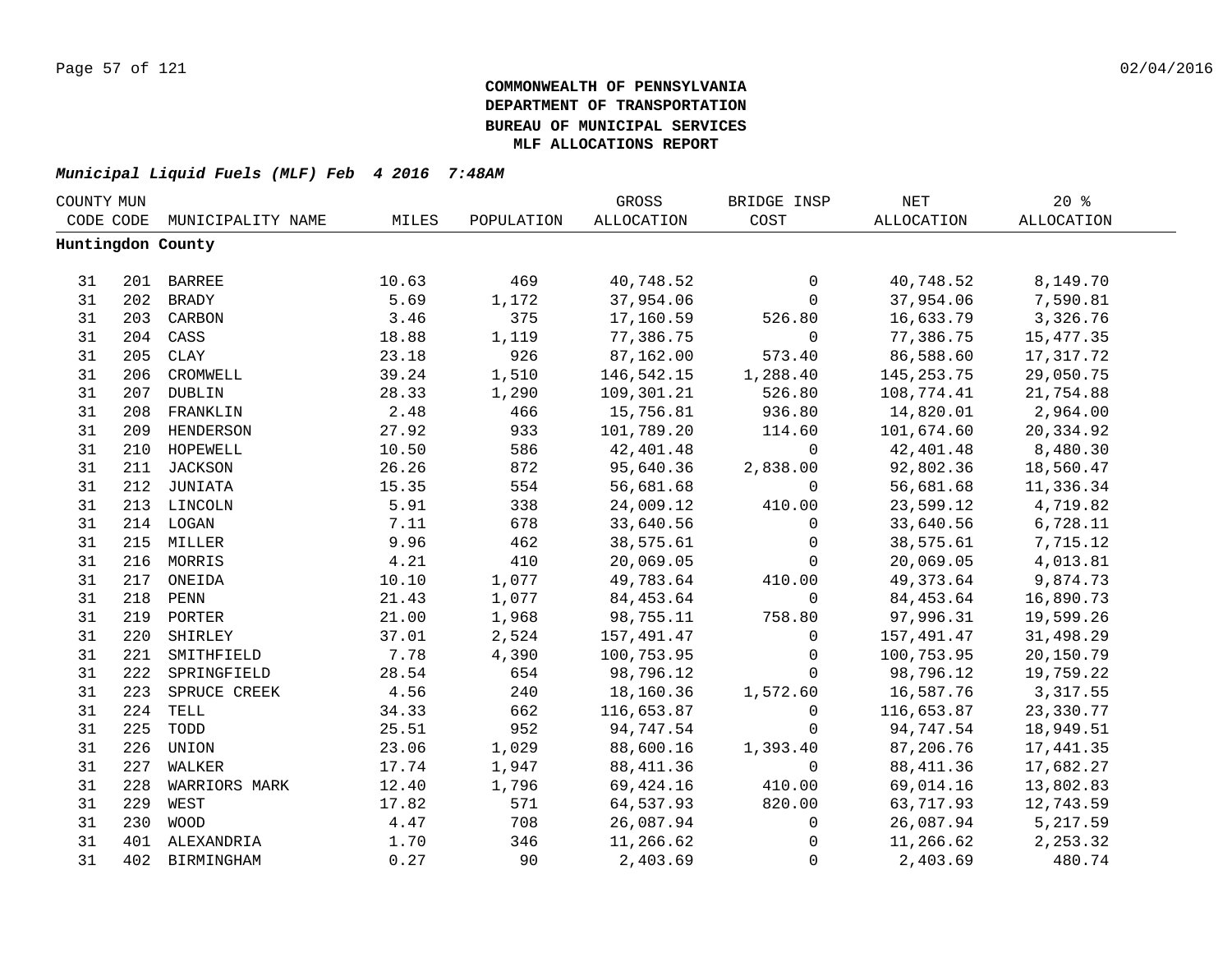| COUNTY MUN |           |                   |        |            | GROSS        | BRIDGE INSP | NET          | $20*$      |  |
|------------|-----------|-------------------|--------|------------|--------------|-------------|--------------|------------|--|
|            | CODE CODE | MUNICIPALITY NAME | MILES  | POPULATION | ALLOCATION   | COST        | ALLOCATION   | ALLOCATION |  |
| 31         | 403       | BROAD TOP CITY    | 3.81   | 452        | 19,581.21    | $\Omega$    | 19,581.21    | 3,916.24   |  |
| 31         | 404       | CASSVILLE         | 0.95   | 143        | 5,413.47     |             | 5,413.47     | 1,082.69   |  |
| 31         | 405       | COALMONT          | 0.50   | 106        | 3,387.94     |             | 3,387.94     | 677.59     |  |
| 31         | 406       | DUDLEY            | 1.56   | 184        | 7,998.73     |             | 7,998.73     | 1,599.75   |  |
| 31         | 407       | HUNTINGDON        | 23.93  | 7,093      | 197,550.90   |             | 197,550.90   | 39,510.18  |  |
| 31         | 408       | MAPLETON          | 2.92   | 441        | 16,664.99    |             | 16,664.99    | 3,333.00   |  |
| 31         | 409       | MARKLESBURG       | 1.57   | 204        | 8,379.89     |             | 8,379.89     | 1,675.98   |  |
| 31         | 410       | MILL CREEK        | 1.81   | 328        | 11,287.76    | 410.00      | 10,877.76    | 2,175.55   |  |
| 31         | 411       | MOUNT UNION       | 14.22  | 2,447      | 86,404.00    | 505.00      | 85,899.00    | 17,179.80  |  |
| 31         | 412       | ORBISONIA         | 3.18   | 428        | 17,232.74    | $\Omega$    | 17,232.74    | 3,446.55   |  |
| 31         | 413       | PETERSBURG        | 1.93   | 480        | 14,319.16    |             | 14,319.16    | 2,863.83   |  |
| 31         | 414       | ROCKHILL          | 2.60   | 371        | 14,458.85    | $\Omega$    | 14,458.85    | 2,891.77   |  |
| 31         | 415       | SALTILLO          | 1.51   | 346        | 10,685.26    | 410.00      | 10,275.26    | 2,055.05   |  |
| 31         | 416       | SHADE GAP         | 0.43   | 105        | 3,156.21     |             | 3,156.21     | 631.24     |  |
| 31         | 417       | SHIRLEYSBURG      | 1.60   | 150        | 7,525.17     |             | 7,525.17     | 1,505.03   |  |
| 31         | 418       | THREE SPRINGS     | 1.49   | 444        | 12,341.74    | $\Omega$    | 12,341.74    | 2,468.35   |  |
|            |           | County Totals:    | 570.84 | 45,913     | 2,551,534.73 | 13,904.60   | 2,537,630.13 | 507,526.03 |  |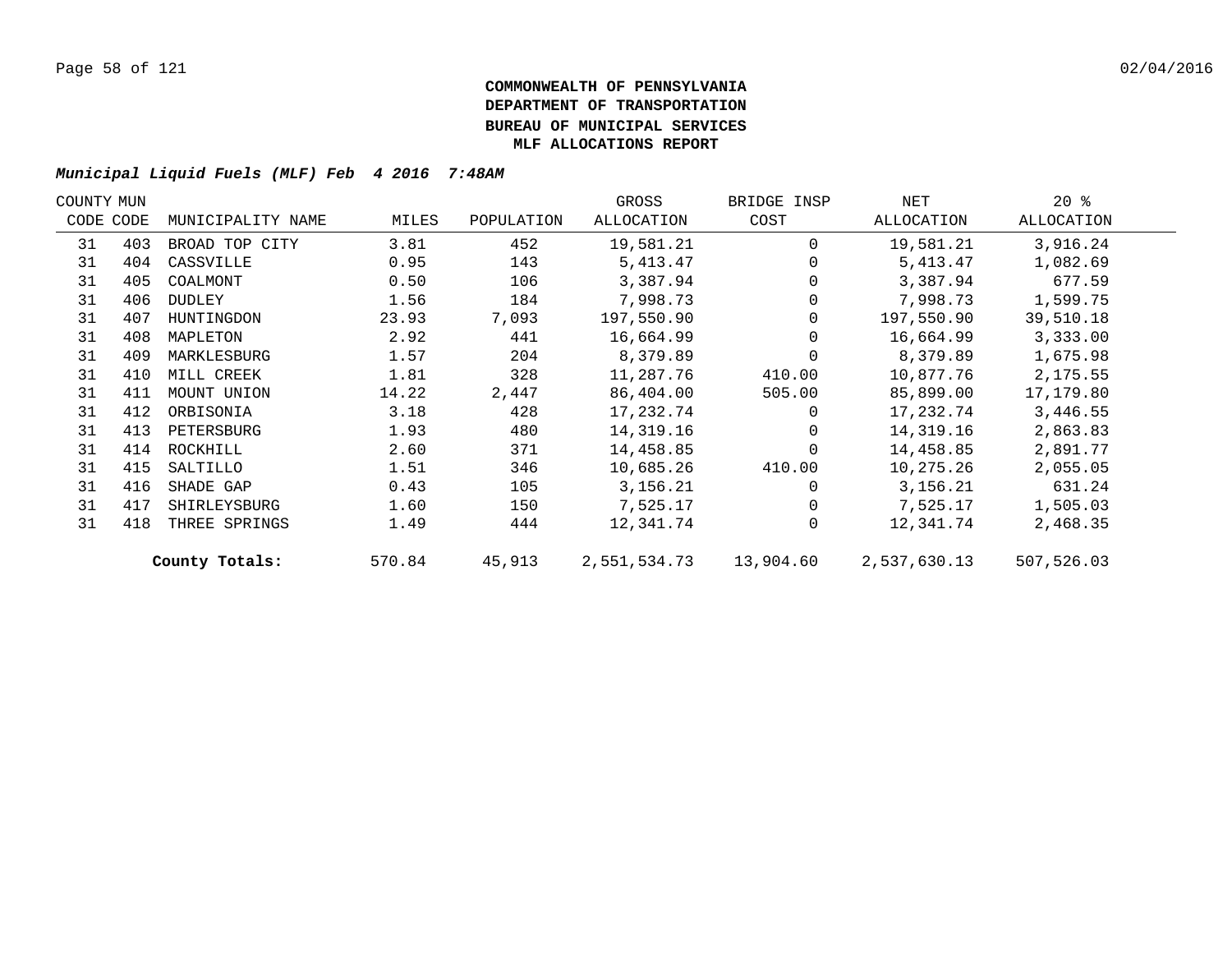| COUNTY MUN     |     |                      |       |            | GROSS        | BRIDGE INSP  | <b>NET</b>   | 20%               |  |
|----------------|-----|----------------------|-------|------------|--------------|--------------|--------------|-------------------|--|
| CODE CODE      |     | MUNICIPALITY NAME    | MILES | POPULATION | ALLOCATION   | COST         | ALLOCATION   | <b>ALLOCATION</b> |  |
| Indiana County |     |                      |       |            |              |              |              |                   |  |
|                |     |                      |       |            |              |              |              |                   |  |
| 32             |     | 201 ARMSTRONG        | 62.91 | 2,998      | 245,054.17   | $\mathbf 0$  | 245,054.17   | 49,010.83         |  |
| 32             |     | 202 BANKS            | 19.57 | 1,018      | 77,727.86    | $\mathbf 0$  | 77,727.86    | 15,545.57         |  |
| 32             |     | 203 BLACK LICK       | 25.05 | 1,237      | 98, 335.36   | $\mathbf 0$  | 98,335.36    | 19,667.07         |  |
| 32             |     | 204 BRUSH VALLEY     | 46.55 | 1,858      | 175,010.54   | $\mathbf 0$  | 175,010.54   | 35,002.11         |  |
| 32             | 205 | <b>BUFFINGTON</b>    | 25.83 | 1,328      | 102,317.20   | $\mathbf{0}$ | 102,317.20   | 20, 463. 44       |  |
| 32             | 206 | <b>BURRELL</b>       | 44.38 | 4,393      | 212,803.26   | $\mathbf 0$  | 212,803.26   | 42,560.65         |  |
| 32             | 207 | CANOE                | 38.85 | 1,505      | 145,261.09   | $\mathbf 0$  | 145,261.09   | 29,052.22         |  |
| 32             | 208 | CENTER               | 48.42 | 4,764      | 231,668.55   | $\mathbf 0$  | 231,668.55   | 46, 333. 71       |  |
| 32             | 209 | CHERRYHILL           | 64.85 | 2,765      | 246,906.63   | $\mathbf 0$  | 246,906.63   | 49,381.33         |  |
| 32             | 210 | CONEMAUGH            | 48.68 | 2,294      | 189,170.53   | $\mathbf{0}$ | 189,170.53   | 37,834.11         |  |
| 32             | 211 | EAST MAHONING        | 34.82 | 1,077      | 125, 427.32  | $\mathbf 0$  | 125,427.32   | 25,085.46         |  |
| 32             |     | 212 EAST             | 28.12 | 2,366      | 127,518.50   | $\mathbf 0$  | 127,518.50   | 25,503.70         |  |
|                |     | WHEATFIELD           |       |            |              |              |              |                   |  |
| 32             |     | 213 GRANT            | 32.38 | 741        | 112,071.52   | $\mathbf 0$  | 112,071.52   | 22, 414.30        |  |
| 32             |     | 214 GREEN            | 66.21 | 3,839      | 269,893.10   | $\mathbf 0$  | 269,893.10   | 53,978.62         |  |
| 32             |     | 215 MONTGOMERY       | 33.93 | 1,568      | 131,310.04   | $\mathbf 0$  | 131,310.04   | 26, 262.01        |  |
| 32             |     | 216 NORTH MAHONING   | 29.29 | 1,428      | 114,657.65   | $\mathbf 0$  | 114,657.65   | 22,931.53         |  |
| 32             |     | 217 PINE             | 26.77 | 2,033      | 117,550.71   | $\mathbf 0$  | 117,550.71   | 23,510.14         |  |
| 32             |     | 218 RAYNE            | 72.32 | 2,992      | 273, 743. 78 | $\mathbf 0$  | 273, 743. 78 | 54,748.76         |  |
| 32             | 219 | SOUTH MAHONING       | 41.83 | 1,841      | 160,269.29   | $\mathbf 0$  | 160,269.29   | 32,053.86         |  |
| 32             | 220 | WASHINGTON           | 61.67 | 1,808      | 220,401.67   | $\mathbf 0$  | 220,401.67   | 44,080.33         |  |
| 32             | 221 | WEST MAHONING        | 34.26 | 1,357      | 128,621.47   | $\mathbf{0}$ | 128,621.47   | 25,724.29         |  |
| 32             | 222 | WEST                 | 35.93 | 2,314      | 150,505.81   | $\Omega$     | 150,505.81   | 30,101.16         |  |
|                |     | WHEATFIELD           |       |            |              |              |              |                   |  |
| 32             |     | 223 WHITE            | 83.65 | 15,821     | 533, 277.88  | $\mathbf{0}$ | 533, 277.88  | 106,655.58        |  |
| 32             |     | 224 YOUNG            | 42.31 | 1,775      | 160,581.26   | $\mathbf 0$  | 160,581.26   | 32, 116.25        |  |
| 32             |     | 401 ARMAGH           | 0.50  | 122        | 3,668.38     | $\mathbf 0$  | 3,668.38     | 733.68            |  |
| 32             | 402 | BLAIRSVILLE          | 14.81 | 3,412      | 105,123.70   | $\mathbf 0$  | 105,123.70   | 21,024.74         |  |
| 32             | 403 | CHERRY TREE          | 2.21  | 364        | 13, 142. 74  | $\mathbf 0$  | 13,142.74    | 2,628.55          |  |
| 32             | 404 | CLYMER               | 10.12 | 1,357      | 54,752.59    | 0            | 54,752.59    | 10,950.52         |  |
| 32             | 405 | CREEKSIDE            | 2.14  | 309        | 11,964.51    | 0            | 11,964.51    | 2,392.90          |  |
| 32             | 406 | <b>GLEN CAMPBELL</b> | 3.69  | 245        | 15,585.75    | $\mathbf 0$  | 15,585.75    | 3, 117. 15        |  |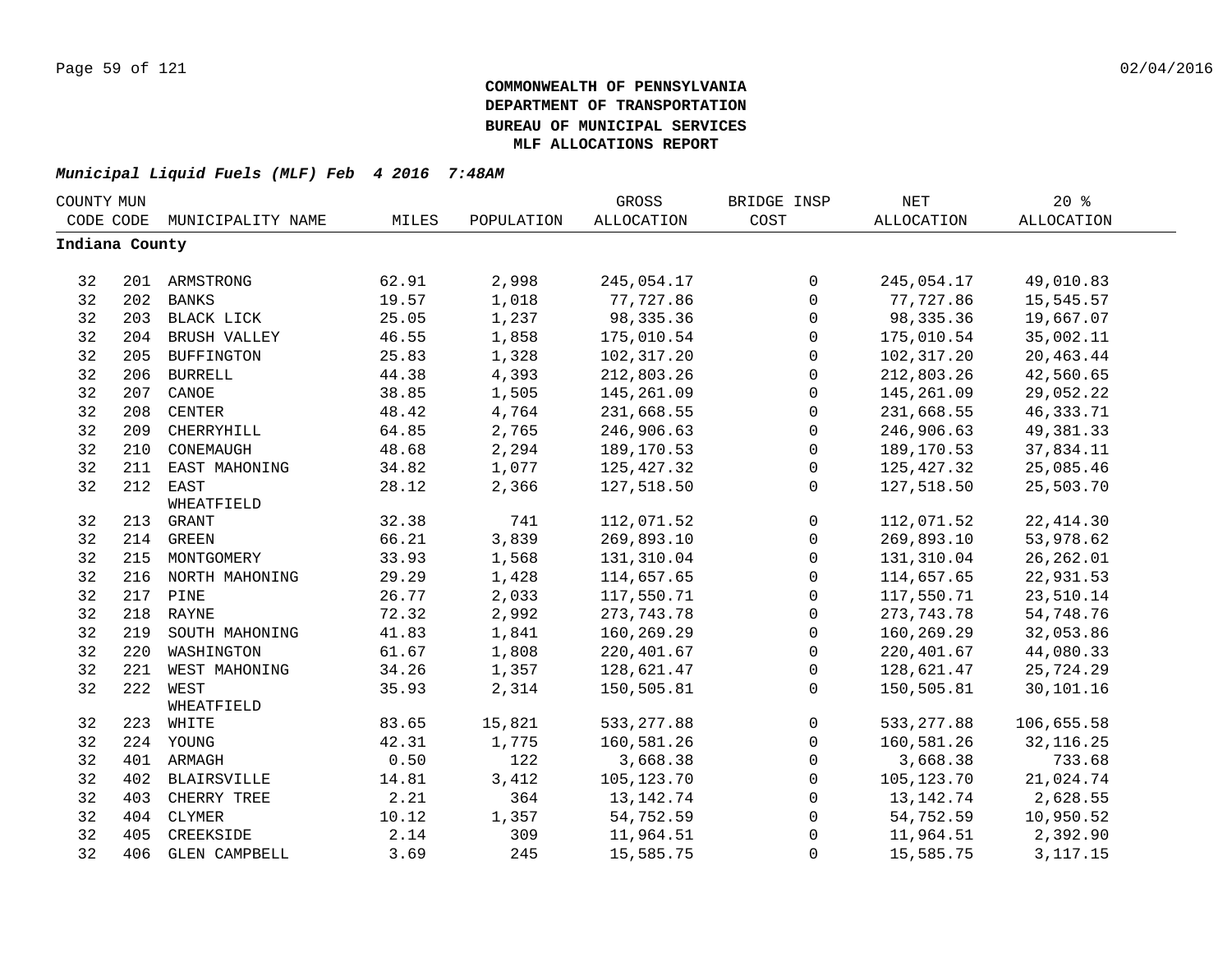|           | COUNTY MUN |                   |         |            | GROSS        | BRIDGE INSP | NET          | $20*$        |  |
|-----------|------------|-------------------|---------|------------|--------------|-------------|--------------|--------------|--|
| CODE CODE |            | MUNICIPALITY NAME | MILES   | POPULATION | ALLOCATION   | COST        | ALLOCATION   | ALLOCATION   |  |
| 32        | 407        | HOMER CITY        | 8.20    | 1,707      | 55,012.09    | $\mathbf 0$ | 55,012.09    | 11,002.42    |  |
| 32        | 408        | INDIANA           | 34.26   | 13,975     | 349,787.17   | 0           | 349,787.17   | 69,957.43    |  |
| 32        | 410        | MARION CENTER     | 2.02    | 451        | 14,086.25    | 0           | 14,086.25    | 2,817.25     |  |
| 32        | 411        | PLUMVILLE         | 1.73    | 307        | 10,674.85    | 0           | 10,674.85    | 2,134.97     |  |
| 32        | 412        | SALTSBURG         | 3.83    | 873        | 27,021.61    | $\mathbf 0$ | 27,021.61    | 5,404.32     |  |
| 32        | 413        | SHELOCTA          | 0.93    | 130        | 5,124.42     | $\mathbf 0$ | 5,124.42     | 1,024.88     |  |
| 32        | 414        | SMICKSBURG        | 0.75    | 46         | 3,101.28     | $\mathbf 0$ | 3,101.28     | 620.26       |  |
| 32        | 415        | ERNEST            | 2.09    | 462        | 14,493.26    | 0           | 14,493.26    | 2,898.65     |  |
|           |            | County Totals:    | 1135.86 | 88,880     | 5,033,623.79 | 0           | 5,033,623.79 | 1,006,724.76 |  |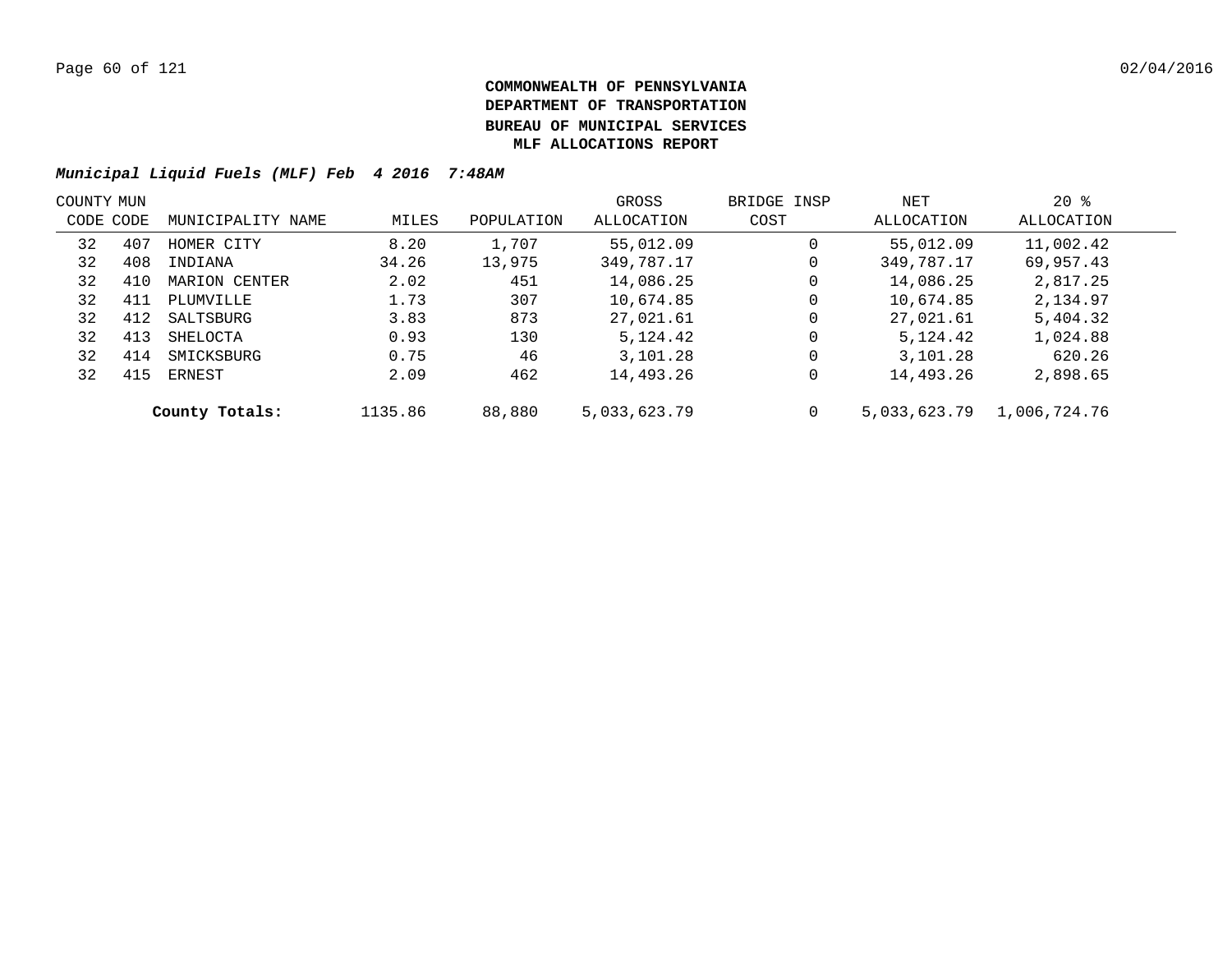| COUNTY MUN       |     |                   |       |            | GROSS             | BRIDGE INSP         | NET               | $20*$             |  |
|------------------|-----|-------------------|-------|------------|-------------------|---------------------|-------------------|-------------------|--|
| CODE CODE        |     | MUNICIPALITY NAME | MILES | POPULATION | <b>ALLOCATION</b> | COST                | <b>ALLOCATION</b> | <b>ALLOCATION</b> |  |
| Jefferson County |     |                   |       |            |                   |                     |                   |                   |  |
|                  |     |                   |       |            |                   |                     |                   |                   |  |
| 33               |     | 201 BARNETT       | 7.72  | 254        | 28,075.39         | $\mathsf{O}$        | 28,075.39         | 5,615.08          |  |
| 33               |     | 202 BEAVER        | 26.56 | 498        | 90,002.95         | $\mathsf{O}\xspace$ | 90,002.95         | 18,000.59         |  |
| 33               |     | 203 BELL          | 28.86 | 2,056      | 124,349.30        | $\mathsf{O}\xspace$ | 124,349.30        | 24,869.86         |  |
| 33               |     | 204 CLOVER        | 17.86 | 448        | 62,504.39         | $\mathsf{O}\xspace$ | 62,504.39         | 12,500.88         |  |
| 33               | 205 | <b>ELDRED</b>     | 40.82 | 1,226      | 146,399.07        | $\mathbf 0$         | 146,399.07        | 29, 279.81        |  |
| 33               | 206 | GASKILL           | 13.05 | 708        | 52, 342.92        | $\mathbf 0$         | 52, 342.92        | 10,468.58         |  |
| 33               | 207 | HEATH             | 14.53 | 124        | 46,635.51         | $\mathbf 0$         | 46,635.51         | 9,327.10          |  |
| 33               | 208 | HENDERSON         | 34.16 | 1,816      | 136,360.73        | $\mathbf 0$         | 136,360.73        | 27, 272. 15       |  |
| 33               | 209 | KNOX              | 35.55 | 1,042      | 127,047.65        | $\mathsf{O}$        | 127,047.65        | 25,409.53         |  |
| 33               | 210 | MCCALMONT         | 27.47 | 1,082      | 103,023.79        | $\mathsf{O}$        | 103,023.79        | 20,604.76         |  |
| 33               | 211 | OLIVER            | 37.69 | 1,083      | 134, 314.73       | $\mathsf{O}$        | 134, 314.73       | 26,862.95         |  |
| 33               | 212 | PERRY             | 36.39 | 1,226      | 132,843.19        | $\mathbf 0$         | 132,843.19        | 26,568.64         |  |
| 33               | 213 | PINE CREEK        | 20.25 | 1,352      | 85,662.97         | $\mathsf{O}$        | 85,662.97         | 17, 132.59        |  |
| 33               | 214 | POLK              | 17.51 | 265        | 58, 225. 79       | $\mathsf 0$         | 58, 225.79        | 11,645.16         |  |
| 33               | 215 | PORTER            | 27.26 | 305        | 88,762.10         | $\mathbf 0$         | 88,762.10         | 17,752.42         |  |
| 33               |     | 216 RINGGOLD      | 26.78 | 741        | 94, 935.41        | $\mathsf 0$         | 94, 935.41        | 18,987.08         |  |
| 33               |     | 217 ROSE          | 20.78 | 1,255      | 85,584.56         | $\mathsf 0$         | 85,584.56         | 17, 116.91        |  |
| 33               | 218 | SNYDER            | 35.68 | 2,547      | 153,824.78        | $\mathsf{O}\xspace$ | 153,824.78        | 30,764.96         |  |
| 33               |     | 219 UNION         | 30.28 | 855        | 107,643.65        | $\mathsf{O}\xspace$ | 107,643.65        | 21,528.73         |  |
| 33               | 220 | WARSAW            | 43.78 | 1,424      | 158,927.22        | $\mathsf{O}$        | 158,927.22        | 31,785.44         |  |
| 33               | 221 | WASHINGTON        | 57.05 | 1,926      | 208,332.66        | $\mathsf{O}$        | 208,332.66        | 41,666.53         |  |
| 33               | 222 | WINSLOW           | 51.15 | 2,622      | 202, 477.88       | $\mathbf 0$         | 202, 477.88       | 40,495.58         |  |
| 33               |     | 223 YOUNG         | 27.62 | 1,749      | 115, 173.83       | $\mathbf 0$         | 115, 173.83       | 23,034.77         |  |
| 33               |     | 401 BIG RUN       | 2.80  | 624        | 19,505.37         | $\mathsf{O}$        | 19,505.37         | 3,901.07          |  |
| 33               | 402 | <b>BROCKWAY</b>   | 9.84  | 2,072      | 66,428.15         | $\mathbf 0$         | 66,428.15         | 13,285.63         |  |
| 33               | 403 | <b>BROOKVILLE</b> | 24.82 | 3,924      | 144,728.73        | $\mathbf 0$         | 144,728.73        | 28,945.75         |  |
| 33               | 404 | CORSICA           | 2.21  | 357        | 13,020.04         | $\mathsf{O}$        | 13,020.04         | 2,604.01          |  |
| 33               | 405 | FALLS CREEK       | 4.72  | 1,037      | 32,619.59         | 0                   | 32,619.59         | 6,523.92          |  |
| 33               | 406 | PUNXSUTAWNEY      | 24.43 | 5,962      | 179,256.97        | $\mathsf{O}$        | 179,256.97        | 35,851.39         |  |
| 33               | 407 | REYNOLDSVILLE     | 12.57 | 2,759      | 86,823.61         | $\mathsf{O}$        | 86,823.61         | 17,364.72         |  |
| 33               | 408 | SUMMERVILLE       | 4.63  | 528        | 23, 422.54        | 0                   | 23, 422.54        | 4,684.51          |  |
| 33               | 409 | SYKESVILLE        | 6.61  | 1,157      | 40,506.37         | $\mathsf 0$         | 40,506.37         | 8,101.27          |  |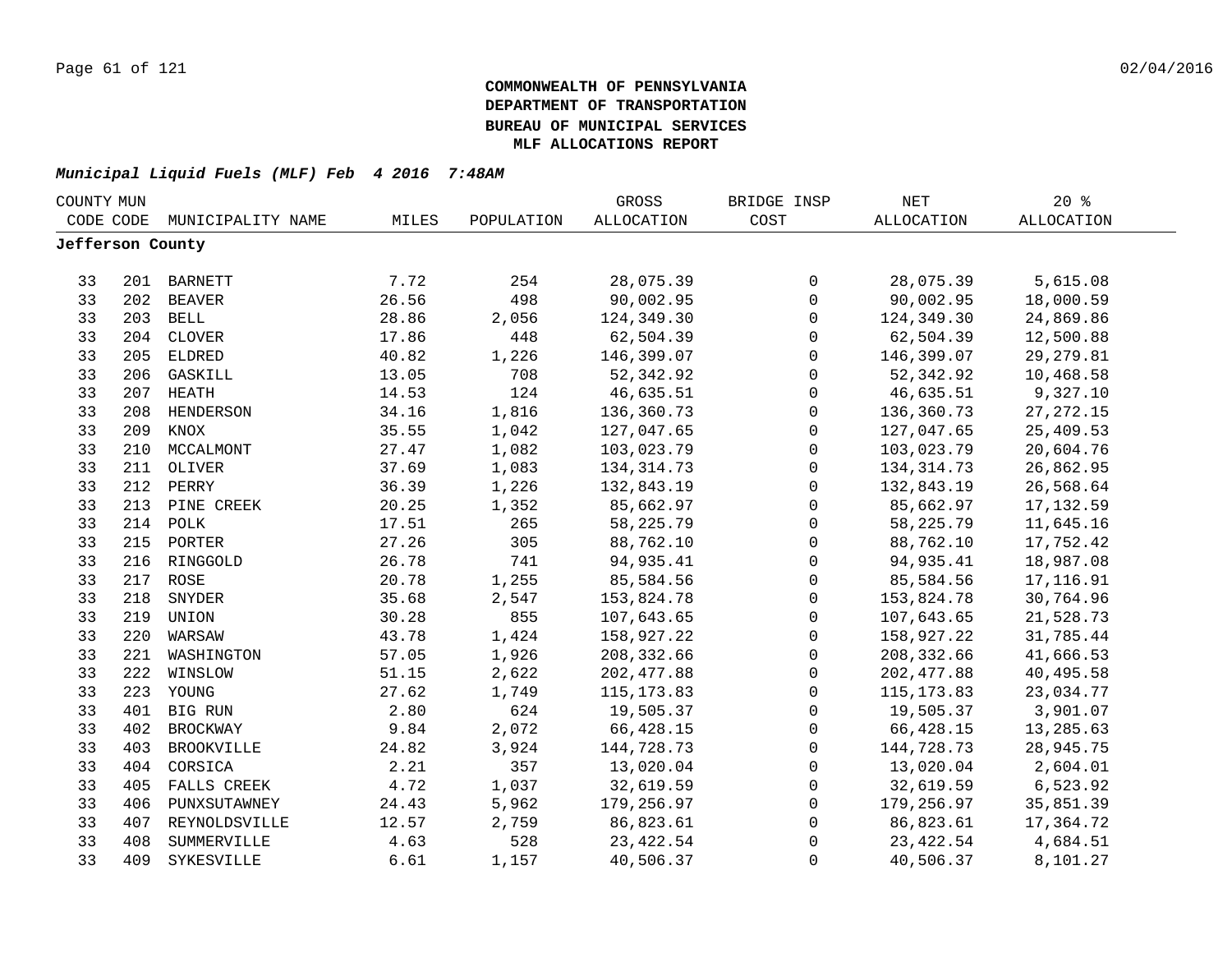|           | COUNTY MUN |                   |        |            | GROSS        | BRIDGE INSP | NET          | $20*$      |  |
|-----------|------------|-------------------|--------|------------|--------------|-------------|--------------|------------|--|
| CODE CODE |            | MUNICIPALITY NAME | MILES  | POPULATION | ALLOCATION   | COST        | ALLOCATION   | ALLOCATION |  |
| 33        | 410        | TIMBLIN           | 1.77   | 157        | 8,168.07     |             | 8,168.07     | 1,633.61   |  |
| 33        | 41.        | WORTHVILLE        | 0.20   | 67         | 1,786.33     |             | 1,786.33     | 357.27     |  |
|           |            | County Totals:    | 773.40 | 45,248     | 3,159,716.24 |             | 3,159,716.24 | 631,943.25 |  |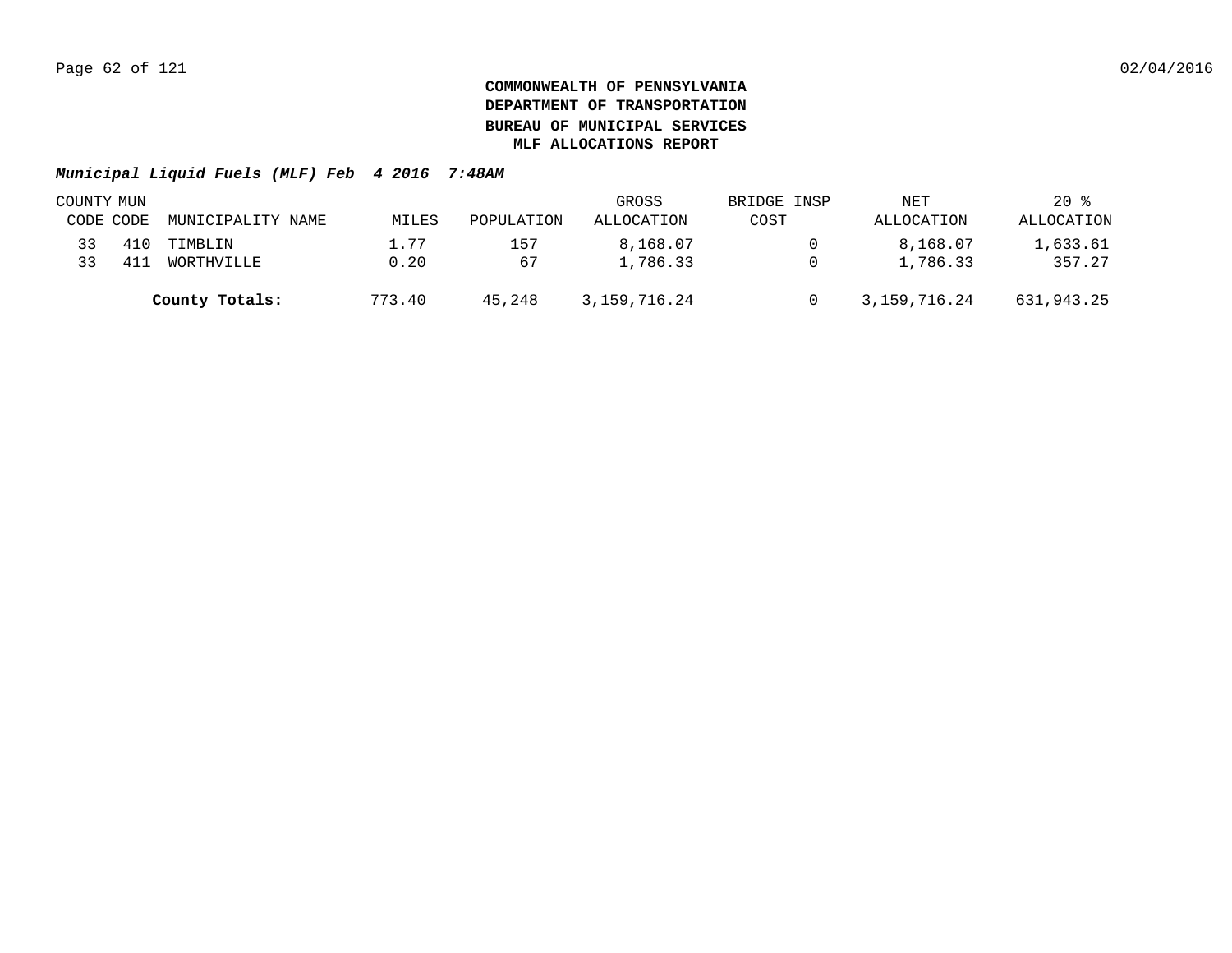| COUNTY MUN     |     |                   |        |            | GROSS        | BRIDGE INSP | NET          | $20*$      |
|----------------|-----|-------------------|--------|------------|--------------|-------------|--------------|------------|
| CODE CODE      |     | MUNICIPALITY NAME | MILES  | POPULATION | ALLOCATION   | COST        | ALLOCATION   | ALLOCATION |
| Juniata County |     |                   |        |            |              |             |              |            |
| 34             | 201 | BEALE             | 9.24   | 830        | 42,822.64    | $\mathbf 0$ | 42,822.64    | 8,564.53   |
| 34             | 202 | DELAWARE          | 31.40  | 1,547      | 123,200.10   | $\Omega$    | 123,200.10   | 24,640.02  |
| 34             | 203 | FAYETTE           | 48.09  | 3,478      | 208,118.02   | 0           | 208,118.02   | 41,623.60  |
| 34             | 204 | FERMANAGH         | 35.59  | 2,811      | 158,176.74   | 962.20      | 157,214.54   | 31,442.91  |
| 34             | 205 | GREENWOOD         | 25.83  | 617        | 89,854.96    | 962.20      | 88,892.76    | 17,778.55  |
| 34             |     | 206 LACK          | 25.24  | 785        | 90,994.20    | $\Omega$    | 90,994.20    | 18,198.84  |
| 34             | 207 | MILFORD           | 11.27  | 2,088      | 71,084.44    |             | 71,084.44    | 14,216.89  |
| 34             | 208 | MONROE            | 32.62  | 2,237      | 139,027.51   | 0           | 139,027.51   | 27,805.50  |
| 34             | 209 | SPRUCE HILL       | 19.13  | 834        | 73,156.34    | $\mathbf 0$ | 73,156.34    | 14,631.27  |
| 34             | 210 | SUSQUEHANNA       | 33.19  | 1,250      | 123, 471.79  | $\Omega$    | 123,471.79   | 24,694.36  |
| 34             | 211 | TURBETT           | 8.23   | 981        | 42,378.70    | $\Omega$    | 42,378.70    | 8,475.74   |
| 34             | 212 | TUSCARORA         | 22.57  | 1,240      | 90,799.10    | $\Omega$    | 90,799.10    | 18,159.82  |
| 34             | 213 | WALKER            | 32.82  | 2,738      | 148,420.93   | $\Omega$    | 148,420.93   | 29,684.19  |
| 34             | 401 | MIFFLIN           | 1.99   | 642        | 17,342.27    | 0           | 17,342.27    | 3,468.45   |
| 34             | 402 | MIFFLINTOWN       | 2.02   | 936        | 22,587.22    | $\Omega$    | 22,587.22    | 4,517.44   |
| 34             | 403 | PORT ROYAL        | 5.09   | 925        | 31,788.69    | $\Omega$    | 31,788.69    | 6,357.74   |
| 34             | 404 | THOMPSONTOWN      | 2.33   | 697        | 19,346.69    | $\Omega$    | 19,346.69    | 3,869.34   |
|                |     | County Totals:    | 346.65 | 24,636     | 1,492,570.34 | 1,924.40    | 1,490,645.94 | 298,129.19 |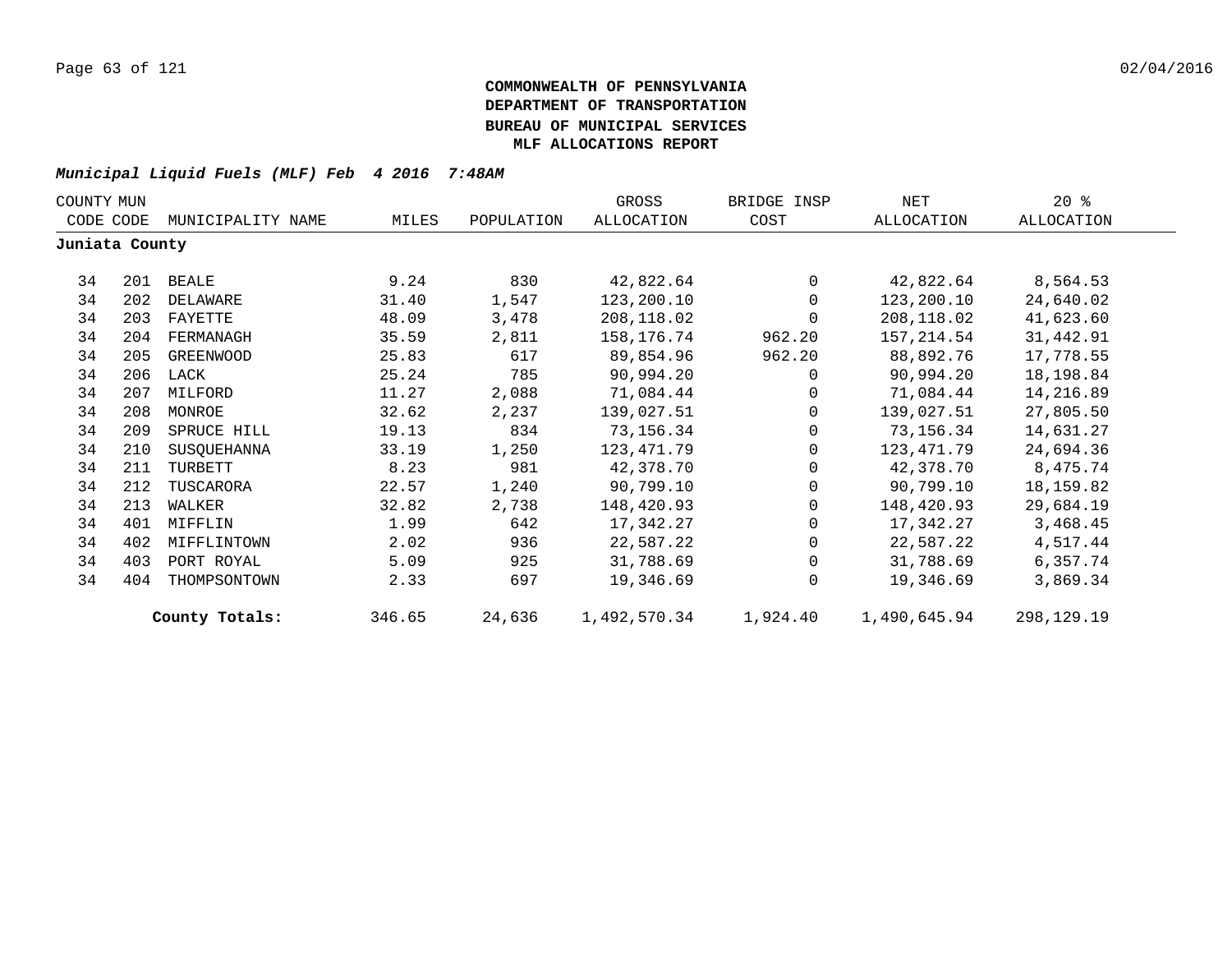| COUNTY MUN |     |                    |        |            | GROSS        | BRIDGE INSP  | NET          | 20%         |  |
|------------|-----|--------------------|--------|------------|--------------|--------------|--------------|-------------|--|
| CODE CODE  |     | MUNICIPALITY NAME  | MILES  | POPULATION | ALLOCATION   | COST         | ALLOCATION   | ALLOCATION  |  |
|            |     | Lackawanna County  |        |            |              |              |              |             |  |
|            |     |                    |        |            |              |              |              |             |  |
| 35         |     | 201 WAVERLY        | 9.31   | 1,743      | 59,039.71    | 0            | 59,039.71    | 11,807.94   |  |
| 35         |     | 202 BENTON         | 31.29  | 1,908      | 129,191.04   | 0            | 129,191.04   | 25,838.21   |  |
| 35         |     | 203 CARBONDALE     | 4.77   | 1,115      | 34, 139. 76  | $\mathbf 0$  | 34, 139. 76  | 6,827.95    |  |
| 35         |     | 204 CLIFTON        | 4.58   | 1,480      | 39,956.01    | $\mathsf 0$  | 39,956.01    | 7,991.20    |  |
| 35         | 205 | COVINGTON          | 25.20  | 2,284      | 117,145.97   | 0            | 117,145.97   | 23, 429.19  |  |
| 35         | 206 | ELMHURST           | 8.83   | 894        | 42,689.80    | $\mathsf{O}$ | 42,689.80    | 8,537.96    |  |
| 35         |     | 207 FELL           | 16.86  | 2,178      | 89,767.44    | $\mathbf 0$  | 89,767.44    | 17,953.49   |  |
| 35         | 208 | GLENBURN           | 8.86   | 1,246      | 48,951.38    | $\mathsf{O}$ | 48,951.38    | 9,790.28    |  |
| 35         | 209 | GREENFIELD         | 30.32  | 2,105      | 129,675.78   | $\mathbf 0$  | 129,675.78   | 25,935.16   |  |
| 35         | 210 | <b>JEFFERSON</b>   | 27.99  | 3,731      | 151,046.14   | $\mathbf 0$  | 151,046.14   | 30,209.23   |  |
| 35         |     | 211 LA PLUME       | 3.71   | 602        | 21,904.38    | $\mathbf 0$  | 21,904.38    | 4,380.88    |  |
| 35         | 212 | THORNHURST         | 1.59   | 1,085      | 23,883.06    | 0            | 23,883.06    | 4,776.61    |  |
| 35         |     | 213 MADISON        | 20.68  | 2,750      | 111,482.63   | $\mathbf 0$  | 111,482.63   | 22, 296.53  |  |
| 35         |     | 214 NEWTON         | 28.18  | 2,846      | 136, 115.45  | $\mathbf 0$  | 136, 115.45  | 27, 223.09  |  |
| 35         |     | 215 NORTH ABINGTON | 10.43  | 703        | 44,238.03    | $\mathbf 0$  | 44,238.03    | 8,847.61    |  |
| 35         |     | 216 RANSOM         | 14.10  | 1,420      | 68,035.72    | 0            | 68,035.72    | 13,607.14   |  |
| 35         |     | 217 ROARING BROOK  | 24.23  | 1,907      | 107,569.76   | $\mathsf 0$  | 107,569.76   | 21,513.95   |  |
| 35         |     | 218 SCOTT          | 34.49  | 4,905      | 191,513.90   | $\mathsf 0$  | 191,513.90   | 38, 302. 78 |  |
| 35         |     | 219 SOUTH ABINGTON | 39.43  | 9,073      | 279,686.25   | $\mathbf 0$  | 279,686.25   | 55,937.25   |  |
| 35         | 220 | SPRING BROOK       | 27.87  | 2,768      | 133,799.67   | $\mathbf 0$  | 133,799.67   | 26,759.93   |  |
| 35         |     | 221 WEST ABINGTON  | 5.51   | 250        | 21, 242.62   | $\mathbf 0$  | 21, 242.62   | 4,248.52    |  |
| 35         |     | 301 CARBONDALE     | 28.28  | 8,891      | 242,376.95   | $\Omega$     | 242,376.95   | 48, 475.39  |  |
| 35         |     | 302 SCRANTON       | 263.38 | 76,089     | 2,139,620.37 | 11,801.80    | 2,127,818.57 | 425,563.71  |  |
| 35         |     | 401 ARCHBALD       | 35.77  | 6,984      | 231,871.00   | $\Omega$     | 231,871.00   | 46, 374. 20 |  |
| 35         | 402 | BLAKELY            | 23.74  | 6,564      | 187,697.29   | 0            | 187,697.29   | 37,539.46   |  |
| 35         | 403 | CLARKS GREEN       | 6.33   | 1,476      | 45,240.91    | $\mathbf{0}$ | 45,240.91    | 9,048.18    |  |
| 35         | 404 | CLARKS SUMMIT      | 24.48  | 5,116      | 164,581.46   | $\mathbf 0$  | 164,581.46   | 32,916.29   |  |
| 35         | 405 | DALTON             | 8.20   | 1,234      | 46,721.44    | 0            | 46,721.44    | 9,344.29    |  |
| 35         |     | 406 DICKSON CITY   | 22.54  | 6,070      | 175,366.53   | 0            | 175,366.53   | 35,073.31   |  |
| 35         |     | 407 DUNMORE        | 52.29  | 14,057     | 406,396.62   | $\mathsf{O}$ | 406,396.62   | 81,279.32   |  |
| 35         |     | 408 JERMYN         | 10.19  | 2,169      | 69,199.37    | $\mathsf 0$  | 69,199.37    | 13,839.87   |  |
| 35         |     | 409 MAYFIELD       | 7.21   | 1,807      | 53,735.45    | $\mathbf 0$  | 53,735.45    | 10,747.09   |  |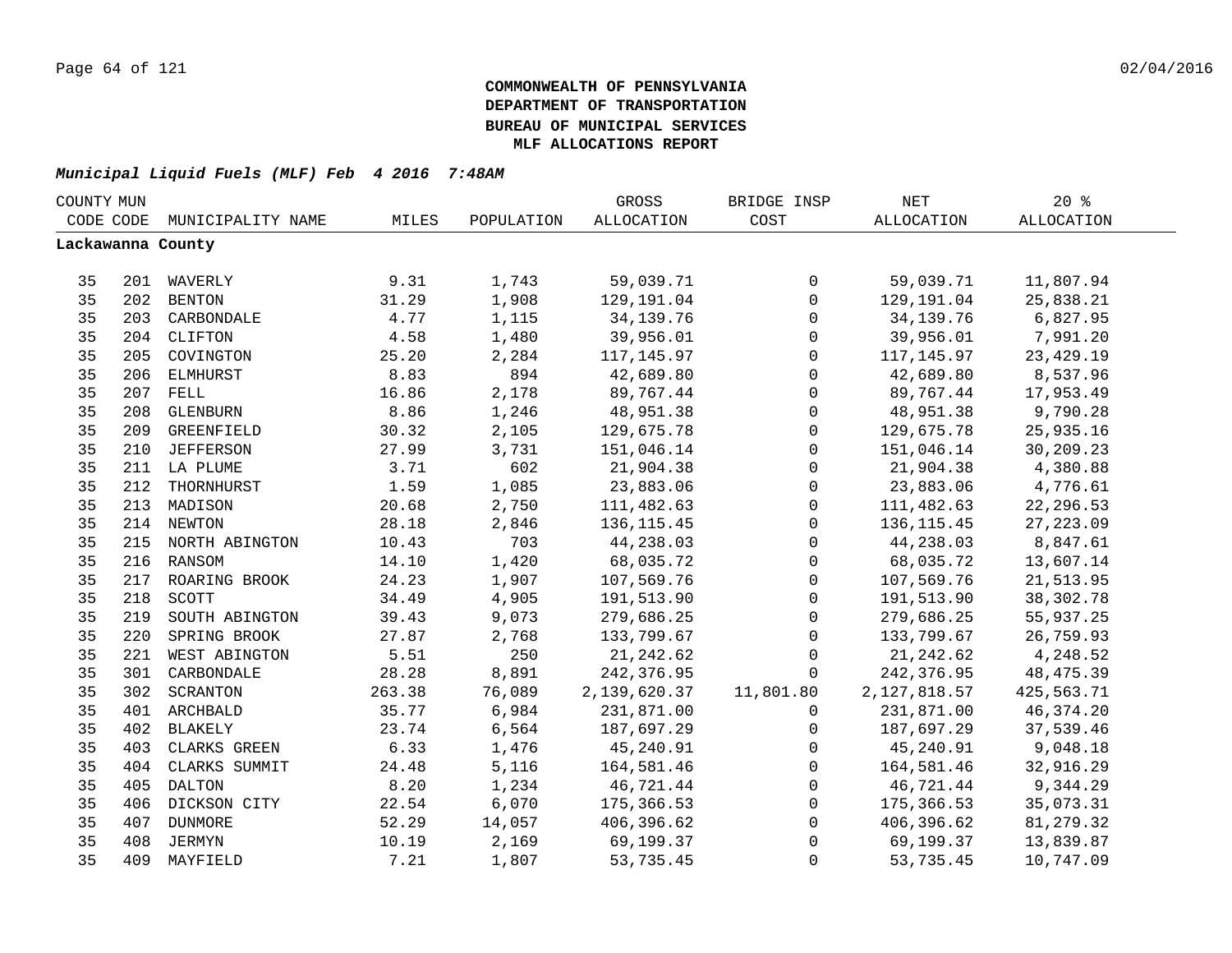| COUNTY MUN |     |                   |         |            | GROSS        | BRIDGE INSP | NET          | $20*$        |  |
|------------|-----|-------------------|---------|------------|--------------|-------------|--------------|--------------|--|
| CODE CODE  |     | MUNICIPALITY NAME | MILES   | POPULATION | ALLOCATION   | COST        | ALLOCATION   | ALLOCATION   |  |
| 35         | 410 | MOOSIC            | 28.56   | 5,719      | 187,635.60   | 0           | 187,635.60   | 37,527.12    |  |
| 35         | 411 | MOSCOW            | 10.16   | 2,026      | 66,601.09    | 0           | 66,601.09    | 13,320.22    |  |
| 35         | 412 | OLD FORGE         | 37.38   | 8,313      | 260,092.07   | 0           | 260,092.07   | 52,018.41    |  |
| 35         | 413 | OLYPHANT          | 19.13   | 5,151      | 148,823.81   | 0           | 148,823.81   | 29,764.76    |  |
| 35         | 414 | TAYLOR            | 15.77   | 6,263      | 158,033.06   | 0           | 158,033.06   | 31,606.61    |  |
| 35         | 415 | THROOP            | 13.59   | 4,088      | 113,239.27   | 0           | 113,239.27   | 22,647.85    |  |
| 35         | 416 | VANDLING          | 2.02    | 751        | 19,344.58    | 0           | 19,344.58    | 3,868.92     |  |
| 35         | 417 | JESSUP            | 19.61   | 4,676      | 141,966.92   | 0           | 141,966.92   | 28,393.38    |  |
|            |     | County Totals:    | 1006.86 | 214,437    | 6,839,618.29 | 11,801.80   | 6,827,816.49 | 1,365,563.30 |  |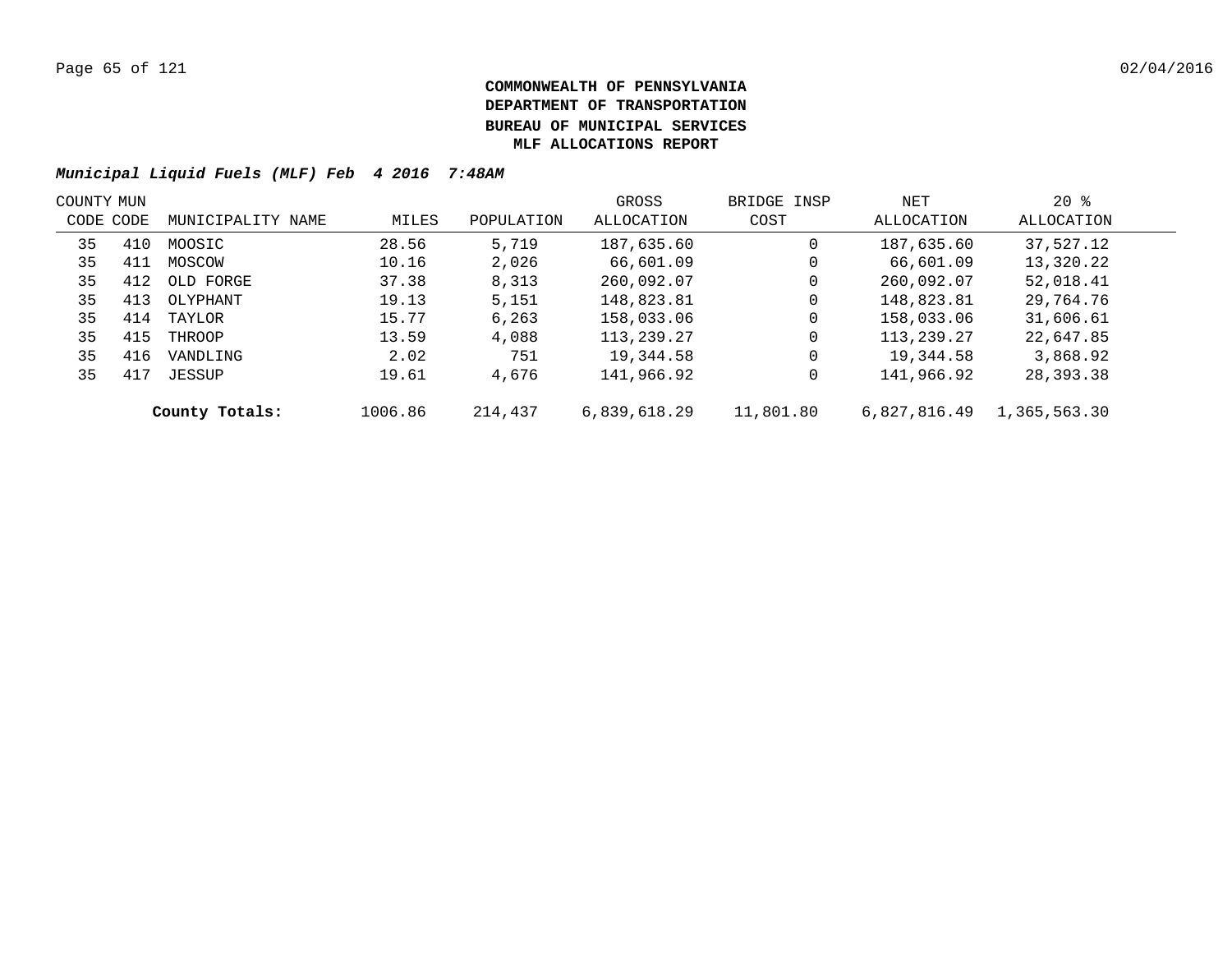| COUNTY MUN |                  |                       |        |            | GROSS             | BRIDGE INSP  | NET            | 20%               |  |
|------------|------------------|-----------------------|--------|------------|-------------------|--------------|----------------|-------------------|--|
| CODE CODE  |                  | MUNICIPALITY NAME     | MILES  | POPULATION | <b>ALLOCATION</b> | COST         | ALLOCATION     | <b>ALLOCATION</b> |  |
|            | Lancaster County |                       |        |            |                   |              |                |                   |  |
|            |                  |                       |        |            |                   |              |                |                   |  |
| 36         |                  | 101 MANHEIM           | 145.69 | 38,133     | 1, 114, 201.67    | 519.22       | 1, 113, 682.45 | 222,736.49        |  |
| 36         |                  | 201 BART              | 30.78  | 3,094      | 148, 418. 41      | 556.63       | 147,861.78     | 29,572.36         |  |
| 36         |                  | 202 BRECKNOCK         | 56.38  | 7,199      | 298,706.52        | 383.20       | 298, 323.32    | 59,664.66         |  |
| 36         | 203              | CAERNARVON            | 36.15  | 4,748      | 193,841.70        | 995.92       | 192,845.78     | 38,569.16         |  |
| 36         |                  | 204 CLAY              | 52.14  | 6,308      | 270,114.77        | 2,568.60     | 267,546.17     | 53,509.23         |  |
| 36         | 205              | COLERAIN              | 53.74  | 3,635      | 228,159.01        | 417.80       | 227,741.21     | 45,548.24         |  |
| 36         | 206              | CONESTOGA             | 24.60  | 3,776      | 141,461.41        | $\mathbf 0$  | 141,461.41     | 28, 292. 28       |  |
| 36         | 207              | CONOY                 | 28.10  | 3,194      | 141,970.33        | 768.40       | 141,201.93     | 28, 240.39        |  |
| 36         | 208              | DRUMORE               | 37.92  | 2,560      | 160,907.10        | $\mathbf 0$  | 160,907.10     | 32, 181.42        |  |
| 36         | 209              | EARL TOWNSHIP         | 49.29  | 7,024      | 273, 943.58       | $\mathbf 0$  | 273,943.58     | 54,788.72         |  |
| 36         | 210              | EAST COCALICO         | 55.49  | 10,310     | 350,512.06        | 1,341.11     | 349,170.95     | 69,834.19         |  |
| 36         | 211              | EAST DONEGAL          | 47.46  | 7,755      | 281, 156.57       | $\mathbf 0$  | 281, 156.57    | 56, 231.31        |  |
| 36         |                  | 212 EAST DRUMORE      | 36.89  | 3,791      | 179,332.02        | 214.02       | 179,118.00     | 35,823.60         |  |
| 36         | 213              | EAST EARL             | 48.63  | 6,507      | 262,862.13        | 985.11       | 261,877.02     | 52, 375.40        |  |
| 36         |                  | 214 EAST HEMPFIELD    | 116.50 | 23,522     | 768,781.09        | 495.20       | 768,285.89     | 153,657.18        |  |
| 36         | 215              | EAST LAMPETER         | 68.13  | 16,424     | 496, 355.63       | 178.80       | 496,176.83     | 99,235.37         |  |
| 36         | 216              | <b>EDEN</b>           | 19.04  | 2,094      | 94,965.96         | $\mathbf{0}$ | 94,965.96      | 18,993.19         |  |
| 36         |                  | 217 ELIZABETH         | 30.14  | 3,886      | 160,342.00        | 396.40       | 159,945.60     | 31,989.12         |  |
| 36         | 218              | <b>EPHRATA</b>        | 41.23  | 9,400      | 290,925.88        | 1,314.00     | 289,611.88     | 57,922.38         |  |
| 36         |                  | 219 FULTON            | 44.12  | 3,074      | 188,888.53        | 2,935.12     | 185,953.41     | 37,190.68         |  |
| 36         | 220              | LANCASTER<br>TOWNSHIP | 45.68  | 16,149     | 422,838.04        | $\mathbf{0}$ | 422,838.04     | 84,567.61         |  |
| 36         |                  | 221 LEACOCK           | 34.27  | 5,220      | 196,361.95        | $\mathbf 0$  | 196,361.95     | 39, 272.39        |  |
| 36         |                  | 222 LITTLE BRITAIN    | 47.32  | 4,106      | 216,769.25        | $\mathbf{0}$ | 216,769.25     | 43, 353.85        |  |
| 36         | 223              | MANOR                 | 109.33 | 19,612     | 678,307.07        | $\mathbf 0$  | 678,307.07     | 135,661.41        |  |
| 36         | 224              | MARTIC                | 48.50  | 5,190      | 239,380.19        | $\Omega$     | 239,380.19     | 47,876.04         |  |
| 36         | 225              | MOUNT JOY<br>TOWNSHIP | 63.31  | 9,873      | 366,781.77        | 239.00       | 366,542.77     | 73,308.55         |  |
| 36         |                  | 226 PARADISE          | 32.82  | 5,131      | 190,364.95        | $\mathbf 0$  | 190,364.95     | 38,072.99         |  |
| 36         | 227              | PENN                  | 62.15  | 8,789      | 344,232.03        | 955.15       | 343, 276.88    | 68,655.38         |  |
| 36         | 228              | PEQUEA                | 33.24  | 4,605      | 182,430.55        | 108.22       | 182, 322. 33   | 36, 464. 47       |  |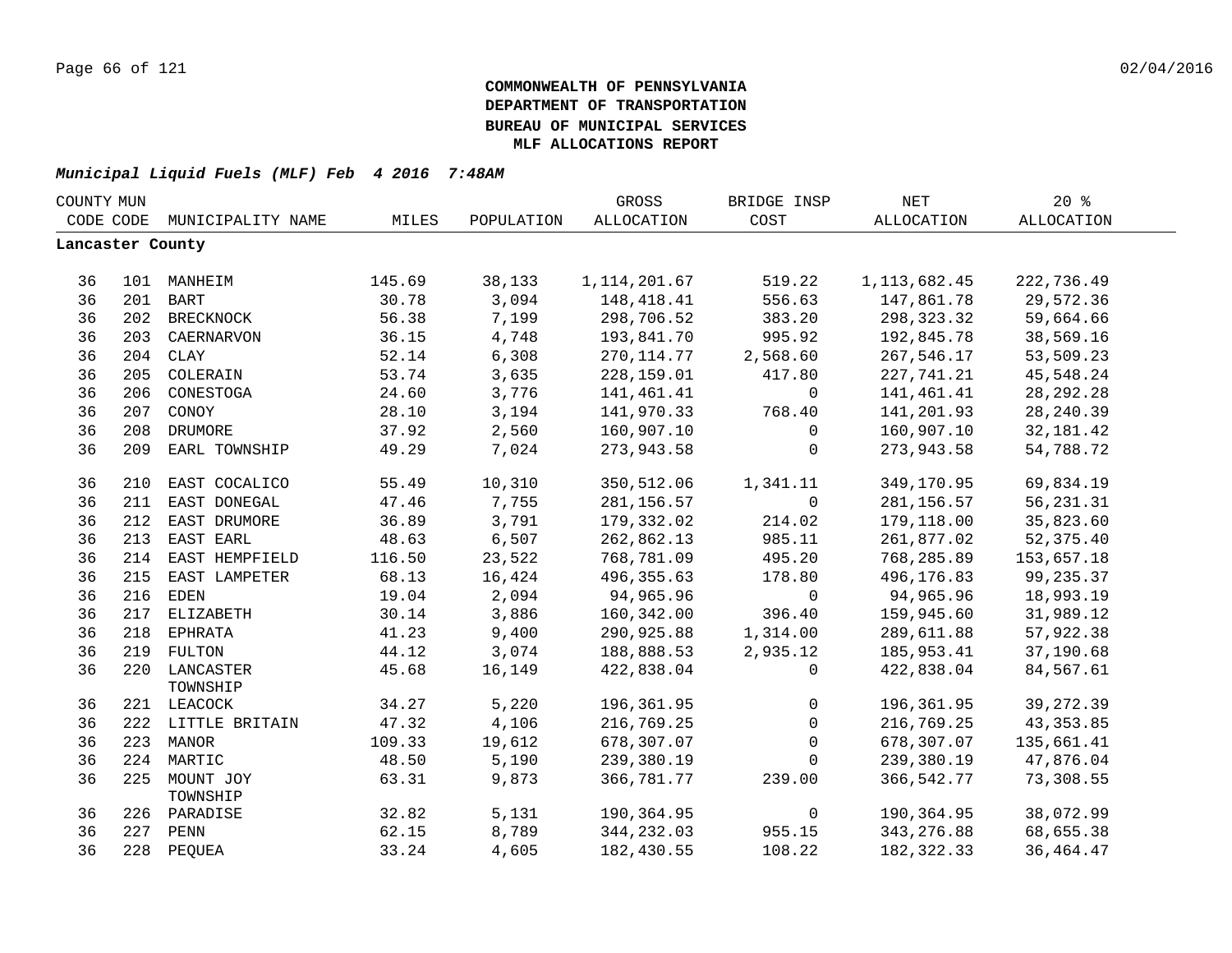| COUNTY MUN |     |                   |         |            | GROSS         | BRIDGE INSP  | NET           | $20*$        |  |
|------------|-----|-------------------|---------|------------|---------------|--------------|---------------|--------------|--|
| CODE CODE  |     | MUNICIPALITY NAME | MILES   | POPULATION | ALLOCATION    | COST         | ALLOCATION    | ALLOCATION   |  |
| 36         | 229 | PROVIDENCE        | 41.74   | 6,897      | 248,614.43    | 1,208.80     | 247,405.63    | 49, 481. 13  |  |
| 36         |     | 230 RAPHO         | 85.39   | 10,442     | 444,320.32    | 424.80       | 443,895.52    | 88,779.10    |  |
| 36         | 231 | SADSBURY          | 41.93   | 3,395      | 187,813.48    | $\mathbf 0$  | 187,813.48    | 37,562.70    |  |
| 36         |     | 232 SALISBURY     | 94.10   | 11,062     | 481,840.32    | $\Omega$     | 481,840.32    | 96,368.06    |  |
| 36         |     | 233 STRASBURG     | 33.82   | 4,182      | 176,791.11    | 214.02       | 176,577.09    | 35, 315.42   |  |
| 36         |     | 234 UPPER LEACOCK | 43.42   | 8,708      | 285,498.09    | 198.48       | 285, 299.61   | 57,059.92    |  |
| 36         |     | 235 WARWICK       | 76.77   | 17,783     | 546,614.47    | 2,124.00     | 544,490.47    | 108,898.09   |  |
| 36         | 236 | WEST COCALICO     | 56.93   | 7,280      | 301,809.28    | 1,294.20     | 300,515.08    | 60,103.02    |  |
| 36         | 237 | WEST DONEGAL      | 38.50   | 8,260      | 262,590.32    | $\mathbf 0$  | 262,590.32    | 52,518.06    |  |
| 36         | 238 | WEST EARL         | 47.44   | 7,868      | 283,076.01    | 0            | 283,076.01    | 56,615.20    |  |
| 36         | 239 | WEST HEMPFIELD    | 79.96   | 16,153     | 527,805.63    | $\mathbf 0$  | 527,805.63    | 105,561.13   |  |
| 36         | 240 | WEST LAMPETER     | 55.70   | 15,209     | 437,023.33    | 400.79       | 436,622.54    | 87, 324.51   |  |
| 36         |     | 301 LANCASTER     | 88.99   | 59,322     | 1,312,094.94  | $\mathbf 0$  | 1,312,094.94  | 262, 418.99  |  |
| 36         |     | 401 ADAMSTOWN     | 6.69    | 1,789      | 51,828.76     | 424.80       | 51,403.96     | 10,280.79    |  |
| 36         |     | 402 AKRON         | 12.19   | 3,876      | 105,239.34    | $\mathbf 0$  | 105,239.34    | 21,047.87    |  |
| 36         |     | 403 CHRISTIANA    | 3.79    | 1,168      | 32,069.91     | $\mathbf{0}$ | 32,069.91     | 6,413.98     |  |
| 36         |     | 404 COLUMBIA      | 22.46   | 10,400     | 251,017.11    | 535.66       | 250,481.45    | 50,096.29    |  |
| 36         |     | 405 DENVER        | 11.40   | 3,861      | 102,559.03    | 560.81       | 101,998.22    | 20,399.64    |  |
| 36         |     | 406 EAST          | 13.86   | 4,506      | 121,392.10    | $\mathbf 0$  | 121,392.10    | 24, 278.42   |  |
|            |     | PETERSBURG        |         |            |               |              |               |              |  |
| 36         |     | 407 ELIZABETHTOWN | 29.48   | 11,545     | 292,567.76    | 464.40       | 292,103.36    | 58,420.67    |  |
| 36         |     | 408 EPHRATA       | 36.85   | 13,394     | 347,528.98    | $\mathbf 0$  | 347,528.98    | 69,505.80    |  |
| 36         |     | 409 LITITZ        | 27.47   | 9,369      | 248, 276.64   | 178.80       | 248,097.84    | 49,619.57    |  |
| 36         |     | 410 MANHEIM       | 16.36   | 4,858      | 135, 211.92   | $\mathsf{O}$ | 135, 211.92   | 27,042.38    |  |
| 36         |     | 411 MARIETTA      | 12.31   | 2,588      | 83,030.76     | $\mathbf{0}$ | 83,030.76     | 16,606.15    |  |
| 36         |     | 412 MILLERSVILLE  | 17.43   | 8,168      | 196,503.15    | $\mathbf{0}$ | 196,503.15    | 39,300.63    |  |
| 36         |     | 413 MT JOY        | 19.30   | 7,410      | 188,939.31    | $\mathbf 0$  | 188,939.31    | 37,787.86    |  |
| 36         |     | 414 MOUNTVILLE    | 7.30    | 2,802      | 71,451.00     | $\Omega$     | 71,451.00     | 14,290.20    |  |
| 36         |     | 415 NEW HOLLAND   | 17.29   | 5,378      | 147,172.19    | $\mathbf 0$  | 147,172.19    | 29,434.44    |  |
| 36         | 416 | QUARRYVILLE       | 8.58    | 2,576      | 71,406.53     | $\Omega$     | 71,406.53     | 14,281.31    |  |
| 36         | 417 | STRASBURG         | 7.52    | 2,809      | 72,246.89     | 0            | 72,246.89     | 14,449.38    |  |
| 36         |     | 418 TERRE HILL    | 3.38    | 1,295      | 33,041.35     | $\mathbf 0$  | 33,041.35     | 6,608.27     |  |
|            |     | County Totals:    | 2557.39 | 519,462    | 16,930,686.63 | 23, 401.46   | 16,907,285.17 | 3,381,457.03 |  |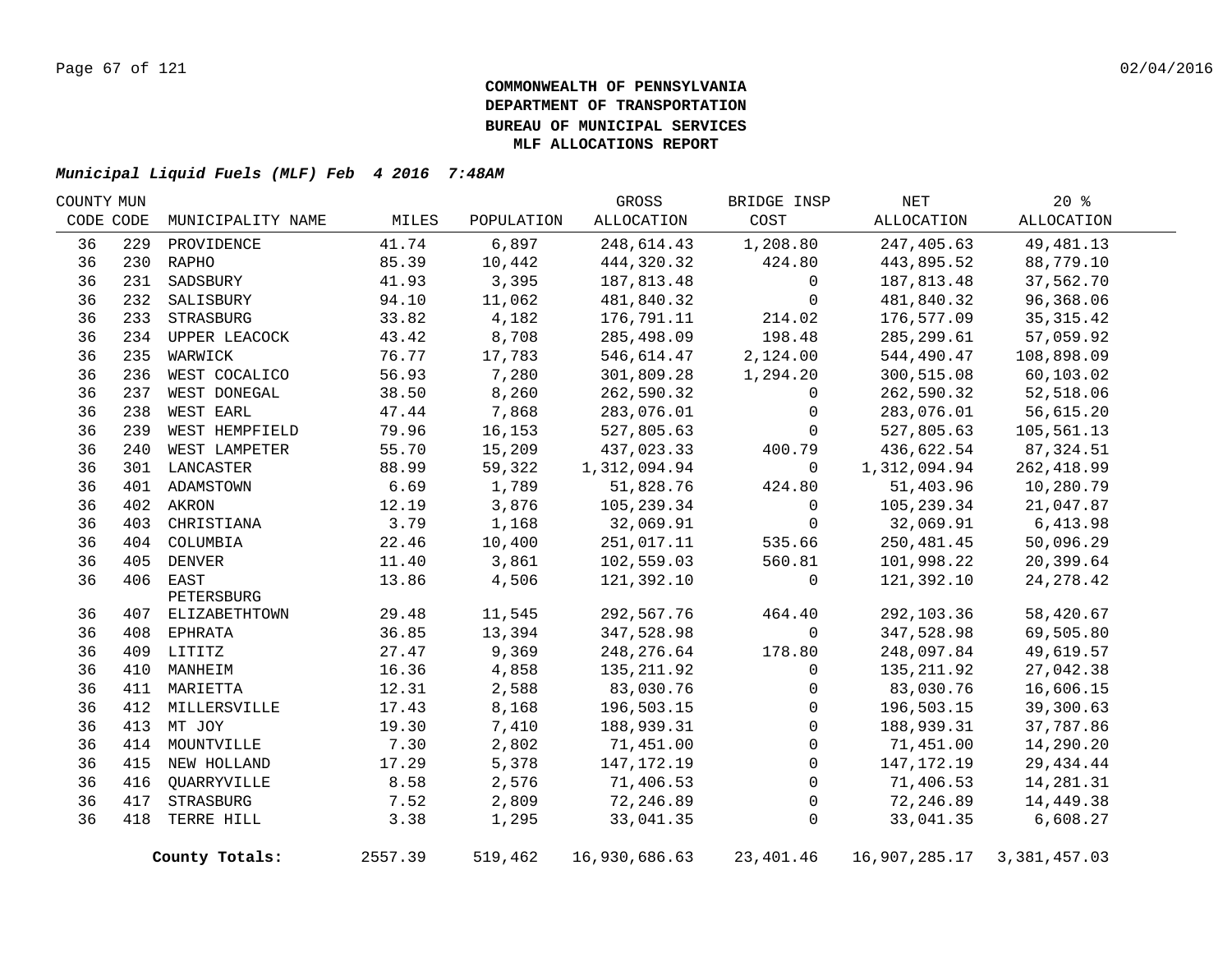|                 | COUNTY MUN |                    |        |            | GROSS        | BRIDGE INSP  | NET          | $20*$        |  |
|-----------------|------------|--------------------|--------|------------|--------------|--------------|--------------|--------------|--|
| CODE CODE       |            | MUNICIPALITY NAME  | MILES  | POPULATION | ALLOCATION   | COST         | ALLOCATION   | ALLOCATION   |  |
| Lawrence County |            |                    |        |            |              |              |              |              |  |
|                 |            |                    |        |            |              |              |              |              |  |
| 37              |            | 202 HICKORY        | 23.00  | 2,470      | 113,674.08   | $\mathbf{0}$ | 113,674.08   | 22,734.82    |  |
| 37              |            | 203 LITTLE BEAVER  | 27.02  | 1,411      | 107,413.43   | $\mathbf 0$  | 107,413.43   | 21,482.69    |  |
| 37              |            | 204 MAHONING       | 34.98  | 3,083      | 161,077.70   | 477.60       | 160,600.10   | 32,120.02    |  |
| 37              |            | 205 NESHANNOCK     | 65.95  | 9,609      | 370, 232.86  | $\mathbf 0$  | 370, 232.86  | 74,046.57    |  |
| 37              |            | 206 NORTH BEAVER   | 66.24  | 4,121      | 274,927.77   | 3,426.80     | 271,500.97   | 54,300.19    |  |
| 37              |            | 207 PERRY          | 25.63  | 1,938      | 112,397.18   | 616.80       | 111,780.38   | 22,356.08    |  |
| 37              |            | 208 PLAIN GROVE    | 23.24  | 813        | 85,364.96    | 1,658.00     | 83,706.96    | 16,741.39    |  |
| 37              |            | 209 PULASKI        | 39.24  | 3,452      | 180,581.10   | 0            | 180,581.10   | 36, 116.22   |  |
| 37              | 210        | SCOTT              | 23.20  | 2,347      | 112,130.18   | $\mathbf 0$  | 112,130.18   | 22,426.04    |  |
| 37              | 211        | SHENANGO           | 55.01  | 7,479      | 299,422.07   | 1,201.00     | 298, 221.07  | 59,644.21    |  |
| 37              | 212        | SLIPPERY ROCK      | 48.07  | 3,283      | 204,638.91   | 626.00       | 204,012.91   | 40,802.58    |  |
| 37              |            | 213 TAYLOR         | 12.09  | 1,052      | 55,434.85    | 0            | 55,434.85    | 11,086.97    |  |
| 37              |            | 214 UNION          | 33.70  | 5,190      | 194,091.90   | $\mathbf 0$  | 194,091.90   | 38,818.38    |  |
| 37              |            | 215 WASHINGTON     | 17.77  | 799        | 68,381.25    | 1,201.00     | 67,180.25    | 13,436.05    |  |
| 37              | 216        | WAYNE              | 27.14  | 2,606      | 128,726.35   | 0            | 128,726.35   | 25,745.27    |  |
| 37              | 217        | WILMINGTON         | 29.99  | 2,715      | 139,357.94   | 0            | 139,357.94   | 27,871.59    |  |
| 37              |            | 301 NEW CASTLE     | 95.85  | 23,273     | 701,227.27   | 608.00       | 700,619.27   | 140,123.85   |  |
| 37              | 401        | <b>BESSEMER</b>    | 5.33   | 1,111      | 35,783.25    | $\mathbf 0$  | 35,783.25    | 7,156.65     |  |
| 37              | 402        | ELLPORT            | 7.61   | 1,180      | 43,969.52    | 0            | 43,969.52    | 8,793.90     |  |
| 37              | 403        | ELLWOOD CITY       | 33.86  | 7,921      | 242,449.91   | 0            | 242,449.91   | 48,489.98    |  |
| 37              |            | 404 ENON VALLEY    | 1.90   | 306        | 11,177.51    | $\mathbf 0$  | 11,177.51    | 2,235.50     |  |
|                 |            | <b>BOROUGH</b>     |        |            |              |              |              |              |  |
| 37              |            | 405 NEW WILMINGTON | 6.30   | 2,466      | 62,501.66    | 495.60       | 62,006.06    | 12,401.21    |  |
| 37              |            | 406 SOUTH NEW      | 4.86   | 709        | 27,298.87    | 0            | 27, 298.87   | 5,459.77     |  |
|                 |            | CASTLE             |        |            |              |              |              |              |  |
| 37              |            | 407 VOLANT         | 0.64   | 168        | 4,903.06     | $\mathbf 0$  | 4,903.06     | 980.61       |  |
| 37              |            | 408 WAMPUM         | 4.15   | 717        | 25,266.50    | 459.60       | 24,806.90    | 4,961.38     |  |
| 37              |            | 409 NEW BEAVER     | 21.15  | 1,502      | 91,046.15    | 0            | 91,046.15    | 18,209.23    |  |
| 37              |            | 410 S.N.P.J.       | 1.00   | 19         | 3,393.02     | 0            | 3,393.02     | 678.60       |  |
|                 |            | County Totals:     | 734.92 | 91,740     | 3,856,869.25 | 10,770.40    | 3,846,098.85 | 769, 219. 77 |  |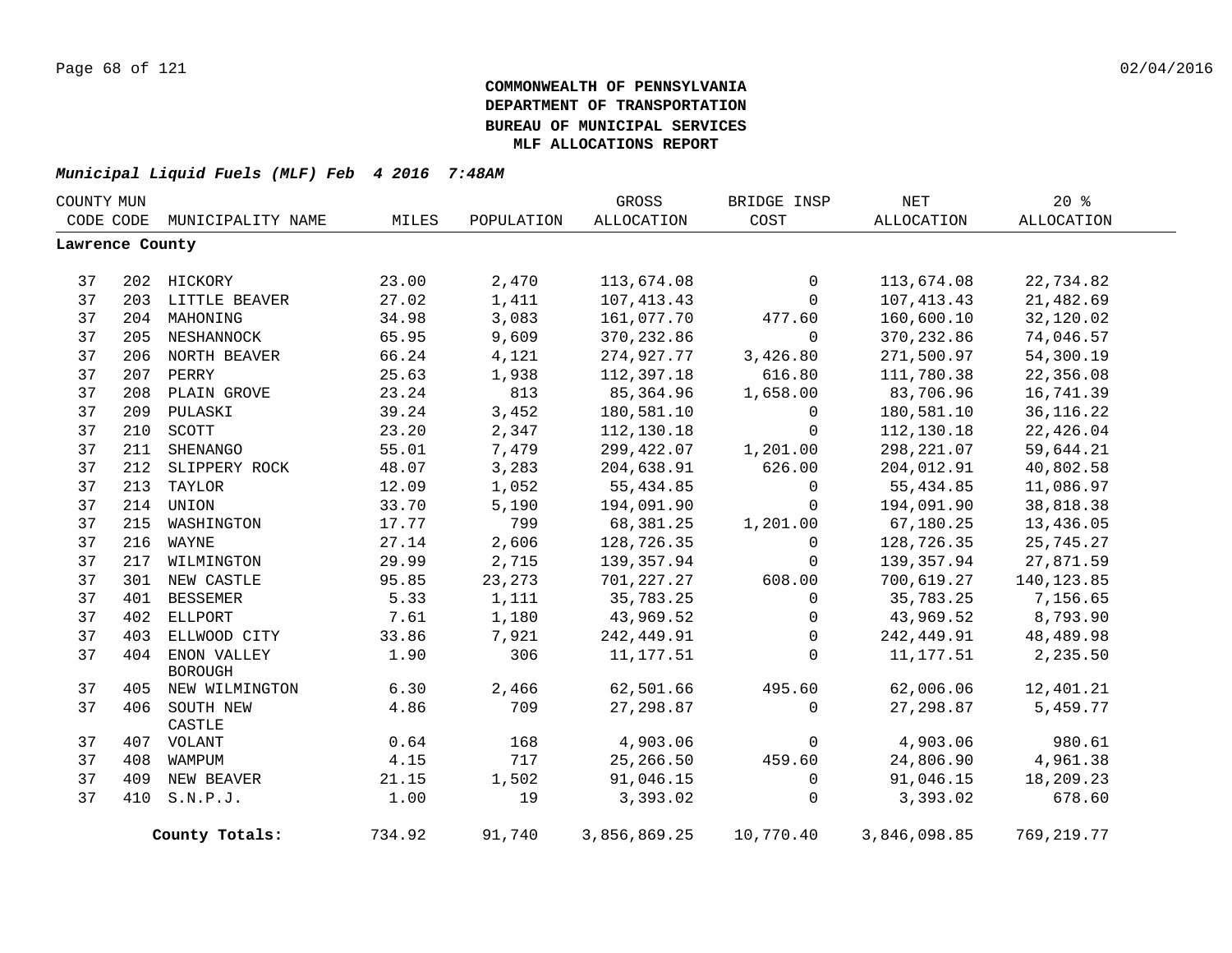|                | COUNTY MUN |                    |        |            | GROSS        | BRIDGE INSP  | <b>NET</b>   | 20%               |  |
|----------------|------------|--------------------|--------|------------|--------------|--------------|--------------|-------------------|--|
| CODE CODE      |            | MUNICIPALITY NAME  | MILES  | POPULATION | ALLOCATION   | COST         | ALLOCATION   | <b>ALLOCATION</b> |  |
| Lebanon County |            |                    |        |            |              |              |              |                   |  |
|                |            |                    |        |            |              |              |              |                   |  |
| 38             |            | 101 ANNVILLE       | 11.07  | 4,767      | 117,429.38   | $\Omega$     | 117,429.38   | 23,485.88         |  |
| 38             | 102        | WEST LEBANON       | 3.62   | 781        | 24,766.45    | $\mathbf 0$  | 24,766.45    | 4,953.29          |  |
| 38             | 201        | <b>BETHEL</b>      | 48.17  | 5,007      | 235, 162.81  | $\mathbf 0$  | 235, 162.81  | 47,032.56         |  |
| 38             | 202        | COLD SPRING        | 0.00   | 52         | 911.43       | $\mathbf 0$  | 911.43       | 182.29            |  |
| 38             |            | 203 EAST HANOVER   | 50.75  | 2,801      | 204, 391.34  | 0            | 204,391.34   | 40,878.27         |  |
| 38             |            | 204 HEIDELBERG     | 42.27  | 4,069      | 200,667.61   | $\mathbf 0$  | 200,667.61   | 40,133.52         |  |
| 38             |            | 205 JACKSON        | 52.70  | 8,163      | 304, 342.41  | $\mathbf 0$  | 304, 342.41  | 60,868.48         |  |
| 38             |            | 206 MILLCREEK      | 35.61  | 3,892      | 177,185.45   | $\Omega$     | 177,185.45   | 35,437.09         |  |
| 38             |            | 207 NORTH ANNVILLE | 23.86  | 2,381      | 114,745.73   | $\mathbf 0$  | 114,745.73   | 22,949.15         |  |
| 38             |            | 208 NORTH CORNWALL | 35.01  | 7,553      | 239,518.69   | $\mathbf 0$  | 239,518.69   | 47,903.74         |  |
| 38             |            | 209 NORTH LEBANON  | 61.62  | 11,429     | 388,883.55   | 0            | 388,883.55   | 77,776.71         |  |
| 38             |            | 210 NORTH          | 42.31  | 8,068      | 270,883.66   | 0            | 270,883.66   | 54, 176. 73       |  |
|                |            | LONDONDERRY        |        |            |              |              |              |                   |  |
| 38             |            | 211 SOUTH ANNVILLE | 25.00  | 2,850      | 126,454.68   | $\mathsf{O}$ | 126,454.68   | 25,290.94         |  |
| 38             |            | 212 SOUTH LEBANON  | 55.96  | 9,463      | 337,104.21   | $\mathbf 0$  | 337,104.21   | 67,420.84         |  |
| 38             | 213        | SOUTH              | 34.48  | 6,991      | 228,046.27   | $\mathbf 0$  | 228,046.27   | 45,609.25         |  |
|                |            | LONDONDERRY        |        |            |              |              |              |                   |  |
| 38             | 214        | SWATARA            | 37.21  | 4,555      | 193,702.43   | $\mathsf{O}$ | 193,702.43   | 38,740.49         |  |
| 38             |            | 215 UNION TOWNSHIP | 31.39  | 3,099      | 150,372.64   | $\Omega$     | 150,372.64   | 30,074.53         |  |
| 38             |            | 216 WEST CORNWALL  | 10.50  | 1,976      | 66,765.11    | $\mathbf 0$  | 66,765.11    | 13,353.02         |  |
| 38             |            | 301 LEBANON        | 84.97  | 25,477     | 706,565.46   | $\mathbf 0$  | 706,565.46   | 141, 313.09       |  |
| 38             | 401        | CLEONA             | 7.79   | 2,080      | 60,295.34    | $\mathbf 0$  | 60,295.34    | 12,059.07         |  |
| 38             | 402        | CORNWALL           | 32.37  | 4,112      | 171, 127. 11 | $\mathbf 0$  | 171,127.11   | 34, 225. 42       |  |
| 38             | 403        | JONESTOWN          | 8.37   | 1,905      | 59,002.80    | 0            | 59,002.80    | 11,800.56         |  |
| 38             |            | 404 MOUNT GRETNA   | 3.29   | 196        | 13,502.88    | 0            | 13,502.88    | 2,700.58          |  |
| 38             |            | 405 MYERSTOWN      | 10.10  | 3,062      | 84,576.27    | 0            | 84,576.27    | 16,915.25         |  |
| 38             |            | 406 PALMYRA        | 25.47  | 7,320      | 206, 242. 13 | $\Omega$     | 206, 242. 13 | 41,248.43         |  |
| 38             |            | 407 RICHLAND       | 5.63   | 1,519      | 43,852.61    | $\mathbf 0$  | 43,852.61    | 8,770.52          |  |
|                |            | County Totals:     | 779.52 | 133,568    | 4,726,498.45 | $\Omega$     | 4,726,498.45 | 945, 299.69       |  |
|                |            |                    |        |            |              |              |              |                   |  |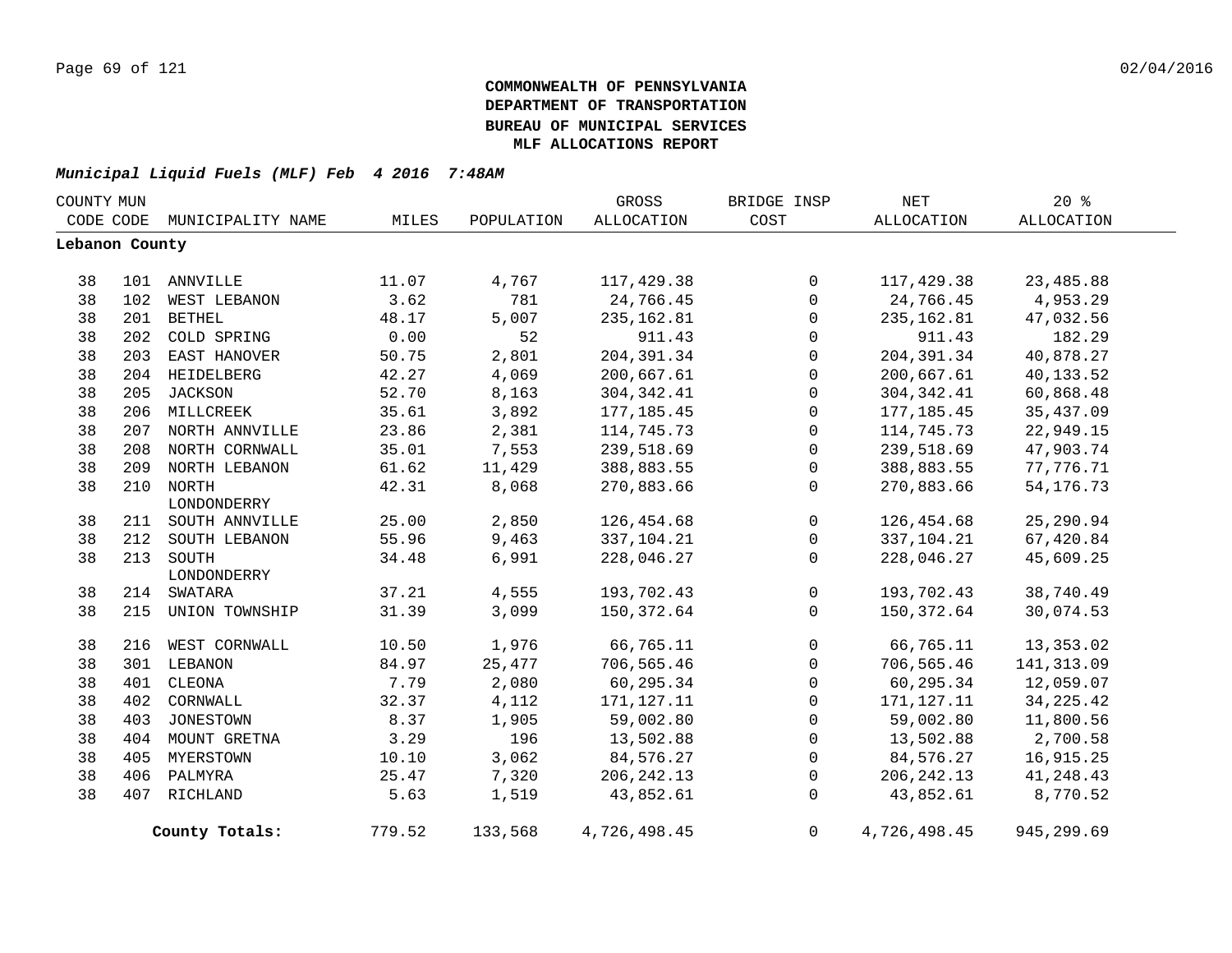| COUNTY MUN |               |                             |         |            | GROSS         | BRIDGE INSP  | <b>NET</b>    | 20%          |  |
|------------|---------------|-----------------------------|---------|------------|---------------|--------------|---------------|--------------|--|
|            |               | CODE CODE MUNICIPALITY NAME | MILES   | POPULATION | ALLOCATION    | COST         | ALLOCATION    | ALLOCATION   |  |
|            | Lehigh County |                             |         |            |               |              |               |              |  |
|            |               |                             |         |            |               |              |               |              |  |
| 39         | 101           | SALISBURY                   | 64.77   | 13,505     | 434,910.33    | $\mathbf 0$  | 434,910.33    | 86,982.07    |  |
| 39         |               | 102 WHITEHALL               | 97.54   | 26,738     | 767,132.51    | 663.60       | 766,468.91    | 153, 293. 78 |  |
| 39         |               | 103 SOUTH                   | 107.72  | 19,180     | 665,808.44    | 1,558.84     | 664,249.60    | 132,849.92   |  |
|            |               | WHITEHALL                   |         |            |               |              |               |              |  |
| 39         |               | 104 LOWER MACUNGIE          | 125.26  | 30,633     | 920, 227.03   | 4,246.00     | 915,981.03    | 183, 196. 21 |  |
| 39         |               | 201 HANOVER                 | 8.68    | 1,571      | 54,097.11     | $\mathbf 0$  | 54,097.11     | 10,819.42    |  |
| 39         | 202           | HEIDELBERG                  | 47.57   | 3,416      | 205,440.10    | 615.60       | 204,824.50    | 40,964.90    |  |
| 39         |               | 204 LOWER MILFORD           | 49.78   | 3,775      | 218,495.20    | $\mathbf 0$  | 218,495.20    | 43,699.04    |  |
| 39         |               | 205 LOWHILL                 | 43.19   | 2,173      | 170,250.18    | 395.20       | 169,854.98    | 33,971.00    |  |
| 39         |               | 206 LYNN                    | 66.73   | 4,229      | 278,320.16    | $\mathbf 0$  | 278,320.16    | 55,664.03    |  |
| 39         |               | 207 NORTH                   | 116.07  | 15,703     | 630, 415.47   | 974.80       | 629,440.67    | 125,888.13   |  |
|            |               | WHITEHALL                   |         |            |               |              |               |              |  |
| 39         |               | 209 UPPER MACUNGIE          | 126.44  | 20,063     | 738,569.04    | 352.20       | 738,216.84    | 147,643.37   |  |
| 39         | 210           | UPPER MILFORD               | 51.31   | 7,292      | 284,822.29    | 1,408.80     | 283, 413. 49  | 56,682.70    |  |
| 39         |               | 211 UPPER SAUCON            | 75.34   | 14,808     | 490,093.49    | 395.20       | 489,698.29    | 97,939.66    |  |
| 39         |               | 212 WASHINGTON              | 61.35   | 6,624      | 303,836.33    | 1,777.80     | 302,058.53    | 60, 411.71   |  |
| 39         |               | 213 WEISENBERG              | 79.85   | 4,923      | 330,631.91    | $\mathbf 0$  | 330,631.91    | 66,126.38    |  |
| 39         |               | 301 ALLENTOWN               | 282.52  | 118,032    | 2,933,357.39  | 6,929.20     | 2,926,428.19  | 585,285.64   |  |
| 39         |               | 401 ALBURTIS                | 6.22    | 2,361      | 60,416.43     | $\mathbf 0$  | 60,416.43     | 12,083.29    |  |
| 39         | 402           | CATASAUOUA                  | 17.87   | 6,436      | 167,491.45    | 395.20       | 167,096.25    | 33, 419. 25  |  |
| 39         | 403           | COOPERSBURG                 | 9.11    | 2,386      | 69,698.10     | 361.60       | 69,336.50     | 13,867.30    |  |
| 39         | 404           | COPLAY                      | 11.18   | 3,192      | 90,159.71     | $\mathbf 0$  | 90,159.71     | 18,031.94    |  |
| 39         | 405           | EMMAUS                      | 37.56   | 11,211     | 311,438.43    | $\mathbf 0$  | 311, 438.43   | 62,287.69    |  |
| 39         | 406           | FOUNTAIN HILL               | 12.72   | 4,597      | 119,498.68    | $\mathbf{0}$ | 119,498.68    | 23,899.74    |  |
| 39         | 407           | MACUNGIE                    | 6.89    | 3,074      | 74,963.95     | $\Omega$     | 74,963.95     | 14,992.79    |  |
| 39         | 408           | SLATINGTON                  | 13.80   | 4,232      | 116,405.87    | $\mathbf 0$  | 116,405.87    | 23, 281. 17  |  |
|            |               | County Totals:              | 1519.47 | 330,154    | 10,436,479.60 | 20,074.04    | 10,416,405.56 | 2,083,281.11 |  |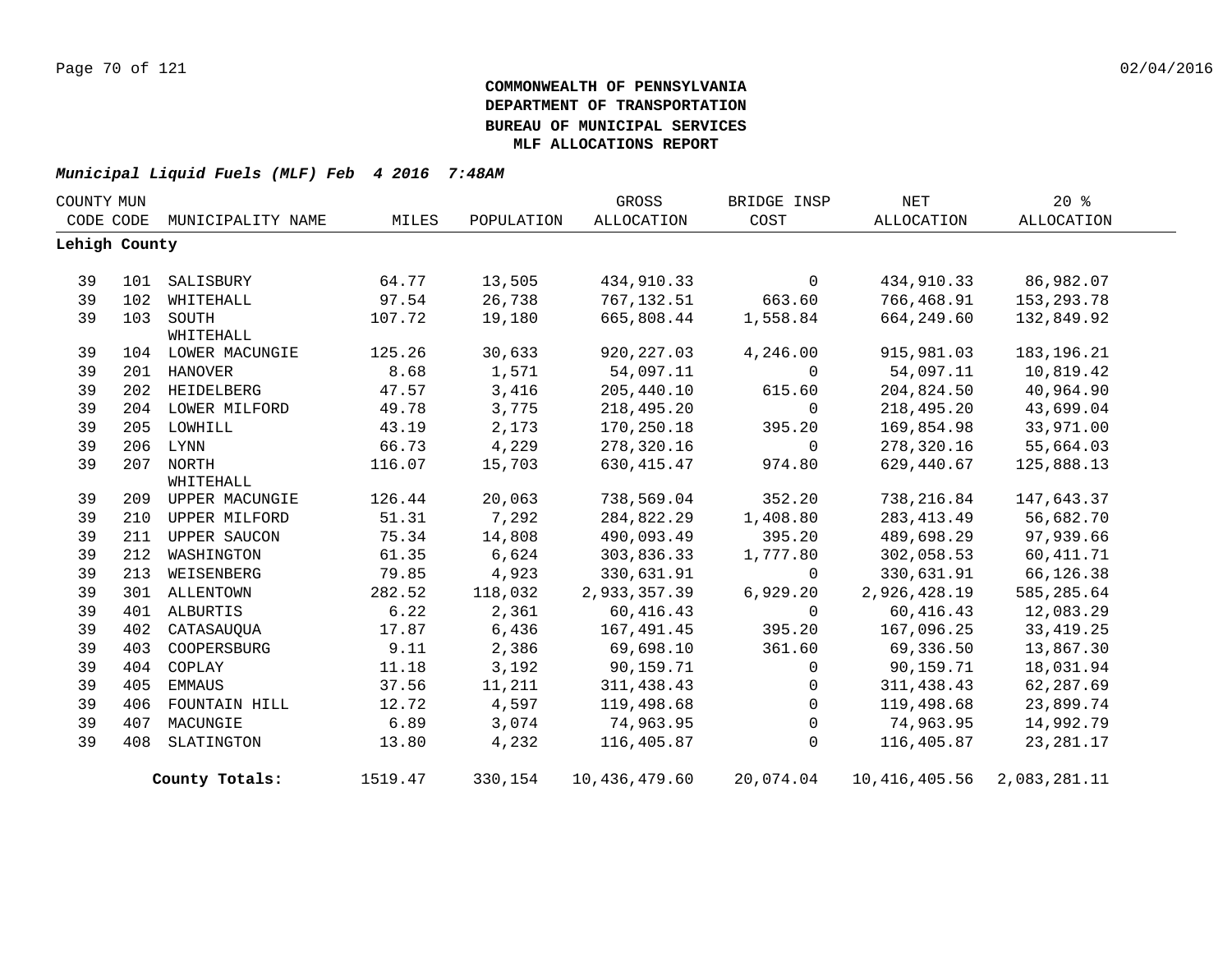| COUNTY MUN     |     |                   |       |            | GROSS             | BRIDGE INSP         | NET               | 20%               |  |
|----------------|-----|-------------------|-------|------------|-------------------|---------------------|-------------------|-------------------|--|
| CODE CODE      |     | MUNICIPALITY NAME | MILES | POPULATION | <b>ALLOCATION</b> | COST                | <b>ALLOCATION</b> | <b>ALLOCATION</b> |  |
| Luzerne County |     |                   |       |            |                   |                     |                   |                   |  |
|                |     |                   |       |            |                   |                     |                   |                   |  |
| 40             |     | 101 HANOVER       | 41.92 | 11,076     | 322, 413.86       | $\mathsf{O}$        | 322, 413.86       | 64,482.77         |  |
| 40             |     | 102 NEWPORT       | 14.97 | 5,374      | 140,002.84        | $\mathbf 0$         | 140,002.84        | 28,000.57         |  |
| 40             |     | 103 PLAINS        | 31.59 | 9,961      | 271,260.36        | $\mathbf 0$         | 271,260.36        | 54, 252.07        |  |
| 40             |     | 104 WILKES BARRE  | 9.13  | 2,967      | 79,942.93         | $\mathbf 0$         | 79,942.93         | 15,988.59         |  |
| 40             |     | 201 BEAR CREEK    | 15.50 | 2,774      | 96,052.38         | $\mathsf{O}\xspace$ | 96,052.38         | 19,210.48         |  |
| 40             |     | 202 BLACK CREEK   | 27.46 | 2,016      | 119,364.15        | $\mathsf{O}$        | 119,364.15        | 23,872.83         |  |
| 40             | 203 | <b>BUCK</b>       | 1.82  | 435        | 13,193.80         | $\mathbf 0$         | 13,193.80         | 2,638.76          |  |
| 40             |     | 204 BUTLER        | 46.67 | 9,221      | 304,434.90        | $\mathbf 0$         | 304,434.90        | 60,886.98         |  |
| 40             | 205 | CONYNGHAM         | 15.62 | 1,453      | 73, 265.39        | $\mathbf 0$         | 73, 265.39        | 14,653.08         |  |
| 40             | 206 | <b>DALLAS</b>     | 42.07 | 8,994      | 286,380.00        | $\mathbf 0$         | 286,380.00        | 57,276.00         |  |
| 40             | 207 | <b>DENNISON</b>   | 8.99  | 1,125      | 47,228.33         | $\mathbf 0$         | 47,228.33         | 9,445.67          |  |
| 40             | 208 | <b>DORRANCE</b>   | 28.26 | 2,188      | 124,826.95        | $\mathbf 0$         | 124,826.95        | 24,965.39         |  |
| 40             | 209 | <b>EXETER</b>     | 14.21 | 2,378      | 85,163.95         | 0                   | 85, 163.95        | 17,032.79         |  |
| 40             | 210 | FAIRMOUNT         | 41.47 | 1,276      | 149,264.47        | $\mathbf 0$         | 149,264.47        | 29,852.89         |  |
| 40             |     | 211 FAIRVIEW      | 25.53 | 4,520      | 157,347.91        | $\mathbf 0$         | 157,347.91        | 31,469.58         |  |
| 40             |     | 212 FOSTER        | 26.38 | 3,467      | 141,492.17        | $\mathbf 0$         | 141,492.17        | 28, 298.43        |  |
| 40             |     | 213 FRANKLIN      | 15.06 | 1,757      | 76,880.21         | $\mathsf 0$         | 76,880.21         | 15,376.04         |  |
| 40             |     | 214 HAZLE         | 75.02 | 9,549      | 396,935.58        | $\mathsf{O}\xspace$ | 396,935.58        | 79,387.12         |  |
| 40             |     | 215 HOLLENBACK    | 22.51 | 1,196      | 89,844.28         | $\mathsf{O}\xspace$ | 89,844.28         | 17,968.86         |  |
| 40             |     | 216 HUNLOCK       | 18.77 | 2,443      | 100,256.95        | $\mathsf{O}$        | 100,256.95        | 20,051.39         |  |
| 40             |     | 217 HUNTINGTON    | 44.03 | 2,244      | 174,065.03        | $\mathbf 0$         | 174,065.03        | 34,813.01         |  |
| 40             |     | 218 JACKSON       | 26.21 | 4,646      | 161,637.23        | $\mathbf 0$         | 161,637.23        | 32, 327.45        |  |
| 40             |     | 219 JENKINS       | 18.20 | 4,442      | 133,550.80        | $\mathbf 0$         | 133,550.80        | 26,710.16         |  |
| 40             | 220 | KINGSTON          | 43.94 | 6,999      | 257, 134.29       | $\mathbf 0$         | 257, 134.29       | 51,426.86         |  |
| 40             |     | 221 LAKE          | 24.42 | 2,049      | 110,640.10        | $\mathbf 0$         | 110,640.10        | 22, 128.02        |  |
| 40             |     | 222 LEHMAN        | 34.94 | 3,508      | 168,404.57        | $\mathbf 0$         | 168,404.57        | 33,680.91         |  |
| 40             | 223 | NESCOPECK         | 23.85 | 1,155      | 93,226.07         | $\mathbf 0$         | 93,226.07         | 18,645.21         |  |
| 40             |     | 224 PITTSTON      | 23.25 | 3,368      | 130,179.05        | $\mathbf 0$         | 130,179.05        | 26,035.81         |  |
| 40             | 225 | PLYMOUTH          | 27.15 | 1,812      | 114,839.89        | $\mathbf 0$         | 114,839.89        | 22,967.98         |  |
| 40             |     | 226 RICE          | 20.42 | 3,335      | 120,940.81        | 917.80              | 120,023.01        | 24,004.60         |  |
| 40             |     | 227 ROSS          | 33.65 | 2,937      | 154,448.79        | 0                   | 154,448.79        | 30,889.76         |  |
| 40             | 228 | SALEM             | 35.96 | 4,254      | 184,601.53        | $\mathbf 0$         | 184,601.53        | 36,920.31         |  |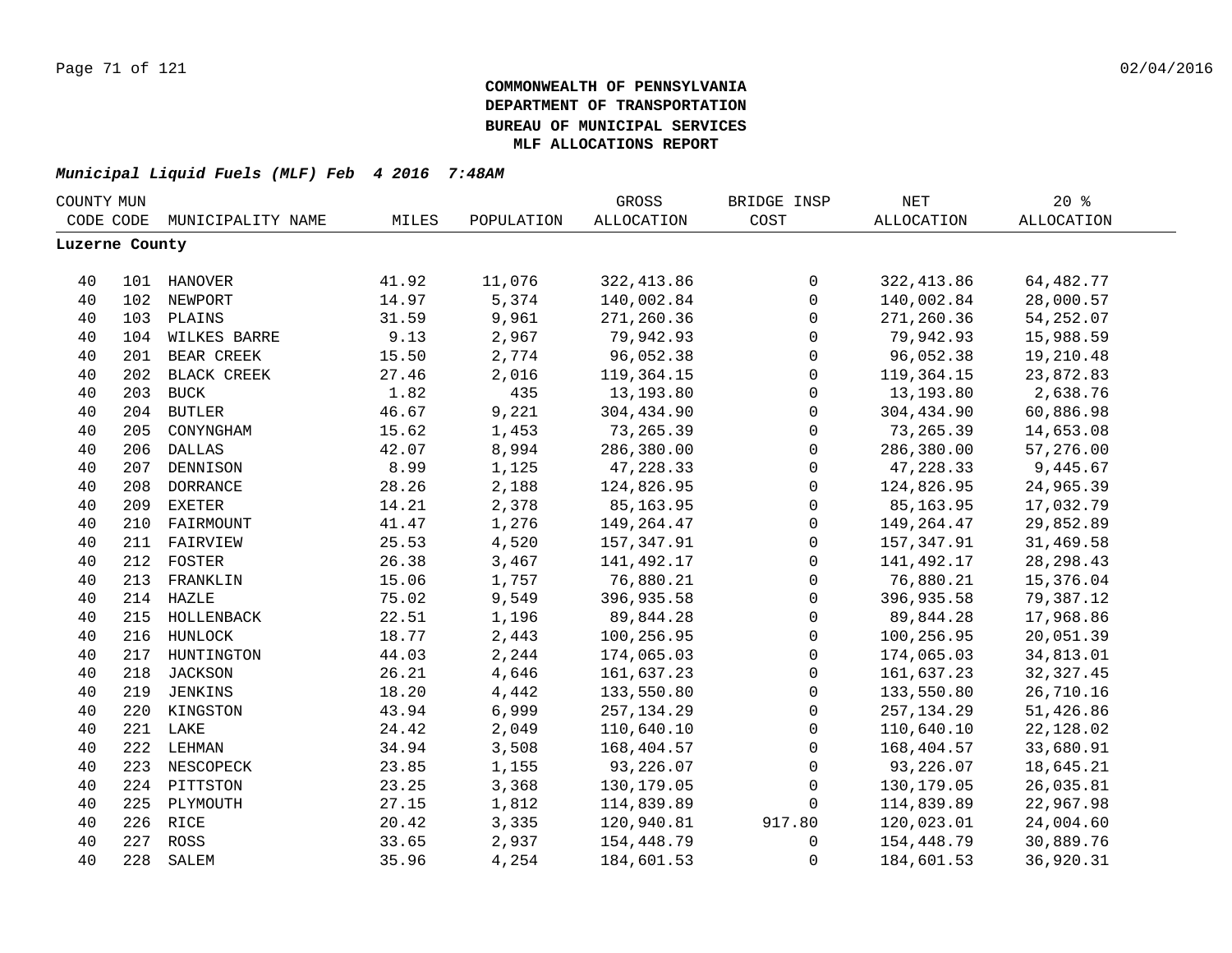| COUNTY MUN |     |                   |        |            | GROSS        | BRIDGE INSP  | NET          | $20*$       |  |
|------------|-----|-------------------|--------|------------|--------------|--------------|--------------|-------------|--|
| CODE CODE  |     | MUNICIPALITY NAME | MILES  | POPULATION | ALLOCATION   | COST         | ALLOCATION   | ALLOCATION  |  |
| 40         | 229 | SLOCUM            | 2.82   | 1,115      | 28, 172. 72  | $\mathbf 0$  | 28, 172. 72  | 5,634.54    |  |
| 40         |     | 230 SUGARLOAF     | 34.77  | 4,211      | 180,206.41   | $\mathbf 0$  | 180,206.41   | 36,041.28   |  |
| 40         | 231 | UNION             | 28.65  | 2,042      | 123,461.30   | $\Omega$     | 123,461.30   | 24,692.26   |  |
| 40         |     | 232 WRIGHT        | 27.37  | 5,651      | 182,802.29   | $\Omega$     | 182,802.29   | 36,560.46   |  |
| 40         |     | 301 HAZLETON      | 95.12  | 25,340     | 735,223.37   | $\Omega$     | 735,223.37   | 147,044.67  |  |
| 40         |     | 302 NANTICOKE     | 32.24  | 10,465     | 282,083.41   | 614.80       | 281,468.61   | 56,293.72   |  |
| 40         |     | 303 PITTSTON      | 25.76  | 7,739      | 214,473.69   | 0            | 214,473.69   | 42,894.74   |  |
| 40         |     | 304 WILKES BARRE  | 108.33 | 41,498     | 1,058,860.32 | $\mathbf 0$  | 1,058,860.32 | 211,772.06  |  |
| 40         |     | 401 ASHLEY        | 7.84   | 2,790      | 72,893.10    | 1,398.20     | 71,494.90    | 14,298.98   |  |
| 40         |     | 402 AVOCA         | 13.96  | 2,661      | 89, 359. 32  | 0            | 89, 359. 32  | 17,871.86   |  |
| 40         | 403 | CONYNGHAM         | 9.32   | 1,914      | 62,067.56    | $\mathbf 0$  | 62,067.56    | 12, 413.51  |  |
| 40         |     | 404 COURTDALE     | 3.96   | 732        | 24,948.00    | $\mathbf 0$  | 24,948.00    | 4,989.60    |  |
| 40         | 405 | DALLAS            | 15.05  | 2,804      | 95,201.21    | $\Omega$     | 95,201.21    | 19,040.24   |  |
| 40         | 406 | <b>DUPONT</b>     | 14.40  | 2,711      | 91,582.12    | $\mathsf 0$  | 91,582.12    | 18, 316. 42 |  |
| 40         | 407 | <b>DURYEA</b>     | 15.84  | 4,917      | 134,654.84   | $\mathbf 0$  | 134,654.84   | 26,930.97   |  |
| 40         | 408 | EDWARDSVILLE      | 11.15  | 4,816      | 118,533.05   | $\mathbf{0}$ | 118,533.05   | 23,706.61   |  |
| 40         | 409 | EXETER            | 18.90  | 5,652      | 156,901.44   | $\mathbf 0$  | 156,901.44   | 31,380.29   |  |
| 40         |     | 410 FORTY FORT    | 12.30  | 4,214      | 111,500.35   | $\mathbf 0$  | 111,500.35   | 22,300.07   |  |
| 40         |     | 411 FREELAND      | 14.89  | 3,531      | 107,454.31   | $\Omega$     | 107,454.31   | 21,490.86   |  |
| 40         |     | 412 HUGHESTOWN    | 5.87   | 1,392      | 42,360.99    | 0            | 42,360.99    | 8,472.20    |  |
| 40         |     | 413 JEDDO         | 0.12   | 98         | 2,084.90     | 0            | 2,084.90     | 416.98      |  |
| 40         |     | 414 KINGSTON      | 33.81  | 13,182     | 334,510.63   | 0            | 334,510.63   | 66,902.13   |  |
| 40         |     | 415 LAFLIN        | 6.91   | 1,487      | 47,208.55    | $\mathbf 0$  | 47,208.55    | 9,441.71    |  |
| 40         |     | 416 LARKSVILLE    | 17.77  | 4,480      | 132,901.05   | $\mathbf 0$  | 132,901.05   | 26,580.21   |  |
| 40         |     | 417 LAUREL RUN    | 2.35   | 500        | 15,954.92    | $\Omega$     | 15,954.92    | 3,190.98    |  |
| 40         |     | 418 LUZERNE       | 8.55   | 2,845      | 76,029.73    | 0            | 76,029.73    | 15,205.95   |  |
| 40         |     | 419 NESCOPECK     | 11.53  | 1,583      | 63,028.51    | $\Omega$     | 63,028.51    | 12,605.70   |  |
| 40         |     | 420 NEW COLUMBUS  | 5.31   | 227        | 20, 227.48   | $\Omega$     | 20, 227.48   | 4,045.50    |  |
| 40         |     | 421 NUANGOLA      | 6.38   | 679        | 31,424.28    | 0            | 31,424.28    | 6,284.86    |  |
| 40         |     | 422 PLYMOUTH      | 15.71  | 5,951      | 152,380.79   | $\mathbf 0$  | 152,380.79   | 30,476.16   |  |
| 40         |     | 423 PRINGLE       | 4.48   | 979        | 30,868.58    | $\mathbf 0$  | 30,868.58    | 6,173.72    |  |
| 40         |     | 424 SHICKSHINNY   | 6.79   | 838        | 35,465.84    | 917.80       | 34,548.04    | 6,909.61    |  |
| 40         | 425 | SUGAR NOTCH       | 5.14   | 989        | 33,063.47    | 0            | 33,063.47    | 6,612.69    |  |
| 40         | 426 | SWOYERSVILLE      | 17.37  | 5,062      | 141,878.21   | $\mathbf 0$  | 141,878.21   | 28, 375.64  |  |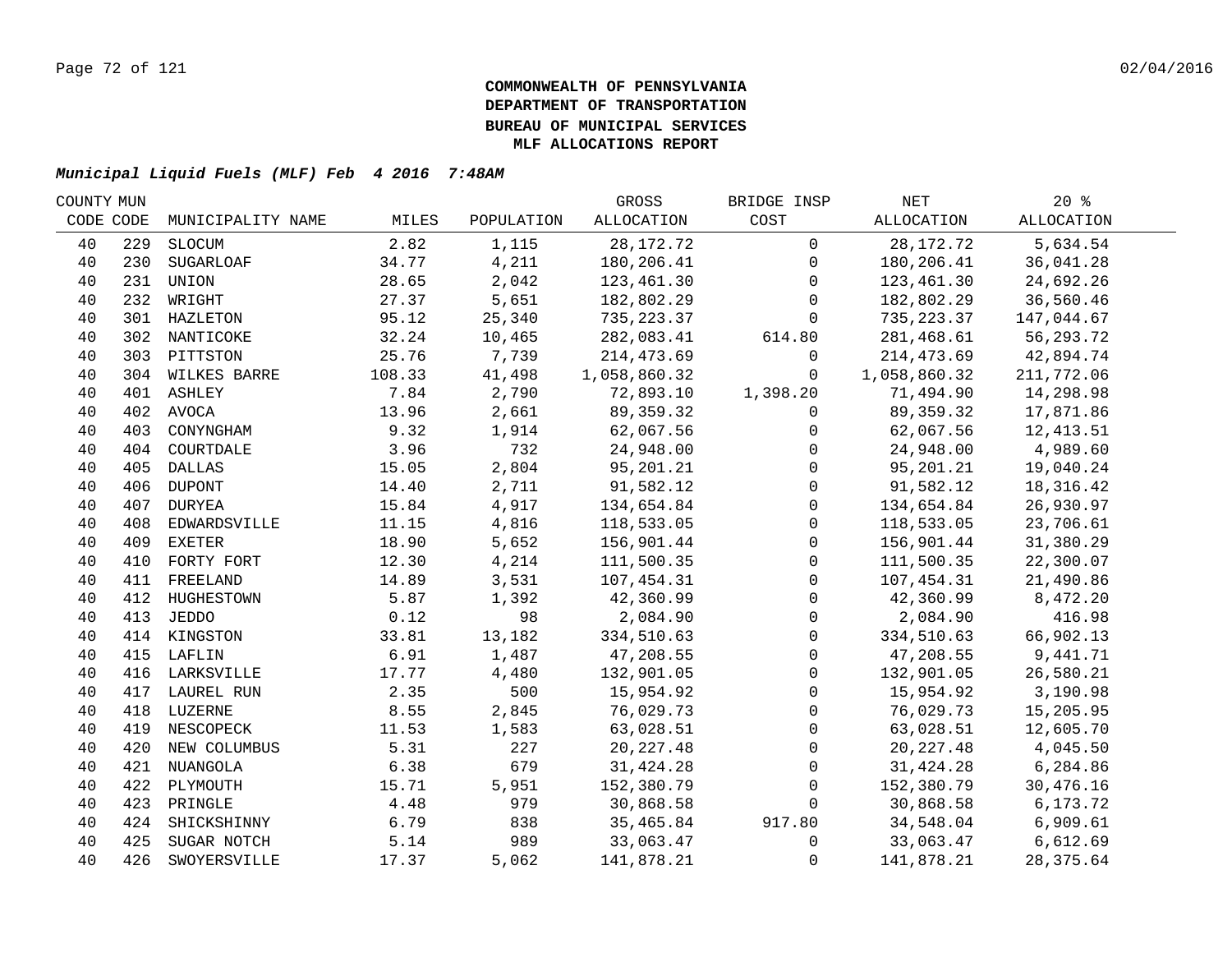| COUNTY MUN |     |                       |         |            | GROSS         | BRIDGE INSP | NET           | $20*$        |  |
|------------|-----|-----------------------|---------|------------|---------------|-------------|---------------|--------------|--|
| CODE CODE  |     | MUNICIPALITY NAME     | MILES   | POPULATION | ALLOCATION    | COST        | ALLOCATION    | ALLOCATION   |  |
| 40         | 427 | WARRIOR RUN           | 2.14    | 584        | 16,784.64     | 0           | 16,784.64     | 3,356.93     |  |
| 40         | 428 | WEST HAZLETON         | 14.62   | 4,594      | 125,260.15    | $\mathbf 0$ | 125,260.15    | 25,052.03    |  |
| 40         | 429 | WEST PITTSTON         | 18.08   | 4,868      | 140,650.43    | $\mathbf 0$ | 140,650.43    | 28,130.09    |  |
| 40         | 430 | WEST WYOMING          | 9.14    | 2,725      | 75,731.79     | 0           | 75,731.79     | 15,146.36    |  |
| 40         | 431 | WHITE HAVEN           | 8.53    | 1,097      | 45,329.94     | $\mathbf 0$ | 45,329.94     | 9,065.99     |  |
| 40         | 432 | WYOMING               | 8.48    | 3,073      | 79,811.85     | $\Omega$    | 79,811.85     | 15,962.37    |  |
| 40         | 433 | YATESVILLE            | 1.98    | 607        | 16,698.18     | $\mathbf 0$ | 16,698.18     | 3,339.64     |  |
| 40         | 434 | HARVEYS LAKE          | 11.21   | 2,791      | 83, 222.87    | $\mathbf 0$ | 83, 222.87    | 16,644.57    |  |
| 40         | 435 | PENN LAKE PARK        | 4.68    | 308        | 19,719.43     | $\mathbf 0$ | 19,719.43     | 3,943.89     |  |
| 40         | 436 | BEAR CREEK<br>VILLAGE | 6.43    | 257        | 24,180.55     | $\mathbf 0$ | 24,180.55     | 4,836.11     |  |
|            |     | County Totals:        | 1605.02 | 320,918    | 10,536,376.14 | 3,848.60    | 10,532,527.54 | 2,106,505.51 |  |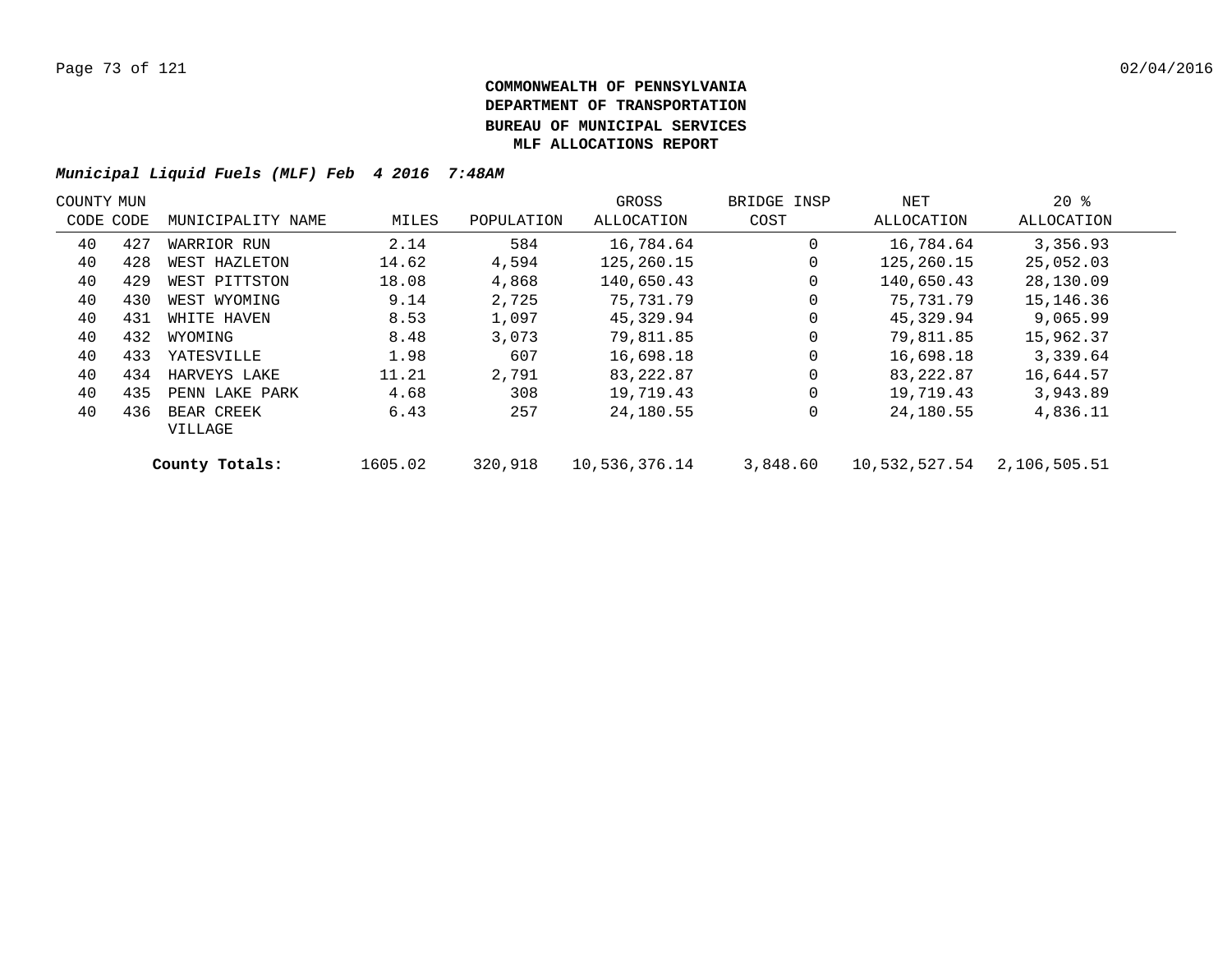| COUNTY MUN      |     |                   |       |            | GROSS             | BRIDGE INSP  | NET         | $20*$       |  |
|-----------------|-----|-------------------|-------|------------|-------------------|--------------|-------------|-------------|--|
| CODE CODE       |     | MUNICIPALITY NAME | MILES | POPULATION | <b>ALLOCATION</b> | COST         | ALLOCATION  | ALLOCATION  |  |
| Lycoming County |     |                   |       |            |                   |              |             |             |  |
|                 |     |                   |       |            |                   |              |             |             |  |
| 41              |     | 201 ANTHONY       | 19.91 | 865        | 76,086.52         | $\mathbf 0$  | 76,086.52   | 15,217.30   |  |
| 41              |     | 202 ARMSTRONG     | 7.66  | 681        | 35, 376. 16       | $\mathbf 0$  | 35, 376. 16 | 7,075.23    |  |
| 41              | 203 | <b>BASTRESS</b>   | 4.46  | 546        | 23, 217.85        | $\mathbf 0$  | 23, 217.85  | 4,643.57    |  |
| 41              | 204 | BRADY             | 4.37  | 521        | 22,504.25         | $\mathbf 0$  | 22,504.25   | 4,500.85    |  |
| 41              | 205 | <b>BROWN</b>      | 6.87  | 96         | 22,704.97         | $\mathbf 0$  | 22,704.97   | 4,540.99    |  |
| 41              | 206 | CASCADE           | 11.29 | 413        | 41,786.59         | $\mathbf 0$  | 41,786.59   | 8,357.32    |  |
| 41              | 207 | CLINTON           | 16.90 | 3,708      | 116,707.37        | $\mathbf 0$  | 116,707.37  | 23, 341.47  |  |
| 41              | 208 | COGAN HOUSE       | 28.61 | 955        | 104,286.20        | $\mathbf{0}$ | 104,286.20  | 20,857.24   |  |
| 41              | 209 | CUMMINGS          | 9.46  | 273        | 33,732.85         | $\mathbf{0}$ | 33,732.85   | 6,746.57    |  |
| 41              | 210 | <b>ELDRED</b>     | 22.55 | 2,122      | 106,197.41        | $\mathbf 0$  | 106,197.41  | 21, 239.48  |  |
| 41              | 211 | FAIRFIELD         | 19.29 | 2,792      | 107,965.36        | $\mathbf{0}$ | 107,965.36  | 21,593.07   |  |
| 41              | 212 | FRANKLIN          | 45.50 | 933        | 155,584.32        | $\mathbf 0$  | 155,584.32  | 31, 116.86  |  |
| 41              | 213 | <b>GAMBLE</b>     | 28.48 | 756        | 100,400.36        | $\mathbf 0$  | 100,400.36  | 20,080.07   |  |
| 41              | 214 | HEPBURN           | 30.22 | 2,762      | 140,885.56        | $\mathbf 0$  | 140,885.56  | 28, 177. 11 |  |
| 41              | 215 | <b>JACKSON</b>    | 17.75 | 396        | 61,256.33         | $\mathsf 0$  | 61,256.33   | 12, 251.27  |  |
| 41              |     | 216 JORDAN        | 28.64 | 863        | 102,765.43        | $\mathbf{0}$ | 102,765.43  | 20,553.09   |  |
| 41              |     | 217 LEWIS         | 21.23 | 987        | 82, 264. 14       | $\mathsf 0$  | 82, 264. 14 | 16,452.83   |  |
| 41              |     | 218 LIMESTONE     | 24.16 | 2,019      | 109,318.68        | $\mathbf 0$  | 109,318.68  | 21,863.74   |  |
| 41              |     | 219 LOYALSOCK     | 65.94 | 11,026     | 395,039.14        | $\mathbf 0$  | 395,039.14  | 79,007.83   |  |
| 41              |     | 220 LYCOMING      | 28.55 | 1,478      | 113,269.63        | $\mathbf 0$  | 113,269.63  | 22,653.93   |  |
| 41              |     | 221 MCHENRY       | 8.71  | 143        | 29, 159. 22       | $\mathbf{0}$ | 29, 159. 22 | 5,831.84    |  |
| 41              |     | 222 MCINTYRE      | 6.23  | 520        | 28, 178. 36       | $\mathbf 0$  | 28, 178.36  | 5,635.67    |  |
| 41              |     | 223 MCNETT        | 12.50 | 174        | 41,300.06         | $\mathbf 0$  | 41,300.06   | 8,260.01    |  |
| 41              |     | 224 MIFFLIN       | 14.14 | 1,070      | 62,023.40         | $\mathbf{0}$ | 62,023.40   | 12,404.68   |  |
| 41              |     | 225 MILL CREEK    | 19.96 | 604        | 71,664.76         | $\mathbf{0}$ | 71,664.76   | 14,332.95   |  |
| 41              | 226 | MORELAND          | 47.72 | 943        | 162,552.83        | $\mathbf 0$  | 162,552.83  | 32,510.57   |  |
| 41              | 227 | MUNCY             | 17.64 | 1,089      | 73,066.49         | $\mathbf 0$  | 73,066.49   | 14,613.30   |  |
| 41              | 228 | MUNCY CREEK       | 28.68 | 3,474      | 148,652.92        | 0            | 148,652.92  | 29,730.58   |  |
| 41              | 229 | NIPPENOSE         | 9.26  | 709        | 40,762.97         | $\mathbf 0$  | 40,762.97   | 8,152.59    |  |
| 41              | 230 | OLD LYCOMING      | 36.69 | 4,938      | 198,824.37        | $\mathbf 0$  | 198,824.37  | 39,764.87   |  |
| 41              |     | 231 PENN          | 52.30 | 960        | 176,865.71        | $\mathbf 0$  | 176,865.71  | 35, 373. 14 |  |
|                 |     |                   |       |            |                   |              |             |             |  |
| 41              |     | 232 PIATT         | 16.52 | 1,180      | 71,234.30         | $\mathbf 0$  | 71,234.30   | 14,246.86   |  |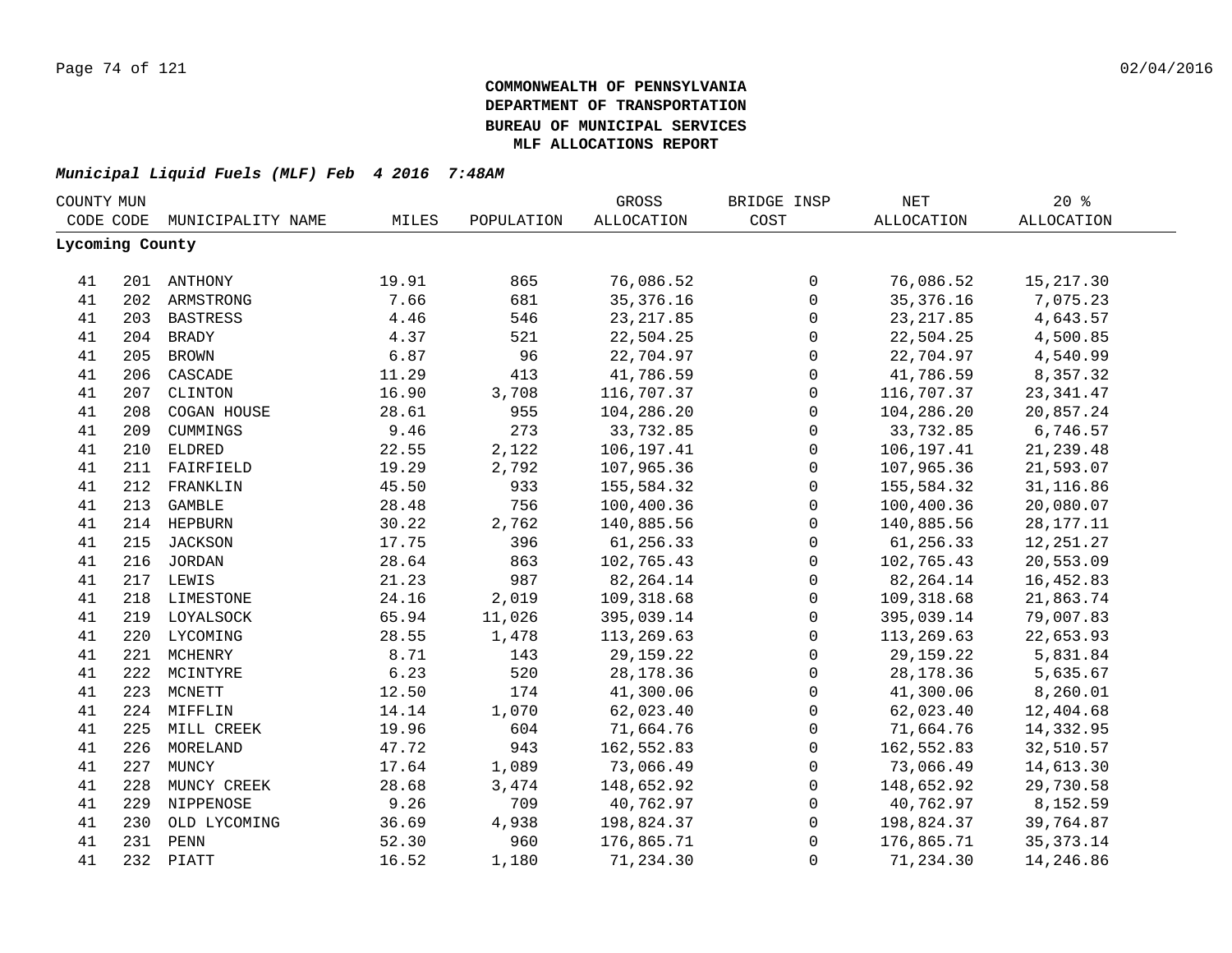| COUNTY MUN |     |                   |         |            | GROSS             | BRIDGE INSP    | NET        | $20*$                         |  |
|------------|-----|-------------------|---------|------------|-------------------|----------------|------------|-------------------------------|--|
| CODE CODE  |     | MUNICIPALITY NAME | MILES   | POPULATION | <b>ALLOCATION</b> | COST           | ALLOCATION | ALLOCATION                    |  |
| 41         |     | 233 PINE          | 18.64   | 294        | 62,191.93         | $\Omega$       | 62,191.93  | 12,438.39                     |  |
| 41         |     | 234 PLUNKETTS     | 13.72   | 684        | 53,972.45         | $\Omega$       | 53,972.45  | 10,794.49                     |  |
|            |     | CREEK             |         |            |                   |                |            |                               |  |
| 41         |     | 235 PORTER        | 14.98   | 1,601      | 73,901.07         | $\Omega$       | 73,901.07  | 14,780.21                     |  |
| 41         | 236 | SHREWSBURY        | 18.92   | 409        | 65,064.42         | $\mathbf 0$    | 65,064.42  | 13,012.88                     |  |
| 41         | 237 | SUSOUEHANNA       | 4.89    | 1,000      | 32,491.28         | $\mathbf 0$    | 32,491.28  | 6,498.26                      |  |
| 41         | 238 | UPPER             | 23.26   | 1,823      | 103,129.22        | $\mathbf 0$    | 103,129.22 | 20,625.84                     |  |
|            |     | FAIRFIELD         |         |            |                   |                |            |                               |  |
| 41         | 239 | WASHINGTON        | 28.27   | 1,619      | 114,884.24        | $\mathbf 0$    | 114,884.24 | 22,976.85                     |  |
| 41         | 240 | WATSON            | 10.17   | 537        | 40,532.80         | $\mathbf 0$    | 40,532.80  | 8,106.56                      |  |
| 41         | 241 | WOLF              | 35.03   | 2,907      | 158,145.77        | $\Omega$       | 158,145.77 | 31,629.15                     |  |
| 41         |     | 242 WOODWARD      | 16.94   | 2,200      | 90,397.85         | $\Omega$       | 90,397.85  | 18,079.57                     |  |
| 41         | 301 | WILLIAMSPORT      | 110.10  | 29,381     | 851,892.29        | $\Omega$       | 851,892.29 | 170,378.46                    |  |
| 41         | 401 | DUBOISTOWN        | 3.22    | 1,205      | 30,974.22         | $\mathbf 0$    | 30,974.22  | 6,194.84                      |  |
| 41         | 402 | HUGHESVILLE       | 8.37    | 2,128      | 62,911.49         | $\mathbf 0$    | 62,911.49  | 12,582.30                     |  |
| 41         | 403 | JERSEY SHORE      | 16.64   | 4,361      | 127,357.41        | $\Omega$       | 127,357.41 | 25, 471.48                    |  |
| 41         | 404 | MONTGOMERY        | 5.67    | 1,579      | 45,026.68         | $\Omega$       | 45,026.68  | 9,005.34                      |  |
| 41         | 405 | MONTOURSVILLE     | 24.45   | 4,615      | 155,708.23        | $\Omega$       | 155,708.23 | 31, 141.65                    |  |
| 41         | 406 | MUNCY             | 8.75    | 2,477      | 70,191.49         | $\mathbf 0$    | 70,191.49  | 14,038.30                     |  |
| 41         | 407 | PICTURE ROCKS     | 4.91    | 678        | 26,908.52         | $\mathbf 0$    | 26,908.52  | 5,381.70                      |  |
| 41         | 408 | SALLADASBURG      | 0.72    | 238        | 6,374.81          | $\mathbf 0$    | 6,374.81   | 1,274.96                      |  |
| 41         | 409 | SOUTH             | 23.56   | 6,379      | 183,903.84        | $\Omega$       | 183,903.84 | 36,780.77                     |  |
|            |     | WILLIAMSPORT      |         |            |                   |                |            |                               |  |
|            |     | County Totals:    | 1103.40 | 116,111    | 5, 411, 594.52    | $\overline{0}$ |            | 5, 411, 594.52 1, 082, 318.90 |  |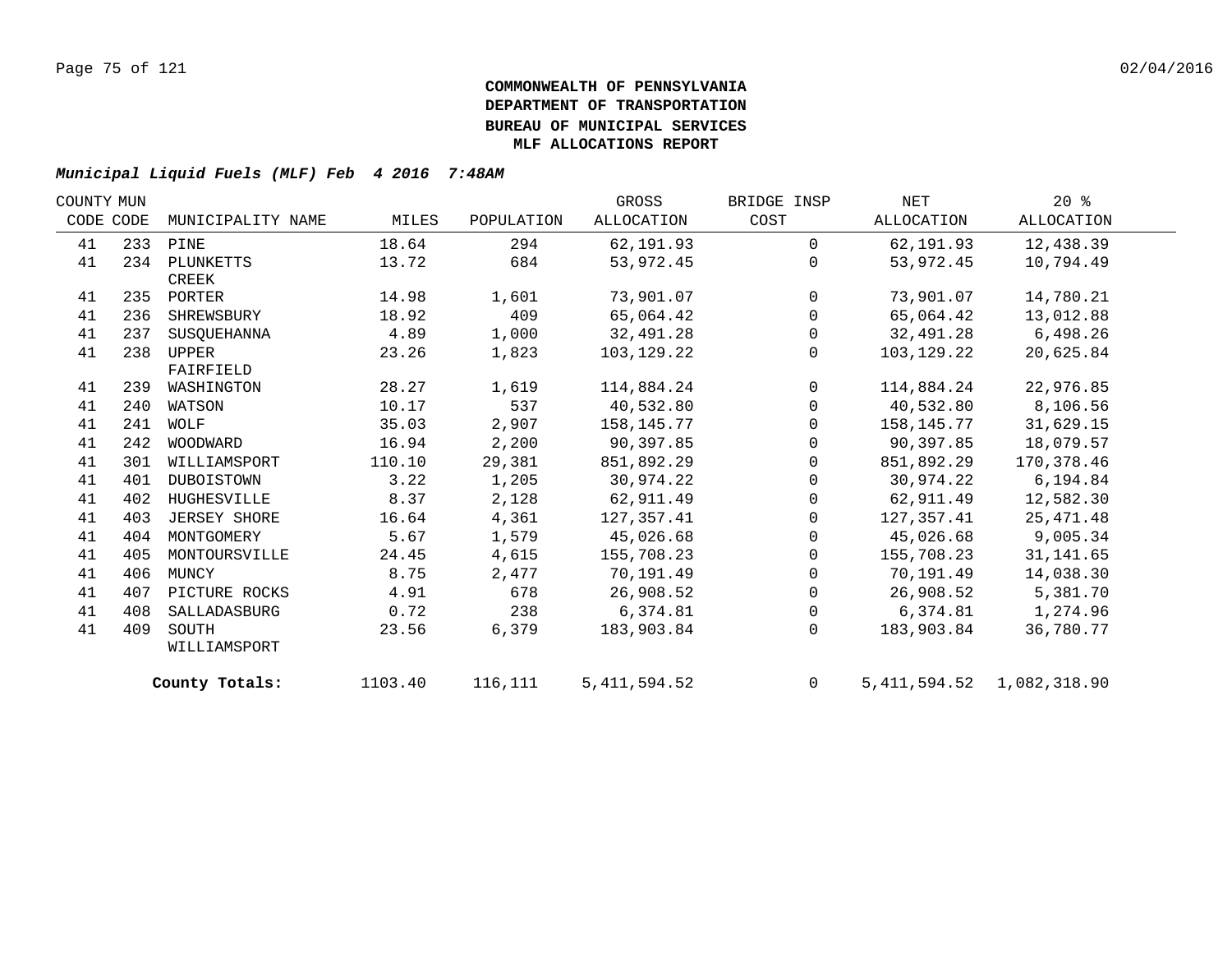| COUNTY MUN |                |                   |        |            | GROSS             | BRIDGE INSP    | NET          | $20*$      |  |
|------------|----------------|-------------------|--------|------------|-------------------|----------------|--------------|------------|--|
| CODE CODE  |                | MUNICIPALITY NAME | MILES  | POPULATION | <b>ALLOCATION</b> | COST           | ALLOCATION   | ALLOCATION |  |
|            | Mc Kean County |                   |        |            |                   |                |              |            |  |
| 42         |                | 201 ANNIN         | 26.04  | 694        | 91,847.19         | $\mathbf 0$    | 91,847.19    | 18,369.44  |  |
| 42         | 202            | BRADFORD          | 33.59  | 4,805      | 187,007.12        | 5,354.80       | 181,652.32   | 36, 330.46 |  |
| 42         |                | 203 CERES         | 23.68  | 905        | 88,323.92         | 1,130.40       | 87,193.52    | 17,438.70  |  |
| 42         |                | 204 CORYDON       | 7.04   | 275        | 26,362.65         | $\overline{0}$ | 26,362.65    | 5,272.53   |  |
| 42         | 205            | ELDRED            | 25.92  | 1,592      | 107,219.95        | 870.00         | 106,349.95   | 21,269.99  |  |
| 42         |                | 206 FOSTER        | 32.18  | 4,316      | 174,121.39        | 3,729.00       | 170,392.39   | 34,078.48  |  |
| 42         |                | 207 HAMILTON      | 9.70   | 543        | 39,199.80         | 1,513.60       | 37,686.20    | 7,537.24   |  |
| 42         |                | 208 HAMLIN        | 9.60   | 734        | 42,241.59         | 2,558.80       | 39,682.79    | 7,936.56   |  |
| 42         | 209            | KEATING           | 44.41  | 3,021      | 188,846.95        | 966.60         | 187,880.35   | 37,576.07  |  |
| 42         |                | 210 LAFAYETTE     | 18.22  | 2,350      | 96,943.88         | 531.60         | 96,412.28    | 19,282.46  |  |
| 42         |                | 211 LIBERTY       | 45.02  | 1,612      | 166,016.91        | 2,734.00       | 163,282.91   | 32,656.58  |  |
| 42         |                | 212 NORWICH       | 13.40  | 583        | 51,222.98         | 3,263.60       | 47,959.38    | 9,591.88   |  |
| 42         | 213            | OTTO              | 16.04  | 1,556      | 76,355.97         | 1,005.80       | 75,350.17    | 15,070.03  |  |
| 42         | 214            | SERGEANT          | 7.00   | 141        | 23,891.54         | $\overline{0}$ | 23,891.54    | 4,778.31   |  |
| 42         | 215            | WETMORE           | 26.14  | 1,650      | 108,909.79        | 327.40         | 108,582.39   | 21,716.48  |  |
| 42         | 301            | BRADFORD          | 30.68  | 8,770      | 247,600.16        | 3,039.40       | 244,560.76   | 48,912.15  |  |
| 42         | 401            | ELDRED            | 3.67   | 825        | 25,690.71         | 329.00         | 25,361.71    | 5,072.34   |  |
| 42         | 402            | KANE BOROUGH      | 16.91  | 3,730      | 117,123.63        | 613.00         | 116,510.63   | 23,302.13  |  |
| 42         |                | 403 LEWIS RUN     | 3.12   | 617        | 20,361.92         | 988.00         | 19,373.92    | 3,874.78   |  |
|            |                | <b>BOROUGH</b>    |        |            |                   |                |              |            |  |
| 42         |                | 404 MOUNT JEWETT  | 6.19   | 919        | 35,049.53         | $\mathbf 0$    | 35,049.53    | 7,009.91   |  |
| 42         | 405            | PORT ALLEGANY     | 10.78  | 2,157      | 70,794.46         | 326.20         | 70,468.26    | 14,093.65  |  |
| 42         | 406            | SMETHPORT         | 11.52  | 1,655      | 64,259.92         | 897.40         | 63,362.52    | 12,672.50  |  |
|            |                | County Totals:    | 420.85 | 43,450     | 2,049,391.96      | 30,178.60      | 2,019,213.36 | 403,842.67 |  |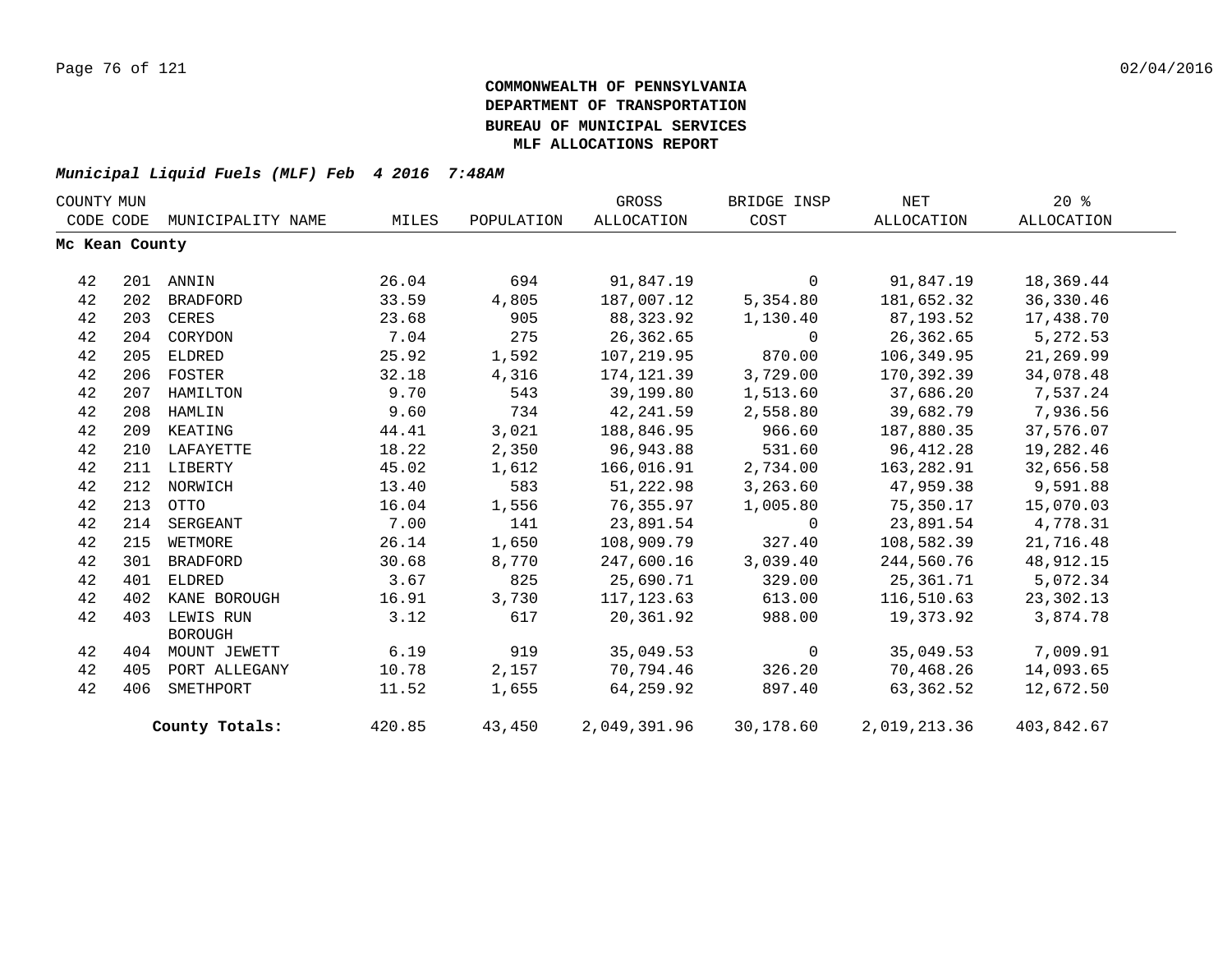| COUNTY MUN    |     |                   |       |            | GROSS       | BRIDGE INSP  | <b>NET</b>  | 20%               |  |
|---------------|-----|-------------------|-------|------------|-------------|--------------|-------------|-------------------|--|
| CODE CODE     |     | MUNICIPALITY NAME | MILES | POPULATION | ALLOCATION  | COST         | ALLOCATION  | <b>ALLOCATION</b> |  |
| Mercer County |     |                   |       |            |             |              |             |                   |  |
|               |     |                   |       |            |             |              |             |                   |  |
| 43            |     | 201 COOLSPRING    | 27.66 | 2,278      | 124,568.45  | $\mathbf 0$  | 124,568.45  | 24,913.69         |  |
| 43            |     | 202 DEER CREEK    | 18.24 | 502        | 64,613.69   | $\mathbf 0$  | 64,613.69   | 12,922.74         |  |
| 43            | 203 | DELAWARE          | 45.72 | 2,291      | 180,060.27  | $\mathsf{O}$ | 180,060.27  | 36,012.05         |  |
| 43            |     | 204 EAST          | 27.92 | 1,682      | 114,917.48  | $\mathbf 0$  | 114,917.48  | 22,983.50         |  |
|               |     | LACKAWANNOCK      |       |            |             |              |             |                   |  |
| 43            |     | 205 FAIRVIEW      | 20.40 | 1,085      | 81,442.04   | $\mathbf 0$  | 81,442.04   | 16,288.41         |  |
| 43            |     | 206 FINDLEY       | 36.30 | 2,910      | 162,084.59  | $\mathbf 0$  | 162,084.59  | 32,416.92         |  |
| 43            |     | 207 FRENCH CREEK  | 34.28 | 771        | 118,411.40  | 0            | 118,411.40  | 23,682.28         |  |
| 43            | 208 | GREENE            | 37.25 | 1,091      | 133,108.56  | $\mathbf 0$  | 133,108.56  | 26,621.71         |  |
| 43            | 209 | HEMPFIELD         | 27.23 | 3,741      | 148,895.79  | $\mathsf{O}$ | 148,895.79  | 29,779.16         |  |
| 43            | 210 | <b>JACKSON</b>    | 21.91 | 1,273      | 89,357.90   | $\mathbf 0$  | 89,357.90   | 17,871.58         |  |
| 43            |     | 211 JEFFERSON     | 36.36 | 1,880      | 144, 214.57 | $\mathbf 0$  | 144, 214.57 | 28,842.91         |  |
| 43            |     | 212 LACKAWANNOCK  | 27.60 | 2,662      | 131, 115.52 | $\mathbf 0$  | 131, 115.52 | 26, 223. 10       |  |
| 43            |     | 213 LAKE          | 25.70 | 780        | 92, 314.17  | $\mathbf 0$  | 92,314.17   | 18,462.83         |  |
| 43            |     | 214 LIBERTY       | 18.77 | 1,414      | 82,220.84   | $\mathbf 0$  | 82,220.84   | 16, 444. 17       |  |
| 43            | 215 | MILL CREEK        | 32.61 | 721        | 112, 424.77 | $\mathbf 0$  | 112, 424.77 | 22,484.95         |  |
| 43            |     | 216 NEW VERNON    | 28.49 | 504        | 96,013.94   | $\mathbf 0$  | 96,013.94   | 19,202.79         |  |
| 43            |     | 217 OTTER CREEK   | 22.56 | 589        | 79,357.90   | $\mathbf 0$  | 79,357.90   | 15,871.58         |  |
| 43            | 218 | PERRY             | 25.72 | 1,453      | 104, 171.58 | $\mathbf 0$  | 104, 171.58 | 20,834.32         |  |
| 43            |     | 219 PINE          | 43.97 | 5,150      | 224,817.20  | $\mathbf 0$  | 224,817.20  | 44,963.44         |  |
| 43            |     | 220 PYMATUNING    | 35.72 | 3,281      | 166,812.58  | $\mathbf 0$  | 166,812.58  | 33, 362.52        |  |
| 43            | 221 | SALEM             | 21.47 | 754        | 78,914.56   | $\mathbf 0$  | 78,914.56   | 15,782.91         |  |
| 43            | 222 | SANDY CREEK       | 25.51 | 795        | 91,995.67   | $\mathbf 0$  | 91,995.67   | 18,399.13         |  |
| 43            | 223 | SANDY LAKE        | 29.48 | 1,226      | 111,698.46  | $\mathbf 0$  | 111,698.46  | 22,339.69         |  |
| 43            | 224 | SHENANGO          | 39.00 | 3,929      | 188,207.46  | $\mathbf 0$  | 188,207.46  | 37,641.49         |  |
| 43            | 225 | SOUTH             | 25.13 | 2,695      | 124,135.68  | $\mathbf 0$  | 124,135.68  | 24,827.14         |  |
|               |     | PYMATUNING        |       |            |             |              |             |                   |  |
| 43            | 226 | SPRINGFIELD       | 38.24 | 1,981      | 151,737.70  | $\mathbf 0$  | 151,737.70  | 30, 347.54        |  |
| 43            | 227 | SUGAR GROVE       | 14.33 | 971        | 60,869.56   | $\mathbf 0$  | 60,869.56   | 12,173.91         |  |
| 43            | 228 | WEST SALEM        | 42.81 | 3,538      | 193,012.78  | $\mathsf{O}$ | 193,012.78  | 38,602.56         |  |
| 43            | 229 | WILMINGTON        | 17.06 | 1,415      | 77,005.74   | $\Omega$     | 77,005.74   | 15,401.15         |  |
| 43            | 230 | WOLF CREEK        | 25.72 | 832        | 93,286.82   | $\Omega$     | 93,286.82   | 18,657.36         |  |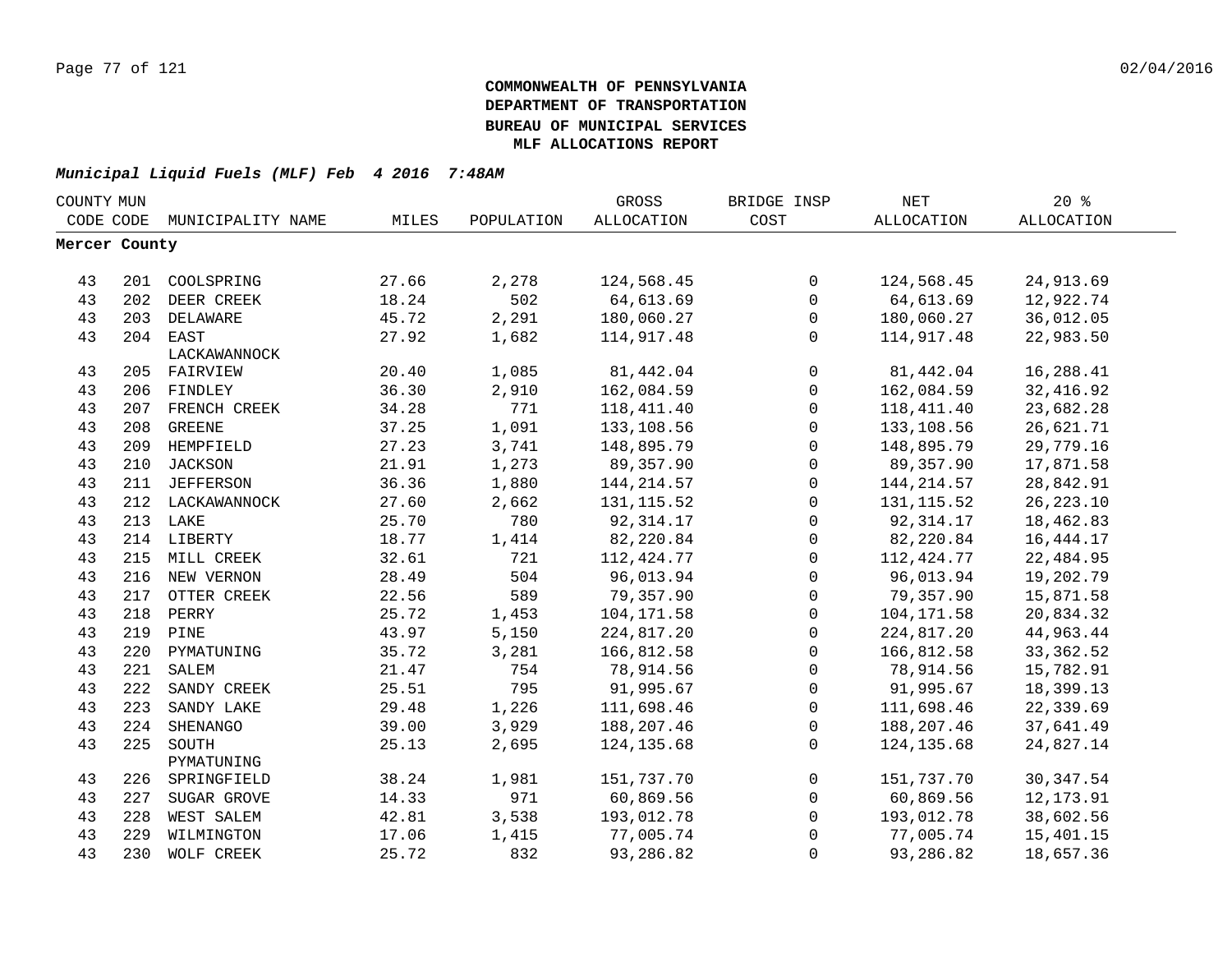| COUNTY MUN |           |                       |         |            | GROSS        | BRIDGE INSP | NET        | $20*$                     |  |
|------------|-----------|-----------------------|---------|------------|--------------|-------------|------------|---------------------------|--|
|            | CODE CODE | MUNICIPALITY NAME     | MILES   | POPULATION | ALLOCATION   | COST        | ALLOCATION | ALLOCATION                |  |
| 43         | 231       | WORTH                 | 16.11   | 899        | 65,054.39    | $\Omega$    | 65,054.39  | 13,010.88                 |  |
| 43         | 301       | FARRELL CITY          | 31.41   | 5,111      | 185,699.76   | $\Omega$    | 185,699.76 | 37, 139.95                |  |
| 43         | 302       | SHARON CITY           | 55.18   | 14,038     | 414,907.04   | $\Omega$    | 414,907.04 | 82,981.41                 |  |
| 43         | 303       | HERMITAGE             | 90.55   | 16,220     | 561,385.60   | $\Omega$    | 561,385.60 | 112, 277.12               |  |
| 43         | 401       | CLARK                 | 5.28    | 640        | 27,374.67    | $\Omega$    | 27,374.67  | 5,474.93                  |  |
| 43         | 402       | FREDONIA              | 3.52    | 502        | 19,570.19    | 0           | 19,570.19  | 3,914.04                  |  |
| 43         | 403       | GREENVILLE            | 29.40   | 5,919      | 193,711.58   | $\Omega$    | 193,711.58 | 38,742.32                 |  |
| 43         | 404       | GROVE CITY            | 26.33   | 8,322      | 226,436.60   | $\Omega$    | 226,436.60 | 45,287.32                 |  |
| 43         | 405       | <b>JACKSON CENTER</b> | 1.28    | 224        | 7,843.03     | $\Omega$    | 7,843.03   | 1,568.61                  |  |
|            |           | <b>BOROUGH</b>        |         |            |              |             |            |                           |  |
| 43         |           | 406 JAMESTOWN         | 3.89    | 617        | 22,718.10    | $\Omega$    | 22,718.10  | 4,543.62                  |  |
| 43         | 407       | MERCER                | 11.08   | 2,002      | 68,995.65    | $\Omega$    | 68,995.65  | 13,799.13                 |  |
| 43         | 408       | NEW LEBANON           | 2.25    | 188        | 10,180.25    |             | 10,180.25  | 2,036.05                  |  |
| 43         | 409       | SANDY LAKE            | 5.05    | 659        | 27,003.89    | $\Omega$    | 27,003.89  | 5,400.78                  |  |
| 43         | 410       | SHARPSVILLE           | 16.60   | 4,415      | 128,181.52   | $\Omega$    | 128,181.52 | 25,636.30                 |  |
| 43         | 411       | SHEAKLEYVILLE         | 0.15    | 142        | 2,947.93     | $\Omega$    | 2,947.93   | 589.59                    |  |
| 43         | 412       | STONEBORO             | 6.00    | 1,051      | 36,781.81    | $\Omega$    | 36,781.81  | 7,356.36                  |  |
| 43         | 413       | WEST MIDDLESEX        | 4.27    | 863        | 28, 192. 74  | $\Omega$    | 28,192.74  | 5,638.55                  |  |
| 43         | 414       | WHEATLAND             | 5.83    | 632        | 28,917.46    | $\Omega$    | 28,917.46  | 5,783.49                  |  |
|            |           | County Totals:        | 1187.34 | 116,638    | 5,677,689.88 | $\Omega$    |            | 5,677,689.88 1,135,537.98 |  |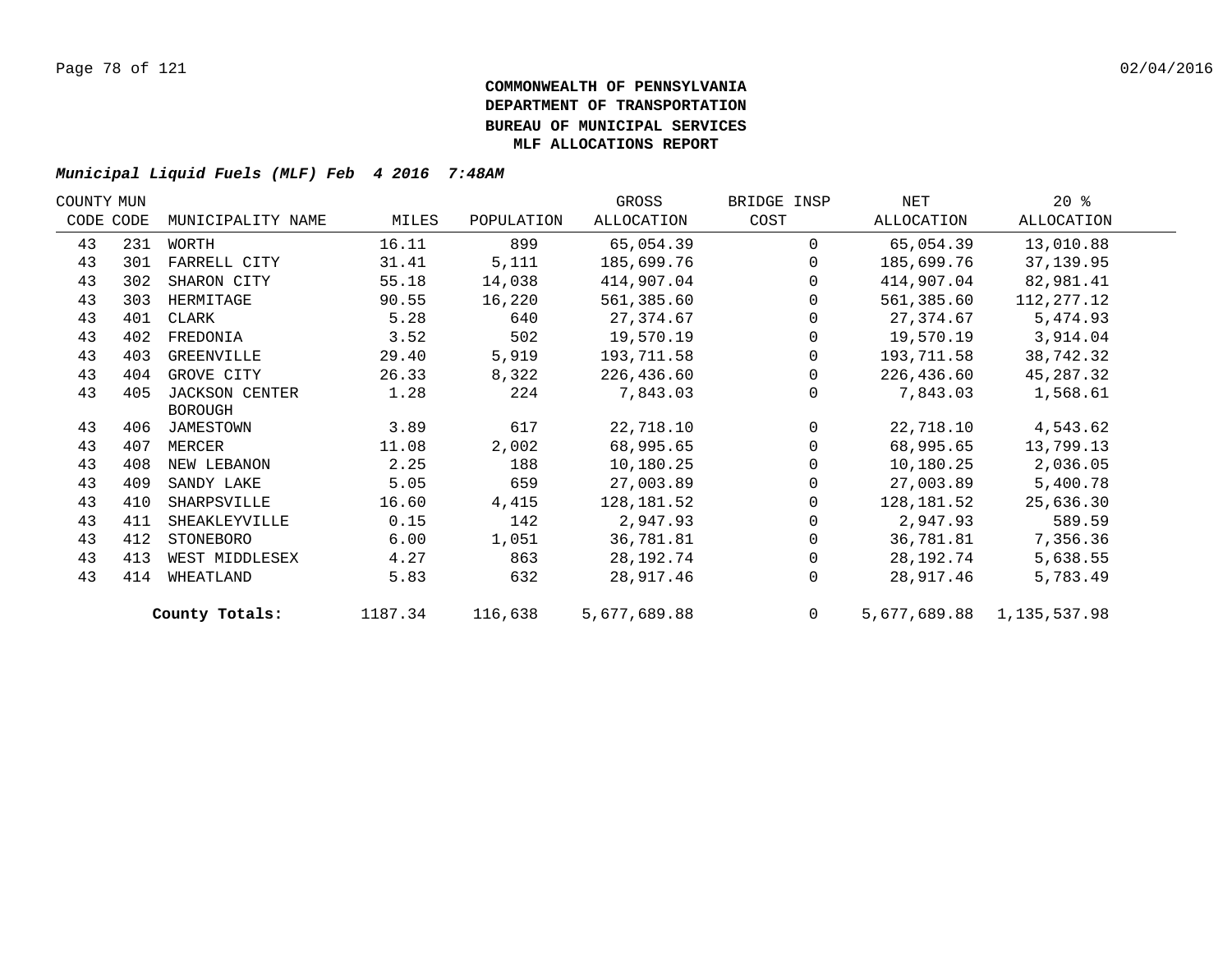|                | COUNTY MUN |                    |        |            | GROSS        | BRIDGE INSP | NET          | $20*$      |
|----------------|------------|--------------------|--------|------------|--------------|-------------|--------------|------------|
| CODE CODE      |            | MUNICIPALITY NAME  | MILES  | POPULATION | ALLOCATION   | COST        | ALLOCATION   | ALLOCATION |
| Mifflin County |            |                    |        |            |              |             |              |            |
| 44             | 201        | ARMAGH             | 35.72  | 3,863      | 177,013.76   | $\Omega$    | 177,013.76   | 35,402.75  |
| 44             | 202        | BRATTON            | 16.03  | 1,317      | 72,136.21    | $\Omega$    | 72,136.21    | 14,427.24  |
| 44             | 203        | BROWN              | 28.20  | 4,053      | 157,332.69   | $\Omega$    | 157,332.69   | 31,466.54  |
| 44             | 204        | DECATUR            | 36.11  | 3,137      | 165,482.01   | $\Omega$    | 165,482.01   | 33,096.40  |
| 44             | 205        | DERRY              | 48.36  | 7,339      | 276,619.03   | $\Omega$    | 276,619.03   | 55, 323.81 |
| 44             | 206        | GRANVILLE          | 34.92  | 5,104      | 196, 317.73  | $\Omega$    | 196,317.73   | 39, 263.55 |
| 44             | 207        | MENNO              | 19.47  | 1,883      | 92,583.40    | 0           | 92,583.40    | 18,516.68  |
| 44             | 208        | OLIVER             | 21.06  | 2,175      | 102,566.95   | $\mathbf 0$ | 102,566.95   | 20,513.39  |
| 44             | 209        | UNION              | 27.94  | 3,460      | 146,143.10   | $\mathbf 0$ | 146,143.10   | 29, 228.62 |
| 44             | 210        | WAYNE              | 38.95  | 2,550      | 163,883.63   | $\Omega$    | 163,883.63   | 32,776.73  |
| 44             | 401        | BURNHAM            | 8.52   | 2,054      | 62,073.43    | $\Omega$    | 62,073.43    | 12,414.69  |
| 44             | 402        | KISTLER            | 1.85   | 320        | 11,269.90    | $\Omega$    | 11,269.90    | 2,253.98   |
| 44             | 403        | LEWISTOWN          | 20.52  | 8,338      | 208,938.33   | $\Omega$    | 208,938.33   | 41,787.67  |
| 44             | 404        | MCVEYTOWN          | 1.73   | 342        | 11,288.31    | $\Omega$    | 11,288.31    | 2,257.66   |
| 44             | 405        | NEWTON<br>HAMILTON | 0.89   | 205        | 6,316.59     | $\Omega$    | 6,316.59     | 1,263.32   |
| 44             | 406        | JUNIATA<br>TERRACE | 1.74   | 542        | 14,824.47    | $\Omega$    | 14,824.47    | 2,964.89   |
|                |            | County Totals:     | 342.01 | 46,682     | 1,864,789.54 | $\Omega$    | 1,864,789.54 | 372,957.91 |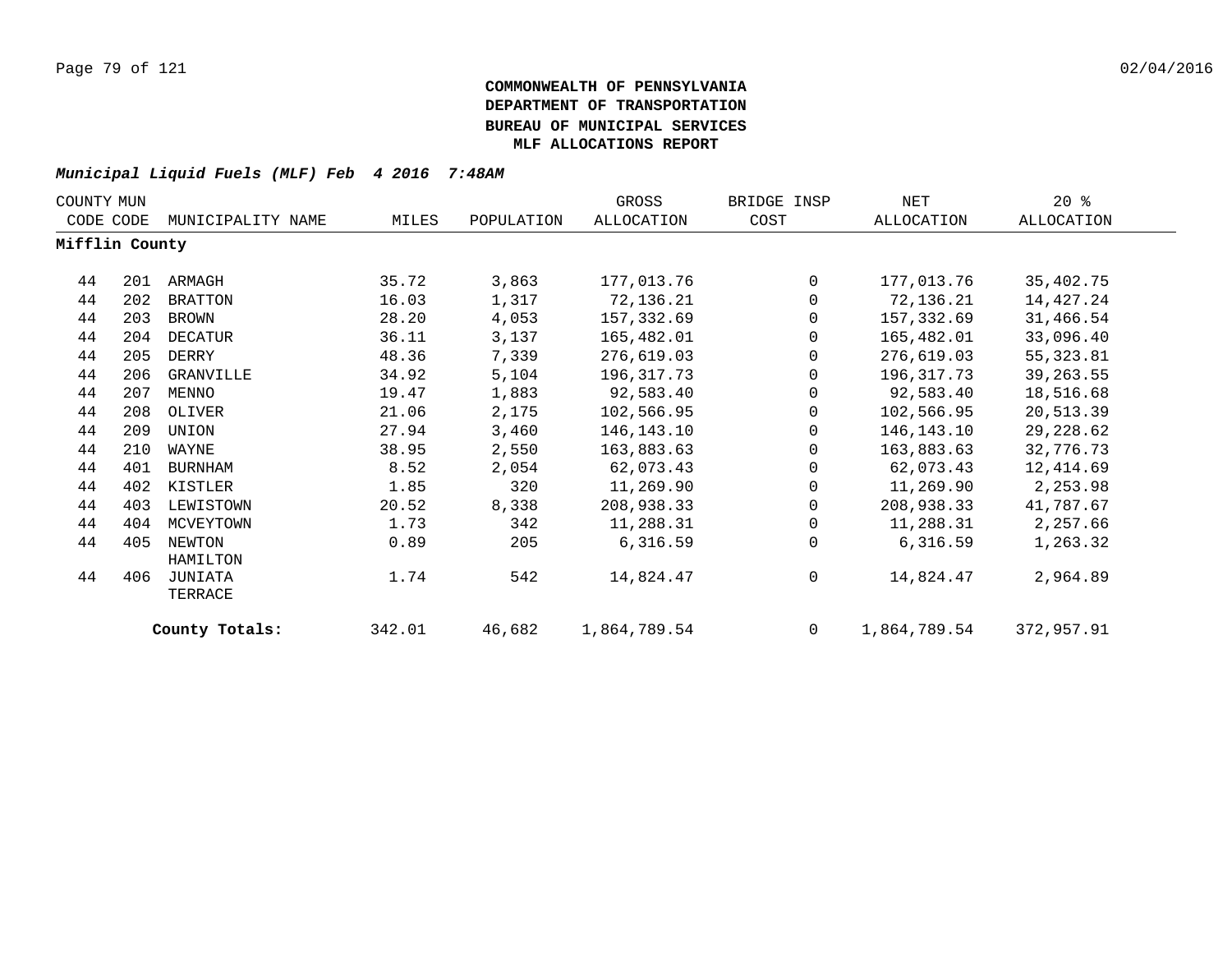|               | COUNTY MUN |                   |        |            | GROSS        | BRIDGE INSP  | NET         | $20*$                     |  |
|---------------|------------|-------------------|--------|------------|--------------|--------------|-------------|---------------------------|--|
| CODE CODE     |            | MUNICIPALITY NAME | MILES  | POPULATION | ALLOCATION   | COST         | ALLOCATION  | ALLOCATION                |  |
| Monroe County |            |                   |        |            |              |              |             |                           |  |
|               |            |                   |        |            |              |              |             |                           |  |
| 45            |            | 101 POCONO        | 78.43  | 11,065     | 433,942.40   | 1,171.80     | 432,770.60  | 86,554.12                 |  |
| 45            | 201        | <b>BARRETT</b>    | 36.57  | 4,225      | 185,959.86   | 803.20       | 185,156.66  | 37,031.33                 |  |
|               |            | TOWNSHIP          |        |            |              |              |             |                           |  |
| 45            | 202        | CHESTNUTHILL      | 143.16 | 17,156     | 738,779.30   | 1,185.40     | 737,593.90  | 147,518.78                |  |
| 45            | 203        | COOLBAUGH         | 63.16  | 20,564     | 553,712.40   | $\mathbf 0$  | 553,712.40  | 110,742.48                |  |
| 45            |            | 204 ELDRED        | 34.44  | 2,910      | 156,392.96   | 255.60       | 156,137.36  | 31, 227.47                |  |
| 45            | 205        | HAMILTON          | 78.86  | 9,083      | 400,518.12   | 1,598.80     | 398,919.32  | 79,783.86                 |  |
| 45            | 206        | JACKSON           | 59.27  | 7,033      | 304,640.35   | 282.80       | 304, 357.55 | 60,871.51                 |  |
| 45            | 207        | MIDDLE            | 74.08  | 15,997     | 507,078.40   | 1,369.80     | 505,708.60  | 101,141.72                |  |
|               |            | SMITHFIELD        |        |            |              |              |             |                           |  |
| 45            |            | 208 PARADISE      | 32.66  | 3,186      | 155,783.81   | 617.80       | 155,166.01  | 31,033.20                 |  |
| 45            |            | 210 POLK          | 55.17  | 7,874      | 306,835.12   | $\mathbf 0$  | 306,835.12  | 61,367.02                 |  |
| 45            |            | 211 PRICE         | 15.15  | 3,573      | 108,986.11   | 426.00       | 108,560.11  | 21,712.02                 |  |
| 45            |            | 212 ROSS          | 48.16  | 5,940      | 251,485.64   | $\mathbf 0$  | 251,485.64  | 50,297.13                 |  |
| 45            | 213        | SMITHFIELD        | 44.79  | 7,357      | 266,010.26   | 681.80       | 265, 328.46 | 53,065.69                 |  |
| 45            | 214        | STROUD            | 83.21  | 19,213     | 591,385.76   | 1,001.20     | 590,384.56  | 118,076.91                |  |
| 45            | 215        | TOBYHANNA         | 50.06  | 8,554      | 303, 117.33  | 282.80       | 302,834.53  | 60,566.91                 |  |
| 45            | 216        | TUNKHANNOCK       | 27.21  | 6,789      | 202, 259.35  | 341.00       | 201,918.35  | 40,383.67                 |  |
| 45            | 401        | DELAWARE WATER    | 3.03   | 746        | 22,347.57    | $\Omega$     | 22,347.57   | 4,469.51                  |  |
|               |            | GAP               |        |            |              |              |             |                           |  |
| 45            |            | 402 EAST          | 22.15  | 9,840      | 240, 252.91  | $\mathbf 0$  | 240, 252.91 | 48,050.58                 |  |
|               |            | STROUDSBURG       |        |            |              |              |             |                           |  |
| 45            | 403        | MOUNT POCONO      | 15.92  | 3,170      | 104,278.61   | $\mathsf{O}$ | 104,278.61  | 20,855.72                 |  |
| 45            | 404        | STROUDSBURG       | 14.59  | 5,567      | 142,222.90   | $\mathbf{0}$ | 142,222.90  | 28, 444.58                |  |
|               |            | County Totals:    | 980.07 | 169,842    | 5,975,989.16 | 10,018.00    |             | 5,965,971.16 1,193,194.23 |  |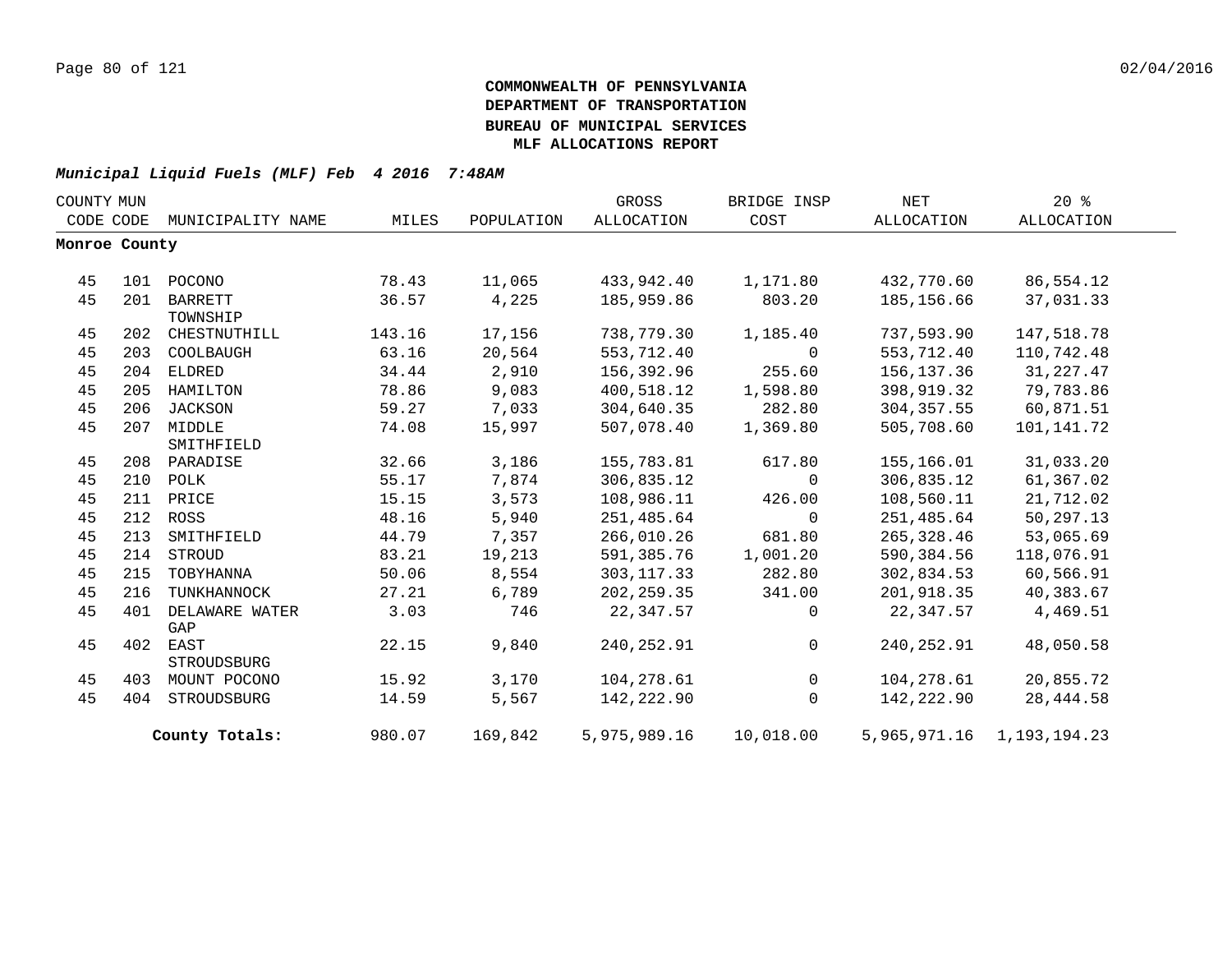| COUNTY MUN |            |                             |                |                  | GROSS                    | BRIDGE INSP          | <b>NET</b>               | 20%                     |  |
|------------|------------|-----------------------------|----------------|------------------|--------------------------|----------------------|--------------------------|-------------------------|--|
| CODE CODE  |            | MUNICIPALITY NAME           | MILES          | POPULATION       | ALLOCATION               | COST                 | <b>ALLOCATION</b>        | ALLOCATION              |  |
|            |            | Montgomery County           |                |                  |                          |                      |                          |                         |  |
|            |            |                             |                |                  |                          |                      |                          |                         |  |
| 46         |            | 101 ABINGTON                | 173.37         | 55,310           | 1,499,977.91             | $\mathbf 0$          | 1,499,977.91             | 299,995.58              |  |
| 46         |            | 102 CHELTENHAM              | 97.09          | 36,793           | 941,997.48               | 2,781.50             | 939, 215.98              | 187,843.20              |  |
| 46         |            | 103 HATFIELD                | 57.76          | 17,249           | 479,083.67               | 1,706.00             | 477,377.67               | 95, 475.53              |  |
| 46         |            | 104 LOWER MERION            | 204.94         | 57,825           | 1,640,665.20             | 10,114.61            | 1,630,550.59             | 326,110.12              |  |
| 46         |            | 105 LOWER MORELAND          | 57.48          | 12,982           | 403, 435.75              | $\mathbf 0$          | 403,435.75               | 80,687.15               |  |
| 46         |            | 106 LOWER                   | 35.50          | 12,059           | 319,998.37               | 486.80               | 319,511.57               | 63,902.31               |  |
|            |            | POTTSGROVE                  |                |                  |                          |                      |                          |                         |  |
| 46         |            | 107 PLYMOUTH                | 48.18<br>64.40 | 16,525           | 437,078.56<br>537,419.96 | 624.91               | 436, 453.65              | 87,290.73<br>107,483.99 |  |
| 46<br>46   | 108<br>109 | SPRINGFIELD<br>UPPER DUBLIN | 103.49         | 19,418<br>25,569 | 764,849.63               | $\Omega$<br>4,034.50 | 537,419.96<br>760,815.13 | 152, 163.03             |  |
| 46         | 110        | UPPER MORELAND              | 65.48          | 24,015           | 621,300.05               |                      | 621,300.05               | 124,260.01              |  |
| 46         |            | 111 WEST NORRITON           | 38.14          | 15,663           | 391,246.96               | 0<br>0               | 391,246.96               | 78,249.39               |  |
| 46         |            | 112 WEST                    | 12.87          | 3,874            | 107,285.13               | 624.91               | 106,660.22               | 21,332.04               |  |
|            |            | POTTSGROVE                  |                |                  |                          |                      |                          |                         |  |
| 46         |            | 113 UPPER GWYNEDD           | 51.64          | 15,552           | 430,611.68               | 1,648.12             | 428,963.56               | 85,792.71               |  |
| 46         |            | 114 UPPER                   | 25.28          | 5,315            | 170,517.51               | $\mathbf 0$          | 170,517.51               | 34,103.50               |  |
|            |            | POTTSGROVE                  |                |                  |                          |                      |                          |                         |  |
| 46         |            | 201 DOUGLASS                | 57.30          | 10,195           | 354,035.00               | 1,053.00             | 352,982.00               | 70,596.40               |  |
| 46         |            | 202 EAST NORRITON           | 44.23          | 13,590           | 373,547.39               | 351.00               | 373, 196.39              | 74,639.28               |  |
| 46         |            | 203 FRANCONIA               | 50.24          | 13,064           | 382,718.48               | $\mathbf 0$          | 382,718.48               | 76,543.70               |  |
| 46         |            | 204 HORSHAM                 | 91.34          | 26,147           | 737,801.46               | 4,755.77             | 733,045.69               | 146,609.14              |  |
| 46         |            | 205 LIMERICK                | 84.83          | 18,074           | 576,378.84               | 1,375.50             | 575,003.34               | 115,000.67              |  |
| 46         |            | 206 LOWER<br>FREDERICK      | 23.09          | 4,840            | 155,490.37               | 1,047.60             | 154,442.77               | 30,888.55               |  |
| 46         |            | 207 LOWER GWYNEDD           | 47.13          | 11,405           | 344, 123. 21             | 0                    | 344, 123. 21             | 68,824.64               |  |
| 46         |            | 208 LOWER<br>PROVIDENCE     | 89.45          | 25,436           | 719,555.73               | $\Omega$             | 719,555.73               | 143, 911. 15            |  |
| 46         |            | 209 LOWER SALFORD           | 76.48          | 14,959           | 496,228.60               | 3,604.80             | 492,623.80               | 98,524.76               |  |
| 46         |            | 210 MARLBOROUGH             | 21.56          | 3,178            | 121,677.33               | $\mathbf 0$          | 121,677.33               | 24, 335.47              |  |
| 46         | 211        | MONTGOMERY                  | 73.09          | 24,790           | 658,170.84               | $\mathbf 0$          | 658,170.84               | 131,634.17              |  |
| 46         |            | 212 NEW HANOVER             | 59.26          | 10,939           | 373,073.34               | 3,179.50             | 369,893.84               | 73,978.77               |  |
| 46         |            | 213 PERKIOMEN               | 24.84          | 9,139            | 236,197.40               | 1,038.50             | 235,158.90               | 47,031.78               |  |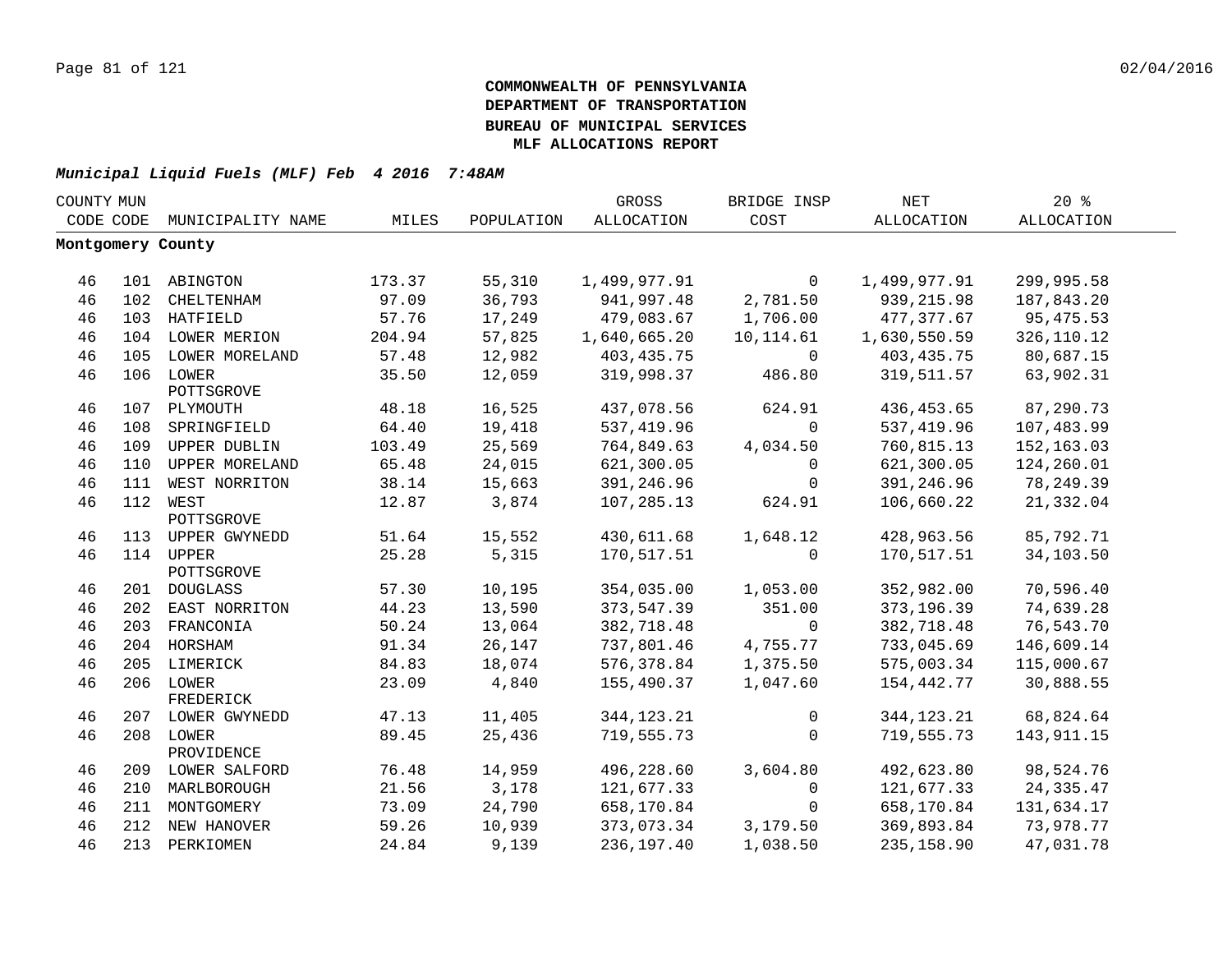| COUNTY MUN |     |                   |       |            | GROSS        | BRIDGE INSP  | NET         | $20*$        |  |
|------------|-----|-------------------|-------|------------|--------------|--------------|-------------|--------------|--|
| CODE CODE  |     | MUNICIPALITY NAME | MILES | POPULATION | ALLOCATION   | COST         | ALLOCATION  | ALLOCATION   |  |
| 46         |     | 214 SALFORD       | 25.30 | 2,504      | 121,308.10   | 502.00       | 120,806.10  | 24, 161. 22  |  |
| 46         | 215 | SKIPPACK          | 46.35 | 13,715     | 382, 225.62  | 1,706.02     | 380,519.60  | 76,103.92    |  |
| 46         | 216 | TOWAMENCIN        | 57.54 | 17,578     | 484,177.11   | 502.00       | 483,675.11  | 96,735.02    |  |
| 46         |     | 217 UPPER         | 15.58 | 3,523      | 109,425.53   | 1,004.00     | 108,421.53  | 21,684.31    |  |
|            |     | FREDERICK         |       |            |              |              |             |              |  |
| 46         |     | 219 UPPER HANOVER | 53.36 | 6,464      | 276,582.33   | 3,948.90     | 272,633.43  | 54,526.69    |  |
| 46         |     | 220 UPPER MERION  | 83.66 | 28,395     | 753,702.97   | 1,962.68     | 751,740.29  | 150,348.06   |  |
| 46         |     | 222 UPPER         | 80.97 | 21,219     | 619,692.05   | $\mathbf{0}$ | 619,692.05  | 123,938.41   |  |
|            |     | PROVIDENCE        |       |            |              |              |             |              |  |
| 46         |     | 223 UPPER SALFORD | 21.37 | 3,299      | 123, 216.78  | $\mathbf{0}$ | 123, 216.78 | 24,643.36    |  |
| 46         |     | 224 WHITEMARSH    | 59.23 | 17,349     | 485, 334.66  | $\Omega$     | 485,334.66  | 97,066.93    |  |
| 46         |     | 225 WHITPAIN      | 67.78 | 18,875     | 538,245.24   | 1,354.97     | 536,890.27  | 107,378.05   |  |
| 46         |     | 226 WORCESTER     | 50.50 | 9,750      | 325,426.98   | 0            | 325, 426.98 | 65,085.40    |  |
| 46         | 401 | AMBLER            | 14.74 | 6,417      | 157,580.52   | 0            | 157,580.52  | 31,516.10    |  |
| 46         | 402 | BRIDGEPORT        | 9.27  | 4,554      | 108,187.94   | $\Omega$     | 108,187.94  | 21,637.59    |  |
| 46         | 403 | BRYN ATHYN        | 6.99  | 1,375      | 45,490.23    | $\Omega$     | 45,490.23   | 9,098.05     |  |
| 46         | 404 | COLLEGEVILLE      | 13.13 | 5,089      | 129,376.97   | $\mathbf{0}$ | 129,376.97  | 25,875.39    |  |
| 46         | 405 | CONSHOHOCKEN      | 16.63 | 7,833      | 188, 183. 31 | $\mathbf 0$  | 188,183.31  | 37,636.66    |  |
| 46         |     | 406 EAST          | 5.60  | 2,951      | 68,860.61    | $\Omega$     | 68,860.61   | 13,772.12    |  |
|            |     | GREENVILLE        |       |            |              |              |             |              |  |
| 46         |     | 407 GREEN LANE    | 1.78  | 508        | 14,350.94    | $\mathsf{O}$ | 14,350.94   | 2,870.19     |  |
| 46         |     | 408 HATBORO       | 17.44 | 7,360      | 182, 371.29  | $\Omega$     | 182, 371.29 | 36, 474.26   |  |
| 46         |     | 409 HATFIELD      | 7.12  | 3,290      | 79,453.77    | 351.00       | 79,102.77   | 15,820.55    |  |
|            |     | <b>BOROUGH</b>    |       |            |              |              |             |              |  |
| 46         |     | 410 JENKINTOWN    | 10.80 | 4,422      | 110,556.09   | $\mathbf 0$  | 110,556.09  | 22, 111.22   |  |
| 46         |     | 411 LANSDALE      | 42.96 | 16,269     | 416,618.12   | $\Omega$     | 416,618.12  | 83, 323.62   |  |
| 46         |     | 412 NARBERTH      | 10.74 | 4,282      | 107,918.62   | 904.80       | 107,013.82  | 21,402.76    |  |
| 46         |     | 413 NORRISTOWN    | 50.82 | 34,324     | 757,134.20   | 5,978.15     | 751,156.05  | 150, 231. 21 |  |
| 46         |     | 414 NORTH WALES   | 11.33 | 3,229      | 91,267.27    | 1,490.00     | 89,777.27   | 17,955.45    |  |
| 46         | 415 | PENNSBURG         | 7.77  | 3,843      | 91,135.65    | $\Omega$     | 91,135.65   | 18, 227. 13  |  |
| 46         | 416 | POTTSTOWN         | 61.48 | 22,377     | 580, 349.48  | 6,687.66     | 573,661.82  | 114,732.36   |  |
| 46         | 417 | RED HILL          | 7.77  | 2,383      | 65,545.06    | $\mathbf{0}$ | 65,545.06   | 13,109.01    |  |
| 46         | 418 | ROCKLEDGE         | 6.46  | 2,543      | 64,340.90    | $\mathbf{0}$ | 64,340.90   | 12,868.18    |  |
| 46         |     | 419 ROYERSFORD    | 11.20 | 4,752      | 117,564.27   | $\mathbf 0$  | 117,564.27  | 23,512.85    |  |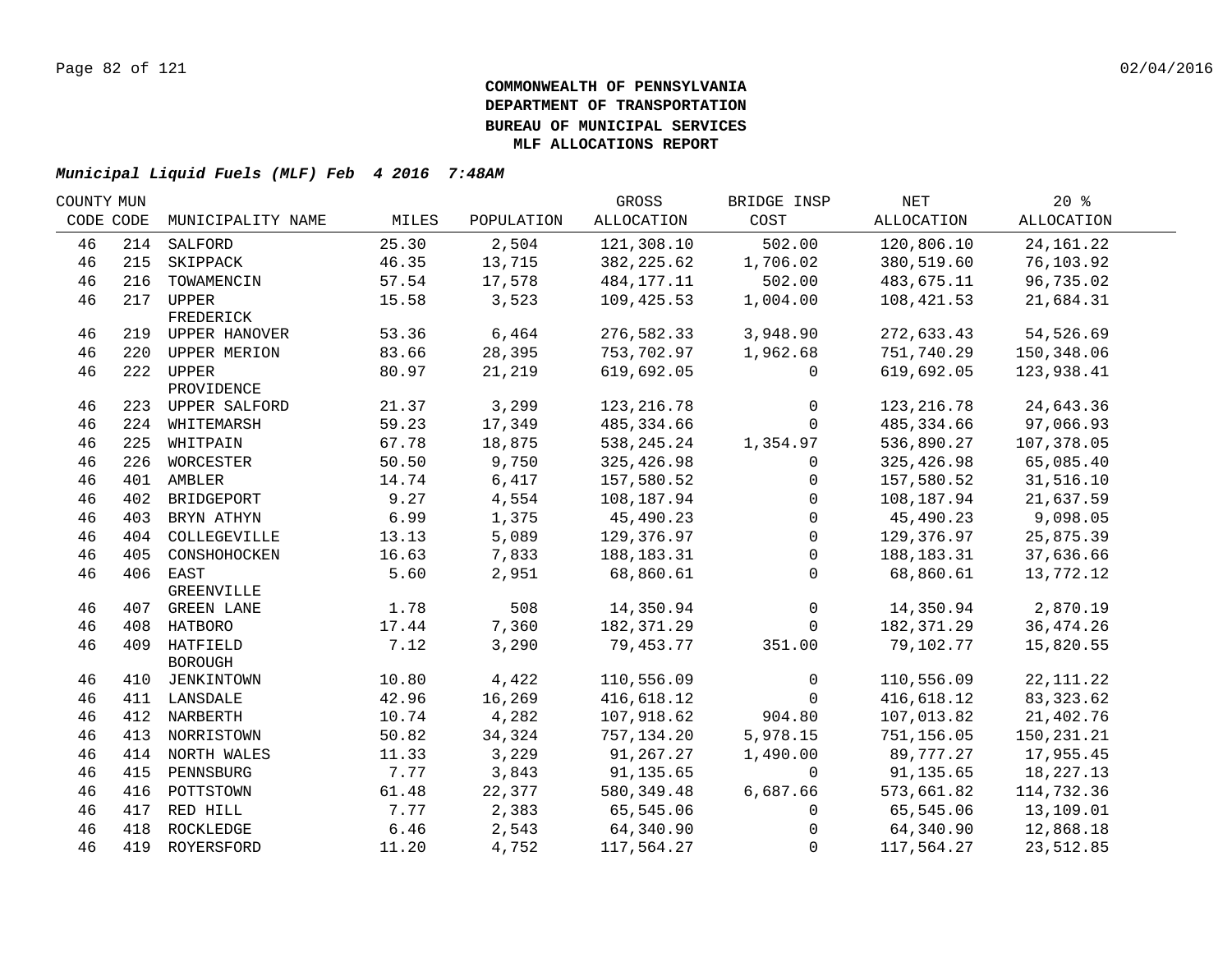| COUNTY MUN |     |                      |         |            | GROSS         | BRIDGE INSP | NET           | $20*$        |  |
|------------|-----|----------------------|---------|------------|---------------|-------------|---------------|--------------|--|
| CODE CODE  |     | MUNICIPALITY NAME    | MILES   | POPULATION | ALLOCATION    | COST        | ALLOCATION    | ALLOCATION   |  |
| 46         | 420 | SCHWENKSVILLE        | 2.80    | 1,385      | 32,844.02     |             | 32,844.02     | 6,568.80     |  |
| 46         | 421 | SOUDERTON            | 15.75   | 6,618      | 164,194.26    | 826.20      | 163,368.06    | 32,673.61    |  |
| 46         | 422 | TELFORD              | 11.43   | 4,872      | 120,371.41    | 0           | 120,371.41    | 24,074.28    |  |
| 46         | 423 | TRAPPE               | 10.92   | 3,509      | 94,920.42     |             | 94,920.42     | 18,984.08    |  |
| 46         | 424 | WEST<br>CONSHOHOCKEN | 6.04    | 1,320      | 41,619.18     |             | 41,619.18     | 8,323.84     |  |
|            |     | County Totals:       | 2701.07 | 802,081    | 22,324,037.75 | 65,645.40   | 22,258,392.35 | 4,451,678.47 |  |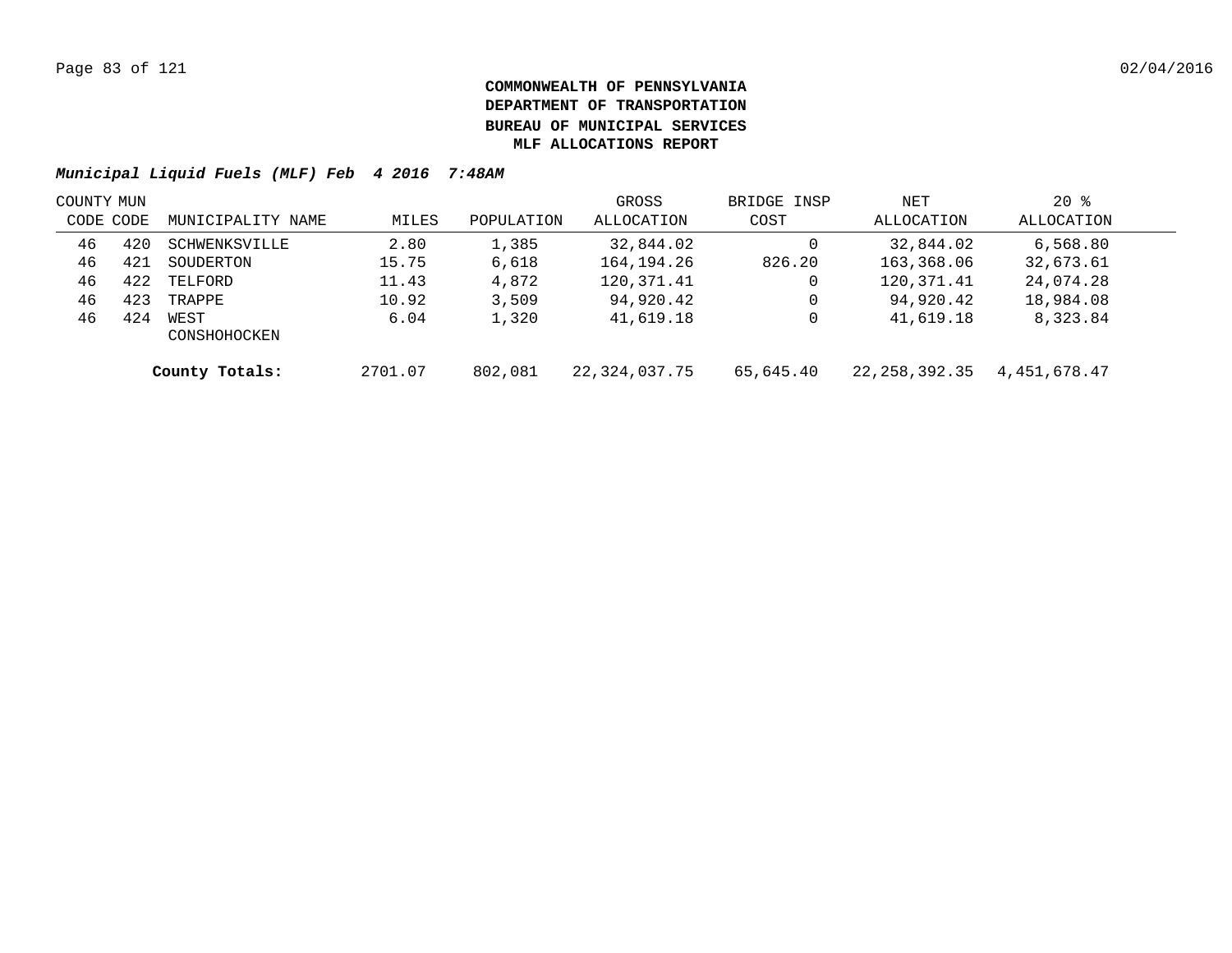| COUNTY MUN     |     |                   |        |            | GROSS        | BRIDGE INSP | NET        | $20*$      |
|----------------|-----|-------------------|--------|------------|--------------|-------------|------------|------------|
| CODE CODE      |     | MUNICIPALITY NAME | MILES  | POPULATION | ALLOCATION   | COST        | ALLOCATION | ALLOCATION |
| Montour County |     |                   |        |            |              |             |            |            |
| 47             | 201 | ANTHONY           | 31.89  | 1,501      | 123,893.23   | $\Omega$    | 123,893.23 | 24,778.65  |
| 47             | 202 | COOPER            | 7.30   | 932        | 38,674.02    | 0           | 38,674.02  | 7,734.80   |
| 47             | 203 | DERRY             | 18.35  | 1,130      | 75,957.76    | 0           | 75,957.76  | 15, 191.55 |
| 47             | 204 | LIBERTY           | 31.51  | 1,584      | 124, 185. 23 | 0           | 124,185.23 | 24,837.05  |
| 47             | 205 | LIMESTONE         | 21.25  | 1,066      | 83,710.03    | 0           | 83,710.03  | 16,742.01  |
| 47             | 206 | MAHONING          | 21.92  | 4,171      | 140,184.05   | 0           | 140,184.05 | 28,036.81  |
| 47             | 207 | MAYBERRY          | 10.59  | 250        | 36,787.53    | 0           | 36,787.53  | 7,357.51   |
| 47             | 208 | VALLEY            | 27.39  | 2,158      | 121,638.90   | 0           | 121,638.90 | 24,327.78  |
| 47             | 209 | WEST HEMLOCK      | 9.55   | 503        | 38,039.65    | 0           | 38,039.65  | 7,607.93   |
| 47             | 401 | DANVILLE          | 16.85  | 4,699      | 133,924.42   | 0           | 133,924.42 | 26,784.88  |
| 47             | 402 |                   | 0.64   | 273        | 6,743.48     | $\mathbf 0$ | 6,743.48   | 1,348.70   |
|                |     | WASHINGTONVILLE   |        |            |              |             |            |            |
|                |     | County Totals:    | 197.24 | 18,267     | 923,738.30   | 0           | 923,738.30 | 184,747.66 |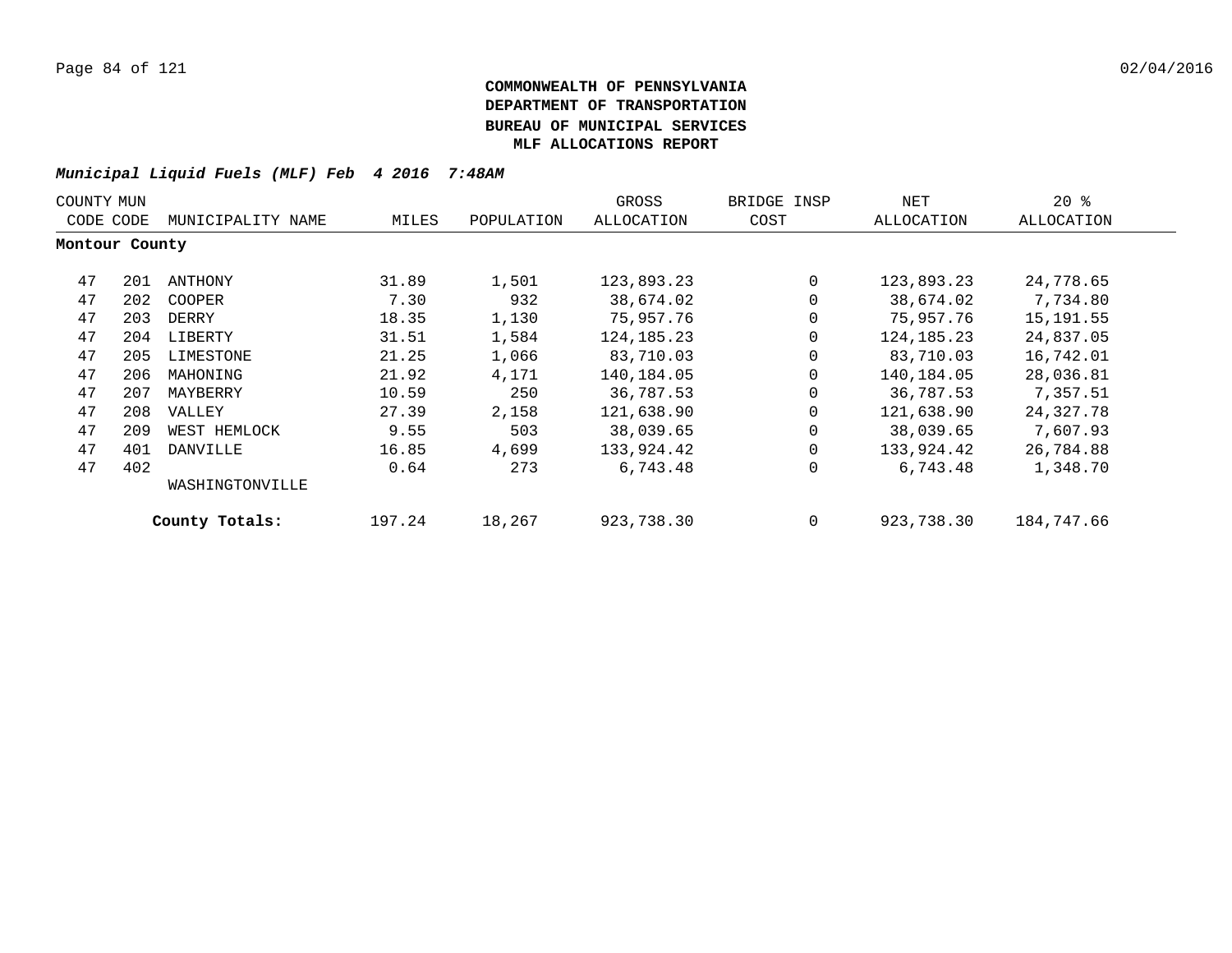| COUNTY MUN |     |                           |        |            | GROSS        | BRIDGE INSP  | $\operatorname{NET}$ | $20*$             |  |
|------------|-----|---------------------------|--------|------------|--------------|--------------|----------------------|-------------------|--|
| CODE CODE  |     | MUNICIPALITY NAME         | MILES  | POPULATION | ALLOCATION   | COST         | <b>ALLOCATION</b>    | <b>ALLOCATION</b> |  |
|            |     | Northampton County        |        |            |              |              |                      |                   |  |
|            |     |                           |        |            |              |              |                      |                   |  |
| 48         |     | 101 BETHLEHEM<br>TOWNSHIP | 111.75 | 23,730     | 757,891.78   | 1,946.00     | 755,945.78           | 151,189.16        |  |
| 48         |     | 201 ALLEN TOWNSHIP        | 25.97  | 4,269      | 154,294.87   | 380.80       | 153,914.07           | 30,782.81         |  |
| 48         |     | 203 BUSHKILL<br>TOWNSHIP  | 57.77  | 8,178      | 320, 119.63  | $\mathbf{0}$ | 320, 119.63          | 64,023.93         |  |
| 48         |     | 204 EAST ALLEN            | 37.82  | 4,903      | 201,668.71   | 427.80       | 201,240.91           | 40,248.18         |  |
| 48         |     | 205 FORKS                 | 64.57  | 14,721     | 455,612.14   | 380.80       | 455, 231.34          | 91,046.27         |  |
| 48         |     | 206 HANOVER               | 60.76  | 10,866     | 376,383.81   | $\mathbf 0$  | 376, 383.81          | 75, 276.76        |  |
| 48         |     | 207 LEHIGH                | 81.15  | 10,526     | 432,818.19   | 395.20       | 432,422.99           | 86,484.60         |  |
| 48         |     | 208 LOWER MT              | 34.99  | 3,101      | 161,423.78   | 0            | 161,423.78           | 32, 284. 76       |  |
|            |     | <b>BETHEL</b>             |        |            |              |              |                      |                   |  |
| 48         |     | 209 LOWER NAZARETH        | 48.28  | 5,674      | 247,190.45   | $\mathbf 0$  | 247,190.45           | 49,438.09         |  |
| 48         |     | 210 LOWER SAUCON          | 73.30  | 10,772     | 413,108.83   | $\mathbf{0}$ | 413,108.83           | 82,621.77         |  |
| 48         |     | 211 MOORE                 | 99.35  | 9,198      | 465, 233.62  | $\mathbf 0$  | 465, 233.62          | 93,046.72         |  |
| 48         |     | 212 PALMER                | 93.05  | 20,691     | 647,402.44   | 582.00       | 646,820.44           | 129,364.09        |  |
| 48         |     | 213 PLAINFIELD            | 52.15  | 6,138      | 267,165.64   | 555.40       | 266,610.24           | 53, 322.05        |  |
| 48         |     | 214 UPPER MT              | 70.65  | 6,706      | 333,731.78   | $\mathbf 0$  | 333, 731. 78         | 66,746.36         |  |
|            |     | <b>BETHEL</b>             |        |            |              |              |                      |                   |  |
| 48         |     | 215 UPPER NAZARETH        | 31.19  | 6,231      | 204,657.70   | 352.20       | 204,305.50           | 40,861.10         |  |
| 48         |     | 216 WASHINGTON            | 39.41  | 5,122      | 210, 372. 73 | $\mathbf{0}$ | 210, 372.73          | 42,074.55         |  |
| 48         |     | 217 WILLIAMS              | 45.95  | 5,884      | 243,741.44   | 0            | 243,741.44           | 48,748.29         |  |
| 48         |     | 301 BETHLEHEM CITY        | 204.25 | 74,982     | 1,939,278.08 | $\Omega$     | 1,939,278.08         | 387,855.62        |  |
| 48         |     | 302 EASTON CITY           | 57.51  | 26,800     | 645,726.62   | 3,645.40     | 642,081.22           | 128,416.24        |  |
| 48         | 401 | BANGOR BOROUGH            | 14.48  | 5,273      | 136,733.11   | $\mathbf 0$  | 136,733.11           | 27,346.62         |  |
| 48         |     | 402 BATH BOROUGH          | 6.14   | 2,693      | 65,990.84    | $\mathbf{0}$ | 65,990.84            | 13,198.17         |  |
| 48         | 403 | CHAPMAN                   | 0.87   | 199        | 6, 150.22    | 0            | 6,150.22             | 1,230.04          |  |
| 48         |     | 404 EAST BANGOR           | 4.35   | 1,172      | 33,853.64    | 0            | 33,853.64            | 6,770.73          |  |
| 48         |     | 405 FREEMANSBURG          | 8.23   | 2,636      | 71,387.21    | $\mathbf 0$  | 71,387.21            | 14, 277.44        |  |
| 48         | 406 | GLENDON                   | 3.26   | 440        | 17,687.87    | 0            | 17,687.87            | 3,537.57          |  |
| 48         |     | 407 HELLERTOWN            | 20.68  | 5,898      | 166,660.11   | $\Omega$     | 166,660.11           | 33, 332.02        |  |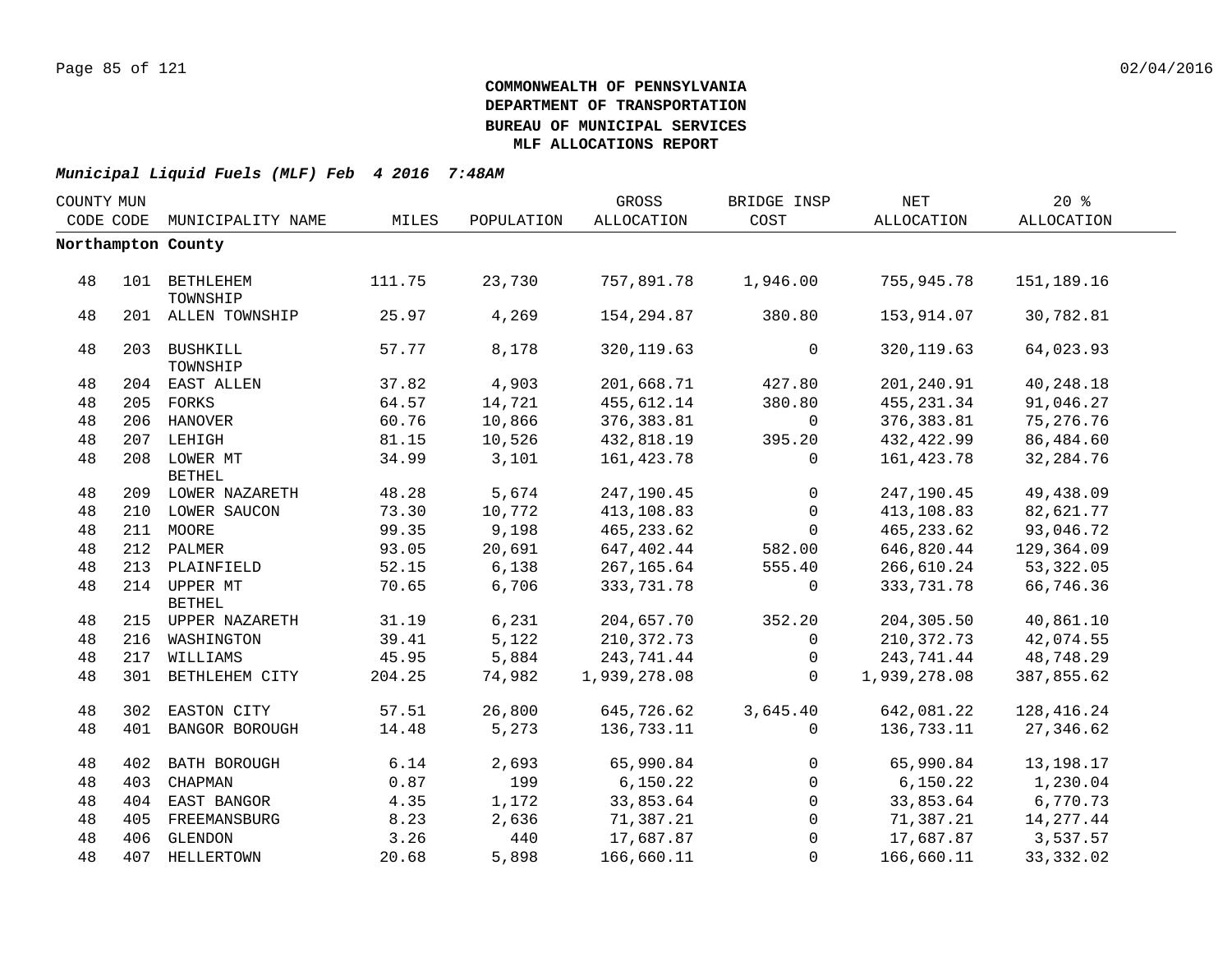| COUNTY MUN |     |                   |         |            | GROSS         | BRIDGE INSP | NET           | $20*$        |  |
|------------|-----|-------------------|---------|------------|---------------|-------------|---------------|--------------|--|
| CODE CODE  |     | MUNICIPALITY NAME | MILES   | POPULATION | ALLOCATION    | COST        | ALLOCATION    | ALLOCATION   |  |
| 48         | 408 | NAZARETH          | 16.94   | 5,746      | 152,551.43    | 380.80      | 152,170.63    | 30,434.13    |  |
| 48         | 409 | NORTHAMPTON       | 33.81   | 9,926      | 277,440.12    | $\Omega$    | 277,440.12    | 55,488.02    |  |
| 48         | 410 | NORTH             | 9.92    | 2,849      | 80,292.06     | 0           | 80,292.06     | 16,058.41    |  |
|            |     | CATASAUQUA        |         |            |               |             |               |              |  |
| 48         | 411 | PEN ARGYL         | 12.79   | 3,595      | 102,150.04    | $\Omega$    | 102,150.04    | 20,430.01    |  |
| 48         | 412 | PORTLAND          | 2.70    | 519        | 17,358.95     | $\Omega$    | 17,358.95     | 3,471.79     |  |
| 48         | 413 | ROSETO            | 7.44    | 1,567      | 50,232.58     |             | 50,232.58     | 10,046.52    |  |
| 48         | 414 | STOCKERTOWN       | 3.76    | 927        | 27,753.91     | 0           | 27,753.91     | 5,550.78     |  |
|            |     | <b>BOROUGH</b>    |         |            |               |             |               |              |  |
| 48         | 415 | TATAMY            | 4.83    | 1,203      | 35,865.82     | $\Omega$    | 35,865.82     | 7,173.16     |  |
| 48         | 416 | WALNUTPORT        | 10.27   | 2,070      | 67,708.92     |             | 67,708.92     | 13,541.78    |  |
| 48         | 417 | WEST EASTON       | 4.38    | 1,257      | 35,435.30     |             | 35,435.30     | 7,087.06     |  |
| 48         | 418 | WILSON            | 14.88   | 7,896      | 183,932.53    | 0           | 183,932.53    | 36,786.51    |  |
| 48         | 419 | WIND GAP          | 9.36    | 2,720      | 76,317.38     | 237.20      | 76,080.18     | 15,216.04    |  |
|            |     | County Totals:    | 1478.96 | 317,078    | 10,083,324.28 | 9,283.60    | 10,074,040.68 | 2,014,808.14 |  |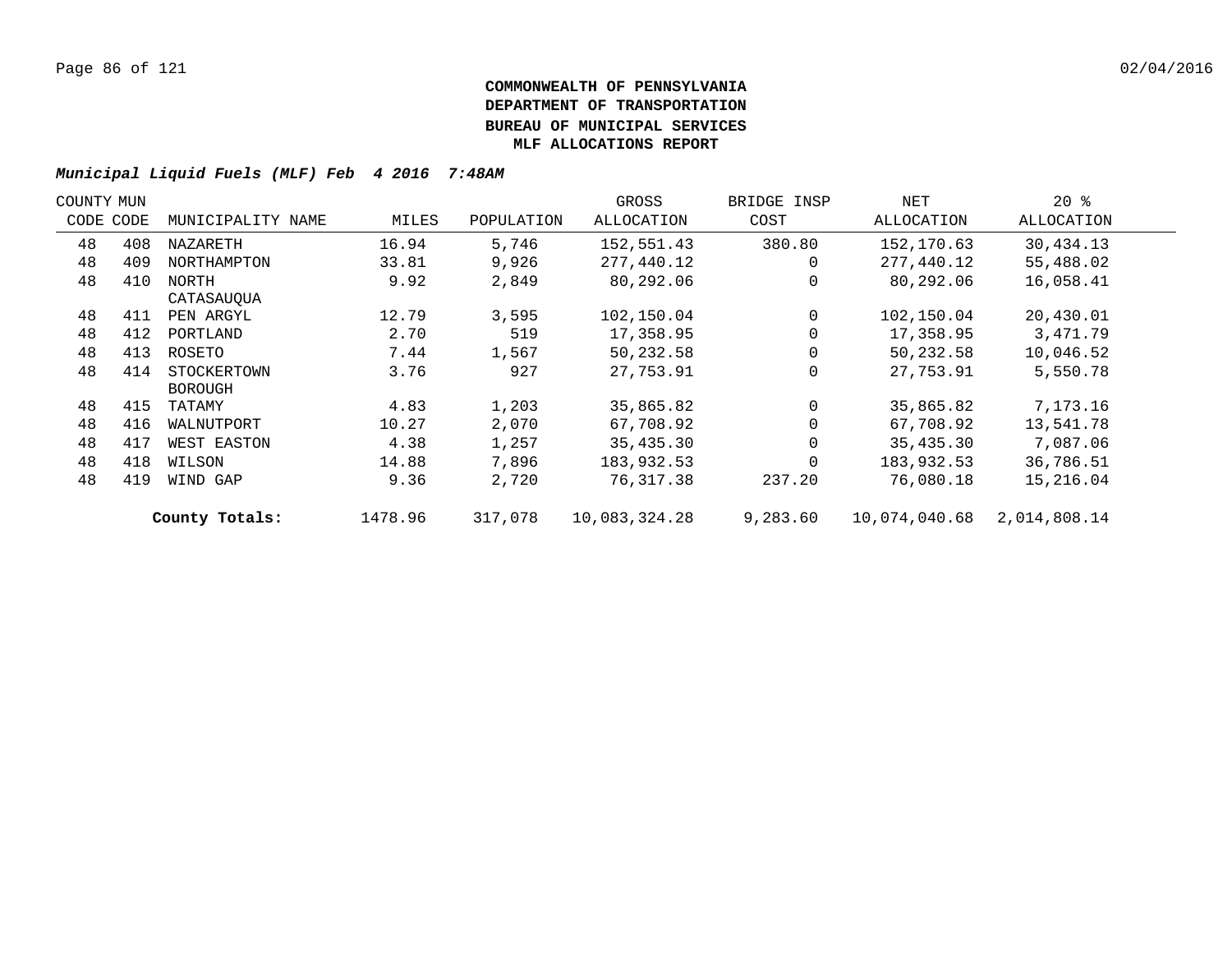| COUNTY MUN |     |                       |       |            | GROSS             | BRIDGE INSP         | NET         | $20*$             |  |
|------------|-----|-----------------------|-------|------------|-------------------|---------------------|-------------|-------------------|--|
| CODE CODE  |     | MUNICIPALITY NAME     | MILES | POPULATION | <b>ALLOCATION</b> | COST                | ALLOCATION  | <b>ALLOCATION</b> |  |
|            |     | Northumberland County |       |            |                   |                     |             |                   |  |
|            |     |                       |       |            |                   |                     |             |                   |  |
| 49         |     | 101 COAL              | 44.40 | 10,383     | 317,855.97        | 422.60              | 317,433.37  | 63,486.67         |  |
| 49         |     | 201 DELAWARE          | 50.52 | 4,489      | 233, 274.46       | $\mathbf 0$         | 233, 274.46 | 46,654.89         |  |
| 49         |     | 202 EAST CAMERON      | 3.13  | 748        | 22,688.63         | 0                   | 22,688.63   | 4,537.73          |  |
| 49         |     | 203 EAST              | 7.65  | 668        | 35, 117.69        | $\mathbf 0$         | 35, 117.69  | 7,023.54          |  |
|            |     | CHILLISQUAQUE         |       |            |                   |                     |             |                   |  |
| 49         |     | 204 JACKSON           | 22.24 | 875        | 83,391.64         | $\mathbf 0$         | 83,391.64   | 16,678.33         |  |
| 49         |     | 205 JORDAN            | 30.47 | 794        | 107,155.85        | $\mathsf{O}\xspace$ | 107,155.85  | 21, 431.17        |  |
| 49         |     | 206 LEWIS             | 40.10 | 1,915      | 156, 272.51       | $\mathsf{O}$        | 156, 272.51 | 31,254.50         |  |
| 49         | 207 | LITTLE MAHANOY        | 6.67  | 479        | 28,806.13         | $\mathbf 0$         | 28,806.13   | 5,761.23          |  |
| 49         | 208 | LOWER AUGUSTA         | 25.72 | 1,064      | 97, 353. 26       | $\mathbf 0$         | 97,353.26   | 19,470.65         |  |
| 49         | 209 | LOWER MAHANOY         | 43.48 | 1,709      | 163,004.65        | $\mathbf 0$         | 163,004.65  | 32,600.93         |  |
| 49         | 210 | MOUNT CARMEL          | 13.32 | 3,139      | 95,779.18         | $\Omega$            | 95,779.18   | 19,155.84         |  |
| 49         |     | 211 POINT             | 24.44 | 3,685      | 139,376.82        | 742.25              | 138,634.57  | 27,726.91         |  |
| 49         |     | 212 RALPHO            | 41.01 | 4,321      | 201,229.00        | $\mathbf 0$         | 201,229.00  | 40,245.80         |  |
| 49         |     | 213 ROCKEFELLER       | 40.87 | 2,273      | 164,903.68        | 1,623.77            | 163,279.91  | 32,655.98         |  |
| 49         |     | 214 RUSH              | 37.11 | 1,122      | 133, 223.51       | $\mathbf 0$         | 133, 223.51 | 26,644.70         |  |
| 49         |     | 215 SHAMOKIN          | 48.87 | 2,407      | 191,732.58        | 742.25              | 190,990.33  | 38,198.07         |  |
| 49         |     | 216 TURBOT            | 23.93 | 1,806      | 104,881.48        | 1,855.62            | 103,025.86  | 20,605.17         |  |
| 49         |     | 217 UPPER AUGUSTA     | 26.79 | 2,586      | 127,304.80        | 0                   | 127,304.80  | 25,460.96         |  |
| 49         |     | 218 UPPER MAHANOY     | 47.72 | 796        | 159,976.25        | 0                   | 159,976.25  | 31,995.25         |  |
| 49         | 219 | WASHINGTON            | 44.13 | 746        | 148,114.40        | $\mathbf 0$         | 148,114.40  | 29,622.88         |  |
| 49         | 220 | WEST CAMERON          | 4.37  | 541        | 22,854.79         | $\Omega$            | 22,854.79   | 4,570.96          |  |
| 49         |     | 221 WEST              | 15.40 | 2,627      | 93,169.80         | $\Omega$            | 93,169.80   | 18,633.96         |  |
|            |     | CHILLISQUAQUE         |       |            |                   |                     |             |                   |  |
| 49         |     | 222 ZERBE             | 11.98 | 1,872      | 69,471.04         | $\Omega$            | 69,471.04   | 13,894.21         |  |
| 49         |     | 301 SHAMOKIN          | 23.53 | 7,374      | 201,252.22        | 371.12              | 200,881.10  | 40,176.22         |  |
| 49         |     | 302 SUNBURY CITY      | 31.38 | 9,905      | 269,636.21        | $\mathbf 0$         | 269,636.21  | 53, 927. 24       |  |
| 49         |     | 401 HERNDON           | 3.23  | 324        | 15,562.86         | $\mathbf 0$         | 15,562.86   | 3, 112.57         |  |
| 49         |     | 402 KULPMONT          | 11.55 | 2,924      | 86,594.47         | $\mathbf 0$         | 86,594.47   | 17,318.89         |  |
| 49         | 403 | MARION HEIGHTS        | 2.83  | 611        | 19,369.31         | $\mathbf 0$         | 19,369.31   | 3,873.86          |  |
| 49         |     | 404 MCEWENSVILLE      | 1.99  | 279        | 10,979.67         | $\Omega$            | 10,979.67   | 2,195.93          |  |
| 49         |     | 405 MILTON            | 23.47 | 7,042      | 195,249.38        | 371.12              | 194,878.26  | 38,975.65         |  |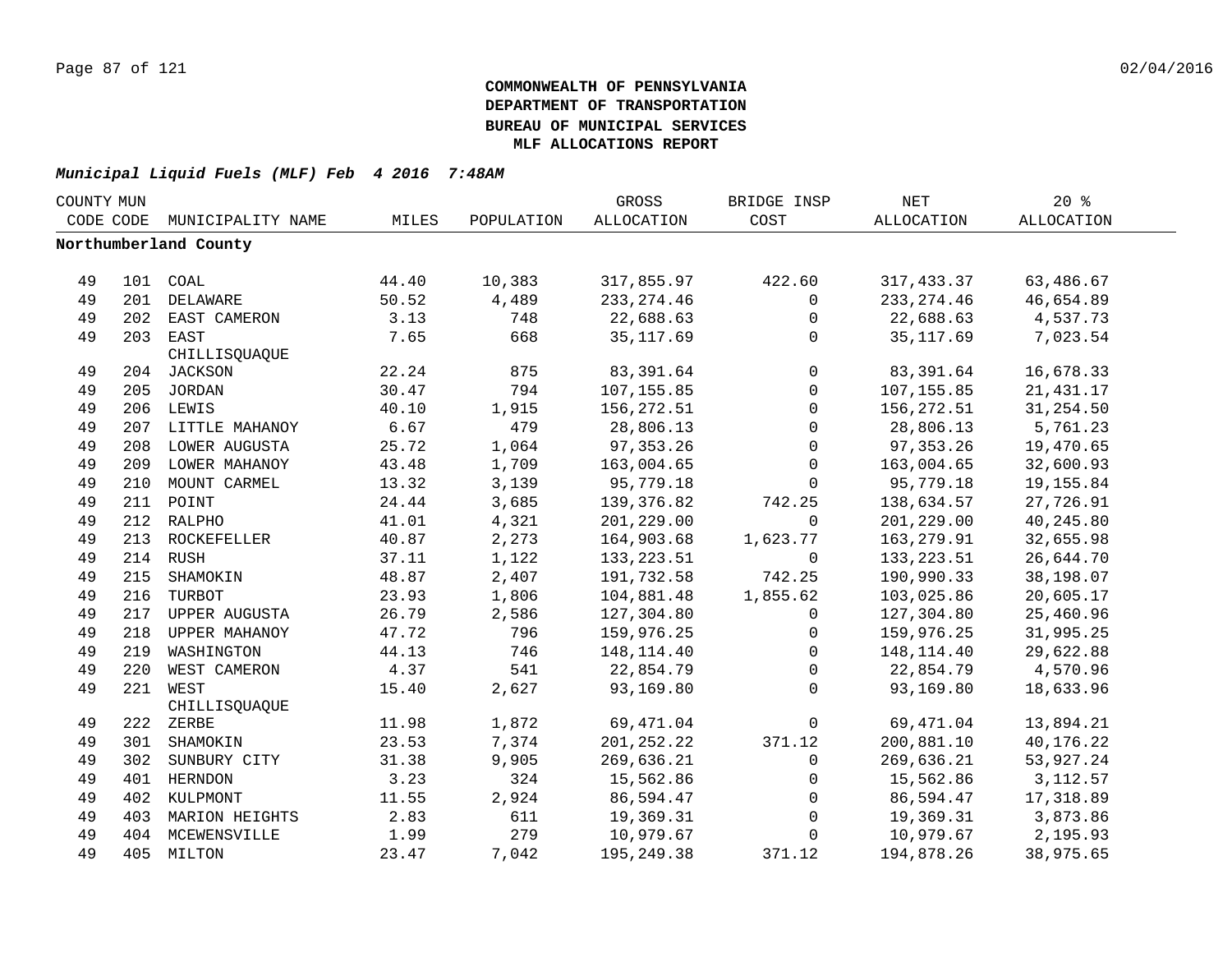| COUNTY MUN |     |                   |        |            | GROSS        | BRIDGE INSP | NET          | $20*$      |  |
|------------|-----|-------------------|--------|------------|--------------|-------------|--------------|------------|--|
| CODE CODE  |     | MUNICIPALITY NAME | MILES  | POPULATION | ALLOCATION   | COST        | ALLOCATION   | ALLOCATION |  |
| 49         | 406 | MOUNT CARMEL      | 18.03  | 5,893      | 158,463.45   | 371.12      | 158,092.33   | 31,618.47  |  |
| 49         | 407 | NORTHUMBERLAND    | 15.58  | 3,804      | 114,350.81   | 0           | 114,350.81   | 22,870.16  |  |
| 49         | 408 | RIVERSIDE         | 16.98  | 1,932      | 85,822.81    | 0           | 85,822.81    | 17,164.56  |  |
| 49         | 409 | SNYDERTOWN        | 6.48   | 339        | 25,770.83    | 0           | 25,770.83    | 5, 154. 17 |  |
| 49         | 410 | TURBOTVILLE       | 2.58   | 705        | 20,251.93    |             | 20,251.93    | 4,050.39   |  |
| 49         | 411 | WATSONTOWN        | 7.87   | 2,351      | 65,290.20    | 621.83      | 64,668.37    | 12,933.67  |  |
|            |     | County Totals:    | 819.82 | 94,528     | 4,165,532.27 | 7,121.68    | 4,158,410.59 | 831,682.12 |  |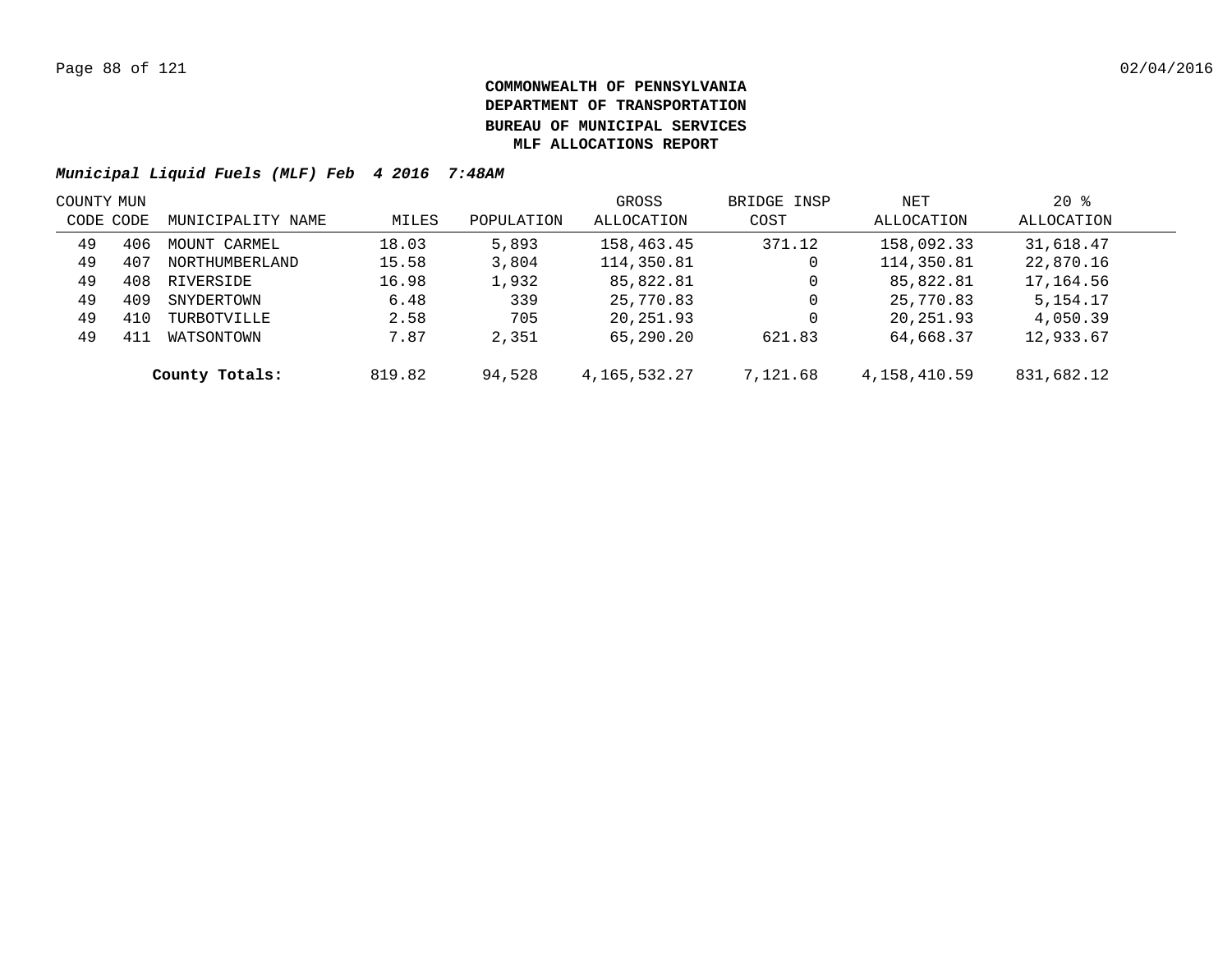| COUNTY MUN |              |                           |       |            | GROSS       | BRIDGE INSP    | <b>NET</b>  | 20%               |
|------------|--------------|---------------------------|-------|------------|-------------|----------------|-------------|-------------------|
|            | CODE CODE    | MUNICIPALITY NAME         | MILES | POPULATION | ALLOCATION  | COST           | ALLOCATION  | <b>ALLOCATION</b> |
|            | Perry County |                           |       |            |             |                |             |                   |
|            |              |                           |       |            |             |                |             |                   |
| 50         |              | 201 BUFFALO<br>TOWNSHIP   | 21.05 | 1,219      | 85,779.79   | $\overline{0}$ | 85,779.79   | 17,155.96         |
| 50         | 202          | CARROLL                   | 52.65 | 5,269      | 253,463.97  | $\mathbf{0}$   | 253,463.97  | 50,692.79         |
| 50         | 203          | CENTRE<br>TOWNSHIP        | 34.97 | 2,491      | 150,670.61  | $\mathsf{O}$   | 150,670.61  | 30, 134. 12       |
| 50         |              | 204 GREENWOOD<br>TOWNSHIP | 29.29 | 998        | 107,120.70  | $\mathbf 0$    | 107,120.70  | 21, 424.14        |
| 50         |              | 205 HOWE TOWNSHIP         | 3.71  | 393        | 18,241.07   | $\mathsf{O}$   | 18, 241.07  | 3,648.21          |
| 50         |              | 206 JACKSON<br>TOWNSHIP   | 16.92 | 547        | 61, 363. 22 | $\mathbf{0}$   | 61,363.22   | 12,272.64         |
| 50         |              | 207 JUNIATA<br>TOWNSHIP   | 31.66 | 1,412      | 121,629.46  | $\mathbf 0$    | 121,629.46  | 24, 325.89        |
| 50         |              | 208 LIVERPOOL<br>TOWNSHIP | 32.12 | 1,057      | 116,814.70  | $\mathbf 0$    | 116,814.70  | 23, 362.94        |
| 50         |              | 209 MILLER                | 12.25 | 1,098      | 56,730.75   | $\overline{0}$ | 56,730.75   | 11,346.15         |
| 50         |              | 210 NORTHEAST<br>MADISON  | 11.68 | 786        | 49,517.85   | $\mathbf 0$    | 49,517.85   | 9,903.57          |
| 50         |              | 211 OLIVER                | 19.35 | 1,931      | 93,057.54   | $\mathbf 0$    | 93,057.54   | 18,611.51         |
| 50         |              | 212 PENN                  | 28.84 | 3,225      | 144,778.10  | $\mathsf{O}$   | 144,778.10  | 28,955.62         |
| 50         |              | 213 RYE TOWNSHIP          | 26.00 | 2,364      | 120,996.20  | $\mathbf 0$    | 120,996.20  | 24, 199. 24       |
| 50         | 214          | SAVILLE                   | 42.39 | 2,502      | 173,568.77  | $\mathbf 0$    | 173,568.77  | 34,713.75         |
| 50         | 215          | SOUTHWEST<br>MADISON      | 13.46 | 999        | 58,698.11   | $\Omega$       | 58,698.11   | 11,739.62         |
| 50         |              | 216 SPRING                | 30.20 | 2,208      | 131, 113.95 | $\mathsf{O}$   | 131, 113.95 | 26, 222.79        |
| 50         | 217          | TOBOYNE<br>TOWNSHIP       | 10.57 | 443        | 40,109.21   | $\Omega$       | 40,109.21   | 8,021.84          |
| 50         | 218          | TUSCARORA                 | 15.45 | 1,189      | 68,117.84   | $\mathbf{0}$   | 68,117.84   | 13,623.57         |
| 50         | 219          | TYRONE                    | 16.29 | 2,124      | 87,076.73   | $\mathsf{O}$   | 87,076.73   | 17, 415.35        |
| 50         | 220          | WATTS                     | 18.61 | 1,265      | 79,119.61   | $\overline{0}$ | 79,119.61   | 15,823.92         |
| 50         | 221          | WHEATFIELD                | 34.14 | 3,334      | 162,906.73  | $\Omega$       | 162,906.73  | 32,581.35         |
| 50         | 401          | BLAIN                     | 1.24  | 263        | 8,404.20    | $\Omega$       | 8,404.20    | 1,680.84          |
| 50         |              | 402 BLOOMFIELD            | 3.60  | 1,247      | 32,873.22   | $\Omega$       | 32,873.22   | 6,574.64          |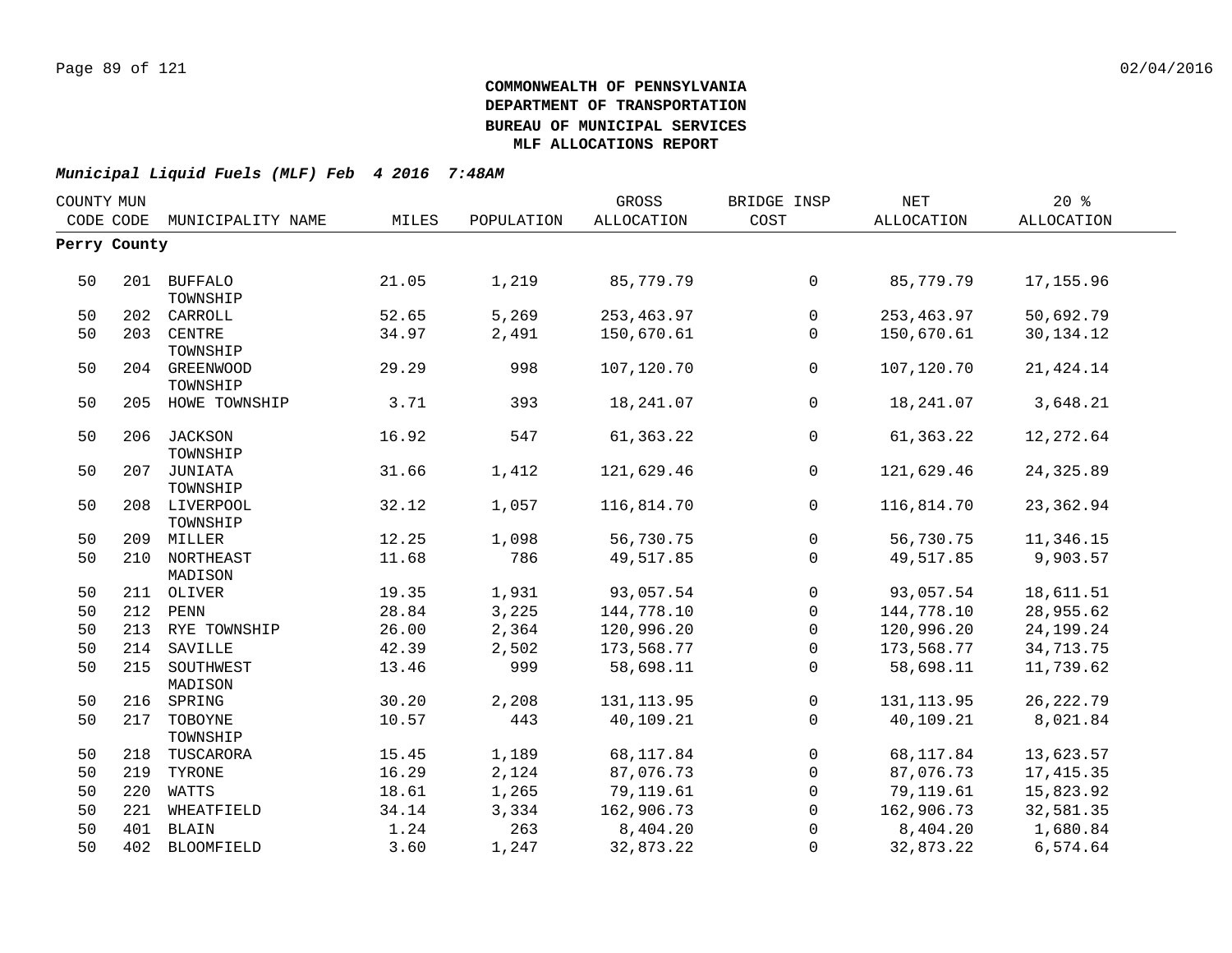|           | COUNTY MUN |                   |        |            | GROSS        | BRIDGE INSP | NET          | $20*$      |  |
|-----------|------------|-------------------|--------|------------|--------------|-------------|--------------|------------|--|
| CODE CODE |            | MUNICIPALITY NAME | MILES  | POPULATION | ALLOCATION   | COST        | ALLOCATION   | ALLOCATION |  |
| 50        | 403        | <b>DUNCANNON</b>  | 7.58   | 1,522      | 49,872.22    | 0           | 49,872.22    | 9,974.44   |  |
| 50        | 404        | LANDISBURG        | 0.83   | 218        | 6,360.85     | 0           | 6,360.85     | 1,272.17   |  |
| 50        | 405        | LIVERPOOL         | 5.49   | 955        | 33,538.53    | 0           | 33,538.53    | 6,707.71   |  |
| 50        | 406        | MARYSVILLE        | 12.05  | 2,534      | 81,288.65    | 0           | 81,288.65    | 16,257.73  |  |
| 50        | 407        | MILLERSTOWN       | 4.68   | 673        | 26,117.07    | 0           | 26,117.07    | 5,223.41   |  |
| 50        | 408        | NEW BUFFALO       | 1.24   | 129        | 6,055.49     | 0           | 6,055.49     | 1,211.10   |  |
| 50        | 409        | NEWPORT           | 5.70   | 1,574      | 45,030.84    | 0           | 45,030.84    | 9,006.17   |  |
|           |            | County Totals:    | 544.01 | 45,969     | 2,470,415.98 | 0           | 2,470,415.98 | 494,083.20 |  |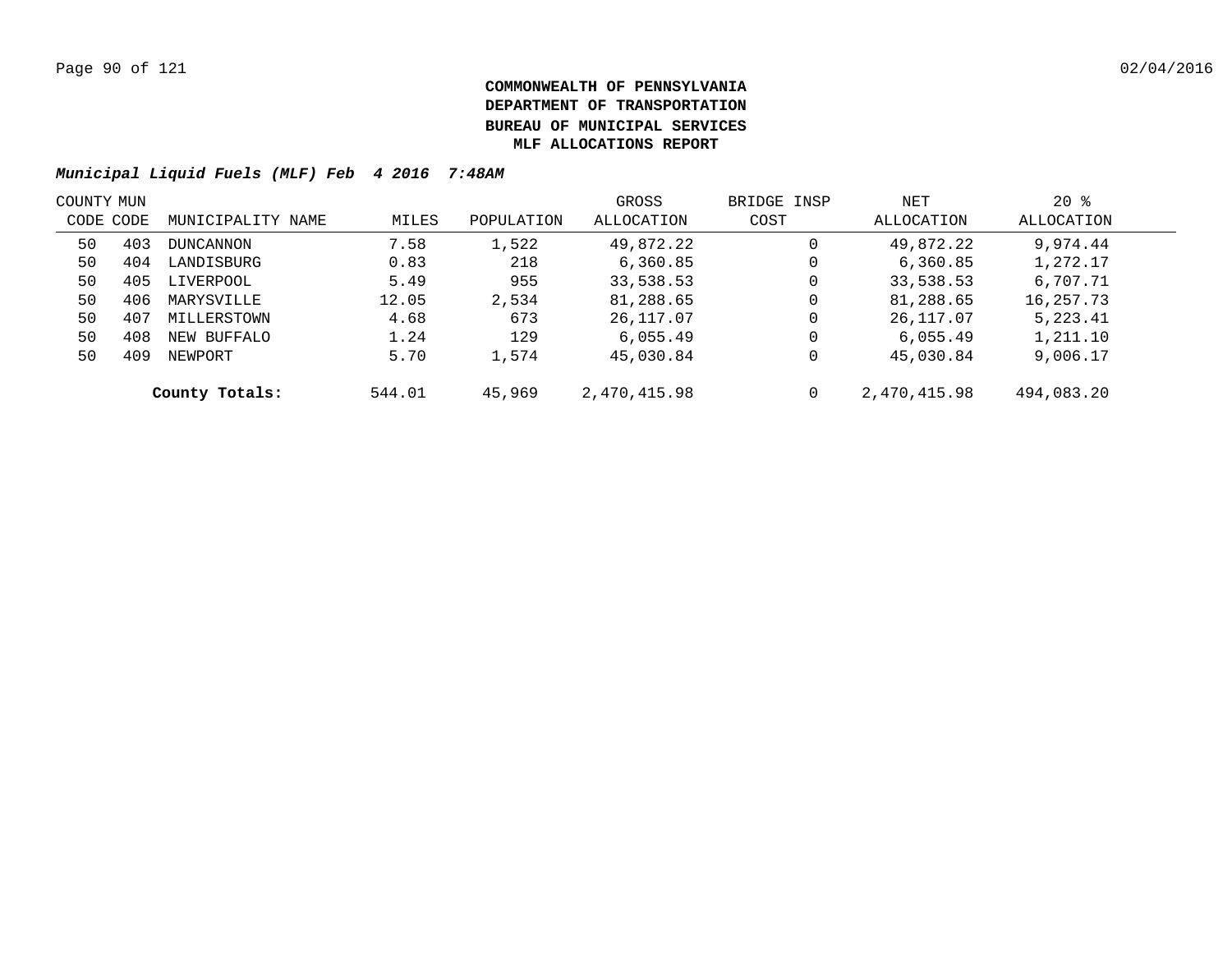| COUNTY MUN  |           |                   |        |            | GROSS        | BRIDGE INSP | NET          | 20%         |
|-------------|-----------|-------------------|--------|------------|--------------|-------------|--------------|-------------|
|             | CODE CODE | MUNICIPALITY NAME | MILES  | POPULATION | ALLOCATION   | COST        | ALLOCATION   | ALLOCATION  |
| Pike County |           |                   |        |            |              |             |              |             |
| 51          | 201       | BLOOMING GROVE    | 6.55   | 4,819      | 104,509.55   | $\mathbf 0$ | 104,509.55   | 20,901.91   |
| 51          | 202       | DELAWARE          | 21.84  | 7,396      | 196,466.37   | 0           | 196,466.37   | 39, 293. 27 |
| 51          | 203       | DINGMAN           | 15.32  | 11,926     | 255,915.96   | 0           | 255,915.96   | 51,183.19   |
| 51          | 204       | GREENE            | 34.65  | 3,956      | 175,369.63   | 0           | 175,369.63   | 35,073.93   |
| 51          | 205       | LACKAWAXEN        | 33.85  | 4,994      | 191, 115.45  | 0           | 191, 115.45  | 38,223.09   |
| 51          | 206       | LEHMAN            | 27.12  | 10,663     | 269,886.58   | 0           | 269,886.58   | 53,977.32   |
| 51          | 207       | MILFORD           | 9.04   | 1,530      | 54,480.08    | 0           | 54,480.08    | 10,896.02   |
| 51          | 208       | PALMYRA           | 15.30  | 3,312      | 104,870.33   | 0           | 104,870.33   | 20,974.07   |
| 51          | 209       | PORTER            | 6.21   | 485        | 27,503.67    | 0           | 27,503.67    | 5,500.73    |
| 51          | 210       | SHOHOLA           | 20.04  | 2,475      | 104,704.06   | $\Omega$    | 104,704.06   | 20,940.81   |
| 51          | 211       | WESTFALL          | 21.20  | 2,323      | 105,589.46   | $\Omega$    | 105,589.46   | 21, 117.89  |
| 51          | 401       | MATAMORAS         | 13.33  | 2,469      | 84,066.17    | 0           | 84,066.17    | 16,813.23   |
| 51          | 402       | MILFORD           | 6.69   | 1,021      | 38,367.38    | 0           | 38,367.38    | 7,673.48    |
|             |           | County Totals:    | 231.14 | 57,369     | 1,712,844.69 | 0           | 1,712,844.69 | 342,568.94  |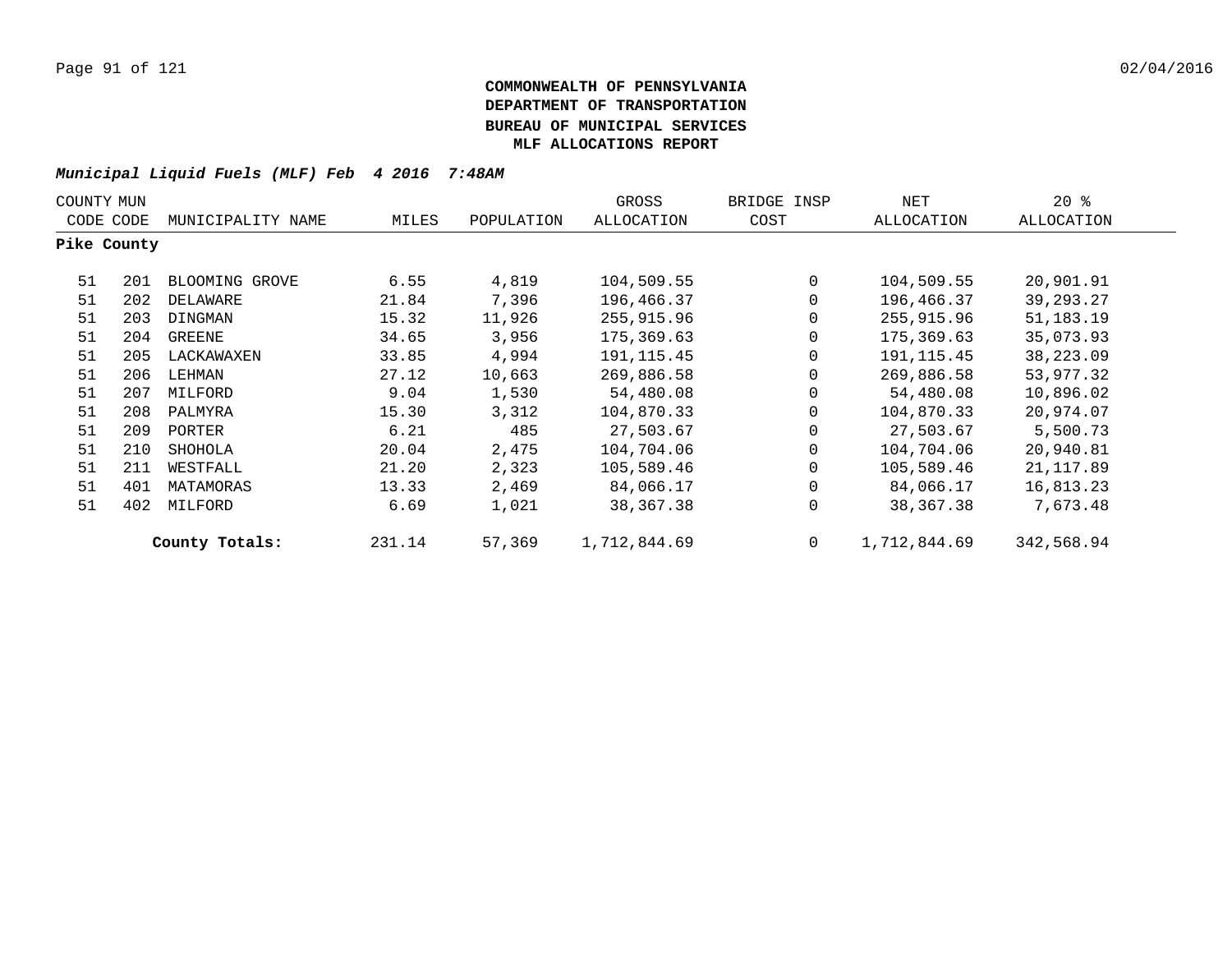| COUNTY MUN    |     |                   |       |            | GROSS        | BRIDGE INSP | NET         | 20%        |  |
|---------------|-----|-------------------|-------|------------|--------------|-------------|-------------|------------|--|
| CODE CODE     |     | MUNICIPALITY NAME | MILES | POPULATION | ALLOCATION   | COST        | ALLOCATION  | ALLOCATION |  |
| Potter County |     |                   |       |            |              |             |             |            |  |
|               |     |                   |       |            |              |             |             |            |  |
| 52            |     | 201 ABBOTT        | 31.99 | 242        | 102, 131.75  | $\mathbf 0$ | 102,131.75  | 20,426.35  |  |
|               |     | TOWNSHIP          |       |            |              |             |             |            |  |
| 52            |     | 202 ALLEGANY      | 29.08 | 422        | 96,382.11    | 418.00      | 95,964.11   | 19,192.82  |  |
| 52            |     | 203 BINGHAM       | 30.27 | 684        | 104,615.81   | 464.80      | 104,151.01  | 20,830.20  |  |
| 52            |     | 204 CLARA         | 10.54 | 199        | 35,740.64    | 841.00      | 34,899.64   | 6,979.93   |  |
| 52            |     | 206 EULALIA       | 18.80 | 889        | 73,110.56    | $\mathbf 0$ | 73,110.56   | 14,622.11  |  |
| 52            |     | 207 GENESEE       | 18.40 | 799        | 70,309.04    | 0           | 70,309.04   | 14,061.81  |  |
| 52            |     | 208 HARRISON      | 50.40 | 1,037      | 172,401.34   | 3,289.00    | 169, 112.34 | 33,822.47  |  |
| 52            | 209 | HEBRON            | 34.97 | 589        | 117,332.75   | 838.40      | 116,494.35  | 23, 298.87 |  |
| 52            | 210 | HECTOR            | 46.82 | 386        | 150,035.88   | 1,243.20    | 148,792.68  | 29,758.54  |  |
| 52            |     | 211 HOMER         | 16.97 | 437        | 59,588.19    | 402.40      | 59,185.79   | 11,837.16  |  |
| 52            |     | 212 KEATING       | 22.58 | 312        | 74,563.92    | 420.40      | 74, 143.52  | 14,828.70  |  |
| 52            |     | 213 OSWAYO        | 23.84 | 278        | 77,823.58    | $\mathbf 0$ | 77,823.58   | 15,564.72  |  |
| 52            |     | 214 PIKE          | 10.86 | 324        | 38,910.81    | 373.80      | 38,537.01   | 7,707.40   |  |
| 52            |     | 215 PLEASANT      | 10.80 | 86         | 34,555.60    | 822.80      | 33,732.80   | 6,746.56   |  |
|               |     | VALLEY            |       |            |              |             |             |            |  |
| 52            |     | 216 PORTAGE       | 1.37  | 228        | 8,188.54     | $\mathbf 0$ | 8,188.54    | 1,637.71   |  |
| 52            |     | 217 ROULETTE      | 15.69 | 1,197      | 68,992.48    | 804.80      | 68,187.68   | 13,637.54  |  |
| 52            |     | 218 SHARON        | 32.69 | 866        | 115, 211. 14 | 1,232.60    | 113,978.54  | 22,795.71  |  |
| 52            |     | 219 STEWARDSON    | 8.48  | 74         | 27,246.02    | 402.40      | 26,843.62   | 5,368.72   |  |
| 52            |     | 220 SUMMIT        | 11.63 | 188        | 38,883.24    | 420.40      | 38,462.84   | 7,692.57   |  |
| 52            |     | 221 SWEDEN        | 17.83 | 872        | 69,844.37    | $\mathbf 0$ | 69,844.37   | 13,968.87  |  |
| 52            |     | 222 SYLVANIA      | 4.81  | 77         | 16,068.33    | 1,241.00    | 14,827.33   | 2,965.47   |  |
| 52            |     | 223 ULYSSES       | 23.46 | 635        | 82,918.22    | 418.00      | 82,500.22   | 16,500.04  |  |
| 52            |     | 224 WEST BRANCH   | 22.32 | 393        | 75,188.08    | 836.00      | 74,352.08   | 14,870.42  |  |
| 52            |     | 225 WHARTON       | 10.64 | 99         | 34, 293.87   | 402.40      | 33,891.47   | 6,778.29   |  |
| 52            |     | 401 AUSTIN        | 5.48  | 562        | 26,619.53    | 1,752.40    | 24,867.13   | 4,973.43   |  |
| 52            |     | 402 COUDERSPORT   | 12.39 | 2,546      | 82,539.39    | 840.80      | 81,698.59   | 16,339.72  |  |
| 52            |     | 403 GALETON       | 6.80  | 1,149      | 40,947.54    | 0           | 40,947.54   | 8,189.51   |  |
| 52            |     | 404 ULYSSES       | 4.91  | 621        | 25,909.44    | 0           | 25,909.44   | 5,181.89   |  |
| 52            | 405 | OSWAYO            | 3.09  | 139        | 11,891.82    | 836.00      | 11,055.82   | 2,211.16   |  |
| 52            |     | 406 SHINGLEHOUSE  | 5.72  | 1,127      | 37, 257. 11  | $\mathbf 0$ | 37, 257. 11 | 7,451.42   |  |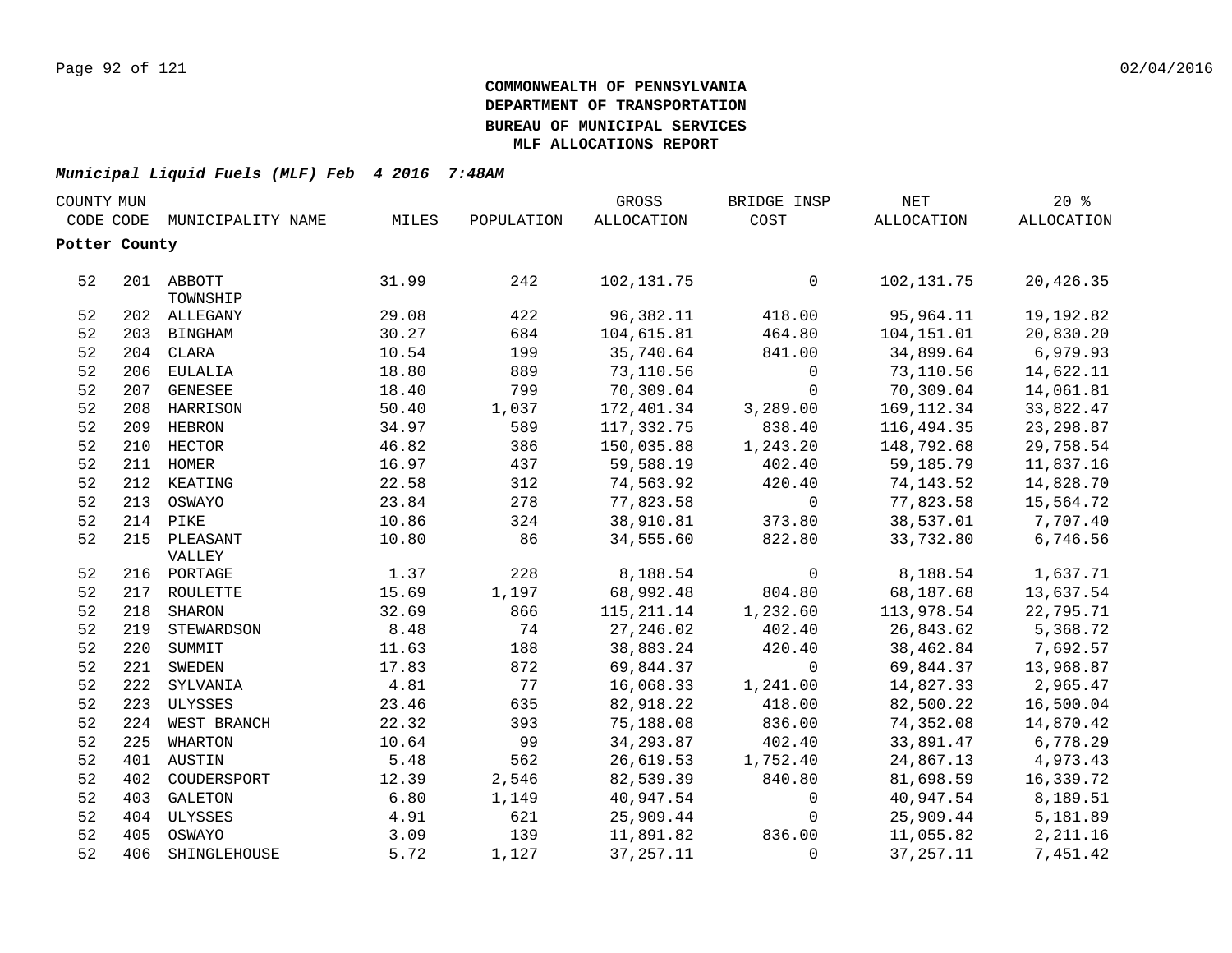| COUNTY MUN |                   |        |            | GROSS        | BRIDGE INSP | NET          | $20*$      |  |
|------------|-------------------|--------|------------|--------------|-------------|--------------|------------|--|
| CODE CODE  | MUNICIPALITY NAME | MILES  | POPULATION | ALLOCATION   | COST        | ALLOCATION   | ALLOCATION |  |
|            |                   |        |            |              |             |              |            |  |
|            | County Totals:    | 543.63 | 17,457     | 969,501.10 . | 18,300.60   | 1,951,200.50 | 390,240.10 |  |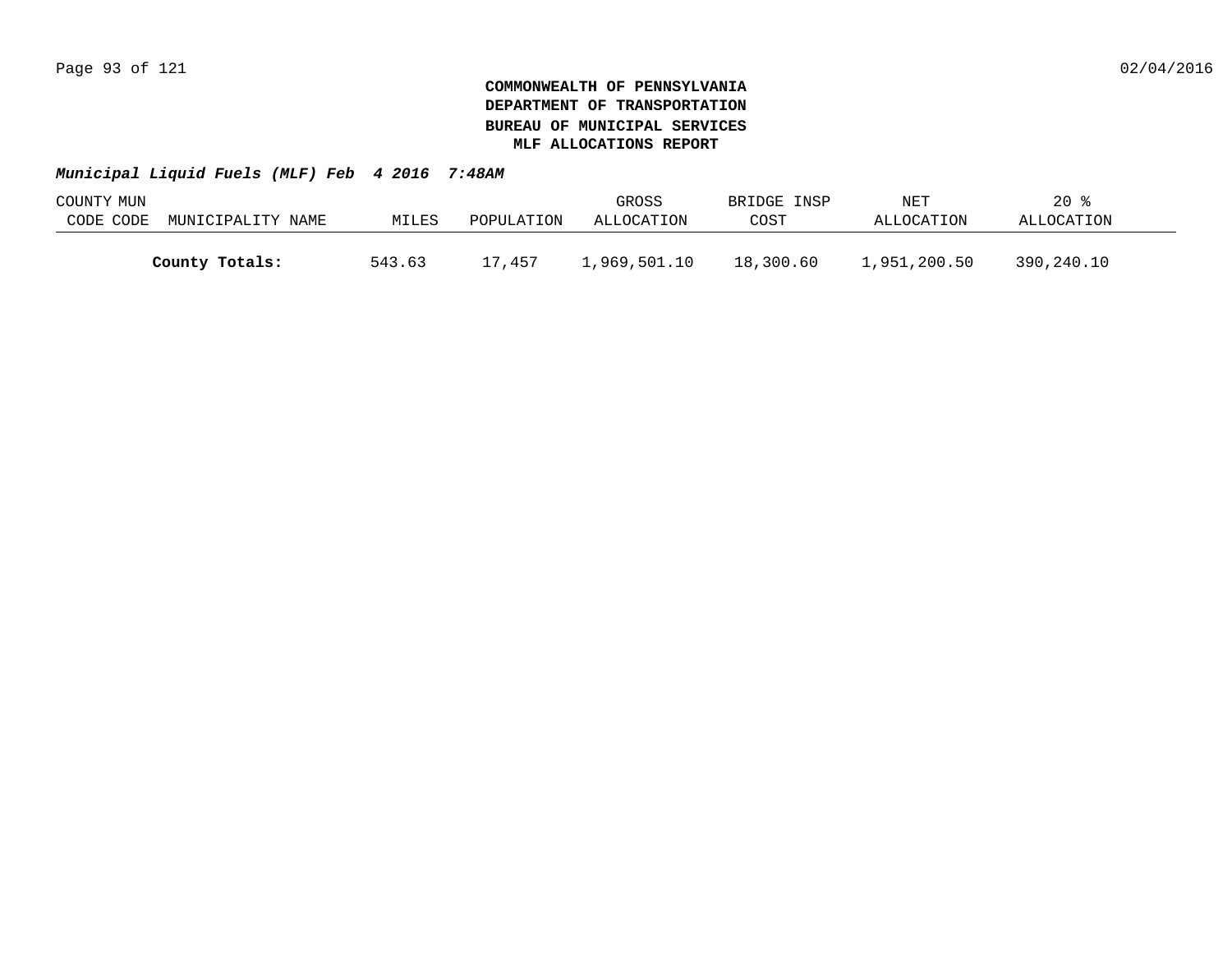| COUNTY MUN |     |                        |       |            | GROSS      | BRIDGE INSP | NET        | 20%         |  |
|------------|-----|------------------------|-------|------------|------------|-------------|------------|-------------|--|
| CODE CODE  |     | MUNICIPALITY NAME      | MILES | POPULATION | ALLOCATION | COST        | ALLOCATION | ALLOCATION  |  |
|            |     | Schuylkill County      |       |            |            |             |            |             |  |
|            |     |                        |       |            |            |             |            |             |  |
| 53         |     | 201 BARRY TOWNSHIP     | 15.13 | 932        | 62,633.98  | $\mathbf 0$ | 62,633.98  | 12,526.80   |  |
|            |     |                        |       |            |            |             |            |             |  |
| 53         |     | 202 BLYTHE             | 13.38 | 924        | 57, 138.75 | 419.00      | 56,719.75  | 11,343.95   |  |
|            |     | TOWNSHIP               |       |            |            |             |            |             |  |
| 53         |     | 203 BRANCH             | 16.75 | 1,840      | 83,506.47  | 810.40      | 82,696.07  | 16,539.21   |  |
| 53         |     | TOWNSHIP<br>204 BUTLER | 30.85 | 5,224      | 185,966.82 | 319.60      | 185,647.22 | 37, 129.44  |  |
|            |     | TOWNSHIP               |       |            |            |             |            |             |  |
| 53         |     | 205 CASS               | 14.00 | 1,958      | 77,159.67  | $\Omega$    | 77,159.67  | 15,431.93   |  |
| 53         |     | 206 DELANO             | 3.23  | 445        | 17,683.71  | $\mathbf 0$ | 17,683.71  | 3,536.74    |  |
| 53         |     | 207 EAST BRUNSWICK     | 55.45 | 1,793      | 201,105.45 | 1,552.40    | 199,553.05 | 39,910.61   |  |
| 53         |     | 208 EAST NORWEGIAN     | 7.39  | 863        | 37,740.00  | $\Omega$    | 37,740.00  | 7,548.00    |  |
| 53         |     | 209 EAST UNION         | 14.93 | 1,605      | 73,818.18  | $\mathbf 0$ | 73,818.18  | 14,763.64   |  |
| 53         |     | 210 ELDRED             | 27.22 | 758        | 96,579.81  | 852.00      | 95,727.81  | 19,145.56   |  |
| 53         |     | 211 FOSTER             | 2.57  | 251        | 12,263.70  | $\mathbf 0$ | 12,263.70  | 2,452.74    |  |
| 53         |     | 212 FRAILEY            | 7.21  | 429        | 29,582.14  | $\mathbf 0$ | 29,582.14  | 5,916.43    |  |
| 53         |     | 213 HEGINS             | 38.17 | 3,516      | 178,428.69 | 3,558.60    | 174,870.09 | 34,974.02   |  |
| 53         |     | 214 HUBLEY             | 14.15 | 854        | 58,267.99  | $\Omega$    | 58,267.99  | 11,653.60   |  |
| 53         |     | 215 KLINE              | 10.71 | 1,438      | 57,977.76  | $\mathbf 0$ | 57,977.76  | 11,595.55   |  |
| 53         |     | 216 MAHANOY            | 12.22 | 3,152      | 92,641.03  | $\mathbf 0$ | 92,641.03  | 18,528.21   |  |
| 53         |     | 217 NEW CASTLE         | 1.75  | 414        | 12,611.52  | $\mathbf 0$ | 12,611.52  | 2,522.30    |  |
| 53         |     | 218 NORTH MANHEIM      | 29.48 | 3,770      | 156,289.15 | $\Omega$    | 156,289.15 | 31, 257.83  |  |
| 53         |     | 219 NORTH UNION        | 18.32 | 1,476      | 81,930.59  | 426.00      | 81,504.59  | 16,300.92   |  |
| 53         |     | 220 NORWEGIAN          | 15.89 | 2,310      | 89,112.89  | $\Omega$    | 89,112.89  | 17,822.58   |  |
| 53         |     | 221 PINE GROVE         | 43.68 | 4,123      | 205,928.78 | 1,357.20    | 204,571.58 | 40,914.32   |  |
| 53         |     | 222 PORTER             | 15.23 | 2,176      | 84,744.56  | $\mathbf 0$ | 84,744.56  | 16,948.91   |  |
| 53         |     | 224 REILLY             | 4.98  | 726        | 27,964.04  | 0           | 27,964.04  | 5,592.81    |  |
| 53         |     | 225 RUSH               | 24.83 | 3,412      | 135,785.11 | $\Omega$    | 135,785.11 | 27, 157.02  |  |
| 53         |     | 226 RYAN               | 20.68 | 2,459      | 106,382.05 | 657.60      | 105,724.45 | 21, 144.89  |  |
| 53         | 227 | SCHUYLKILL             | 13.29 | 1,129      | 60,456.52  | $\mathbf 0$ | 60,456.52  | 12,091.30   |  |
| 53         |     | 228 SOUTH MANHEIM      | 30.15 | 2,507      | 136,201.78 | 426.00      | 135,775.78 | 27, 155. 16 |  |
| 53         |     | 229 TREMONT            | 6.08  | 280        | 23,512.68  | $\Omega$    | 23,512.68  | 4,702.54    |  |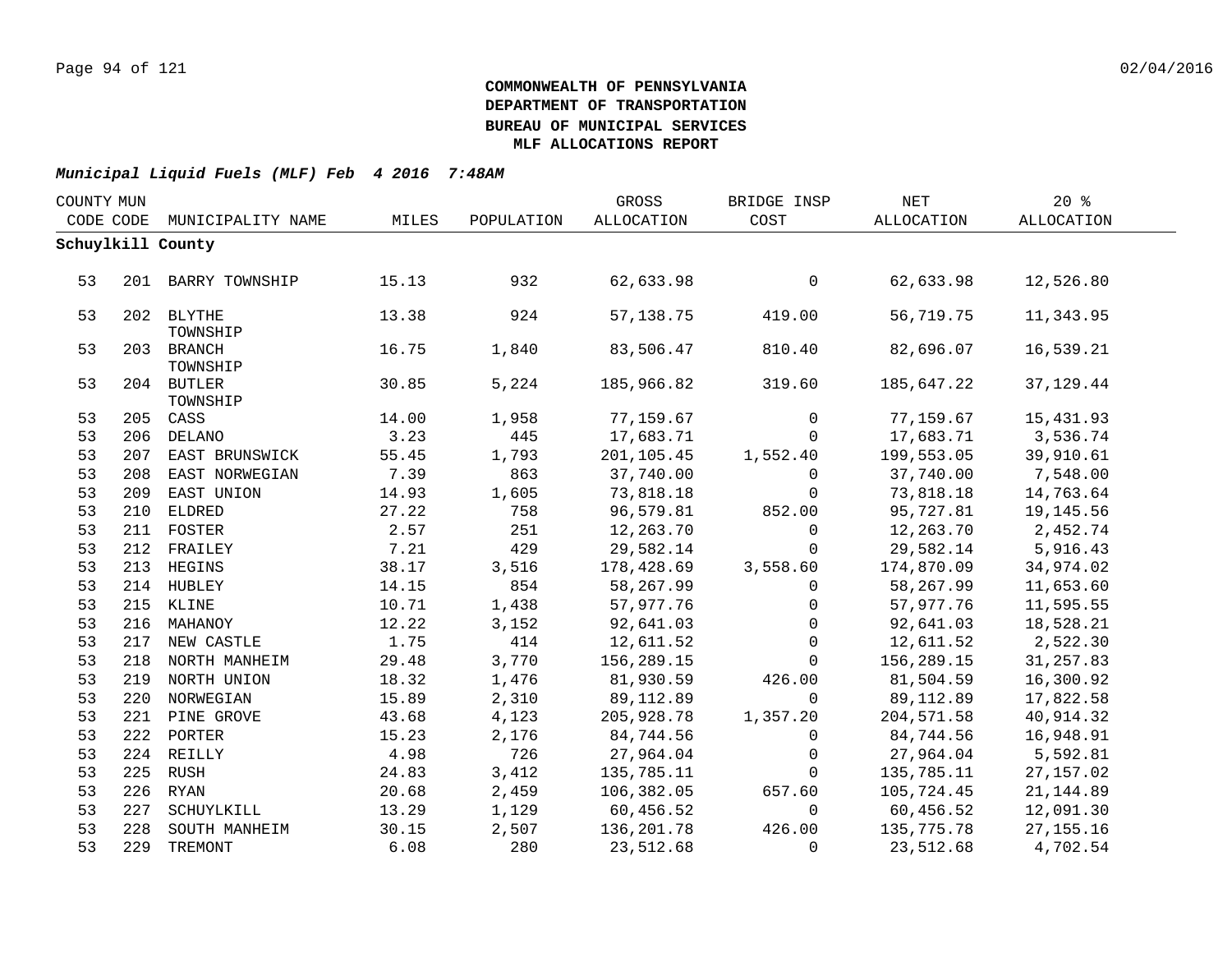| COUNTY MUN |     |                    |       |            | GROSS      | BRIDGE INSP         | NET         | $20*$       |  |
|------------|-----|--------------------|-------|------------|------------|---------------------|-------------|-------------|--|
| CODE CODE  |     | MUNICIPALITY NAME  | MILES | POPULATION | ALLOCATION | COST                | ALLOCATION  | ALLOCATION  |  |
| 53         | 230 | UNION              | 24.37 | 1,273      | 96,885.56  | 1,859.80            | 95,025.76   | 19,005.15   |  |
| 53         |     | 231 UPPER          | 19.97 | 655        | 72,589.31  | 803.00              | 71,786.31   | 14,357.26   |  |
|            |     | MAHANTONGO         |       |            |            |                     |             |             |  |
| 53         |     | 232 WALKER         | 17.38 | 1,054      | 71,657.42  | 295.00              | 71,362.42   | 14, 272.48  |  |
| 53         |     | 233 WASHINGTON     | 50.91 | 3,033      | 208,947.40 | 2,130.00            | 206,817.40  | 41,363.48   |  |
| 53         |     | 234 WAYNE          | 56.03 | 5,113      | 261,072.53 | 426.00              | 260,646.53  | 52, 129. 31 |  |
| 53         |     | 235 WEST BRUNSWICK | 58.12 | 3,327      | 236,163.34 | 1,936.00            | 234, 227.34 | 46,845.47   |  |
| 53         |     | 236 WEST MAHANOY   | 16.63 | 2,872      | 101,227.94 | $\mathbf 0$         | 101,227.94  | 20, 245.59  |  |
| 53         |     | 237 WEST PENN      | 97.66 | 4,442      | 376,700.02 | 231.60              | 376,468.42  | 75,293.68   |  |
| 53         |     | 301 POTTSVILLE     | 46.54 | 14,324     | 393,481.44 | 250.60              | 393,230.84  | 78,646.17   |  |
| 53         |     | 401 ASHLAND        | 14.80 | 2,817      | 94,664.08  | 0                   | 94,664.08   | 18,932.82   |  |
|            |     | <b>BOROUGH</b>     |       |            |            |                     |             |             |  |
| 53         |     | 402 AUBURN         | 6.01  | 741        | 31,378.80  | $\mathbf 0$         | 31,378.80   | 6,275.76    |  |
| 53         |     | 403 COALDALE       | 8.95  | 2,281      | 67,368.06  | $\mathbf 0$         | 67,368.06   | 13, 473.61  |  |
| 53         |     | 404 CRESSONA       | 6.43  | 1,651      | 48,614.30  | $\Omega$            | 48,614.30   | 9,722.86    |  |
| 53         |     | 405 DEER LAKE      | 4.94  | 687        | 27,158.10  | 1,057.80            | 26,100.30   | 5,220.06    |  |
|            |     | <b>BOROUGH</b>     |       |            |            |                     |             |             |  |
| 53         |     | 406 FRACKVILLE     | 18.56 | 3,805      | 123,487.21 | 0                   | 123,487.21  | 24,697.44   |  |
| 53         |     | 407 GILBERTON      | 6.52  | 769        | 33,430.20  | 1,252.00            | 32,178.20   | 6,435.64    |  |
| 53         |     | 408 GIRARDVILLE    | 5.39  | 1,519      | 43, 118.22 | 748.20              | 42,370.02   | 8,474.00    |  |
| 53         |     | 409 GORDON         | 3.91  | 763        | 25, 338.35 | $\mathbf 0$         | 25, 338.35  | 5,067.67    |  |
| 53         |     | 410 LANDINGVILLE   | 1.79  | 159        | 8,264.35   | 1,676.60            | 6,587.75    | 1,317.55    |  |
| 53         |     | 411 MAHANOY CITY   | 11.17 | 4,162      | 107,131.10 | 2,006.80            | 105,124.30  | 21,024.86   |  |
| 53         |     | 412 MCADOO         | 9.75  | 2,300      | 70,149.10  | 0                   | 70,149.10   | 14,029.82   |  |
| 53         |     | 413 MECHANICSVILLE | 1.55  | 457        | 12,753.20  | $\mathbf 0$         | 12,753.20   | 2,550.64    |  |
| 53         |     | 414 MIDDLEPORT     | 3.36  | 405        | 17,380.40  | 0                   | 17,380.40   | 3,476.08    |  |
| 53         |     | 415 MINERSVILLE    | 14.41 | 4,397      | 121,164.58 | $\mathbf 0$         | 121,164.58  | 24, 232.92  |  |
|            |     | <b>BOROUGH</b>     |       |            |            |                     |             |             |  |
| 53         |     | 416 MOUNT CARBON   | 0.47  | 91         | 3,033.21   | $\mathsf{O}\xspace$ | 3,033.21    | 606.64      |  |
| 53         |     | 417 NEW            | 4.59  | 1,085      | 33,063.12  | $\Omega$            | 33,063.12   | 6,612.62    |  |
|            |     | PHILADELPHIA       |       |            |            |                     |             |             |  |
|            |     | <b>BOROUGH</b>     |       |            |            |                     |             |             |  |
| 53         |     | 418 NEW RINGGOLD   | 2.07  | 276        | 11,171.89  | $\mathsf{O}$        | 11,171.89   | 2,234.38    |  |
|            |     | <b>BOROUGH</b>     |       |            |            |                     |             |             |  |
| 53         |     | 419 ORWIGSBURG     | 15.06 | 3,099      | 100,402.51 | $\mathbf 0$         | 100,402.51  | 20,080.50   |  |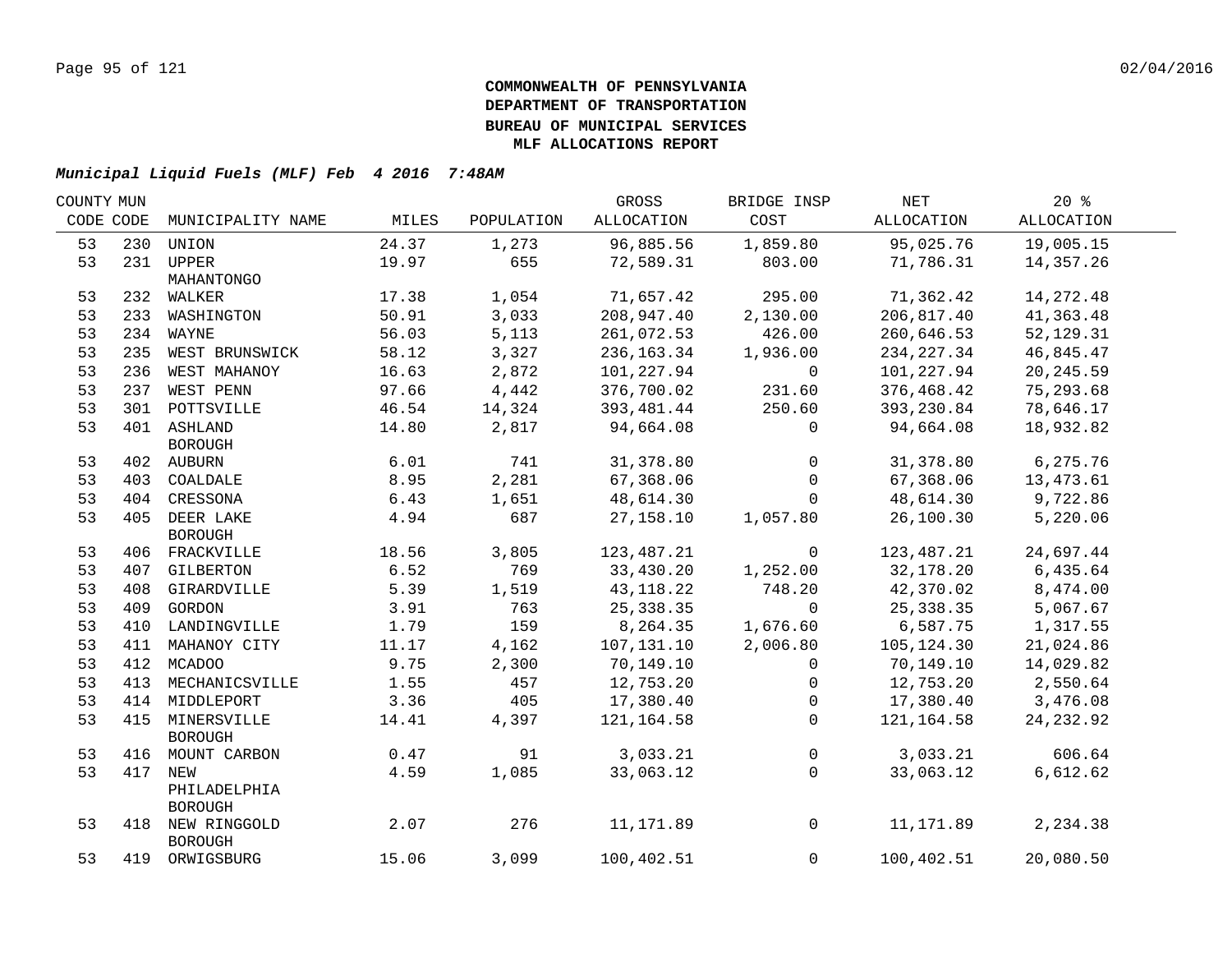| COUNTY MUN |     |                   |         |            | GROSS        | BRIDGE INSP | NET          | $20*$        |  |
|------------|-----|-------------------|---------|------------|--------------|-------------|--------------|--------------|--|
| CODE CODE  |     | MUNICIPALITY NAME | MILES   | POPULATION | ALLOCATION   | COST        | ALLOCATION   | ALLOCATION   |  |
| 53         | 420 | PALO ALTO         | 3.28    | 1,032      | 28, 125. 53  | 0           | 28, 125. 53  | 5,625.11     |  |
| 53         | 421 | PINE GROVE        | 10.09   | 2,186      | 69,191.34    | $\Omega$    | 69,191.34    | 13,838.27    |  |
| 53         | 422 | PORT CARBON       | 9.01    | 1,889      | 60,680.76    | $\mathbf 0$ | 60,680.76    | 12,136.15    |  |
| 53         | 423 | PORT CLINTON      | 2.91    | 326        | 14,618.69    | 0           | 14,618.69    | 2,923.74     |  |
| 53         | 424 | RINGTOWN          | 4.93    | 818        | 29,423.60    | $\Omega$    | 29,423.60    | 5,884.72     |  |
| 53         | 425 | SAINT CLAIR       | 8.28    | 3,004      | 77,990.46    | 2,407.00    | 75,583.46    | 15,116.69    |  |
| 53         | 426 | SCHUYLKILL        | 17.08   | 5,437      | 147,563.73   | 0           | 147,563.73   | 29,512.75    |  |
|            |     | HAVEN             |         |            |              |             |              |              |  |
| 53         | 427 | SHENANDOAH        | 15.28   | 5,071      | 135,640.52   | $\Omega$    | 135,640.52   | 27,128.10    |  |
| 53         | 428 | TAMAOUA           | 23.79   | 7,107      | 197,367.88   | $\Omega$    | 197,367.88   | 39,473.58    |  |
| 53         | 429 | TOWER CITY        | 6.44    | 1,346      | 43,298.91    | $\Omega$    | 43,298.91    | 8,659.78     |  |
| 53         | 430 | TREMONT           | 5.59    | 1,752      | 47,814.19    | 596.60      | 47,217.59    | 9,443.52     |  |
|            |     | County Totals:    | 1141.74 | 148,289    | 6,092,925.17 | 28,055.80   | 6,064,869.37 | 1,212,973.87 |  |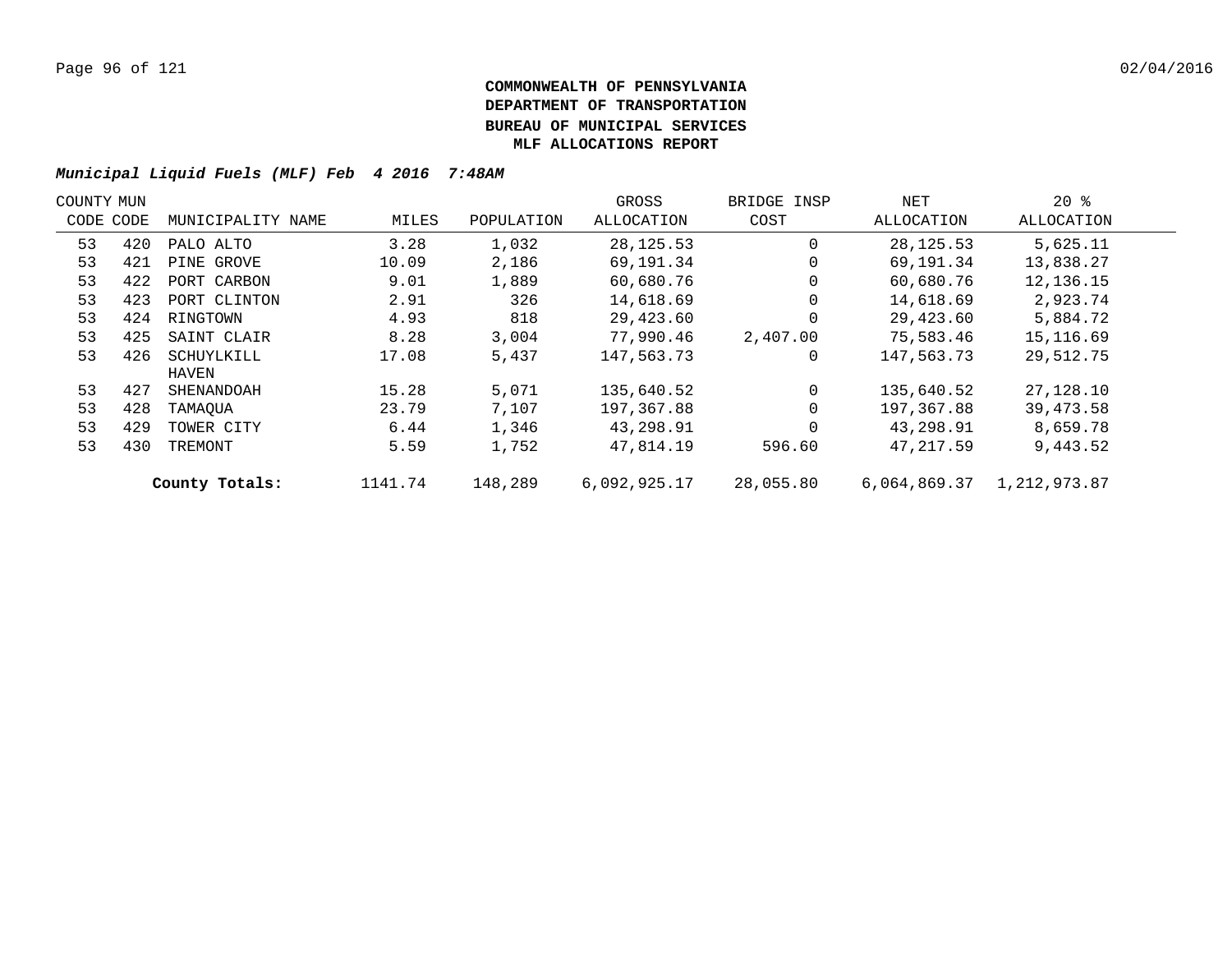| COUNTY MUN    |     |                   |        |            | GROSS             | BRIDGE INSP    | NET          | $20*$      |
|---------------|-----|-------------------|--------|------------|-------------------|----------------|--------------|------------|
| CODE CODE     |     | MUNICIPALITY NAME | MILES  | POPULATION | <b>ALLOCATION</b> | COST           | ALLOCATION   | ALLOCATION |
| Snyder County |     |                   |        |            |                   |                |              |            |
| 54            |     | 201 ADAMS         | 13.88  | 907        | 58,370.77         | $\mathbf 0$    | 58,370.77    | 11,674.15  |
| 54            | 202 | BEAVER            | 12.29  | 525        | 46,809.72         | $\mathbf 0$    | 46,809.72    | 9,361.94   |
| 54            | 203 | CENTER            | 34.05  | 2,458      | 147,276.98        | $\Omega$       | 147,276.98   | 29,455.40  |
| 54            | 204 | CHAPMAN           | 30.27  | 1,554      | 119,864.98        | $\Omega$       | 119,864.98   | 23,973.00  |
| 54            | 205 | FRANKLIN          | 28.00  | 2,259      | 125,275.82        | $\Omega$       | 125,275.82   | 25,055.16  |
| 54            | 206 | JACKSON           | 20.23  | 1,382      | 86,127.60         | $\mathbf 0$    | 86,127.60    | 17,225.52  |
| 54            | 207 | MIDDLE CREEK      | 28.13  | 2,114      | 123,132.09        | $\mathbf 0$    | 123,132.09   | 24,626.42  |
| 54            | 208 | MONROE            | 39.53  | 3,895      | 189, 233.32       | $\Omega$       | 189,233.32   | 37,846.66  |
| 54            | 209 | PENN              | 27.93  | 4,324      | 161,256.51        | $\Omega$       | 161,256.51   | 32, 251.30 |
| 54            | 210 | PERRY             | 50.23  | 2,183      | 191,967.97        | $\mathbf 0$    | 191,967.97   | 38,393.59  |
| 54            | 211 | SPRING            | 23.34  | 1,616      | 99,745.77         | $\mathbf 0$    | 99,745.77    | 19,949.15  |
| 54            | 212 | UNION             | 27.39  | 1,520      | 110,456.17        | $\mathbf 0$    | 110,456.17   | 22,091.23  |
| 54            | 213 | WASHINGTON        | 42.26  | 1,654      | 158,307.39        | $\Omega$       | 158,307.39   | 31,661.48  |
| 54            | 214 | WEST BEAVER       | 14.43  | 1,110      | 63,611.91         | $\mathbf 0$    | 63,611.91    | 12,722.38  |
| 54            | 215 | WEST PERRY        | 18.88  | 1,071      | 76,545.42         | 0              | 76,545.42    | 15,309.08  |
| 54            | 401 | BEAVERTOWN        | 5.80   | 965        | 34,662.41         | $\mathbf 0$    | 34,662.41    | 6,932.48   |
| 54            | 402 | FREEBURG          | 2.89   | 575        | 18,921.91         | $\Omega$       | 18,921.91    | 3,784.38   |
| 54            | 403 | MIDDLEBURG        | 6.20   | 1,309      | 41,915.98         | $\mathbf 0$    | 41,915.98    | 8,383.20   |
| 54            | 404 | SELINSGROVE       | 14.55  | 5,654      | 143,625.41        | $\mathbf 0$    | 143,625.41   | 28,725.08  |
| 54            | 405 | SHAMOKIN DAM      | 7.88   | 1,686      | 53,664.80         | $\mathbf 0$    | 53,664.80    | 10,732.96  |
| 54            | 406 | MCCLURE           | 5.61   | 941        | 33,660.34         | $\Omega$       | 33,660.34    | 6,732.07   |
|               |     | County Totals:    | 453.77 | 39,702     | 2,084,433.27      | $\overline{0}$ | 2,084,433.27 | 416,886.65 |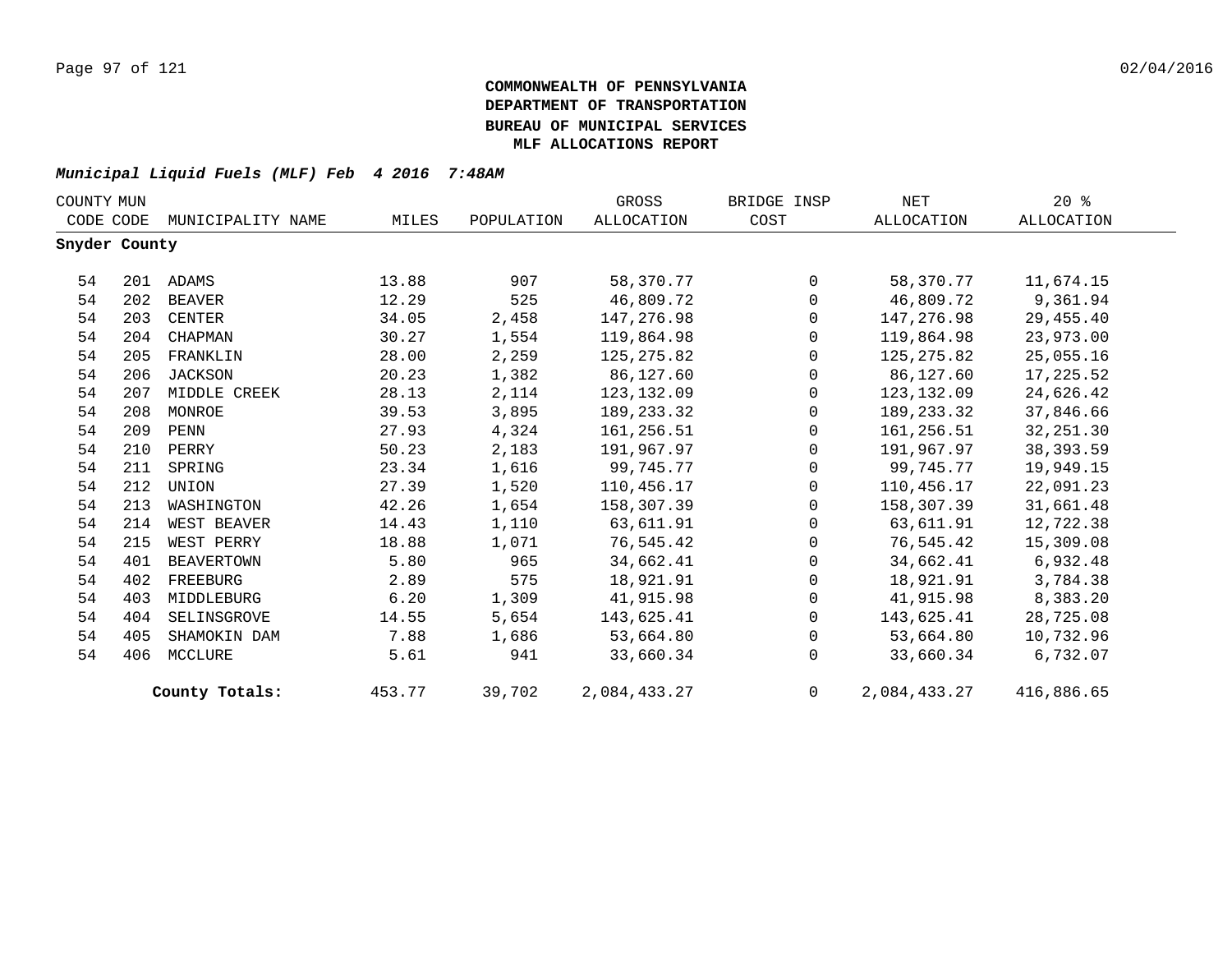| COUNTY MUN      |     |                   |        |            | GROSS        | BRIDGE INSP  | <b>NET</b>  | 20%         |  |
|-----------------|-----|-------------------|--------|------------|--------------|--------------|-------------|-------------|--|
| CODE CODE       |     | MUNICIPALITY NAME | MILES  | POPULATION | ALLOCATION   | COST         | ALLOCATION  | ALLOCATION  |  |
| Somerset County |     |                   |        |            |              |              |             |             |  |
|                 |     |                   |        |            |              |              |             |             |  |
| 55              |     | 201 ADDISON       | 47.79  | 974        | 163,310.40   | $\mathbf 0$  | 163,310.40  | 32,662.08   |  |
| 55              |     | 202 ALLEGHENY     | 41.13  | 692        | 137,987.85   | 443.60       | 137,544.25  | 27,508.85   |  |
| 55              |     | 203 BLACK         | 23.16  | 926        | 87,100.77    | 0            | 87,100.77   | 17,420.15   |  |
| 55              |     | 204 BROTHERS      | 59.46  | 2,398      | 223,980.42   | $\mathbf 0$  | 223,980.42  | 44,796.08   |  |
|                 |     | VALLEY            |        |            |              |              |             |             |  |
| 55              |     | 205 CONEMAUGH     | 69.10  | 7,279      | 339,032.20   | 443.60       | 338,588.60  | 67,717.72   |  |
| 55              |     | 206 ELK LICK      | 44.98  | 2,241      | 176,919.47   | 103.20       | 176,816.27  | 35, 363. 25 |  |
| 55              |     | 207 FAIRHOPE      | 8.54   | 134        | 28, 481. 27  | $\mathbf 0$  | 28,481.27   | 5,696.25    |  |
| 55              | 208 | GREENVILLE        | 21.65  | 668        | 77,957.99    | 0            | 77,957.99   | 15,591.60   |  |
| 55              | 209 | JEFFERSON         | 45.06  | 1,423      | 162,826.53   | $\mathbf 0$  | 162,826.53  | 32,565.31   |  |
| 55              |     | 210 JENNER        | 74.71  | 4,122      | 300,863.67   | 111.20       | 300,752.47  | 60,150.49   |  |
| 55              |     | 211 LARIMER       | 16.48  | 595        | 60,858.16    | 981.80       | 59,876.36   | 11,975.27   |  |
| 55              |     | 212 LINCOLN       | 43.28  | 1,519      | 159,062.37   | 1,367.40     | 157,694.97  | 31,538.99   |  |
| 55              |     | 213 LOWER         | 20.52  | 603        | 73,360.85    | $\mathbf 0$  | 73,360.85   | 14,672.17   |  |
|                 |     | TURKEYFOOT        |        |            |              |              |             |             |  |
| 55              |     | 214 MIDDLECREEK   | 29.79  | 875        | 106,494.82   | 2,254.60     | 104,240.22  | 20,848.04   |  |
| 55              |     | 215 MILFORD       | 26.70  | 1,553      | 108,923.18   | $\Omega$     | 108,923.18  | 21,784.64   |  |
| 55              |     | 216 NORTHAMPTON   | 28.25  | 343        | 92,457.59    | 478.20       | 91,979.39   | 18,395.88   |  |
| 55              | 217 | OGLE              | 17.01  | 501        | 60,832.37    | 480.20       | 60,352.17   | 12,070.43   |  |
| 55              |     | 218 PAINT         | 23.70  | 3,149      | 127, 717. 47 | $\mathbf{0}$ | 127,717.47  | 25, 543.49  |  |
| 55              |     | 219 QUEMAHONING   | 52.22  | 2,025      | 195,288.02   | $\mathbf 0$  | 195,288.02  | 39,057.60   |  |
| 55              | 220 | SHADE             | 59.09  | 2,774      | 229,438.68   | 480.20       | 228,958.48  | 45,791.70   |  |
| 55              | 221 | SOMERSET          | 111.16 | 12,122     | 552,623.74   | 480.20       | 552, 143.54 | 110,428.71  |  |
| 55              | 222 | SOUTHAMPTON       | 14.95  | 630        | 56,789.78    | $\mathbf 0$  | 56,789.78   | 11,357.96   |  |
| 55              | 223 | STONYCREEK        | 53.64  | 2,237      | 203, 349.14  | 887.20       | 202,461.94  | 40,492.39   |  |
| 55              | 224 | SUMMIT            | 43.60  | 2,271      | 173, 222.47  | $\mathbf 0$  | 173, 222.47 | 34,644.49   |  |
| 55              |     | 225 UPPER         | 42.10  | 1,119      | 148,440.41   | $\mathbf 0$  | 148,440.41  | 29,688.08   |  |
|                 |     | TURKEYFOOT        |        |            |              |              |             |             |  |
| 55              |     | 401 ADDISON       | 0.69   | 207        | 5,739.64     | $\mathsf{O}$ | 5,739.64    | 1,147.93    |  |
| 55              |     | 402 BENSON        | 1.25   | 191        | 7,172.80     | $\mathbf 0$  | 7,172.80    | 1,434.56    |  |
| 55              | 403 | <b>BERLIN</b>     | 11.85  | 2,104      | 73,139.70    | $\Omega$     | 73,139.70   | 14,627.94   |  |
| 55              |     | 404 BOSWELL       | 5.57   | 1,277      | 39,427.29    | $\mathbf 0$  | 39, 427.29  | 7,885.46    |  |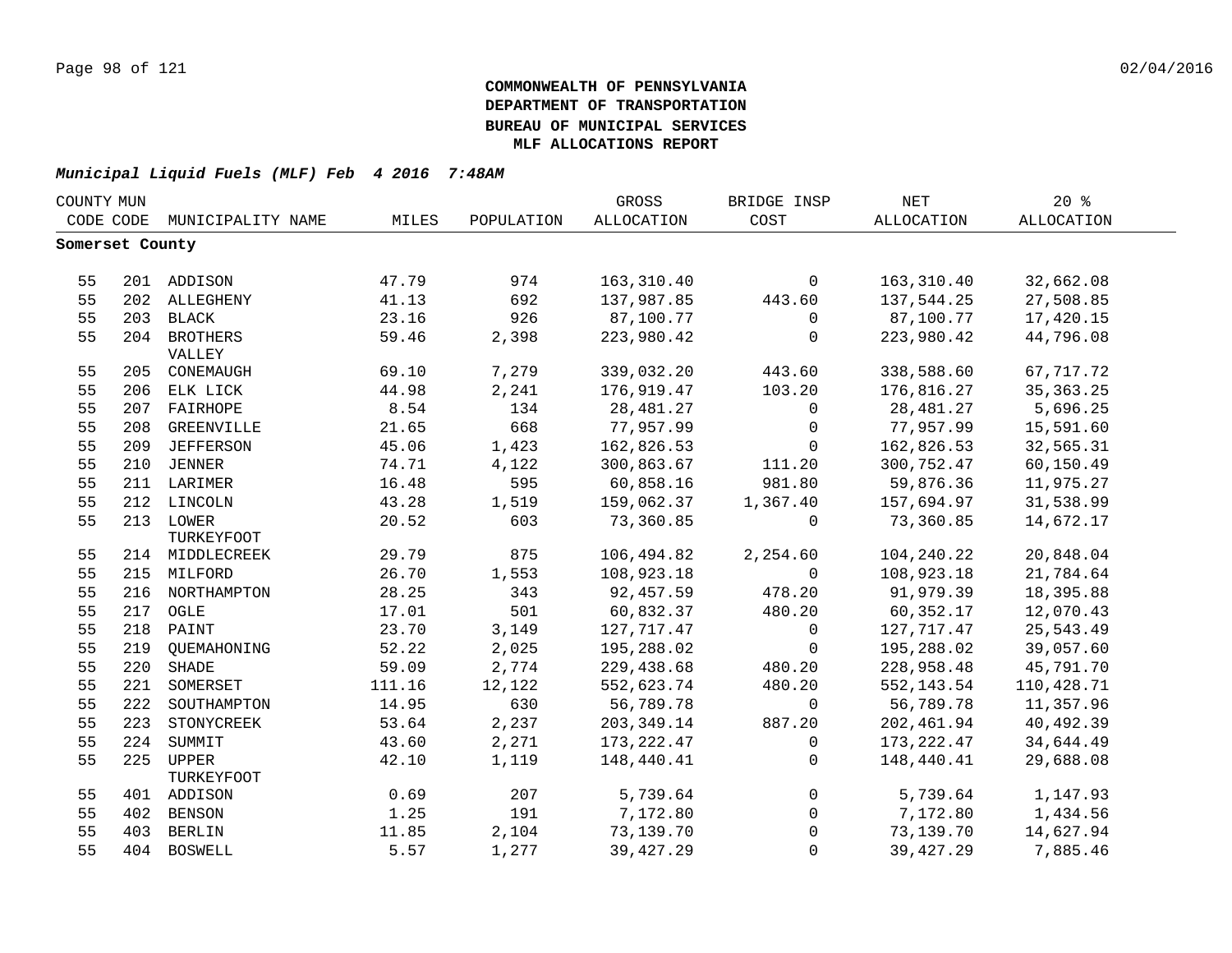| COUNTY MUN |           |                   |         |            | GROSS               | BRIDGE INSP    | NET          | $20*$      |  |
|------------|-----------|-------------------|---------|------------|---------------------|----------------|--------------|------------|--|
|            | CODE CODE | MUNICIPALITY NAME | MILES   | POPULATION | ALLOCATION          | COST           | ALLOCATION   | ALLOCATION |  |
| 55         | 405       | CASSELMAN         | 2.02    | 94         | 7,828.83            | $\Omega$       | 7,828.83     | 1,565.77   |  |
| 55         | 406       | CENTRAL CITY      | 8.62    | 1,124      | 46,078.60           | $\Omega$       | 46,078.60    | 9,215.72   |  |
| 55         | 407       | CONFLUENCE        | 6.49    | 780        | 33,531.20           | $\Omega$       | 33,531.20    | 6,706.24   |  |
| 55         | 408       | GARRETT           | 3.27    | 456        | 17,998.92           | $\mathbf{0}$   | 17,998.92    | 3,599.78   |  |
| 55         | 409       | HOOVERSVILLE      | 4.32    | 645        | 24,524.69           | $\mathbf 0$    | 24,524.69    | 4,904.94   |  |
| 55         | 410       | JENNERSTOWN       | 5.95    | 695        | 30,388.91           | $\mathbf 0$    | 30,388.91    | 6,077.78   |  |
| 55         | 411       | MEYERSDALE        | 11.94   | 2,184      | 74,817.34           | 165.20         | 74,652.14    | 14,930.43  |  |
| 55         | 412       | NEW BALTIMORE     | 0.91    | 180        | 5,939.60            | $\mathbf{0}$   | 5,939.60     | 1,187.92   |  |
| 55         | 413       | NEW               | 1.51    | 133        | 6,951.80            | $\Omega$       | 6,951.80     | 1,390.36   |  |
|            |           | CENTERVILLE       |         |            |                     |                |              |            |  |
| 55         |           | 414 PAINT         | 4.77    | 1,023      | 32,527.21           | $\mathbf 0$    | 32,527.21    | 6,505.44   |  |
| 55         |           | 415 ROCKWOOD      | 3.17    | 890        | 25, 299.97          | $\mathbf 0$    | 25,299.97    | 5,059.99   |  |
| 55         | 416       | SALISBURY         | 4.77    | 727        | 27,338.98           | $\Omega$       | 27,338.98    | 5,467.80   |  |
| 55         | 417       | SHANKSVILLE       | 0.83    | 237        | 6,693.89            | $\Omega$       | 6,693.89     | 1,338.78   |  |
| 55         | 418       | SOMERSET          | 25.78   | 6,277      | 188,909.26          | $\Omega$       | 188,909.26   | 37,781.85  |  |
| 55         | 419       | STOYSTOWN         | 1.58    | 355        | 11,057.17           | $\mathbf 0$    | 11,057.17    | 2, 211.43  |  |
| 55         | 420       | URSINA            | 2.28    | 225        | 10,920.58           | $\mathbf 0$    | 10,920.58    | 2,184.12   |  |
| 55         | 421       | WELLERSBURG       | 2.19    | 181        | 9,873.97            | 555.00         | 9,318.97     | 1,863.79   |  |
| 55         | 422       | WINDBER           | 15.56   | 4,138      | 120,143.92          | 103.20         | 120,040.72   | 24,008.14  |  |
| 55         | 423       | SEVEN SPRINGS     | 7.54    | 26         | 23,528.25           | $\overline{0}$ | 23,528.25    | 4,705.65   |  |
| 55         | 424       | INDIAN LAKE       | 20.44   | 394        | 69,452.75           | 124.60         | 69,328.15    | 13,865.63  |  |
| 55         | 425       | CALLIMONT         | 5.89    | 41         | 18,742.13           | $\Omega$       | 18,742.13    | 3,748.43   |  |
|            |           | County Totals:    | 1177.26 |            | 77,757 4,965,347.02 | 9,459.40       | 4,955,887.62 | 991,177.52 |  |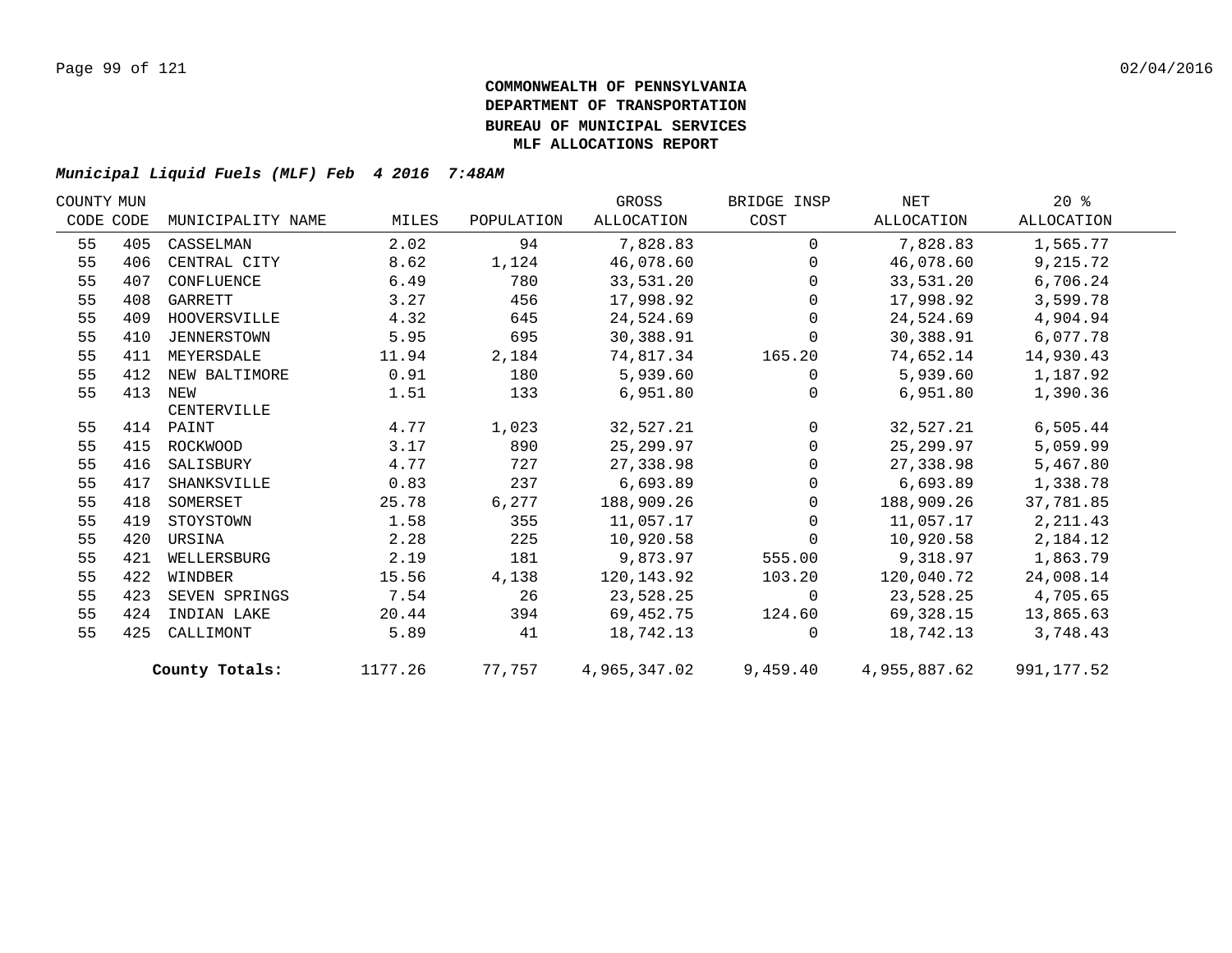| COUNTY MUN      |     |                   |        |            | GROSS        | BRIDGE INSP | NET        | $20*$      |
|-----------------|-----|-------------------|--------|------------|--------------|-------------|------------|------------|
| CODE CODE       |     | MUNICIPALITY NAME | MILES  | POPULATION | ALLOCATION   | COST        | ALLOCATION | ALLOCATION |
| Sullivan County |     |                   |        |            |              |             |            |            |
| 56              | 201 | CHERRY            | 63.17  | 1,705      | 223, 186. 35 | 1,281.69    | 221,904.66 | 44,380.93  |
| 56              | 202 | COLLEY            | 18.55  | 694        | 68,927.65    | 255.20      | 68,672.45  | 13,734.49  |
| 56              | 203 | DAVIDSON          | 26.97  | 573        | 92,572.14    | 0           | 92,572.14  | 18,514.43  |
| 56              | 204 | ELKLAND           | 32.15  | 577        | 108,493.18   | 255.20      | 108,237.98 | 21,647.60  |
| 56              | 205 | FORKS             | 31.17  | 377        | 101,988.78   | 0           | 101,988.78 | 20,397.76  |
| 56              | 206 | FOX TOWNSHIP      | 28.80  | 358        | 94,403.52    | 255.20      | 94,148.32  | 18,829.66  |
| 56              | 207 | HILLSGROVE        | 6.21   | 287        | 24,033.18    | $\mathbf 0$ | 24,033.18  | 4,806.64   |
| 56              | 208 | LAPORTE           | 17.18  | 349        | 58,688.34    | 255.20      | 58,433.14  | 11,686.63  |
| 56              | 209 | SHREWSBURY        | 11.47  | 319        | 40,689.78    | 307.86      | 40,381.92  | 8,076.38   |
| 56              | 401 | DUSHORE           | 2.40   | 608        | 18,000.92    | $\Omega$    | 18,000.92  | 3,600.18   |
| 56              | 402 | EAGLES MERE       | 5.30   | 120        | 18,321.43    | $\mathbf 0$ | 18,321.43  | 3,664.29   |
| 56              | 403 | FORKSVILLE        | 0.95   | 145        | 5,448.52     | 0           | 5,448.52   | 1,089.70   |
| 56              | 404 | LAPORTE           | 5.32   | 316        | 21,818.06    | $\Omega$    | 21,818.06  | 4,363.61   |
|                 |     | County Totals:    | 249.64 | 6,428      | 876,571.85   | 2,610.35    | 873,961.50 | 174,792.30 |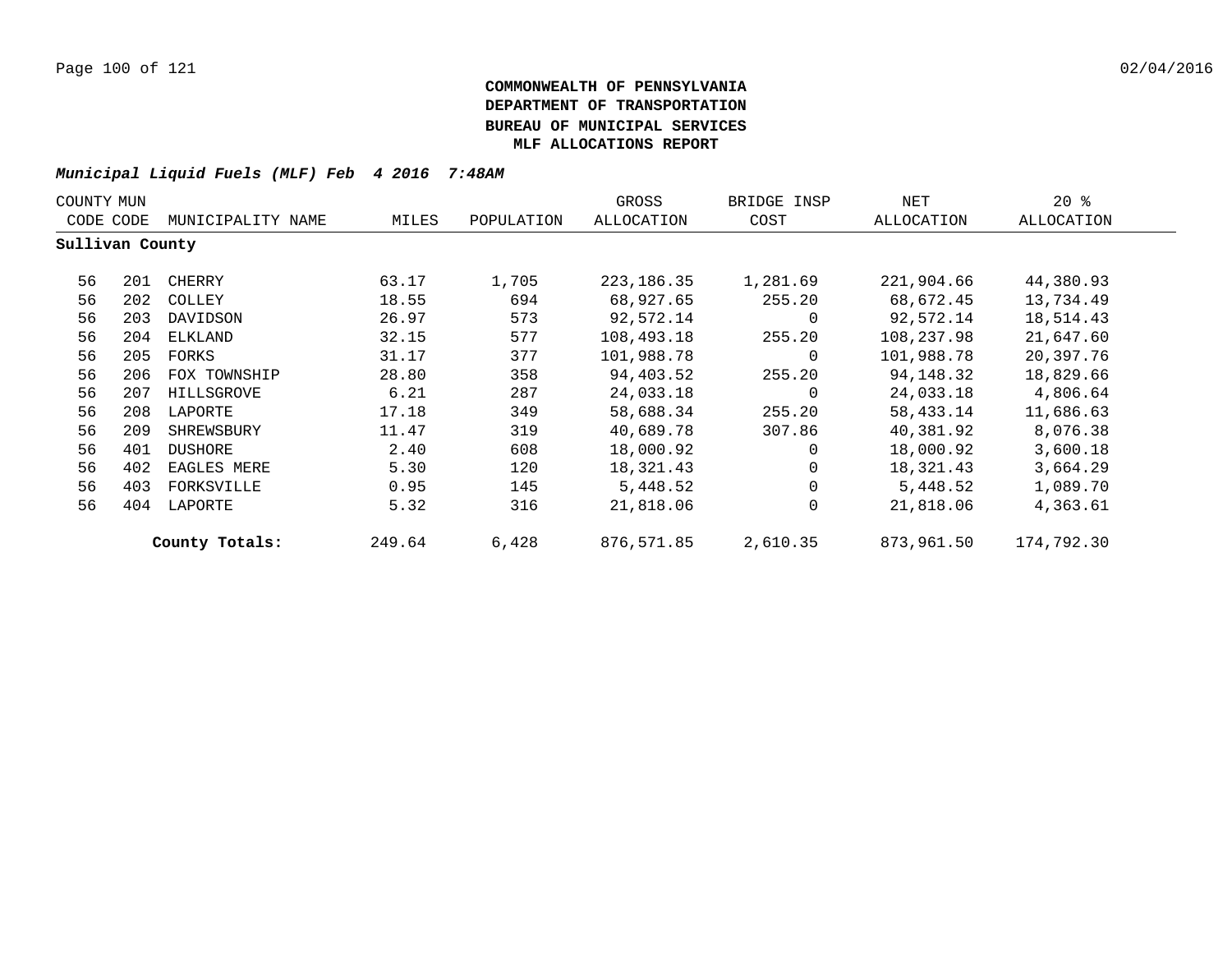| COUNTY MUN |     |                    |       |            | GROSS             | BRIDGE INSP  | NET               | 20%               |  |
|------------|-----|--------------------|-------|------------|-------------------|--------------|-------------------|-------------------|--|
| CODE CODE  |     | MUNICIPALITY NAME  | MILES | POPULATION | <b>ALLOCATION</b> | COST         | <b>ALLOCATION</b> | <b>ALLOCATION</b> |  |
|            |     | Susquehanna County |       |            |                   |              |                   |                   |  |
|            |     |                    |       |            |                   |              |                   |                   |  |
| 57         |     | 201 APOLACON       | 13.67 | 500        | 50,594.34         | 0            | 50,594.34         | 10,118.87         |  |
| 57         |     | 202 ARARAT         | 16.35 | 563        | 59,899.45         | $\mathbf 0$  | 59,899.45         | 11,979.89         |  |
| 57         |     | 203 AUBURN         | 72.81 | 1,939      | 256,786.43        | $\mathsf 0$  | 256,786.43        | 51, 357.29        |  |
| 57         |     | 204 BRIDGEWATER    | 46.10 | 2,844      | 190,915.95        | 0            | 190,915.95        | 38,183.19         |  |
| 57         | 205 | <b>BROOKLYN</b>    | 18.00 | 963        | 71,959.59         | $\mathbf 0$  | 71,959.59         | 14,391.92         |  |
| 57         | 206 | CHOCONUT           | 16.84 | 713        | 64,028.03         | $\mathbf 0$  | 64,028.03         | 12,805.61         |  |
| 57         | 207 | CLIFFORD           | 24.45 | 2,408      | 117,024.40        | $\mathbf 0$  | 117,024.40        | 23,404.88         |  |
| 57         | 208 | DIMOCK             | 33.78 | 1,497      | 129,606.55        | $\mathbf 0$  | 129,606.55        | 25,921.31         |  |
| 57         | 209 | FOREST LAKE        | 38.08 | 1,193      | 137,436.20        | $\mathbf 0$  | 137,436.20        | 27,487.24         |  |
| 57         | 210 | FRANKLIN           | 25.36 | 937        | 94,025.64         | $\mathbf{0}$ | 94,025.64         | 18,805.13         |  |
| 57         | 211 | GIBSON             | 26.87 | 1,221      | 103,624.16        | $\mathbf 0$  | 103,624.16        | 20,724.83         |  |
| 57         | 212 | GREAT BEND         | 25.57 | 1,949      | 112,406.36        | $\mathbf 0$  | 112,406.36        | 22, 481.27        |  |
| 57         | 213 | HARFORD            | 43.73 | 1,430      | 158,879.41        | $\mathbf 0$  | 158,879.41        | 31,775.88         |  |
| 57         |     | 214 HARMONY        | 20.67 | 528        | 72,505.27         | $\mathbf 0$  | 72,505.27         | 14,501.05         |  |
| 57         |     | 215 HERRICK        | 23.89 | 713        | 85,601.17         | $\mathbf 0$  | 85,601.17         | 17,120.23         |  |
| 57         |     | 216 JACKSON        | 32.98 | 848        | 115,783.00        | $\mathbf 0$  | 115,783.00        | 23,156.60         |  |
| 57         |     | 217 JESSUP         | 31.51 | 536        | 105,816.10        | $\mathbf 0$  | 105,816.10        | 21, 163. 22       |  |
| 57         |     | 218 LATHROP        | 19.97 | 841        | 75,849.45         | $\mathbf 0$  | 75,849.45         | 15,169.89         |  |
| 57         |     | 219 LENOX          | 36.85 | 1,934      | 146,660.46        | $\mathbf 0$  | 146,660.46        | 29,332.09         |  |
| 57         |     | 220 LIBERTY        | 29.99 | 1,292      | 114, 415.89       | $\mathbf 0$  | 114,415.89        | 22,883.18         |  |
| 57         |     | 221 MIDDLETOWN     | 26.25 | 382        | 87,021.12         | $\mathbf{0}$ | 87,021.12         | 17,404.22         |  |
| 57         |     | 222 NEW MILFORD    | 56.74 | 2,042      | 209, 417.26       | $\mathbf{0}$ | 209, 417.26       | 41,883.45         |  |
| 57         | 223 | OAKLAND            | 6.53  | 564        | 29,867.58         | $\mathbf{0}$ | 29,867.58         | 5,973.52          |  |
| 57         |     | 224 RUSH           | 45.36 | 1,267      | 161,010.19        | $\mathbf 0$  | 161,010.19        | 32,202.04         |  |
| 57         | 225 | SILVER LAKE        | 29.56 | 1,716      | 120,531.87        | $\mathbf 0$  | 120,531.87        | 24,106.37         |  |
| 57         | 226 | SPRINGVILLE        | 41.35 | 1,641      | 155,294.91        | $\mathbf 0$  | 155,294.91        | 31,058.98         |  |
| 57         | 227 | THOMPSON           | 16.77 | 410        | 58,502.90         | $\mathbf 0$  | 58,502.90         | 11,700.58         |  |
| 57         | 401 | FOREST CITY        | 7.97  | 1,911      | 57,883.94         | $\mathbf 0$  | 57,883.94         | 11,576.79         |  |
| 57         | 402 | FRIENDSVILLE       | 1.99  | 111        | 8,035.00          | $\mathbf 0$  | 8,035.00          | 1,607.00          |  |
| 57         | 403 | GREAT BEND         | 3.37  | 734        | 23, 177.65        | 0            | 23, 177.65        | 4,635.53          |  |
| 57         |     | 404 HALLSTEAD      | 4.20  | 1,303      | 35,690.76         | $\mathsf 0$  | 35,690.76         | 7,138.15          |  |
| 57         | 405 | HOP BOTTOM         | 1.51  | 337        | 10,527.46         | $\mathbf{0}$ | 10,527.46         | 2,105.49          |  |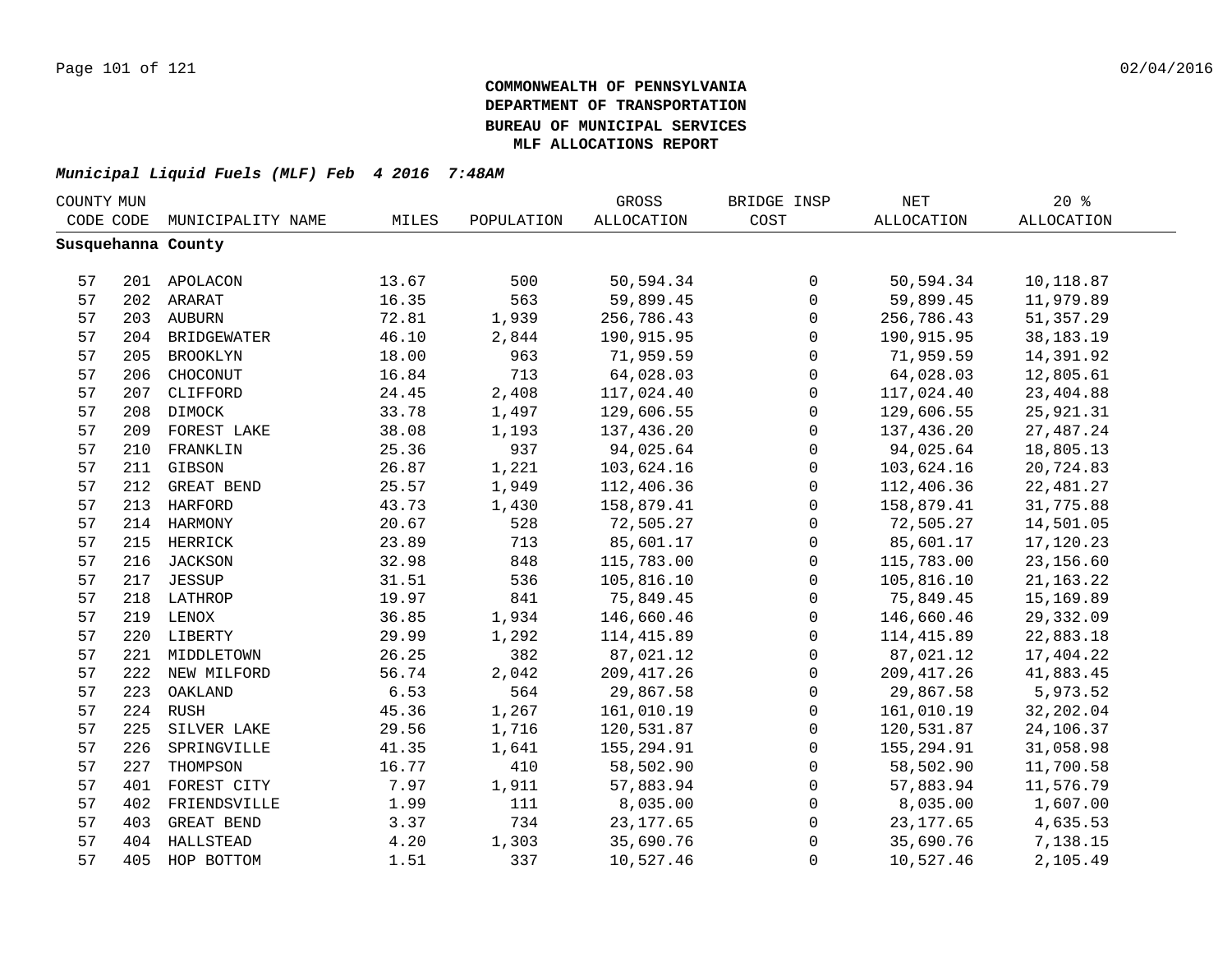| COUNTY MUN |     |                   |        |            | GROSS          | BRIDGE INSP | NET            | $20*$      |  |
|------------|-----|-------------------|--------|------------|----------------|-------------|----------------|------------|--|
| CODE CODE  |     | MUNICIPALITY NAME | MILES  | POPULATION | ALLOCATION     | COST        | ALLOCATION     | ALLOCATION |  |
| 57         | 406 | LANESBORO         | 2.73   | 506        | 17,222.90      | 0           | 17,222.90      | 3,444.58   |  |
| 57         | 407 | LITTLE MEADOWS    | 3.26   | 273        | 14,760.73      | 0           | 14,760.73      | 2,952.15   |  |
| 57         | 408 | MONTROSE          | 7.77   | 1,617      | 52,118.78      | 0           | 52, 118.78     | 10,423.76  |  |
| 57         | 409 | NEW MILFORD       | 3.52   | 868        | 25,985.38      | 0           | 25,985.38      | 5,197.08   |  |
| 57         | 410 | OAKLAND           | 3.95   | 616        | 22,884.18      | 0           | 22,884.18      | 4,576.84   |  |
| 57         | 411 | SUSOUEHANNA       | 8.29   | 1,643      | 54,165.70      | 0           | 54,165.70      | 10,833.14  |  |
|            |     | DEPOT             |        |            |                |             |                |            |  |
| 57         | 412 | THOMPSON          | 1.31   | 299        | 9,249.41       | $\mathbf 0$ | 9,249.41       | 1,849.88   |  |
| 57         | 413 | UNION DALE        | 3.00   | 267        | 13,859.95      | 0           | 13,859.95      | 2,771.99   |  |
|            |     | County Totals:    | 872.90 | 43,356     | 3, 431, 025.52 | 0           | 3, 431, 025.52 | 686,205.10 |  |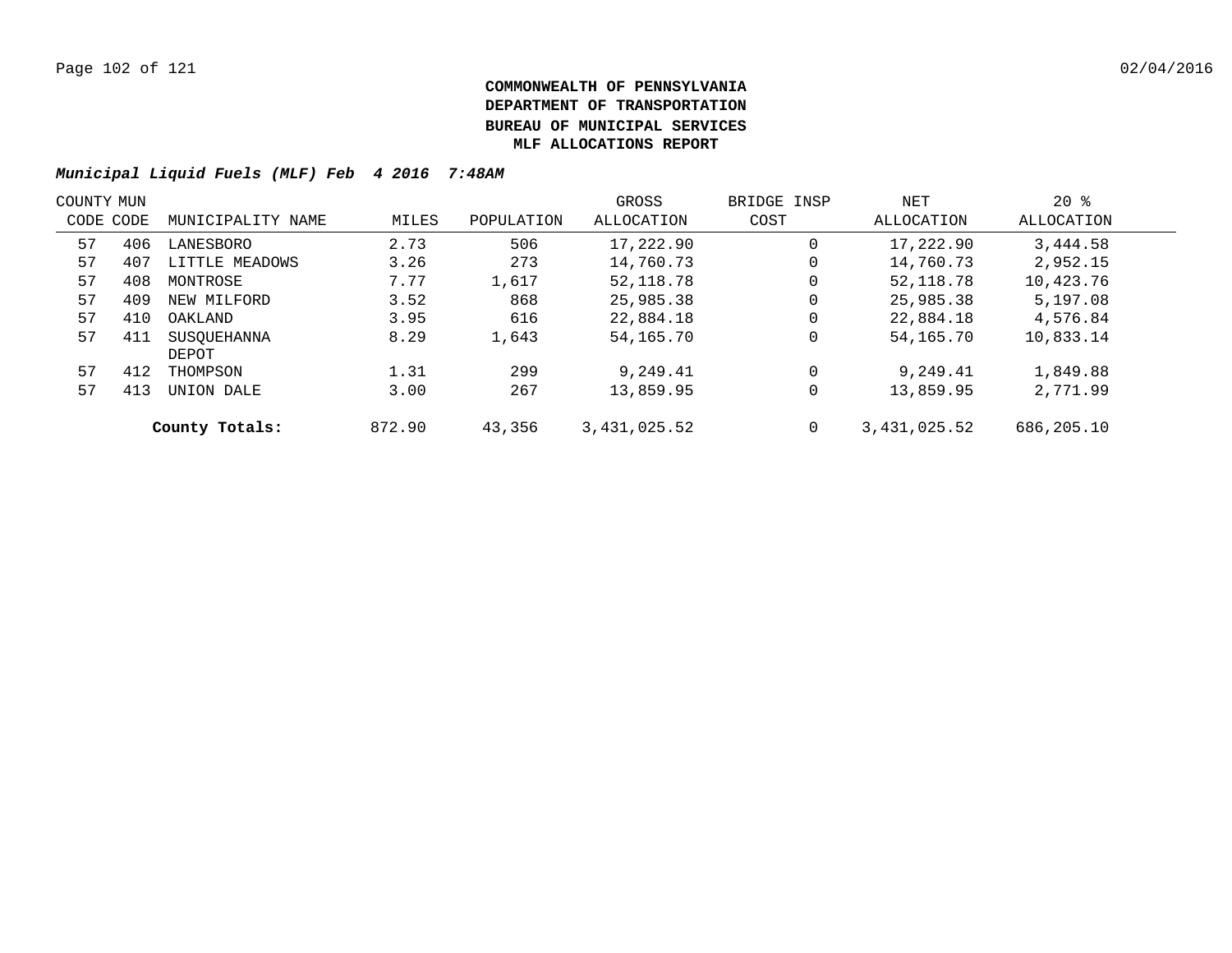| COUNTY MUN |              |                   |       |            | GROSS             | BRIDGE INSP    | NET         | 20%               |  |
|------------|--------------|-------------------|-------|------------|-------------------|----------------|-------------|-------------------|--|
|            | CODE CODE    | MUNICIPALITY NAME | MILES | POPULATION | <b>ALLOCATION</b> | COST           | ALLOCATION  | <b>ALLOCATION</b> |  |
|            | Tioga County |                   |       |            |                   |                |             |                   |  |
|            |              |                   |       |            |                   |                |             |                   |  |
| 58         |              | 201 BLOSS         | 7.29  | 353        | 28, 494.83        | $\mathsf{O}$   | 28,494.83   | 5,698.97          |  |
| 58         | 202          | <b>BROOKFIELD</b> | 21.29 | 421        | 72,527.01         | $\mathsf{O}$   | 72,527.01   | 14,505.40         |  |
| 58         | 203          | CHARLESTON        | 56.71 | 3,360      | 232,427.10        | $\mathsf{O}$   | 232, 427.10 | 46, 485. 42       |  |
| 58         |              | 204 CHATHAM       | 42.06 | 588        | 139,010.76        | $\mathsf{O}$   | 139,010.76  | 27,802.15         |  |
| 58         | 205          | CLYMER            | 42.88 | 581        | 141,397.29        | 0              | 141,397.29  | 28, 279.46        |  |
| 58         | 206          | COVINGTON         | 29.66 | 1,022      | 108,673.56        | $\mathsf{O}$   | 108,673.56  | 21,734.71         |  |
| 58         | 207          | DEERFIELD         | 19.03 | 662        | 69,835.55         | $\mathsf{O}$   | 69,835.55   | 13,967.11         |  |
| 58         | 208          | DELMAR            | 84.80 | 2,856      | 309,549.05        | $\mathsf{O}$   | 309,549.05  | 61,909.81         |  |
| 58         | 209          | <b>DUNCAN</b>     | 7.02  | 208        | 25, 127. 10       | $\mathsf{O}$   | 25,127.10   | 5,025.42          |  |
| 58         | 210          | ELK TOWNSHIP      | 8.95  | 49         | 28, 246.02        | $\mathsf{O}$   | 28, 246.02  | 5,649.20          |  |
| 58         | 212          | FARMINGTON        | 47.43 | 637        | 156,301.94        | $\mathsf 0$    | 156,301.94  | 31,260.39         |  |
| 58         | 213          | GAINES            | 23.52 | 542        | 81, 471. 72       | $\mathsf 0$    | 81,471.72   | 16,294.34         |  |
| 58         |              | 214 HAMILTON      | 10.44 | 499        | 40,692.95         | $\mathsf{O}$   | 40,692.95   | 8,138.59          |  |
| 58         |              | 215 JACKSON       | 51.58 | 1,887      | 190,910.76        | $\mathsf{O}$   | 190,910.76  | 38, 182. 15       |  |
| 58         |              | 216 LAWRENCE      | 37.24 | 1,718      | 144,067.88        | $\mathsf{O}$   | 144,067.88  | 28,813.58         |  |
| 58         |              | 217 LIBERTY       | 51.73 | 1,042      | 176,558.76        | $\overline{0}$ | 176,558.76  | 35, 311.75        |  |
|            |              | TOWNSHIP          |       |            |                   |                |             |                   |  |
| 58         |              | 218 MIDDLEBURY    | 29.97 | 1,285      | 114,232.00        | $\mathsf{O}$   | 114,232.00  | 22,846.40         |  |
| 58         |              | 219 MORRIS        | 31.01 | 606        | 105,513.04        | $\mathsf{O}$   | 105,513.04  | 21,102.61         |  |
| 58         |              | 220 NELSON        | 9.01  | 571        | 37,579.13         | 0              | 37,579.13   | 7,515.83          |  |
| 58         |              | 221 OSCEOLA       | 9.02  | 659        | 39, 152. 17       | $\mathsf{O}$   | 39, 152. 17 | 7,830.43          |  |
| 58         |              | 222 PUTNAM        | 1.08  | 425        | 10,754.11         | $\mathbf 0$    | 10,754.11   | 2,150.82          |  |
| 58         |              | 223 RICHMOND      | 53.30 | 2,396      | 205,095.63        | $\mathbf 0$    | 205,095.63  | 41,019.13         |  |
| 58         |              | 224 RUTLAND       | 40.22 | 805        | 137,183.88        | 371.12         | 136,812.76  | 27, 362.55        |  |
| 58         | 225          | SHIPPEN           | 14.06 | 527        | 52,261.01         | $\mathsf{O}$   | 52,261.01   | 10,452.20         |  |
| 58         | 226          | SULLIVAN          | 55.77 | 1,453      | 196, 125. 18      | $\mathsf{O}$   | 196,125.18  | 39,225.04         |  |
| 58         | 227          | TIOGA             | 26.37 | 991        | 98,062.75         | 0              | 98,062.75   | 19,612.55         |  |
| 58         | 228          | UNION TOWNSHIP    | 43.20 | 1,000      | 149,720.64        | $\mathsf{O}$   | 149,720.64  | 29,944.13         |  |
| 58         | 229          | WARD              | 19.71 | 166        | 63, 222.58        | $\overline{0}$ | 63,222.58   | 12,644.52         |  |
| 58         | 230          | WESTFIELD         | 22.72 | 1,047      | 87,875.23         | $\mathsf{O}$   | 87,875.23   | 17,575.05         |  |
| 58         | 401          | <b>BLOSSBURG</b>  | 10.73 | 1,538      | 59,791.75         | 0              | 59,791.75   | 11,958.35         |  |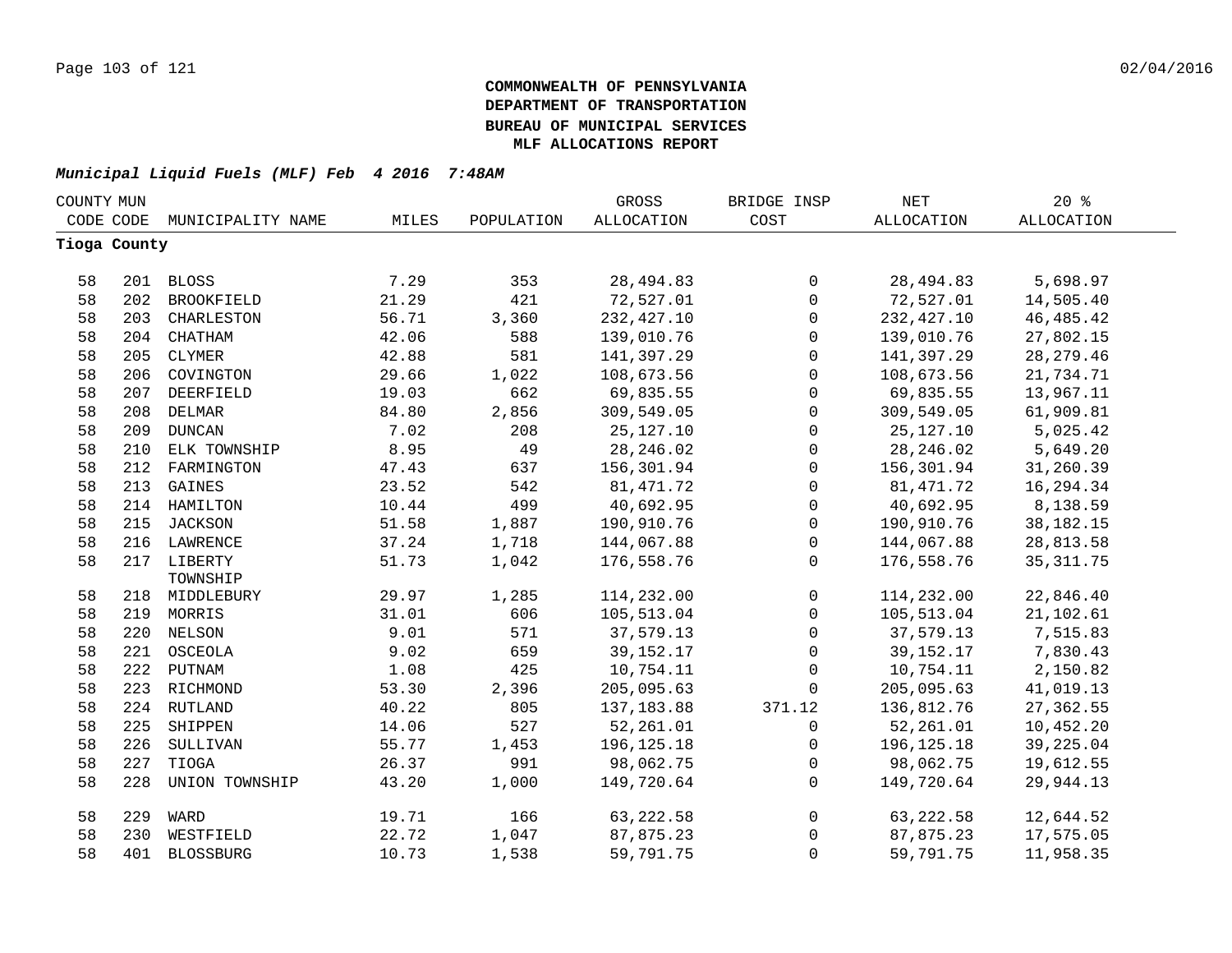| COUNTY MUN |           |                   |        |            | GROSS        | BRIDGE INSP | NET          | $20*$      |  |
|------------|-----------|-------------------|--------|------------|--------------|-------------|--------------|------------|--|
|            | CODE CODE | MUNICIPALITY NAME | MILES  | POPULATION | ALLOCATION   | COST        | ALLOCATION   | ALLOCATION |  |
| 58         | 402       | ELKLAND           | 8.86   | 1,821      | 59,029.86    | $\mathbf 0$ | 59,029.86    | 11,805.97  |  |
| 58         | 403       | KNOXVILLE         | 2.94   | 629        | 20,021.42    | 0           | 20,021.42    | 4,004.28   |  |
| 58         | 404       | LAWRENCEVILLE     | 2.27   | 581        | 17, 129.87   | 0           | 17,129.87    | 3,425.97   |  |
| 58         | 405       | LIBERTY           | 1.35   | 249        | 8,495.43     | 0           | 8,495.43     | 1,699.09   |  |
| 58         | 406       | MANSFIELD         | 9.71   | 3.625      | 93,251.03    | 0           | 93, 251, 03  | 18,650.21  |  |
| 58         | 407       | ROSEVILLE         | 0.55   | 189        | 4,995.74     | 0           | 4,995.74     | 999.15     |  |
| 58         | 408       | TIOGA             | 2.35   | 666        | 18,864.54    | $\mathbf 0$ | 18,864.54    | 3,772.91   |  |
| 58         | 409       | WELLSBORO         | 17.01  | 3,263      | 109,244.11   | $\mathbf 0$ | 109,244.11   | 21,848.82  |  |
| 58         | 410       | WESTFIELD         | 4.88   | 1,064      | 33,582.44    | 0           | 33,582.44    | 6,716.49   |  |
|            |           | County Totals:    | 957.72 | 41,981     | 3,666,475.82 | 371.12      | 3,666,104.70 | 733,220.94 |  |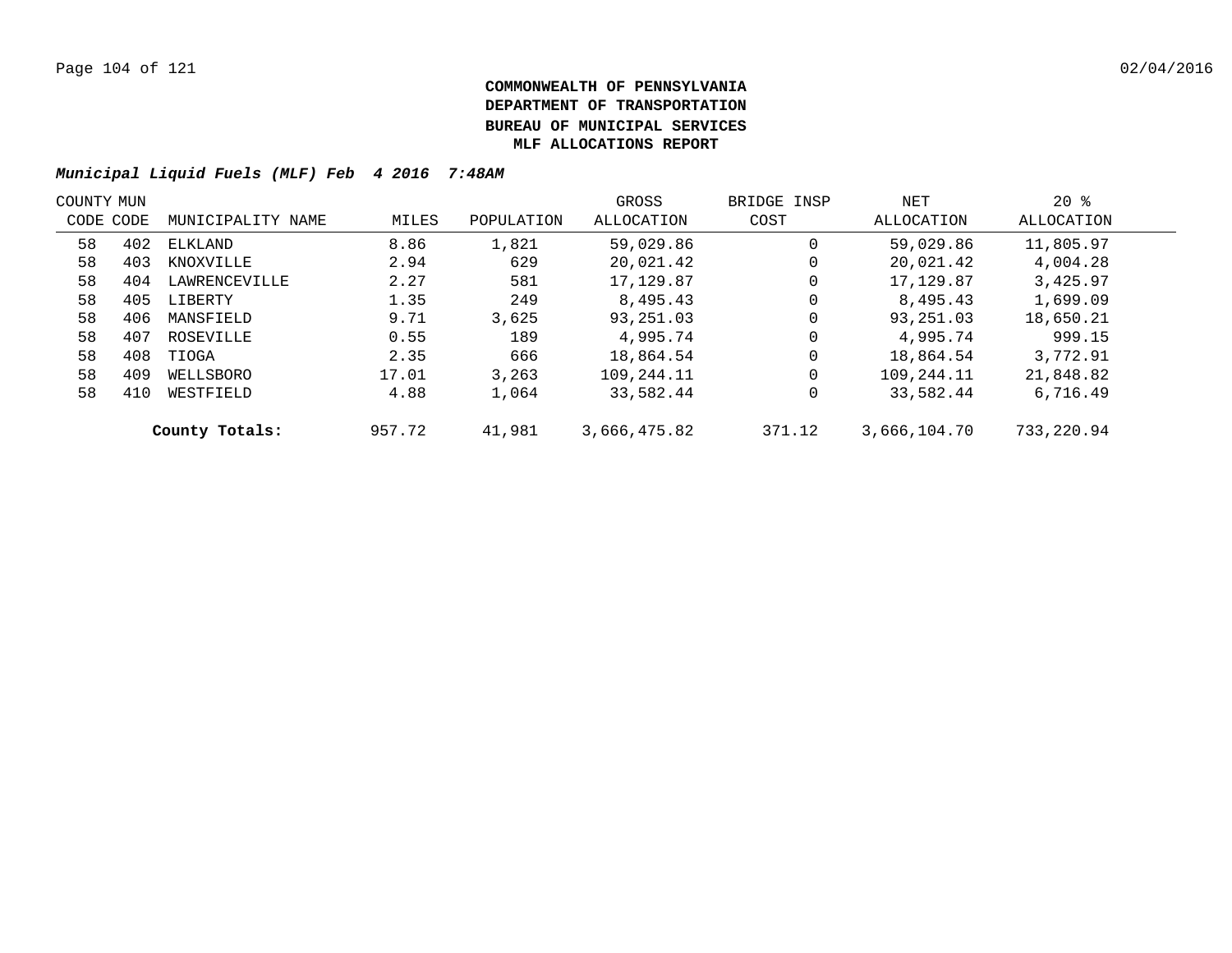| COUNTY MUN   |     |                   |        |            | GROSS        | BRIDGE INSP | NET          | $20*$             |  |
|--------------|-----|-------------------|--------|------------|--------------|-------------|--------------|-------------------|--|
| CODE CODE    |     | MUNICIPALITY NAME | MILES  | POPULATION | ALLOCATION   | COST        | ALLOCATION   | <b>ALLOCATION</b> |  |
| Union County |     |                   |        |            |              |             |              |                   |  |
| 59           | 201 | BUFFALO           | 36.71  | 3,538      | 174,346.65   | $\Omega$    | 174,346.65   | 34,869.33         |  |
| 59           | 202 | EAST BUFFALO      | 46.70  | 6,414      | 255,326.19   | 1,113.37    | 254,212.82   | 50,842.56         |  |
| 59           | 203 | GREGG             | 10.76  | 4,984      | 120,284.31   | 0           | 120,284.31   | 24,056.86         |  |
| 59           | 204 | HARTLEY           | 16.80  | 1,820      | 83,308.90    | $\mathbf 0$ | 83,308.90    | 16,661.78         |  |
| 59           | 205 | KELLY             | 28.37  | 5,491      | 183,057.87   | $\Omega$    | 183,057.87   | 36,611.57         |  |
| 59           | 206 | LEWIS             | 13.06  | 1,480      | 65,904.97    | 0           | 65,904.97    | 13,180.99         |  |
| 59           | 207 | LIMESTONE         | 27.34  | 1,723      | 113,861.33   | 371.12      | 113,490.21   | 22,698.04         |  |
| 59           | 208 | UNION             | 18.73  | 1,589      | 85,165.82    | $\Omega$    | 85,165.82    | 17,033.16         |  |
| 59           | 209 | WEST BUFFALO      | 33.57  | 2,983      | 155,010.29   | 997.45      | 154,012.84   | 30,802.57         |  |
| 59           | 210 | WHITE DEER        | 40.87  | 4,437      | 202,833.82   | $\Omega$    | 202,833.82   | 40,566.76         |  |
| 59           | 401 | HARTLETON         | 1.65   | 283        | 10,009.38    | $\Omega$    | 10,009.38    | 2,001.88          |  |
| 59           | 402 | LEWISBURG         | 13.86  | 5,792      | 143,932.87   | 1,484.50    | 142,448.37   | 28,489.67         |  |
| 59           | 403 | MIFFLINBURG       | 14.51  | 3,540      | 106,449.26   | $\Omega$    | 106,449.26   | 21,289.85         |  |
| 59           | 404 | NEW BERLIN        | 4.83   | 873        | 30,081.62    | $\Omega$    | 30,081.62    | 6,016.32          |  |
|              |     | County Totals:    | 307.76 | 44,947     | 1,729,573.28 | 3,966.44    | 1,725,606.84 | 345, 121.37       |  |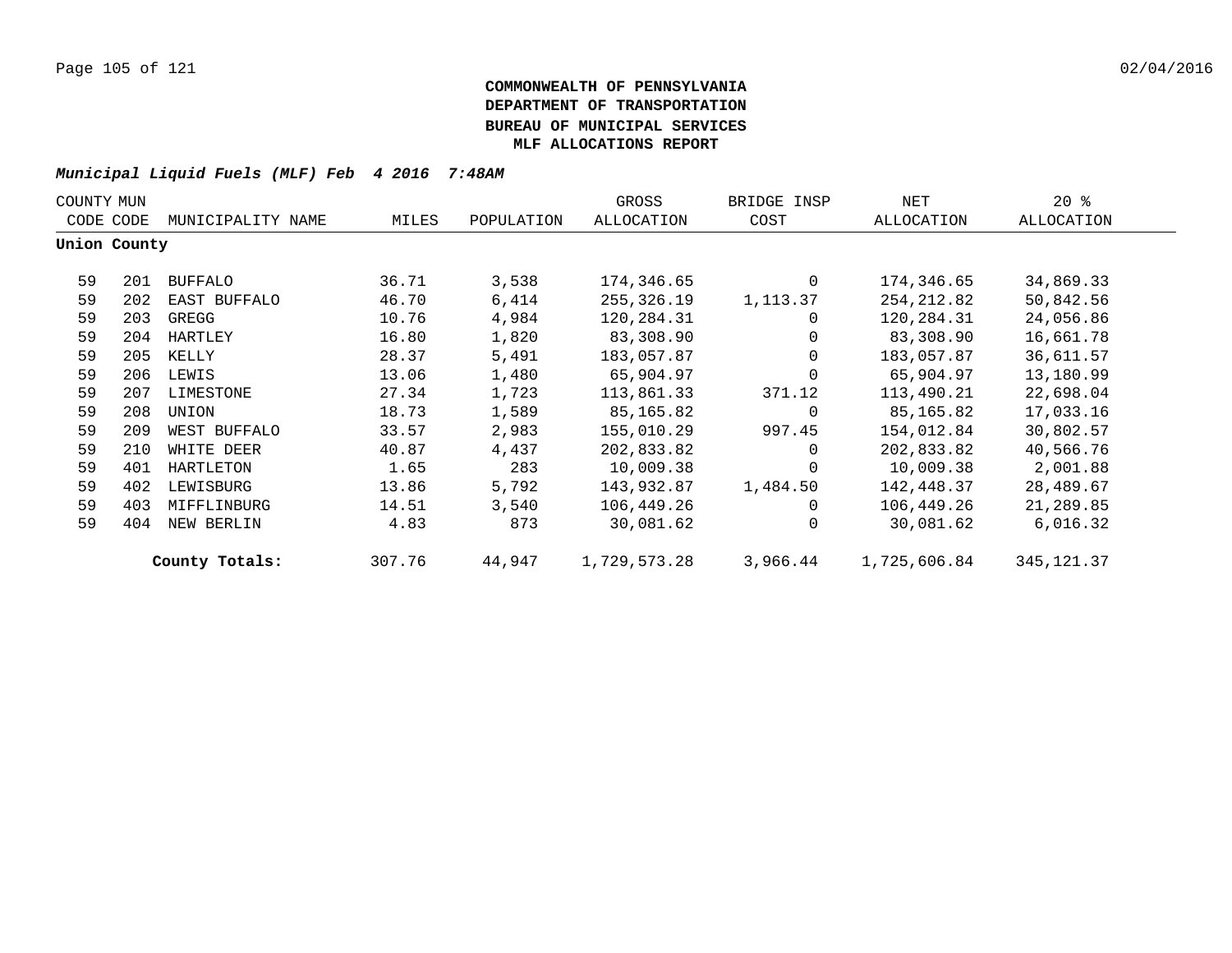| COUNTY MUN     |     |                    |       |            | GROSS             | BRIDGE INSP         | <b>NET</b>  | $20*$             |  |
|----------------|-----|--------------------|-------|------------|-------------------|---------------------|-------------|-------------------|--|
| CODE CODE      |     | MUNICIPALITY NAME  | MILES | POPULATION | <b>ALLOCATION</b> | COST                | ALLOCATION  | <b>ALLOCATION</b> |  |
| Venango County |     |                    |       |            |                   |                     |             |                   |  |
|                |     |                    |       |            |                   |                     |             |                   |  |
| 60             |     | 201 ALLEGHENY      | 24.55 | 276        | 79,961.13         | 0                   | 79,961.13   | 15,992.23         |  |
| 60             | 202 | CANAL              | 30.95 | 1,023      | 112,638.53        | $\mathbf 0$         | 112,638.53  | 22,527.71         |  |
| 60             | 203 | CHERRYTREE         | 54.03 | 1,540      | 192,325.67        | $\mathbf 0$         | 192,325.67  | 38, 465. 13       |  |
| 60             | 204 | CLINTON            | 21.21 | 854        | 79,871.74         | $\mathbf 0$         | 79,871.74   | 15,974.35         |  |
| 60             | 205 | CORNPLANTER        | 41.18 | 2,418      | 168,393.81        | 0                   | 168,393.81  | 33,678.76         |  |
| 60             | 206 | CRANBERRY          | 66.61 | 6,685      | 321,001.21        | 0                   | 321,001.21  | 64,200.24         |  |
| 60             |     | 207 FRENCH CREEK   | 32.38 | 1,542      | 126, 111.29       | 0                   | 126,111.29  | 25, 222. 26       |  |
| 60             |     | 208 IRWIN          | 40.30 | 1,391      | 147,699.95        | $\mathsf{O}$        | 147,699.95  | 29,539.99         |  |
| 60             |     | 209 JACKSON        | 34.48 | 1,147      | 125,613.84        | $\mathsf{O}$        | 125,613.84  | 25, 122. 77       |  |
| 60             |     | 210 MINERAL        | 19.17 | 538        | 68,090.52         | $\mathsf{O}$        | 68,090.52   | 13,618.10         |  |
| 60             | 211 | OAKLAND            | 34.69 | 1,504      | 132,513.87        | $\mathsf{O}$        | 132,513.87  | 26,502.77         |  |
| 60             | 212 | OIL CREEK          | 28.84 | 854        | 103,219.69        | $\mathsf{O}$        | 103,219.69  | 20,643.94         |  |
| 60             | 213 | PINE GROVE         | 33.41 | 1,354      | 125,967.89        | $\mathsf{O}$        | 125,967.89  | 25, 193.58        |  |
| 60             | 214 | PLUM               | 34.44 | 1,056      | 123,896.43        | 0                   | 123,896.43  | 24,779.29         |  |
| 60             | 215 | PRESIDENT          | 21.53 | 540        | 75, 347.21        | 0                   | 75,347.21   | 15,069.44         |  |
| 60             |     | 216 RICHLAND       | 25.84 | 777        | 92,690.00         | 0                   | 92,690.00   | 18,538.00         |  |
| 60             | 217 | ROCKLAND           | 47.91 | 1,456      | 172,126.01        | $\mathsf{O}\xspace$ | 172,126.01  | 34, 425. 20       |  |
| 60             | 218 | SANDY CREEK        | 20.00 | 2,260      | 100,813.19        | $\mathsf{O}$        | 100,813.19  | 20,162.64         |  |
| 60             | 219 | SCRUBGRASS         | 16.84 | 751        | 64,694.08         | $\mathsf{O}$        | 64,694.08   | 12,938.82         |  |
| 60             | 220 | VICTORY            | 13.65 | 410        | 48,955.64         | 0                   | 48,955.64   | 9,791.13          |  |
| 60             | 301 | FRANKLIN           | 29.39 | 6,545      | 204,653.38        | $\mathsf{O}$        | 204,653.38  | 40,930.68         |  |
| 60             | 302 | OIL CITY           | 53.34 | 10,557     | 348, 262.36       | $\mathbf 0$         | 348, 262.36 | 69,652.47         |  |
| 60             |     | 401 CLINTONVILLE   | 2.39  | 508        | 16, 217.54        | 0                   | 16, 217.54  | 3, 243.51         |  |
| 60             | 402 | COOPERSTOWN        | 2.88  | 460        | 16,875.63         | $\mathsf{O}\xspace$ | 16,875.63   | 3, 375.13         |  |
| 60             | 403 | <b>EMLENTON</b>    | 5.49  | 625        | 27,754.36         | $\mathsf{O}\xspace$ | 27,754.36   | 5,550.87          |  |
| 60             | 404 | PLEASANTVILLE      | 3.78  | 892        | 27, 201.64        | $\mathbf 0$         | 27, 201.64  | 5,440.33          |  |
| 60             | 405 | POLK BOROUGH       | 3.24  | 816        | 24, 217. 12       | $\mathsf{O}$        | 24, 217. 12 | 4,843.42          |  |
| 60             | 406 | ROUSEVILLE         | 4.07  | 523        | 21,621.29         | $\mathsf{O}$        | 21,621.29   | 4,324.26          |  |
| 60             | 407 | UTICA              | 3.16  | 189        | 12,982.39         | $\mathsf{O}$        | 12,982.39   | 2,596.48          |  |
| 60             | 408 | <b>BARKEYVILLE</b> | 2.59  | 207        | 11,553.68         | $\mathbf 0$         | 11,553.68   | 2,310.74          |  |
| 60             | 409 | SUGARCREEK         | 47.79 | 5,294      | 239,030.49        | $\mathbf 0$         | 239,030.49  | 47,806.10         |  |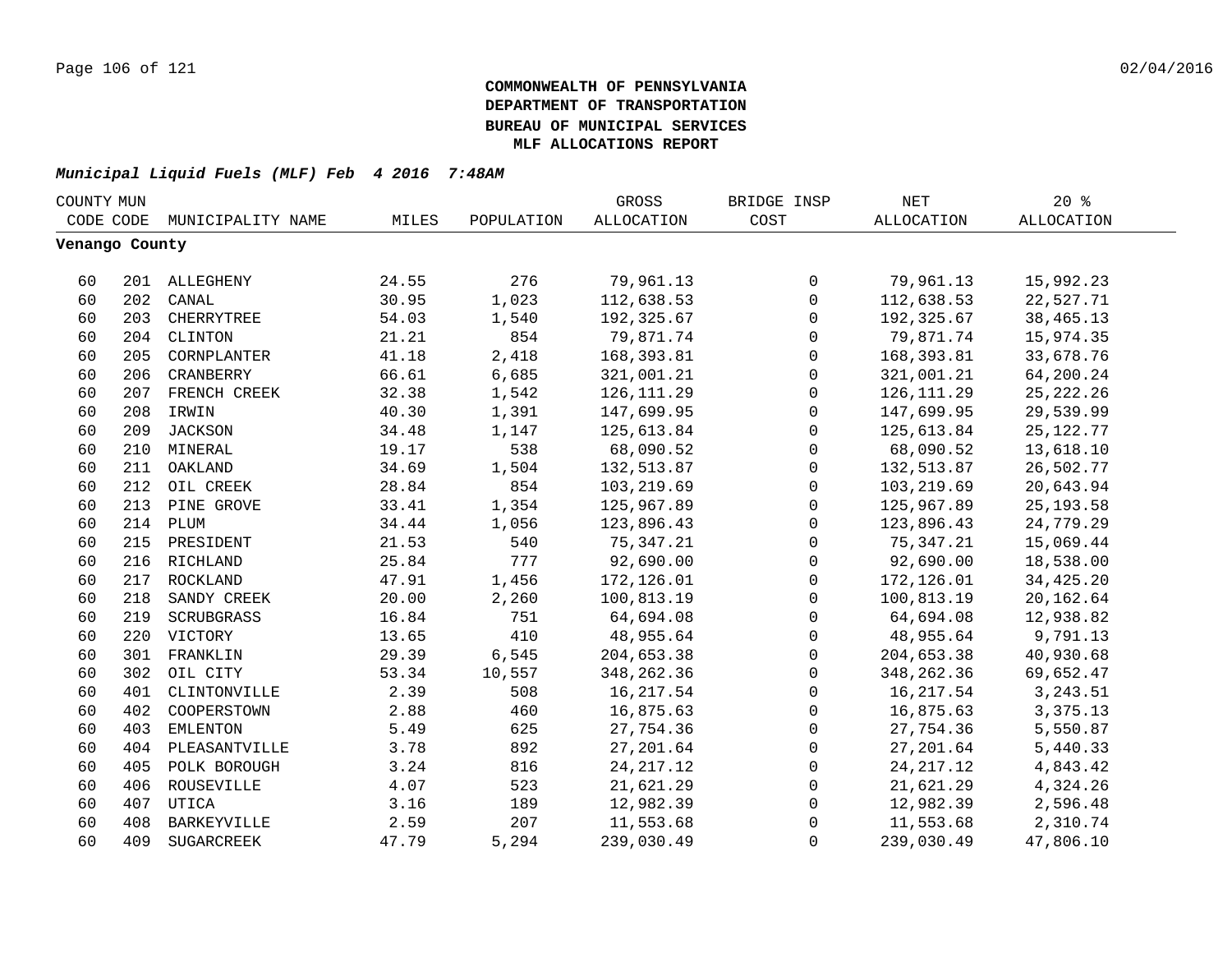| COUNTY MUN |                   |        |            | GROSS        | BRIDGE INSP | NET          | $20*$      |  |
|------------|-------------------|--------|------------|--------------|-------------|--------------|------------|--|
| CODE CODE  | MUNICIPALITY NAME | MILES  | POPULATION | ALLOCATION   | COST        | ALLOCATION   | ALLOCATION |  |
|            |                   |        |            |              |             |              |            |  |
|            | County Totals:    | 800.13 | 54,992     | 3,412,301.58 |             | 3,412,301.58 | 682,460.32 |  |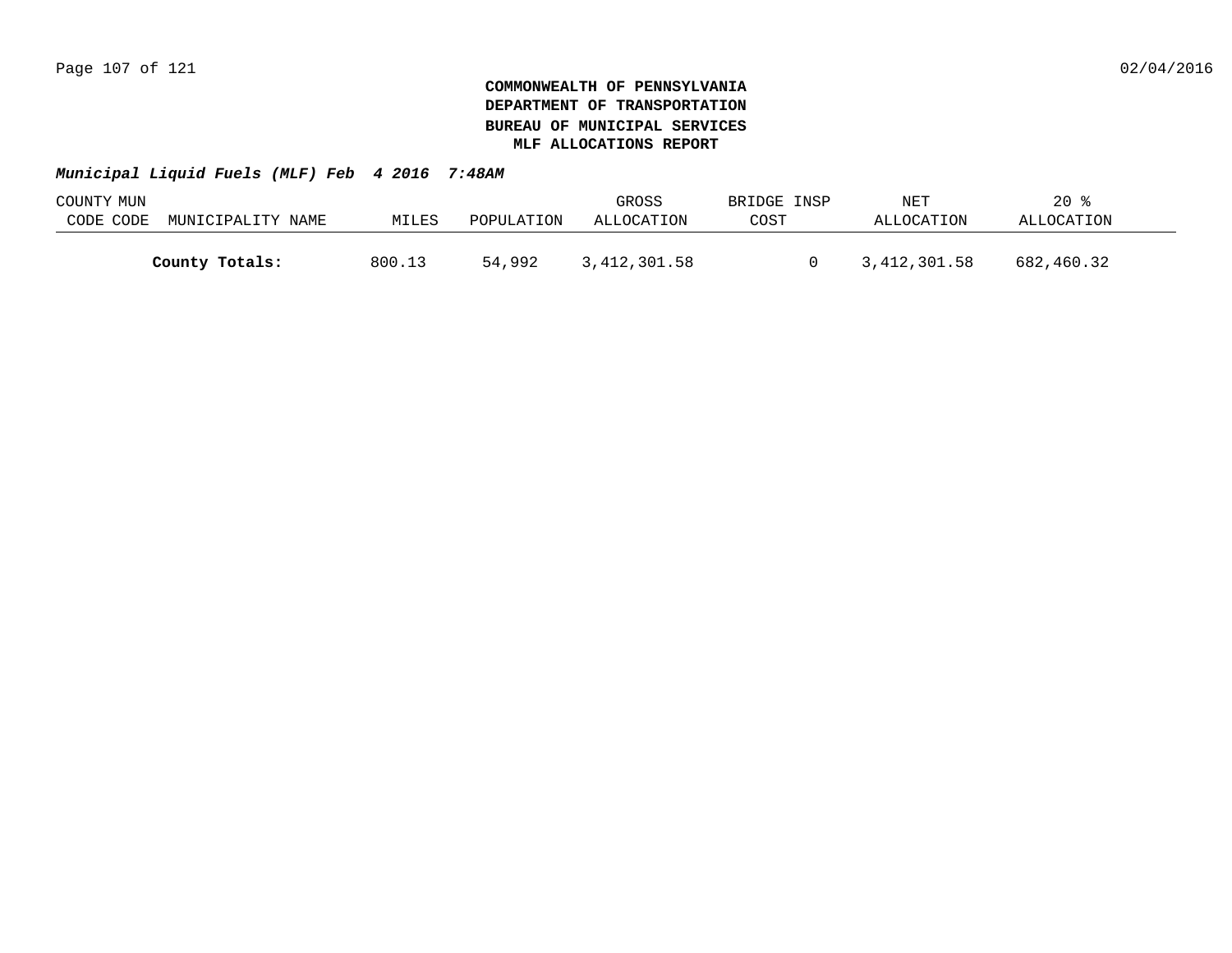|               | COUNTY MUN |                   |        |            | GROSS        | BRIDGE INSP    | NET          | $20*$       |
|---------------|------------|-------------------|--------|------------|--------------|----------------|--------------|-------------|
| CODE CODE     |            | MUNICIPALITY NAME | MILES  | POPULATION | ALLOCATION   | COST           | ALLOCATION   | ALLOCATION  |
| Warren County |            |                   |        |            |              |                |              |             |
| 61            | 201        | BROKENSTRAW       | 36.91  | 1,884      | 145,967.68   | 0              | 145,967.68   | 29, 193.54  |
| 61            | 202        | CHERRY GROVE      | 3.15   | 216        | 13,425.04    | $\mathsf{O}$   | 13,425.04    | 2,685.01    |
| 61            | 203        | COLUMBUS          | 49.99  | 2,034      | 188,621.92   | $\mathsf{O}$   | 188,621.92   | 37,724.38   |
| 61            | 204        | CONEWANGO         | 34.07  | 3,594      | 167,249.74   | $\mathbf 0$    | 167,249.74   | 33, 449.95  |
| 61            | 206        | DEERFIELD         | 19.90  | 339        | 66,836.31    | $\mathsf{O}$   | 66,836.31    | 13,367.26   |
| 61            | 207        | <b>ELDRED</b>     | 34.45  | 650        | 116,810.73   | $\mathsf{O}$   | 116,810.73   | 23, 362. 15 |
| 61            | 208        | ELK TOWNSHIP      | 15.65  | 520        | 57,003.74    | $\mathsf{O}$   | 57,003.74    | 11,400.75   |
| 61            | 209        | FARMINGTON        | 43.99  | 1,259      | 156,677.76   | $\mathbf 0$    | 156,677.76   | 31, 335.55  |
| 61            | 210        | FREEHOLD          | 38.50  | 1,510      | 144, 277. 72 | $\mathbf 0$    | 144,277.72   | 28,855.54   |
| 61            |            | 211 GLADE         | 18.12  | 2,308      | 95,901.69    | $\mathsf{O}$   | 95,901.69    | 19,180.34   |
| 61            | 213        | LIMESTONE         | 10.00  | 403        | 37,663.87    | $\mathbf 0$    | 37,663.87    | 7,532.77    |
| 61            | 214        | MEAD              | 12.52  | 1,386      | 62,604.94    | $\mathsf{O}$   | 62,604.94    | 12,520.99   |
| 61            | 215        | PINE GROVE        | 27.69  | 2,695      | 131,969.32   | $\mathbf 0$    | 131,969.32   | 26,393.86   |
| 61            | 216        | PITTSFIELD        | 28.18  | 1,405      | 110,857.89   | $\mathsf{O}$   | 110,857.89   | 22, 171.58  |
| 61            | 217        | PLEASANT          | 13.90  | 2,444      | 85, 372. 18  | $\mathsf{O}$   | 85, 372. 18  | 17,074.44   |
| 61            | 218        | SHEFFIELD         | 13.32  | 2,121      | 77,935.89    | $\mathbf 0$    | 77,935.89    | 15,587.18   |
| 61            | 219        | SOUTHWEST         | 29.36  | 527        | 99,079.32    | $\mathbf 0$    | 99,079.32    | 19,815.86   |
| 61            | 220        | SPRING CREEK      | 47.59  | 852        | 160,560.01   | $\mathsf{O}$   | 160,560.01   | 32,112.00   |
| 61            | 221        | SUGAR GROVE       | 47.44  | 1,723      | 175,367.72   | $\mathsf{O}$   | 175,367.72   | 35,073.54   |
| 61            | 222        | TRIUMPH           | 25.13  | 316        | 82,437.06    | $\mathbf{0}$   | 82,437.06    | 16,487.41   |
| 61            | 223        | WATSON            | 1.78   | 274        | 10,249.42    | $\mathbf 0$    | 10,249.42    | 2,049.88    |
| 61            | 301        | WARREN CITY       | 34.94  | 9,710      | 277, 111.94  | $\mathbf 0$    | 277,111.94   | 55,422.39   |
| 61            | 401        | BEAR LAKE         | 1.27   | 164        | 6,760.76     | 0              | 6,760.76     | 1,352.15    |
| 61            | 402        | CLARENDON         | 1.71   | 450        | 13,120.11    | $\mathbf 0$    | 13,120.11    | 2,624.02    |
| 61            | 403        | SUGARGROVE        | 2.33   | 614        | 17,891.90    | $\mathbf 0$    | 17,891.90    | 3,578.38    |
| 61            | 404        | TIDIOUTE          | 4.04   | 688        | 24, 421.58   | $\mathbf 0$    | 24,421.58    | 4,884.32    |
| 61            | 406        | YOUNGSVILLE       | 7.74   | 1,729      | 53,990.08    | 0              | 53,990.08    | 10,798.02   |
|               |            | County Totals:    | 603.67 | 41,815     | 2,580,166.32 | $\overline{0}$ | 2,580,166.32 | 516,033.26  |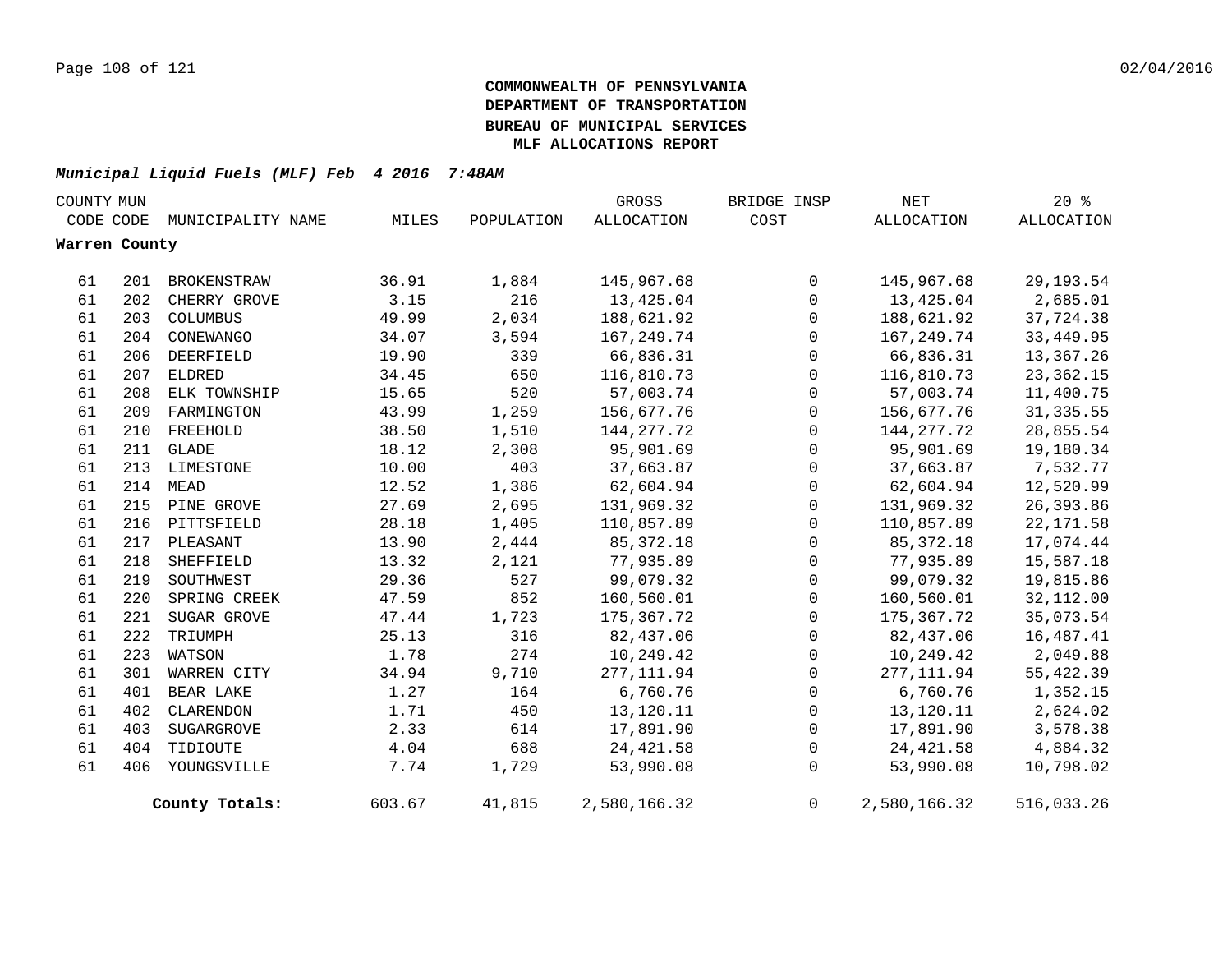| COUNTY MUN |     |                    |        |            | GROSS             | BRIDGE INSP  | <b>NET</b>        | 20%         |  |
|------------|-----|--------------------|--------|------------|-------------------|--------------|-------------------|-------------|--|
| CODE CODE  |     | MUNICIPALITY NAME  | MILES  | POPULATION | <b>ALLOCATION</b> | COST         | <b>ALLOCATION</b> | ALLOCATION  |  |
|            |     | Washington County  |        |            |                   |              |                   |             |  |
|            |     |                    |        |            |                   |              |                   |             |  |
| 62         |     | 101 EAST BETHLEHEM | 19.95  | 2,354      | 102,307.82        | 606.60       | 101,701.22        | 20,340.24   |  |
| 62         |     | 201 AMWELL         | 71.78  | 3,751      | 285, 394.97       | $\mathsf{O}$ | 285, 394.97       | 57,078.99   |  |
| 62         |     | 202 BLAINE         | 3.15   | 690        | 21,733.23         | 0            | 21,733.23         | 4,346.65    |  |
| 62         | 203 | <b>BUFFALO</b>     | 26.34  | 2,069      | 116,865.91        | $\mathbf 0$  | 116,865.91        | 23, 373. 18 |  |
| 62         | 204 | CANTON             | 38.05  | 8,375      | 263, 229.03       | 1,036.20     | 262, 192.83       | 52,438.57   |  |
| 62         | 205 | CARROLL            | 38.24  | 5,640      | 215,871.90        | $\Omega$     | 215,871.90        | 43, 174. 38 |  |
| 62         | 206 | CECIL              | 72.60  | 11,271     | 419,713.22        | 1,444.20     | 418,269.02        | 83,653.80   |  |
| 62         | 207 | CHARTIERS          | 53.45  | 7,818      | 300,590.34        | 0            | 300,590.34        | 60,118.07   |  |
| 62         | 208 | CROSS CREEK        | 21.24  | 1,556      | 92,268.05         | $\mathbf 0$  | 92,268.05         | 18,453.61   |  |
| 62         | 209 | <b>DONEGAL</b>     | 52.18  | 2,465      | 202,877.86        | 594.20       | 202, 283.66       | 40,456.73   |  |
| 62         | 210 | EAST FINLEY        | 58.18  | 1,392      | 202,430.64        | $\mathbf 0$  | 202,430.64        | 40,486.13   |  |
| 62         |     | 211 FALLOWFIELD    | 45.93  | 4,321      | 216, 284.33       | 3,655.60     | 212,628.73        | 42,525.75   |  |
| 62         |     | 212 HANOVER        | 66.06  | 2,673      | 248,996.69        | $\mathbf 0$  | 248,996.69        | 49,799.34   |  |
| 62         |     | 213 HOPEWELL       | 26.42  | 957        | 97,619.80         | 0            | 97,619.80         | 19,523.96   |  |
| 62         |     | 214 INDEPENDENCE   | 31.35  | 1,557      | 123, 222.38       | 0            | 123, 222.38       | 24,644.48   |  |
| 62         |     | 215 JEFFERSON      | 27.25  | 1,162      | 103,752.81        | 0            | 103,752.81        | 20,750.56   |  |
| 62         |     | 216 MORRIS         | 43.31  | 1,105      | 151,897.67        | 1,179.40     | 150,718.27        | 30, 143.65  |  |
| 62         | 217 | MOUNT PLEASANT     | 42.37  | 3,515      | 191,263.22        | 0            | 191,263.22        | 38, 252.64  |  |
| 62         |     | 218 NORTH          | 34.95  | 1,631      | 135,535.51        | $\Omega$     | 135,535.51        | 27,107.10   |  |
|            |     | <b>BETHLEHEM</b>   |        |            |                   |              |                   |             |  |
| 62         |     | 219 NORTH FRANKLIN | 21.48  | 4,583      | 146,059.08        | $\mathsf{O}$ | 146,059.08        | 29, 211.82  |  |
| 62         |     | 220 NORTH STRABANE | 71.47  | 13,408     | 453,712.26        | $\mathsf{O}$ | 453,712.26        | 90,742.45   |  |
| 62         |     | 221 NOTTINGHAM     | 26.39  | 3,036      | 133,968.29        | $\mathbf 0$  | 133,968.29        | 26,793.66   |  |
| 62         |     | 222 PETERS         | 104.98 | 21,213     | 693,057.98        | 219.20       | 692,838.78        | 138,567.76  |  |
| 62         |     | 223 ROBINSON       | 21.37  | 1,931      | 99,238.79         | 403.40       | 98,835.39         | 19,767.08   |  |
| 62         | 224 | SMITH              | 49.09  | 4,476      | 228,670.79        | 690.60       | 227,980.19        | 45,596.04   |  |
| 62         | 225 | SOMERSET           | 63.59  | 2,684      | 241,631.26        | $\mathsf{O}$ | 241,631.26        | 48, 326. 25 |  |
| 62         | 226 | SOUTH FRANKLIN     | 35.88  | 3,310      | 167,810.49        | 0            | 167,810.49        | 33,562.10   |  |
| 62         | 227 | SOUTH STRABANE     | 54.98  | 9,346      | 332,054.64        | $\mathsf{O}$ | 332,054.64        | 66,410.93   |  |
| 62         | 228 | UNION              | 31.48  | 5,700      | 196, 237.83       | 0            | 196,237.83        | 39, 247.57  |  |
| 62         | 229 | WEST BETHLEHEM     | 33.45  | 1,460      | 127,948.22        | 0            | 127,948.22        | 25,589.64   |  |
| 62         | 230 | WEST FINLEY        | 55.07  | 878        | 183,904.68        | $\mathbf 0$  | 183,904.68        | 36,780.94   |  |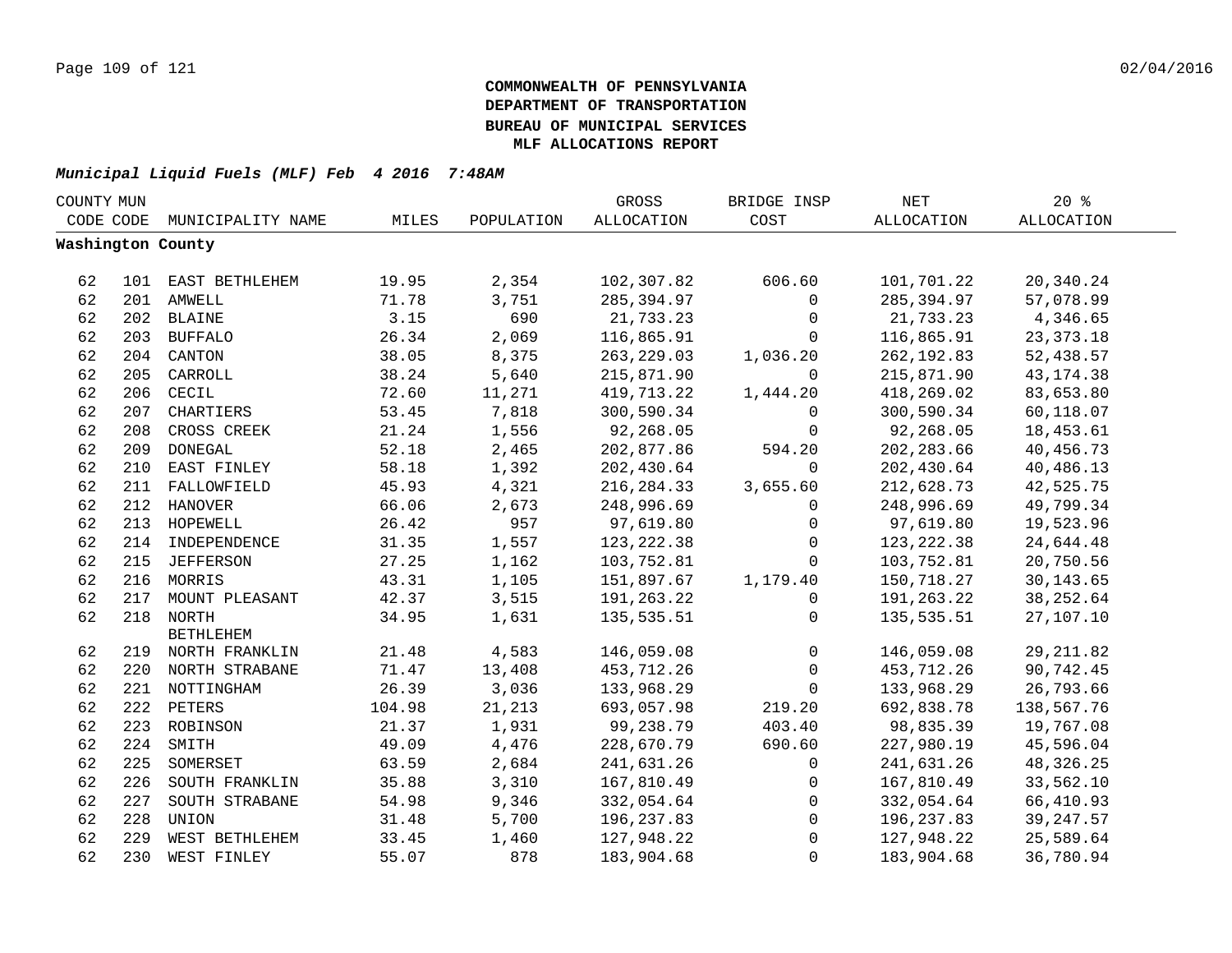| COUNTY MUN |               |                                                                                                                                                                                                                                                                                                                                                                                          |                                                              |                                                                 | BRIDGE INSP                                                                                                      | NET                        |                                                                                           |                                                                                                                                                                      |
|------------|---------------|------------------------------------------------------------------------------------------------------------------------------------------------------------------------------------------------------------------------------------------------------------------------------------------------------------------------------------------------------------------------------------------|--------------------------------------------------------------|-----------------------------------------------------------------|------------------------------------------------------------------------------------------------------------------|----------------------------|-------------------------------------------------------------------------------------------|----------------------------------------------------------------------------------------------------------------------------------------------------------------------|
|            |               | MILES                                                                                                                                                                                                                                                                                                                                                                                    | POPULATION                                                   | ALLOCATION                                                      | COST                                                                                                             | ALLOCATION                 | ALLOCATION                                                                                |                                                                                                                                                                      |
|            | WEST PIKE RUN | 18.67                                                                                                                                                                                                                                                                                                                                                                                    | 1,587                                                        | 84,947.19                                                       | 403.40                                                                                                           | 84,543.79                  | 16,908.76                                                                                 |                                                                                                                                                                      |
|            |               | 21.22                                                                                                                                                                                                                                                                                                                                                                                    | 4,300                                                        | 140,303.12                                                      | $\Omega$                                                                                                         | 140,303.12                 | 28,060.62                                                                                 |                                                                                                                                                                      |
|            |               | 48.76                                                                                                                                                                                                                                                                                                                                                                                    | 13,895                                                       | 392,755.24                                                      | $\mathbf 0$                                                                                                      | 392,755.24                 | 78,551.05                                                                                 |                                                                                                                                                                      |
|            |               | 4.42                                                                                                                                                                                                                                                                                                                                                                                     | 537                                                          | 22,937.68                                                       | $\Omega$                                                                                                         | 22,937.68                  | 4,587.54                                                                                  |                                                                                                                                                                      |
|            |               | 1.98                                                                                                                                                                                                                                                                                                                                                                                     | 466                                                          | 14,226.77                                                       | $\mathbf 0$                                                                                                      | 14,226.77                  | 2,845.35                                                                                  |                                                                                                                                                                      |
|            |               | 16.76                                                                                                                                                                                                                                                                                                                                                                                    | 2,581                                                        | 96,525.14                                                       | $\mathsf{O}$                                                                                                     | 96,525.14                  | 19,305.03                                                                                 |                                                                                                                                                                      |
|            |               | 6.92                                                                                                                                                                                                                                                                                                                                                                                     | 1,388                                                        | 45,503.89                                                       | $\mathbf 0$                                                                                                      | 45,503.89                  | 9,100.78                                                                                  |                                                                                                                                                                      |
| 405        | CALIFORNIA    | 21.47                                                                                                                                                                                                                                                                                                                                                                                    | 6,795                                                        | 184,799.96                                                      | $\mathbf 0$                                                                                                      | 184,799.96                 | 36,959.99                                                                                 |                                                                                                                                                                      |
| 406        | CANONSBURG    | 31.61                                                                                                                                                                                                                                                                                                                                                                                    | 8,992                                                        | 254,337.16                                                      | 437.40                                                                                                           | 253,899.76                 | 50,779.95                                                                                 |                                                                                                                                                                      |
| 407        | CENTERVILLE   | 30.21                                                                                                                                                                                                                                                                                                                                                                                    | 3,263                                                        | 149,636.38                                                      | $\Omega$                                                                                                         | 149,636.38                 | 29,927.28                                                                                 |                                                                                                                                                                      |
| 408        | CHARLEROI     | 15.36                                                                                                                                                                                                                                                                                                                                                                                    | 4,120                                                        | 119,216.38                                                      | $\mathbf 0$                                                                                                      | 119,216.38                 | 23,843.28                                                                                 |                                                                                                                                                                      |
| 409        | CLAYSVILLE    | 2.73                                                                                                                                                                                                                                                                                                                                                                                     | 829                                                          | 22,884.37                                                       | $\Omega$                                                                                                         | 22,884.37                  | 4,576.87                                                                                  |                                                                                                                                                                      |
| 410        | COAL CENTER   | 0.90                                                                                                                                                                                                                                                                                                                                                                                     | 139                                                          | 5,190.36                                                        | $\mathbf 0$                                                                                                      |                            | 1,038.07                                                                                  |                                                                                                                                                                      |
| 411        | COKEBURG      | 4.77                                                                                                                                                                                                                                                                                                                                                                                     | 630                                                          | 25,638.78                                                       | $\overline{0}$                                                                                                   | 25,638.78                  | 5,127.76                                                                                  |                                                                                                                                                                      |
| 412        | DEEMSTON      | 12.99                                                                                                                                                                                                                                                                                                                                                                                    | 722                                                          | 52,404.71                                                       | $\mathsf{O}$                                                                                                     | 52,404.71                  | 10,480.94                                                                                 |                                                                                                                                                                      |
| 413        | <b>DONORA</b> | 27.71                                                                                                                                                                                                                                                                                                                                                                                    | 4,781                                                        | 168,593.51                                                      | $\overline{0}$                                                                                                   | 168,593.51                 | 33,718.70                                                                                 |                                                                                                                                                                      |
|            |               | 2.07                                                                                                                                                                                                                                                                                                                                                                                     | 381                                                          | 13,012.31                                                       | 0                                                                                                                | 13,012.31                  | 2,602.46                                                                                  |                                                                                                                                                                      |
|            |               | 5.91                                                                                                                                                                                                                                                                                                                                                                                     | 2,002                                                        | 53, 175. 33                                                     | $\mathbf 0$                                                                                                      | 53, 175. 33                | 10,635.07                                                                                 |                                                                                                                                                                      |
|            | WASHINGTON    |                                                                                                                                                                                                                                                                                                                                                                                          |                                                              |                                                                 |                                                                                                                  |                            |                                                                                           |                                                                                                                                                                      |
|            |               |                                                                                                                                                                                                                                                                                                                                                                                          |                                                              |                                                                 | 0                                                                                                                |                            |                                                                                           |                                                                                                                                                                      |
|            |               |                                                                                                                                                                                                                                                                                                                                                                                          |                                                              |                                                                 | $\mathsf{O}$                                                                                                     |                            |                                                                                           |                                                                                                                                                                      |
|            |               |                                                                                                                                                                                                                                                                                                                                                                                          |                                                              |                                                                 | $\mathsf{O}$                                                                                                     |                            |                                                                                           |                                                                                                                                                                      |
|            |               | 3.40                                                                                                                                                                                                                                                                                                                                                                                     | 1,296                                                        |                                                                 | $\mathbf 0$                                                                                                      |                            |                                                                                           |                                                                                                                                                                      |
|            |               |                                                                                                                                                                                                                                                                                                                                                                                          |                                                              |                                                                 | $\mathbf{0}$                                                                                                     |                            |                                                                                           |                                                                                                                                                                      |
|            |               |                                                                                                                                                                                                                                                                                                                                                                                          |                                                              | 29,069.03                                                       | $\mathbf{0}$                                                                                                     |                            |                                                                                           |                                                                                                                                                                      |
|            |               | 9.05                                                                                                                                                                                                                                                                                                                                                                                     | 2,149                                                        | 65,360.39                                                       | 682.00                                                                                                           | 64,678.39                  | 12,935.68                                                                                 |                                                                                                                                                                      |
|            |               | 4.54                                                                                                                                                                                                                                                                                                                                                                                     | 913                                                          | 29,895.34                                                       | $\Omega$                                                                                                         | 29,895.34                  | 5,979.07                                                                                  |                                                                                                                                                                      |
|            |               | 10.81                                                                                                                                                                                                                                                                                                                                                                                    | 2,184                                                        | 71,359.49                                                       | $\Omega$                                                                                                         |                            | 14,271.90                                                                                 |                                                                                                                                                                      |
|            |               | 5.64                                                                                                                                                                                                                                                                                                                                                                                     | 1,313                                                        | 40, 272.48                                                      | $\Omega$                                                                                                         | 40,272.48                  | 8,054.50                                                                                  |                                                                                                                                                                      |
|            | CHARLEROI     |                                                                                                                                                                                                                                                                                                                                                                                          |                                                              |                                                                 |                                                                                                                  |                            |                                                                                           |                                                                                                                                                                      |
|            |               |                                                                                                                                                                                                                                                                                                                                                                                          |                                                              |                                                                 |                                                                                                                  |                            |                                                                                           |                                                                                                                                                                      |
|            | SPEERS        |                                                                                                                                                                                                                                                                                                                                                                                          |                                                              |                                                                 |                                                                                                                  |                            |                                                                                           |                                                                                                                                                                      |
|            | STOCKDALE     |                                                                                                                                                                                                                                                                                                                                                                                          |                                                              |                                                                 | $\Omega$                                                                                                         |                            |                                                                                           |                                                                                                                                                                      |
|            |               | 3.01                                                                                                                                                                                                                                                                                                                                                                                     |                                                              | 13,294.61                                                       | $\mathbf 0$                                                                                                      | 13,294.61                  | 2,658.92                                                                                  |                                                                                                                                                                      |
|            |               | CODE CODE MUNICIPALITY NAME<br>231<br>301 MONONGAHELA<br>302 WASHINGTON<br>401 ALLENPORT<br>402 BEALLSVILLE<br>403 BENTLEYVILLE<br>404 BURGETTSTOWN<br>414 DUNLEVY<br>415 EAST<br>416 ELCO<br>417 ELLSWORTH<br>418 FINLEYVILLE<br>419 HOUSTON<br>420 LONG BRANCH<br>421 MARIANNA<br>422 MCDONALD<br>423 MIDWAY<br>424 NEW EAGLE<br>425 NORTH<br>426 ROSCOE<br>427<br>428<br>429 TWILIGHT | 2.30<br>5.01<br>1.80<br>6.89<br>6.67<br>4.54<br>6.76<br>1.89 | 323<br>1,027<br>461<br>447<br>494<br>812<br>1,154<br>502<br>233 | GROSS<br>12,699.50<br>33, 331. 73<br>13,588.32<br>33,120.06<br>28,918.43<br>28, 125.03<br>40,912.81<br>14,582.36 | $\overline{0}$<br>1,593.00 | 12,699.50<br>33, 331. 73<br>13,588.32<br>33,120.06<br>28,918.43<br>29,069.03<br>28,125.03 | $20*$<br>5,190.36<br>2,539.90<br>6,666.35<br>2,717.66<br>6,624.01<br>5,783.69<br>5,813.81<br>71,359.49<br>5,625.01<br>39,319.81<br>7,863.96<br>14,582.36<br>2,916.47 |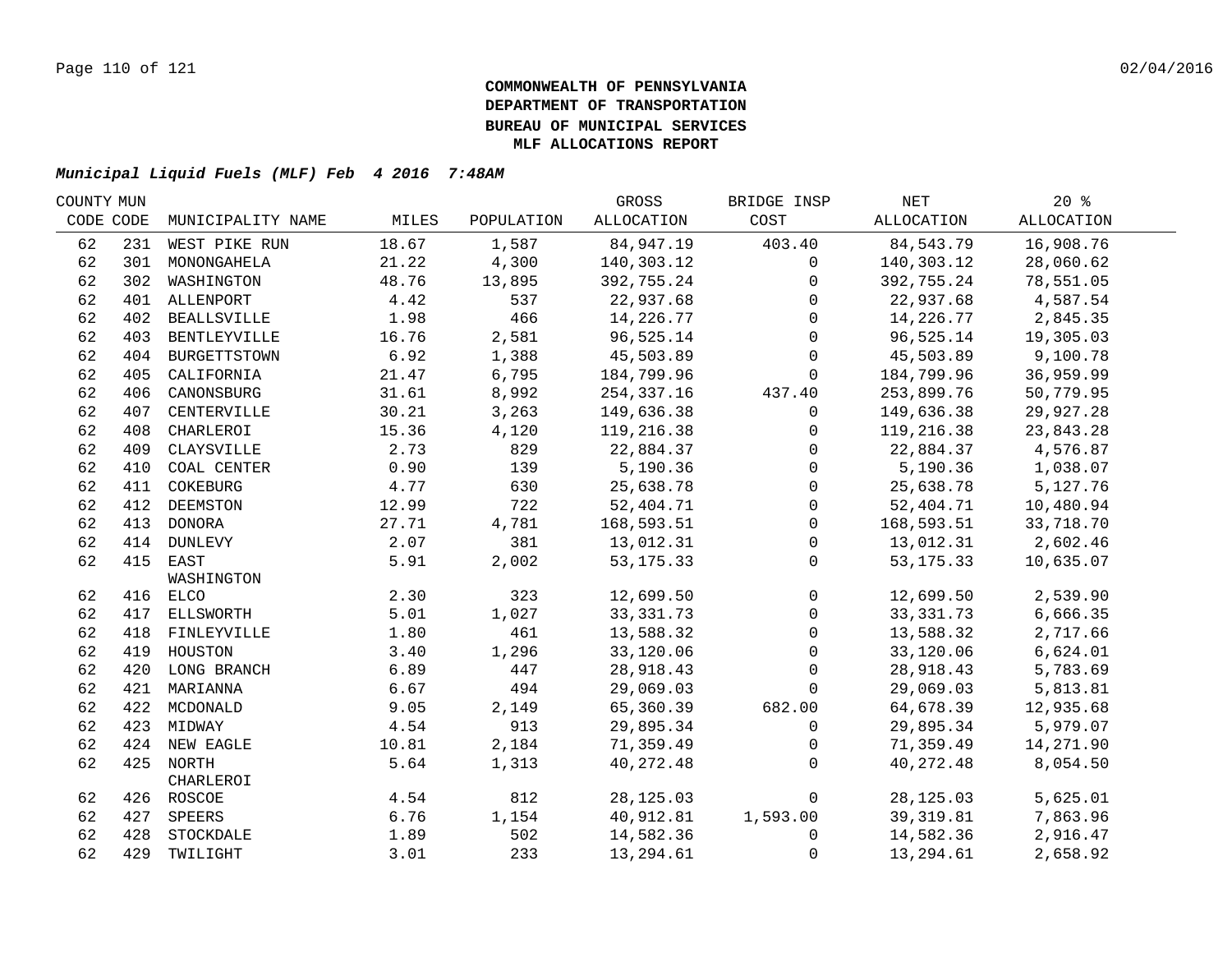| COUNTY MUN |     |                     |         |            | GROSS        | BRIDGE INSP | NET        | $20*$                     |  |
|------------|-----|---------------------|---------|------------|--------------|-------------|------------|---------------------------|--|
| CODE CODE  |     | MUNICIPALITY NAME   | MILES   | POPULATION | ALLOCATION   | COST        | ALLOCATION | ALLOCATION                |  |
| 62         | 431 | WEST<br>BROWNSVILLE | 9.83    | 992        | 47,467.54    | 0           | 47,467.54  | 9,493.51                  |  |
| 62         | 432 | WEST<br>MIDDLETOWN  | 1.27    | 139        | 6,322.57     |             | 6,322.57   | 1,264.51                  |  |
| 62         | 433 | GREENHILLS          | 0.00    | 29         | 508.28       |             | 508.28     | 101.66                    |  |
|            |     | County Totals:      | 1699.90 | 208,203    | 8,851,065.94 | 12,945.20   |            | 8,838,120.74 1,767,624.15 |  |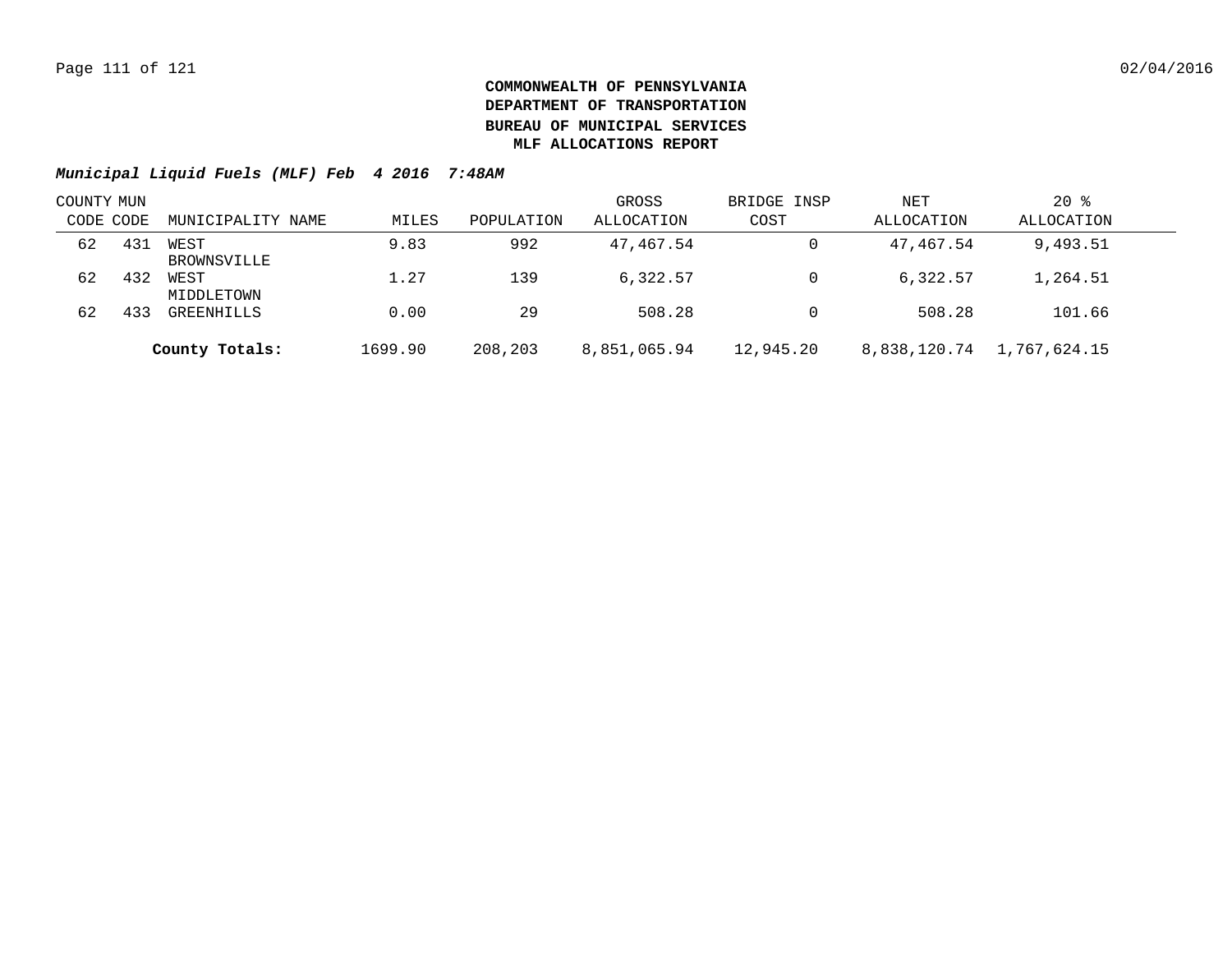| COUNTY MUN |              |                   |        |            | GROSS        | BRIDGE INSP  | NET          | 20%               |  |
|------------|--------------|-------------------|--------|------------|--------------|--------------|--------------|-------------------|--|
|            | CODE CODE    | MUNICIPALITY NAME | MILES  | POPULATION | ALLOCATION   | COST         | ALLOCATION   | <b>ALLOCATION</b> |  |
|            | Wayne County |                   |        |            |              |              |              |                   |  |
|            |              |                   |        |            |              |              |              |                   |  |
| 63         |              | 201 BERLIN        | 33.35  | 2,578      | 147,238.30   | 867.40       | 146,370.90   | 29, 274. 18       |  |
| 63         | 202          | BUCKINGHAM        | 42.75  | 520        | 139,930.30   | 334.40       | 139,595.90   | 27,919.18         |  |
| 63         | 203          | CANAAN            | 12.58  | 3,963      | 107,957.68   | 1,130.80     | 106,826.88   | 21,365.38         |  |
| 63         |              | 204 CHERRY RIDGE  | 10.68  | 1,895      | 65,896.16    | $\mathbf 0$  | 65,896.16    | 13, 179. 23       |  |
| 63         | 205          | CLINTON           | 34.87  | 2,053      | 142,687.43   | $\mathbf{0}$ | 142,687.43   | 28,537.49         |  |
| 63         | 206          | DAMASCUS          | 94.89  | 3,659      | 354,499.51   | 2,809.40     | 351,690.11   | 70,338.02         |  |
| 63         | 207          | <b>DREHER</b>     | 12.52  | 1,412      | 63,060.68    | $\mathbf 0$  | 63,060.68    | 12,612.14         |  |
| 63         | 208          | <b>DYBERRY</b>    | 13.88  | 1,401      | 67,029.50    | 0            | 67,029.50    | 13,405.90         |  |
| 63         |              | 209 LAKE          | 19.04  | 5,269      | 150,616.70   | $\mathbf 0$  | 150,616.70   | 30, 123. 34       |  |
| 63         |              | 210 LEBANON       | 13.27  | 684        | 52,595.45    | $\mathbf 0$  | 52,595.45    | 10,519.09         |  |
| 63         |              | 211 LEHIGH        | 2.50   | 1,881      | 40,619.81    | $\mathbf 0$  | 40,619.81    | 8,123.96          |  |
| 63         | 212          | MANCHESTER        | 54.88  | 836        | 182,587.14   | 408.00       | 182, 179. 14 | 36, 435.83        |  |
| 63         | 213          | MOUNT PLEASANT    | 45.78  | 1,357      | 163,872.94   | 1,222.80     | 162,650.14   | 32,530.03         |  |
| 63         |              | 214 OREGON        | 12.75  | 781        | 52,704.45    | 334.40       | 52,370.05    | 10,474.01         |  |
| 63         |              | 215 PALMYRA       | 12.28  | 1,339      | 61,046.74    | $\mathbf 0$  | 61,046.74    | 12,209.35         |  |
| 63         | 216          | PAUPACK           | 15.23  | 3,828      | 113,700.48   | $\mathbf{0}$ | 113,700.48   | 22,740.10         |  |
| 63         | 217          | PRESTON           | 53.70  | 1,014      | 182,096.26   | 449.00       | 181,647.26   | 36, 329.45        |  |
| 63         | 218          | SALEM             | 28.29  | 4,271      | 161,429.14   | $\mathbf 0$  | 161,429.14   | 32, 285.83        |  |
| 63         | 219          | SCOTT             | 39.45  | 593        | 131, 111.75  | $\mathbf{0}$ | 131, 111.75  | 26, 222.35        |  |
| 63         | 220          | SOUTH CANAAN      | 33.73  | 1,768      | 134,203.62   | 1,355.40     | 132,848.22   | 26,569.64         |  |
| 63         | 221          | STERLING          | 15.23  | 1,450      | 72,019.39    | $\mathbf{0}$ | 72,019.39    | 14,403.88         |  |
| 63         | 222          | TEXAS             | 15.45  | 2,569      | 92,306.22    | 381.20       | 91,925.02    | 18,385.00         |  |
| 63         | 401          | <b>BETHANY</b>    | 1.10   | 246        | 7,677.83     | $\mathbf{0}$ | 7,677.83     | 1,535.57          |  |
| 63         | 402          | HAWLEY            | 7.00   | 1,211      | 42,646.28    | $\mathbf 0$  | 42,646.28    | 8,529.26          |  |
| 63         | 403          | HONESDALE         | 16.79  | 4,480      | 129,902.23   | $\mathsf{O}$ | 129,902.23   | 25,980.45         |  |
| 63         | 404          | PROMPTON          | 2.25   | 250        | 11,266.97    | $\mathbf 0$  | 11,266.97    | 2,253.39          |  |
| 63         | 405          | STARRUCCA         | 6.84   | 173        | 23,962.84    | 334.40       | 23,628.44    | 4,725.69          |  |
| 63         | 406          | WAYMART           | 5.46   | 1,341      | 40, 212.46   | $\mathbf 0$  | 40,212.46    | 8,042.49          |  |
|            |              | County Totals:    | 656.54 | 52,822     | 2,934,878.26 | 9,627.20     | 2,925,251.06 | 585,050.21        |  |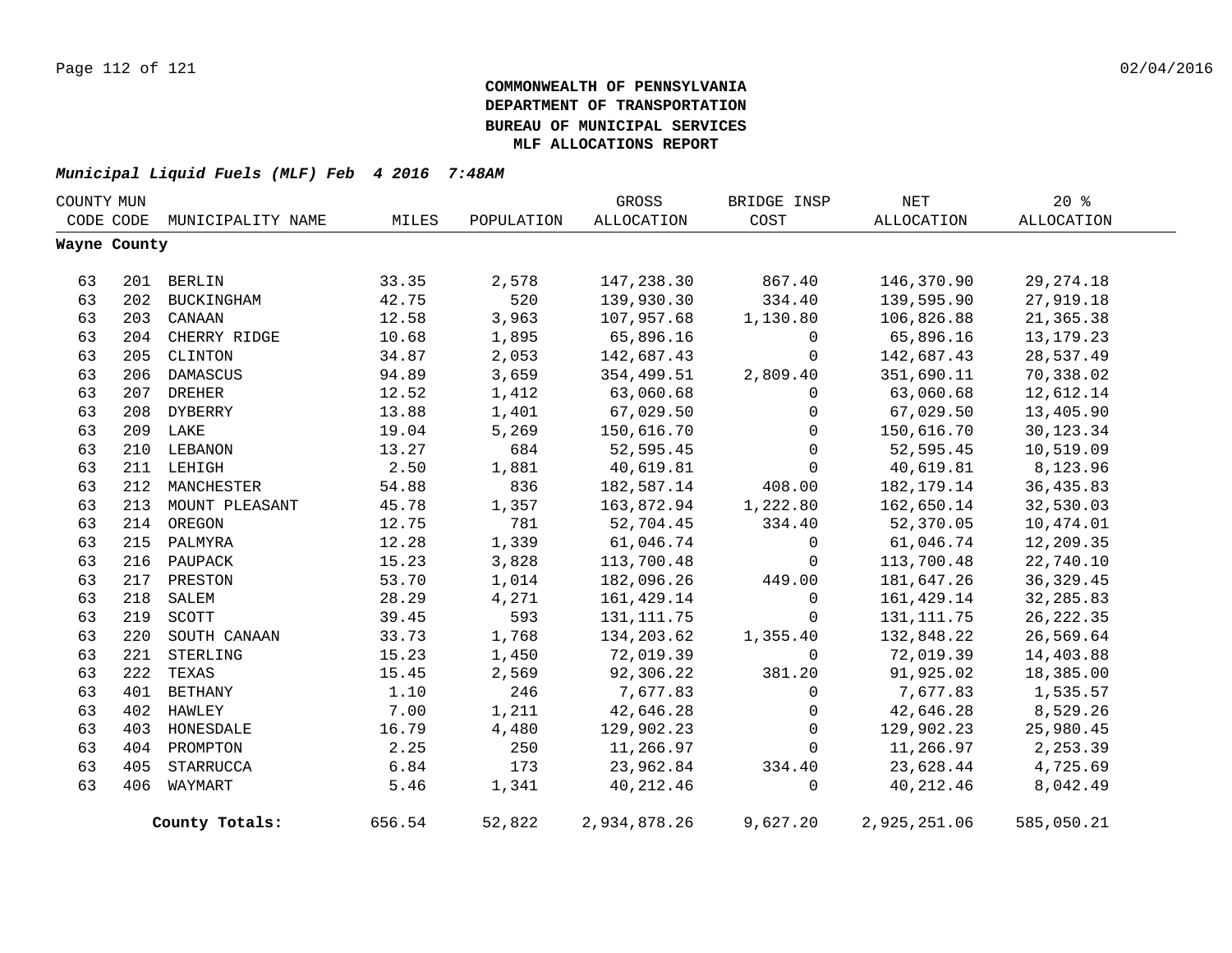| COUNTY MUN |     |                     |        |            | GROSS        | BRIDGE INSP  | $\operatorname{NET}$ | 20%          |  |
|------------|-----|---------------------|--------|------------|--------------|--------------|----------------------|--------------|--|
| CODE CODE  |     | MUNICIPALITY NAME   | MILES  | POPULATION | ALLOCATION   | COST         | ALLOCATION           | ALLOCATION   |  |
|            |     | Westmoreland County |        |            |              |              |                      |              |  |
|            |     |                     |        |            |              |              |                      |              |  |
| 64         |     | 101 NORTH           | 143.70 | 30,609     | 976, 233.12  | 3,188.40     | 973,044.72           | 194,608.94   |  |
|            |     | HUNTINGDON          |        |            |              |              |                      |              |  |
| 64         |     | 102 PENN            | 93.34  | 20,005     | 636, 265.75  | $\mathsf{O}$ | 636, 265.75          | 127, 253. 15 |  |
| 64         |     | 103 ROSTRAVER       | 75.51  | 11,363     | 430,230.44   | 772.40       | 429,458.04           | 85,891.61    |  |
| 64         |     | 201 ALLEGHENY       | 54.38  | 8,164      | 309,500.77   | $\mathbf 0$  | 309,500.77           | 61,900.15    |  |
| 64         |     | 202 BELL            | 30.85  | 2,348      | 135,556.88   | 556.40       | 135,000.48           | 27,000.10    |  |
| 64         | 203 | COOK                | 36.82  | 2,250      | 152,107.46   | $\mathbf 0$  | 152,107.46           | 30,421.49    |  |
| 64         |     | 204 DERRY           | 121.48 | 14,502     | 625,919.28   | $\mathbf 0$  | 625,919.28           | 125,183.86   |  |
| 64         | 205 | DONEGAL             | 54.49  | 2,403      | 208,859.78   | 3,317.80     | 205,541.98           | 41,108.40    |  |
| 64         |     | 206 EAST            | 61.58  | 7,963      | 328,009.82   | $\Omega$     | 328,009.82           | 65,601.96    |  |
|            |     | HUNTINGDON          |        |            |              |              |                      |              |  |
| 64         |     | 207 FAIRFIELD       | 48.96  | 2,424      | 192,305.92   | $\mathbf 0$  | 192,305.92           | 38,461.18    |  |
| 64         |     | 209 HEMPFIELD       | 221.12 | 43,241     | 1,434,550.93 | $\mathbf 0$  | 1,434,550.93         | 286,910.19   |  |
| 64         |     | 210 LIGONIER        | 83.25  | 6,603      | 370,482.67   | $\Omega$     | 370,482.67           | 74,096.53    |  |
| 64         | 211 | LOYALHANNA          | 23.39  | 2,382      | 113,325.04   | $\mathbf 0$  | 113,325.04           | 22,665.01    |  |
| 64         |     | 212 MOUNT PLEASANT  | 86.98  | 10,911     | 457,406.27   | $\Omega$     | 457,406.27           | 91,481.25    |  |
| 64         |     | 213 ST CLAIR        | 17.44  | 1,518      | 79,973.93    | 1,112.80     | 78,861.13            | 15,772.23    |  |
| 64         |     | 214 SALEM           | 85.98  | 6,623      | 379,187.12   | 5,011.40     | 374, 175. 72         | 74,835.14    |  |
| 64         |     | 215 SEWICKLEY       | 61.77  | 5,996      | 294, 114.07  | 0            | 294, 114.07          | 58,822.81    |  |
| 64         |     | 216 SOUTH           | 66.06  | 5,796      | 303,735.98   | $\mathbf 0$  | 303,735.98           | 60,747.20    |  |
|            |     | HUNTINGDON          |        |            |              |              |                      |              |  |
| 64         |     | 217 UNITY           | 141.07 | 22,607     | 827,927.86   | 2,304.20     | 825,623.66           | 165, 124. 73 |  |
| 64         |     | 218 UPPER BURRELL   | 25.01  | 2,326      | 117,300.73   | $\mathbf 0$  | 117,300.73           | 23,460.15    |  |
| 64         | 219 | WASHINGTON          | 57.13  | 7,422      | 304,910.21   | $\mathbf 0$  | 304,910.21           | 60,982.04    |  |
| 64         |     | 301 ARNOLD          | 21.94  | 5,157      | 157,527.65   | $\mathbf 0$  | 157,527.65           | 31,505.53    |  |
| 64         |     | 302 GREENSBURG      | 48.36  | 14,892     | 409,006.46   | $\Omega$     | 409,006.46           | 81,801.29    |  |
| 64         | 303 | <b>JEANNETTE</b>    | 40.94  | 9,654      | 294,490.55   | 4,244.40     | 290,246.15           | 58,049.23    |  |
| 64         |     | 304 MONESSEN        | 42.72  | 7,720      | 266,038.60   | 0            | 266,038.60           | 53, 207. 72  |  |
| 64         | 305 | NEW KENSINGTON      | 58.28  | 13,116     | 408,232.50   | 959.80       | 407,272.70           | 81,454.54    |  |
| 64         | 306 | LOWER BURRELL       | 52.65  | 11,761     | 367, 254.41  | 0            | 367,254.41           | 73,450.88    |  |
| 64         |     | 401 ADAMSBURG       | 1.19   | 172        | 6,656.20     | $\mathbf 0$  | 6,656.20             | 1,331.24     |  |
| 64         |     | 402 ARONA           | 1.26   | 370        | 10,340.88    | $\mathbf 0$  | 10,340.88            | 2,068.18     |  |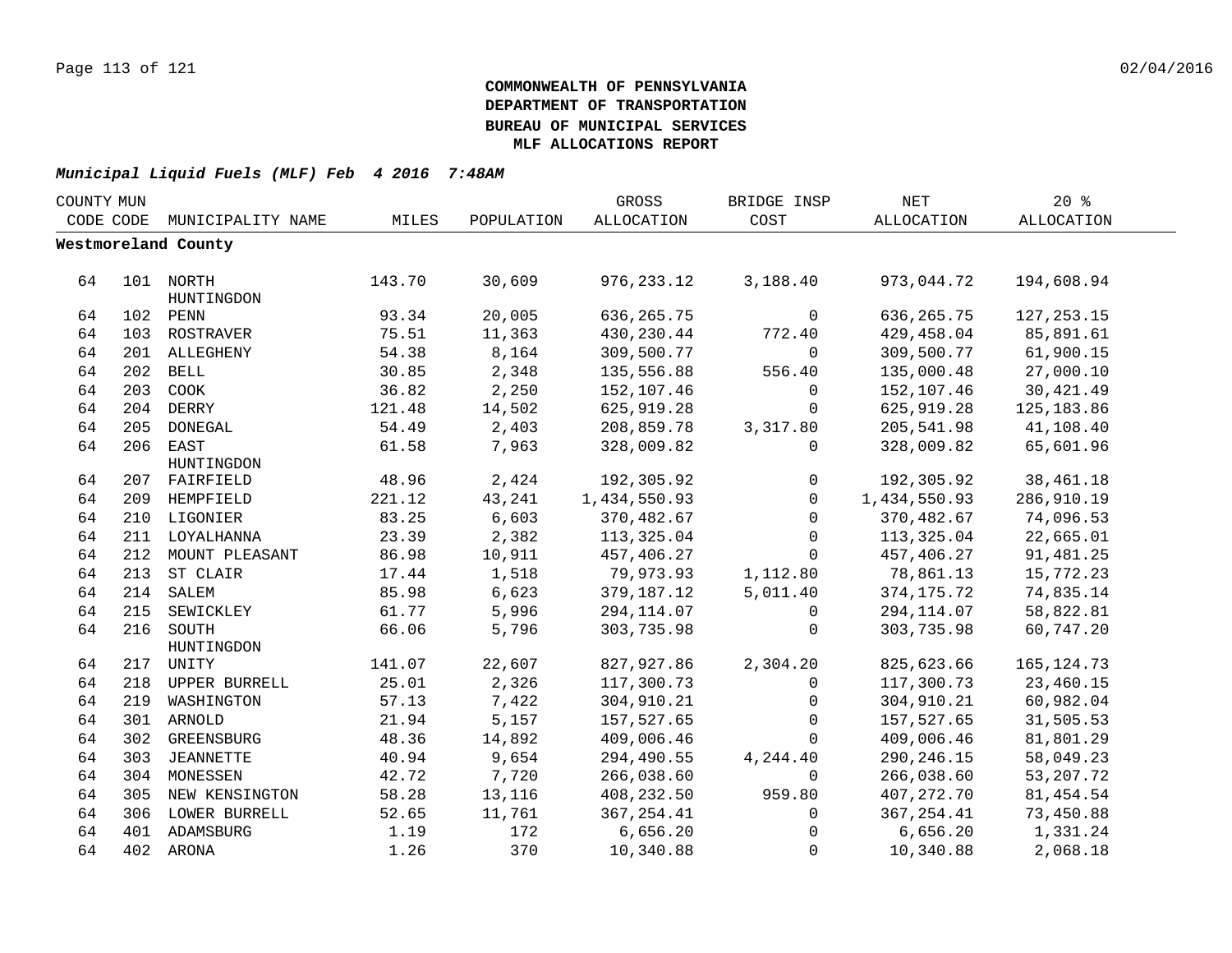| COUNTY MUN |           |                    |       |            | GROSS      | BRIDGE INSP  | NET         | $20*$              |  |
|------------|-----------|--------------------|-------|------------|------------|--------------|-------------|--------------------|--|
|            | CODE CODE | MUNICIPALITY NAME  | MILES | POPULATION | ALLOCATION | COST         | ALLOCATION  | ALLOCATION         |  |
| 64         |           | 403 AVONMORE       | 4.92  | 1,011      | 32,775.87  | $\mathbf 0$  | 32,775.87   | 6, 555.17          |  |
| 64         |           | 404 BOLIVAR        | 3.43  | 465        | 18,646.27  | $\mathbf 0$  | 18,646.27   | 3,729.25           |  |
| 64         |           | 405 DERRY          | 12.80 | 2,688      | 86,282.96  | 898.40       | 85,384.56   | 17,076.91          |  |
| 64         |           | 406 DONEGAL        | 0.72  | 120        | 4,306.53   | $\mathbf 0$  | 4,306.53    | 861.31             |  |
| 64         |           | 407 EAST           | 2.15  | 674        | 18,392.75  | $\mathbf{0}$ | 18,392.75   | 3,678.55           |  |
|            |           | VANDERGRIFT        |       |            |            |              |             |                    |  |
| 64         |           | 408 EXPORT         | 5.08  | 917        | 31,617.86  | $\mathbf 0$  | 31,617.86   | 6,323.57           |  |
| 64         |           | 409 HUNKER         | 1.98  | 291        | 11,159.40  | $\mathsf{O}$ | 11,159.40   | 2,231.88           |  |
| 64         |           | 410 HYDE PARK      | 3.98  | 500        | 20,942.75  | $\mathbf 0$  | 20,942.75   | 4,188.55           |  |
| 64         |           | 411 IRWIN          | 16.86 | 3,973      | 121,229.87 | 1,493.40     | 119,736.47  | 23,947.29          |  |
| 64         |           | 412 LATROBE        | 40.23 | 8,338      | 269,251.34 | $\mathbf{0}$ | 269, 251.34 | 53,850.27          |  |
| 64         | 413       | LIGONIER           | 9.30  | 1,573      | 56,029.37  | $\Omega$     | 56,029.37   | 11,205.87          |  |
| 64         | 414       | MADISON            | 0.75  | 397        | 9,253.51   | 0            | 9,253.51    | 1,850.70           |  |
| 64         | 415       | MANOR              | 12.22 | 3,239      | 94,165.94  | $\mathbf 0$  | 94,165.94   | 18,833.19          |  |
| 64         | 416       | MOUNT PLEASANT     | 15.11 | 4,454      | 124,305.67 | $\Omega$     | 124,305.67  | 24,861.13          |  |
| 64         |           | 417 NEW ALEXANDRIA | 3.41  | 560        | 20,250.21  | $\mathbf{0}$ | 20,250.21   | 4,050.04           |  |
| 64         |           | 418 NEW FLORENCE   | 6.86  | 689        | 33,068.37  | $\mathbf 0$  | 33,068.37   | 6,613.67           |  |
| 64         |           | 419 DELMONT        | 12.08 | 2,686      | 84,044.67  | $\mathbf 0$  | 84,044.67   | 16,808.93          |  |
| 64         |           | 420 NORTH BELLE    | 8.13  | 1,971      | 59,425.22  | $\mathbf{0}$ | 59,425.22   | 11,885.04          |  |
|            |           | VERNON             |       |            |            |              |             |                    |  |
| 64         |           | 421 NORTH IRWIN    | 3.65  | 846        | 25,997.56  | $\mathbf 0$  | 25,997.56   | 5,199.51           |  |
| 64         |           | 422 OKLAHOMA       | 2.01  | 809        | 20,330.61  | $\mathsf{O}$ | 20,330.61   | 4,066.12           |  |
| 64         |           | 423 PENN           | 2.60  | 475        | 16,281.73  | $\Omega$     | 16,281.73   | 3,256.35           |  |
| 64         |           | 424 SCOTTDALE      | 20.72 | 4,384      | 140,245.46 | 398.00       | 139,847.46  | 27,969.49          |  |
| 64         |           | 425 SEWARD         | 3.80  | 495        | 20,304.32  | $\mathbf 0$  | 20,304.32   | 4,060.86           |  |
| 64         | 426       | SMITHTON           | 1.53  | 399        | 11,675.39  | $\mathbf 0$  |             | 11,675.39 2,335.08 |  |
| 64         | 427       | SOUTH              | 8.68  | 2,117      | 63,667.29  | $\Omega$     | 63,667.29   | 12,733.46          |  |
|            |           | GREENSBURG         |       |            |            |              |             |                    |  |
| 64         |           | 428 SOUTHWEST      | 6.77  | 2,155      | 58,488.70  | $\Omega$     | 58,488.70   | 11,697.74          |  |
|            |           | GREENSBURG         |       |            |            |              |             |                    |  |
| 64         |           | 429 SUTERSVILLE    | 3.52  | 605        | 21, 375.55 | $\mathbf 0$  | 21, 375.55  | 4,275.11           |  |
| 64         |           | 430 TRAFFORD       | 10.16 | 3,174      | 86,723.00  | $\mathbf 0$  | 86,723.00   | 17,344.60          |  |
| 64         |           | 431 VANDERGRIFT    | 17.00 | 5,205      | 143,252.48 | $\Omega$     | 143,252.48  | 28,650.50          |  |
| 64         |           | 432 WEST LEECHBURG | 10.90 | 1,294      | 56,035.18  | 3,644.60     | 52,390.58   | 10,478.12          |  |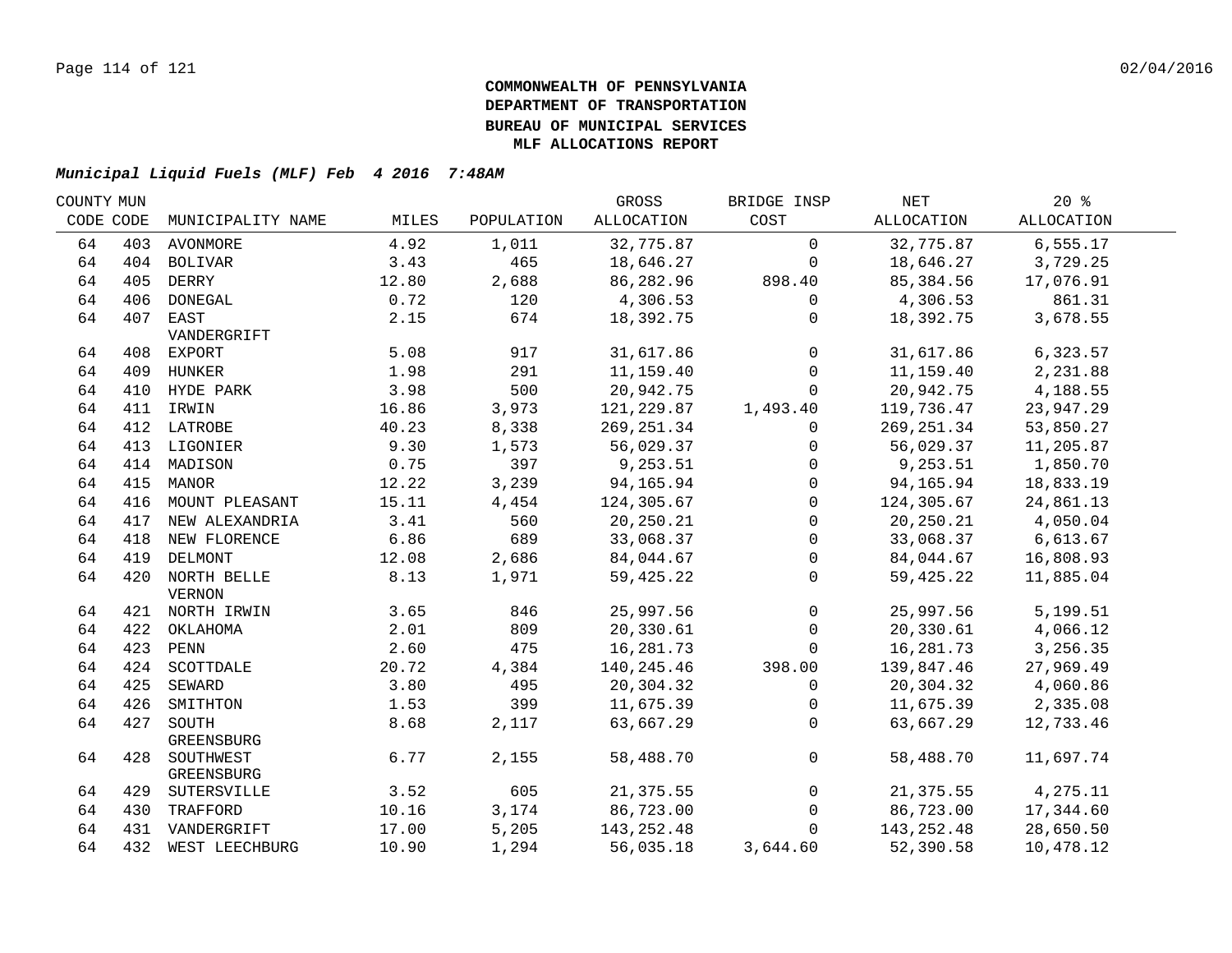| COUNTY MUN |     |                    |         |            | GROSS           | BRIDGE INSP | NET           | $20*$        |  |
|------------|-----|--------------------|---------|------------|-----------------|-------------|---------------|--------------|--|
| CODE CODE  |     | MUNICIPALITY NAME  | MILES   | POPULATION | ALLOCATION      | COST        | ALLOCATION    | ALLOCATION   |  |
| 64         | 433 | WEST NEWTON        | 13.64   | 2,633      | 87,889.33       | 0           | 87,889.33     | 17,577.87    |  |
| 64         | 434 | YOUNGSTOWN         | 1.38    | 326        | 9,936.86        | 0           | 9,936.86      | 1,987.37     |  |
| 64         | 435 | YOUNGWOOD          | 14.49   | 3,050      | 97,799.45       | 2,462.20    | 95,337.25     | 19,067.45    |  |
| 64         | 436 | NEW STANTON        | 13.11   | 2,173      | 78,204.74       | 0           | 78,204.74     | 15,640.95    |  |
| 64         | 437 | MURRYSVILLE        | 124.74  | 20,079     | 733,647.46      | 0           | 733,647.46    | 146,729.49   |  |
| 64         | 438 | LAUREL<br>MOUNTAIN | 1.79    | 167        | 8,404.57        | 0           | 8,404.57      | 1,680.91     |  |
|            |     | County Totals:     | 2278.15 | 365,230    | 13, 372, 859.52 | 30,364.20   | 13,342,495.32 | 2,668,499.06 |  |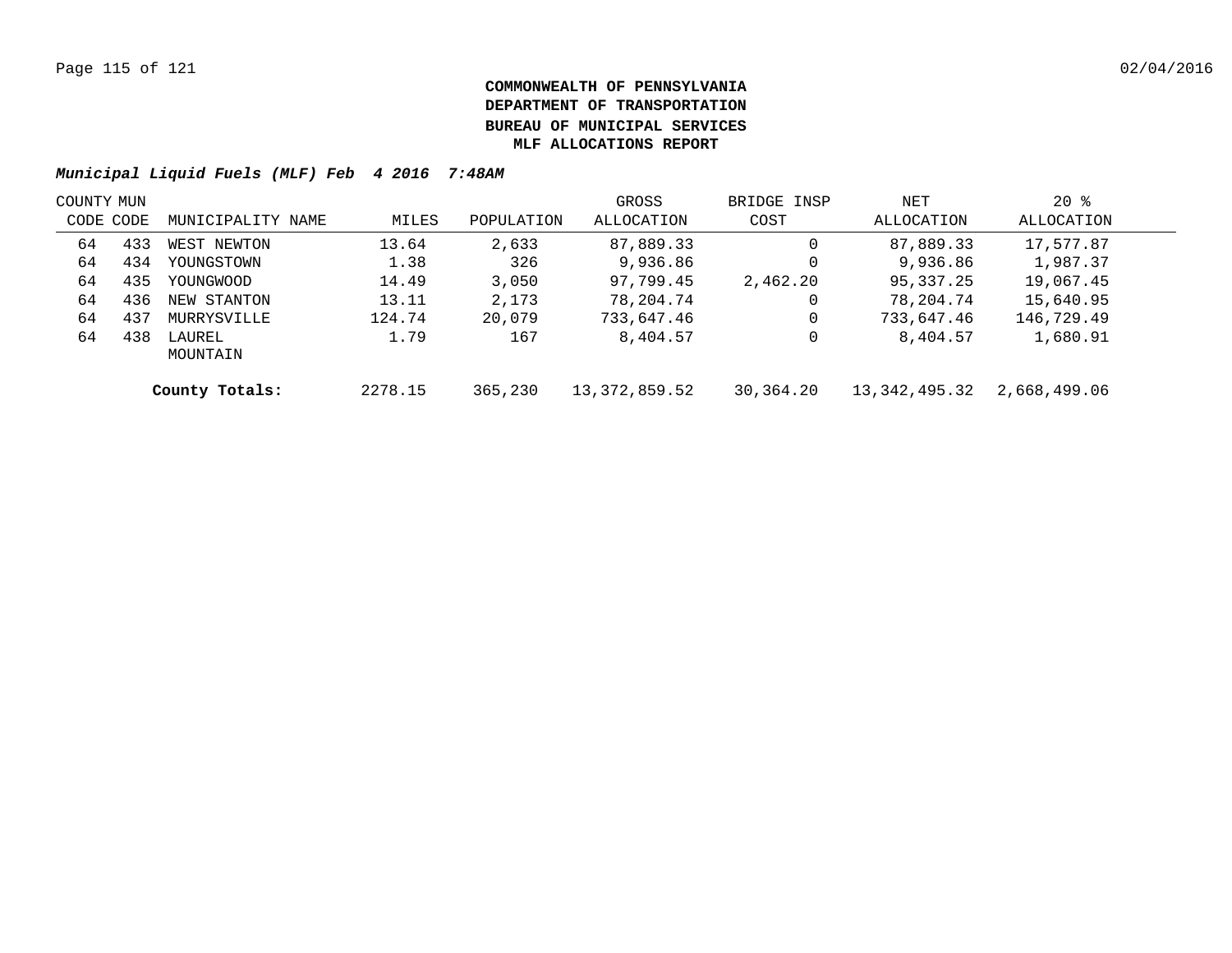| COUNTY MUN |                |                   |        | GROSS      | BRIDGE INSP       | $\operatorname{NET}$ | 20%          |            |
|------------|----------------|-------------------|--------|------------|-------------------|----------------------|--------------|------------|
|            | CODE CODE      | MUNICIPALITY NAME | MILES  | POPULATION | <b>ALLOCATION</b> | COST                 | ALLOCATION   | ALLOCATION |
|            | Wyoming County |                   |        |            |                   |                      |              |            |
| 65         | 201            | BRAINTRIM         | 5.40   | 502        | 25, 323.04        | $\Omega$             | 25, 323.04   | 5,064.61   |
| 65         | 202            | CLINTON           | 15.04  | 1,367      | 69,983.17         | $\Omega$             | 69,983.17    | 13,996.63  |
| 65         | 203            | EATON             | 40.08  | 1,519      | 149,270.29        | $\Omega$             | 149,270.29   | 29,854.06  |
| 65         | 204            | EXETER            | 8.52   | 690        | 38,165.55         | 1,052.00             | 37,113.55    | 7,422.71   |
| 65         | 205            | FALLS             | 25.93  | 1,995      | 114, 314. 26      | 480.40               | 113,833.86   | 22,766.77  |
| 65         | 206            | FORKSTON          | 11.07  | 397        | 40,832.93         | 0                    | 40,832.93    | 8,166.59   |
| 65         | 207            | LEMON             | 20.07  | 1,243      | 83,201.62         | 0                    | 83,201.62    | 16,640.32  |
| 65         | 208            | MEHOOPANY         | 16.31  | 892        | 65,543.69         | $\Omega$             | 65,543.69    | 13,108.74  |
| 65         | 209            | MESHOPPEN         | 27.07  | 1,073      | 101,642.05        | $\Omega$             | 101,642.05   | 20,328.41  |
| 65         | 210            | MONROE            | 18.86  | 1,652      | 86,667.90         | 397.00               | 86,270.90    | 17,254.18  |
| 65         | 211            | NICHOLSON         | 26.30  | 1,385      | 104,754.50        | $\mathbf 0$          | 104,754.50   | 20,950.90  |
| 65         |                | 212 NORTH BRANCH  | 8.90   | 206        | 30,844.88         | $\Omega$             | 30,844.88    | 6,168.98   |
| 65         |                | 213 NORTHMORELAND | 22.14  | 1,558      | 95,057.13         | $\mathbf 0$          | 95,057.13    | 19,011.43  |
| 65         |                | 214 NOXEN         | 11.63  | 902        | 51,398.08         | $\mathbf 0$          | 51,398.08    | 10,279.62  |
| 65         | 215            | OVERFIELD         | 13.99  | 1,666      | 72,010.95         | $\mathbf 0$          | 72,010.95    | 14,402.19  |
| 65         | 216            | TUNKHANNOCK       | 44.98  | 4,273      | 212,535.94        | $\mathbf 0$          | 212,535.94   | 42,507.19  |
| 65         | 217            | WASHINGTON        | 28.35  | 1,412      | 111,500.80        | $\mathbf 0$          | 111,500.80   | 22,300.16  |
| 65         | 218            | WINDHAM           | 25.26  | 841        | 92,036.96         | 0                    | 92,036.96    | 18,407.39  |
| 65         | 401            | FACTORYVILLE      | 4.81   | 1,158      | 35,015.86         | $\mathbf 0$          | 35,015.86    | 7,003.17   |
| 65         | 402            | LACEYVILLE        | 2.01   | 379        | 12,793.65         | 0                    | 12,793.65    | 2,558.73   |
| 65         | 403            | MESHOPPEN         | 1.77   | 563        | 15,284.36         | $\mathbf 0$          | 15,284.36    | 3,056.87   |
| 65         | 404            | NICHOLSON         | 3.34   | 767        | 23,664.26         | 0                    | 23,664.26    | 4,732.85   |
| 65         | 405            | TUNKHANNOCK       | 7.12   | 1,836      | 53,968.36         | $\Omega$             | 53,968.36    | 10,793.67  |
|            |                | County Totals:    | 388.95 | 28,276     | 1,685,810.23      | 1,929.40             | 1,683,880.83 | 336,776.17 |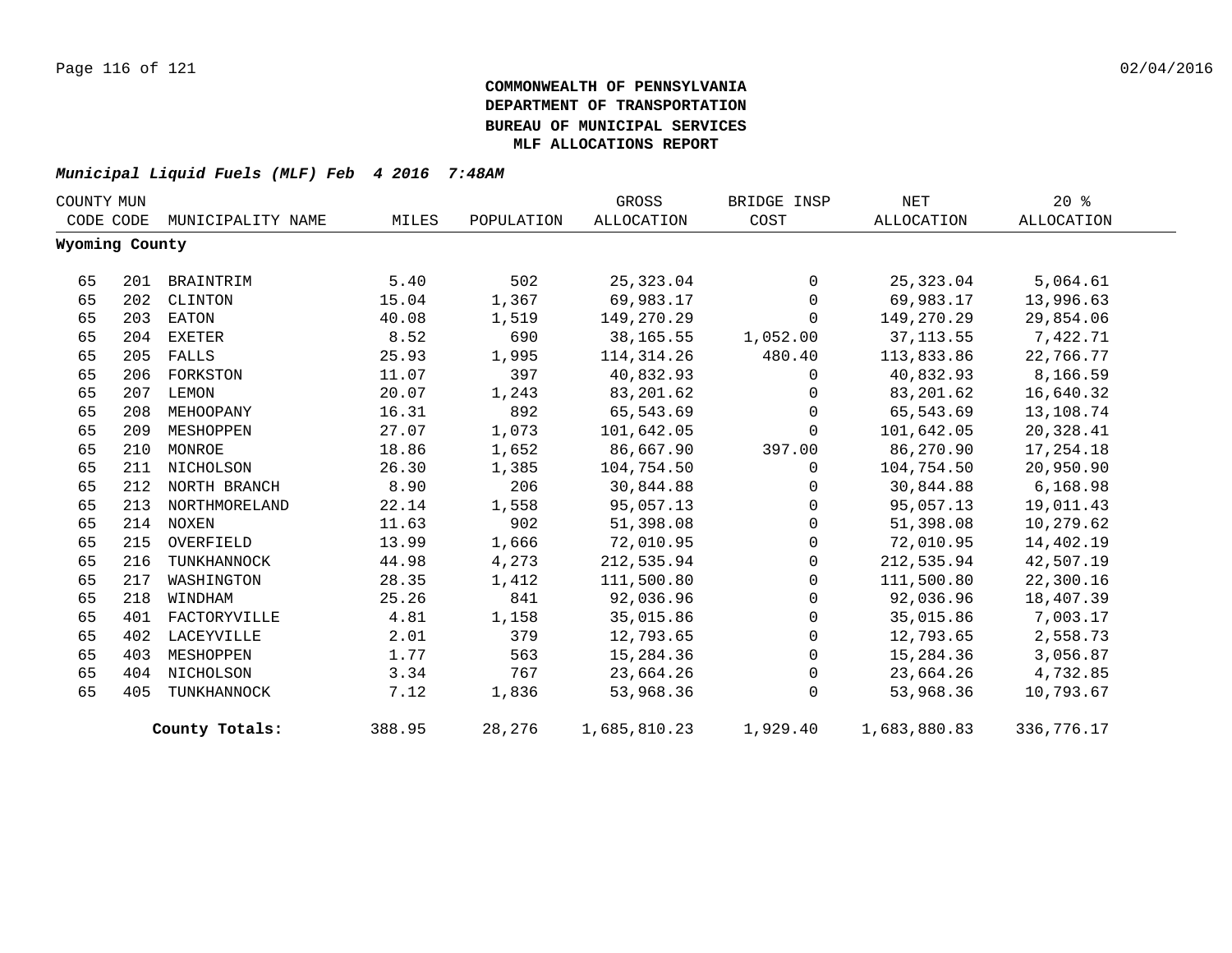| COUNTY MUN  |     |                    |        |            | GROSS        | BRIDGE INSP  | <b>NET</b>   | $20*$             |  |
|-------------|-----|--------------------|--------|------------|--------------|--------------|--------------|-------------------|--|
| CODE CODE   |     | MUNICIPALITY NAME  | MILES  | POPULATION | ALLOCATION   | COST         | ALLOCATION   | <b>ALLOCATION</b> |  |
| York County |     |                    |        |            |              |              |              |                   |  |
|             |     |                    |        |            |              |              |              |                   |  |
| 66          |     | 101 SPRING GARDEN  | 53.36  | 12,487     | 382, 152. 21 | 0            | 382, 152. 21 | 76,430.44         |  |
| 66          |     | 102 YORK           | 111.91 | 27,793     | 829,596.79   | 0            | 829,596.79   | 165,919.36        |  |
| 66          |     | 103 PENN           | 68.60  | 15,612     | 483,561.27   | 0            | 483,561.27   | 96,712.25         |  |
| 66          | 201 | CARROLL            | 37.94  | 5,939      | 220, 194. 71 | 0            | 220, 194. 71 | 44,038.94         |  |
| 66          | 202 | CHANCEFORD         | 92.57  | 6,111      | 390, 378.39  | $\mathsf{O}$ | 390, 378.39  | 78,075.68         |  |
| 66          | 203 | CODORUS            | 70.93  | 3,796      | 283,582.71   | $\mathbf 0$  | 283,582.71   | 56,716.54         |  |
| 66          | 204 | CONEWAGO           | 49.97  | 7,510      | 284,542.91   | $\mathbf 0$  | 284,542.91   | 56,908.58         |  |
| 66          | 205 | <b>DOVER</b>       | 111.94 | 21,078     | 711,989.46   | 0            | 711,989.46   | 142,397.89        |  |
| 66          | 206 | EAST HOPEWELL      | 45.08  | 2,416      | 180,292.83   | $\mathbf 0$  | 180,292.83   | 36,058.57         |  |
| 66          | 207 | EAST               | 45.10  | 7,264      | 265, 328.78  | 0            | 265, 328.78  | 53,065.76         |  |
|             |     | MANCHESTER         |        |            |              |              |              |                   |  |
| 66          |     | 208 FAIRVIEW       | 96.64  | 16,668     | 587,873.57   | $\mathbf 0$  | 587,873.57   | 117,574.71        |  |
| 66          | 209 | FAWN               | 51.20  | 3,099      | 210,991.63   | $\mathbf 0$  | 210,991.63   | 42,198.33         |  |
| 66          | 210 | FRANKLIN           | 43.69  | 4,678      | 215,687.27   | 0            | 215,687.27   | 43, 137. 45       |  |
| 66          | 211 | HEIDELBERG         | 26.64  | 3,078      | 135,469.45   | $\Omega$     | 135,469.45   | 27,093.89         |  |
| 66          |     | 212 HELLAM         | 51.85  | 6,043      | 264,582.47   | 0            | 264,582.47   | 52,916.49         |  |
| 66          |     | 213 HOPEWELL       | 66.20  | 5,435      | 297,836.87   | 0            | 297,836.87   | 59,567.37         |  |
| 66          |     | 214 JACKSON        | 47.57  | 7,494      | 276,918.42   | 0            | 276,918.42   | 55, 383.68        |  |
| 66          |     | 215 LOWER          | 71.12  | 3,028      | 270,702.76   | 0            | 270,702.76   | 54,140.55         |  |
|             |     | <b>CHANCEFORD</b>  |        |            |              |              |              |                   |  |
| 66          |     | 216 LOWER WINDSOR  | 52.83  | 7,382      | 291,051.01   | 0            | 291,051.01   | 58,210.20         |  |
| 66          |     | 217 MANCHESTER     | 89.65  | 18,161     | 592,653.03   | 0            | 592,653.03   | 118,530.61        |  |
| 66          |     | 218 MANHEIM        | 33.61  | 3,380      | 162,091.19   | $\mathsf{O}$ | 162,091.19   | 32, 418.24        |  |
| 66          |     | 219 MONAGHAN       | 27.67  | 2,630      | 130,768.82   | $\mathsf{O}$ | 130,768.82   | 26, 153. 76       |  |
| 66          |     | 220 NEWBERRY       | 86.07  | 15,285     | 531,288.23   | 0            | 531,288.23   | 106,257.65        |  |
| 66          |     | 221 NORTH CODORUS  | 58.97  | 8,905      | 336,534.35   | $\mathbf 0$  | 336,534.35   | 67,306.87         |  |
| 66          |     | 222 NORTH HOPEWELL | 52.39  | 2,791      | 209, 234.51  | 0            | 209, 234.51  | 41,846.90         |  |
| 66          |     | 223 PARADISE       | 33.10  | 3,766      | 167,296.31   | $\Omega$     | 167,296.31   | 33, 459. 26       |  |
| 66          |     | 224 PEACH BOTTOM   | 49.83  | 4,813      | 236,842.04   | 0            | 236,842.04   | 47,368.41         |  |
| 66          | 226 | SHREWSBURY         | 77.81  | 6,447      | 351,101.83   | $\mathbf 0$  | 351,101.83   | 70,220.37         |  |
| 66          | 227 | SPRINGETTSBURY     | 99.99  | 26,668     | 773,402.58   | $\Omega$     | 773,402.58   | 154,680.52        |  |
| 66          | 228 | SPRINGFIELD        | 54.93  | 5,152      | 258,390.06   | $\Omega$     | 258,390.06   | 51,678.01         |  |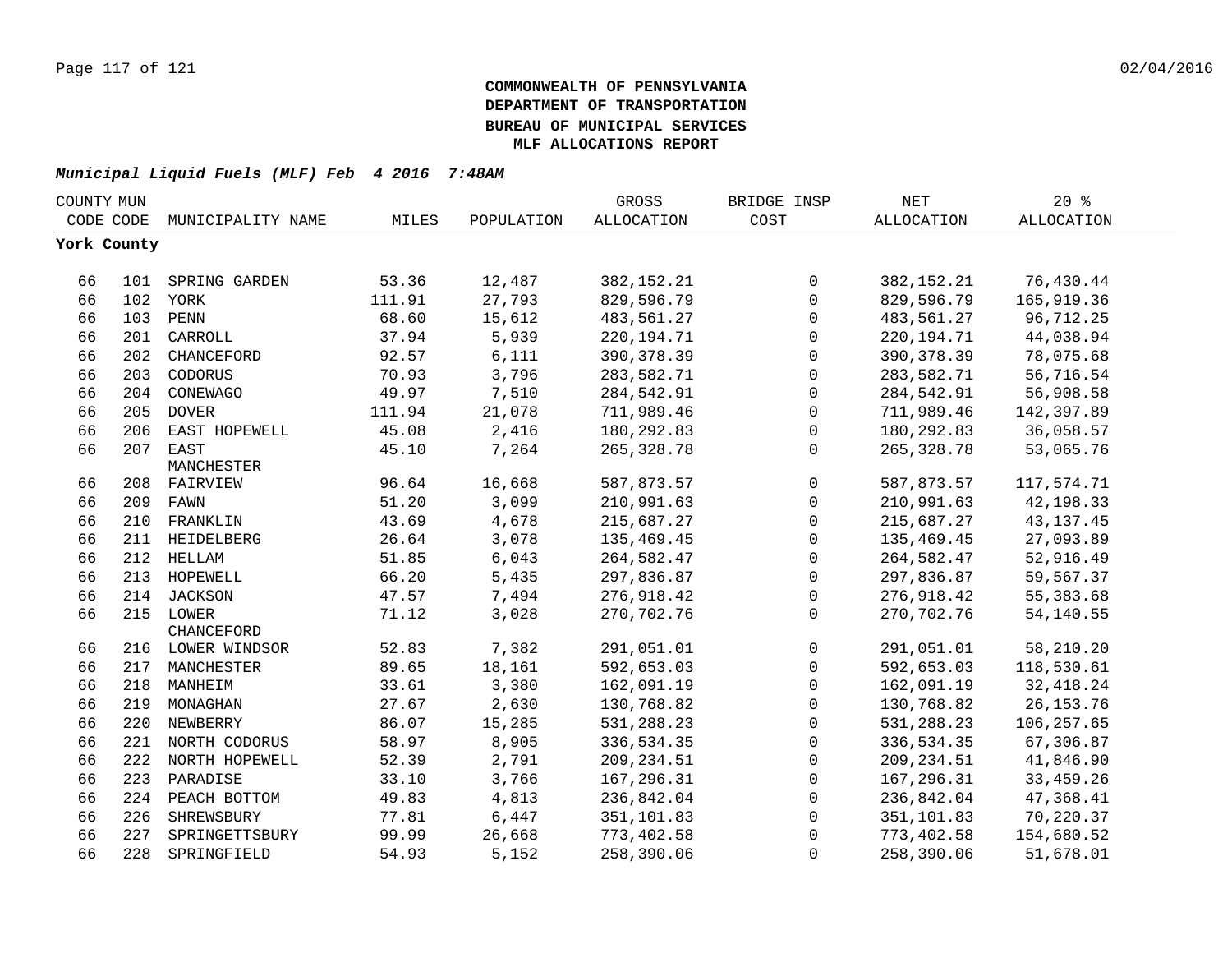| COUNTY MUN |     |                   |       |            | GROSS        | BRIDGE INSP         | NET               | 20%               |  |
|------------|-----|-------------------|-------|------------|--------------|---------------------|-------------------|-------------------|--|
| CODE CODE  |     | MUNICIPALITY NAME | MILES | POPULATION | ALLOCATION   | COST                | <b>ALLOCATION</b> | <b>ALLOCATION</b> |  |
| 66         | 229 | WARRINGTON        | 65.38 | 4,532      | 279,500.04   | $\overline{0}$      | 279,500.04        | 55,900.01         |  |
| 66         |     | 230 WASHINGTON    | 46.20 | 2,673      | 188,224.70   | $\mathbf 0$         | 188,224.70        | 37,644.94         |  |
| 66         |     | 231 WEST          | 89.19 | 18,894     | 604,093.29   | $\Omega$            | 604,093.29        | 120,818.66        |  |
|            |     | MANCHESTER        |       |            |              |                     |                   |                   |  |
| 66         |     | 232 WEST MANHEIM  | 47.51 | 7,744      | 281, 116.77  | $\mathbf 0$         | 281, 116.77       | 56, 223.35        |  |
| 66         |     | 233 WINDSOR       | 88.45 | 17,504     | 577,465.25   | $\mathbf 0$         | 577,465.25        | 115,493.05        |  |
| 66         |     | 301 YORK CITY     | 95.08 | 43,809     | 1,058,821.79 | $\Omega$            | 1,058,821.79      | 211,764.36        |  |
| 66         | 401 | CROSS ROADS       | 3.89  | 512        | 20,877.68    | $\mathbf{0}$        | 20,877.68         | 4,175.54          |  |
| 66         |     | 402 DALLASTOWN    | 10.15 | 4,049      | 102,029.21   | $\mathbf 0$         | 102,029.21        | 20,405.84         |  |
| 66         |     | 403 DELTA         | 3.40  | 728        | 23, 164. 29  | 0                   | 23, 164. 29       | 4,632.86          |  |
| 66         |     | 404 DILLSBURG     | 6.16  | 2,563      | 63,773.44    | 0                   | 63,773.44         | 12,754.69         |  |
| 66         |     | 405 DOVER         | 6.09  | 2,007      | 53,813.78    | $\mathsf{O}\xspace$ | 53,813.78         | 10,762.76         |  |
| 66         |     | 406 EAST PROSPECT | 2.74  | 905        | 24, 247.09   | $\mathsf{O}$        | 24, 247.09        | 4,849.42          |  |
| 66         | 407 | FAWN GROVE        | 2.70  | 452        | 16,184.60    | $\mathsf{O}$        | 16,184.60         | 3,236.92          |  |
| 66         | 408 | FELTON            | 2.70  | 506        | 17,131.09    | $\mathsf{O}$        | 17,131.09         | 3,426.22          |  |
| 66         | 409 | FRANKLINTOWN      | 2.49  | 489        | 16,190.51    | $\mathbf 0$         | 16,190.51         | 3,238.10          |  |
| 66         | 410 | <b>GLEN ROCK</b>  | 7.91  | 2,025      | 59,698.52    | 0                   | 59,698.52         | 11,939.70         |  |
| 66         | 411 | GOLDSBORO         | 3.85  | 952        | 28,467.52    | $\mathbf 0$         | 28,467.52         | 5,693.50          |  |
| 66         | 412 | HALLAM            | 7.58  | 2,673      | 70,046.73    | $\mathbf 0$         | 70,046.73         | 14,009.35         |  |
| 66         |     | 413 HANOVER       | 48.04 | 15,289     | 414,985.78   | $\mathbf 0$         | 414,985.78        | 82,997.16         |  |
| 66         |     | 414 JACOBUS       | 5.68  | 1,841      | 49,649.54    | 0                   | 49,649.54         | 9,929.91          |  |
| 66         |     | 415 JEFFERSON     | 3.53  | 733        | 23,649.72    | 0                   | 23,649.72         | 4,729.94          |  |
| 66         |     | 416 LEWISBERRY    | 2.27  | 362        | 13,291.28    | $\mathsf{O}$        | 13,291.28         | 2,658.26          |  |
| 66         |     | 417 LOGANVILLE    | 5.30  | 1,240      | 37,952.54    | 0                   | 37,952.54         | 7,590.51          |  |
| 66         |     | 418 MANCHESTER    | 6.44  | 2,763      | 68,135.81    | $\mathsf{O}\xspace$ | 68,135.81         | 13,627.16         |  |
| 66         |     | 419 MOUNT WOLF    | 5.11  | 1,393      | 40,052.90    | $\mathbf 0$         | 40,052.90         | 8,010.58          |  |
| 66         |     | 420 NEW FREEDOM   | 19.34 | 4,464      | 137, 424.83  | $\overline{0}$      | 137,424.83        | 27,484.97         |  |
| 66         |     | 421 NEW SALEM     | 2.51  | 724        | 20,370.75    | $\mathbf 0$         | 20,370.75         | 4,074.15          |  |
| 66         |     | 422 NORTH YORK    | 4.77  | 1,914      | 48, 144. 46  | $\mathbf 0$         | 48,144.46         | 9,628.89          |  |
| 66         |     | 423 RAILROAD      | 1.49  | 278        | 9,432.14     | $\mathbf 0$         | 9,432.14          | 1,886.43          |  |
| 66         |     | 424 RED LION      | 21.51 | 6,373      | 177,525.63   | 0                   | 177,525.63        | 35,505.13         |  |
| 66         |     | 425 SEVEN VALLEYS | 2.19  | 517        | 15,763.29    | $\mathbf 0$         | 15,763.29         | 3,152.66          |  |
| 66         |     | 426 SHREWSBURY    | 16.67 | 3,823      | 118,019.25   | $\Omega$            | 118,019.25        | 23,603.85         |  |
| 66         |     | 427 SPRING GROVE  | 8.31  | 2,167      | 63, 411.47   | $\Omega$            | 63, 411.47        | 12,682.29         |  |
|            |     |                   |       |            |              |                     |                   |                   |  |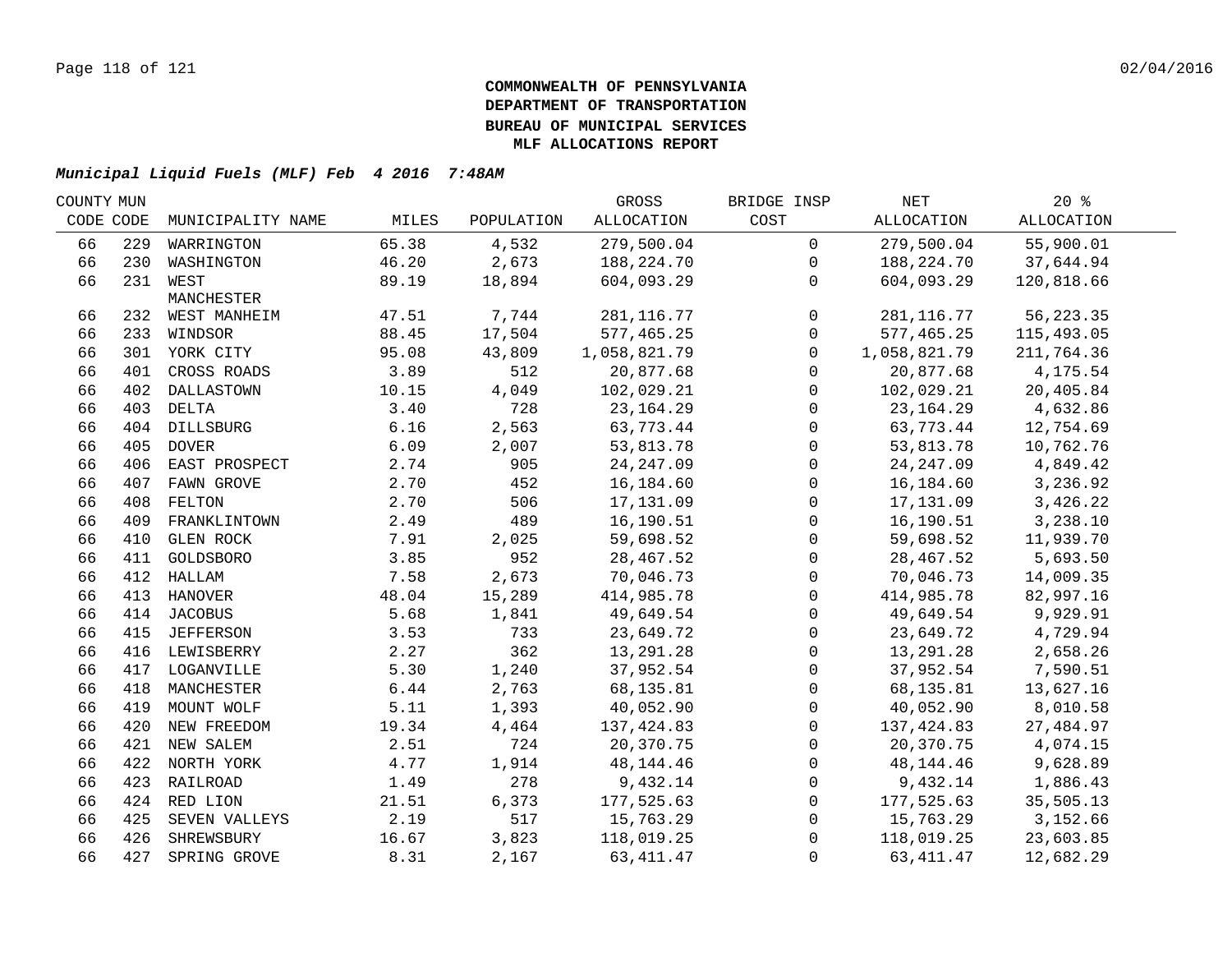| COUNTY MUN |           |                   |         |            | GROSS         | BRIDGE INSP | NET           | $20*$        |  |
|------------|-----------|-------------------|---------|------------|---------------|-------------|---------------|--------------|--|
|            | CODE CODE | MUNICIPALITY NAME | MILES   | POPULATION | ALLOCATION    | COST        | ALLOCATION    | ALLOCATION   |  |
| 66         | 428       | STEWARTSTOWN      | 7.09    | 2,089      | 58,311.08     | 0           | 58,311.08     | 11,662.22    |  |
| 66         | 429       | WELLSVILLE        | 1.48    | 242        | 8,770.53      | 0           | 8,770.53      | 1,754.11     |  |
| 66         | 430       | WEST YORK         | 8.63    | 4,617      | 107, 333, 77  | 0           | 107,333.77    | 21,466.75    |  |
| 66         | 431       | WINDSOR           | 4.07    | 1,319      | 35,573.42     | 0           | 35,573.42     | 7,114.68     |  |
| 66         | 432       | WINTERSTOWN       | 4.72    | 632        | 25,520.82     | 0           | 25,520.82     | 5,104.16     |  |
| 66         | 433       | WRIGHTSVILLE      | 7.07    | 2,310      | 62,123.52     | 0           | 62,123.52     | 12,424.70    |  |
| 66         | 434       | YOE BOROUGH       | 2.85    | 1,018      | 26,564.33     | 0           | 26,564.33     | 5,312.87     |  |
| 66         | 435       | YORKANA           | 0.40    | 229        | 5,237.85      | 0           | 5,237.85      | 1,047.57     |  |
| 66         | 436       | YORK HAVEN        | 1.86    | 709        | 18, 118.83    | 0           | 18, 118.83    | 3,623.77     |  |
|            |           | County Totals:    | 2541.96 | 434,972    | 15,402,546.30 | 0           | 15,402,546.30 | 3,080,509.26 |  |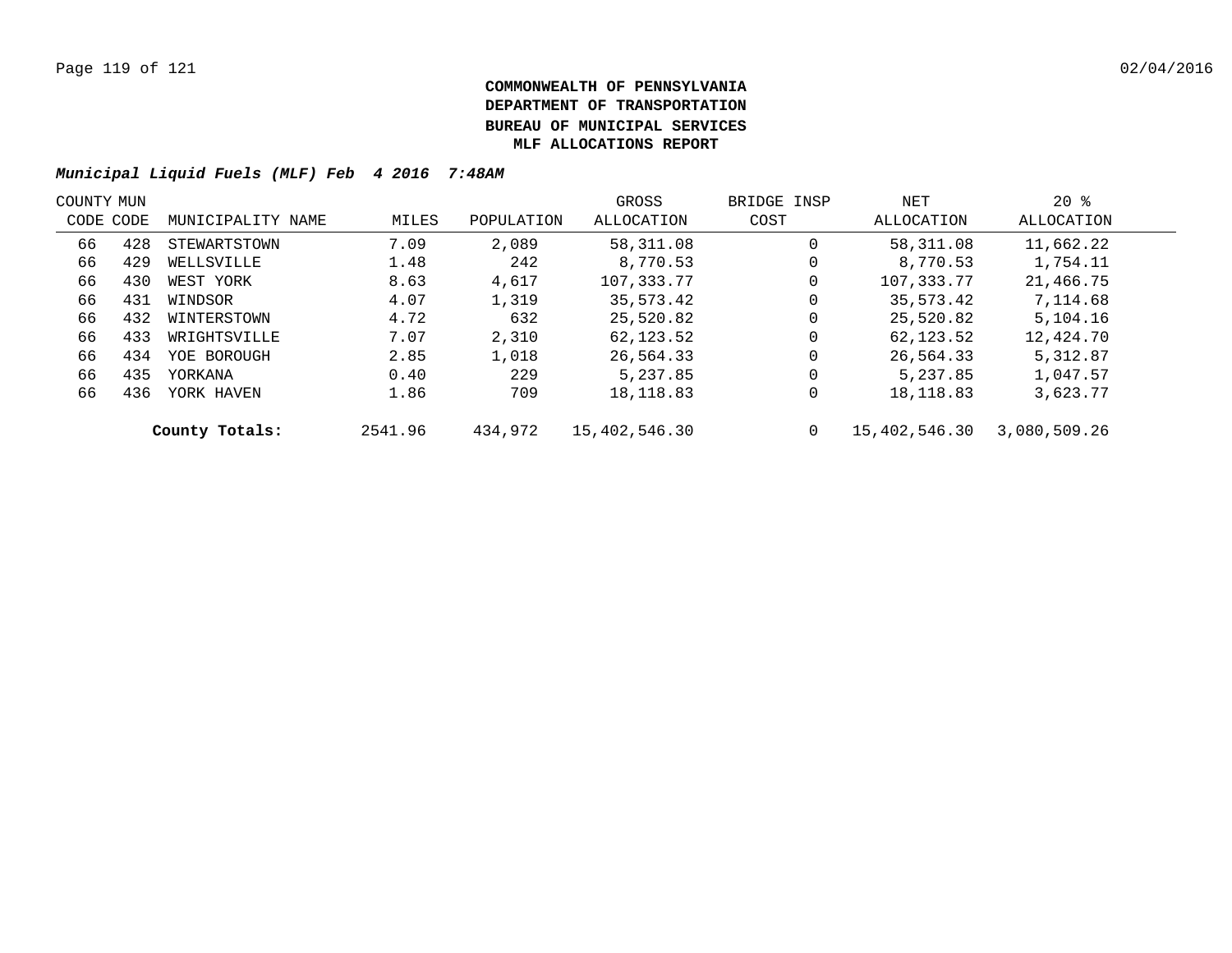| COUNTY MUN |     |                     |         |            | GROSS         | BRIDGE INSP | NET                        | $20$ %     |
|------------|-----|---------------------|---------|------------|---------------|-------------|----------------------------|------------|
| CODE CODE  |     | MUNICIPALITY NAME   | MILES   | POPULATION | ALLOCATION    | COST        | ALLOCATION                 | ALLOCATION |
|            |     | Philadelphia County |         |            |               |             |                            |            |
| 67         | 301 | PHILADELPHIA        | 2194.29 | 1,526,006  | 33,462,089.46 | 39,024.21   | 33,423,065.25 6,684,613.05 |            |
|            |     | County Totals:      | 2194.29 | 1,526,006  | 33,462,089.46 | 39,024.21   | 33,423,065.25 6,684,613.05 |            |